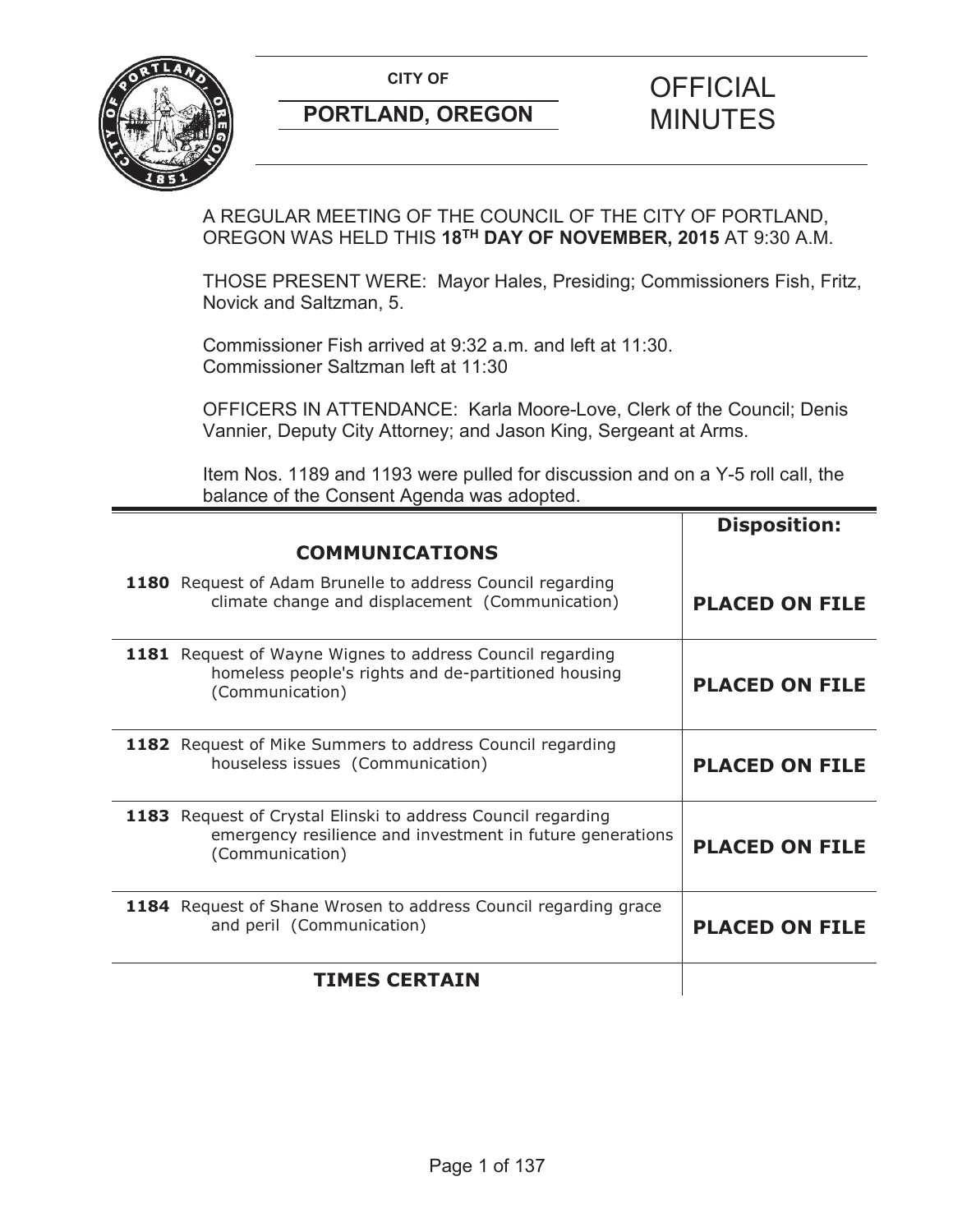| November 18, 2015                                                                                                                                                                                                                                                                                                                                                                                       |                                                                                     |
|---------------------------------------------------------------------------------------------------------------------------------------------------------------------------------------------------------------------------------------------------------------------------------------------------------------------------------------------------------------------------------------------------------|-------------------------------------------------------------------------------------|
| 1185 TIME CERTAIN: 9:45 AM - Environmental Services<br>commemorates the Columbia Boulevard Wastewater<br>Treatment Plant Citizen Advisory Committee's 20 years of<br>service providing a community perspective on plant<br>projects and odor issues (Report introduced by<br>Commissioner Fish) 30 minutes requested<br>Motion to accept the report: Moved by Fish and<br>seconded by Fritz.<br>$(Y-5)$ | <b>ACCEPTED</b>                                                                     |
| 1186 TIME CERTAIN: 10:15 AM - Appoint Michael Luna to the<br>Citizen Review Committee advisory board to the<br>Independent Police Review, a division of the City Auditor's<br>Office (Resolution introduced by Auditor Hull Caballero)<br>15 minutes requested<br>$(Y-5)$                                                                                                                               | 37169                                                                               |
| 1187 TIME CERTAIN:10:30 AM - Require activation of closed<br>captioning on televisions in public areas (Previous Agenda<br>741; Ordinance introduced by Commissioner Fritz; add<br>Code Section 23.01.075) 15 minutes requested<br>$(Y-5)$                                                                                                                                                              | 187454                                                                              |
| <b>CONSENT AGENDA - NO DISCUSSION</b><br><b>Mayor Charlie Hales</b><br><b>Bureau of Police</b>                                                                                                                                                                                                                                                                                                          |                                                                                     |
| *1188 Authorize a grant agreement with the Rosewood Initiative in<br>the amount of \$30,000 to support a community safety<br>pilot program (Ordinance)<br>$(Y-5)$                                                                                                                                                                                                                                       | 187443                                                                              |
| *1189 Accept and appropriate a grant in the amount of \$138,112<br>from the State of Oregon Military Department, Office of<br>Emergency Management for the FY 2015 State Homeland<br>Security Grant Program Phase Five to fund joint state<br>bomb teams equipment and training (Ordinance)<br>$(Y-5)$                                                                                                  | 187452                                                                              |
| 1190 Authorize a Memorandum of Understanding with the partner<br>agencies that constitute the Domestic Violence Enhanced<br>Response Team for the stated project goals listed in the<br>Office on Violence Against Women FY14 Grants to<br>Encourage Arrest Policies and Enforcement of Protection<br>Orders grant program award (Ordinance)                                                            | <b>PASSED TO</b><br><b>SECOND READING</b><br><b>NOVEMBER 25, 2015</b><br>AT 9:30 AM |
| <b>Office of Management and Finance</b>                                                                                                                                                                                                                                                                                                                                                                 |                                                                                     |
| *1191 Authorize an Intergovernmental Agreement with Oregon<br>Metro for the maintenance and repair service of Oregon<br>Metro vehicles (Ordinance)<br>$(Y-5)$                                                                                                                                                                                                                                           | 187444                                                                              |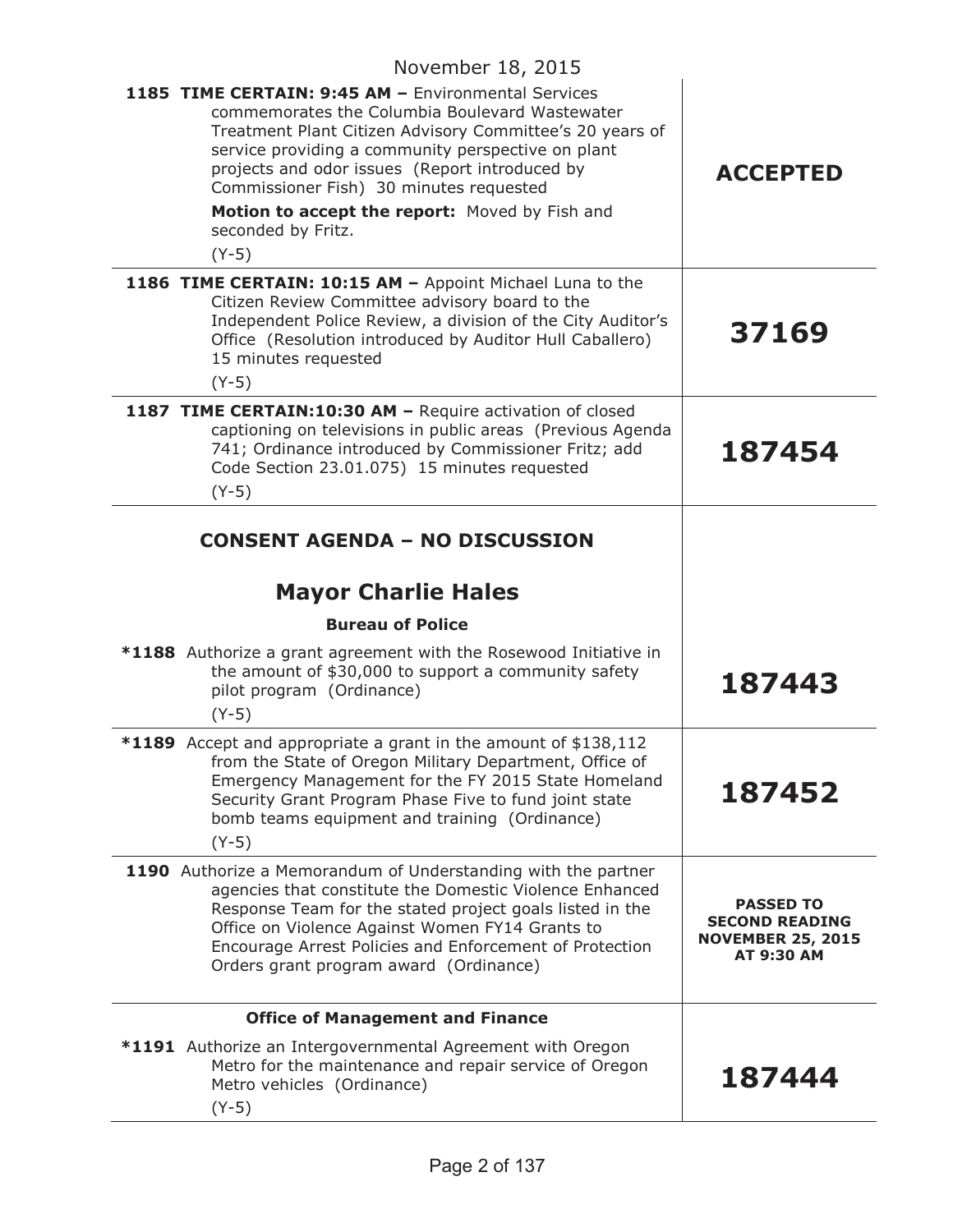| *1192 Amend contract with Nelson Capitol Construction Program<br>Management, LLC to add \$24,100 for additional<br>construction project management and cost estimation<br>services at the Veterans Memorial Coliseum (Ordinance;<br>amend Contract No. 30004168)<br>$(Y-5)$                                                                            | 187445                |
|--------------------------------------------------------------------------------------------------------------------------------------------------------------------------------------------------------------------------------------------------------------------------------------------------------------------------------------------------------|-----------------------|
| <b>Commissioner Nick Fish</b><br><b>Position No. 2</b>                                                                                                                                                                                                                                                                                                 |                       |
| <b>Bureau of Environmental Services</b>                                                                                                                                                                                                                                                                                                                |                       |
| *1193 Authorize a contract with ALS Group USA Corp. dba ALS<br>Environmental for laboratory services as needed in an<br>amount not to exceed \$1,500,000 over five years<br>(Ordinance)<br>$(Y-5)$                                                                                                                                                     | 187453                |
| <b>REGULAR AGENDA</b>                                                                                                                                                                                                                                                                                                                                  |                       |
| <b>Mayor Charlie Hales</b>                                                                                                                                                                                                                                                                                                                             |                       |
| 1194 Award eight contractors with Business Equity Performance<br>Awards for their efforts in supporting equity in workforce<br>and contracting (Report introduced by Mayor Hales) 10<br>minutes requested                                                                                                                                              | <b>PLACED ON FILE</b> |
| 1195 Amend Ioan agreement with Oregon Infrastructure Finance<br>Authority for the Levee Ready Columbia effort to extend<br>project completion deadline (Second Reading Agenda<br>1172; amend Loan Agreement)<br>$(Y-5)$                                                                                                                                | 187446                |
| 1196 Amend Intergovernmental Agreement with Metro, Port of<br>Portland, Multnomah County Drainage District No. 1,<br>Peninsula Drainage District No. 1 and No. 2 for the Levee<br>Ready Columbia effort to accommodate certain changes to<br>the arrangement among the parties (Second Reading<br>Agenda 1173; amend Contract No. 30004151)<br>$(Y-5)$ | 187447                |
| 1197 Authorize cost-sharing Intergovernmental Agreements with<br>jurisdictions participating in the Levee Ready Columbia<br>effort for expenses not covered by the Phase I Loan and<br>for repayment of Phase II Loans (Second Reading Agenda<br>1174)<br>$(Y-5)$                                                                                      | 187448                |
| <b>Bureau of Planning &amp; Sustainability</b>                                                                                                                                                                                                                                                                                                         |                       |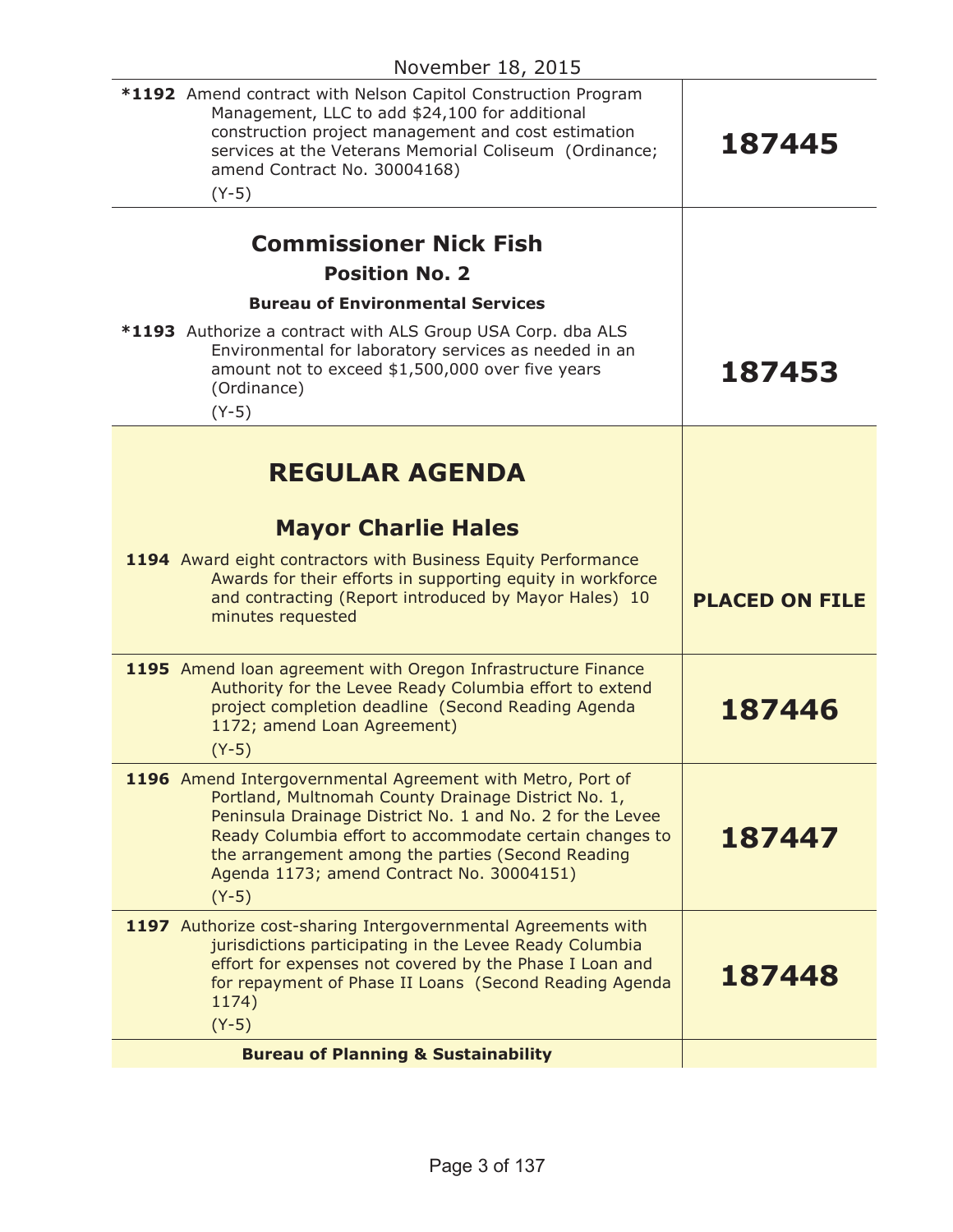| November 18, 2015                                                                                                                                                                                                                                                                                                                                                         |                                                                                                                  |
|---------------------------------------------------------------------------------------------------------------------------------------------------------------------------------------------------------------------------------------------------------------------------------------------------------------------------------------------------------------------------|------------------------------------------------------------------------------------------------------------------|
| 1198 Improve land use regulations through the Accessory<br>Structures Zoning Code Update Project (Second Reading<br>1164; amend Title 33)<br>Motion to amend 33.110.250 C. 2.b to add "and<br>accessory dwelling units": Moved by Fritz and<br>seconded by Fish. Vote on amendments to be taken<br>December 2, 2015.                                                      | <b>PASSED TO</b><br><b>SECOND READING</b><br><b>DECEMBER 2, 2015</b><br><b>AT 9:45 AM</b><br><b>TIME CERTAIN</b> |
| <b>Office of Management and Finance</b>                                                                                                                                                                                                                                                                                                                                   |                                                                                                                  |
| 1199 Authorize \$45 million of financing for the costs of carrying out<br>the urban renewal plan for the River District Urban<br>Renewal Area and authorize refunding of any interim<br>financing (Second Reading Agenda 1160)<br>$(Y-5)$                                                                                                                                 | 187449                                                                                                           |
| 1200 Authorize \$90 million of interim financing for the costs of<br>carrying out the urban renewal plan for the River District<br>Urban Renewal Area and long-term bonds to repay the<br>interim financing (Second Reading Agenda 1161)<br>$(Y-5)$                                                                                                                       | 187450                                                                                                           |
|                                                                                                                                                                                                                                                                                                                                                                           |                                                                                                                  |
| <b>Commissioner Steve Novick</b>                                                                                                                                                                                                                                                                                                                                          |                                                                                                                  |
| <b>Position No. 4</b>                                                                                                                                                                                                                                                                                                                                                     |                                                                                                                  |
| <b>Bureau of Transportation</b><br>1201 Repeal Ordinance which vacated a certain portion of NE<br>Emerson St between NE Martin Luther King, Jr. Blvd and<br>NE 6th Ave under certain conditions (Ordinance; repeal<br>Ordinance No. 169325)                                                                                                                               | <b>PASSED TO</b><br><b>SECOND READING</b><br><b>NOVEMBER 25, 2015</b><br><b>AT 9:30 AM</b>                       |
| <b>Commissioner Amanda Fritz</b>                                                                                                                                                                                                                                                                                                                                          |                                                                                                                  |
| <b>Position No. 1</b>                                                                                                                                                                                                                                                                                                                                                     |                                                                                                                  |
| <b>Portland Parks &amp; Recreation</b>                                                                                                                                                                                                                                                                                                                                    |                                                                                                                  |
| *1202 Authorize a grant agreement with Metropolitan Contractor<br>Improvement Partnership to support sub-contractors by<br>providing technical assistance on the Beech and Gateway<br>Parks projects for a not-to-exceed grant amount of<br>\$27,500 (Ordinance) 10 minutes requested for items<br>1202 - 1204<br>Rescheduled to November 18, 2015 at 2:00 pm.<br>$(Y-5)$ | 187455                                                                                                           |
| <b>*1203</b> Authorize a grant agreement with Oregon Tradeswomen, Inc.                                                                                                                                                                                                                                                                                                    |                                                                                                                  |
| to support outreach, workforce training and hiring efforts<br>in East Portland neighborhoods that surround the Beech<br>and Gateway park project sites for a not-to-exceed grant<br>amount of \$41,250 (Ordinance)                                                                                                                                                        | 187456                                                                                                           |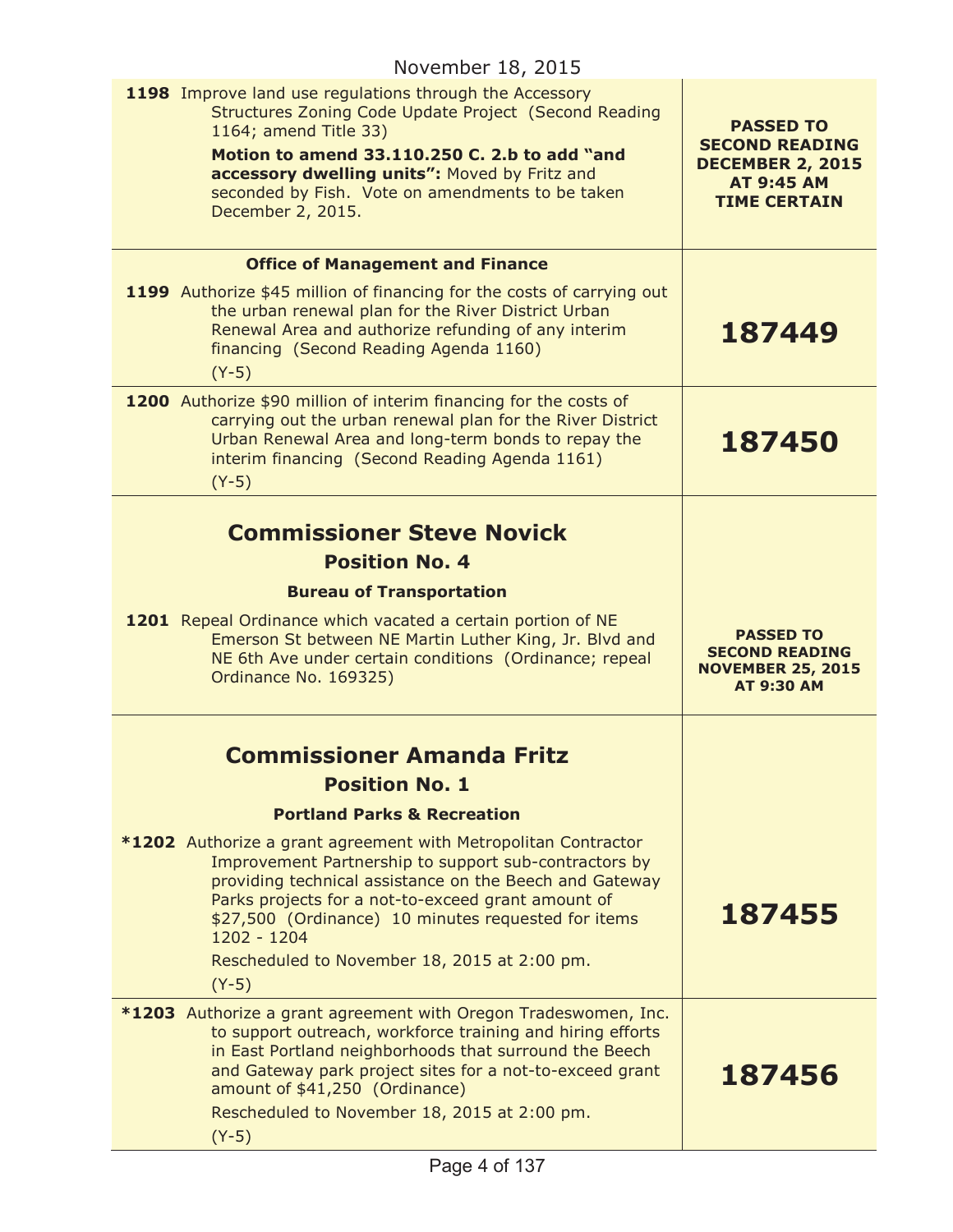| *1204 Authorize a grant agreement with Portland YouthBuilders to<br>support outreach, workforce training and hiring efforts in<br>East Portland neighborhoods that surround the Beech and<br>Gateway Park project sites for a not-to-exceed grant<br>amount of \$41,250 (Ordinance)<br>Rescheduled to November 18, 2015 at 2:00 pm.<br>$(Y-5)$ | 187457                                                                                     |
|------------------------------------------------------------------------------------------------------------------------------------------------------------------------------------------------------------------------------------------------------------------------------------------------------------------------------------------------|--------------------------------------------------------------------------------------------|
| <b>Commissioner Nick Fish</b>                                                                                                                                                                                                                                                                                                                  |                                                                                            |
| <b>Position No. 2</b>                                                                                                                                                                                                                                                                                                                          |                                                                                            |
| <b>Bureau of Environmental Services</b>                                                                                                                                                                                                                                                                                                        |                                                                                            |
| 1205 Amend contract with BergerABAM Inc. for additional work and<br>compensation for the Tryon Creek Trunk Sewer Upgrade<br>Project No. E10251 for \$325,025 (Second Reading<br>Agenda 1170; amend Contract No. 30003097)<br>$(Y-5)$                                                                                                           | 187451                                                                                     |
| <b>Commissioner Dan Saltzman</b>                                                                                                                                                                                                                                                                                                               |                                                                                            |
| <b>Position No. 3</b>                                                                                                                                                                                                                                                                                                                          |                                                                                            |
| <b>Portland Housing Bureau</b>                                                                                                                                                                                                                                                                                                                 |                                                                                            |
| 1206 Authorize a subrecipient contract with Portland Housing<br>Center for \$123,000 for homeownership counseling and<br>education (Ordinance; Contract No. 32001218)                                                                                                                                                                          | <b>PASSED TO</b><br><b>SECOND READING</b><br><b>NOVEMBER 25, 2015</b><br><b>AT 9:30 AM</b> |
| $A \cup A \cup A \cap A$<br>ا -                                                                                                                                                                                                                                                                                                                |                                                                                            |

At 11:38 p.m., Council recessed.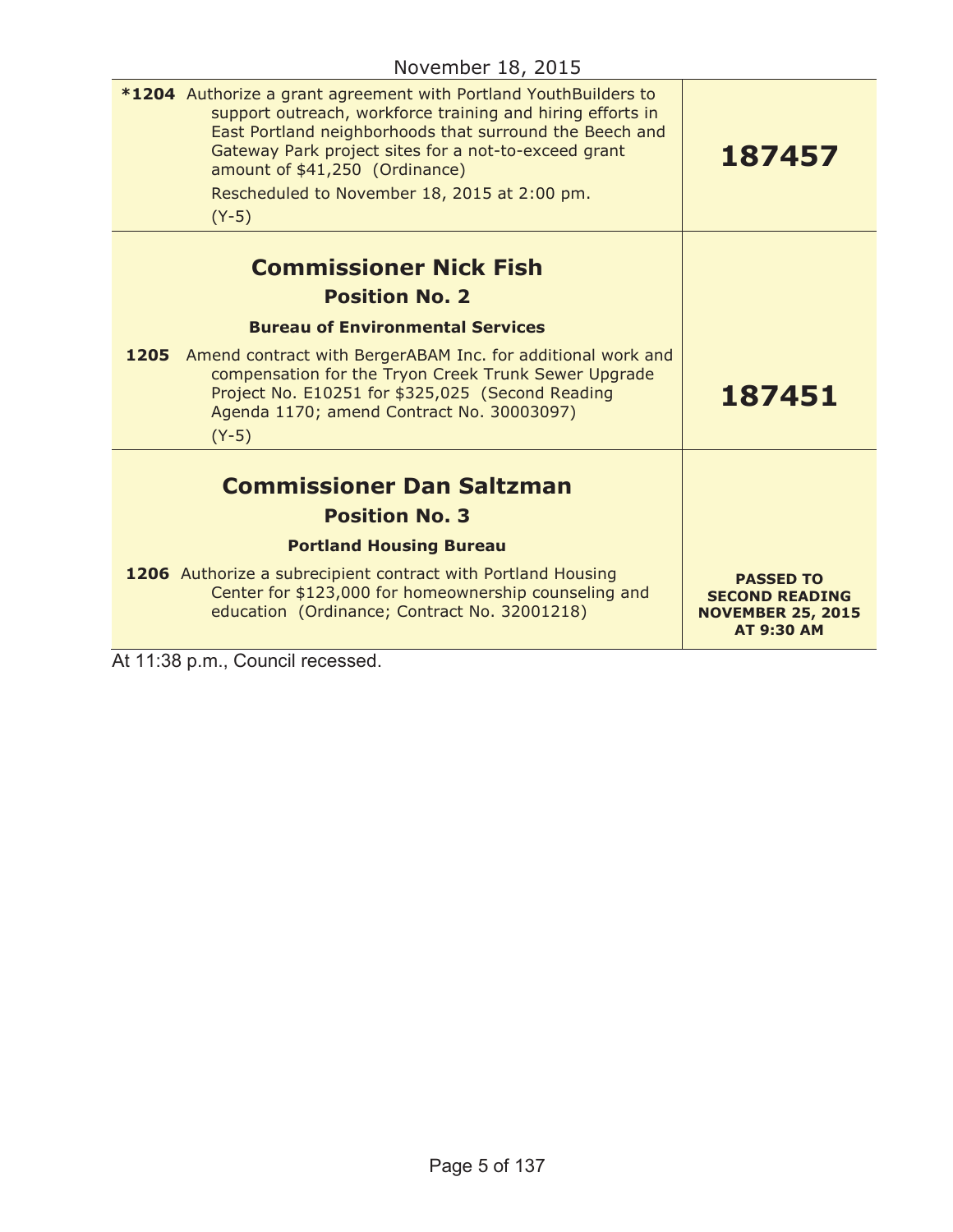A RECESSED MEETING OF THE COUNCIL OF THE CITY OF PORTLAND, OREGON WAS HELD THIS **18TH DAY OF NOVEMBER, 2015** AT 2:00 P.M.

THOSE PRESENT WERE: Mayor Hales, Presiding; Commissioners Fish, Fritz, Novick and Saltzman, 5.

OFFICERS IN ATTENDANCE: Karla Moore-Love, Clerk of the Council; Judy Prosper, Deputy City Attorney and Harry Auerbach, Chief Deputy City Attorney at 2:51 p.m.; and John Paolazzi, Sergeant at Arms.

|                                                                                                                                                                                                                                                                                                                                                                                                                                                                                                                                                                                                                                                                                                                                                                                                                                                                                                                                                                                                                                                                                                                                                                                                                                                                                                                                                                                                                                                  | <b>Disposition:</b>                                                                                             |
|--------------------------------------------------------------------------------------------------------------------------------------------------------------------------------------------------------------------------------------------------------------------------------------------------------------------------------------------------------------------------------------------------------------------------------------------------------------------------------------------------------------------------------------------------------------------------------------------------------------------------------------------------------------------------------------------------------------------------------------------------------------------------------------------------------------------------------------------------------------------------------------------------------------------------------------------------------------------------------------------------------------------------------------------------------------------------------------------------------------------------------------------------------------------------------------------------------------------------------------------------------------------------------------------------------------------------------------------------------------------------------------------------------------------------------------------------|-----------------------------------------------------------------------------------------------------------------|
| 1207 TIME CERTAIN: 2:00 PM - Accept the Portland Historic<br>Landmarks Commission State of the City Preservation<br>Report (Report introduced by Commissioner Saltzman)<br>45 minutes requested<br>Motion to accept the report: Moved by Saltzman and<br>seconded by Fish.<br>$(Y-5)$                                                                                                                                                                                                                                                                                                                                                                                                                                                                                                                                                                                                                                                                                                                                                                                                                                                                                                                                                                                                                                                                                                                                                            | <b>ACCEPTED</b>                                                                                                 |
| 1208 TIME CERTAIN: 2:45 PM - Add Code Removing Barriers to<br>Employment to establish procedures for the use of<br>criminal history information by employers within the City<br>(Ordinance introduced by Mayor Hales; add Code Chapter<br>23.10) 2 hours requested<br>1. Motion to accept scrivener correction to 23.10.060 B:<br>Moved by Hales and seconded by Fish.<br>2. Motion to amend directive c to direct City Attorney to<br>negotiate an intergovernmental agreement, subject to<br>Council approval, with BOLI to conduct enforcement of<br>Chapter 23: Moved by Hales and seconded by Fish.<br>3. Motion to add notification language "orally or" to 23.10.030<br>F: Moved by Hales and seconded by Fish. Motion withdrawn.<br>4. Motion to add directive d providing Council with a one-year<br>report on claims: Moved by Hales and seconded by Fritz.<br>5. Motion to amend 23.10.030 E 3. to add "for offenses not<br>involving physical harm or attempted physical harm to a<br>person": Moved by Novick and seconded by Hales.<br><b>Votes:</b><br>Motion to accept motions 1, 2 and 4: Moved by Hales and<br>seconded by Fish. (Y-5)<br>Motion to amend directive b and 23.10.050 A to direct City<br><b>Attorney to draft Administrative Rules for Council</b><br><b>authorization:</b> Moved by Hales and seconded by Fish. (Y-5)<br>Motion to accept motion 5: Moved by Novick and seconded by<br>Hales. (Y-4; N-1 Fritz) | <b>PASSED TO</b><br><b>SECOND READING</b><br><b>AS AMENDED</b><br><b>NOVEMBER 25, 2015</b><br><b>AT 9:30 AM</b> |

At 5:41 p.m., Council recessed.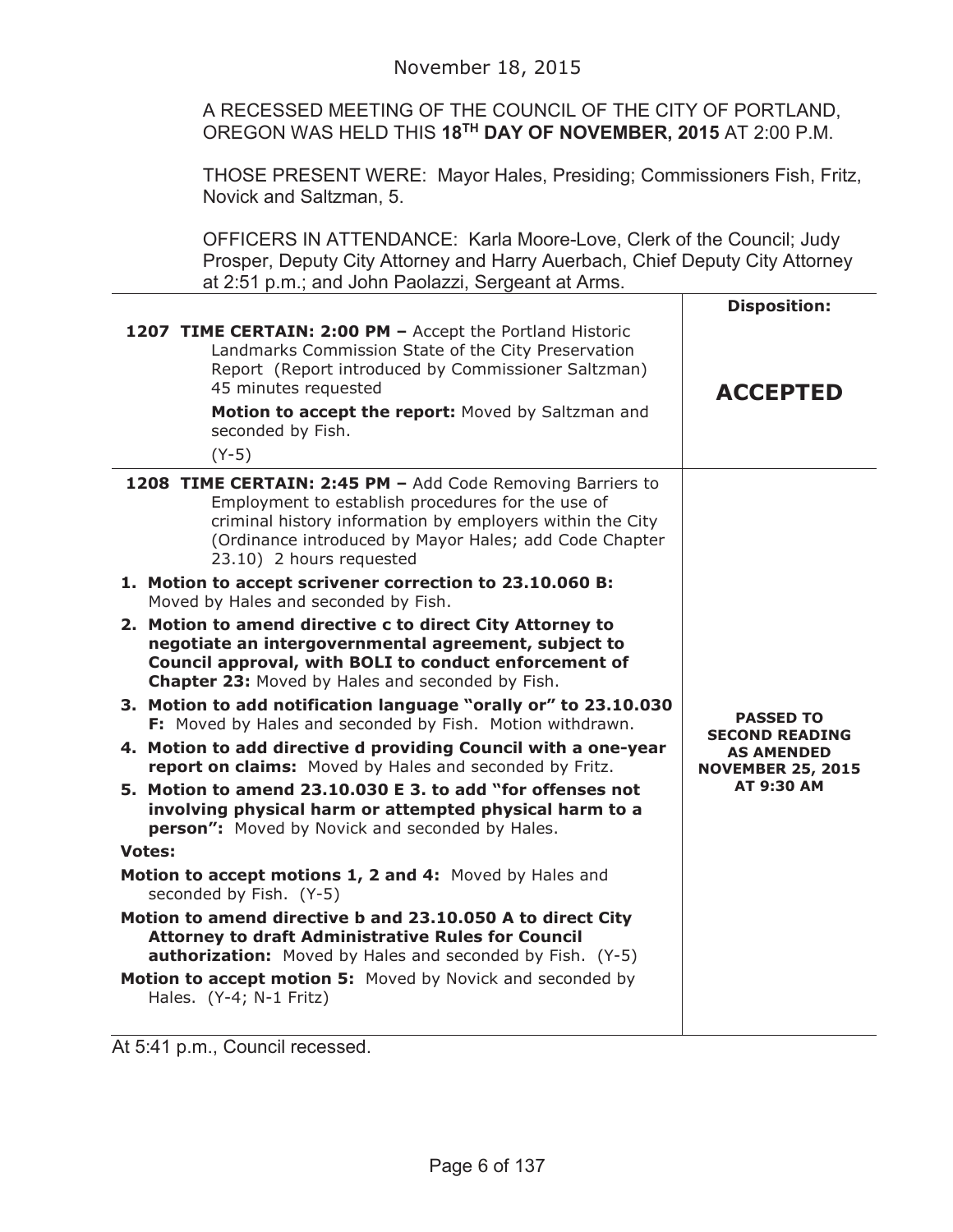## November 19, 2015

A RECESSED MEETING OF THE COUNCIL OF THE CITY OF PORTLAND, OREGON WAS HELD THIS **19TH DAY OF NOVEMBER, 2015** AT 2:00 P.M.

THOSE PRESENT WERE: Mayor Hales, Presiding; Commissioners Fish, Fritz, Novick and Saltzman, 5.

Commissioner Fish left at 5:16 p.m. and Commissioner Saltzman left at 6:00 p.m.

OFFICERS IN ATTENDANCE: Karla Moore-Love, Clerk of the Council; Kathryn Beaumont, Chief Deputy City Attorney; and Mike Cohen, Sergeant at Arms.

| 1209 TIME CERTAIN: 2:00 PM - Adopt new and amended                                                                                                 | <b>Disposition:</b>                                                                                                                                                                                                       |
|----------------------------------------------------------------------------------------------------------------------------------------------------|---------------------------------------------------------------------------------------------------------------------------------------------------------------------------------------------------------------------------|
| supporting documents for an update of Portland's                                                                                                   | <b>CONTINUED TO</b>                                                                                                                                                                                                       |
| Comprehensive Plan; accept report of the Citizen                                                                                                   | <b>DECEMBER 3, 2015</b>                                                                                                                                                                                                   |
| Involvement Committee (Ordinance introduced by Mayor                                                                                               | <b>AT 6:00 PM</b>                                                                                                                                                                                                         |
| Hales) 1 hour requested                                                                                                                            | <b>TIME CERTAIN</b>                                                                                                                                                                                                       |
| 1210 TIME CERTAIN: 3:00 PM - Adopt a new Comprehensive<br>Plan for the City of Portland (Ordinance introduced by<br>Mayor Hales) 3 hours requested | <b>CONTINUED TO</b><br><b>DECEMBER 3, 2015</b><br><b>AT 6:00 PM</b><br><b>TIME CERTAIN</b><br><b>Location for continued</b><br>items 1209 and 1210:<br>Mittleman Jewish<br><b>Community Center</b><br>6651 SW Capitol Hwy |

At 6:12 p.m., Council adjourned.

## **MARY HULL CABALLERO**

Auditor of the City of Portland

By Karla Moore-Love Clerk of the Council

For a discussion of agenda items, please consult the following Closed Caption File.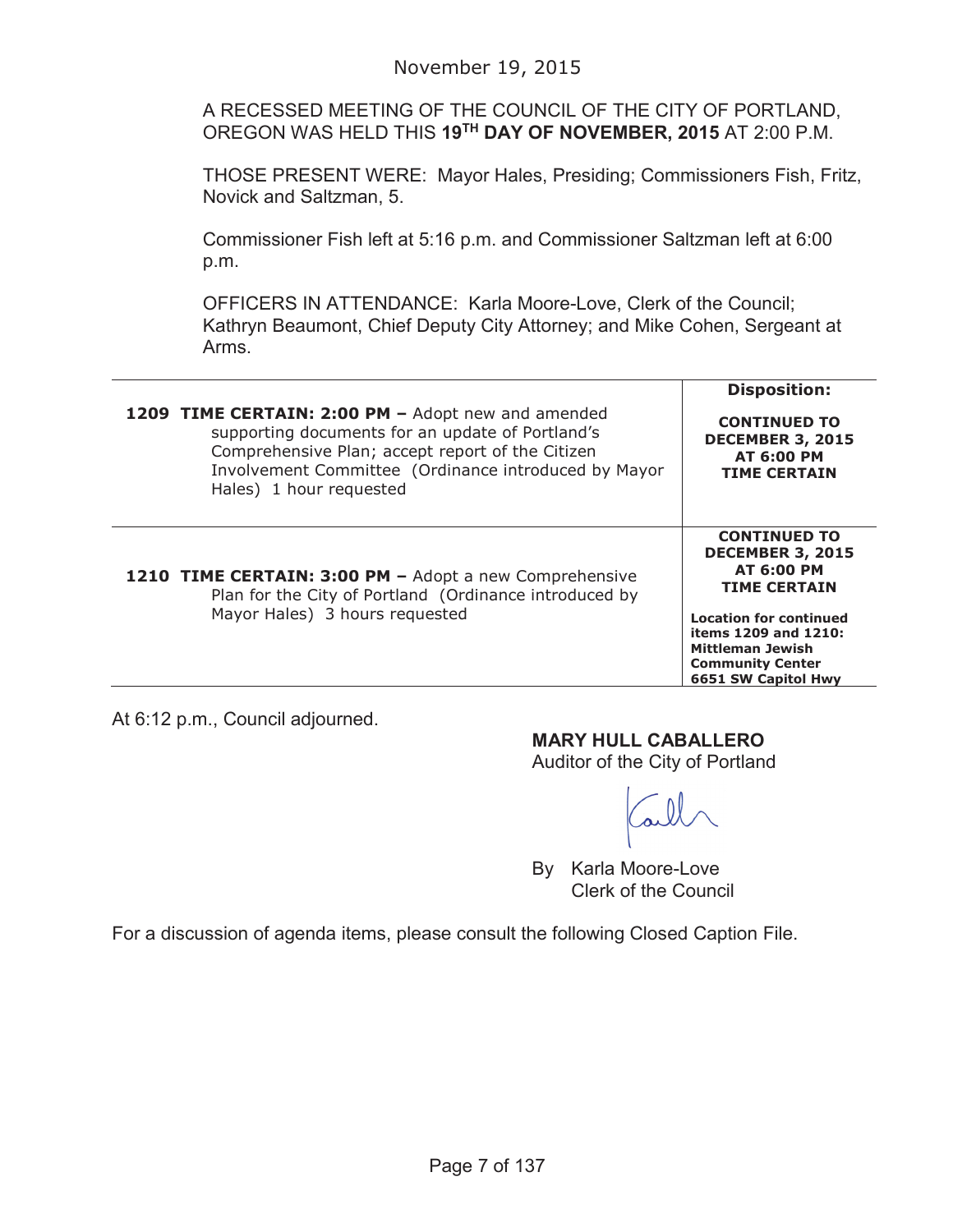This file was produced through the closed captioning process for the televised City Council broadcast and should not be considered a verbatim transcript. Key: **\*\*\*\*\*** means unidentified speaker.

# **NOVEMBER 18, 2015 9:30 AM**

[Technical difficulties with audio at the beginning of the meeting for roll call and Mayor's opening remarks.]

**Hales opening remarks, continuted:** If you agree with someone's testimony on a counselor calendar item and want to give them support, give them a thumbs up or wave of the hand, if you disagree, a polite hand gesture to the negative is fine. But we ask that we not applaud or make vocal demonstrations in favor or against our fellow citizens' points of view so we can hear everyone. So that's it in terms of the procedure. Are there any requests to pull things from the consent calendar to the regular -- yes, I see one. 1189, and 1193. Right? So those two items have been requested to pull over to the regular calendar. Any others? Ok. So then let's hear council communications, please, item 1180. **Item 1180.**

**Hales:** Good morning, welcome.

**Adam Brunelle:** Thank you. My name is Adam brunelle, and I am a planning student doing research and community engagement as well as a climate organizer with 350, pdx, I am here today to talk about climate change and displacement, the city passed a resolution banning all new fossil fuel infrastructure, a landmark step on the road to a sustainable future. From pembina to shell to the export policy, the people have been heard loud and clear and I want to thank you. We're in a housing emergency. Home rents have been rising steadily. Communities in east Portland and beyond are finding themselves increasingly susceptible to displacement pressures. Take lents, for example, where i've been helping a community organization, livable lents expand the outreach and understand past efforts taken by the city, in the last year, lents has seen the average rent for a twobedroom unit increase more than 14%. Increasing economic development, fueled by pdc's urban renewal has raised concerns over how lens will change in the future. The community is among the state's most vulnerable to the health effects of climate change while facing the acute risk of flooding and the rising cost of flood insurance in the so-called double vulnerable of climate change. To understand the planning processes, I have heard more than 1,000 pages of public records, and countless hours working, intervening, surveying and mapping and engaging with hundreds of people in the lents community. During this process I have found little to no evidence that the city's public process to guide development in lents was even remotely inclusive or representative of the neighborhoods' diversity. Lents is one of the city's most culturally diverse and affordable neighborhoods with immigrants, many of whom are low income, and speak languages other than English. The neighborhood's affordability and diversability are increasingly threatened by market forces and planning decisions with no sale to account for them. For Portland, adjust transition, requires that the city fights to end this displacement and preserve affordability in its neighborhoods failing to do so is a clear violation of the equity principles set forth in the climate action plan. And I apologize, getting a bit emotional on this, with the spirit of Portland award last night, in the anti-displacement pdx story, kind of has moved me quite a bit, and with my last 45 seconds, I want to announce that 350, pdx, a climate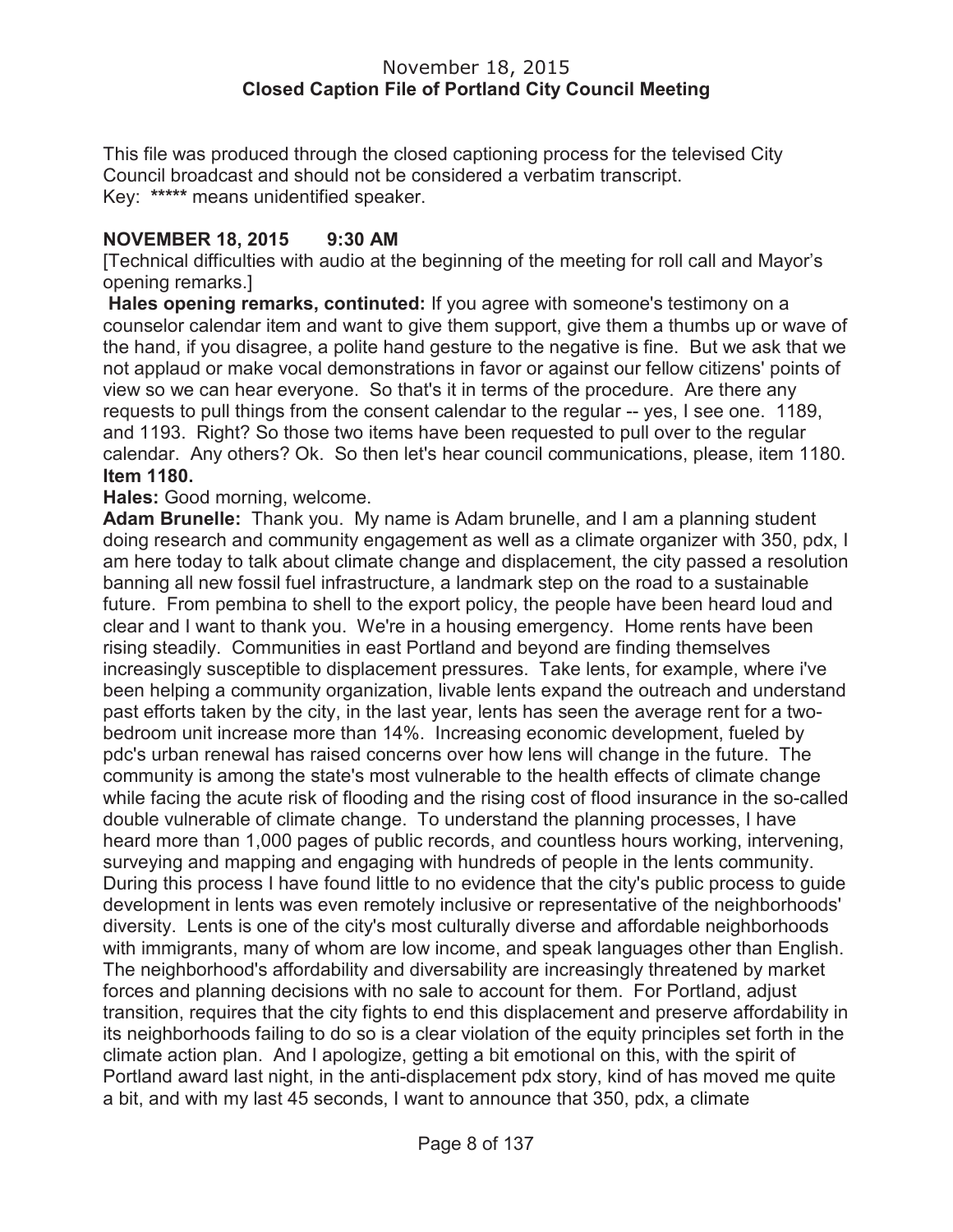organization which I mentioned, I am an organizer with, in addition to supporting the city's approach, to industrial lands, in the comprehensive plan, we've become increasingly concerned with displacement and recognize it as a climate justice issue. The city has to prioritize healthy, affordable neighborhoods, with stable housing that have a high degree of opportunity and empower existing residents. This means changing how we develop for density, sustainability, as an existing residence, or not displaced, the displacement crisis like the climate crisis requires extraordinary and urgent action, and we believe that there are ample opportunities to ensure that the city's green climate action strategies fully incorporate the anti-displacement measures every step of the way. 350, pdx endorses every one of the 28 measures that anti-displacement pdx has won in the draft comprehensive plan. Thank you all, and I hope to see the same, both leadership we saw last week, but on the anti-displacement.

**Hales:** Thank you. Thanks for your advocacy. Ok, let's hear from the next citizen who signed up. 1181.

#### **Item 1181.**

**Hales:** Good morning.

**Wayne Wignes:** I would like to start with the idea of packing a warehouse full of bunk beds and renting them as an alternative to a new mission. Maybe even, you know, encapsulate the bunk beds with plywood, security, and had been or privacy, charge 200 to 300 a month, something that even homeless people can afford. Physically, this is similar to a mission, but different from a mission since people have the autonomy to come and go as they please. The ability to access bags, take a shower when needed, no 5:00, 6:00, or 7:00 p.m. Curfew for full-grown adults. People don't the get along in situations like this. It's like I said last time I was here, when you allow a large body of homeless people to congregate, it quickly becomes apparent that the peaceful, outnumber the unpeaceful. This changes the dynamics and the way that people get along. Some other things that come into play are, is there enough room for everybody to sit? Are they subject to time limits? Is there autonomy intact? What I was proposing would abolish the time limits. You are going to have enough room for everybody to fit, assuming you are not renting more beds than are available. And it would restore people's autonomy. Secondly, not everybody needs their privacy. Not at all points. Times in their lives, especially homeless people accustomed to this, but even if on a transitional scale, many people would go for this, for temporary amount of time, some benefits for the city or the middle class are that it would pull rental prices down for the surrounding area. You have got to figure, if you run it with no strings attached you are going to attract the struggling college students, the person between jobs, and if they are going for this rather than the costly alternative, you are going to pull the rental prices down. And that's something that nothing on the market can currently do. It would clear room for already developed affordable housing units. So rather than paying or subsidizing for every homeless person to have their own place, you could put someone that's truly affordable on the market, and make money off of the property rather than throwing more and more money at it. Play around with the numbers. You have got 200 to 500 beds that, at \$200 to \$300 a month, that's 60 to \$150 grand a month. Missions get by with one or two staff onboard. Keep an eye out in the hallway, they are probably half asleep. That's all you need in terms of the staffing costs, so this would prove sustainable, if not profitable for the city. We need to try something new, this gentrification and homeless thing, is not going to work out any differently than it did in any other town if we don't try something new, and missions, I will say it, they work for many, but for many they are like prison. That's not living. Thank you.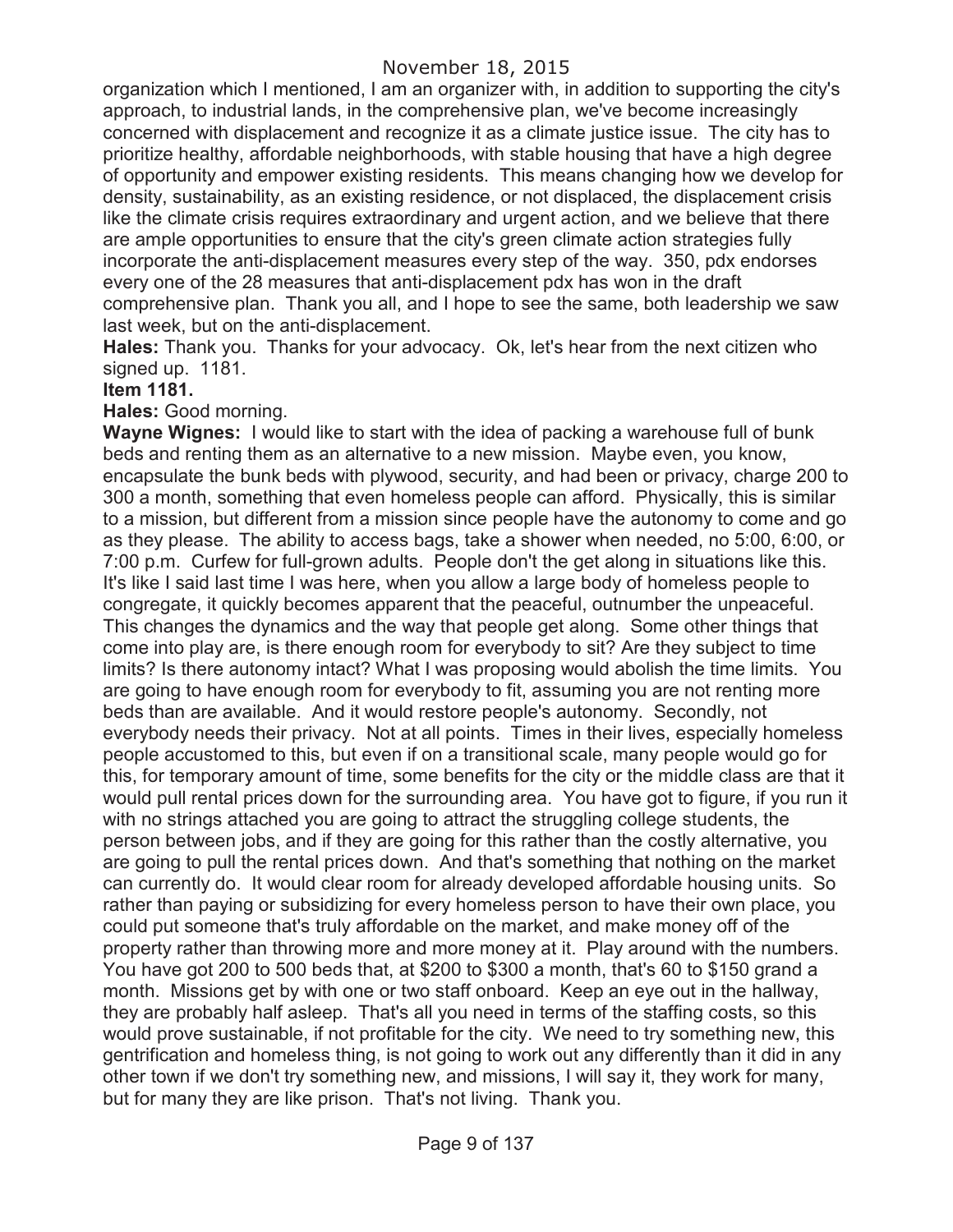**Hales:** Thank you very much. Appreciate it. Thank you. Ok. 1182.

**Item 1182.**

**Hales:** Good morning.

**Mike Summers:** Good morning. I am not sure how I am going to, you know, follow that, but you know, I am going to give it my best shot. I am mike summers, for the record. I reside at right to survive, or right 2 dream too. I came here today to cut to kind of to discuss a business improvement district, basically, say what they are and what the purpose of them is. This is improvement districts are special legal subdivisions, of cities, in which certain functions like policing, security, or maintenance are usually performed by city governments, are instead, transit centered to property owners. In these districts, property taxes paid to the city are reduced and replaced by assessments, by the business improvement district agencies, which use the money to promote business interests. Municipalities also have to pay into the bids for assessments done on municipal properties that fall within the bid, and I will use bid instead of the full business improvement district. This situates the bids somewhere between public and private spaces. While they are funded by local tax revenue, they avoid the standards of transparency and accountability, usually applied to local governments. The account -- that's what I have issue with. The accountable, accountability and the transparency. There is none within the business improvement districts. The purpose of the bids have historically been created to promote interests of businesses, in particular areas of our city. As many begin to move out of the cities and into the suburbs in the 1970s and 1980s, property owners argued that in order to keep their businesses competitive, they needed to revitalize and clean up the business districts. This often involved pushing poor and homeless people out and raising property values, putting pressure on homeowners and residents. Many bids hire security and maintenance personnel to work with these directives. They often wear distinctive uniforms or vests identifying them as ambassadors. I would say that 99.9% of the homeless community would not call these people ambassadors. Just for simple fact that they are told to move along. Move along. Move along. The reason why I say this, as far as bids are concerned, is with the city now saying that they are not going to sweep or criminalize homeless, the homeless people, with the accountability and the non transparency the bid districts are going to continue to criminalize the homeless people. Or their own interests. I don't see how that can be explained to the federal government when we have to, you know, go in and get grant money from them when they are asking, what are we going to do about criminalization.

**Hales:** Thank you, thank you very much. Appreciate you coming. Thank you. Ok. Next one is 1183.

**Item 1183.**

**Hales:** Crystal, are you here? We'll have to have her sign up another day. 1184.

**Item 1184.**

**Hales:** Good morning.

**Shane Wrosen:** Good morning. Oh, no. A wardrobe malfunction, I think they call that. Good morning, commissioners. First off I want to apologize to you, Mr. Mayor, because the last time I was in here, you were gracious enough to give me an extra minute, and I was not satisfied with that.

**Hales:** I appreciate you coming back. You can't do that today.

**Wrosen:** I understand, I will try to make it less than three minutes today. So, I started this series with state of the city in which I declared the city in peril. And I think that the answer to all of our problems is the application of grace in its many forms. By peril, what I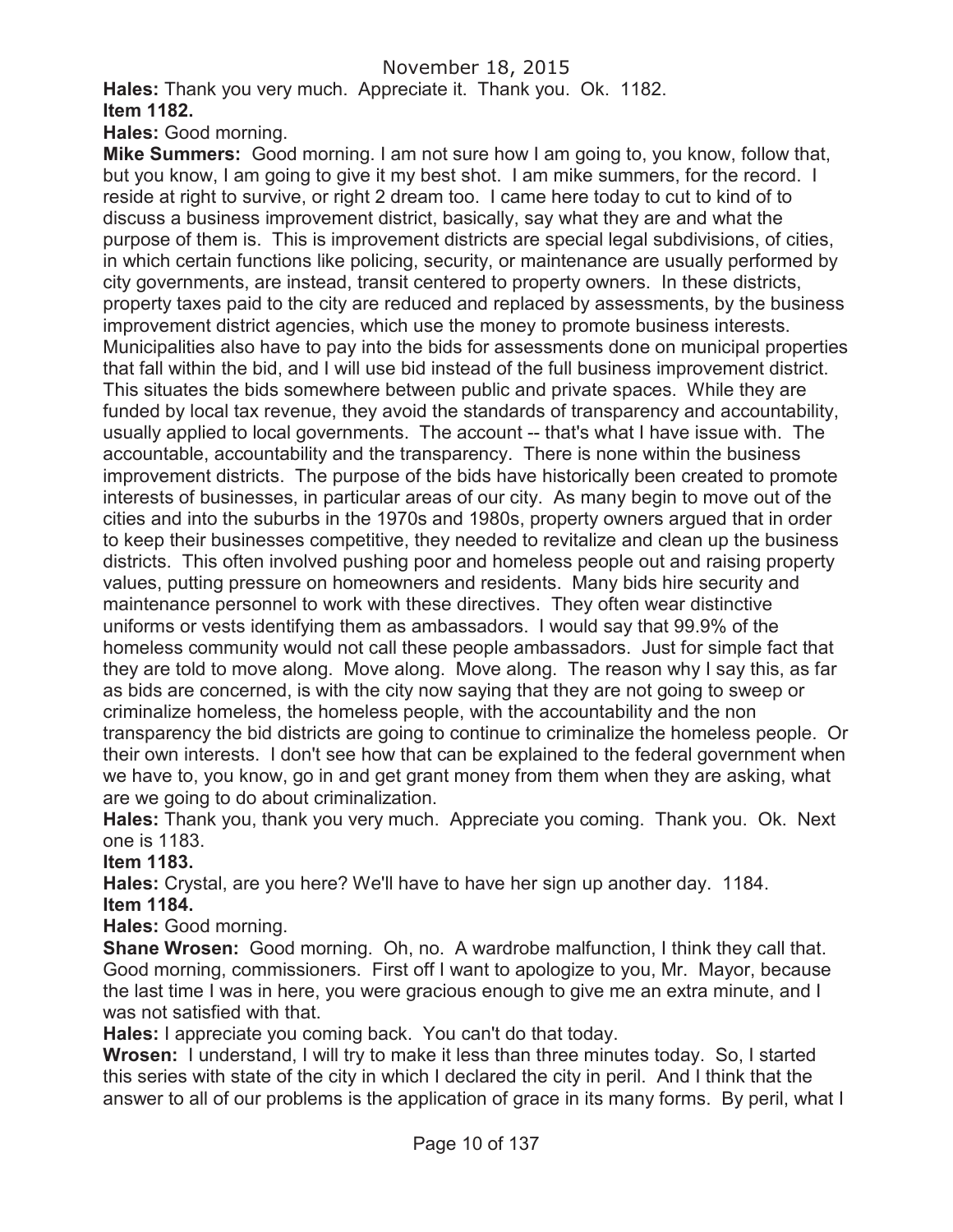### November 18, 2015

mean is, when I came back to town, aaron campbell was murdered by ronald frashour, and the mayor and the police chief judged that -- the officer should be fired and he's still on the force. And so he's not the only one. There is other officers, I don't know what's going on there, but I don't know where the grace comes in there, but we really need to hold the officers' association to the fire. Grace is the answer there, I know it is. Forgiveness has to have a way, or there is no future. So, with the transportation thing, last time I presented, I read a poem that I had read to Mayor Katz, and that was a poem that demanded bicycle streets and threatened extradition of car drivers to Antarctica and ended with the caveat that we could all stick together and share the streets. That's the grace in that piece, and that's why I read that poem. We're experiencing some grace in the homeless issue. You have heard commentary this morning, and relentlessly over the last few years, and things are happening, and it's really great to see. I gave you a handout last week, and in that handout was the information about a woman named karen holtz, who is a marine biologist, and very enthusiastic, and really beautiful person who is, who was murdered or killed, Accidentally, by a drunk driver. But, her organs went into six different people. She gave life to six different people, and in that handout there was, also, an excerpt from a book where she inspired people after her death in making life choices profound, profound life choices. And I talked about the grace that the bicycle community exhibited to the drunk driver's family who had lost their bread winner. That's the kind of grace that we need. So, the handout that I have today is pictures of diverters. The first is on 16th and Tillamook. The residents put that in without the city's permission but because it's a hoitey, toitey neighborhood they got away with it. Recently, rodney has a diverter set up just off of Fremont, and that has curtailed the traffic there and made the streets safe. You see that? And historically one of the only dividers that used to be around, I will finish up, there is only one more picture, 30 seconds, please. This is Ankeny and 20th. That's been there for years, and cars -- I have seen cars drive over it, but 99% of them don't. This is the answer to the transportation problem that we have. It's very affordable. We could crowd fund this, and the citizens would do the labor, and the cars could still be on the streets, and the bikes would feel safe because the cars would be diverted every three or four Blocks, instead of these bumps, which feel better if you go over them faster. So thank you for your time. I'm sorry I couldn't keep it to two.

**Hales:** Ok. Thank you very much. Ok. Thank you all, we're going to move on and deal with the consent calendar minus the two items that have been pulled off. So, let's take a roll call, vote, please on the balance of the consent.

**Novick:** Aye. **Fritz:** Aye. **Fish:** Aye. **Saltzman:** Aye.

**Hales:** Aye. We'll move to 1185.

**Moore-Love:** Are we going to do the awards?

**Hales:** Sorry, yes, we should do the awards, if that's all right, commissioner Fish? We'll do the awards first because I think that those folks are here. Is that right? Is everyone here? Ok. So we will move to 1194, please.

#### **Item 1194.**

**Hales:** Ok. Welcome. We have most, if not all the honorees here. This is a program that recognizes socially responsible businesses in our city. We'll be honoring eight outstanding contractors for their efforts in supporting equity and workforce, and contracting for the city for the housing bureau and for pdc projects, as well as other bureaus. These contractors have been doing great work. It's for contractors who meet our apprenticeship requirements, who meet our goals for minority and women workforce, and who meet our requirements for minority women and emerging small business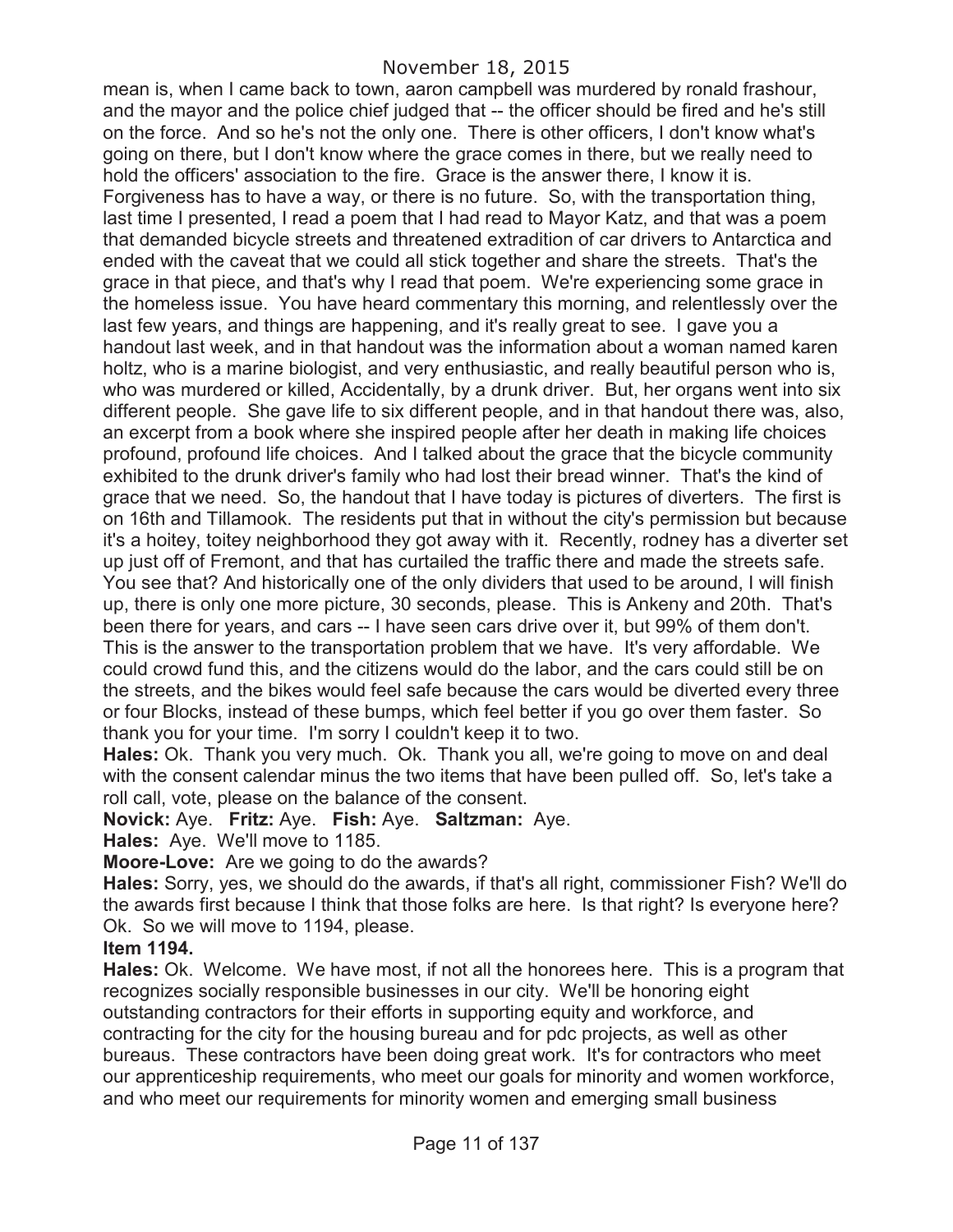subcontractors. So, we're very pleased to recognize these contractors this morning. I will read off the name of each award recipient, and I think that Rachel has their awards. And she is going to play Vanna here, if you don't mind that comparison, Rachel. We will have them in different categories. The first is for small projects, that is projects of \$200,000 to \$1 million. The first of the firms is titan utilities, who completed a bes project in southeast salmon street and 23rd. It was a sewer replacement project, so congratulations, titan utilities.

**Fish:** Do you want the commissioner in charge --

**Hales:** I would love the commissioner in charge, in each case, to be up there with Rachel to present this award. So, is there someone here this morning from titan utilities? Accepting the award is the commissioner in charge -- i'm sorry. Come on up. Thank you very much.

**\*\*\*\*\*:** We are very honored. Thank you.

**Hales:** Congratulations. [applause] great work. Thank you. And you might as well stay there, commissioner Fish, because the next one is also a Bes project, baseline industrial construction for the alder creek fish passage. I will say that properly. Is baseline here? Good morning and congratulations. [applause] good work, thank you very much. The third of our smaller contracts is a contractor for our transportation bureau for pbot. They did three different pbot projects. Curry closure at southwest macadam and curry street. Southeast 136th avenue from Holgate to Powell sidewalk infill project, and North Vancouver Avenue from north Russell Street to north Monroe Street, and the firm is dirt and aggregate interchange. Is dirt and aggregate here this morning? Good morning. [applause] thank you very much. Take a photo together. Thanks. Great work. Thank you. [applause]

\*\*\*\*\*: I would like to thank the city of Portland. [inaudible] edwards and mary fitzpatrick. **Hales:** Thank you very much. [applause] excellent. And then commissioner novick, we had the next one in the lineup is also a pbot contractor for a large contractor category above \$10 million. It's for the southwest moody avenue roadway and streetcar track relocation. It was a construction management General contractor project, and the firm is stacy and woodbeck. Stacy and woodbeck here this morning? Yes, you are. Congratulations. [applause]

**Hales:** Some of you that follow this kind of work know that a lot of these firms, dirt and aggregate and stacy and witbeck have done a lot of work for the city over the years, and we appreciate you very much as partners. Thank you. Good work. Thank you. [applause] now we have three housing projects, commissioner Saltzman, for the housing bureau. The first was two projects. The otesha apartments and the greenview apartments, and the firm was lmc. Are you here this morning? Lmc construction here? Good morning. [applause] thank you. Well done. And then the next firm in the housing group is r&h construction. Thank you very much. Let's hear it for r&h. Thank you. Thank you very much. And then the third one, in the housing group, is again, another firm, like a lot of these, that have been working for the city frequently over the years, the o'neal walsh community builders for beach street apartments. Someone here from o'neal or walsh? [applause] thank you. And then the final one, I will present the award, if someone from bremick is here, it's a Portland development commission project. Thank you, bremick construction for being a good partner for pdc. [applause] thank you. We really appreciate these contractors. I know other members of the council might have comments about these because these are shared goals about making sure that our values are matched and how we do business with the construction industry, but we, obviously, have to have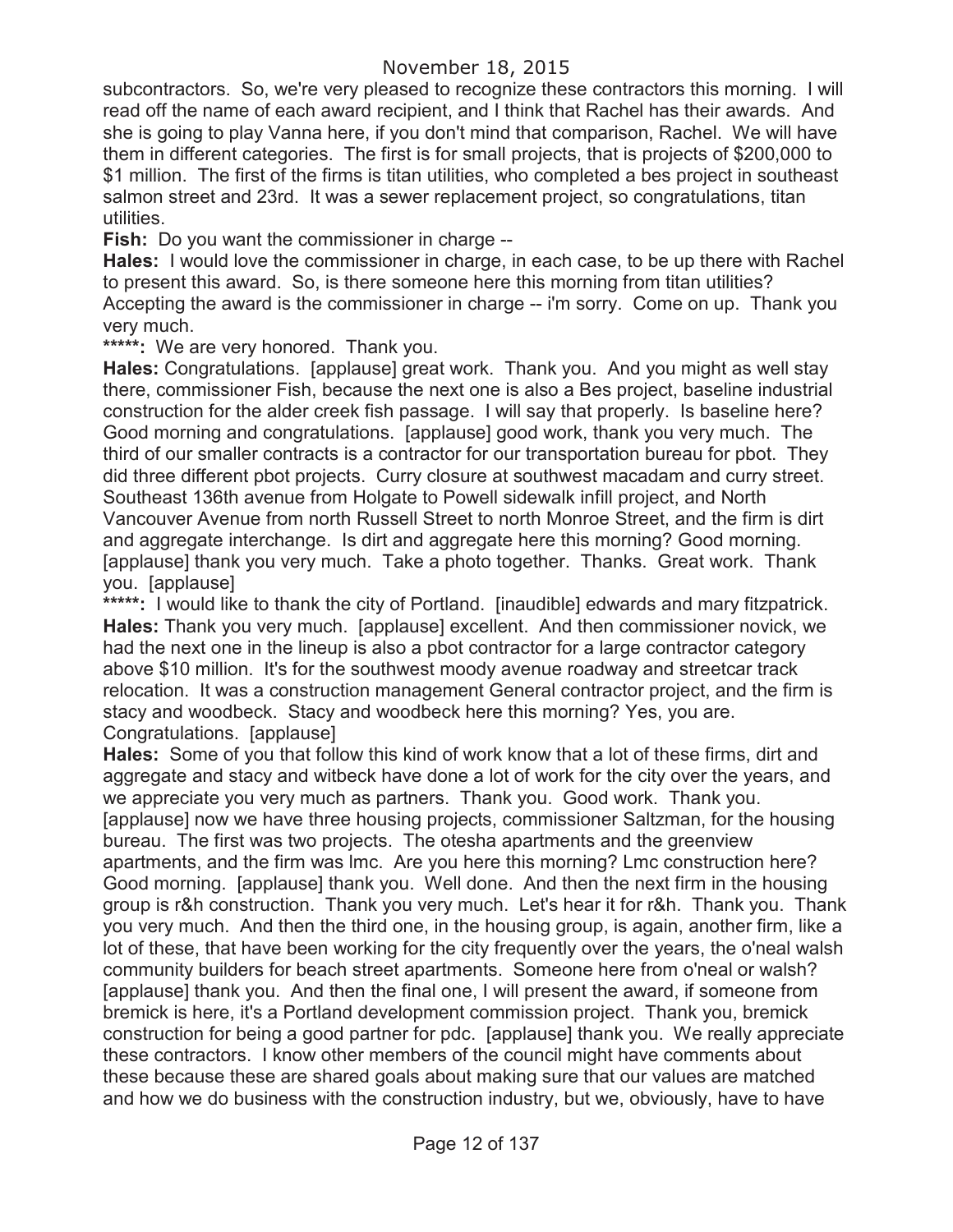reciprocal understanding with the construction industry about getting this work done the right way, and we really appreciate you all for being good partners for us. Other members of the council, want to reflect on this? So again, we want to thank all the honorees and appreciate your ability to move our city forward in a way that's both building a great city but also getting other people the opportunity to get into the construction industry, and get work, who might not have been in the past. So, let's hear it for all the honorees. [applause]

**Hales:** Great work. Thank you very much. Ok. So, we'll move on now to our first type certain item. We will read, and have commissioner Fish and the bureau introduce. **Item 1185.**

### **Hales:** Commissioner Fish.

**Fish:** Thank you, mayor. Portland's Columbia wastewater treatment plant serves our community by cleaning an average of 70 million gallons of wastewater daily. To put that in context, a few weeks ago, we had, essentially, monsoon rain in our community, and the treatment plant, at one point, was cleaning up to 450 million gallons of wastewater, just to tell you about how unrivaled that storm was. And I am proud to say that the system, the backup systems worked quite efficiently. The plant frequently plans and constructs new projects to meet the city's obligations and to serve a growing population. Since 1994, the treatment plant's citizen advisory committee has worked together with the city reviewing projects and advising city staff. Today, we would like to acknowledge the committee's good work, and to thank committee members for their service. Here with more information are mike jordan, who is the director of the bureau of environmental services, and steve barrent, the bes wastewater group manager. Mike, take it away.

**Mike Jordan, Director, Bureau of Environmental Services:** Thank you, commissioner. Mr. Mayor, members of the council, thanks for giving us time on our agenda this morning. I just want to say a couple brief things to put what we're going to talk about today in a bit of a broader context, at least for the bureau. Commissioner Fish mentioned that the wastewater treatment plant is an amazing facility. We tend to like to think of it as a resource recovery facility. We recover clean water. We recover methane, and we recover solids, which are converted into fertilizers for crops, east of the mountains. And it is an amazing facility. It's also the largest facility in Oregon. Being as large as it is, and doing what it does, occasionally it could be seen as not the best neighbor in the world on occasion. We are here today to honor our partnership between the city, the staff at the treatment plant, and the citizens from the neighborhoods surrounding the plant, in working together over the last 20 years to mature a relationship, which now works seamlessly, really, to keep the treatment plant a really good neighbor out in that part of Portland. The thing that provides context for us is that 20 years ago, it was extremely unusual for an infrastructure bureau to engage with citizens about its business. Today, the bureau now has a very robust citizen engagement process that is built into the way we do business. Often when we do our work, we are disrupting many neighborhoods across the city when we are tearing up streets, frankly, or replacing pump stations or doing the work that we do. And out of the kind of genesis of the relationship at the plant, we have now built a citizen engagement and information process that really is rivaled by no one else. That we're aware of, in engaging citizens about what is sometimes Very disruptive work. So I just want to pass this onto Steve. He's going to go through a bit of information about the plant, and we'll have a couple of members come up and speak to you about their experience. So, Steve.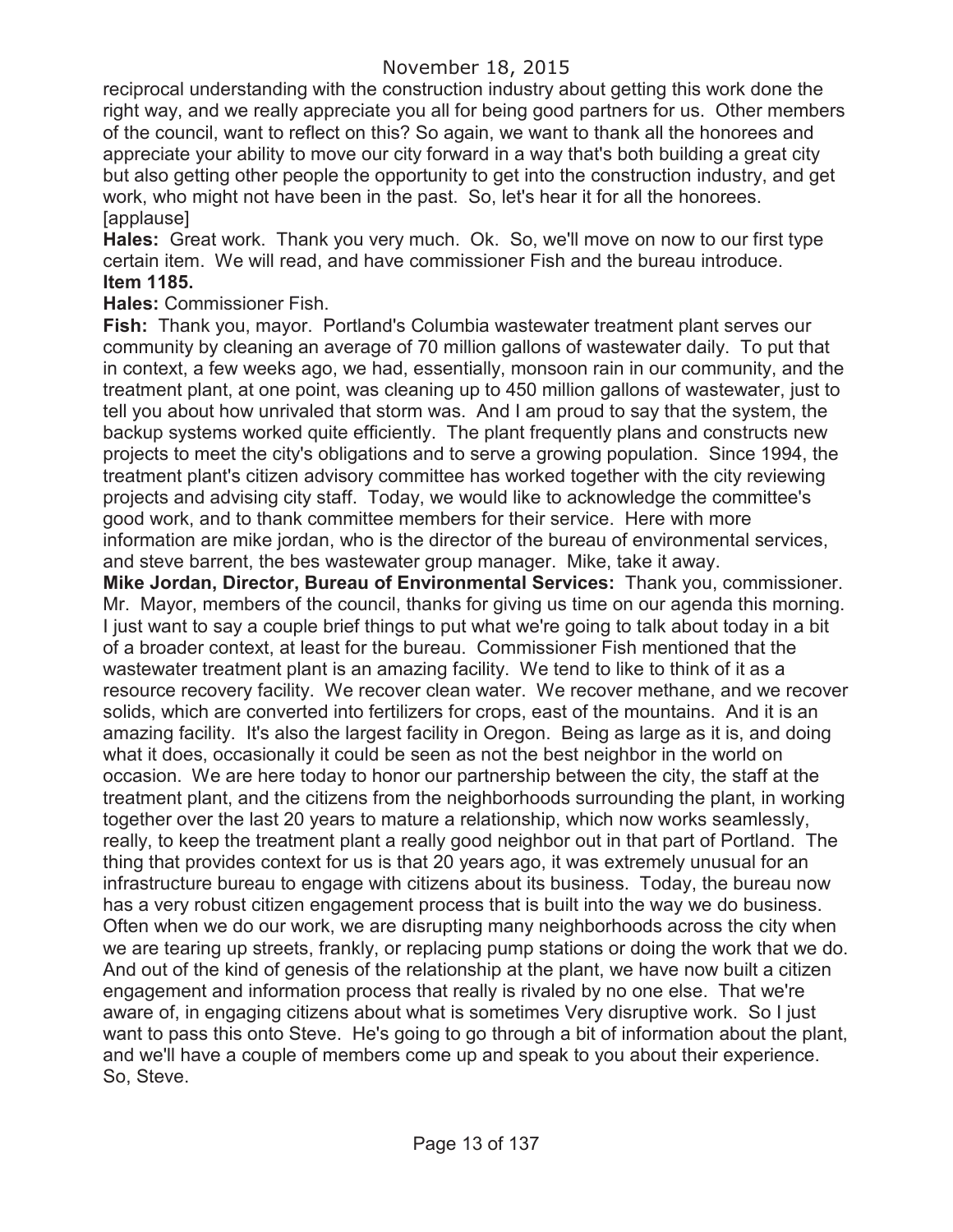**Steve Behrndt:** Thanks, mike and commissioner Fish, and members of council. I am Steve Behrndt, the wastewater group manager, and before I start showing a few slides, maybe I could ask pam and mark Kennedy to come up and sit with me. A little bit of context, just with a few slides. The Columbia boulevard wastewater treatment plant is the triangle in the center of this photograph. It's an asset worth, with the replacement value well over \$1 billion, it's one of the city's most valuable assets. Where we're located, you can see from the slides, is -- there is heron lakes, beautiful west delta park and the heron lakes golf course on the right, and smith bybee lake on the left, and just to the south of the treatment plant is the Portsmouth neighborhood, and you can see a bit of new Columbia in the photographs. That's where we're located in north Portland. So, the plant serves 614,000 residential and commercial customers, and we treat an average of 70 million gallons a day every day that, that adds up to be between 25 and 30 billion gallons a year at this wastewater treatment plant. And we have staff there 24 hours a day, seven days a week throughout the year. The only location in the bureau that, actually, has staff on duty every day of the year, and every hour during the day. The plant was dedicated in 1952, and before the plant was dedicated, Portland didn't have wastewater treatment, so this was the start of wastewater treatment in Portland, and as recently as 1952, it was amazing. This is mayor dorothy mccullough lee in the photograph. **Hales:** A very high-tech stage, too.

**Behrndt:** Yeah. Yeah. Here's what the original treatment plant looked like in 1952, and since then, obviously, we have gone to, as you can see from the first photograph, many iterations of development and expansion over the years, but it was a pretty simple process from the beginning. And since that time, we have done many things, and of late, the last 20 years, we have installed the cso control system, and you see that reflected in the upper right with one of the big pipes, and some other facilities like in the bottom left, that, actually, helped to take the additional flow from the combined sewer system, but the projects going on at the plant over the last 20 years, but over, really, the 63-year life, have been extensive. Most notable and relevant for today's presentation, is since 1995, we installed motor control in any major expansion at the treatment plant with the guidance of the citizen advisory Committee. We have also gotten into resource recovery as mike alluded to, and the bottom right photograph shows one of the engines in our co-generation facility, which generates electricity from digester gas and reuses the waste heat off the engines to defer some of the costs that we would have had to pay for electricity. **Fish:** When you say digest the gas, we are referring to methane?

**Behrndt:** Yes, methane is the major component.

**Fish:** The methane is used both to generate electricity, but also, is sold to a company to make roofing supplies.

**Behrndt:** That's true. And we use some of the methane on-site to fire boilers, to heat the digester process that creates methane in the first place, so we have three current uses for methane. Thank you for that. But above all, and why we're really here today, is to recognize that the citizen advisory committee has helped us over the past 20 plus years to be a good neighbor in the community. We wouldn't have been able to achieve all of what we've been able to achieve without this guidance from the committee. Before we had the cac, plant managers worked with a group called the north Portland odor abatement committee, and that committee helped us develop something like an odor monitoring process, and that monitoring process was -- included some training where we were looking for a few good noses. We, actually, did training on how to sniff out odors, and identify the areas where we could make improvements. The cac started in the 1992,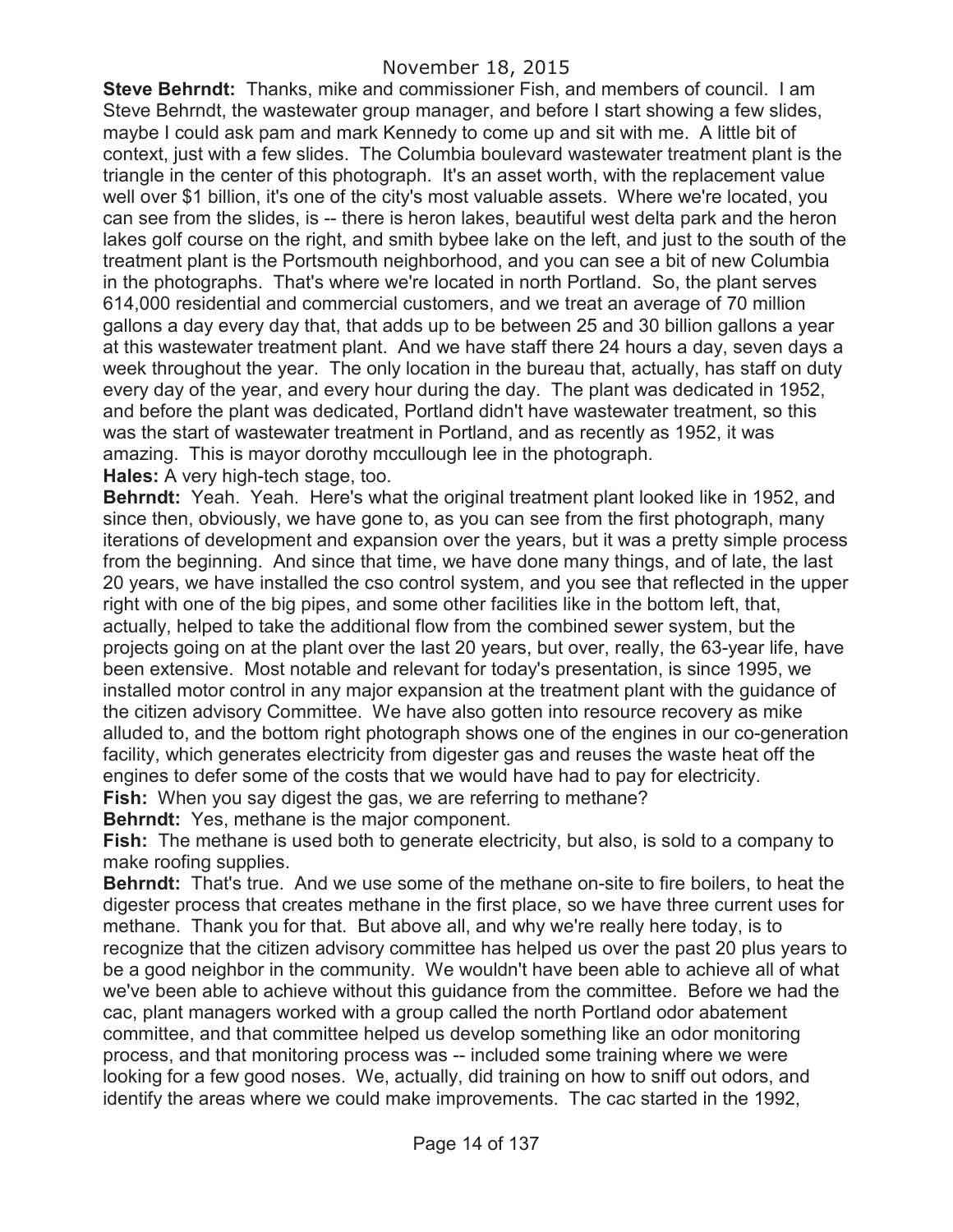when an overlapping group of citizens came together to advise us on the design of the wastewater treatment plant's new headwards process that was about to get into the phase, and the cac worked with the bureau for 18 months on that process, including coming up with a vision and guiding principles for the treatment plant. What we were and what we wanted -- what the citizens hoped that we wanted to be, in the future. So, during that process, that was the first major process where odor control was included as a key element to the process. So, following that, 1994, I think the citizens in the city were interested in continuing that relationship for an ongoing period of time, and we formed a follow-up citizen advisory committee, and so, when the facility plan was completed, we, actually, did that process to establish the citizen advisory committee, and council, actually, in 1995, approved, in some kind of official forum, an ordinance to establish the cac as a bureau cac. And that's why 20 years later, we are recognizing that 20-year commitment now to public engagement in the citizen advisory committee. One of the things that we were able to do very soon after that 1999, council passed an odor resolution that established a commitment by the bureau that we will be a good neighbor with regard to odor monitoring, mitigation, and reporting. We also established an innovative notification process where as we can notify our neighbors, if the treatment plant has a maintenance activity or an operational activity that has the potential to generate odors, and we can send out a notification and provide some warning of that event. Today, the cac members represent neighborhoods and businesses and industry and environmental concerns, recreational, educational interests, and they work and guide us on any number over the years of new projects and programs that we're engaged in. And members also assist us in public outreach, attending meetings or us attending their neighborhood meetings, and so forth. And we have created and given us feedback on the odor reporting and notification processes that are available through the bureau's website. So, the members today, the current members, some of who are here today, are pam Arden, a member since 1994, seated to my far left. And pam is a resident of the Kenton neighborhood, and actively involved in the 40-mile loop projects, and as I said, she was an original cac member. Pam and I worked together since before there was a cac. Jim robison, I don't think he's here today but if he is, please stand up, is a member, also, since 1994, who has particular interest in odor abatement in the north Portland area, and was an original cac member. Gordon busse, who lives in a floating home on the Columbia River, since 1998, and there's Gordon. Mark Kennedy is seated to my left, the associated dean of -- at the university of Portland college of engineering, and has served on the cac since 1998, relative newby. Matthew denton is here, and he's from the Portsmouth neighborhood, and has served on the cac since 2008. Matthew.

**Hales:** Good morning.

**Behrndt:** And a few members who I don't think are here, Charles Robertson is the member, a resident of new Columbia and joined the cac in 2011. Charles, if you are here, please stand up. And jerry Fadden is with the St. John's neighborhood and joined the committee in 2014. So that's our current cac, a great group of people to work with, and I would like to thank them and recognize them for the very long and valuable service. We have met probably 150 times over that period of time on all things going on at the plant so that has been a huge commitment for these engaged citizens, and with that, I would like to invite pam and mark to say a few words.

**Hales:** Good morning.

**Pam Arden:** Thank you. I am pam Arden, and I started this endeavor because I was the chair of the Kenton neighborhood association, and the plant is, actually, in the Kenton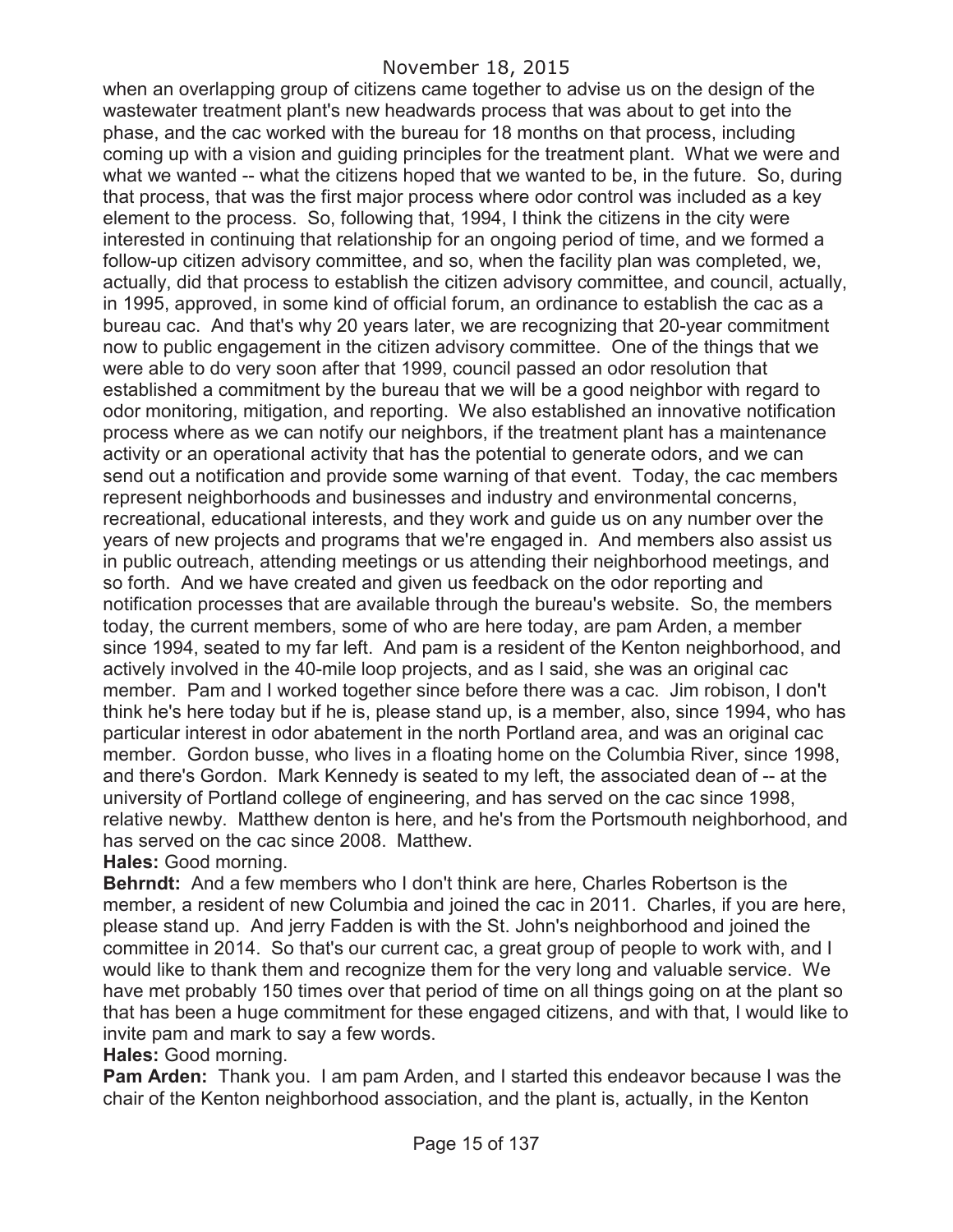#### November 18, 2015

neighborhood, the way the map goes, we encompass the wastewater treatment plant. So, when I was invited by lee, The chair of the Portsmouth neighborhood association, to help form the north Portland odor abatement committee, and this was a group that just was kind of fed up with what was going on in north Portland. Lee had, actually, set up is a tour of the odor sites, and she would take anybody who was interested on a tour of the odorous sites of north Portland. And unfortunately, the plant was one of them. And it was members of the committee who helped to point out some of the flaws that were happening at the plant, that were affecting the livability of north Portland. And we were lucky, in that we were invited to come and meet at the plant, have our meetings with the staff, and we were able to go on tours around the plant, and some of our members, one of which was an engineer, actually stood there and said, osha asked you to use venting of the headworks building. And that is what's causing some of the odors into our neighborhood. So, they were making the plant better for the workers, but we are shipping everything else out to us, and other people had come out, at 5:00 in the morning to watch a tank truck come in, and offload their load, and it turned out that they were from lake Oswego, and that was another odor thing that came into the neighborhood every morning at 5:00. And so, it was the neighbors and the citizens who came in and pointed out some of the flaws. And we were lucky enough to be able to have a responsive staff. Things with the plant, at that time, were not -- plant members were not saying well, I think that there is a problem over here. That has changed. That has changed dramatically. So, now, the staff is, actually, saying that we have a problem over in this section. And they figure out a way to solve it. So, that is a giant change from what started out in 1992. So, things are not perfect in north Portland, that's for sure. We have gotten rid of our landfill and odor abatement at the plant, and those two things are enormous, when you start thinking about the livability of our area. When you are talking about odor control that was one of the first things when we talked about the headworks. How do you control some of this stuff? Is there a way to do it? They have figured out on every project, through all these years, how to do odor abatement, and it's a very important process, and it's a very important that they recognize what that does to the neighborhood. They are sitting below the neighborhood, so every whiff of anything comes up the hill, just like the noise from pir comes up the hill, so, that's our problem that we are -- the location that we have. I have also always joked, that whatever happens up on mount hood, somebody in there is flushing a toilet, and eventually it will end up down in the Columbia boulevard. So, to that extent, I would always have hoped that we would have had some kind of enhancement fund, somewhat like metro with the transfer stations, to recognize that north Portland had lived with this for many, many years. That fund would have been able to help out a lot of different communities. We never have managed to get that passed, just to the talking stage. Hopefully some year. But, they have spent many, many dollars on odor abatement, and we really appreciate that. One of the things that happened was the headworks project, and this was an interesting thing, is that they were responsible for building a segment of the 40-mile loop trail. On the north side of the loop. And it was like oh, really? So how are we going to get there? You have the plant on the south side, and a bit of trail on the north side, and how do we get there? We ended up having a meeting at the plant, and they redirected our view with the Portsmouth neighborhood to say well, there is a lot of problems over here on the street that was never built, and that became the crossing trail, which is now part of the 40-mile loop. They built a bridge across the loop that had sewer pipes in it. That was a unique item because it was like well, why should we do that? Well, it would be a really helpful thing for the plant because they can get their trucks across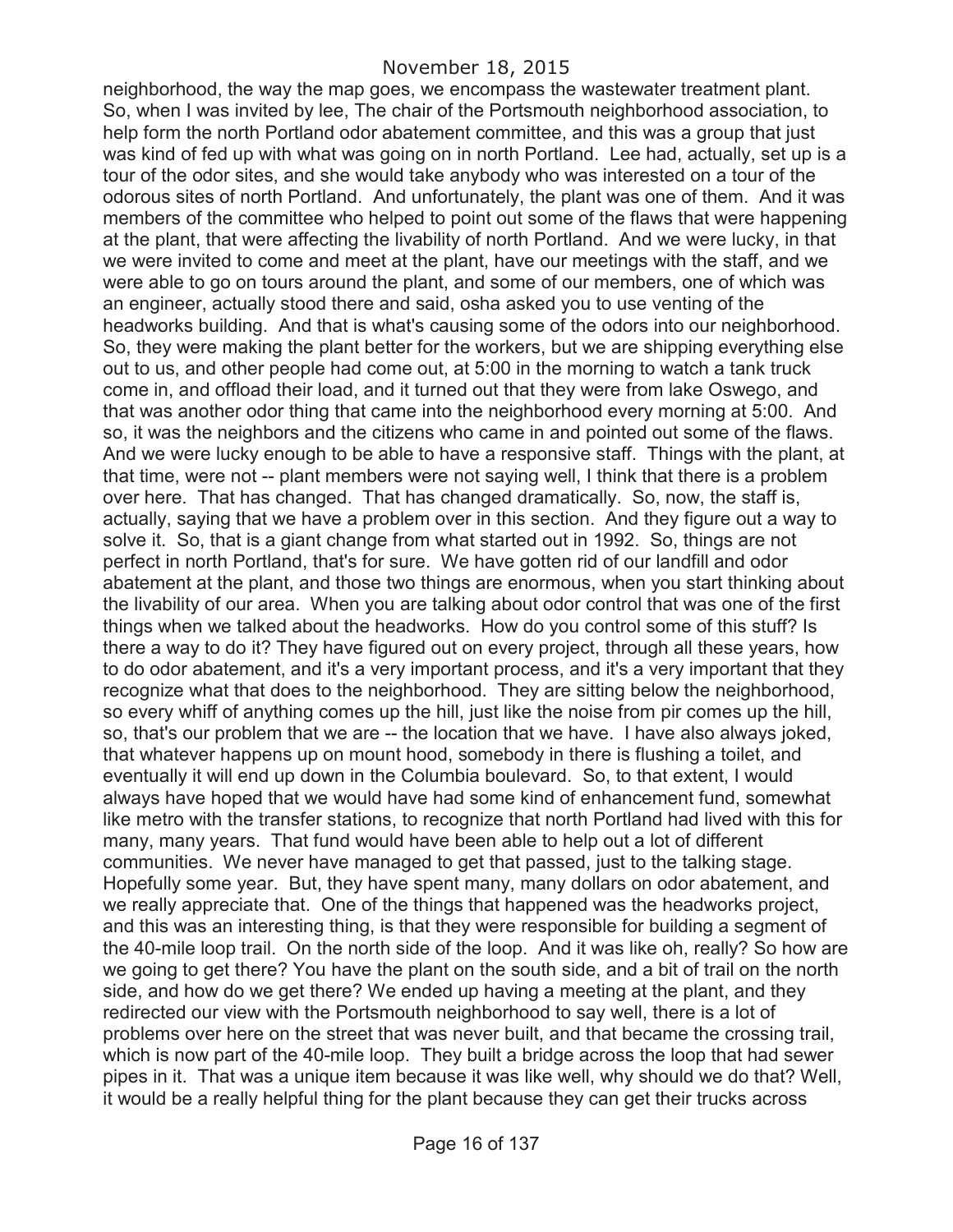easier. But also, it helps for the trail, and they built a trail around the plant, and they now have a wonderful connection to the 40-mile loop, and we're very, very happy about that. It seems a little weird to be going to the plant from 20 years, or something like this, but I really have appreciated the attitude that has changed at the planted and the attitude of the des for this. It's really, really something that other bureaus should look at, to how they treat citizens and how they accept our suggestions and work with us on it. Thank you. **Hales:** Thank you, pam. Good morning.

**Mark Kennedy:** Good morning and thank you. I arrived a few years later as pam on the committee. I moved to Portland and starting my teaching career at the University of Portland and lived in the neighborhood, as well. And was invited to join the committee, and thought, this would be, I thought, a great opportunity for me to learn more about the infrastructure. I happen to teach in environmental engineering at the University of Portland. I thought it was a great opportunity. I had never really done any kind of citizen advisory or advocacy, but I thought this would be a great chance, and I remember -- I can remember that first meeting being amazed, and almost intimidated by the amount of citizen input. I worked in other metro areas, Akron, Ohio, and Sioux Falls, South Dakota, with their Utilities and their wastewater treatment. There was nothing to compare. So, it was quite an eye-opening experience. I realized that this was going to be a good 17-year run. I just think it's wonderful that we have a committee that is proactive rather than reactive. I should say, really, the bes being proactive rather than reactive with the help of the committee because taking that approach, makes it a much smoother process with the citizenry that are involved, the neighborhoods. Mike mentioned that it's a resource recovery operation, and -- in terms of methane and clean water and fertilizer, and I also say that in my unique participation, it's been a great resource for students, as well. I have tried to get as many of my engineering students to meetings as possible so that they can see that important part of the engineering profession, which is interaction with the public. Involving citizens, and realizing that, and in civil engineering the public is your customers, and you need to listen to them. So, I tried as much as possible to have my students involved in meetings as much as possible. So, summing up, it's been great experience for me, and I hope that I have contributed to the efforts of bes, and to make the treatment plant a good neighbor for north Portland.

**Hales:** Thank you. Thank you both.

**Fish:** Thank you both, very much. And mayor, that's our report.

**Hales:** Thank you. Any questions? Thank you all. Appreciate both the good work at the bureau and the great partnership with volunteers that have put in a lot of time. So, thank you very much, commissioner.

**Fish:** Mayor, I move the report.

**Fritz:** Second.

**Hales:** Further discussion? Roll call to accept the report.

**Moore-Love:** Nobody signed up to testify.

**Hales:** Sorry. Move past that, after talking about citizen involvement. So, if anyone wants to speak, we'll take action to accept the report. Roll call, please.

**Novick:** Really appreciated the testimony, appreciated everybody's work over the last 20 years. Aye.

**Fish:** Pam, can you stick around for one second? This is our chance to, actually, thank you, so don't leave.

**Hales:** Yeah, we want to embarrass you.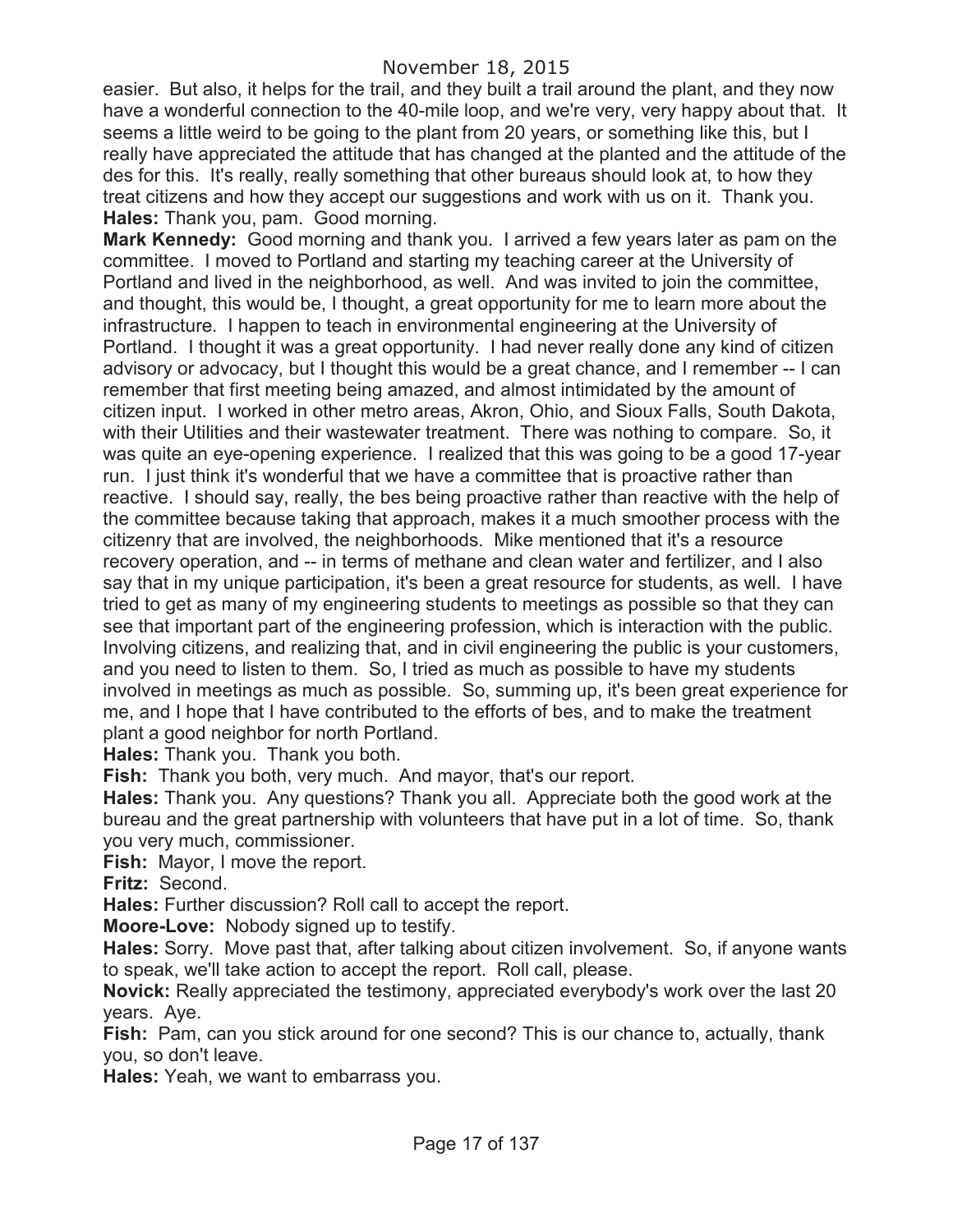**Fritz:** Thank you very much for all of your work. I would have to say that serving on the odor control committee is one of the last glamorous titles that one can aspire to and one of the most necessary, so thank you for all of your diligence, and it is an issue that requires ongoing dedication, not something you can just step into, to thank you very much for your report. And thank you commissioner, for bringing this to us. Aye.

**Fish:** Pam and mark and all the committee members, thank you for your service. Steve, Steve has one of those jobs where on a good day you don't hear much about what he's doing, and I just want to acknowledge one thing, you change a lot when you get one of these elected jobs, and I have a completely different reaction to snowstorms and rainstorms now because I have a better understanding of how they impact people and systems. We have a big snow storm, we worry about all of the people sleeping outside. And how do we get them inside? And it takes an army to make that happen. When we have a lot of rainwater and flooding, it puts enormous strain on our combined sewer overflow system, and it puts enormous strains on our Columbia wastewater facility. What we have come to take for granted is that those systems work very well. And we don't have many discharges into the river, and we don't often hear about the systems being inundated and overwhelmed, but I can tell you that it takes an awful a lot of hard work behind the scenes to make that happen. Today I want to acknowledge the tremendous support we have had from the community and the volunteers who help us get it right, and I love what you said about being proactive and not reactive. The vein of our existence is always being reactive. But when we engage our partners upstream, we can be proactive, and that's where the magic happens. So thank you very much, and to Steve and all of the professionals who work for the bureau, please know how proud we are of your service. Aye. And Debbie Casselton, I have to acknowledge Debbie, and thanks for all your great work with the community, too. Aye.

**Saltzman:** Well, thank you to the citizen advisory committee. Pam, I worked with you on these issues for many years and on many other issues in north Portland, so I appreciated your service and the staff for the well-run facility, and it is remarkable when you think that we have only had a sewage treatment plant for a little over 50 years. I mean, it's really incredible when you think about where all that waiter water went before, which was the rivers and the Columbia slough, so it's remarkable achievement of civilization to have things like sewage treatment plants. Good work. Aye.

**Hales:** Great partnership, great results. Thank you all. Aye. [gavel pounded] thank you. [applause]

**Hales:** We are moving to the next time certain all, 1186, please.

**Moore-Love:** They may not be here.

**Hales:** We can return to that when they come back. Let's move to 1187, please.

**Fritz:** I thought that was a Time certain.

**Hales:** We are ahead of ourselves.

**Moore-Love:** We were going to take some of those items.

**Hales:** Let's start with 1195, please.

**Item 1195.**

**Hales:** Roll call, please.

**Novick:** Aye. **Fritz:** Aye. **Fish:** Aye. **Saltzman:** Aye. **Hales:** Aye. [gavel pounded] **Hales:** And 1196.

**Item 1196.**

**Hales:** Roll call, vote please.

**Novick:** Aye. **Fritz:** Aye. **Fish:** Aye. **Saltzman:** Aye.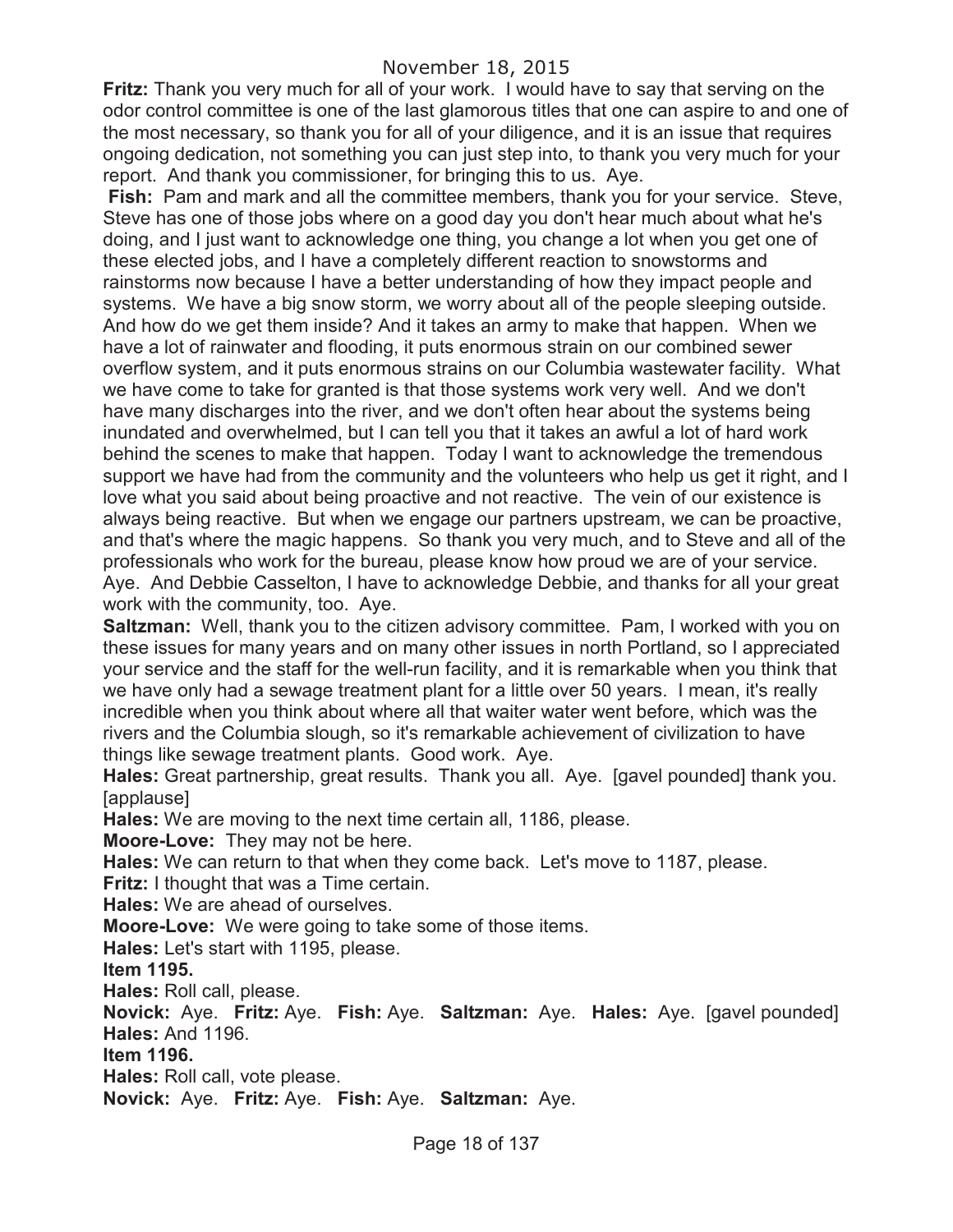**Hales:** Aye. [gavel pounded] 1197. **Item 1197.**

**Hales:** Roll call, vote, please.

**Novick:** Aye. **Fritz:** Aye. **Fish:** Aye. **Saltzman:** Aye.

**Hales:** Aye. [gavel pounded] 1198.

**Fritz:** Let's skip that one.

**Hales:** Sorry, yes. Right. 1199.

**Item 1199.**

**Hales:** Roll call, vote.

**Novick:** Aye. **Fritz:** Aye. **Fish:** Aye. **Saltzman:** Aye.

**Hales:** Aye. [gavel pounded] 1200.

**Item 1200.**

**Hales:** Roll call, please.

**Novick:** Aye. **Fritz:** Aye. **Fish:** Aye. **Saltzman:** Aye.

**Hales:** Aye. And let's take 1205.

**Item 1205.**

**Hales:** Roll call, vote, please.

**Novick:** Aye. **Fritz:** Aye. **Fish:** Aye. **Saltzman:** Aye.

**Hales:** Aye. [gavel pounded] ok. 1206, a -- ok. Let's do 1206, please. Oh, yeah. **Item 1206.**

**Hales:** Commissioner Saltzman.

**Saltzman:** Thank you, mayor. This authorizes more resources for one of our best partners, the Portland housing center, which provides home ownership counseling and education for low to moderate income Portland families. These funds will provide those families with the support needed to navigate the home-buying process through financial fitness courses, and home buyer education courses, and also, one-on-one counseling. The funding contained in the ordinance is included in the approved housing bureau budget.

**Hales:** Ok. Is there anyone who wants to speak on this item? If not, then thank you very much, and it passes to second reading next week. [gavel pounded] and I think that we are -- do we have the auditor here yet? No. Ok. How about we go to 1198,

Commissioner Fritz, is that all right? You want to move to that now? We'll see what else we can -- hang on a minute, folks. We're losing a couple of council Members in an hour so we're trying to deal with things like second readings that can't be -- can be addressed quickly. The parks items? Let's do the parks items.

**Fish:** Also, I have my -- did someone pull 1193?

**Hales:** Yes, someone did.

**Fish:** I could do that in two minutes.

**Hales:** Let's do the items pulled. That's a good idea. That's a good idea. Let's do 1189 and 1193, which were pulled from the consent calendar for discussion. So let's take 1189 first.

**Item 1189.**

**Hales:** Ok. Good morning, Sergeant Collins, how are you?

**Steve Collins:** Great, mayor, thank you. Mayor and council, my name is Steve Collins. I am a sergeant with the Portland bomb squad. I actually run the bomb squad, and we are here today asking you to accept 2015 operability grant.

**Hales:** This funds both the equipment and the training for the bureaus, to be prepared for a bomb incident?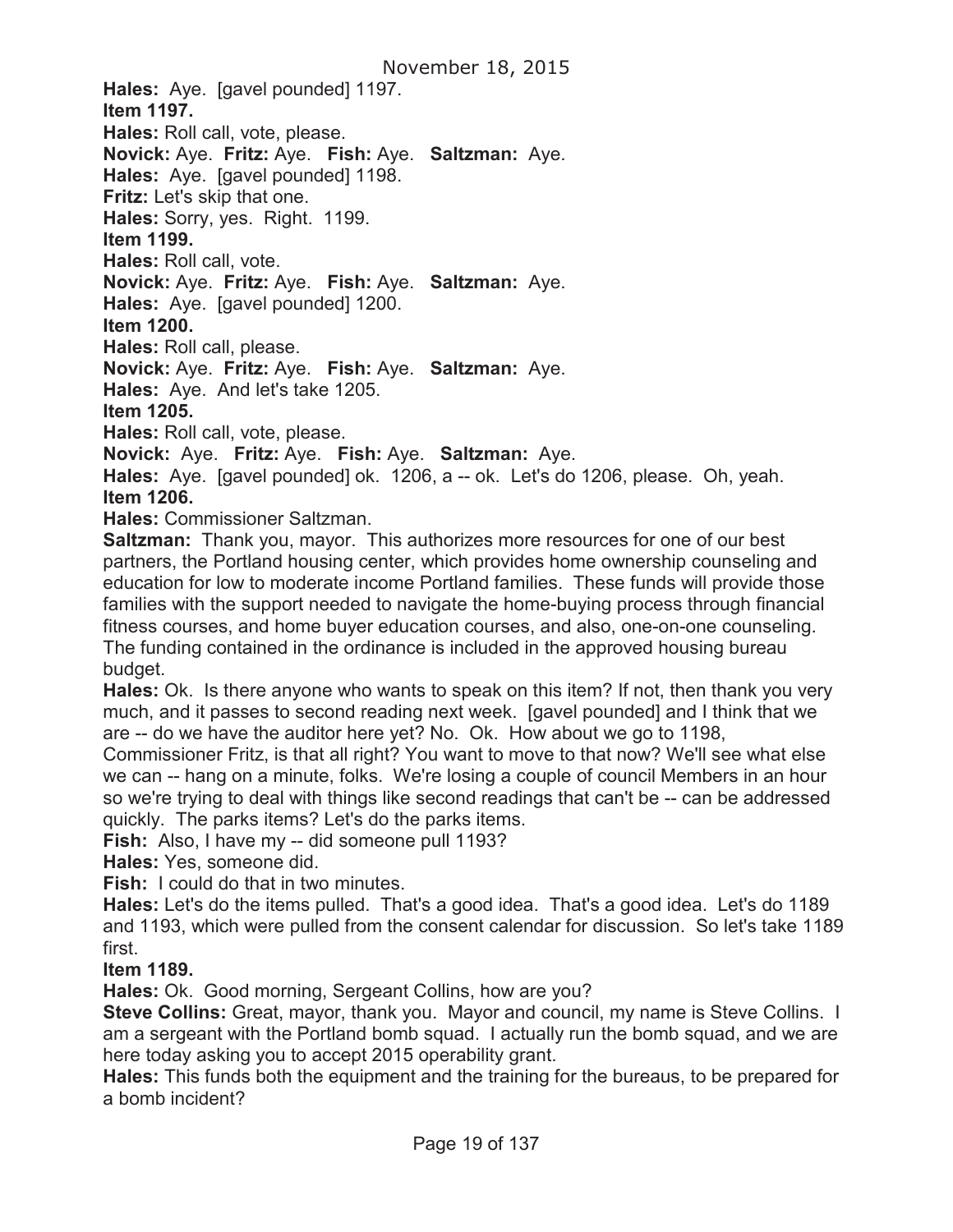**Collins:** Yes, it does.

**Hales:** Ok. Important work, obviously. Questions for either Sergeant Collins or the officer. Who pulled this to speak?

**Moore-Love:** Mr. Lightning did.

**Hales:** Thank you both. Please stand by and we'll see if we have any other questions for you after testimony. Thank you. Come on up if you would like to speak on this item. **Lightning:** Yes, my name is lightning. I represent lightning watchdog pdx. One of the concerns, I guess, I had on the overall agreement is I wanted to ask if on the -- it's kind of a simple change, but I think it is an important change to make on your commercial general liability, you have \$500,000 per occurrence. I would like that pushed up to \$1 million, if this agreement could be amended. Number one, on the agreement. And a couple other issues I had on this, is that I noticed that the homeland security grant program, they had an amount, on exhibit d, of \$6,837,000. I wasn't quite sure what that amount, actually, meant because I noticed that you applied for a grant of about \$138,000. Does that mean that you could possibly apply for a higher number, and you decided not to do that? If so, I kind of would like an explanation on that, if there were additional funds that you could apply for, and why you did not. And basically, that's where I was on my position. I wanted to have a clear understanding on what these funds were for, and again, maybe making an adjustment on the insurance from the 500,000 commercial liability up to 1 million, if at all possible. I think that that could be done easily with an amendment today, and also, have it passed. Thank you very much.

**Hales:** Thank you. I think that the answer on the grant amount, unless sergeant Collins wants to corrected me, I Think the answer is we applied for everything they would give us, right?

**Collins:** That's correct.

**Hales:** So, and that's almost always the case with grant applications. So, we rarely hold back from applying for the full amount. Lightning, a legitimate question about the insurance, but I think that's better taken up than the question of the overall liability rather than just this particular function. So ok. Any other questions from council? Anyone else want to speak? It's an emergency ordinance, please, let's take a roll call vote. **Novick:** Aye. **Fritz:** Aye. **Fish:** Aye. **Saltzman:** Appreciate your good work, aye. **Hales:** Thank you, aye. [gavel pounded] and we also pulled 1193.

#### **Item 1193.**

**Hales:** Commissioner Fish.

**Fish:** Colleagues, the bureau of environmental services operates the Portland water pollution control laboratory in St. John's. The lab analyzes thousands of water and sediment samples a year to make sure the treatment plants operate in compliance with the permits, and to monitor water quality in our rivers and our streams. This ordinance would authorize a contract to provide laboratory services that the water pollution control lab cannot provide, either because it lacks the necessary equipment or expertise, or because of the Staff's current workload. And Dwayne Leonard from environmental services is here to answer any of your questions.

**Dwayne Leonard, Bureau of Environmental Services:** Good morning.

**Hales:** Good morning. So, any questions for Dwayne about this item? So, yeah, it's over our threshold amount for consented calendar, so appreciate you pulling it off so that we could discuss it. Any questions? Any concerns? Thank you. Unless you have anything that you want to add.

**Leonard:** No.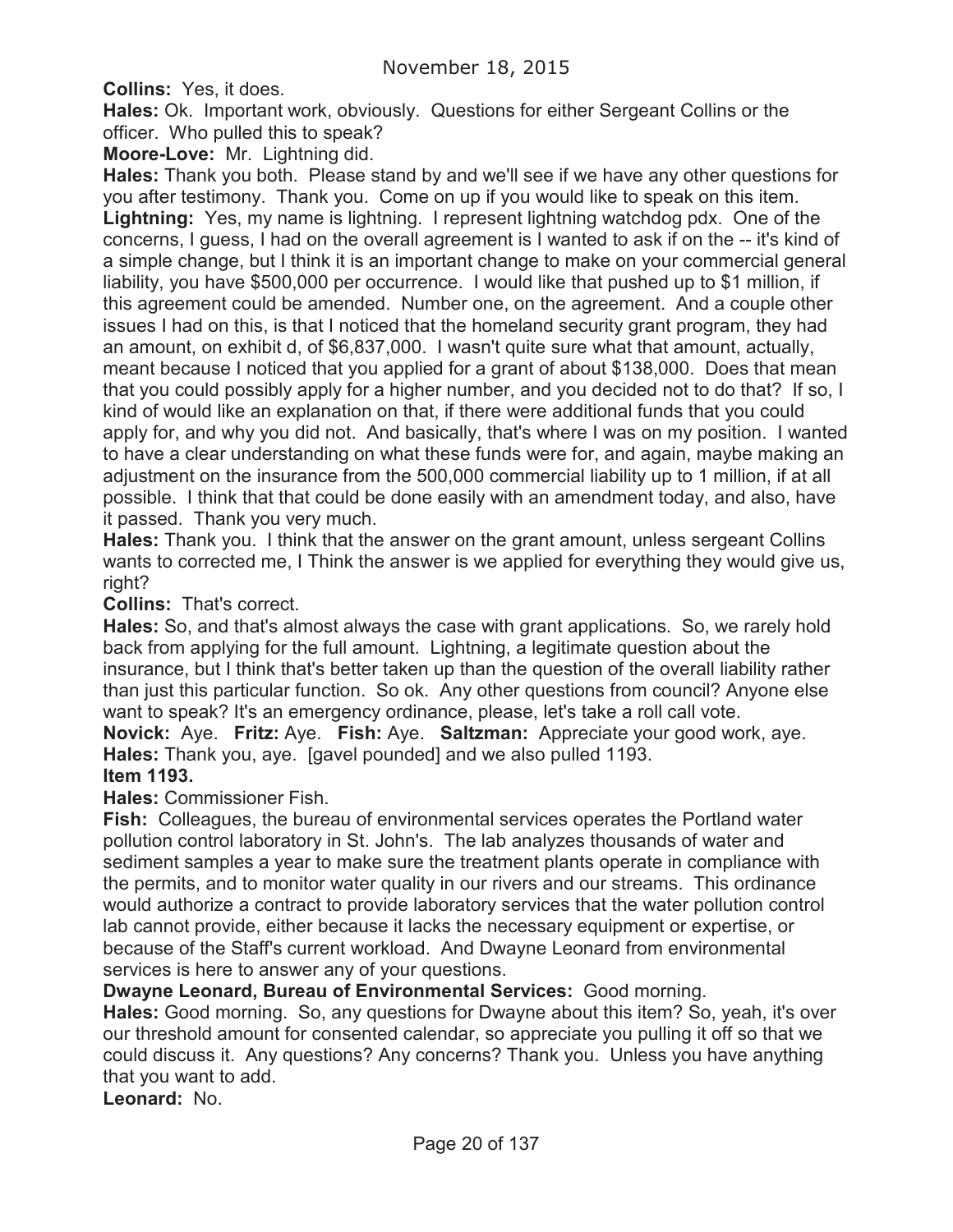**Hales:** Thank you.

**Fish:** Good answer.

**Hales:** That's right. Anyone want to speak on this item? If not, let's please take a vote. **Novick:** Aye. **Fritz:** Aye. **Fish:** Thanks very much for your good work. Aye.

**Saltzman:** Aye.

**Hales:** Aye. Thank you. [gavel pounded] ok. Now, let's move back to our type certain items. 1186. Are they here?

**Moore-Love:** They were not expected to come until 11:00.

**Hales:** We'll wait, let's go to 1187.

### **Item 1187.**

**Hales:** Commissioner Fritz.

**Fritz:** As everyone recalls we held a public hearing on this issue in July. Council asked us to do additional outreach and more discussions with, particularly The Oregon restaurant and lodging association. We have done that. We are comfortable with the ordinance that's originally proposed, and I would like to proceed to the vote.

**Fish:** I have just a question of procedure. The gentleman grabbed me when I was outside for a second, saying that they have been here at the last hearing and didn't have an opportunity to testify. I guess the question is, is there any new issue -- are there any groups of people that have not had a chance to testify on this based on the procedure that we're following?

**Fritz:** No, there was no time limitation on the previous hearing. There was a lot of -- you were the person who raised the competent of additional outreach. So since July, my staff and I have talked with the Portland business alliance, carol studenmund, one of the advocates has worked with Steve, the former president and ceo of the Oregon restaurant and lodging association, my staff met with him, as well. I held a town hall on September 30th, and met with community members at pcc cascade, and we looked at various options and concluded this is the one that works the best.

Fish: Is the policy that we were -- we would be voting on today, is that the policy that the faa is currently implementing across the country?

**Fritz:** Yes, which is that captions have to be turned on.

**Fish:** Thank you.

**Hales:** Other questions? So, yeah, I don't see any particular reason to reopen the hearing. I know we may have heard some correspondence on the subject, but the ordinance in front of us is the same one we held the hearing on so we should proceed to a vote.

**Novick:** I think that this is an important step in civil rights, and the city. I want to note that I did consider offering a couple of amendments. There was a suggestion that well, shouldn't the captions only be required when the sound is on because if the sound is off, then everybody is in the same boat. And my friend, carol studenmund, observed to me that well, how are people without hearing going to know if the sound is on or off in order to know when they should complain? I thought that was an insuperable obstacle to that idea. And there was the suggestion that we could have that requirement of sound on, sound off only for athletic events because some sports fans are concerned that the captions might obscure some of the action. And one thing carol informed me there is caption technology available that is less, much less obscuring than we might have seen in the past, and also, the city attorney said that discrimination would be illegal. So, I passed on that, as well. So, having thoroughly considered various possible amendments, I Am not proposing any and pleased to vote aye.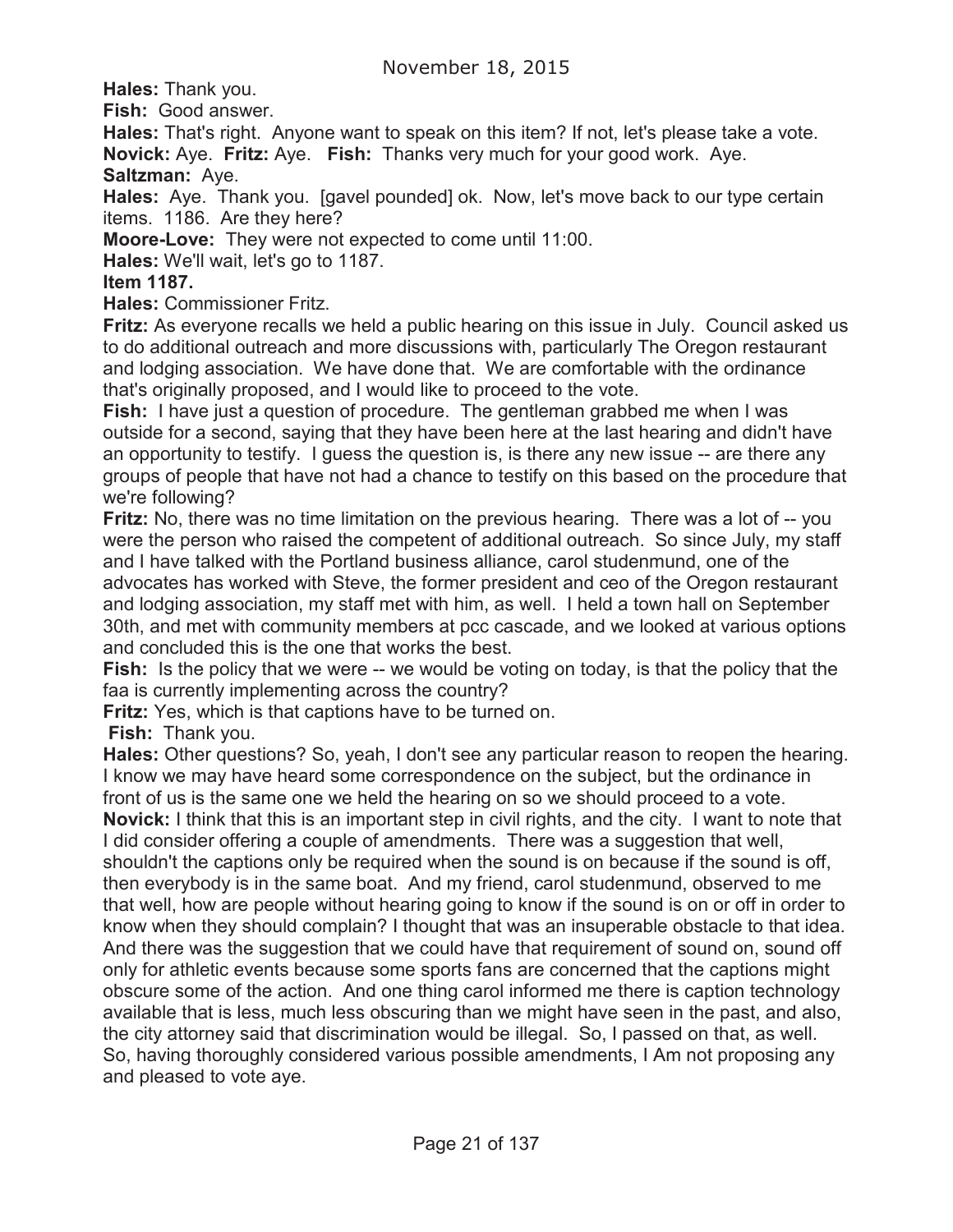**Fritz:** Thanks very much to everybody who gathered here today on all sides. Thanks, particularly, to carol studenmund, david viers, steven brown and jim house for your work with my staff to get this done. Thanks to steve for meeting with my staff and his efforts to work with us, and thank you to the community organizations for your support, the Oregon association of the deaf, hearing loss association of america, Oregon state association, Oregon communications access project, which is a local grassroots advocacy group that is credited with implementing captioning at the Oregon shakespeare festival, university of Oregon, Oregon state university, Portland trail blazers, and many others. Thanks to jasmine on my staff, who has done a great job on this one. I do need to note, I have a note, what did I do with my note? I have lost my notes. I will have to do it from memory. Always dangerous. That this ordinance applies to all public places, which are defined as even if you have to pay to get in, that's a public membership, that's a public place. So it applies to gyms and other facilities, as well as to restaurants, bars, and other places. It doesn't apply to federal and state buildings, but that's federal and state law, so we don't need to state that in the Ordinance. And this ordinance benefits everyone. It promotes access for everyone. And I am not concerned that it's going to impact business in Portland's public places. In fact, I think it will rapidly become the standard for the nation that people will flock to be able to, like I do, monitor the sports game at the same time that I am pretending to be interested in what, in the person I am having dinner with might have to say. Well, I usually am interested but I like to watch the sports at the same time. As a rabid sports fan, I am convinced this is not a problem for sports fans, and so, I am really proud to be sponsoring this. I very much appreciate all the work that was done. Commissioner Fish, I do appreciate your asking us to take more time and to get more input, the more input I get, the more I am convinced this is the right thing to do. Aye. **Fish:** First, for anyone who doubts that commissioner Fritz is a rabid sports fan, I encourage them to send her an email at 12:30 on Saturday and see if you get the customary response, boom. You won't, of course, because she'll be at autzen stadium, cheering on her beloved ducks. Commissioner Fritz, thank you for your leadership on this issue. I think through this process, the council has learned a number of very important things. For me, one of the most important things was learning that one in five Americans have some kind of hearing loss or impairment. That's 20% of the people in this country are immediately impacted by the action we're prepared to take today. I think collectively, the people in this council share a core value, which is that one of government's primary responsibilities is to remove barriers that get in the way of people exercising the full rights of citizenship. And I think access to information is, in fact, a basic, a basic civil right. I appreciate the outreach you have done, and I note that particularly, from the Portland business alliance and venture Portland, we received no negative comments. And in terms of the sports bars, as someone who also enjoys going out and watching sports and having a beer, I think that this is something that we can all adjust to, and I have a feeling technology will catch up with this resolution, so that we'll have no negative impact on anyone, in fact, it will simply make it easier for all to enjoy sports in public venues, so commissioner Fritz, thank you for your leadership on this, and today I am proud to vote aye.

**Saltzman:** Thank you, Commissioner Fritz. Aye.

**Hales:** Good work. And I think this is another case where Portland has thoughtfully tried to make this a city that's hospitable for everybody, so I appreciate your work and the advocates, as long as this doesn't have the unintended side effect of having the Portland airport actually install more televisions, I will be a happy guy, as someone who traveled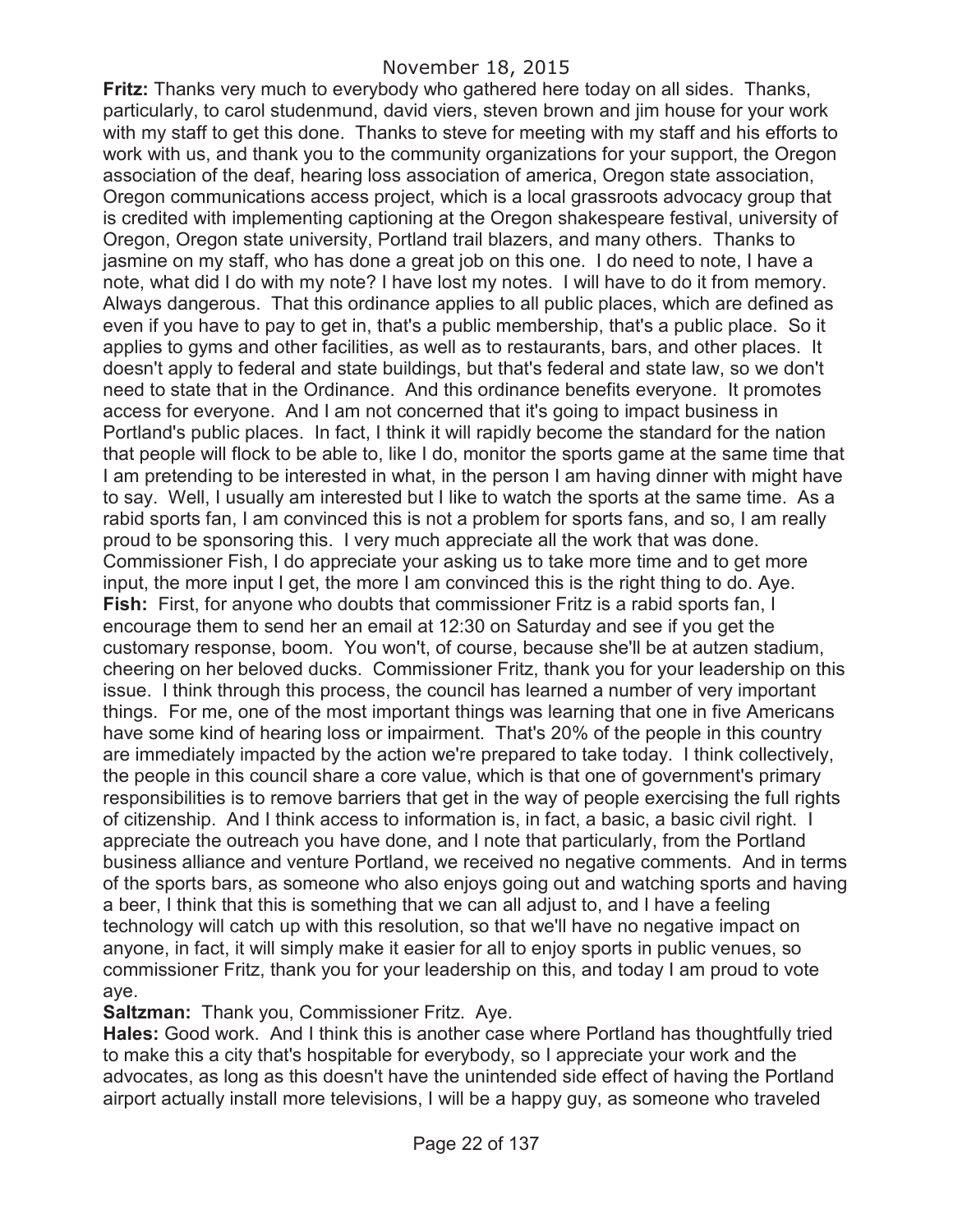frequently, one of the things I love about the Portland airport is that we don't have televisions blaring at us at each and every gate, and I hope that we never become that airport, but I digress, and this is good work, and I am proud to support it. Aye. [gavel pounded] thank you. Thank you very much.

**Fritz:** I remembered the other point written down by my staff. And that is that the city attorney's office has been absolutely fantastic. Ben Walters, unfortunately, had to leave, we very much appreciate him working with us, and they are offering to provide support to restaurants, to any business who wants to know what the regulations are and how they can best implement them. This is not an emergency ordinance. This is a second reading, so it will be 30 days before it goes into effect. So, folks can contact my office or the city attorney's office if you would like assistance on implementation. Thank you very much for being here.

**Hales:** Thank you all. Ok. Then, let's move to, I think we should go ahead and move to 1198. All right. We still are going to wait.

**Moore-Love:** 1186. The 10:15 are here.

**Hales:** They are here? Ok, let's do 98 first. 1186, I don't think will take very long. So if they are here, let's do 1186. Ok. 1186, and then move onto that one.

## **Item 1186.**

**Hales:** Good morning, and welcome.

**Anika Bent:** Good morning. I am Anika Bent, the assistant director for the independent police review. And I am here with Irene Konev from the outreach coordinator. And Michael Luna, who volunteered to be with the citizen's review committee. We are here seeking city council approval to appoint Michael Luna to the citizens review committee advisory board to the independent police review. At this point I would present his biography to the council. Mr. Michael Luna received his bachelors of Science degree in social sciences from Seattle pacific university, and masters of special education, working with emotionally disturbed students from Portland state university. He's worked in the mental health and substance abuse field for 24 years, he's a full-time high school teacher, at David Douglas high school. And a part-time teacher in the criminal justice program at Clackamas community college. He's also worked in the juvenile probation and corrections. He's lived in Multnomah County for 26 years.

**Hales:** Great.

**Bent:** Any questions for us?

**Hales:** Michael, welcome.

**Michael Luna:** Thank you.

**Hales:** So we appreciate your willingness to serve, and this is a really critical function of city government. So, the fact that you are willing to take this on is much appreciated here. Do any council members have any questions for Mr. Luna? Well, thank you very much. We'll see if there is anyone else that wants to speak about your appointment. But again, we appreciate your willingness to serve. Thank you all very much. Anyone else want to speak on this item?

**Moore-Love:** We have two people signed up, Charles Johnson and Dan handelman. **Hales:** Come on up, please. Mr. Johnson, I think you are on first.

**Charles Johnson:** Good morning, commissioners, for the record, I am Charles Johnson. And while I want to thank Mr. Luna for his willingness to take on this task that really addresses some of the most contentious issues that are among some of our Portland citizens, I want to encourage this council to work closely with the auditor's office to make sure that the council has is a good feeling for public sentiment about the independent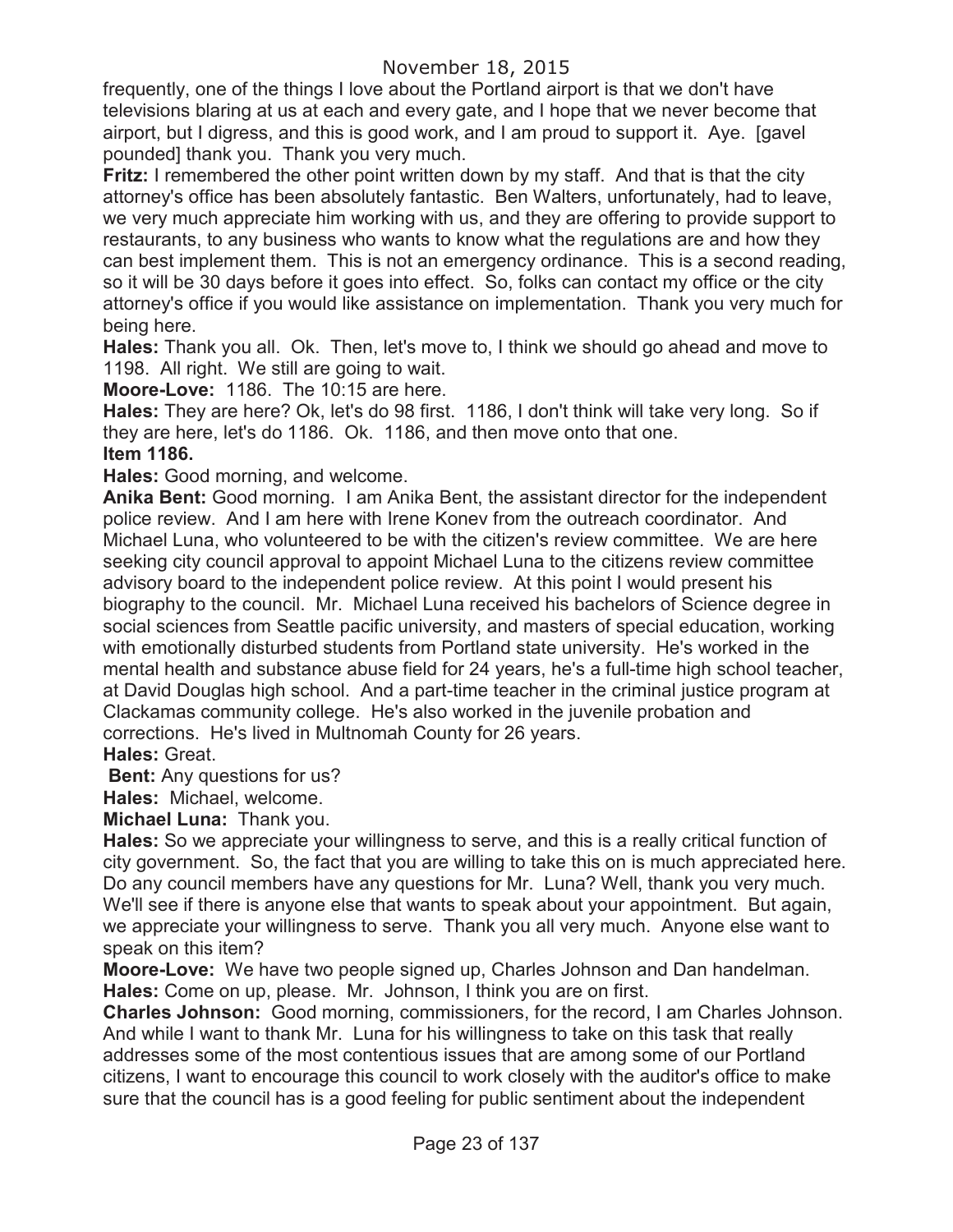police review. When we look at our situation under the legal case of the United States of America, versus the city of Portland, for Portland police problems, against people appearing to have mental illness or suffering from mental illness, we know that there still is ground to be gained in the community confidence in the police, and general satisfaction. So, I hope that to help make Mr. Luna's job easier, there will be frequent and candid conversations between the citizens, the ipr, and you, commissioners, and the auditor's office, thank you very much.

**Hales:** Thank you. Good morning.

**Dan Handelman:** Good morning, mayor and commissioners. I am Dan handelman with Portland cop watch. And reading through Mr. Luna's biography or application, which I am sure you did since it is part of the public record, it's interesting to see that he was part of the corrections division in Clackamas county for a while, and we have had former law enforcement officers on the crc before, and sometimes, actually, were harsher on the Portland police than their colleagues, so we're not making an adjustment at this time. We you know, we see that he's involved in mental health and addictions work, which is a key element of the settlement agreement. So, we look forward to seeing Mr. Luna work on this board. It's a concern, though, that there are many people now on the crc who are professionals, who are still working, and even though it's good to see a more diversity in the age range of who is on there, there seems to be less time for them to do work outside of their monthly meetings, the work groups haven't been meeting as much as They used to, and you received a report in january about crowd control. That was the last official report from any work groups from the crc that came out, and we're hoping that balance will, maybe, swing back a little bit the other way towards people who are maybe retired and have more time to invest. This is very important work. It's an interesting time that this came up because I remember reading the annual report from the ipr, which just came out last week, and there is really no mention of the crc's crowd control report, and if they are valued, I am hoping that maybe the council will ask the auditor to consider the existing report as the summary of the executive summary and ask for a full report with more information in it. You will be seeing our analysis later this week of how much information is missing from the annual report. Last two weeks ago, today, there was a hearing at the crc where there was a case being considered, where an officer admitted pushing a flashlight in somebody's hand, during a protest action, and the captain, kelly shepherd of the traffic division declared it was not a use of force because that is defined as mechanical intervention against resistance, and by that logic, if a cop went up and punched somebody in the face with no resistance, that's not a use of force. So, we are very concerned that the police made this analysis, and that at least the ipr and internal affairs signed off on this, and we're hoping that is going to change in the future. And finally, I guess we learned at judge Simon's courtroom, that there is a series of meetings going on to overhaul the byzantine oversight system that, you know, Portland cop watch, which has been involved in this system for our entire existence since 1992, was not aware of it until then, and we have made numerous recommendations, sat on the work group to change piac into what's now the ipr, and we have sat on the stakeholder's committee in 2010, and we're hoping that at least our group and other stakeholders, involved in this process now, and not after the city council has decided what they want to do.

**Hales:** Thank you. Thanks very much. Thank you both.

**Johnson:** I want to say black lives matter so we can be surveilled by the state department of justice.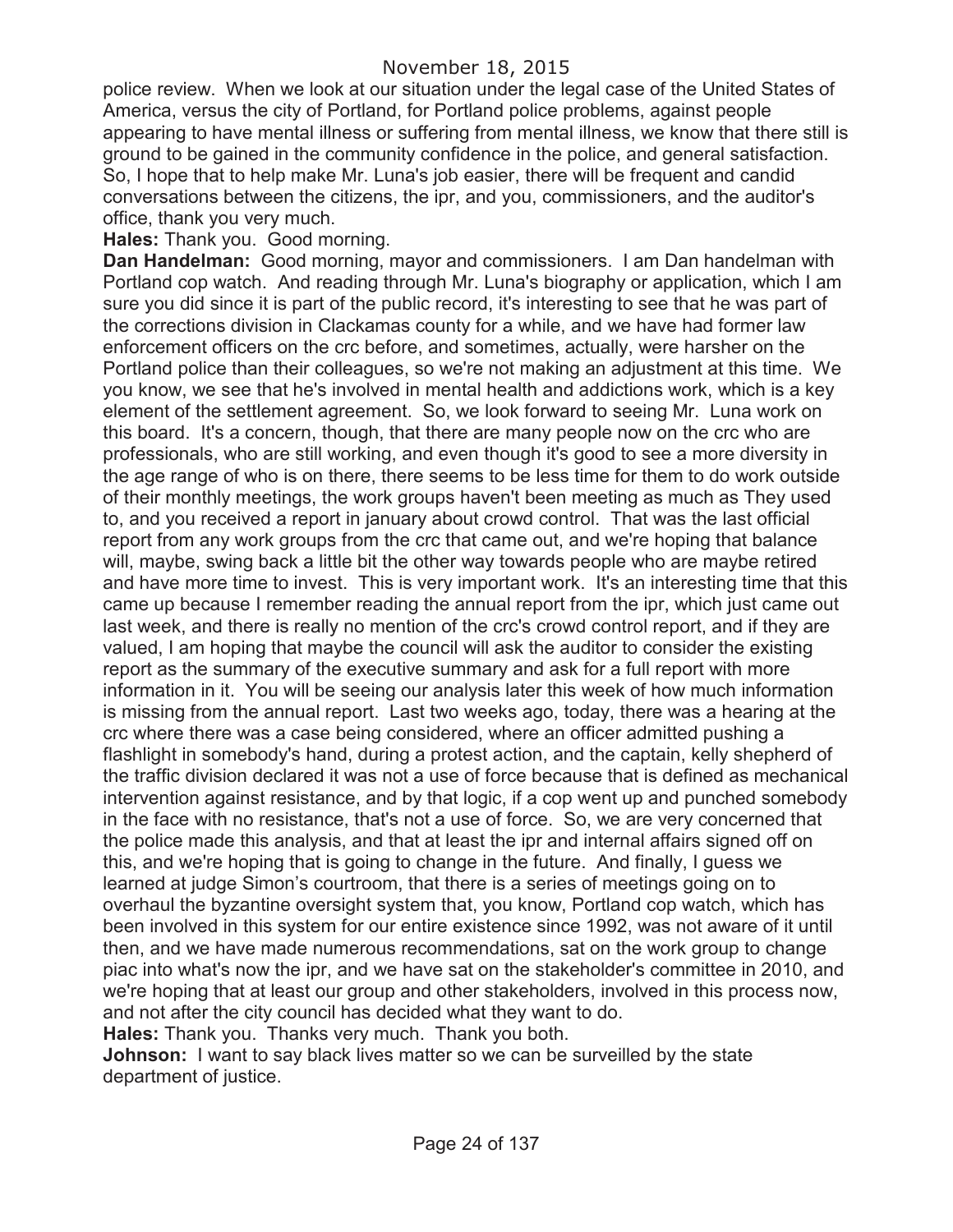**Hales:** Anyone else want to speak? All right, let's take a vote, please, on the resolution to appoint Mr. Luna.

**Novick:** Thanks to Mr. Luna and all the existing and past, for that matter, members of the committee, aye.

**Fritz:** Thank you for stepping up to perform this very valuable service. What i'm hearing from my liaisons from this citizens review committee is that it's becoming ever more functional, and I view it as a huge component of the response to the department of justice settlement, so thank you for being willing to do that. Thanks to Irene Konev for your ongoing amazing-ness and finding great people, and particularly, having read the, your application, because I knew that Dan was going to ask me if I had read it or not, I am very pleased that we have your experience from east Portland coming in on the committee, and also, your past experiences as a drug and alcohol counselor, and the things you wrote in your application were very compelling to me. Thank you very much. Aye. **Fish:** Thanks for your willingness to serve. Aye.

**Saltzman:** Also, thanks to Irene forever great work and recruitment for the citizen review committee and Mr. Luna, if you can teach high school at David Douglas, this should be a piece of cake. Aye. Thank you.

**Hales:** I want to echo the sentiments, thank you for doing this, Michael. The fact that you are part of the David Douglas team, is important. I think it's great we're getting more staff and faculty, staff and parents from David Douglas involved in the civic life, it's great so your willingness to squeeze this in with your other responsibilities is great, and I was heartened looking at your background, that you had some involvement with so-called street kids, as well, because in addition, to dealing with the sensitivities of mental illness or race or any of the other issues that have troubled the Police bureau, our ability to work humanely with the homeless community is important. So, the fact that you have had that background, I think, is going to serve the community well. So thank you for all you bring to this and your willingness to make it happen in terms of your own life. Thank you very much. Aye. [gavel pounded] ok. Let us now move onto 1198, please. **Item 1198.**

**Hales:** Ok, we had a hearing, there was proposed amendments, and we wanted to get those on the table. And get staff a chance to confer with us and to see if there is anyone that wants to speak on the amendments. Ok. Commissioner Fritz.

**Fritz:** Thank you, mayor. And what I would like to propose is that we put the amendments, my amendments on the table, and perhaps, defer it to another hearing on it, since its last minute. It was worked out with, in conjunction with your staff, and I know that there is a lot more people interested in this issue, both pro and con, and are able to be here today, so I am passing out my amendment, which is to not allow accessory dwelling units in the five foot setback in single family zones. And I would like to speak to the amendments --

**Hales:** I will second it.

**Fritz:** Thank you very much. I forgot that small detail. And I also handed to you the Definition, of the setbacks, in 33.110-220 for single family zones. The setback regulations for buildings and garage engines serve several purposes. They maintain light, air, separation for fire protection, and access for firefighting. They reflect the general building scale and placement of the houses in the city's neighborhood. And they promote reasonable relationships between residents, so those are the first three, and there is several other bullets, and in all, all of when I am making decisions on the counselor, and elsewhere, I think about what -- would I like this if it was going to happen to me? And so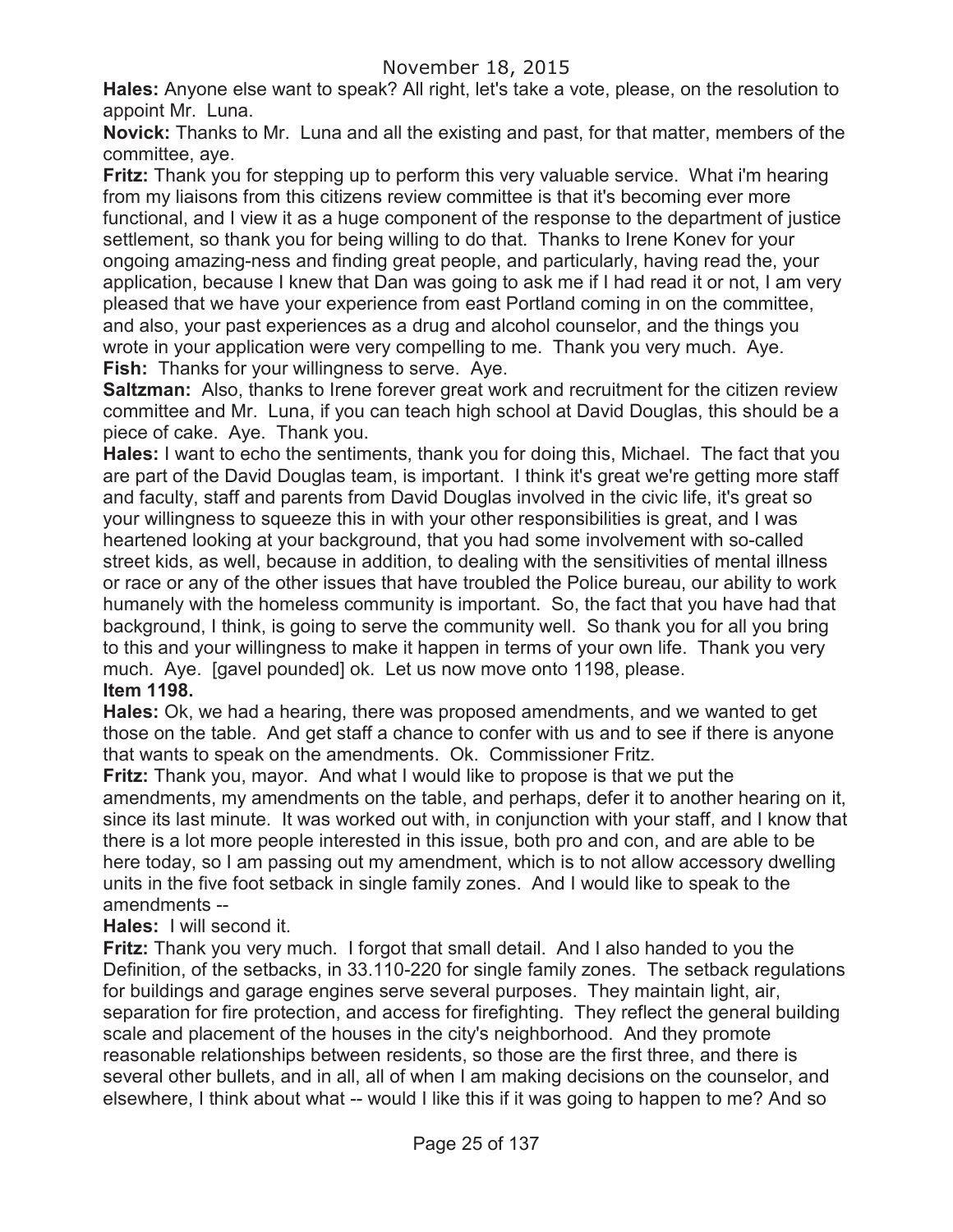when I think about what was proposed in allowing accessory dwelling units, the wall could be ten foot high, 24 feet long, on the, right on the property line on the sides of my property. It would be particularly challenging in my situation because the lots behind me, the lot line is in the center of my back property line. So, in fact, although it says that each property can only have a 24-foot limitation, I could have two of them, that sat right next to each other for 48 feet of a 10-foot blank wall on the property line, since I live on a slope, it would, actually, be higher than 10 feet because the property is behind me are five feet higher than mine. I could have another one to the, on the other sideline that would be kitty corner with the 48-foot wall and have another 24-foot Blank wall, again, five feet higher than my backyard, and that would significantly impede on the light air and separation of my property, of my home, and my ability to enjoy my property. Not to mention the fact that the owners of the dwelling unions would have to access my property to paint the blank walls and otherwise maintain them. So, that's one of the reasons that I am proposing this amendment. We have heard already from advocates that one of the reasons for allowing smaller accessory dwelling units and setbacks is to encourage new dwelling units to be smaller. If we want accessory dwelling units to be smaller, we should require them to be smaller in all situations. Commissioner novick brought up the issue that since we first did the accessory dwelling unit regulations like when I was on the planning commission, we have changed the regulations for and allowed airbnb's and other rentals to be accessory dwelling units, so there is a big incentive for the homeowners to build accessory dwelling units, not as rentals or low-cost living for relatives, but for commercial enterprises, so this proposed amendment allowing them to be on the neighbor's property line, I think, severely impinges on the rights of the adjacent neighbors, and while we heard a lot of reports, I haven't heard any concerns from those who are fine with having the structures on the property line, that's the reason for my amendment.

**Hales:** Thank you. So further discussion about that?

**Saltzman:** I appreciate commissioner Fritz coming by and visiting with me about this amendment yesterday, but, and contemplated by it but we received emails from members of the planning sustainability mission, mike and Chris Smith who spoke against this because they really feel that, and I think that we all feel this, there is an affordable housing crisis in the city right now, and we are sort of slowly putting the nail in the coffin of accessory dwelling units. We, the city and the county. We plan to have our sdc waivers expire next year. The county has an interpretation on reassessments of property values when somebody builds an adu that increases the property taxes, and this amendment is only going to make, by requiring going through an adjustment committee, one more, as I said, nail in the coffin of a viable option that's not being used for all Airbnb purposes only, these are people living you know, older relatives. Housing, housing engaging parents, and housing siblings who you know, haven't played it on their own, so I think that there is a lot of valid uses for adu and we're slowly killing them off. So I respectfully will oppose this amendment.

**Hales:** I want to get the staff up, and there is folks that want to testify. I was favorable to this but, listening to what I have heard from the members of the advisory committee, and from planning commission members, I think that our staff and the task force that worked on this might have gotten it right the first place, so, it's always good for us to listen carefully to what our professional staff say, so --

**Fish:** Can I ask a question. We are a little pressed for time. Was it the sponsor's request that we vote on the underlying matter and continue this to another hearing?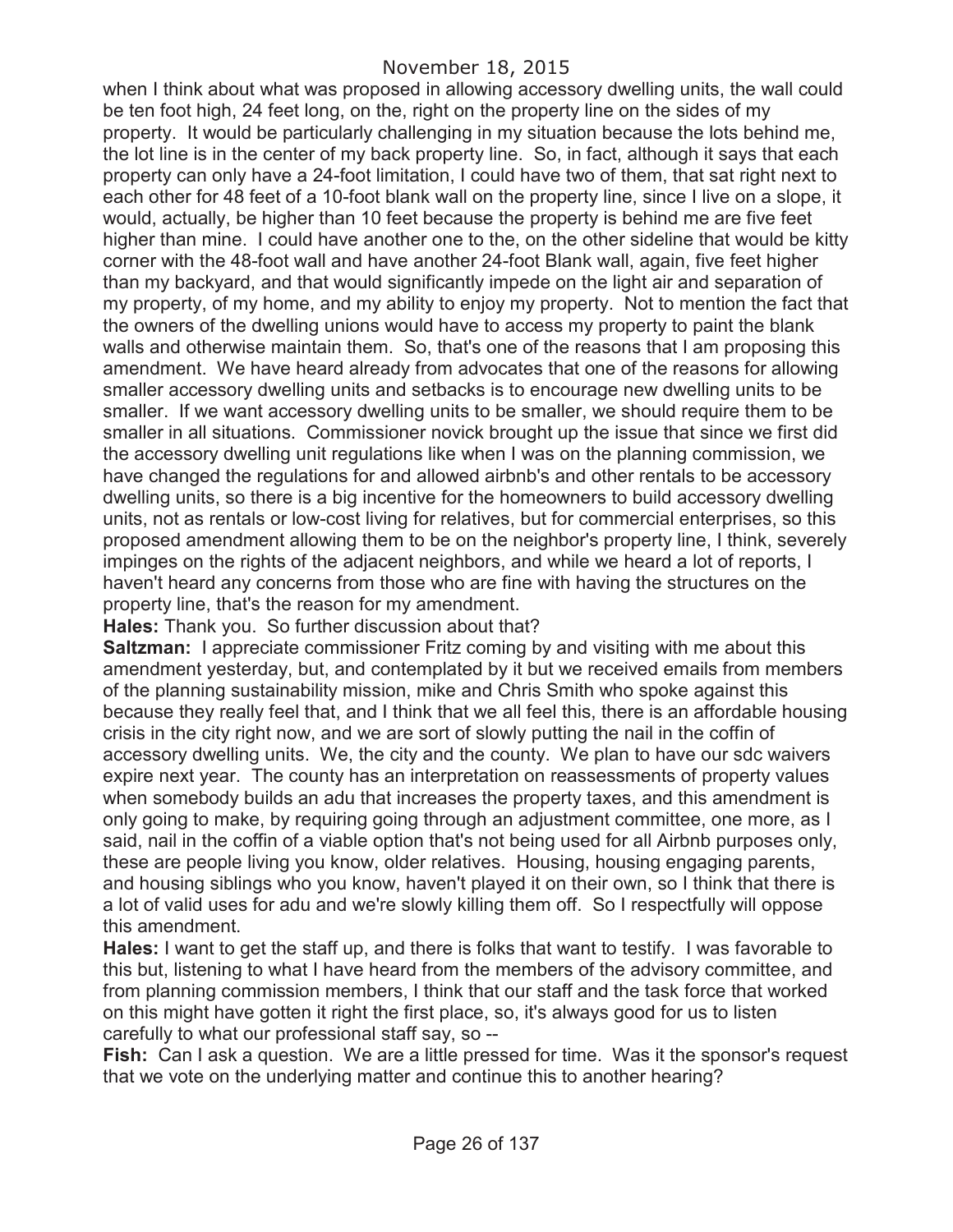**Hales:** We have a few people that want to speak. We might want a conversation. With our professional staff, Sandra and phil, in particular, and see what our thoughts are about this one issue. My sense of the counselor, we were ready to move forward on the rest of this. Except for this issue, and we have got to resolve this, one way or the other, but I didn't hear a lot of other issues within this package that needed further discussion, so, again, I would like to hear from Sandra, and Phil, their response to the suggested amendment, and I know that there is some people here that would like to testify on the amendment. And that should not, actually, looking at the size of the group here today, take that long.

**Fritz:** The issue is, that's been raised by those opposing my amendment is that the proposal, as is, incents the smaller accessory dwelling units, so it raises the concern as we're amending all the covered structures, have we, in fact, allowed the units to be too large on the rest of the lot?

**Hales:** They have thought about this, so come on up, please. We'll put them on the hot seat. Yeah, I thought about this from a personal standpoint as someone who has a garage on my property line. And that garage is within a foot of the line. A long time ago, someone, probably my neighbor, planted a hedge next to it, so it's not terribly visible. If someone were to build an adu on the property line, it would -- it would create the potential visual problem for the neighbor. So, what did you -- how did you address that issue? As you talked about it with the task force?

**Phil Nameny, Bureau of Planning and Sustainability:** So, Phil Nameny with the city of Portland, bureau of planning and sustainability. Just for the folks in the audience, I want to reiterate that Commissioner Fritz's amendment is only four words, so from a code standpoint it's a simple fix. It does have some implications, and as we were talking to our focus group, and as we have taken this out to the public and continued to receive calls and emails, I would say the idea of using this for adus is the most anticipated change or provision that is most anticipated by folks out there, property owners and architects and so on. I think there is a possible pent up demand to build smaller units, and take advantage of the provision to put them in the setbacks. I think from a focus group standpoint this was discussed quite a bit we did start at the very beginning with the idea of do we decide to not let any structures in the setback or do we decide to swing the pendulum the other way or do we go ahead and look at creating more flexibility. The concern with swinging it the other way was it would result in a greater policy shift in the way our code has been heading over the past 30 years. Especially since about 10, 12 years ago we did allow the ability for someone to convert a garage into another type of accessory structure, the issue with that is that often time's older garages form a building standpoint can't really be converted, but there's a desire to maybe use those same kind of foot prints to be able to build a different type of accessory structure. The one thing I want to mention with Commissioner Fritz's concern is I think it may bring up the bigger issue because if the issue is too many blank walls along the property line there could be three garages. There would be three garages on property lines. Our thought was that with some of these provisions to require potentially screening of the structure say a covered patio requires screening from a visual standpoint and/or limit the amount of windows or openings that would help with some of the privacy issues.

**Fritz:** Homes already have garages. There's no financial incentive to put another garage in the backyard. There is a financial incentive to have an accessory dwelling unit. **Hales:** If the how doesn't have a garage or if it burns down there may be an incentive.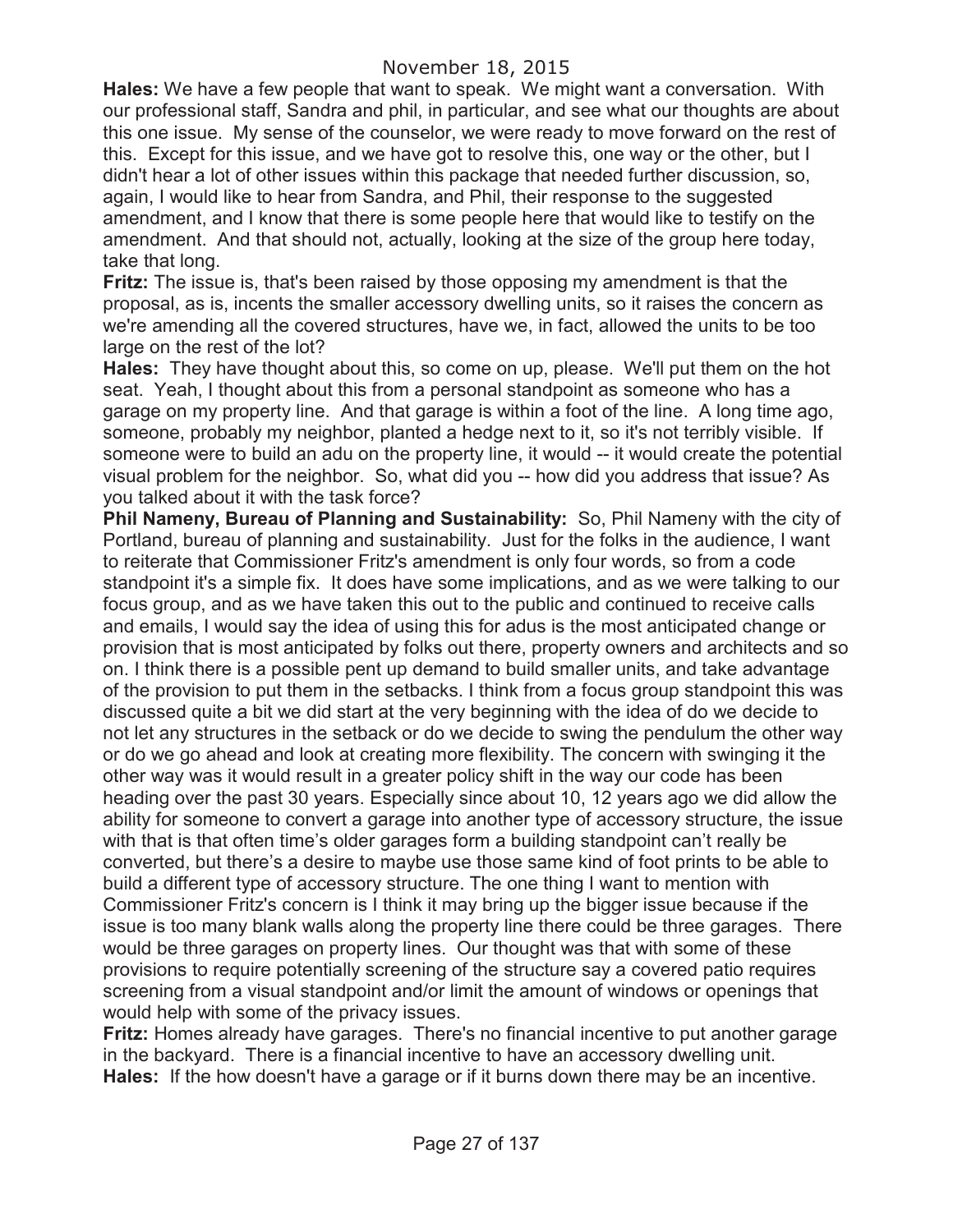# November 18, 2015

**Fritz:** I was originally saying if we wanted to defy the code let's not have the garages here either. Making it more narrowly accessory dwelling units which may have a sleeping area, bathroom and kitchen that would still allow people to have limited situations to do the garage and plus it wouldn't make the garages nonconforming that are there now. **Fish:** So I have one this is a very complicated issue. The issue that Commissioner Fritz is raising is important. I'm not sure if i'm comfortable jamming it in the context of the work already done original proposal to move forward with the adoption and continue her amendment, for example I haven't had the benefit of extensive briefing the way Dan has, I would like to understand the issue better. Also I have an interest in having a deeper understanding of what we know about accessory dwelling units generally. I know that when we as a council waive the development charges we did so because they were being built largely outside of our review and our code, so the thought was waive the sdcs and people will come in and actually file for permits, they will be regulated, we have a chance to make sure they are safer, built to code. I have my own anecdotal sense about what's happening with adus, it's along the lines of unintended consequences that we unleashed when we welcomed short term rentals into our community. We have monetized spaces that actually didn't used to be available for affordable housing. Giving people financial incentive to do short term rentals over long term rentals, it isn't as if we had a lot of capacity to begin with. To me it's a complicated question that goes beyond the issue of the placement of the structure and the noise and impact although i'm very acutely sensitive to that, there's a larger policy question. Mayor, we can have a vote on this today, but I think the offer to continue the amendment and adopt the underlying ordinance made sense so that if council show chooses we can go deeper into this issue. **Hales:** That's one option.

**Novick:** I would say I agree with that. My knee jerk response to the amendment was to support it. Given that we have had communications from people whose views I generally respect about this issue I would like further time to think about it. I would concur. **Hales:** You're comfortable with adopting the proposal now and further addressing commissioner Fritz's proposal later?

**Fritz:** That doesn't make any sense to me.

**Hales:** That's what commissioner Fish just articulated I think, that you would like to act on the proposal --

**Fritz:** I'm asking to amend the proposal. What I requested was that we just put the amendment on the table, take testimony but not act until we have had more input to hold the record open.

**Hales:** But that's different --

**Fish:** How does that leave the underlying ordinance?

**Fritz:** It doesn't have to be adopted today. There's no urgency to adopt the underlying ordinance.

**Fish:** Maybe I misunderstood. What's the harm in adopting the ordinance and continuing the amendment and deciding whether to subsequently amend the ordinance? Procedural if there's no controversy on the bulk of what we have, why don't don't we --

**Nameny:** There's a bit of an issue with the idea of opening up a flood gate. Adopting the amendment would allow the adus to be built right to the property line then we would be having to scale back.

**Fritz:** If you adopt the underlying ordinance you're basically rejecting my amendment so everybody and their brother puts in their applications tomorrow and they are allowed.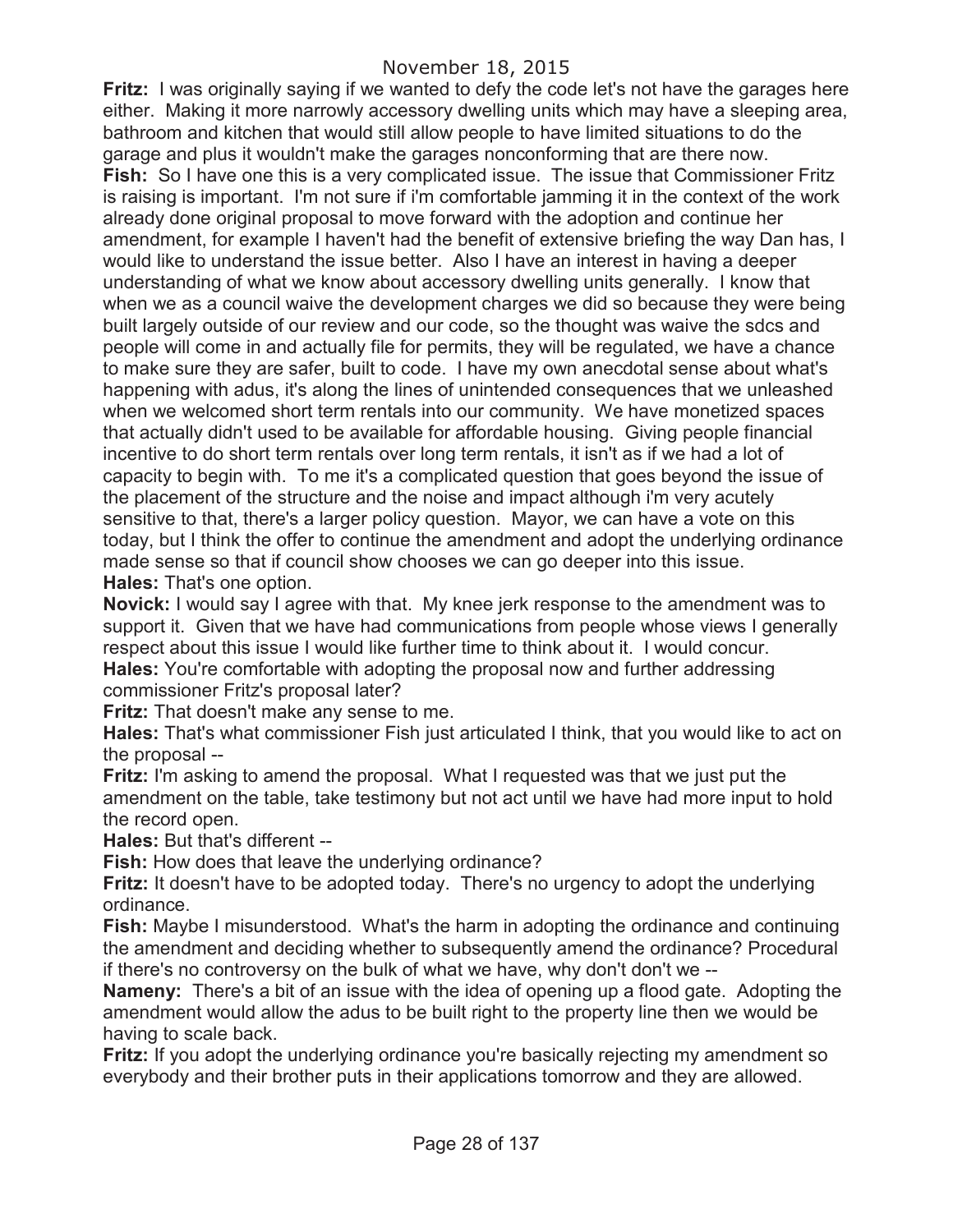# November 18, 2015

**Fish:** Because you're a leader in guiding us through these kinds of issues typically, my sense is that council might reject your amendment because they don't understand it or don't understand the consequences, so if you would like to proceed to a vote my guess is it's voted down for that reason. If there's some way to decouple it seems to me we can have a broader discussion.

**Fritz:** I don't understand why folks are wanting to vote on the underlying ordinance. Whenever we have code changes coming to us and there's some question about one piece of it, we just continue the hearing until we can vote on the whole thing. I have never been asked to vote on the underlying ordinance without having a robust discussion of the amendment.

**Fish:** Is there any harm to our process to continue this for further discussions on the amendment? Are we up against -- I don't want to say up against the lot line -- deadline that requires us to act?

**Nameny:** No. We didn't propose this be an emergency ordinance. We fully understood there would be a 30-day period before it was effective. The only pressure that sort of gets applied is the fact that there's a window of opportunity between when this becomes effective and when potentially the system development charges get reapplied, but that is not a weak window. Its seven months. So I mean, it really isn't an issue with delaying this a week or two.

**Fish:** What if we took testimony and continued it at least a week for the purpose of Commissioner Fritz's colleagues having further discussion?

**Hales:** At the least we ought to hear testimony today.

**Fish:** I'm sorry, I misunderstood the question.

**Saltzman:** We had a task force that looked at this package and went through the planning and sustainability commission?

**Hales:** That's correct.

**Nameny:** The task force met from January until about April, and we also had some outreach with the coalitions and went through -- there was a residential infill design expo in northeast Portland that was attended by several hundred folks. Then once we released the discussion draft we had the standard public process of notification and going to hearing.

**Hales:** All right. Other questions for anyone?

**Sandra Wood:** One clarification after you take testimony today if you could clarify at the ends of testimony or holding it open for another week.

**Hales:** Thank you. We'll get that clear. Thank you. So let's see who would like to testify on the amendment. Come on up. If you have not already signed up that's fine. If you would like to speak on the proposed amendment, come on up.

**Fritz:** As they are coming up, we have three emergency ordinances on for parks that really need to get done today.

**Hales:** We'll get to those. We may have to get to them in the afternoon. Good morning. **Eli Spevak:** Nice to be back. I was part of the focus group. The first adu I developed in Portland was a corner garage. It had been so for about a decade. I converted it to a livable accessory building and sold it for \$117,000 and everything in the neighborhood was three times that. With the proposed amendment you couldn't do that. Even seven years have passed it has turned over once or twice and continues to be half to a third the cost of any other home in that neighborhood. For rentals it's a different scheme but very similar. These provide affordable housing options in neighborhoods that have few choices. We do have a housing crisis and we need to have little houses have to be part of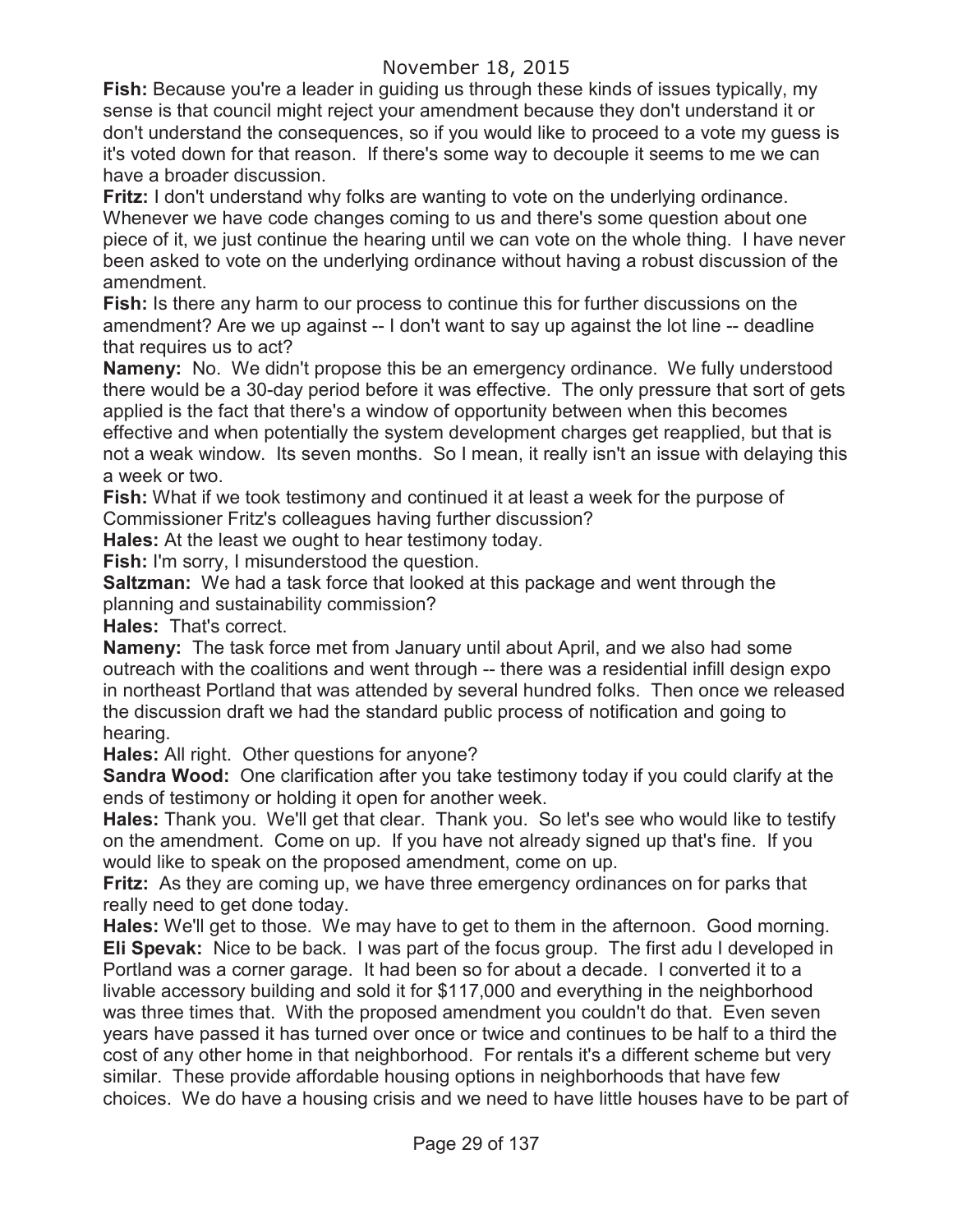the tool box for that. I want to share -- the Oregon deq, there's not much data about how adus are used but they did a study two years ago, not ancient history, they wanted to know how they would be used to house people. Makes a difference. They found that nearly 80% use long term residences and 4.5% short term housing. Two years have passed. Short term housing users have grown but it's a fallacy to think they are all being used as airbnb. People have a reason to advertise if they want people to rent them but most adus are almost certainly used for long term housing options.

**Fish:** We actually don't know the answer to that question in fairness. We have two problems. One, you are not the typical developer. We have to put an asterisk every time you testify. The kinds of co-housing things you advocate, the kinds of affordable housing options, all the things you come before us are not typical of your peer group and I say that as a compliment. Second two years ago short term rentals were not legal in our community. There are thousands of units listed now online. The bulk of them illegal. And we have no way of knowing. We cannot document it. I appreciate from a philosophical point of view your conviction around this but we simply don't know. In my neighborhood little houses are not being fixed up to be made affordable they are being demolished and replaced with big houses that nobody can afford. Respectfully I don't think we have the data to make the judgment you just made about the impact on these little houses. **Spevak:** I wish we had the data. I totally agree.

**Fish:** And more of you, but again, you're not typical people we're dealing with in this market.

**Saltzman:** So this was a deq report --

**Spevak:** Did the report would have been here if he could have been. He's in salem. **Saltzman:** Two years ago, 4.5% of the adus were used for short term rentals?

**Spevak:** Yes.

**Saltzman:** Even if it quadrupled in the last two years we're still talking about 20% being used for adus.

**Spevak:** We don't have information. Obviously thing have changed but it's a jump to conclusion to assume they are mostly short term rentals.

**Fish:** The problem that Dan is well aware of is that most of the adus were illegal so I don't know how we can do a survey when the bulk were built without people bothering to get a permit. I don't know what universe we looked at.

**Hales:** I'm sure that's true.

**Spevak:** Two years ago it was after the waiver was first put in place.

**Fish:** At the time we waived the sdcs we were told there was rampant -- basically the bulk of the adus were not legal. That is they did not go through our code process which is the reason we went to rather extraordinary step of waiving sdcs.

**Spevak:** I just want to share one more. A lot of them are for nothing. This rings true I think for the experiences I have heard of. They are used by friends, relatives, who would be paying rent in any other situation. Almost 20% rented for 500 bucks a month. We need stuff like that. That's affordable housing unsubsidized by government for small units where household's sizes tend to be small. We're changing the anecdotes, good friend, she housed her grandma, 80-year-old, for the last years of her life in a converted garage right next to the property line. I don't know if it was illegal or not but it was an accessible small unit that someone can live in. We have neighborhoods that are at risk of becoming only affordable to millionaires. These are the kinds of housing we need more of in a housing crisis.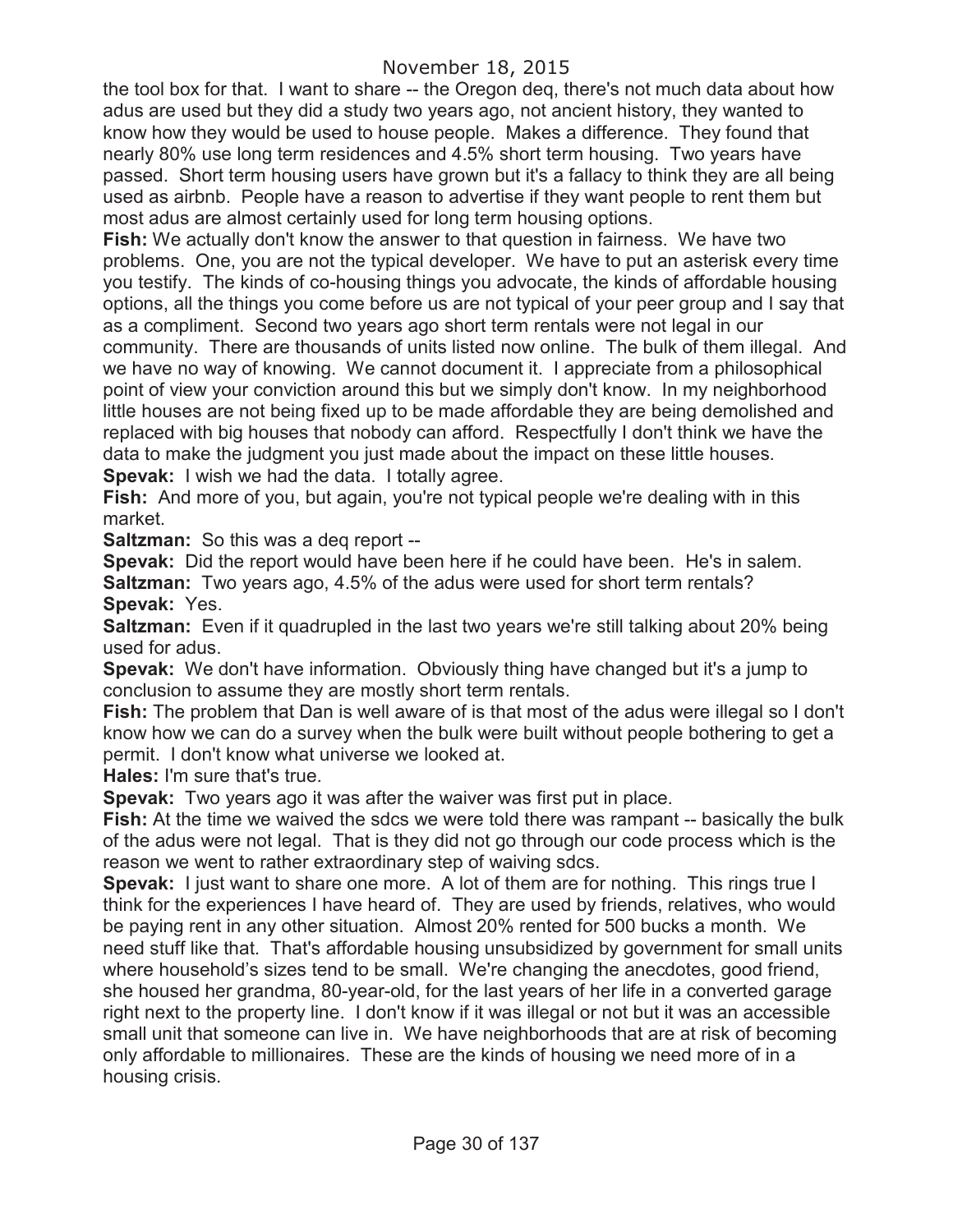**Fish:** We're not going to be taking up the sdc issue today but I would love to have your thoughts as we're considering sun setting the waiver, as to whether you think we should only sunset it on those units where the owner is willing to make the unit affordable. If there's some way to link those two.

**Hales:** The other option might be to have the sdc waiver -- we have had trouble -- and Phil explained we had trouble in the past with regulations that were incenting people to do a work-around. This is just an office. It's not really a housing unit. They were even carrying out sink agreements about whether or not you're installing a sink. They got crazy and convoluted but there a maybe is a simple tool like you've just described that could focus the waiver on what we want, not on what we don't want.

**Fish:** Then we could have a mechanism for tracking it.

**Hales:** One way would be to say it's only waved for units that are not short term rentals. It's obvious if you check the websites whether the unit is short term or not and the owner may be liable for paying that sdc in the first five or ten years. We do have options. Couple of ways to do that.

**Spevak:** I would be happy to be part of the discussion.

**Fish:** Incentivize the type of housing he's talking about.

**Spevak:** Whatever it is, it would help a lot.

**Hales:** Okay.

**Spevak:** Thank you. I think i'll -- one other thing to bring up, the biggest obstacle is cost and design and compatibility requirements. This update does something to provide uniform requirements on compatibility. So all structures would have to be compatible as well. Intern conversions and small one-story structures. I think this opens the door to some that are allowed already if you're going to be housing a car but we have more people on the streets and we need to provide housing for people too. Thanks. **Hales:** Thank you very much. Good morning.

**Cole Peterson:** Good morning. Thanks. I'm Cole Peterson. I do a lot of advocacy education policy work around adus. I teach classes for homeowners. I have taught 600 plus homeowners full day classes. I teach realtor classes for adus. I'm passionate about them for reasons i'm passionate about the housing better, more affordable, more efficient, greener housing options in Portland. Commissioner Fritz's amendment effectively puts a damper on the ability for there to be an incentive to develop small, 576 or less square foot adus yet the concept you mentioned regarding downsizing adus could be another consideration, I suppose, but I think what's nifty about the proposal as it stands is economically every additional square foot you add to an adu is a very small cost. This is why when people demo a house and rebuild something they build the maximum possible size. There's a minimum fixed cost for any unit of development, roughly 60, \$70.000. Every additional square foot is relatively low marginal cost. Therefore people are incentivized economically to build the largest possible adu they can. What this regulation does is says we are going to give you basically a regulatory incentive if you build a small one-story, which happens to be the form of adu most accessible to people with disabilities, which is the form we need more of. It happens to incentivize also waiving design code matching requirements if you build them small therefore there's more flexibility in being able to build adus that are cheaper because you don't have to do custom design for each unit. The amendment is unintentional consequences that it incentivizes which means more adus will cost more and have to be used for income generating properties where right now 20% potentially greater are used for no cost rental for family members, for friends. It's a form of organic affordable housing that doesn't require government subsidy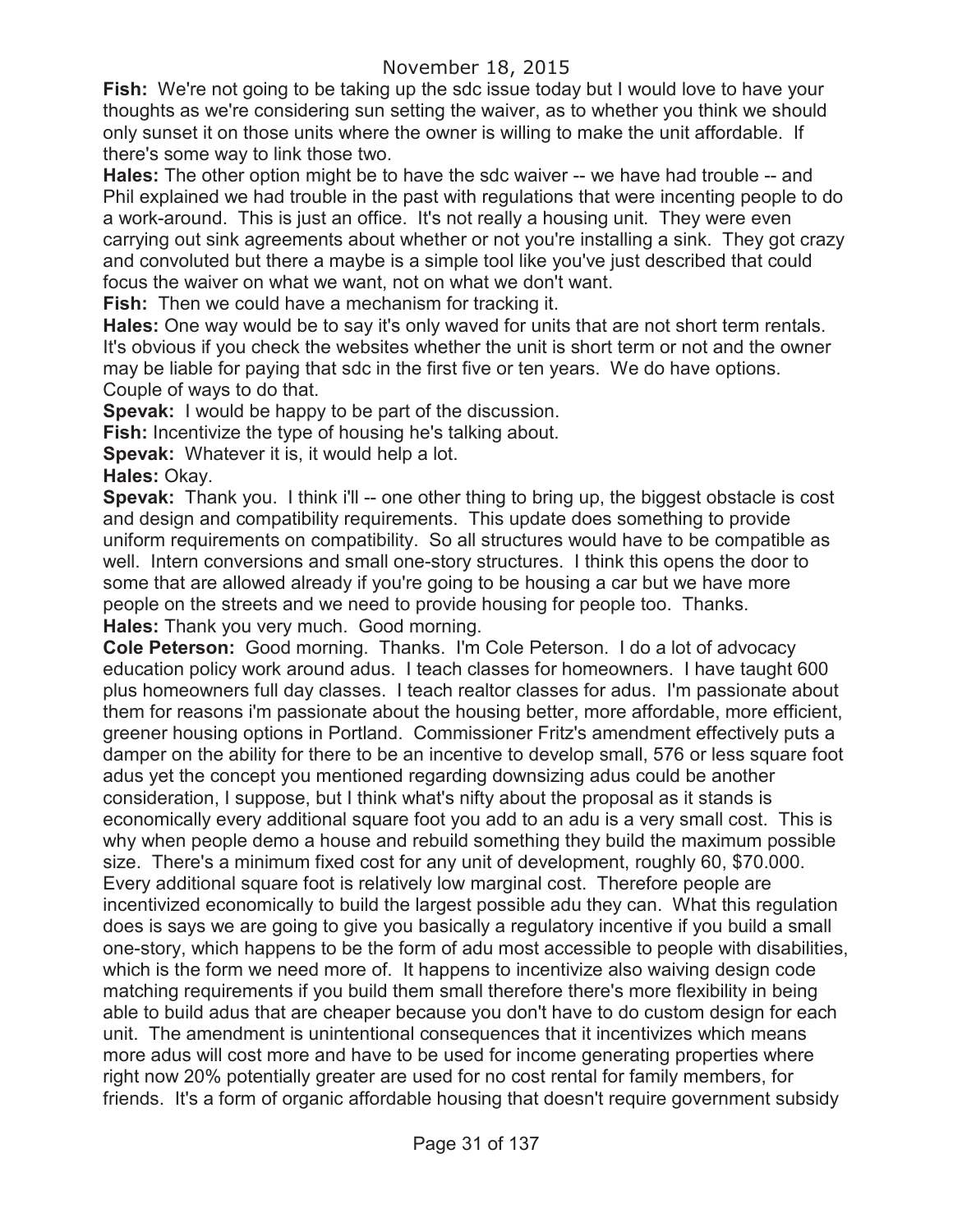other than the sdc waiver which I would love to see extended. As I alluded to, the only data we really have about the airbnb thing is 5% are being used for short term rental as of three years ago. That number probably has increased. I think I am totally with the council in terms of thinking about being more diligent about enforcing the policy. I think it's a great policy that the city could pass. I think it needs to be enforced more but coupling the airbnb issue with adus isn't a fair coupling to make. I don't think there's any stats that really back up what these hypotheses are. Story that has con freighted adus and airbnbs but the reality is they are being used for affordable housing. As somebody who deals with probably more adu owners than anybody else airbnb is used in some cases, but it's not - definitely not the majority. By far the minority. I'll leave it at that. Thanks. Heals thank you. Morning, crystal.

**Crystal Elinski:** I'm crystal elinski. I represent 10,000. It's a pity to use up this precious time if it's not urgent if you're not voting on it. Just offer a couple questions. I don't really understand who is being affected here right now. Are there applications for building that are being put on hold because of this revamping of the zoning? **Hales:** There might be.

**Elinski:** So there might be. So it's not urgent. You don't know of people struggling to go forth with their applications to build.

**Hales:** I think we'll hear from people today that can help answer that question. Go ahead. **Elinski:** That confirms to me it seems like you still -- I feel like dan Saltzman has a lot of homework to do, and since he's in charge of this, the zoning in the city is a debacle, a catastrophe. Every time I turn around even in parks and recreation to give away a former golf course where we had a biosphere, an entire green space in north Portland where I lived, and allow it to be used for industrial use, I understand the Portland business alliance says there's not enough industrial space in north Portland, but I know there's hordes of it. We need to fix our zoning so we can't just give it away -- give away golf courses as industrial land in exchange for small little park along the Columbia slough. Dan Saltzman has expressed concern with zoning rules being thrown haphazardly and he even said so to a colleague of yours, randy Leonard, who had a neon rose up on a beautiful historic building on the river. They made exceptions for him. This is all very important but I don't trust your zoning rules in general. I'm coming from the perspective of somebody who has traversed the city due to displacement thanks to the housing authority mostly, but before that I was a slum lord victim and I have been all over the city. When I see people building haphazardly and not protecting the environment, asking their neighbors, that's what we should do, get neighborhoods involved, think this thing clearly through to add amendments like this are very logical but I think there's a lot more here. Having been at for example your housing meeting, mayor hales, on mlk, to give 20 million for low-income housing it ends up going into a big four-story tyvek particle board complex that no one can afford and everybody in that room said we want small houses. We want these. We want to be able to rent to our family, to stay in our neighborhood and rent to others. It's huge. This is coming from the perspective of people that don't own their own quaint little land. **Hales:** Thank you. Thank you all. Let's hear from some more folks here to speak this morning. Good morning.

**\*\*\*\*\*:** Good morning.

**Annie Rose Shapiro:** Good morning. I'm Annie rose shapiro, a realtor with urban mass realty, homeowner and owner of rental property. I have been in Portland for 13 years. I want to -- I have a lot of clients who are interested in buying adus and building them. Anecdotally I can speak to the interest. People want to take care of their families. I think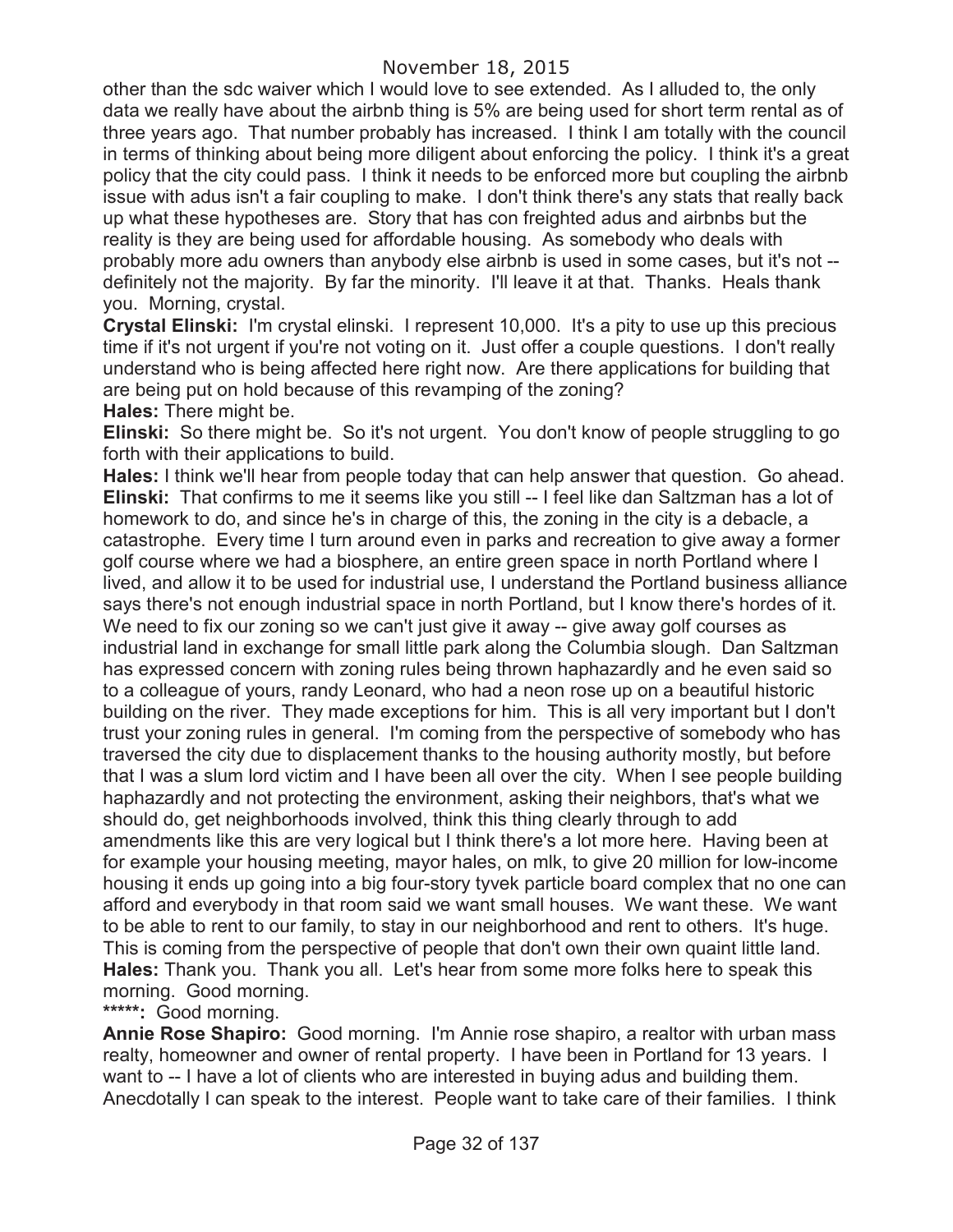we need to do everything we can to support adus and this, the proposal as is does support the build of more adus. Smaller are more environmental. That's the bottom line. The smaller you go, the greener you are. We need to do everything we can to support that but also adus all sizes provide a safety net for our community that can be provided by our community. No owner of an apartment building, no property manager is ever going to let your brother stay in an apartment because he lost his job. They are going to say, have fun in your Toyota corolla on Burnside. I think we need to do everything we can to empower our community to provide this safety net. Somebody uses it for airbnb sometimes that doesn't mean when their brother falls on hard luck they are not going to open their doors to them and we need to make use of this resource and trust our community to do the right thing. It's also about putting -- who do we want to have control of our rental market? Who do we want to benefit? Do we want it to be large corporations? They have a role in our community but by incentivizing adus in every way possible we put this income and these choices into the lands of hands of the little people, who live here, who contribute to this economy. If they are using it for airbnb they are turning that money and putting it right back into our local economy. I don't think that's what usually happens. I think most of the time or often what it can be is it's a mix. If people are using airbnb they are also reserving it for when their mother gets old and she needs to have somewhere to live. It's a short-term. It's a combination. We need to empower the people of Portland to have control of our rental market because it's getting out of hand. I think that's it. **Hales:** Thank you. Good morning.

**Liz:** Good morning. Liz, also a local realtor. I work for urban myth. I have three quick points. First I believe from Fish complimented you on being a unique developer. One reason is that the city makes it impossible for individuals to do their development. Adus are short term rentals, they are also long term rentals, they are solutions for people for income generation, they are for affordable housing. We can create actually infill, not up fill. Communities, people that walk by each other engage with their neighbors. I'm shaking because Ms. Fritz brought up the most important point by saying a wall against your neighbor. That's what we are creating. The people that are coming here are actually coming on the past belief that Portland is better than that. We are. So when you say that you don't want a wall next to you I think if your zoning doesn't allow for it, then purchase that problem. Have a r5 with adu available built as needed. Know what you bought next to you when you bought it so you are buying something that you can use to your use. But we buy and purchase land and many of us it is the only thing we have to call home. If you have to stay in your home by allowing others to come in and support you by creating a basement unit or you use the \$40,000 on a good year to help convert the garage into something that helps generate income for the city and affordable housing, the reason eli is unique is because development of anything is difficult. The adu has been the option for the individual to create somewhat affordable development in Portland. By taking away that you take away opportunity that makes us what we are and why people are coming. That's all I have.

## **Hales:** Thank you very much.

**Fritz:** Just to clarify. I love adus. They are great. For 30 years we have had certainty that there's a five-foot setback. We're proposing to change that.

Liz: Considering San Francisco, Seattle -- we watch other cities that have bigger set -less setbacks and they are still having growth issues. We do not have a solution tore it. There is no opportunity for affordable right now for most people and the developers have not gotten on board.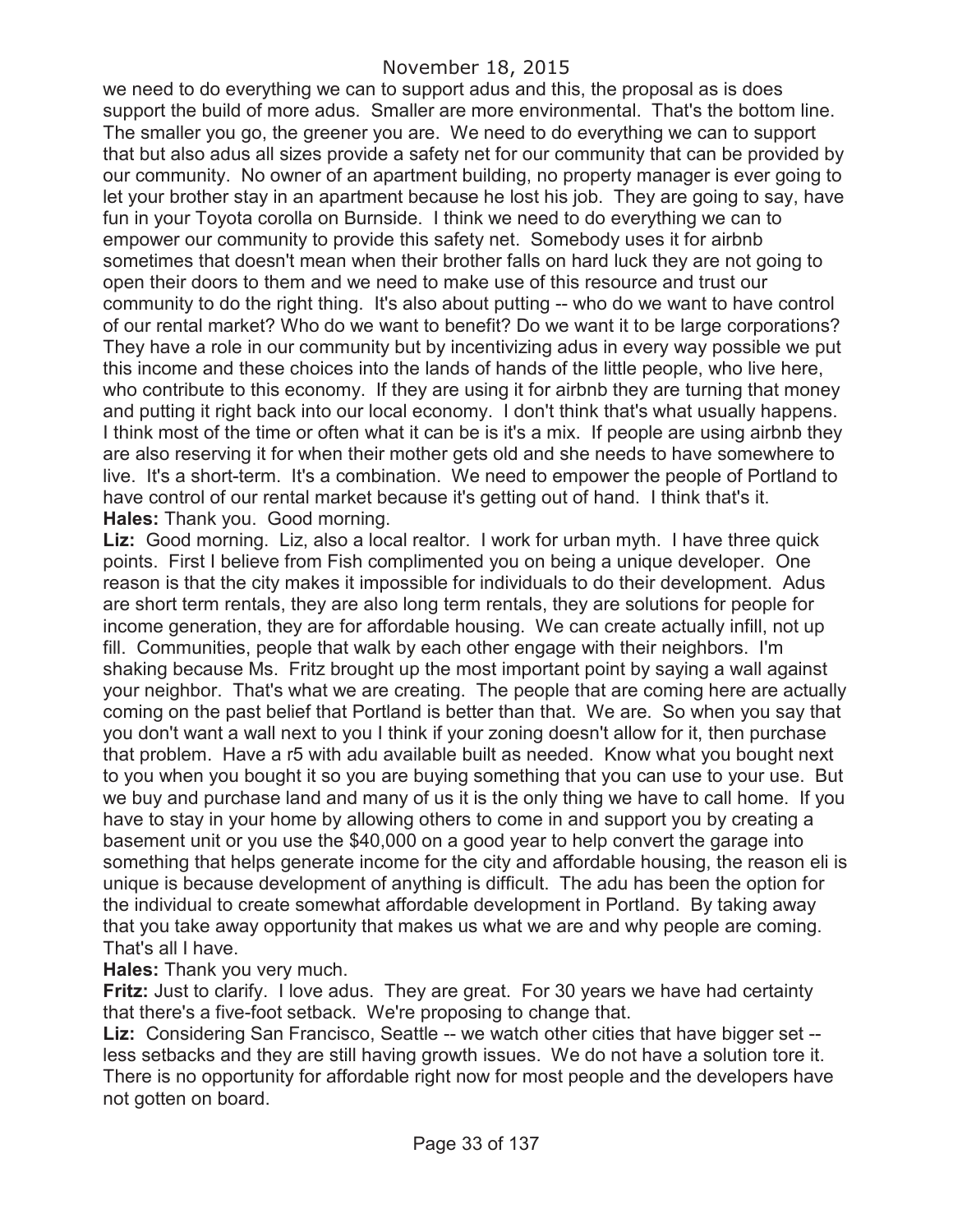**Fritz:** The issue is whether the affordable housing is a place within the setback. There's still an opportunity for a homeowner to have a smaller unit within their space.

**Liz:** You're telling my clients that bought in the last two years a garage on their property line that's larger than 500 feet they can no longer be converted. [shouting] **Fritz:** They can apply for an adjustment.

**Hales:** Hey, hey:

**Fritz:** We heard testimony last week about a woman who went through the adjustment process for less than \$2,000. She had a very good experience talking with her neighbors, came to a good conclusion. That would still be allowed under my amendment. **Hales:** Thank you. Good morning.

**Lightning:** I'm lightning. I represent lightning watchdog pdx. I absolutely agree with Commissioner Fritz's amendment. One of the concerns I have is obviously when you get within these setbacks too close wall-to-wall i'm looking at more from a safety concern, also a noise concern. I think that we still have enough room that we can develop a lot of adus. I think we still need that waiver to be extended on the sdcs. Pertaining to airbnb I don't think airbnb is taking that much inventory out of the market currently. I know there's going to be more studies. I think a lot of the inventory that was out in the market was being rented illegally. I think that's being brought to the surface, being taxed properly. I think more safety measures are being put into place so again, I do agree with Commissioner Fritz's position on this. I'm looking at it more from a safety issue. I think that if we extend this out a year and we monitor this I think there will still be a lot of adus built. Again, if we extend that waiver out farther I think that will continue. Then to look at it again maybe two three years out maybe make that change to allow within the setback, but at this time I agree with the amendment that has been proposed. Thank you.

**Hales:** Thank you very much anyone else want to speak on this item? Come on up. **Charles Johnson:** Charles Johnson for the record. Obviously, given the number of people I have seen sleeping on 5th avenue, sleeping here on southwest 5th avenue like on New York's 5th avenue, there is a need to get adus that are taking in low income people. However, I do not have much pity for people who may have bought a house in the past two years with the idea that they could put an airbnb in it within one inch of the lot line. These are two completely different situations. So I would encourage the delay on this, delay of income for people, you know, seeing as they are not going to quickly materialize to be a massive assistance for the number of people sleeping on the streets, I think that although there has been a report in a hearing committee -- there needs to be more public involvement to digest this idea of every home owner Portland now knowing that if you pass this today any of their neighbors could build any size adu right on the lot line. Which if you pass it then change it, as commissioner Fritz pointed out, we have the question will people be grandfathered, will there be litigation land use hearings, please, perhaps more due diligence. Thank you.

**Hales:** Thank you. Anyone else? So what I would recommend that we do is i'm going to close the public hearing --

**Fritz:** Could we leave it open, please?

**Hales:** Close the public hearing but leave the record open for people to submit testimony. **Fritz:** I would suggest, mayor, that there may be others who after this debate becomes public today may want to testify next time.

**Hales:** We have had two public hearings and a rather extensive process. We have had a rather extensive process --

**Fritz:** Just for written testimony.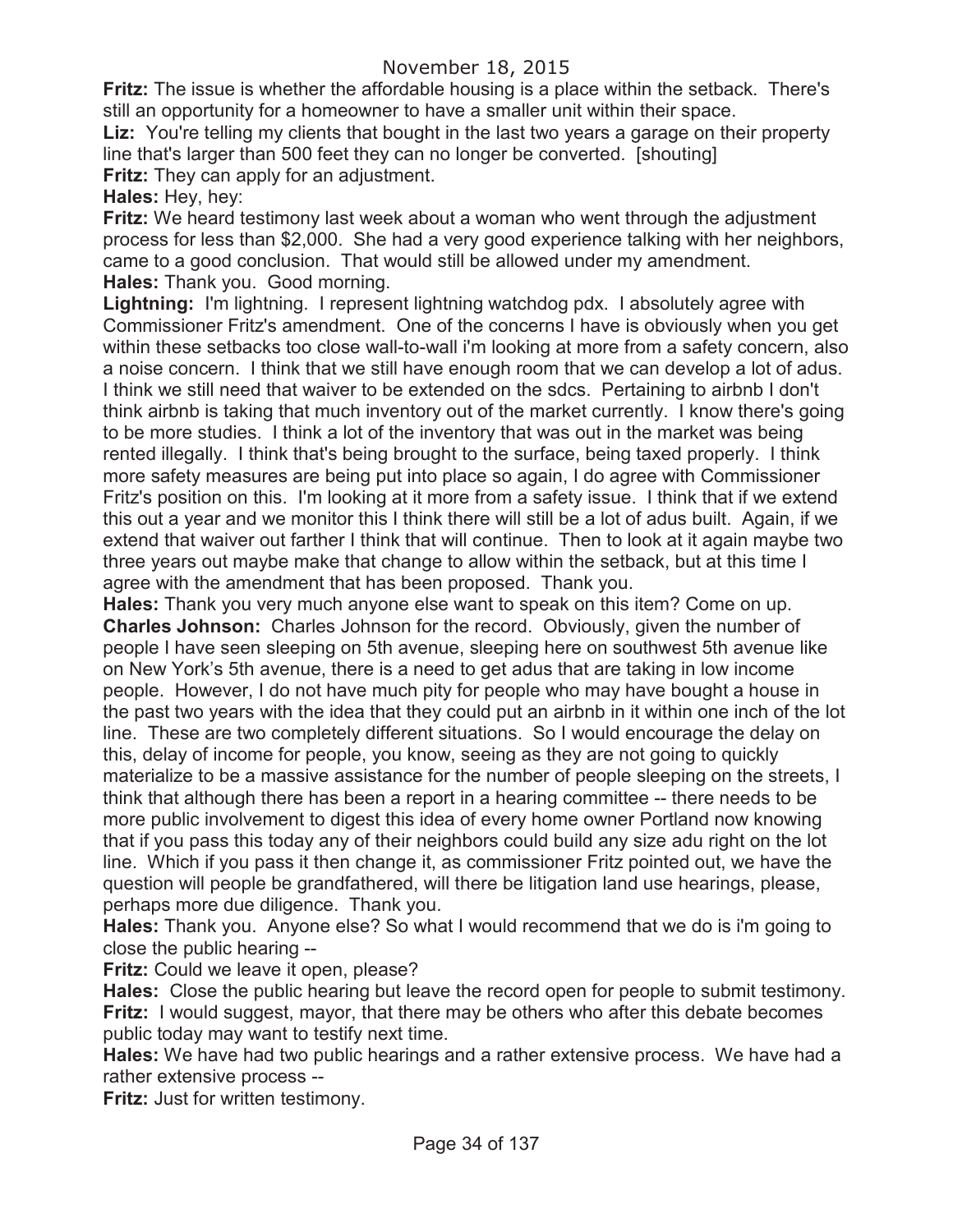**Hales:** If people want to write in between now and next week we'll give them the opportunity to do that.

**Fritz:** Could we compromise, I have a town hall on the 30th, which is two weeks from here. If we could hold it over until after thanksgiving, that way I can ask folks at the public hearing -- at the town hall, which is on November 30th at the southeast Portland community college, if i'm told everybody is fine with it then I will be happy to support the proposal as proposed. I would just like a little more time to have my own scoping of whether people agree with me or not.

**Hales:** The morning of the 2nd is the possibility. We have the parental leave policy. **Fritz:** If we're not taking testimony it doesn't need to be a time certain.

**Hales:** Could be a time certain for a vote.

**\*\*\*\*\*:** I would recommend this be set for a time certain.

**Hales:** I want to set it for a time certain among other things i'm going to be leaving council at 11:30 myself that day. My recommendation which I set it for 9:15 on the 2nd, sorry - we should start early. What's wrong with that? 9:45 on the 2nd. So close the public hearing for testimony. Let people that want to correspond with us we have great letters and emails about this already. That will give people a chance to do more. We'll take a vote on Commissioner Fritz's amendment then take a vote on the proposal. See where we stand.

**Fritz:** Thank you.

**Hales:** 9:45 on December 2. Feel free to keep the cards and letters coming on the subject. Talk about it further. Thanks, everybody.

**Hales;** let's see. We have a few items remaining that the three of us can accomplish I think.

**Fritz:** Unfortunately we can't do the emergency ordinance -- [speaking simultaneously] apologize to my staff. Can we come back this afternoon?

**Hales:** We'll put those up first thing at 2:00 p.m. Is there anything else left? I don't think so, carla. Is that right? We've bounced around enough this morning.

**Hales:** We did not do 1201. It's not an emergency ordinance so let's take 1201. **Item 1201.**

**Hales:** Commissioner novick.

**Novick:** I'll turn this over to lance.

**Lance Lindahl, Portland Bureau of Transportation:** Acquisition, bureau of transportation. This is a bit different than the others you have seen recurrently. Council approved ordinance 169325 in September of 1995 approving vacation of Emerson Street between northeast martin Luther king and northeast 6th avenue. Conditions required construction of additional sidewalks and pedestrian amenities and these conditions were not met. Due to the lengths of time that has passed and since the vacation ordinance was never recorded this needs to be repealed so the project file can be closed. The bureau of transportation, office of management and finance and boys and girls clubs of Portland no longer wish to pursue this vacation and supports this action. Boys and girls club recently donated public easement to allow the existing parking and sidewalks to remain open for public use. No physical changes are planned at this time and no anticipated cost to boys and girls club. I'm happy to answer any questions.

**Hales:** I know that street well. Right next door to north precinct. I spend a lot of time up there. Any questions?

**Novick:** What do you think the term should be for devacation? Just cation? I'm going to hold out an opinion on that.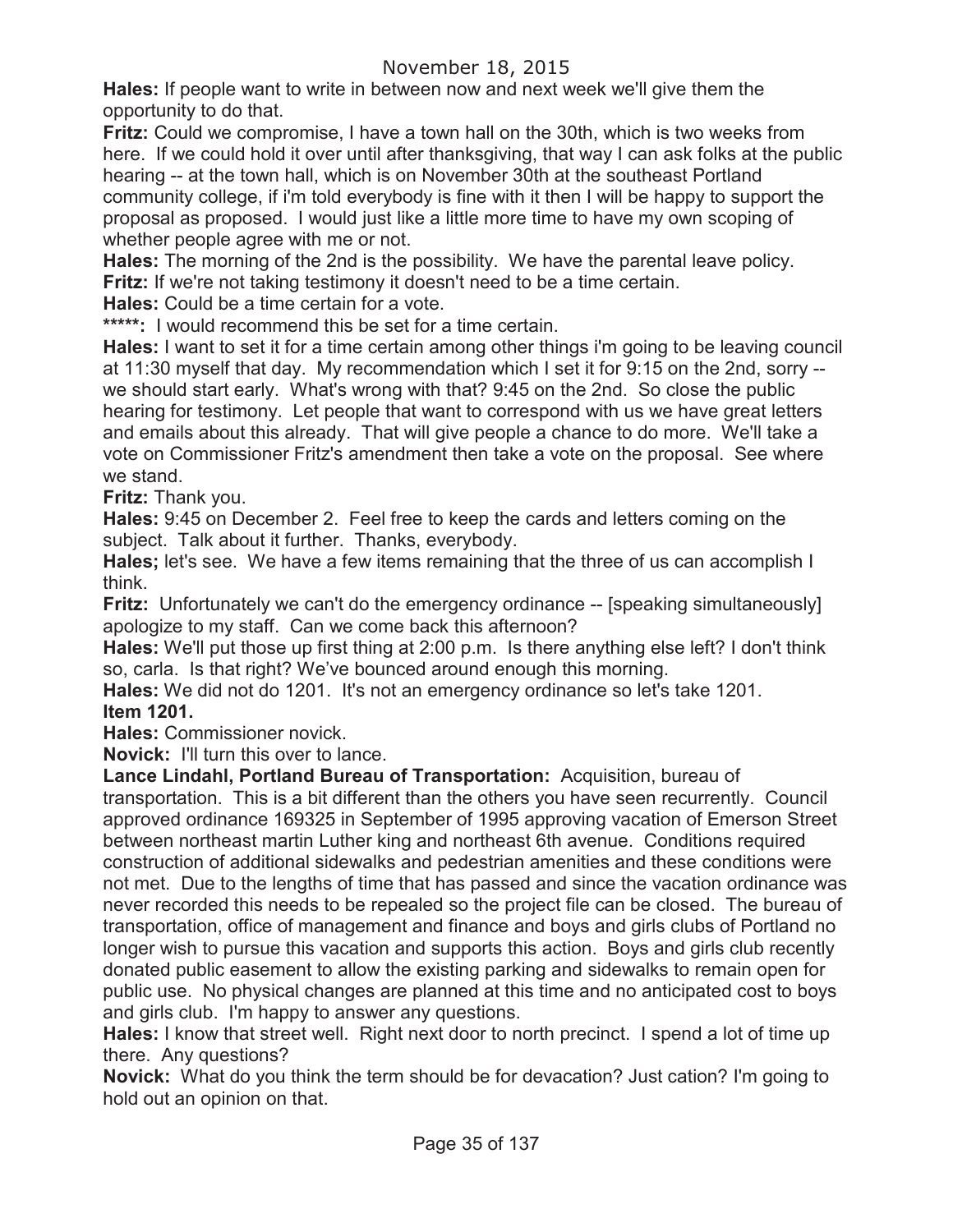# November 18, 2015

Lindahl: I'm going to hold out on an opinion on that one cause the term vacation is confusing enough to most folks.

**Hales:** Has nothing to do with time off for beaches. Unfortunately. Anyone want to speak? If not then it passes to second reading. Any other items that have been left undone here other than the parks, three parks items? We will recess until 2:00 p.m. At which point we will take 1202, 1203, 1204 and our afternoon agenda. **Fritz:** Thank you very much.

At 11:38 a.m. Council recessed.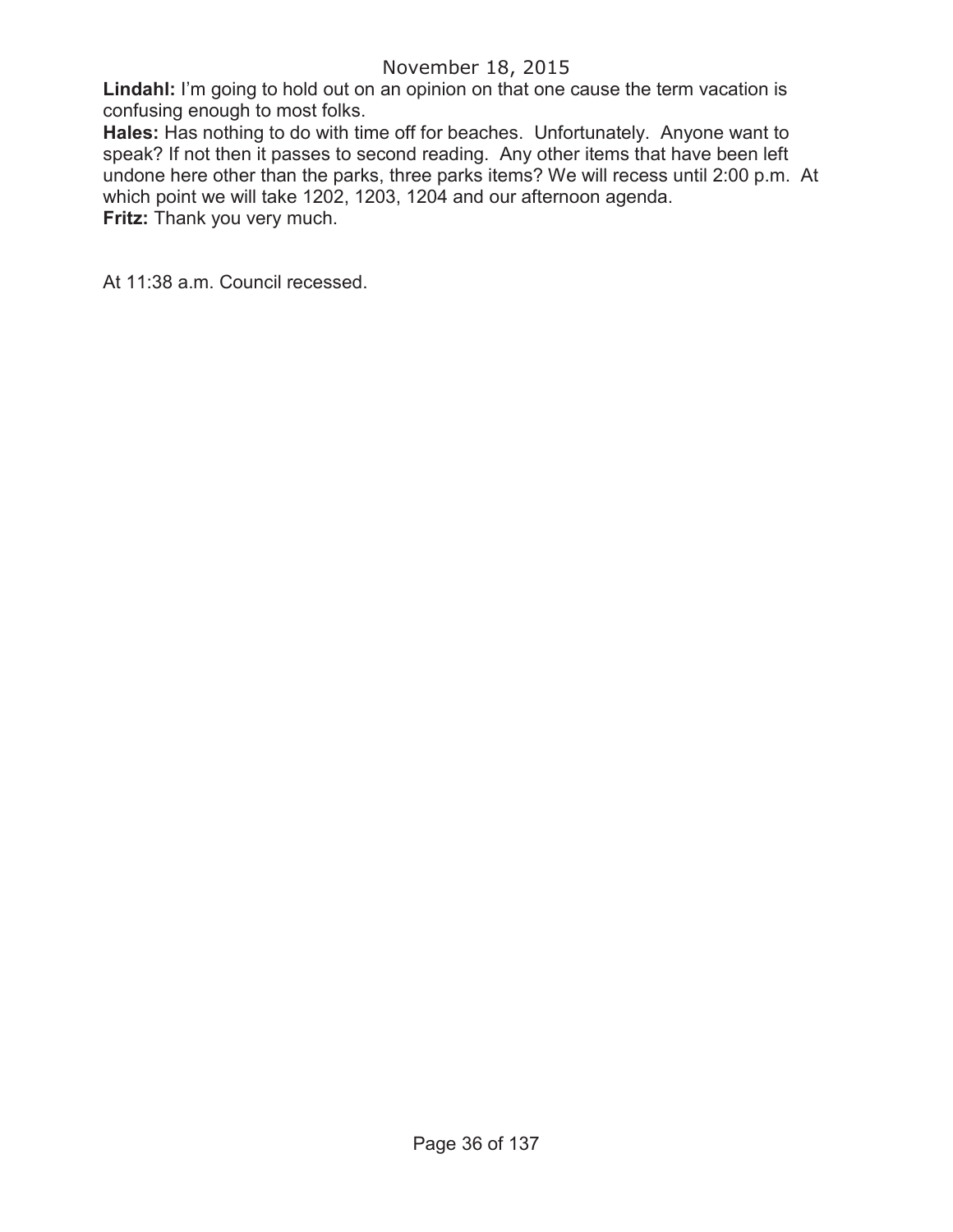# **Closed Caption File of Portland City Council Meeting**

This file was produced through the closed captioning process for the televised City Council broadcast and should not be considered a verbatim transcript. Key: **\*\*\*\*\*** means unidentified speaker.

#### **NOVEMBER 18, 2015 2:00 PM**

**Hales:** Everyone, welcome to the November 18th meeting of the city council, please call the roll. [roll call taken]

**Hales:** Welcome, everyone. We have three items left over from our morning calendar which we will take up first. Then we will get to what you came for, what most of you came for.

**Item 1202.**

**Item 1203.**

#### **Item 1204.**

**Moore:** 1202, authorize a grant agreement with metropolitan contractor improvement partnership to support subcontractors by providing technical assistance on the beech and gateway park projects for a not to exceed grant in the amount of \$27,500. 1203, authorize a grant agreement with Oregon tradeswomen, inc., to support outreach, workforce training and hiring effort in east Portland neighborhoods for a not to exceed grant amount of \$41,250. And 1204, authorize a grant agreement with Portland youth builder to support outreach, workforce training and hiring efforts in east Portland neighborhoods that surround the beech and gateway park project sites for a not to exceed grant amount of \$41,250.

**Hales:** Commissioner Fritz.

**Fritz:** These are grant agreements with community partners to implement the community benefits plan for construction of beech park and gateway plaza in east Portland. **Kia Selley, Portland Parks and Recreation:** Thank you, Commissioner Fritz. Good afternoon, i'm the planning development asset manager for Portland parks and recreation. I am very pleased to be here this afternoon to request city council approval of three grant agreements that will support technical business assistance for subcontractors, and workforce outreach training and hiring for the construction of the beech and gateway park projects. The community benefits plans for each of these projects has made this funding possible, specifically allocating .25% for technical assistance, focusing on supporting disarranged, minority and women subcontractors, and .75% of the total construction costs to support outreach, training and hiring. Working with Procurement staff on a competitive process to select these grant recipients. The first recipient is with metropolitan contractor improvement partnership for 27,500. The intent is to maximize participation of disadvantage minority and women subcontractors in construction, and provide them with really practical technical business experience, and support to make their businesses successful both during the construction project, as well after the construction project. The other two grant agreements will support workforce outreach training and hiring, focused on east Portland. Oregon tradeswomen, inc. Will receive \$41,250. And also Portland youth builders will similarly receive \$41,250. Portland parks and recreation is glad to have the opportunity, and i'm really pleased to report that we already have productive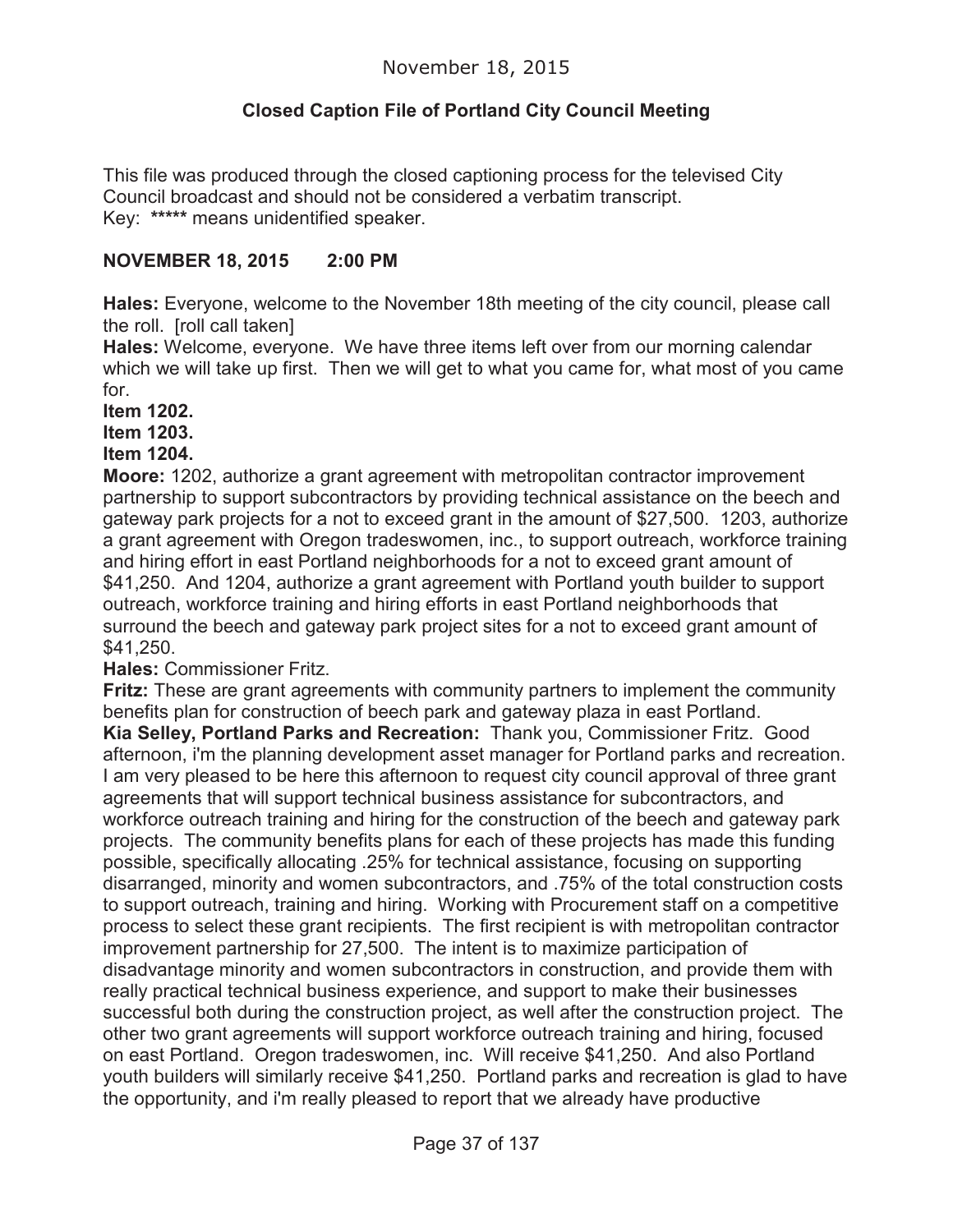# November 18, 2015

conversations between Oregon tradeswomen and Portland youthbuilders as well as mcip, and our general contractors for the beech and gateway park projects. They are already finding ways to make subcontractors more successful and think about how they are going to use those newly trained people on the projects. I had earlier anticipated that a lot of our work would be paying it forward, training folks for the future, particularly with the outreach workforce training and hiring. But we're actually making some great strides in getting some of those newly trained workers out into the field for these two park projects. That's very exciting.

**Hales:** Great, thank you. Questions for Kia?

**Hales:** Thanks very much. Other folks here to speak on these items? Support team in place, but not necessarily to speak? Okay. Thank you very much.

**Hales:** All right. If anyone wants to testify on these items we can take them up in turn and they are emergency ordinances and we can vote on them today. Roll call on 1202, please.

# **Novick:** Aye.

**Fritz:** We're not required to do this by city policy because it's under the threshold for our community benefits policy. We're doing this because it's the right thing to do. I'm particularly grateful for kia and her team working on this and getting such great outcomes already. Also for Christine moody, our community partners were instrumental in helping it get defined, also city attorney Lisa Gramp who has worked on the community agreements has been extremely helpful to us. Thank you very much, aye.

### **Fish:** Aye. **Saltzman:** Aye.

**Hales:** And aye. 1203.

# **Novick:** Aye.

**Fritz:** The unique thing about this community benefits plan is that it looks toward providing businesses in Portland so it's very location specific. And traditionally it's more focused on union and wage policies and skilled trainings, i'm very please bad that, too. Aye.

# **Fish:** Aye. **Saltzman:** Aye.

**Hales:** Aye. And 1204.

# **Novick:** Aye.

**Fritz:** I'm trying to think what else i've forgotten. Thanks very much Betty Howard for working on this. Aye.

# **Fish:** Aye. **Saltzman:** Aye.

**Hales:** It's nice to see more progress in east Portland. Aye. Thank you all very much. Okay. Let's move on then to the afternoon agenda which starts with 1207.

# **Item 1207.**

**Moore-Love:** Accept the Portland historic landmarks commission state of the city preservation report.

# **Hales:** Commissioner Saltzman

**Saltzman:** It's a pleasure to bring forward the 2015 state of the city preservation report for the landmarks commission. The first item of business is to thank the dedicated volunteers who serve on the landmarks commission. This commission meets a minimum of twice a month and often for many hours as they review land use cases, and provide the advice -- and provide advice. They are a very hardworking group he and I'd like to call out their names. If they could please stand, brian emerick, the chair. Jessica hingeman, vicechair. Karen Carlson, kirk Ranzetta. Paul solomano. And carolyn dow. We thank you all for your hard work. This is the commission's seventh annual report before council but the historic landmarks commission has been operating in the city since 1975, providing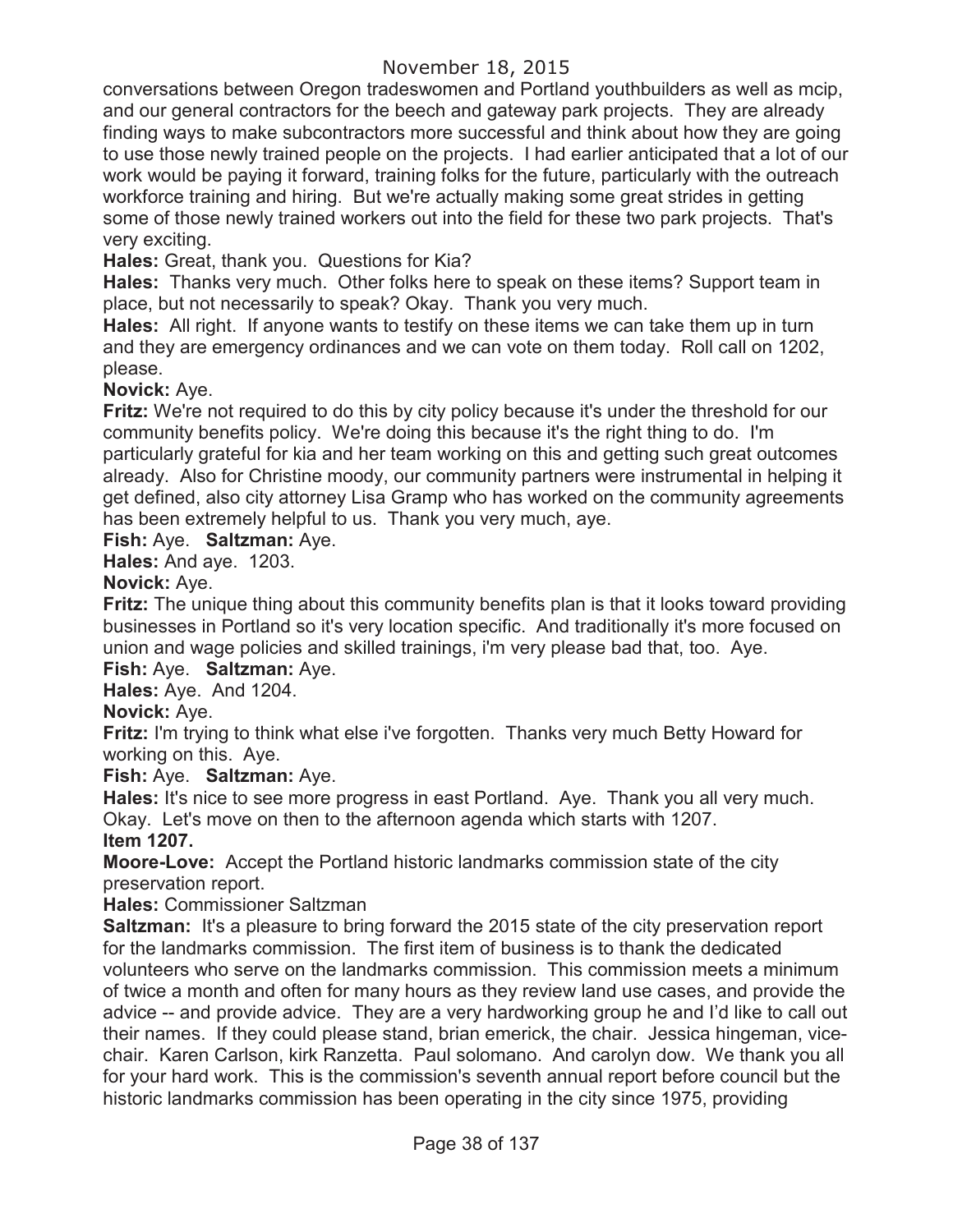leadership and expertise on preservation, enhancing Portland's historical and architectural heritage. This report comes to council at an important time for the city, and its historic overlay districts. With our pending adoption of the comprehensive plan, and the amount of construction and growth our region is seeing, there's no better time than now to hear from this distinguished group of experts. Tim Heron and he will be joined by Brian Emrick Take it away.

**Tim Heron, Bureau of Development Services:** Thanks. Tim heron, senior planner. I'm going to speak for director scarlet and just acknowledge the commission and just this one item. The commission not only reviews land use cases but they also do a variety of advocacy work in terms of inviting different bureaus or other jurisdictions to present before the landmarks commission on a variety of issues. So the commission's been working very hard on developing new design guidelines for skidmore old town. The ankeny project with pbot, more recently a survey l.a. Team completing their inventory. Without further ado brian emerick and kirk ranzetta.

**Heron:** Come on up, gentlemen.

**Hales:** Good afternoon, thank you for being here.

**Brian Emerick:** Good afternoon, thank you for having us, i'm the chair of the Portland history landmarks commission, and we're really honored to be in front of you. This is my final draws to city council. I'm in my eighth year of service that ends in December. But it's been a real honest and pleasure to contribute at the landmarks commission, and to be a responsible steward of our past there.

**Hales:** Final presentation of this volunteer job.

**Emerick:** Correct.

**Hales:** Who knows what we'll tap you for next.

**Emerick:** More on that later. I just got an email from Commissioner Fritz the other day. [laughter]

**Emerick:** So over my tenure i've worked on a wide array of projects, mothers very corps, the white stag sign, most recently the mount tabor reservoirs and Chinatown. I've looked at review proposals, including three in last year alone. I'm happy to report of the process really is working. I've been able to contribute at number of high-level policy panels including most recently the west quadrant plan and the seismic task of course. I believe we're headed in the right direction as a city when it comes to preservation policy. I think we can and should do more and we need your help for that. In the report that follows we're going outline strategic objectives that we can achieve given the right investment of energy. We have an incredible dedicated body of professionals that make up the landmarks commission who volunteer countless hours to help us carry out our city's mission for preservation. We believe in leaving this place better than we found it, which I think we're all trying to do as a city. Making the most of this effort for current and future generations of this beloved place we call home. I'm assuming you've had a chance to read the report, we've got a PowerPoint presentation where we'll hit some of the high points and have a little more of a free-flowing dialogue, I guess. Wow, that really stretches it out there. So there's that non-flattering picture of the commission. You can see who we're made up of. Real estate, historic development professional, we've got a vacancy right now, archeologist, attorney, and myself, trained architect. This next slide shows what our purview is in landmark districts, that's the gold-shaded area as well as nationally and locally listed landmark areas, which are the red dots. Some of the highlights we accomplished last year, we'll talk a little more toward the end of this. One of the skidmore old town design guidelines, also one of our priorities, we got this forwarded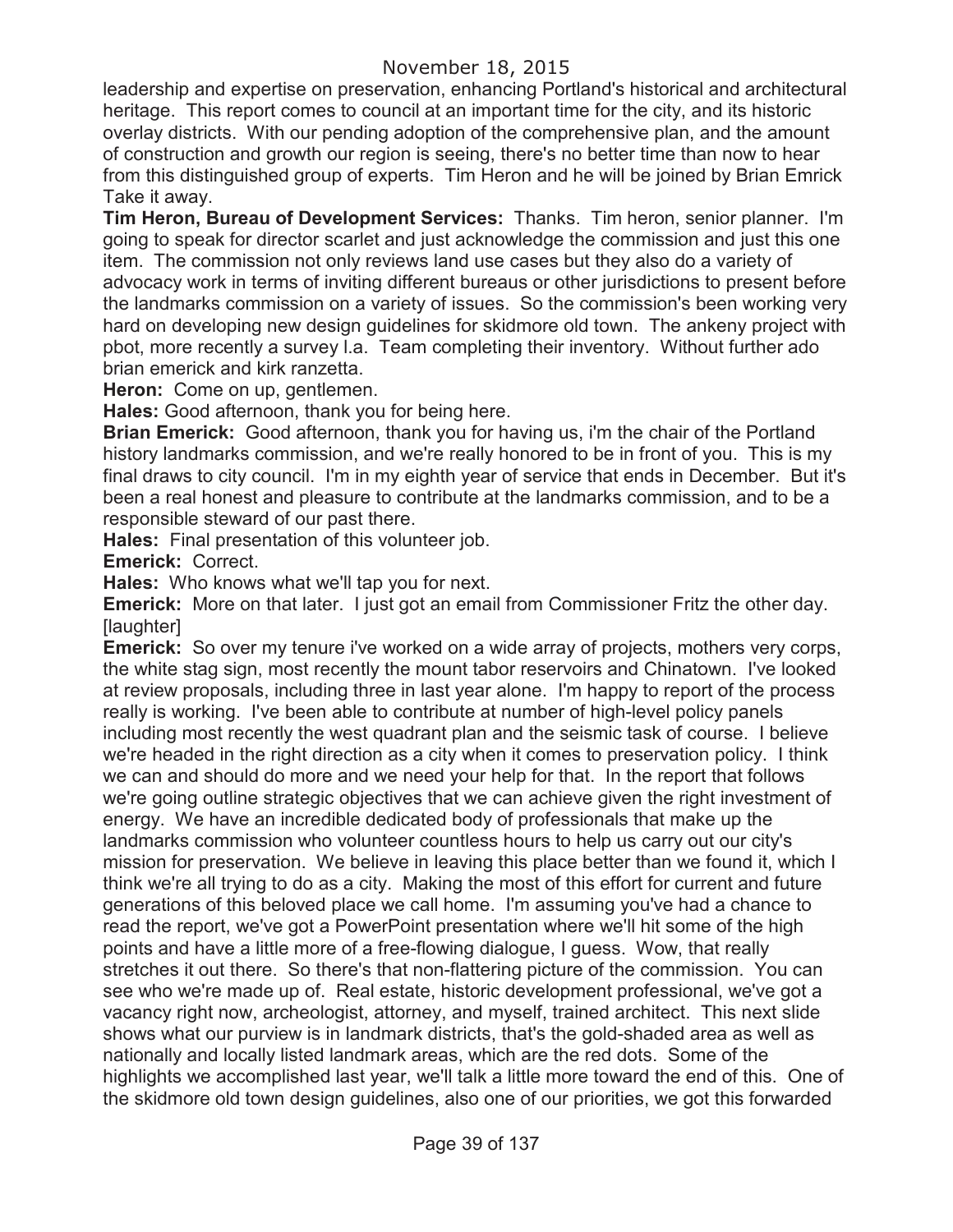to staff to be sent to you guys for approval at your direction in last year's preservation address. And they are ready to go, they are just getting some final tuning. They got kind of waylaid with staff resource issues. But we're expecting those to come to you guys in January at this point of 2016. It was my goal to get that done while I was on the commission so we're not missing my too much. I wanted to see that followed through. And then the seismic upgrade committee, commissioner novick, thank you for spearheading this. Vice chair jessica engman served on the feasibility committee and the policy committee. I'm looking forward to helping with that and seeing that through. **Novick:** Thank you.

**Emerick:** It's a huge important issue on both sides of public safety but also our cultural resources and how to get that best balance there. Then of course the demolition, that was a big deal when it came here last year. We've definitely made progress as a city on this. Kind of getting some of those loopholes closed. Commissioner dow served on the drac advisory committee. I think we need to start thinking about that next level of policy, thinking about density and balancing livability and more of the broader planning spectrum which the commissioner is going to talk a little more about. We've got five priorities outlined in the report. First is preservation planning commission.

**Kirk Ranzetta:** We wanted to thank the council for creating this opportunity for a planner position within bps. And the interviewing process is currently underway for a candidate from this program. What that position will do will help to I think create a historic preservation program within the city that will put it on a par with a lot of other cities of a similar size on the west coast, if not in the United States. That's certainly one of the priorities we felt as a commission should come to the fore. Just demonstrating that commitment to creating a program, as a significant a step in the right direction.

**Emerick:** One of our key charges really is policy-based. Everybody thinks about the landmarks commission when it comes to case-based, where we're looking at potential additions or new projects within an historical district. We're also response for thinking about those bigger planning areas and we need the report from the bps side. It would allow us to be able to continue that good energy going forward. Since we're a volunteer based commission, we lose commissioners like myself periodically. Having that institutional memory within the city is important to be able to maintain momentum on longrange planning and ideas. Priority two is the design guidelines. We're really excited to be getting skidmore old town done and before you guys. Next up, really all of our design guidelines are pretty outdated in some areas we do not have design guidelines. Most important is Chinatown to our district. We're at this wonderful crossroads right now with finally things are happening in Chinatown. There are some great projects, one our firm is working on just went through. It's shaped the discussion about what we want to have as a community there. Pdc I understand has got funding assigned to help us develop these. The target was 2017 but we're wanting to push to it 2016 if possible because there's a lot of activity going on there. This next slide shows kind of value design guidelines. This is block 8l where the university campus extension is going, and the developers, a threequarter block project that came to the landmarks commission last year. To the applicants' credit, they did a great job of understanding we don't have the skidmore old town guidelines in place. So we were able to move from this first kind of iteration you see on the top, which really looks like it's a fine building, something more like the brewery blocks, to something a little bit more context specific and reflects the older scale of the adjacent resources. That's kind of the purpose of the guidelines. We will have those kind of discussions on a more finite level essentially.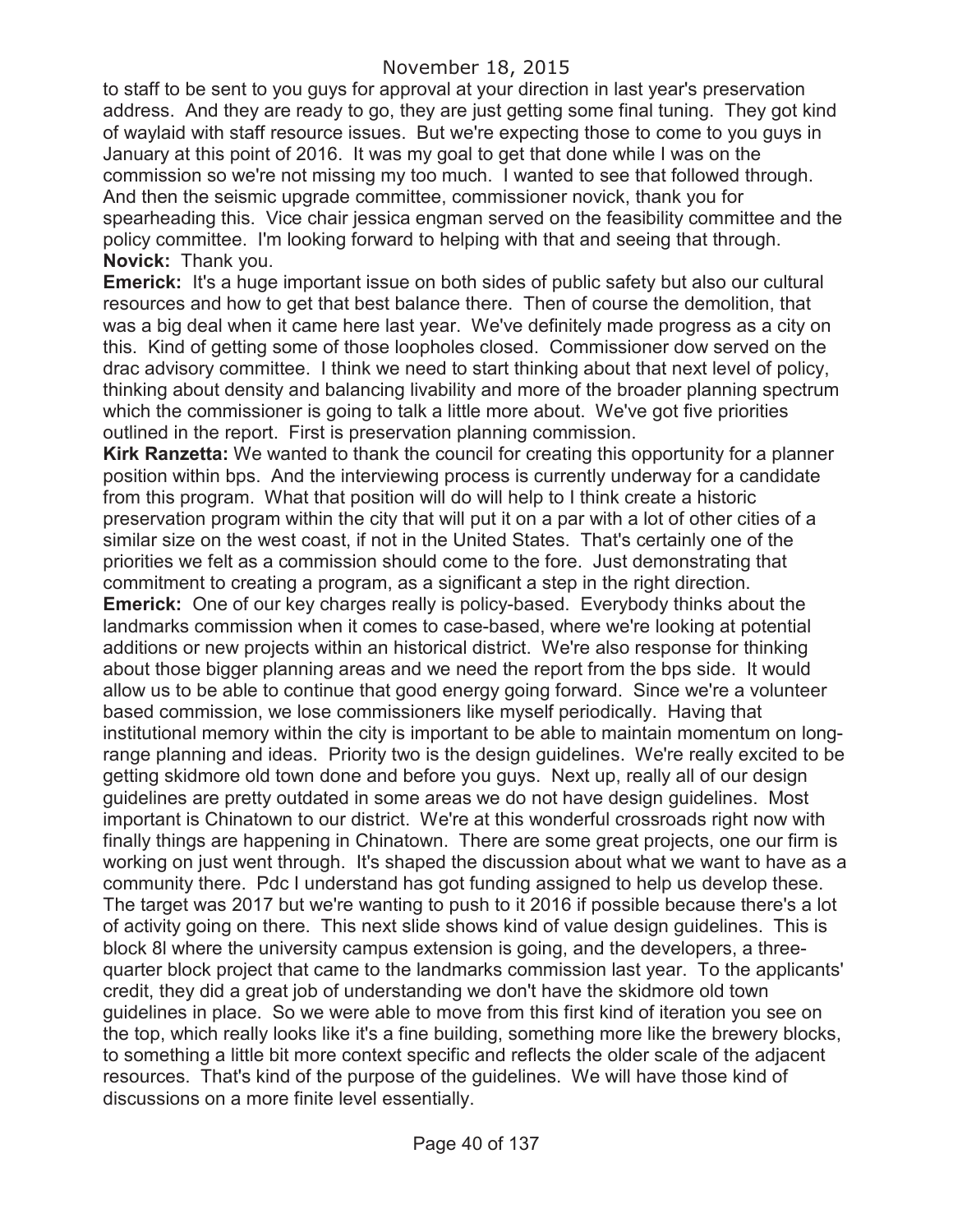**Ranzetta:** The next priority was the implementation of a new hri. That's been a topic of conversation I think for several years before council. I think that the primary obstacle is just identifying a funding source in order to implement it. One of the things that's really difficult to do is to make sound planning decisions in regards to your historic resources when you're dealing with information that's about 35 years old. During that period other buildings have come in that next round of significance that maybe our midcentury modern resources. When you look at the 500 demolitions that have occurred in the city over this past year, I don't know if you can say whether they were significant or not. Principally because they were either uninventoried or not considered within this larger planning realm. Returning to hri would help the city to make more sound decisions on the comprehensive level for the city.

**Emerick:** The purpose of meeting with them was to understand what other jurisdictions are doing. They are quite advanced in being able to do gis kind of mapping with this, it's all integrated into the whole -- basically the services type systems. That's something we were hoping the city could explore, working with bureau of planning and sustainability, how much would it cost to get our arms around what that would look like.

**Ranzetta:** And just to add one more thing, I think it would help with predictability and allow property owners and citizens better understand the decisions behind a development project. I think if folks knew how significant the resources were to the community up front we wouldn't be confronted with situations down the line that come forth at the last minute and become contentious, perhaps unnecessarily.

**Emerick:** This slide shows anything before I think its 1950 is red, correct, and gold is 1950-ish. It's a lot of resources really, and all of these east Portland really hasn't been survey, that predated the survey.

**Ranzetta:** And what's happening in other jurisdictions, too, you can faze hri in areas of the most intense redevelopment. So that over time you eventually get coverage, but you address coverage in the areas most likely to experience change in the very near future. **Emerick:** Priority four, not surprising, resources. Obviously this is a really important public safety item as well as a cultural resource protection item. We want to see these buildings survive the next big event, and also make sure that they are not going to be torn down because it's too costly to upgrade them, too.

**Fish:** I believe that's the old leach pharmacy on foster.

**Emerick:** Yep.

**Fish:** Is there something planned for that location?

**Emerick:** That's a good question. I actually worked for the owner, which is buc of buc's stove palace. We did quite a bit of work on that and it does need a seismic upgrade. That's part of the challenge in that particular area, they are just on the edge of development. They have tried several things and it hasn't quite got off the ground yet. **Fish:** Because that was the place where the leach family of leach botanical garden, is that listed as a national historical landmark?

**Emerick:** It is not, we did research on that but because of the botanical connection and the unique architecture, it's a pretty significant iconic resource there. It's also kind of your typical challenge what, we're up against with a lot of these resources, they're historic with a lower case h. A lot of them aren't listed yet so they don't have any real protection. As we see development pressure increase, it doesn't necessarily fennel to have that building done in a seismic upgrade. A lot of times historic resources is going to lose. It's in everybody's interests to upgrade that on the historical side and the public safety side. That's the point of this commission we're talking about too, on the task force.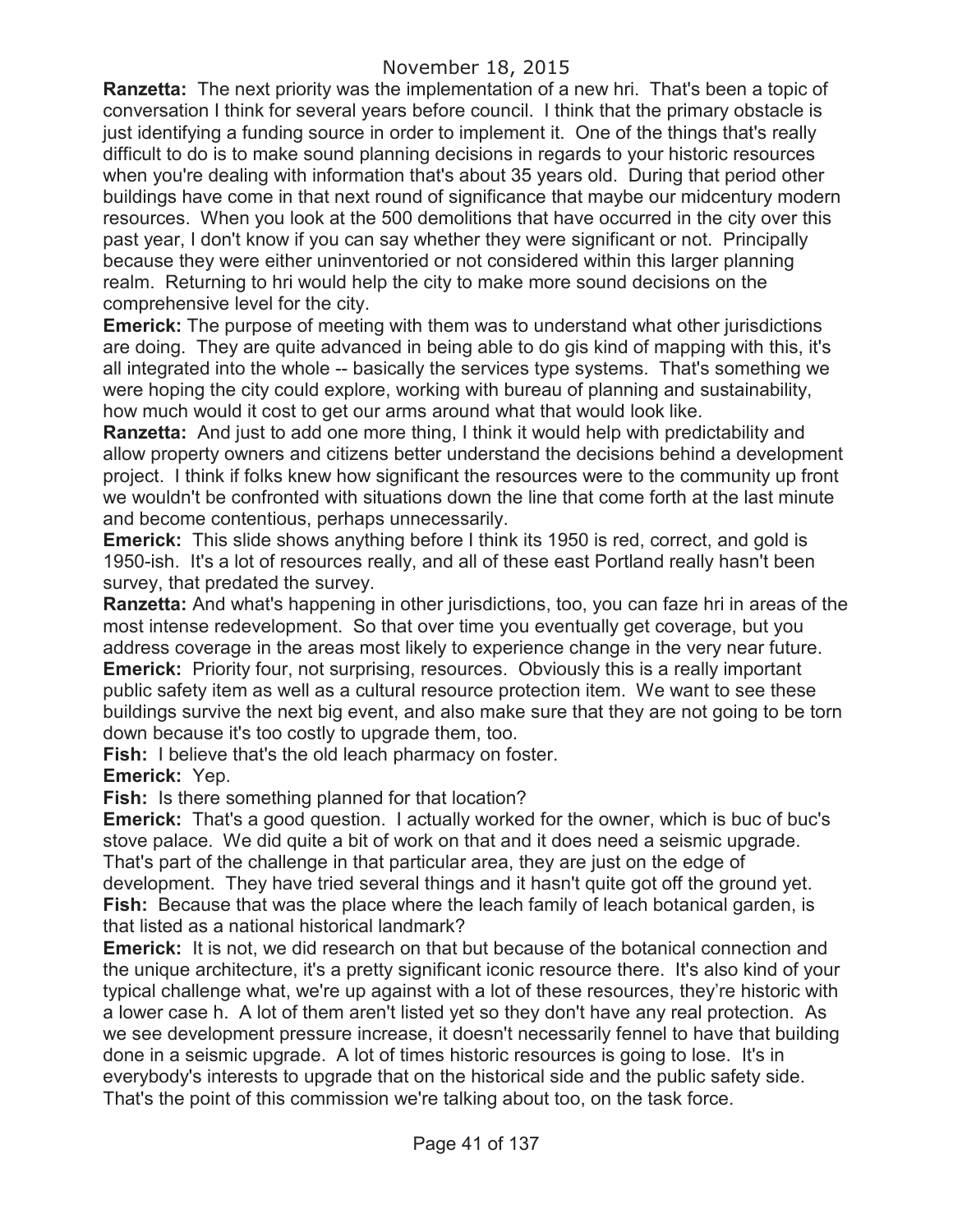**Novick:** I think we have to anticipate there may be some stuff choices. I know we will try to identify whatever resources we can to assist in retrofitting buildings rather than tearing them down. I wouldn't rule out of possibility where there might be some cases where it appears prohibitively expensive to do the retrofit and in some cases demolition might be the only practical option.

**Emerick:** We would probably agree with that, I think. We have a better understanding of how to rank those resources and we just don't want to lose things we don't even know about. It's definitely a challenge, i've worked with a lot of private development and its one thing to rehab a project that's part of an overall project, say this one was to give her new life? So that's been what we've been talking about, how to face that in without tossing ash turmoil and what's going on there.

**Ranzetta:** The fifth priority is balancing preservation and density. You may hear this a little later with some of the folks testifying about this issue. One of the things to keep in mind is the demolition of homes is not necessarily a link to density. I think only about 10% of the demolitions that have occurred in the city are related to multifamily housing as opposed to just a change for like -- so you're swapping out a single family residential for a single family residential. It's not necessarily a preservation versus density battle. It's more of a sustainability and conservation of resource issue. I think that it's also a neighborhood livability issue, as well, especially when you have new dwellings being constructed there of different proportionate scale and massing, there's a fundamental change to the character of a neighborhood. Without an hri we don't know the impact from a historic district standpoint because there are several areas of the city that are ideal potential historic districts. But their integrities every time there is a demolition occurs within that neighborhood. [inaudible]

**Emerick:** Okay. So back again to our Portland preservation and watch list, which we kind of track this ongoing in the last seven addresses actually. Kind of a quick snapshot of buildings on there. The one in the center right is the Portland gas and coke building which has been demolished since last year. Chinatown is where a lot of the pressure lies on there.

**Fish:** Is that the post office?

**Emerick:** Yes, I think that is.

**Ranzetta:** Just in terms of that area ripe for redevelopment. It was actually determined eligible by the keeper of the national register, which means it's not a listed landmark again, but it's just a federal characterization. There was a memorandum of agreement signed and mitigation package proposed. That package has almost been completed. **Novick:** The city just took up the first stage of a deal to acquire at a aside down the road. **Fish:** How does that impact what the city has been thinking?

**Emerick:** Great question.

**Ranzetta:** It doesn't really because it's not a landmark or a national register listed, just eligible.

**Emerick:** Could it be listed as a public resource? That's a great question, commissioner Fish, that's kind of what happened with memorial coliseum and some of these properties we don't necessarily associate as being historic because they are midcentury and next frontier things are coming forward. Once it's a publicly owned property it could be listed I would think by public process.

**Fish:** One big difference is a sturdy majority of the council has said they want to save memorial coliseum. We have explicitly said we will do it where the post office is. **Hales:** That's why it's good that it's not listed.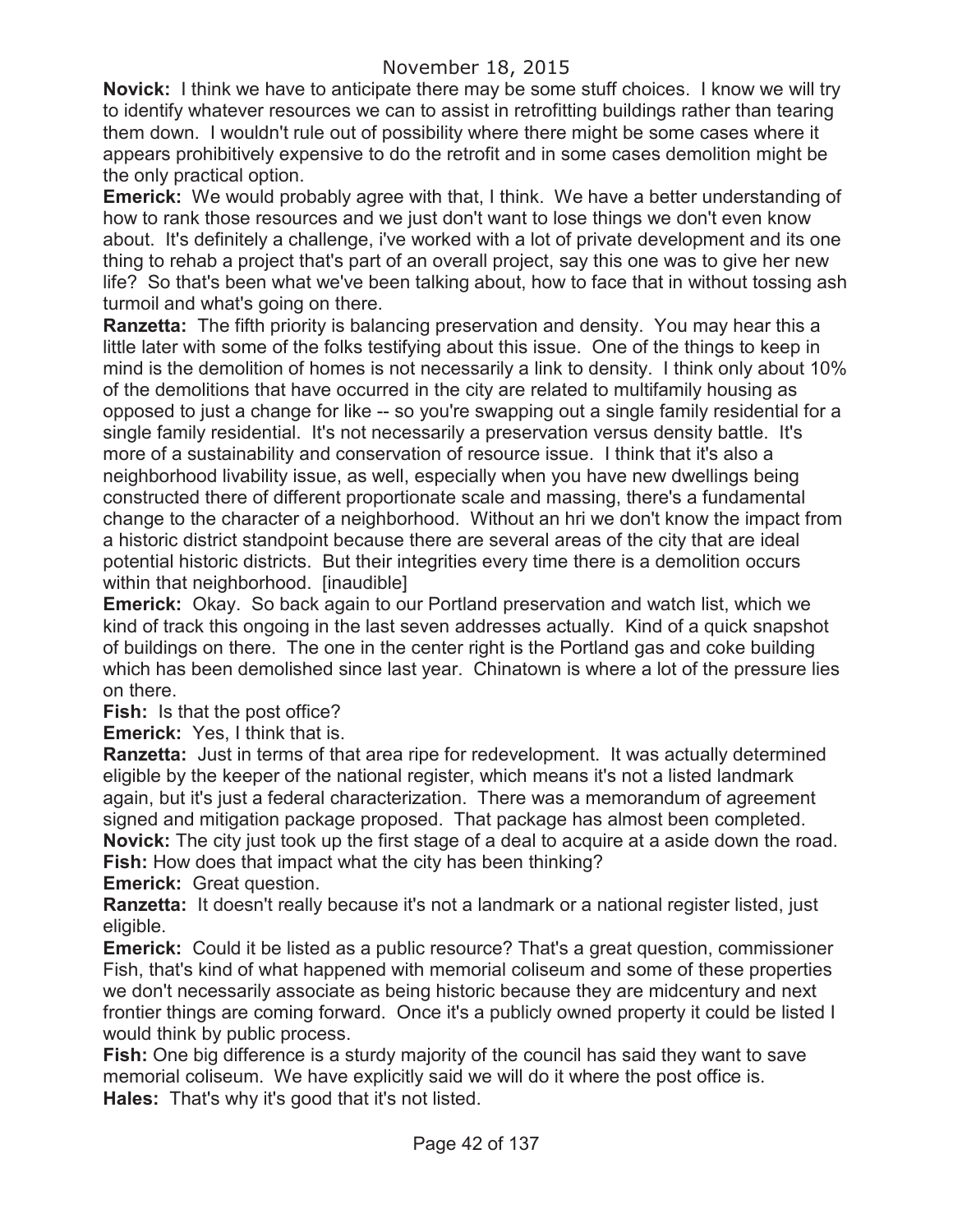**Emerick:** Yea right I'm only bringing this up just because I think that with h.r. Maybe if it's listable, okay, this this is something we can strategize around. I'm just bringing that up because memorial coliseum was slated for redevelopment at one point. Then a bigger conversation ended up happening around that, which changed course essentially. That was going to be the ballpark. Some of the key projects we reviewed, you guys know this one as well as we do probably the Washington Park and mount Tabor reservoirs. **Fish:** Thank you for the work done on the mount tabor reservoirs. The idea that we would have a soft landing and considerable community support for the plans going forward, in fact Commissioner Fritz was so moved she gave out a spirit of Portland award on one of them. A few years ago i'm not sure I would have anticipated a soft landing on both. Now we have something with the help of landmarks I think we probably got it right. **Emerick:** I think there was a lot of careful conversation around both of these, productive I think in the end. I think the community process was well served there. These are some of the bigger kind of infill development projects we're looking at in the alphabet district. One is a half block and the other is basically a quarter block. People think we're just looking at historic resources. But we're reviewing infill development projects because there's so much pressure for development. That's where our guidelines become key. That's the issue you're going to have with the developer and the developer wants to have certainty going in, they don't like risk. Knowing what to expect helps define what they can do and they appreciate that. These are more historic resources that are being remodeled that we reviewed last year. Chinatown and downtown. Downtown and then on Chinatown, the grove project, we're really excited about this one. That one passed just a pretty narrow margin, 3-2 split vote. I think that it's going to be a huge catalyst for the district I would say this was a challenging discussion we had at the landmarks commission because again, there's absolutely no guidelines for Chinatown, just defaults to the river addition, not specific at all. Basically what happens is you were kind of having a reactionary discussion with the public, the developer and the commission on what size is appropriate here? What kind of development is appropriate? A nine-story building in the background was pretty controversial. Then we're facing this right now, the example is the tops, we're looking at grand avenue historic district now as kind of another frontier. All of the buildings are two and three stories with the exception of the weatherly building. Now we have this humongous resource coming in there, and how is that going to impact the traditional main street feel and is that appropriate. That's the dialogue right now at the landmarks commission. This is an unfortunate one. But the historic resource inventory index, it's great but doesn't really allow any protections right now. We have a little bit of a snafu in the code, it's at the city's attorney's office whether or not there's a reason the 120 day demolition stay has somehow been removed from the code. Others can talk more intelligently than I can on the legal parts. But the temple building on the bottom and then the lotus building most historically significant but still on the inventory. Both were removed at the owner's request from the inventory and essentially can proceed with demolition immediately. The workman temples building, that one is probably on the list. It's going to be shocking and not reflect well on the city's values of cultural integrity and preservation if that building goes away. It's cited for a full block hotel development, both of those assets would be removed. The design commission is hearing a design request from the applicant I believe Thursday. The landmarks commission wrote a letter strongly advising that they find in the plan guidelines that removing historic assets don't better further the comp plan goals. It's kind of alarming. **Hales:** Yeah. Thank you.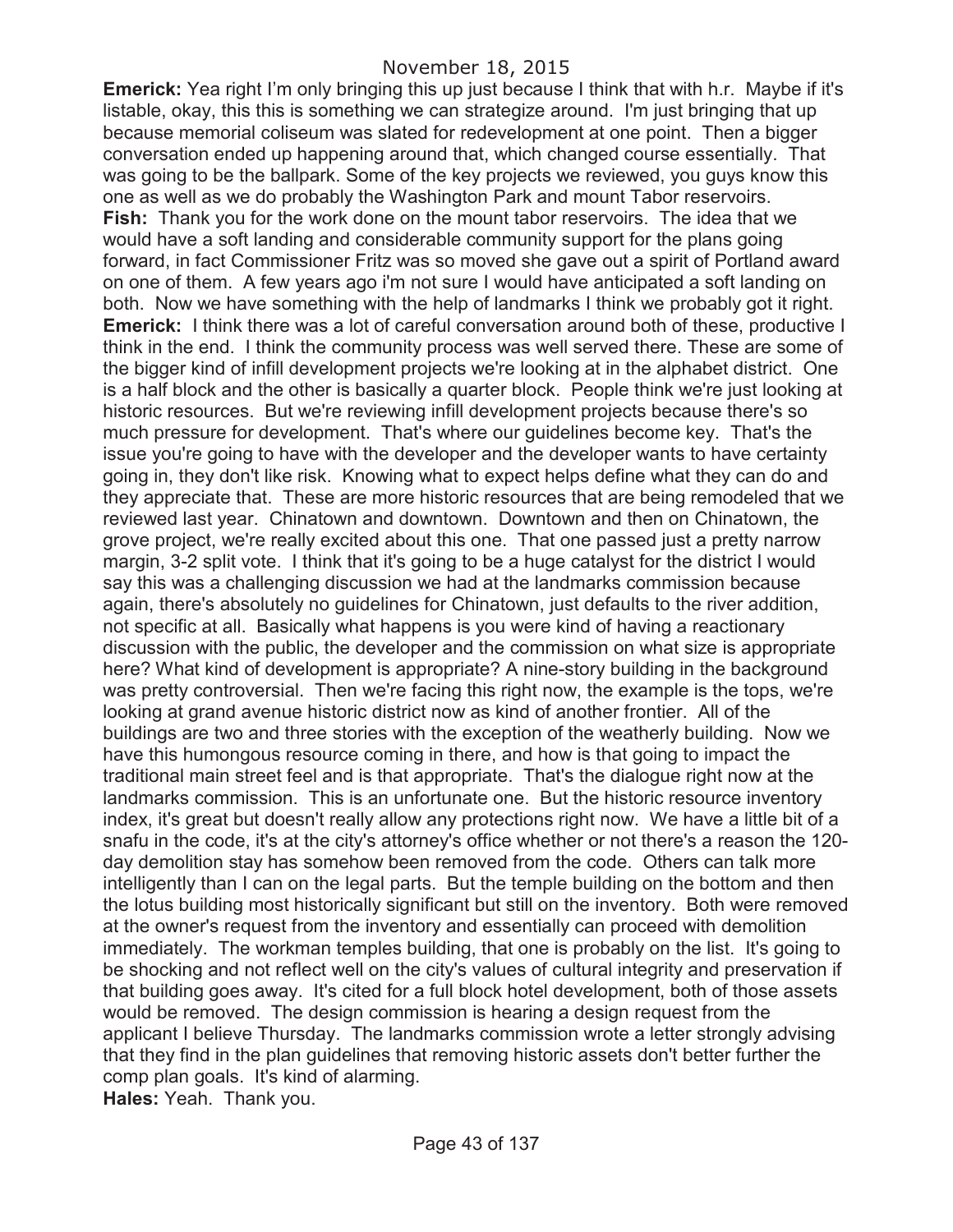**Emerick:** I think that's all we have.

**Hales:** Thank you both. Questions? We really appreciate your work that is lot of work as volunteers. You've been on the commission for eight years or less it's still a lot of work. It's really important. As you said, it's probably never been more important given the pace of change now and we'll be dealing with it as far as we can see. It's pretty important that we get it right.

**Emerick:** Yeah.

**Ranzetta:** Thank you.

**Hales:** Thank you, appreciate it.

**Hales:** I think we probably have a sign-up sheet for others who want to speak to this report.

**Moore-Love:** We have 13 people signed up. The first three please come on up. [names being read]

**Hales:** How are you? Good afternoon.

**\*\*\*\*\*:** Hello, good afternoon.

**Hales:** She'll probably need a little help from Karla with our arcane system.

**\*\*\*\*\*:** That'll come up in the last point.

**\*\*\*\*\*:** Go ahead, please.

Peggy Moretti: Good afternoon, I'm Peggy Moretti, executive director of restore Oregon. We're a nonprofit that working statewide to preserve and pass forward Oregon's historic resources and promote livable communities. I'm here on behalf of my organization to endorse the report given by the landmarks commission, and reiterate the need for an updated historic resources inventory because we certainly cannot manage assets -- and these are assets -- if you don't know what you have and where it is. So it speaks for itself. I have some additional comments and observations and recommendations to share today. I think it's important we note some of the positive things going on he and really good projects that enrich our city culturally and economically. They include the restoration of the 511 building as the new headquarters for pnca. The transformation of Washington high school as office space and an event venue. And the hotel, mixed income housing in old town, all of these illustrate preservation at its best. They received an award from restore Oregon just this last Friday. Other projects in the skidmore district that we're very heartened by are the society hotel and the proposed infill project next to the new markets theater. They are looking at reincorporating some of the historic cast iron. That's really, really good news. We had listed it as an endangered place and we have good indicators that that district is on the rise and we're really glad for that. However, on the negative side we do remain as brian said in the midst of a demolition epidemic. Our phones are ringing off the hook about that. It's chewing away at the character of many older Portland neighborhoods. Restore Oregon reviews copies of all the demolition requests. We're on pace to lose 400 single-family homes this year and only 9% are having impact on increasing density. There's stuff going on that isn't necessarily achieving bigger goals. We do think some small steps of progress have been made in that arena, defining definitions, but we need a lot more. The market has created financial incentives for demolition so we need to balance that out a bit with some disincentives. A demolition epidemic is as we were seeing in the closing slides from the landmarks commission, this is now spreading to downtown. The pending application to demolish the lotus cafe building and the workman's temple. It's absurd that these buildings could come down without so much as one bit of public comment or conversation about that. My colleague brandon spencer-hartle is going to speak to the contradictory loophole in our code that's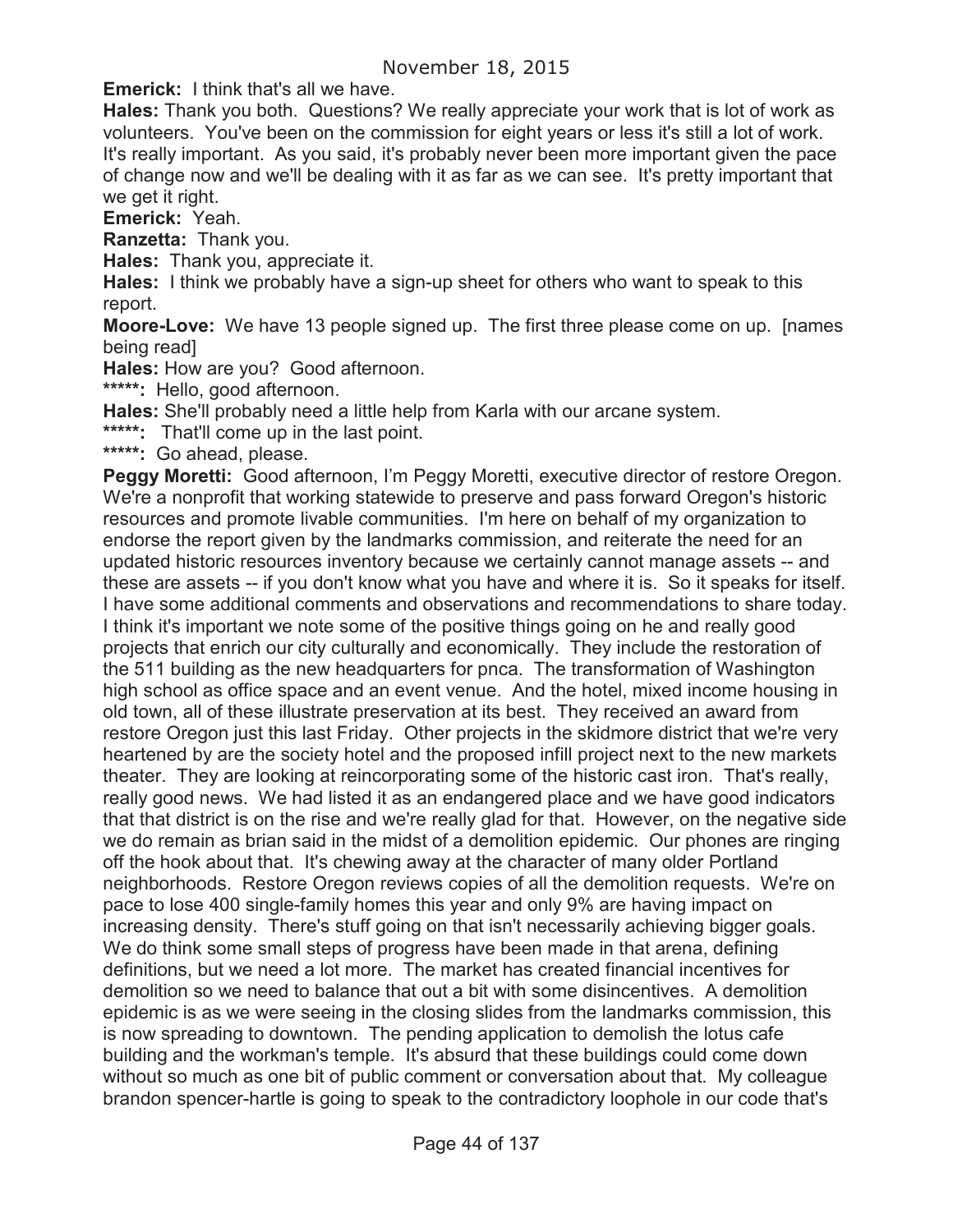allowing that to happen. But what a loss this would be to the historic fabric of our city. We should not be rewarding property owners who have let their buildings sit and disintegrate for decades and then they claim it can't be saved. This is I think a case of demolition by neglect. I don't think people should be profiting from that. I think we would be in a better position to see buildings like the workman's temple restored and repurposed. If a few more things were in place in the areas of carrots and sticks. We do need financial incentives for seismic retrofitting and the flexibility to do upgrades in phases. You probably remember that we have been proposing a state historic rap incentives in the last session that received the city support, thank you very much for that. We couldn't find fund for it there in the capitol. I'm hoping you will join with us in keeping the pressure on for that. That still needs to happen. And as proposed I assume it would be similar to what would come forward in the future, a 20% rebate for historic rehabilitation. And that's particularly important for the smaller historic buildings that don't attract deep-pocketed developers to do the work.

**Hales:** I need to get to you wrap up, we're running out of time.

**Moretti:** Oh, sorry.

**Moretti:** I think other ideas we need to consider is an ordinance that prohibits demolition by neglect. There are a lot of cities that have that, and that's an idea we should explore. I appreciate the idea of a tax on demolition. We need to make sure that we do enforce meaningful demolition delay periods that allow conversations about alternatives to demolition. And we definitely need those design guidelines in the residential infill arena, in the skidmore district, Japan town, Chinatown, making it easier for the historic projects to happen and the compatible infill to happen. We thank you very much for allowing our input into so many commissions and task forces over the past year. We look forward to contributing more good ideas as we also build for the future.

**Hales:** Thank you, please keep those coming.

**Novick:** Could I ask a question? The term demolition epidemic, I'd like to get a sense of what you expect to be a normal and acceptable amount of demolition. You don't expect for the average house to last for 1000 years so if one tenth of 1% of all houses are coming down every year that to me would seem abnormal. You expect houses to last more than 10 years and 10% of houses were being torn down, obviously that would be an epidemic. What do you think is a normal level? What's a demolition disease and what rises to an epidemic?

**Moretti:** Well, we clearly have a rapidly increased number of demolitions. And so many of those demolitions are on houses and structures that have a lot of good life left in them. It's one thing if it's something that's just, like I say, has run its course and doesn't have much value left in it. And there are some of those. Certainly not every one of these house comes down should have been kept. But there's an awful lot of good use left in places that are being demolished. To me that's what's out of whack here, out of balance. **Novick:** But what's a lot? What percentage of the housing stock would you think of as a lot? If 10 good houses are being torn down, is that an epidemic, even though it's a small number?

**Moretti:** Well, I don't know what the right percentage should be. To me I think there is something of a value judgment in that. But the acceleration that we have seen, I don't think is average at all. He and I think it's probably tripled is what we've seen. Every single day we receive demolition applications in our mail, Two to four every single day. That seems lot like a lot to me.

**Hales:** One way to look at it, it's a fair question, Steve.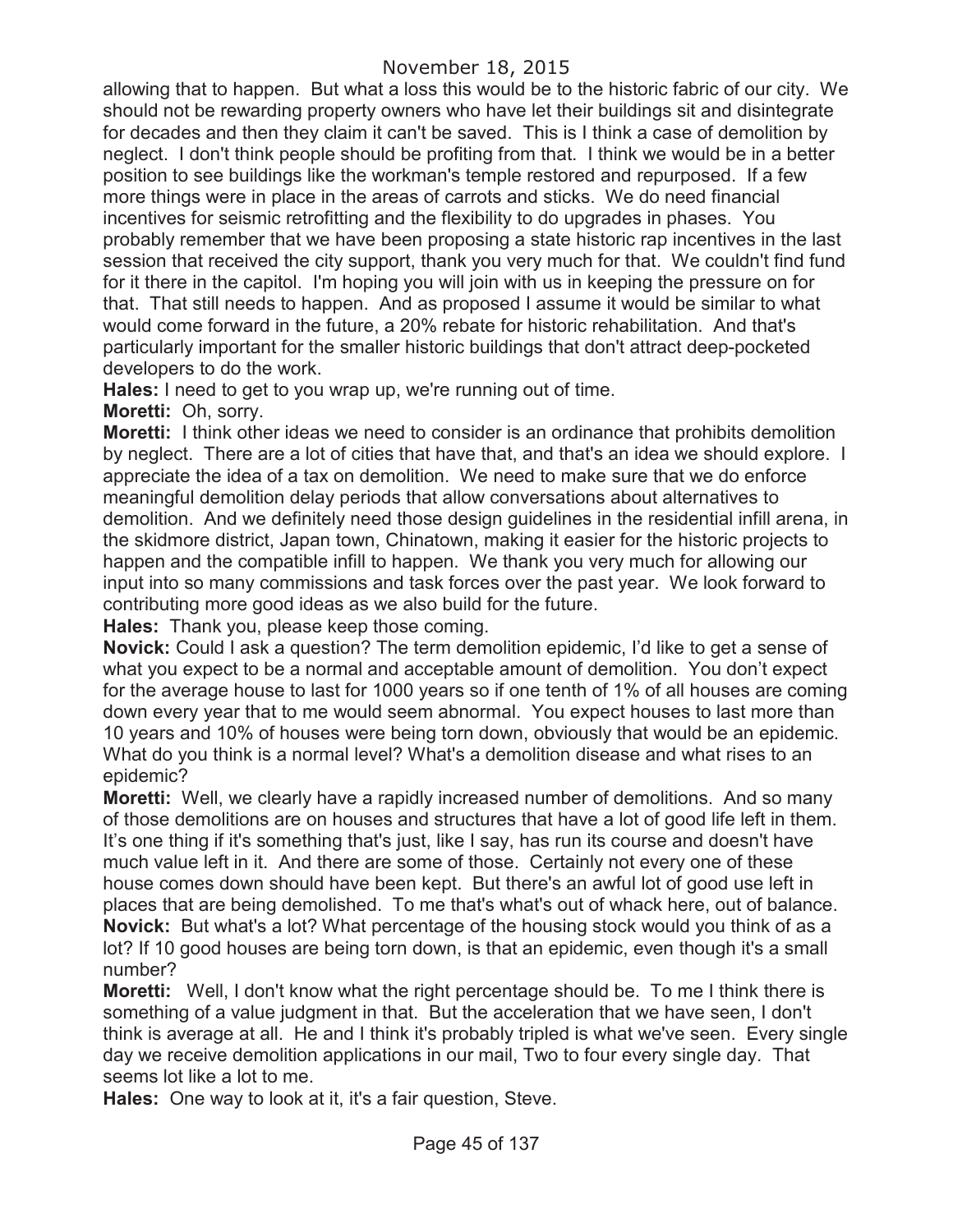**Hales:** If you believe that a well-constructed wood frame house can last 300 years, and since my parents-in-law live in a 250-year-old wood frame house in new Hampshire that looks like it's going to be around for at least another hundred years, then maybe 400 house as year statistically is the right rate. But we don't have any 250-year-old houses in Portland. We're tearing down houses that are 100 years old and in the first third of their useful life even on a statistical basis. We're at that replacement rate 200 years early. **Moretti:** The average age of the demolished house if i'm not mistaken is circa 1920. It's historic, has really good materials in it and I would say in many of the cases it had a lot more life to it.

**Brandon Spencer-Hartle:** Mayor hales, commissioners, i'm here to talk about what it is to be a historic resource. I work around the state with the 70-some communities that have landmarks commissions and what we have here is a treasure. The city of Portland recognizes four categories, national register projects properties, local landmark properties, and historic resource vantage point props. The inventory was adopted in 1984, it includes approximately 5,000 properties. Unfortunately, since 2002 properties on the historic resource inventory have been able to be demolished without any protection or delay period as prescribed by the zoning code. This provision of the code title 33.445.510 subsection b was inserted in 2002 as part of a larger package of amendments altering the zoning code. Owners of historic resource properties like the one on the screen in a second, to be removed on the same day their owners request removal. Properties are included in the zoning code as a type of historic resource and subject to a 120-day demolition day this code loophole allows those property owners to come off the inventory. Over 170 prompts have come off the inventory in this way. Most of those are small singlefamily houses, the kinds of things not noticed until after they are gone. Two properties you can see from the front door the city hall have been removed from the inventory. Because of our state's unique owner consent law there is no opportunity to designate the resources or protect them with the type of expertise the landmarks commission can offer. Once a property is off of the inventory it's not subject to documentation and salvage requirements otherwise expected for a property on the inventory. In our estimation allowing prompts to come off the inventory without any notice, hearing or delay cripples the ability of the historic landmarks committee to find alternatives to demolition. The removal of the united workman's temple and the lotus cafe represent the most egregious just is use of this since 2002. I'll stop there.

**Fritz:** Does stay law not require to us take a property off if the owner asks? **Spencer-Hartle:** The state owner consent law requires for local designations the owner to provide their consent for that local designation. Law goes on to explain that any owner who refuses consent is required to wait 120 days before modifying or demolishing that structure.

**Fritz:** that's to put it on, those. What's the rules for taking a designation off? **Spencer-Hartle:** That is an item that we've been engaging with at the state supreme court and actually this commission has included the city attorney here in that discussion because there is still a legal question as to which owners can request removal from historic designation. In the past it was assumed only that owner designation imposed on them could request removal. It was broadened to potentially any owner to request removal. That was a week ago yesterday, that question of who can come off. **Fritz:** I'll be interested from our city attorneys later to know if there's something in the interim while this court case is pending that we could do to protect those two resources that you've noted.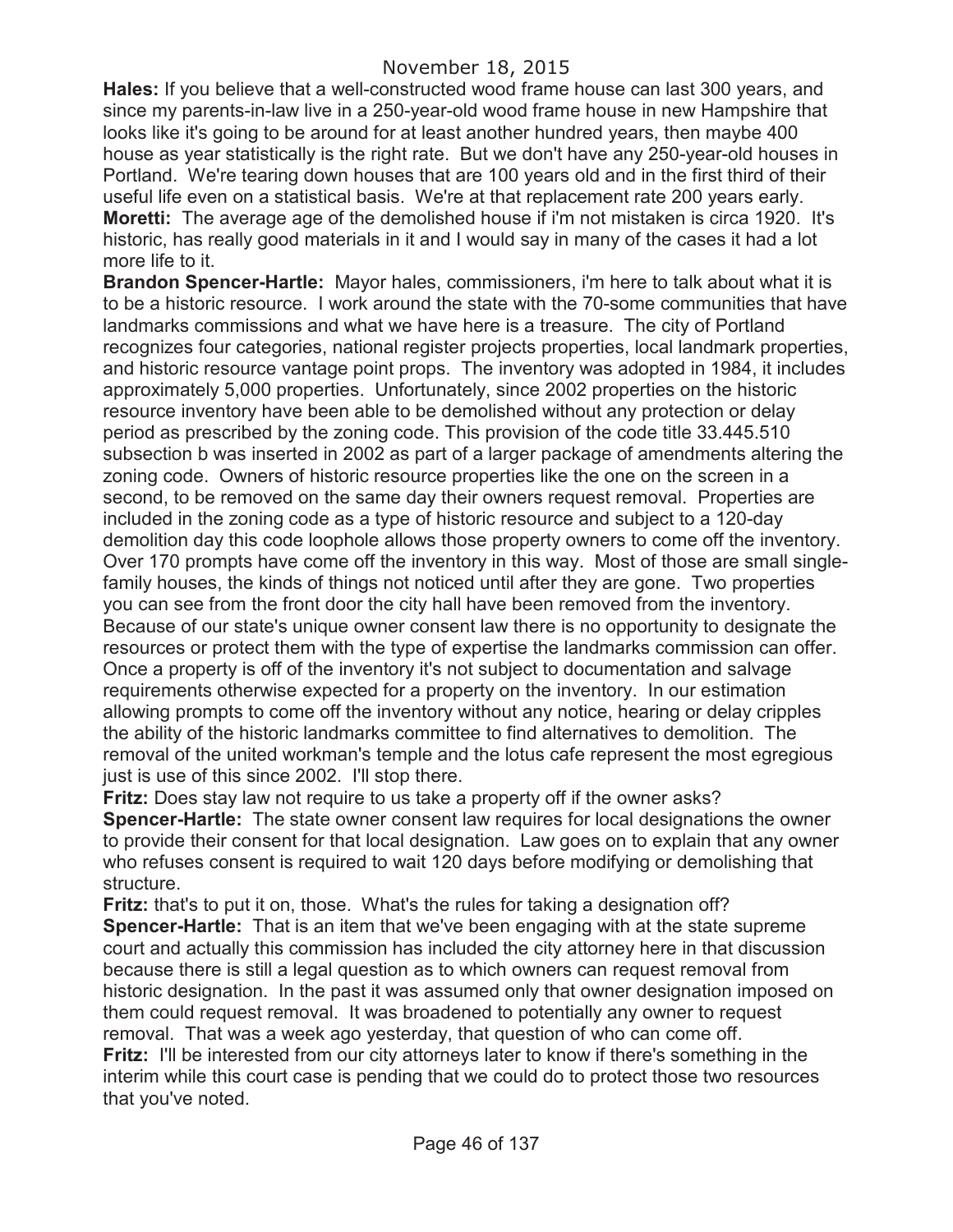**Spencer-Hartle:** I'll say one more thing.

**Moretti:** 120-day delay should still apply.

**Spencer-Hartle:** That 120 days for an organization like ours, while it might not save every building provides an opportunity to provide a feasibility and dialogue. If the code allowed for that 120 days we could be engaging in discussions rather than here reacting to something.

**Fish:** You have on the back of your testimony a proposed council action. You propose that we strike sub b of 3.445.510. Would that have the effect of then providing a 120-day clock before it can be taken off?

**Spencer-Hartle:** It would. And that would be in our estimation the right response to state law and the remainder of zoning code which does specifically say historic inventory resource properties are subject to a 120-day delay.

**Fish:** If the council was persuaded to do that, we could not apply the retroactively to any property that has been delisted, correct?

**Spencer-Hartle:** I wouldn't imagine so in a legislative action. But carey richter will follow up my testimony.

**Fish:** Just guessing, that sounds like something we can't do. But we could entertain whether we want to make this change going forward and perhaps even have a hearing on it.

**Spencer-Hartle:** That would be great.

**Moretti:** Please.

**Fish:** By the way, you said it was part of a package that we adopted in 2002. My memory isn't that good. Actually I wasn't actually on the council then.

**Fish:** It's worse than I thought [laughter] Was this an issue in the package that was clearly framed for council's consideration? Was this a considered action or part of an omnibus action that did not get the attention you think it deserves?

**Spencer-Hartle:** That's a good question and I probably have less reference I had my learner's permit at the time, it was a long time ago. From the records from those deliberations, there's no -- in the official records from the stakeholder advisory committee and the discussions around the broader package of code changes, I can't find any language explaining why that subsection was added other than to assume it was a response to the 1995 owner consent law that may be only read part of that law. The rest of those code changes are full of change notes from commission members and city staff. **Moretti:** It's certainly contradicting the clear intent of putting in the 120-day delay. Why would you have that if you could instantly remove it? It doesn't make sense. **Hales:** You've called this to our attention in a very useful way.

**Carrie Richter:** My name is Carrie Richter, I am an attorney at the law firm garvey baer.

I served an eight-year term at the landmarks commission. I want to myself congratulate the chair for leading the commission in a masterful way upon my retirement. And I am so grateful to them for all the work they have done in taking on the policy charges in a lot of ways I think as a commission we were not able to do in terms of being involved proactively in the new comprehensive plan. The quadrant planning. And this unreinforced masonry work I think is wonderful. That's my first point. My second point is I was the attorney representing restore Oregon and the city of Portland on the Carmen house case, the lake oswego case that has to do with the owner consent law. I think we are all encouraged that that is going turn out to be something that the Supreme Court understands the owner consent law was only intended to apply to the owner at the time the designation was imposed and not intended to carry forward. We've identified about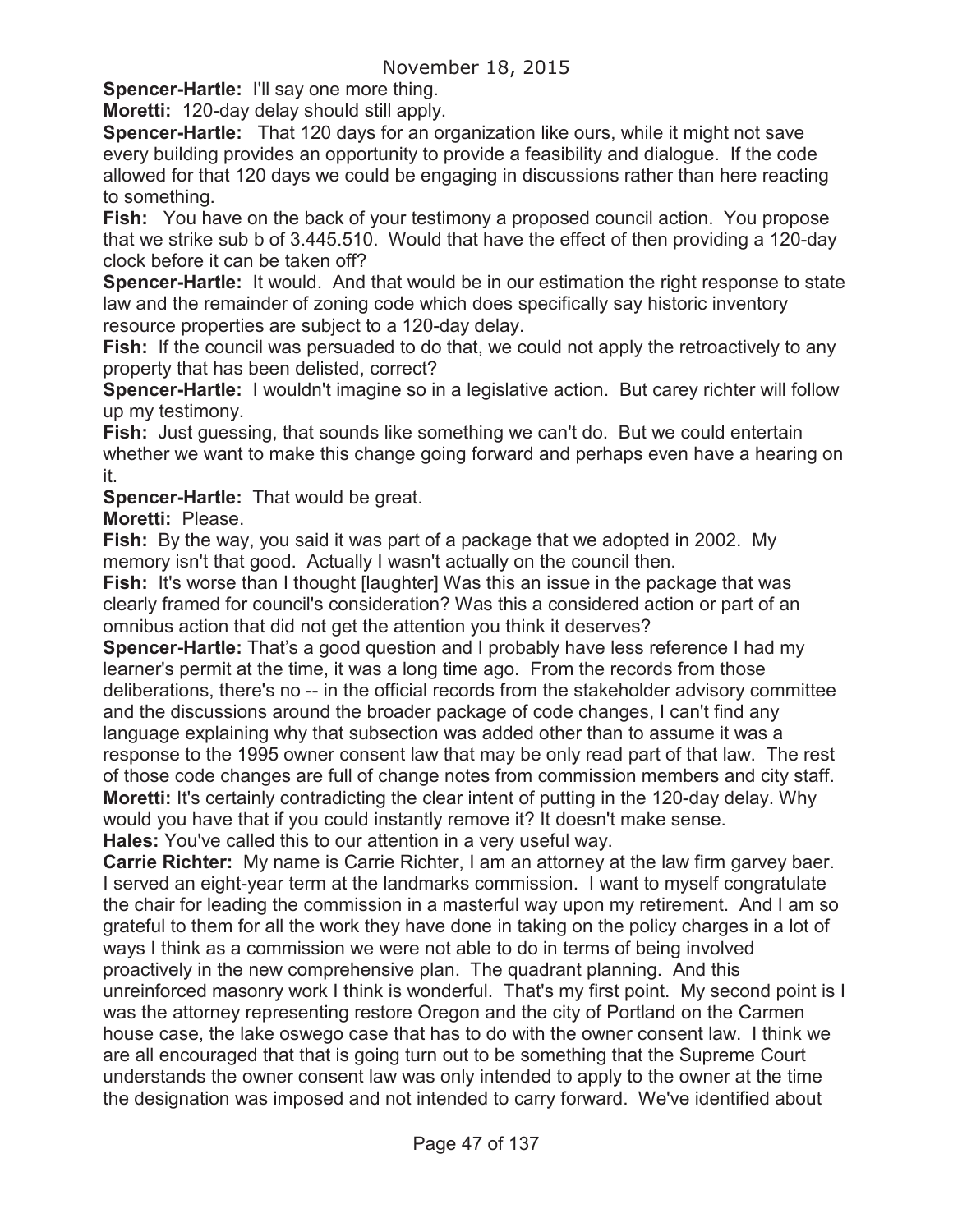1700 designated resources in Portland that are at risk of delisting by subsequent owners. If the Supreme Court rules the way the court of appeals does. Third point, I want to just follow up on the demolition code revision issue that restore Oregon has raised. I want to point out that there is ambiguity within your code already. Commissioner Fish pointed out the provision that restore Oregon wants removed. There is another provision, a little further down in the code, 33.445.520a2 that says: Issuance of a demolition perm after demolition review -- this is for hri resources -- requires 120-day delay. And in the case of the ancient united workmen temple and the hotel albion, design review advice has happened to take down these buildings already. City staff knew the intent with as to demolish the buildings. If we know the intent is to demolish, it seems the appropriate review standard would have been this one I just read to you that would have subjected this resource to a 120-day delay. It's not as though the city didn't know these buildings were going to come down. That's a real problem that first of all, necessities amending the code. And second of all, being more rigorous until the code is amended when these applications come in. It is not as those fees folks are just wanting to come off. Thank you.

**Hales:** Thank you very much, Carrie. Thank you all. The next three folks, please. [names being read]

**Hales:** Good afternoon, why don't you get started?

**Maryhelen Kincaid:** Last time I was here commissioner novick had a great quote and george brett said go royals they went and now they are world champions. I hope we score a world series here. A common issue, I sit on drac and a common issue, demolition task force, information shared with city council and their staff, there are houses and neighborhoods that are significant. Not necessarily historic but significant and some have the potential to be saved but neighborhoods don't have the capacity to deal with the process in place. There are no tools to do that. The tools we've been trying to use are not adequate. Neighborhoods are frustrated. We do not have the right tools to identify what's significant. My last testimony I said I had a plan. And we have -- and i've discovered a tool to assist neighborhoods and save some houses from demolition. It identifies houses that are significant and targets houses because of their lack of configuration or historic nature or significance. One is the hri, we have heard and know the hri is in need of great revision. The work of the demolition task force and how it addresses the issues of demolition, notification and appeals process, and urges continued funding to support of compliance. While compliance is good it's not going to stop demolitions. Six appeals have been files, no houses have been saved. A group of concerned neighborhood land use activists including restore Oregon who headed the effort, included have created a toolkit for best practices and extending the delay to 95 days. To appeal at this stage when the developer has invested a lot of money is not the best time. By all accounts it is outdated and some of those are not so good tools. I agree hri needs to have the start-over button hit. It would enhance the work of any future efforts of hri. A revised historic resources inventory would bring the city's interests in maintaining neighborhood livability to the forefront and allow neighborhoods to explore their historic identity has to a grass roots and well planned inventory effort. We're there now, we just need to help the neighborhoods in their efforts. We've presented this project to paul scarlet, director of bds, commissioner saltzman's staff. Susan Anderson and Joe Zehnder, bps. We think it would augment the new position for the historic preservation planner. That will focus solely on historic. While this is about hri, hour project will enhance those efforts towards neighborhood livability and significance. Developers and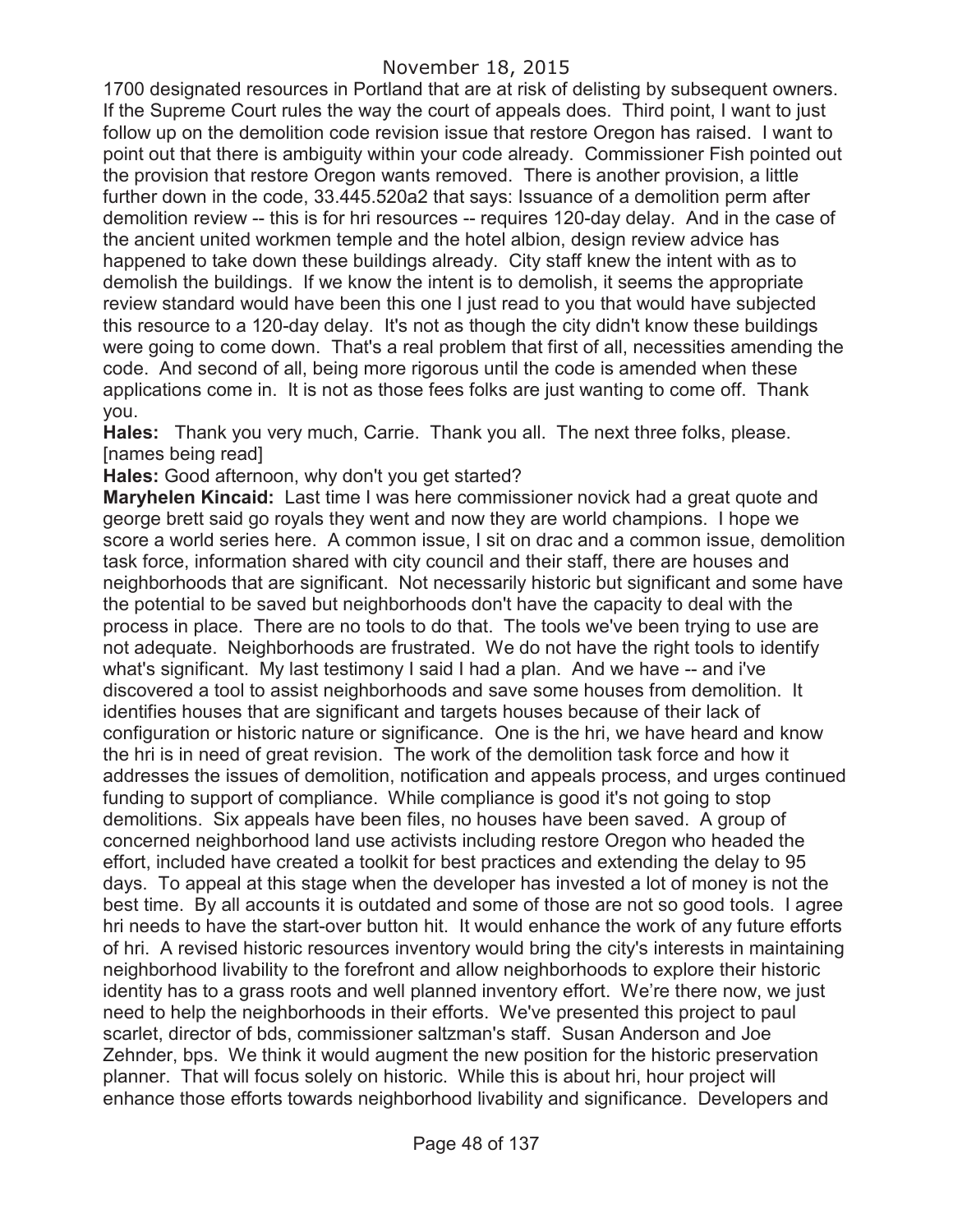landowners would have the tools to start the conversation before demolition is filed. It'll preemptive and restore neighborhood character. It'll lay groundwork for future work to preserve historic residential structures we don't even know about. Quote: Good management is the art of making problems so interesting and the solution to constructive that everyone want to get to work and deal with them. You'll hear testimony a little later from Mark Molinaro about this project.

**Hales:** Thank you.

**Denise McGriff:** I'm Denise McGriff and I have the privilege of working with the national trust for preserve sayings. I'm representing. [audio not understandable] the committee strongly supports the recognition and resource Oregon have recommended to you regarding removal of the zoning code section that allows property owners to remove their hri designation. I'd like to give you a little personal observation. Last year I attended the historic preservation programs awards. You all know about George Mcmath and his history in starting our historic preservation program. Leo g. Williams was the recipient of the award. During Leo's presentation and discussion about the work done with George to start that program, I was disturbingly reminded of how far we have not gone in the city of Portland to do all the work that I think George envisioned, Leo envisioned, and our late friends envisioned. I really urge you to seriously implement all of the recommendations that the landmarks commission has proposed to you, because they are the foundation of this city's program. And we have so much to be thankful for in terms of the resources of this city. The national trust was hosted in the stiff Portland. I just came back from d.c. And they are still talking about the Portland conference, which is great. That said something real good about what we did. I really urge you to not only talk the talk about our preservation program here in the city of Portland but to walk the walk and implement these changes. Thank you.

### **Hales:** Thank you.

**Cath Galbraith:** [inaudible] we own and operate the architectural heritage center at 701 southeast grand avenue, the oldest building integrand avenue east Portland district. We're well aware of the threatened developments in our environment. In addition to commenting on the report for the history landmarks commission seventh annual report i'm here to focus on the emergency happening where our vintage buildings are being deliberately erased at a rate never before seen in the city of Portland. We were building new buildings and not demolishing what was old. We support recommendations and the comments in the report about design guidelines for skidmore old town, and seismic upgrades for historic buildings. But the epidemic of demolitions that continues to rage through the city, unfortunately the conclusion reached by bds is that the city is balancing the concerns of the various stakeholders and we disagree with that. Only demolitions in low density residential zones are subject to the review and we receive all of those notices. We know the magnitude of those. We're also paying attention to the demolition applications and there are at least at many demolitions happening of building not in low density residential zones. We're losing a tremendous number of vintage and historic buildings without any delay or review. We've heard a lot of discussion about the status of Portland's historic resources inventory and all the flawed issues around it lack of formal evaluation and adoption when it was finished. And I don't need to go into that. But we have a process that's essentially voluntary for the city the caliber of Portland to be the single city with this weak and ineffective process, it's really a national embarrassment when I deal with my colleagues around the country. They just cannot believe our program is as weak and ineffective as it is given Portland's reputation on a number of other fronts.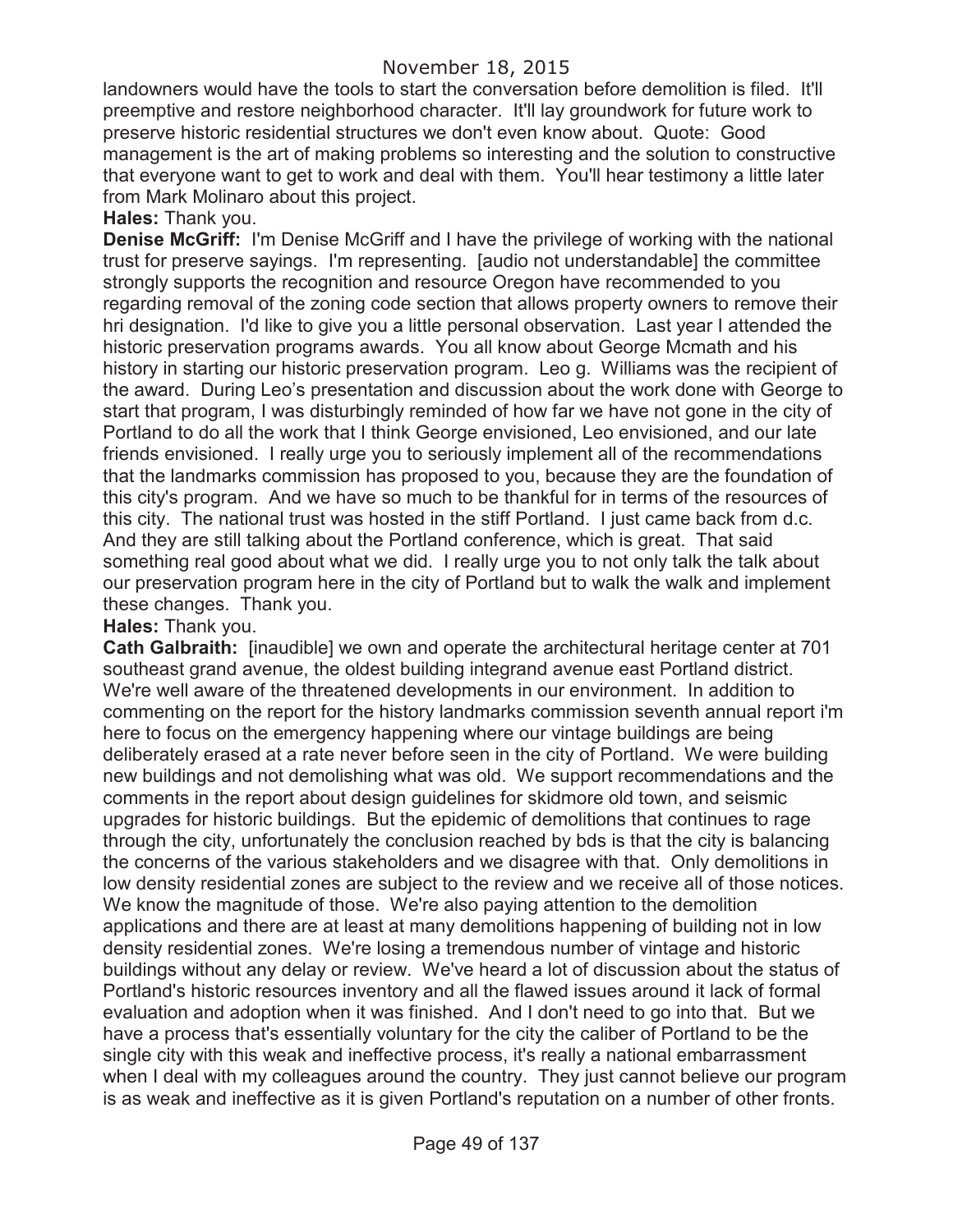There's a particular concern I want to bring to your attention today. My organization was chosen to update the cornerstones african-american documentation project which we started in 1993. It was to be used in work on the north-northeast quadrant plan to protect african-american resources but nothing was done as we provided the update. 10 of the original 1284 standing buildings that we had identified had been demolished between 1998 and 2010, over a 12-year period. More recently we've been looking at all of the demolition applications and the impact on our inventory. We've done a very preliminary review which shows at least 12 of the african-american historic resources have been demolished between 2010 he and august of 2015 with a startling acceleration in 2015 and of course none of these buildings are subject to any delay and there's no protection for them. So we have our work cut out for us. And I know all of you, you have incredible tolerance to sit here and listen to us go on and on and on about our favorite subject. This is one of thousands of issues that you're obligated to deal with. You have tremendous tolerance. Try to come down here as little and possible and bother you about things. But Portland's beloved reputation, character, quality of life, its place that everybody wants to be is in large part based on what the city feels like. It's based on what it looks like and in large part on its natural character and building character. We can't afford to risk squandering that building character but not paying enough attention to the resources that my profession cares about. And I know you do, too.

**Fish:** Cathy, first of all, we never tire of hearing from you.

**Galbraith:** Thank you.

**Fish:** I've lived in cities that created egregious acts of vandalism and they look back and the in to regret what was demolished or neglected or whatever. Because we have so much coming at us, it does strike me when we identify one or two or three discrete things that we're asked to do, it's more likely that we'll do it. Earlier we heard a particular statutory problem about the 120-day clock and we have a proposed remedy. We could tackle that very quickly and put something in place. And there are some other things here that seem very targeted. So my sense is the more we identify and specific problems and outcomes and we're clear the more likely we'll be able to address it in an expeditious manner.

**Hales:** Thank you very much, thank you all. A few more folks that want to testify and then there are a lot of people here for the next item. We have five or six more people signed up to speak. We'll hear them and move on. [inaudible].

**Moore-Love:** We have a comp plan hearing tomorrow night. [names being read] **William Willingham:** My name is bill Willingham, I'm a consulting historian. I'd like to speak to you today about the need to update the historic resources inventory. I bring to that some special knowledge in that I was the historian, along with the architect, who did the research that created the very first inventory back in the early eighties. What you all know but we probably need to think about it again, is the fact that Portland is blessed with a built environment that reflects 150 years of virtually every architectural style as buildings reflect those. They are important not only for architecture but also for their association with culture, with commerce, with ethnic diversity. So what is really key is that we build our knowledge base so that we know what out of that 150 years' worth of built environment we need to preserve. So the inventory is only the first step of that. Then you have to evaluate those properties according to appropriate standards so you can rank or determine significance. When you come to the issues of demolition that present a building in a microcosm, you know where it fits in that larger universe so that you can make rational decisions. I would just encourage that you as quickly as possible find the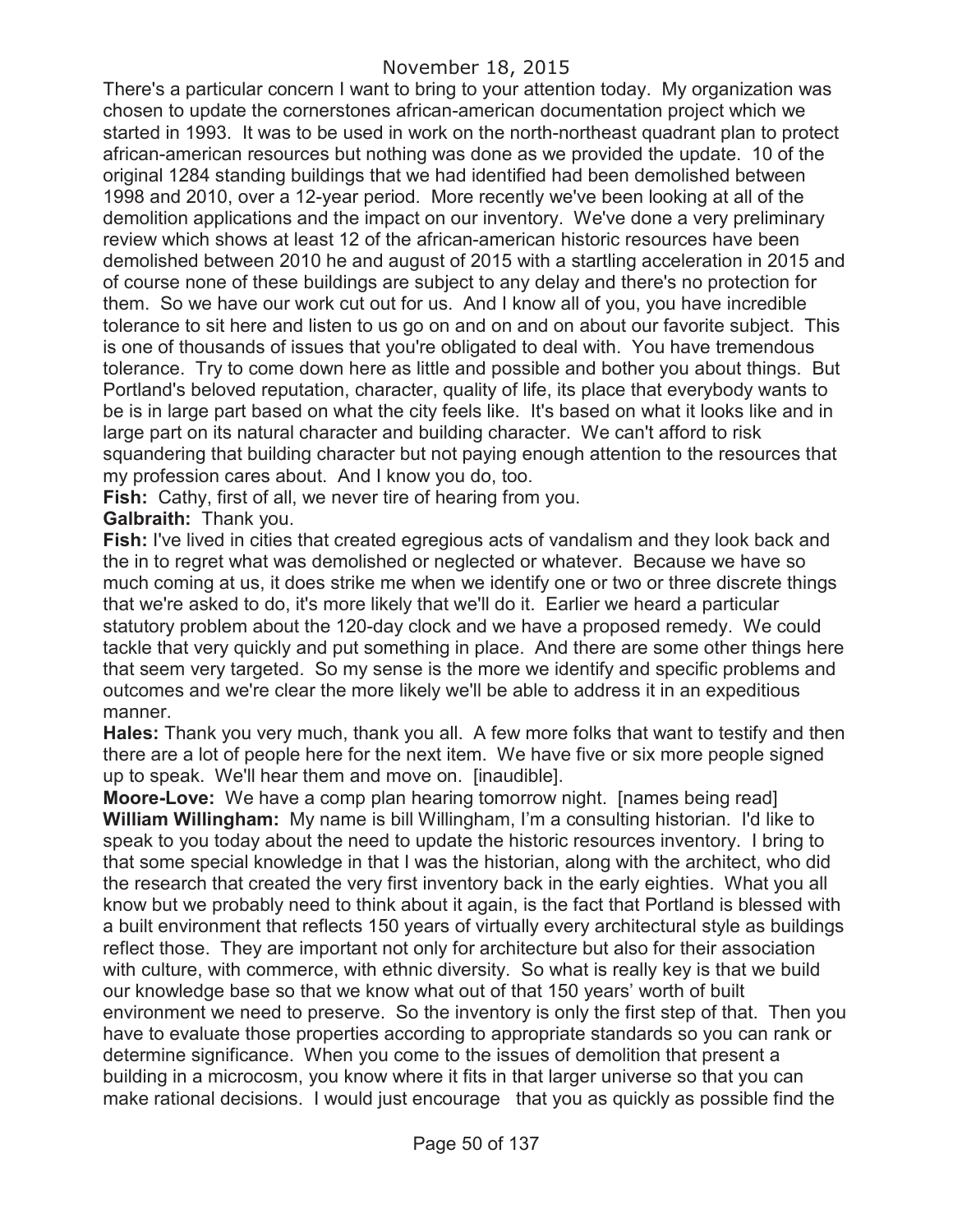resources to update that inventory because as others have pointed out, the city of Portland has grown and we have marched 30 years ahead so that we're now able to evaluate buildings from the fifties and sixties according to the 50 year standards as the cutoff date. If we don't get the inventory updated we can't deal with the new resources that need to be effective. I won't take any more time to repeat what others have said. I think the focus needs to be on updating that inventory. I'd like to see my work carried on. Thank you.

**Hales:** Thank you very much, we would, too. Good afternoon, mike.

**Michael Molinaro:** I'm michael molinaro, approximate I want to thank maryhelen for her referring to me as a tool. I think it's the first time it's ever happened.

**Hales:** She didn't mean it that way. Present. [laughter]

**Molinaro:** One of the reason jane and I moved to Portland so many years ago having renovated and restored over 500,000 square feet of local and national landmark buildings, I was attracted here by the major landmarks we all know but to the historic character of Portland's neighborhoods. They are named after a mountain, a creek or even a waterfall. But we moved into one named for an idea: Sunnyside. I soon discovered a gap in the recognition of historic Sunnyside structures since the hri was completed in the eighties. I could not find an updated account of this these 133 properties. I set off to examine them myself. By looking at every single residential property I documented not only the hri but over 300 additional residences that I feel could be considered as an asset to that historic resource. Dropped into a database I could now search and group them using over 50 different categories. In my opinion these are the properties that make up the residential fabric of Sunnyside. Many of these are also the properties most vulnerable to demolition. No tax, fee or appeal process can ever bring them back once they are gone. So in addition to my own historical survey, I have added to this database underlying lot line information. Now by combining the two, and with current data on market values, I can predict which of these properties is most likely to be demolished. This study, called inventory of significant residential properties, has been presented to city staff with two more presentations scheduled. If our pilot project is funded it will be expanded to four other neighborhoods and can be utilized by all parties, owners, neighborhood associations and developers to potentially chart a course other than demolition and help maintain the affordability of housing. Thank you.

**Hales:** Thank you. Good afternoon.

**Alyson Clair:** Good afternoon, I'm Alyson Clair, I'm a small clothing maker in town and an apparel consultant. I've lived in Portland for the last 15 years and i'm here on behalf of ancient order of workmen temple. I rode the 12 bus for over an hour to come and visit it. I would visit it when I was walking which is kind of silly. I was crushed when I saw this happen with the hotel and this building potentially slated for demolition. It may be the straw that breaks the camel's back for staying in this city. The character is what draws me and everyone that comes here and that loves it. It's sort of a plea to keep these extremely historic buildings. It's beautiful and breathtaking and I was almost in tears when I saw the plans for raising it. The building shows the current structure with the building around it and the plans have been outdated. Just here to voice my concern and thank you for your time.

**Hales:** Thank you, thank you very much. Thank you all.

**Moore:** The last three who signed up. [names being read] **Hales:** Come on up.

**Therese Dupay:** My husband is not going to speak today.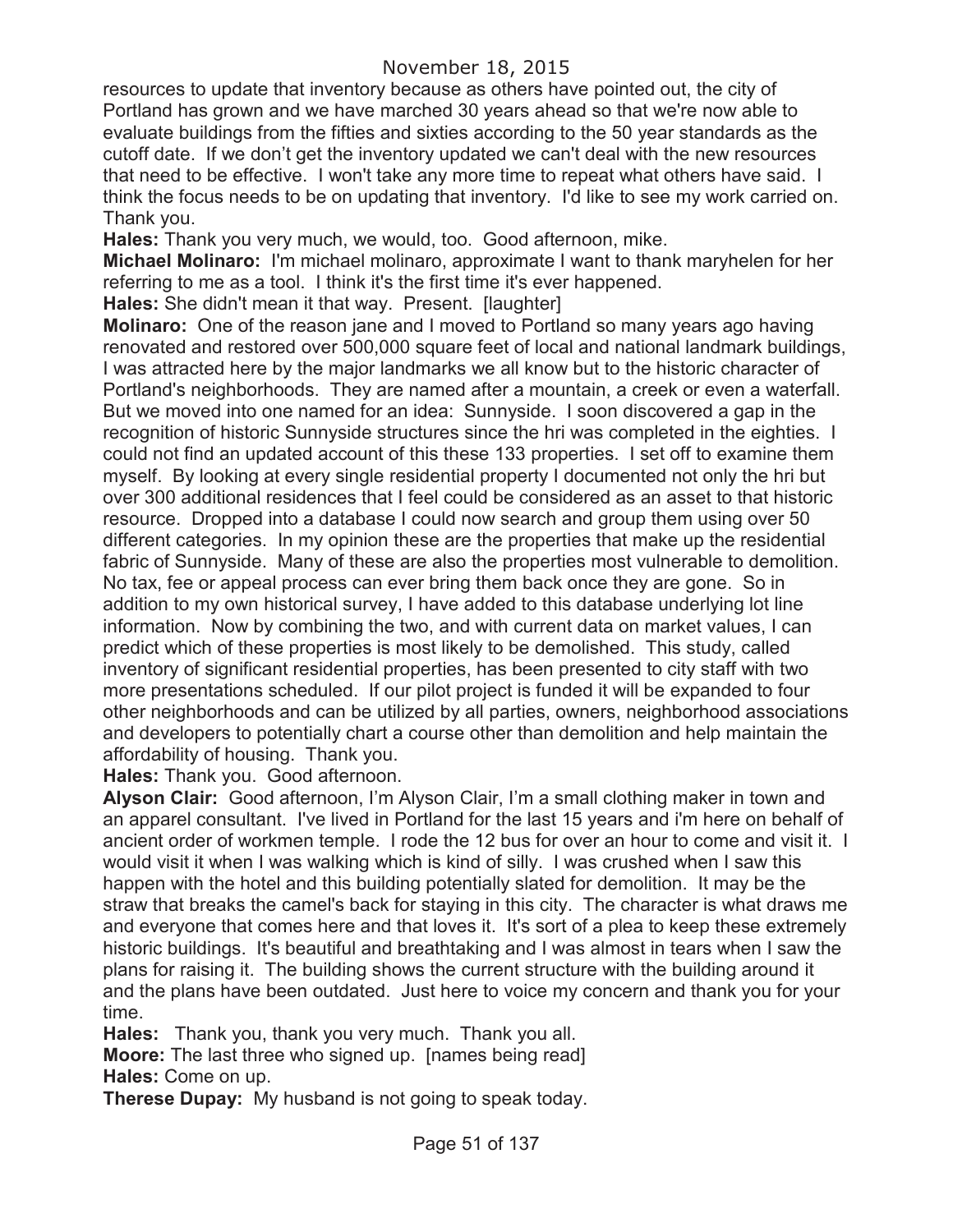**Hales:** Welcome.

**Dupay:** Hi.

**Hales:** You can go ahead.

**Dupay:** My name is Therese kennedy dupay and i'm a local writer here in Portland. One is a crime history book on organized crime here in Portland. I'm coauthoring that book with j. D. Chandler and it's a history book. It's my love of history that brings me here today. I was born and raised here, i've lived here my whole lifetime I have two favorite buildings in downtown Portland, the lotus hotel, formerly the albion hotel. And the ancient order of the workmen temple. I was able to do a tour through the upper portion of the Lotus hotel. I took over 100 photographs and did a video and wrote an eight-page paper I was going submit to local places around town and I could never get my head around how to do that. The paper details the significance of the lotus hotel, the 1978 murder that happened in the bar of the lotus hotel, the ghost that lives in the basement and the upper portion of the hotel and all the history that goes with it. It was a wonderful experience, and as a writer I benefited greatly because I learned about the history of Portland in a way that I hadn't really known before. I always wondered about the possibility that the lotus might be demolished, and it's very distressing to me because the appeal of Portland, Oregon is so tied to our architectural history, and the character of downtown Portland is suffering with these consistent demolitions of old buildings. I want to state that it's not impossible to restore these old buildings. The cornelius suffered a catastrophic fire in 1988, it's been restored. The harlow block 82 on northwest glisan street is being restored. There's no reason why the lotus hotel cannot also be restored. But I also just want to state much like the woman who spoke before, I was almost -- I was baffled when I saw that the ancient order of the united workman temple was designated for demolition. I am shocked, i'm horrified, i'm outraged that this could even be considered. It is so priceless a building. We have to do what we can to save the ancient order of the united workman temple and the lotus hotel. That's my statement.

**Hales:** One more nugget of information for your history which I think I should disclose now that commissioner novick is in charge of the transportation bureau. It's been the afterhour's hangout for there for many years. I can now reveal that the one of the named city engineers at the time, vick rhodes and I drew the street plan on a bar napkin at the lotus. Unfortunately we didn't keep the bar napkin but we drew the street plan. **Dupay:** It's booming, yeah.

**Hales:** Thank you very much. Good afternoon.

**Sarah Stevenson:** I'm Sarah Stevenson, I'm here today as cochair of the old town china town land use and design committee. We want to thank the members 69 landmarks commission for their work in our city and their 2015 priorities and goals, specifically the development of historic design guidelines. I'd like to speak about two that sit within old town Chinatown, the skidmore and new Chinatown japantown historic district. The skidmore needs to be updated, sound like they are done and will be in front of you very soon. We'd like to thank planning and landmarks for that work and encourage to you approve them as soon as you can. We've never had design guidelines in new chinatown and japantown. They are facing development pressures and desperately need those plan guidelines. They are important not only to preserve our historic fabric but also to give developers what they can do in the neighborhood and how to proceed. We thank the city for listening to our earlier requests and taking steps to move these guidelines forward. We urge all parties involved to ton prioritize their development as we would very much like to see guidelines in no Chinatown and japantown for 2016. We think 2017 is a little bit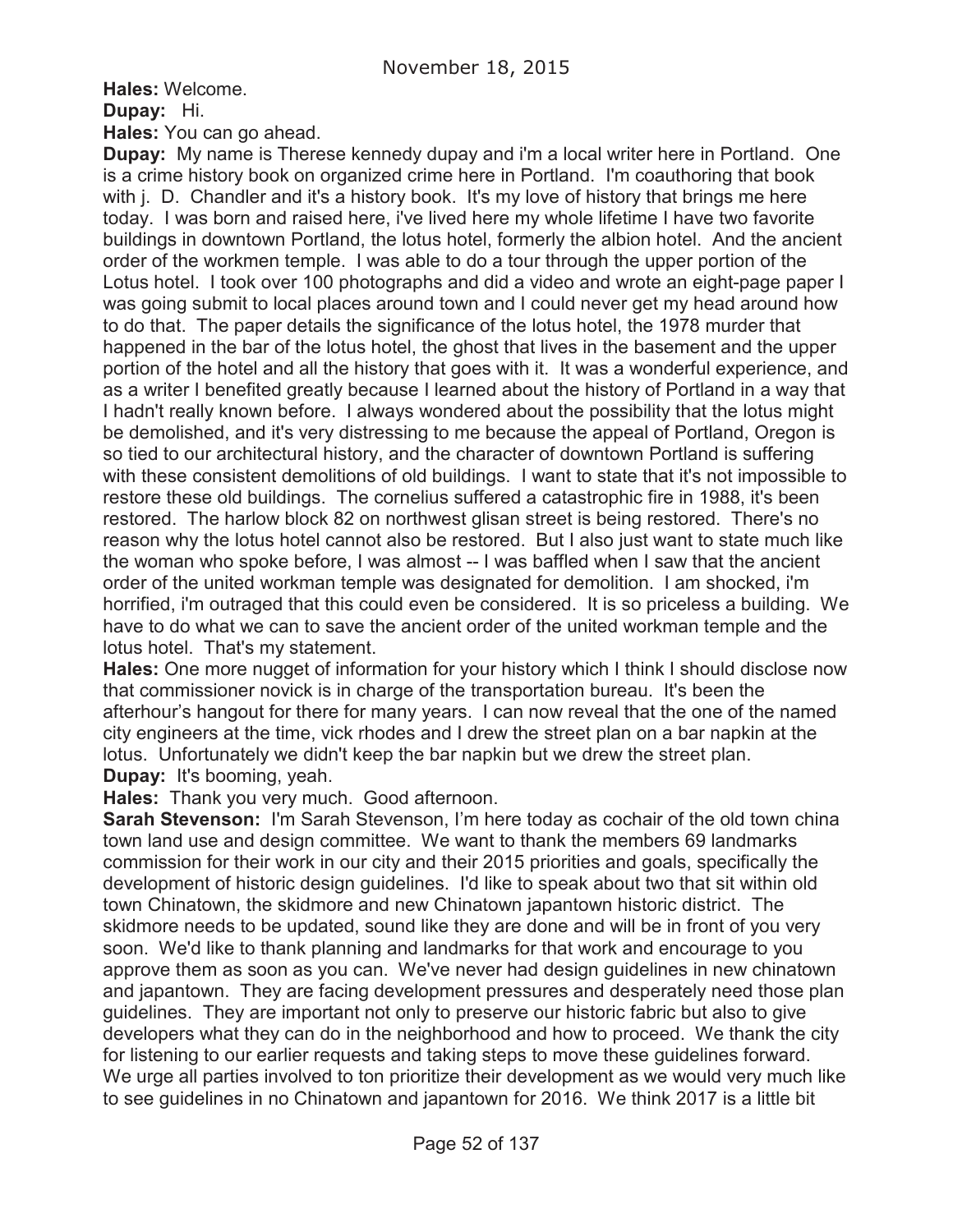# November 18, 2015

late. Insuring compatibility with new development and preserving the aesthetics of historic districts is important work. Sometimes people ask why, it's just an old building. Sometimes it's not even a very pretty old building. These physical places preserve a space for us to tell stories about the people who built our communities. Sometimes the stories are inspiring sometimes they are ugly. But it's important for us to know and remember our own history so we can continue to create the community that we want Portland to be. Thank you.

**Hales:** Thank you very much. Thank you all. Okay. Commissioner Saltzman, I think a motion may be in order.

**Saltzman:** I would move to accept the report.

**Fritz:** Second

**Hales:** Discussion? Let's take a roll call vote on that subject.

**Novick:** I'm continually amazed at the amount of hard work from our volunteer commissions. Thank you very much he very, very much for your work. Aye.

**Fritz:** I second that, after eight years of dedicated service, I want to echo commissioner Fish's kudos for your handling of the mount tabor reservoirs and the Mount Washington reservoirs. You get to look at all kind of different issues. I smiled when somebody said the skidmore design guidelines will be coming to council soon. I've heard that every year for the last seven. I'm looking forward to you bringing home right after the New Year, mayor. And also the new chinatown and japantown guidelines. I'm shocked about the two buildings slated for demolition and horrified to think they could be replaced by some out of the box hotel some out-of-town developer thinks is in keeping with our city there are so many beautiful buildings in downtown Portland that make me proud to be a Portlander and contribute to the character of our city in a way that a standard box hotel is not going to. Mayor, I hope you'll be able to intervene in that. I need to tell my own lotus hotel story or at least a restaurant story. I go there at least once a month whenever I want to have a private conversation. The acoustics in that beautiful wood bar are such that if you go at noon it's very noisy, you can perfectly hear your companion talking even if you try you can't eavesdrop on the next table. But it's the perfect place to go and have a secret conversation right in the public. It's really quite nice. Thank you very much for the report and for all the work that you do. Aye.

**Hales:** The reporter's here so you've probably had your cover blown.

**Fritz:** Try it, it's possible.

**Fish:** Thanks very much for this report. Each year when we get this presentation I find it inspiring and sobering. There's a number of things on your action list which I think we should prioritize, quite frankly. One is taking a quick look at title 33 and saying if we can make a discrete change. That's something we'll be discussing with dan of bds. The second is having a full-time preservation person in the bureau, a senior person, senior planning position. This is a tough budget cycle, the mayor has given guidance every bureau has to identify a 5% cut package as a fallback. I'd like to know more about the staffing around this, it seems like a reasonable request. I, too, am looking forward to the skidmore old town stuff coming back to us. The last time we took it up, Commissioner Fritz, was four years ago? And as to the general sentiment about the kind of soul of our city as reflected in historic structures, I could not agree more. In fact, cities that have been far-sight bad this have protected buildings and districts and they have turned out to be high-rent areas also and people whose to live in areas that have historical roots so. Thank you for your good work. I'm pleased to vote aye.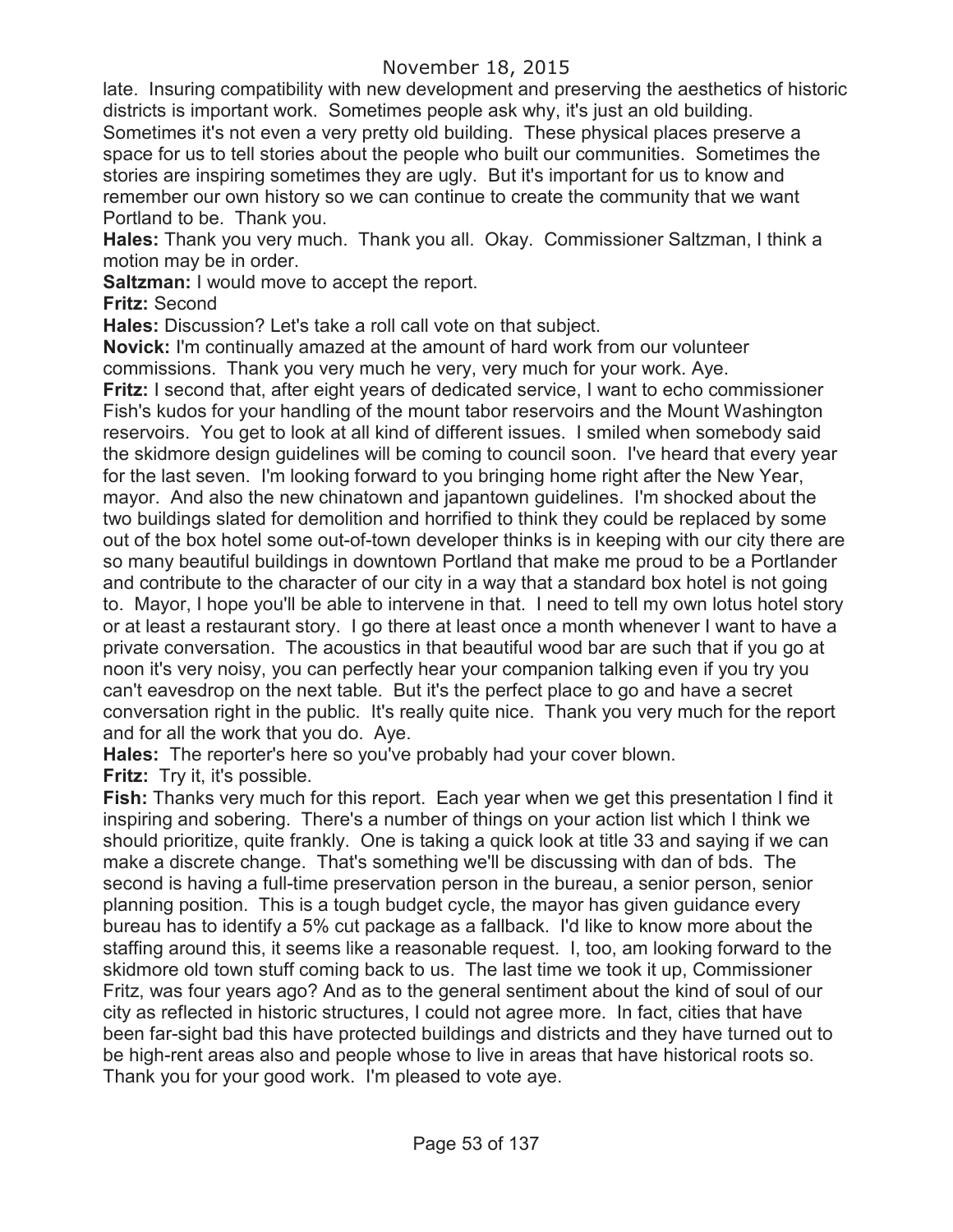**Saltzman:** Thank you, commission members for your hard work and past and present members, as well. I also want to acknowledge the role of staff, tim heron has staffed this commission well. I think the testimony as well as the commission members have raised some good issues we need to take a close look at like this 120 -- lifting of the 120-day delay. That's something I will look at as commissioner Fish says and see if we can't bring something bad for remedy that. Thank you very much, aye.

**Hales:** Some of you who may be here today and not here often may not know this but we get these reports every year from both the design commission and landmarks commission. They are an excellent way for us to check in on what's working. You've shown us some things that are, like how much better the block 8l development was after your review than it started before. It's good to hear about what's working. But frankly I don't think there's been a report at a time more important than right now that calls out what's not working. You have really given us a call to action just in time to save some buildings that are otherwise going to be lost. I really appreciate as has been set by other members of the count, the clarity and call to action. You've got my commitment and I think you've heard others here on the council as well, committed to moving swiftly to make improvements that will avoid the losses that you have flagged. We really don't have an excuse not to act if you've given us this much clarity. We all can look around and see the rate of change that's underway. We have a short time in the work we begin tomorrow afternoon in our first public hearing on the comprehensive plan, and in the specific issues you've called out here today. We have a little bit of time to keep Portland, Portland when we're forecast to accommodate 250,000 more people and 140,000 more jobs over the next 20 years. It's really important work. Thank you very much for what you've brought us here today and we look forward to having you back in the council chambers very soon for changes in our code. Aye. [gavel pounded] thank you all very much. Let's move on to our second item this afternoon, item 1208.

#### **Item 1208.**

**Moore:** Add code removing barriers to employment to establish procedures for the use of criminal history information by employers within the city.

**Hales:** Thank you. Let me set this discussion up and then we have some invited testimony and staff presentations on this proposal this afternoon. The best way to break the cycle of imprisonment is a job. We hear that again and again from people that do this work, from people who have been in the criminal justice system. In fact, the city club heard it last week when arthur davis so poignantly talked about how his future was determine beside his father's gang involvement and his own choices. And then right there at the city club pointed out that he could use a job. We hear that story way too often. And in fact we formed this amazing effort in Portland along with other cities around the country called the blackmail achievement initiative. There are people who work on that wonderful effort. I got to know a couple of young men who visited with us as we did the work, stephan fowler and robert white. At the time I met them, they were both in the criminal justice system serving time in an Oregon prison. Robert has since been released and is doing well. Stephan is still in the system. If you have ever had the chance to be inspired by a young person, I can tell what you that was like. I was so inspired by them. I wanted to hire both of these young men on the spot with you I know how difficult it'll be for them to get through the interview process and get a job. That's why we're here. Meanwhile, i'm the police commissioner and we're having the worst year ever for gang violence. We've had 171 gang violence incidents in our city, we've had 163 shootings, 65 people hit nearly a thousand shell casings recovered and 12 people killed. Some of the people that have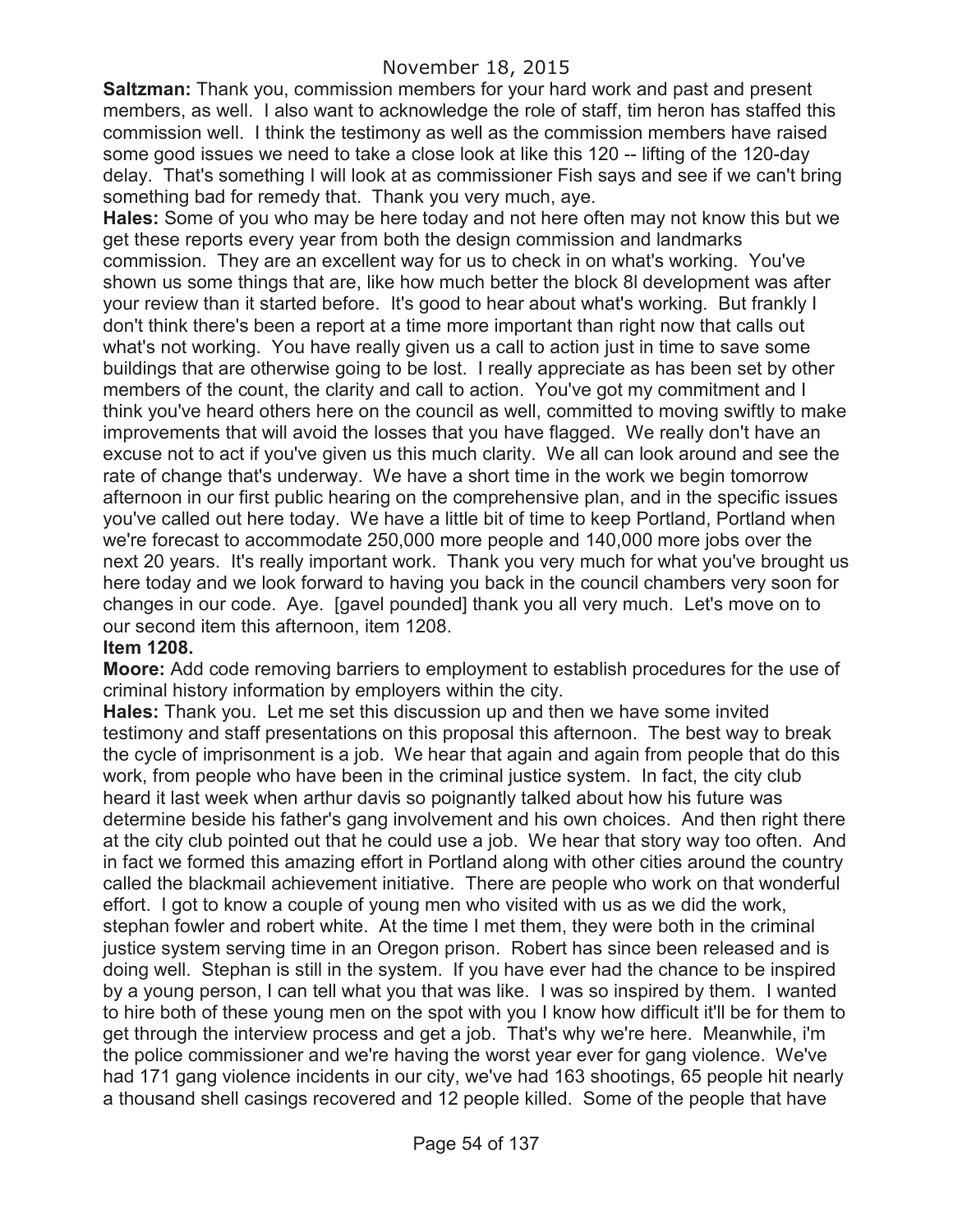#### November 18, 2015

been perpetrators of the violence are going to go into the system, some of them are going to make amends and change their lives. When they come out of prison the best thing that can happen is for them to get a job. So that's what this ordinance is about. It is both an economic issue, a public safety issue and a racial justice issue. It's the best way for us to make sure as community that we give people a chance and that we get great employs considered when they are out looking for work. What we're proposing here is a potential breaking down the barriers, consistent with what we've done in other ways to do that. The original policy proposal went through both work groups and also through my mayor's business round table that made some improvements in the proposal that you'll hear about today. Those include having the state bureau of labor and industries rather than the city serve as the enforcement entity, provide some tuning for particular situations like early background checks and public safety related businesses, and for staffing companies. So -- and a clear understanding that there are situations where out of business necessity an employer needs to know this information early. But remember, what we're changing here is when the question is asked. That's all we're changing, is when the question is asked in the employment process. It used to be that we could inquire as employers about someone's religion or sexual orientation. No longer legal. It's still going to be legal in Portland to inquire about someone's criminal history. But there's a right time to do that and there's a wrong time to do that and that's what this ordinance is about. So I want to ask city attorney judy prosper to come up and walk us through the code changes between again, the proposal that was in front of the council earlier this year and the one that's here today, Josh Alpert and rachel wiggins on my staff have worked hard on this and they are available as well, and then we have some invited testimony. Judy, Welcome.

**Judy Prosper, Deputy City Attorney:** Thank you, mayor hales. Good afternoon mayor and commissioners, I am Judy prosper, deputy city attorney who helped your office draft the code changes. So the first thing I'd like to say is to acknowledge that the state earlier this year passed a version of ban the box HB3025 it was passed on June  $26<sup>th</sup>$ ---sorry signed by the governor June  $26<sup>th</sup>$ . Im going to review some of the code changes as you've mentioned mayor and just highlight the differences so I'm not going to go verbatim through the whole proposed code change. I'll bring your attention to 23-10-030 which talks precisely about the timing that you mentioned making it unlawful. I believe before you, you have a comparison that I may have distributed earlier it says comparison between ban the box state law and proposed code changes.

**Hales:** She's handing that out now.

**Prosper:** ok

**Fish:** This thing?

**Prosper:** Yes

**Hales:** Thank you

**Prosper:** So again I am at 23-10-030 and it—the code proposes it is an unlawful practice for an employer to exclude an applicant from consideration solely because of the applicant's criminal history. B talks about the timing that should happen after the conditional offer of employment and D talks about the test in making the determination about whether an applicant's criminal history is job related for the position in question and consistent with business necessity. An employer must conduct an individualized assessment of the nature and gravity of the offense, the time that has elapsed since the criminal defense took place, and the nature of the employment held or sought. Again, as you mentioned, mayor hales, E talks about that this is not, again, something that prevents employers from checking criminal history. It merely delays the time when they can do so.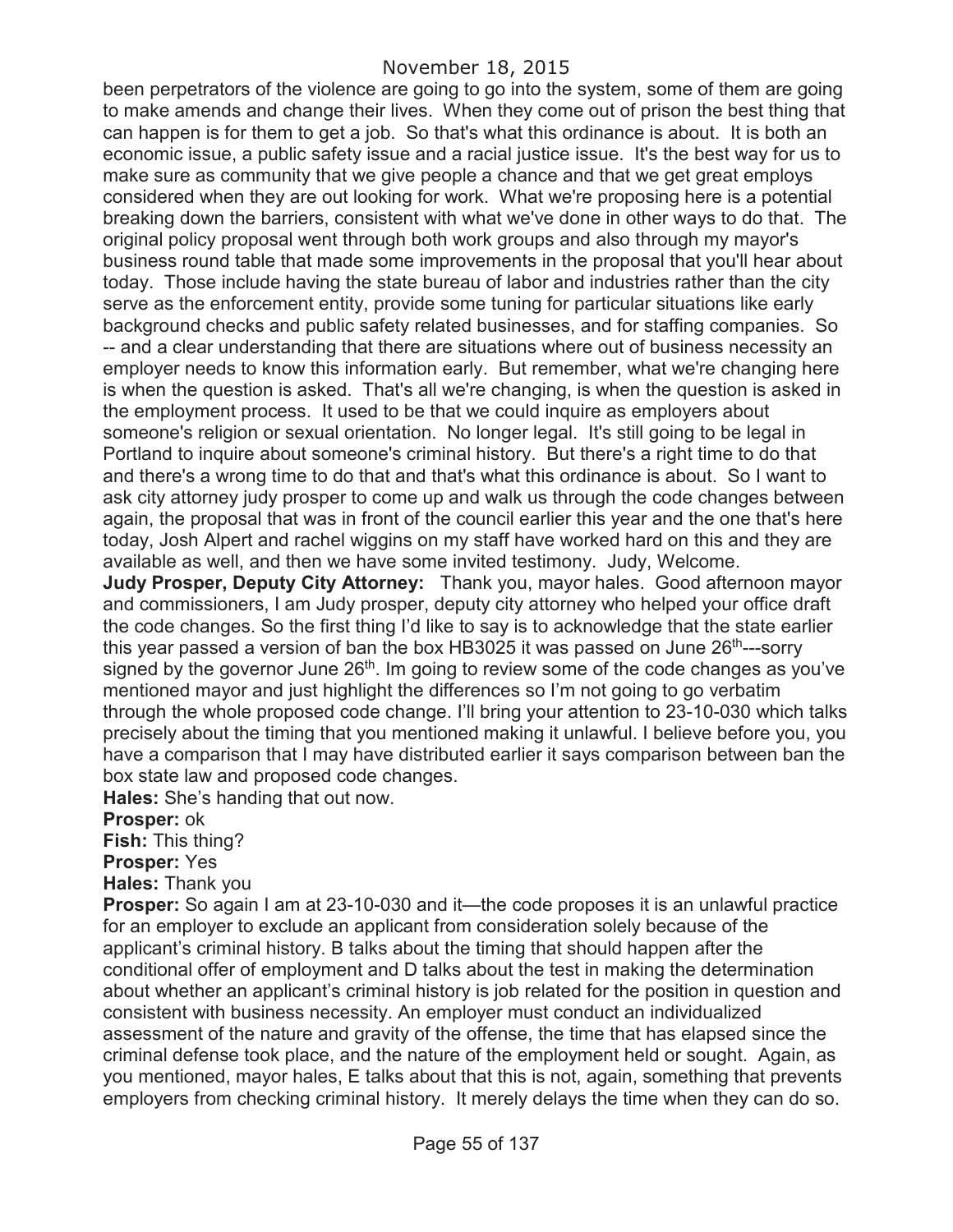Things that cannot be considered that are mentioned in section e, and arrests not leading to a conviction, convictions that have been judicially avoided or expunged, and charges resolved through the completion of a diversion or a deferral of judgment program. I am going to move down to section 23.10.040, exceptions. This chapter would not apply where federal, state, or local law require the consideration of an applicant's criminal history to law enforcement, employees in the criminal justice system, and volunteer employees. B is -- there is another handout that you may or may not have received yet, and it is what's known as the matrix, I will talk a bit about that, but it's -- maybe Rachel can get that up to you. So, 23.10.040, exceptions, part b, for the following positions, an employer may consider an applicant's criminal history, as any point in the hiring process. And may use the city criminal history matrix, provided by the administrative rules to screen applicants but must comply with all other requirements of this chapter. And an individualized assessment shall be required for any conviction not contained in the criminal matrix. So, again, it speaks to the administrative rules, which have yet to be drafted. And what's before you now, is what the state uses, the department of human services, for employees that will be coming into contact with older folks, and people with disabilities, or developmental disabilities. And what it is, is a chart of convictions that will allow an employer, at the department of human services, dealing with this population, to either have a five-year ban, a ten-year ban, or a permanent ban. So, as it says, and the city has, of course, yet to adopt this. It will most likely, if the ordinance is adopted, look like this, and I am just going to set an example because this is another question that has come up often, so maybe I will head it off a bit. The non underlying ones, are your most egregious crimes. Aggravated murder. Murder. It goes through rape, sexual abuse, crimes against children, etc. The ten-year crime bans are drug crimes. So those are indicated. Actually, not indicated on this list, so any selling of drugs, would be a ten-year bar, so the underlying one from this list would be five-year bars, and that includes public indecency, invasion of personal privacy, and computer crime. If charged as a felony, so I can go back to that if you have questions, but I will continue down 9 the highlights of the ordinance.

**Saltzman:** I have to confess, I am still trying to figure out how this list of crimes you just handed us, where does that fit into what we're talking about right now? I don't get it. **Prosper:** Ok, so we're at the exceptions, we're at .040, exceptions, to what was stated earlier, which is that the inquiry into a criminal conviction has to come at the conditional offer phase. What this is, what we are proposing, is an exception to that, for the crimes listed on in that matrix. So, the ones that are not underlined, sorry --

**Saltzman:** How would you know unless somebody voluntarily discloses to you? **Prosper:** It's related to certain positions as commissioner Fish said, that have to do with vulnerable populations. If you continue to look -- if you look at 1, if the subsection is under b, positions involving direct access to or provision of services to children, the elderly, persons with disabilities, persons with mental illness, or individuals with alcohol or drug dependence Or substance abuse disorders. Positions that have been determined by the administrative rules to present heightened public safety concerns or business necessity, and positions designated by the employer as part of a federal, state, or local government program designed to encourage the employment of those with criminal histories. So if you are soliciting employees for jobs that fit in any of these categories, you would be able to use the matrix ahead of time, which means you would be able to ask before the conditional offer phase, whether a person has a criminal history, and match that criminal history up against the matrix. Is that clear?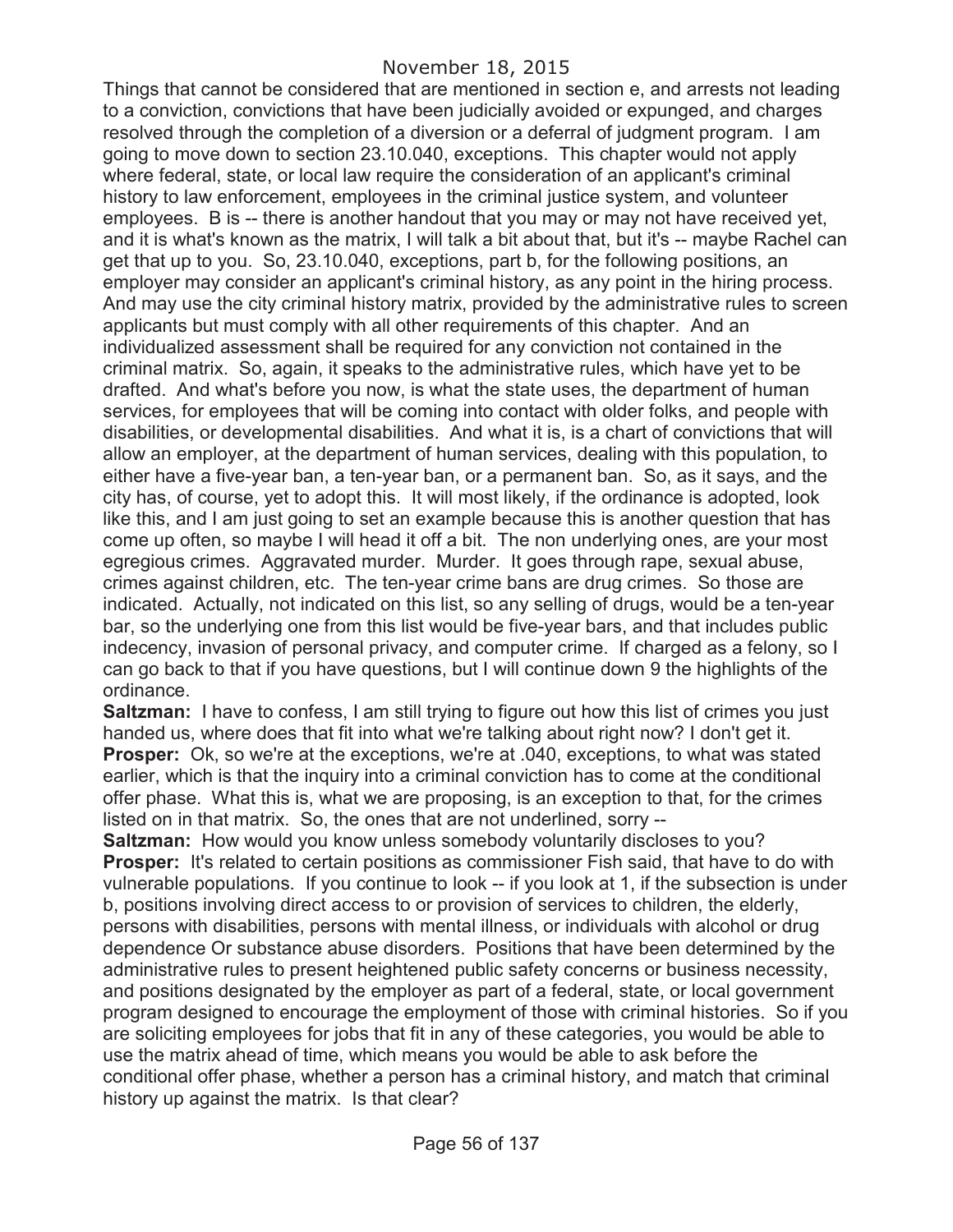**Fish:** I think it would be helpful between now and next week if you gave us some illustrative examples of positions covered by these categories. So, I think that we can all sort of pick this, as the poster child for each of these, but it would be nice to have some additional examples of what's covered by one, two, and three categorically. You are proposing an exception that's clear enough that the person hiring for that position knows that they have more latitude. It's because it's a sensitive job involving public safety or a vulnerable population or whatever, and we're making a judgment that the rules don't apply in the same way to those positions. And by administrative rule we'll flush that out, but to the extent these are taken from other codes, and are sort of meant to be short-hand for a childcare provider, a domestic violence shelter or whatever, whatever it is, I think it would be had her for us to see those.

**Hales:** All right. Other particular points that you want to raise in your questions? **Prosper:** About the exceptions? I am just going to move down to 23.060, enforcement. The last time that we proposed this code changes, we had proposed a, perhaps, enforcement by the city attorney's office. And that is a change that's made, and the enforcement is proposed to be with the bureau of labor and industries, and that is in line with what's happening, what will happen with the state law.

**Fish:** The state law is very clear that enforcement is to be done by the bureau of labor and industries. Why have we chosen the word, may? City may contract? Why does it not say shall.

**Harry Auerbach, Chief Deputy Attorney:** Maybe I can help with that. We cannot force the bureau of labor and industries to do anything. So, they would have to be willing to do it, and then we would be able to negotiate a contract. My study is that, in fact, they are willing to do it, and our concern at the beginning was whether they would be willing to do it or not.

**Fish:** So that's why you used the conditional may, but it's our intent to have them do the administrative enforcement?

**Hales:** And they indicated that they are prepared to do that?

**Saltzman:** Can we say the city's intent is to contract with them rather than the city may contract with? Given this discussion that we just had?

**Auerbach:** Sure.

**Saltzman:** The contract with the bureau of labor and industries.

**Fish:** This was a big discussion previously about whether we were going to create our own enforcement wing of the city attorney's office, or access the established professional services of the bureau of labor and industries, and I think that we've all been persuaded this is the better way to go.

**Auerbach:** I understand that the mayor has a proposed amendment that will direct us to negotiate with them, and I think that will capture your intent.

**Hales:** I will run through those.

**Fish:** But since we're talking about enforcement, will you, also, as you walk us through the enforcement section, would you explain how it dovetails with the 23.10.100, an application? The last sentence says that enforcement shall comments July 1, 2016. I just want for make sure that I understand how those two fit together.

**Prosper:** Can you point me to -- 23.10.100.

**Fish:** In the last sentence, says enforcement of this chapter, under subsection, blah, blah, blah, shall comments July 1, 2016, so I want to make sure that I understand, enforcement, and then the Trigger date.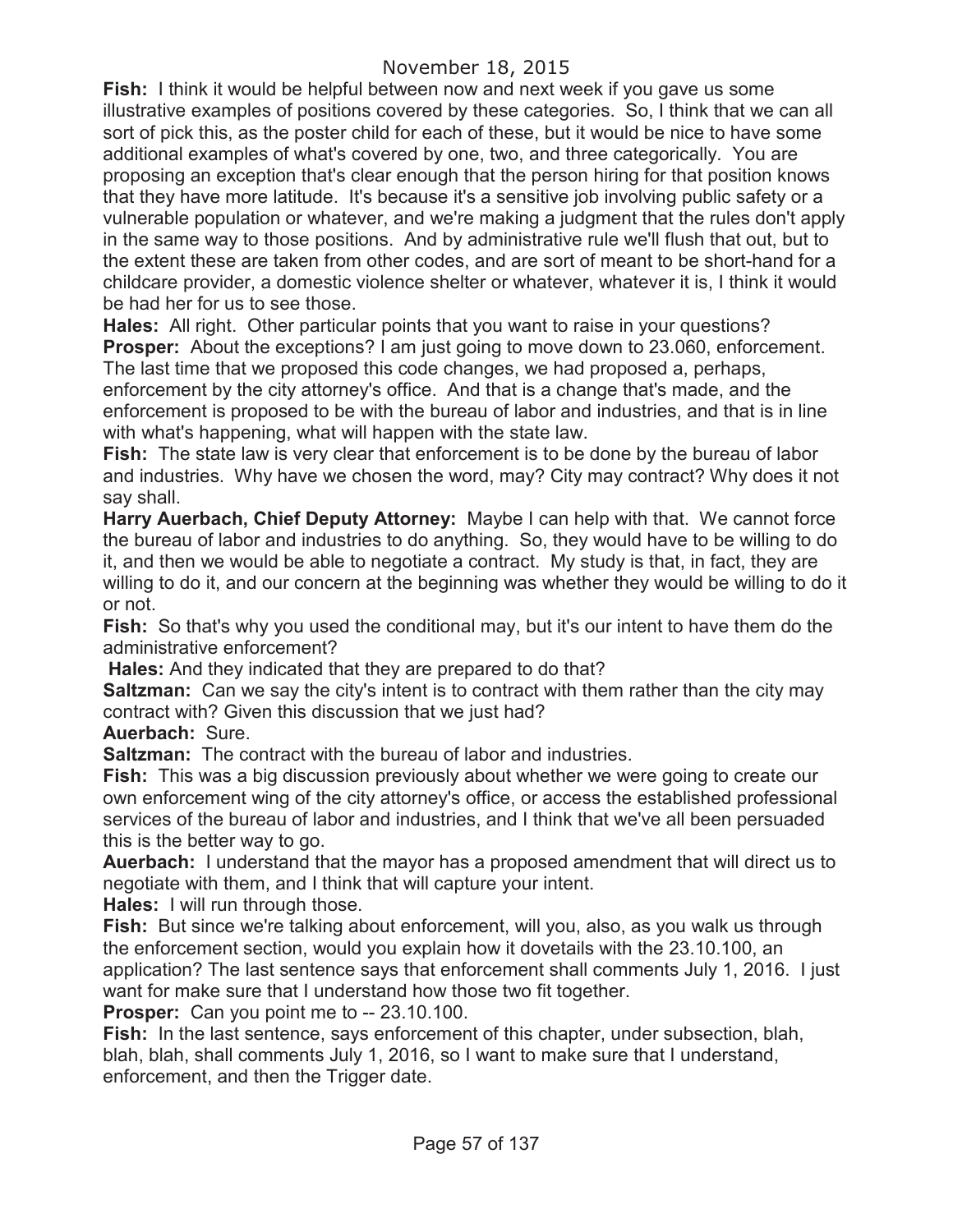**Prosper:** I am going to confess that my copy has a line there for the date. Thank you for letting me know that it's intended to be July 1st. 2016. So I think the intention with put that go date in, is that between -- if the time the ordinance and code changes were to be passed by council, the city attorney would commence the negotiations with boli to contract for them to do the enforcement. And that is contemplated to be done by July 1st. **Hales:** There is some amendment language that might clear this up when we get to that. **Prosper:** Ok.

**Hales:** So maybe I should go ahead and put those amendments before the council now. So that they just have -- we would have these here before we call up to invited testimony. Can we do that?

**Prosper:** Do you want me to finish?

**Prosper:** Go ahead.

**Hales:** I think I have all the amendments.

**Hales:** No, go ahead. I'm sorry.

**Prosper:** I am done. That's the enforcement mechanism through boli, and an amendment to that, from commissioner Saltzman saying that it is the city's intent to contract with boli to enforce the provision.

**Fish:** Let's take your amendment on the table, and we can take that, and we have more questions to make sure that we understand it.

**Hales:** Okay, so Rachel, I believe, has copies of the amendments, maybe in front of everyone, and I am not sure that I have them in the same order that everyone else does. **Amendment #1.** But, one is the scrivener's error. To 23.10.060, enforcement that merely

is a numerical change from eight to six, under sub b.

**Fish:** Second.

**Hales:** There is that one.

**Saltzman:** Scrivener's error?

**Hales:** That is the first one. There is a -- an

**Amendment #2.** Amendment to the criminal history, and employment decisions section, that adds the words, orally or, so what the effect is, if after consideration of an applicant's criminal history an employer rescinds the conditional offer of employment, the employer shall notify the applicant orally or in writing of its decision.

**Fish:** Mayor, I will second this but I oppose this amendment for reasons I will explain. **Hales:** And I might need other up staff up with Judy to walk through these amendments, as we deal with them. So that one is a second.

**Amendment #3. Directive c.** And then we have this one about boli, the directive c is amended to read as follows, the city my contract with the Oregon bureau of labor and industries for enforcement of the city code chapter 2310. The city attorney is directed to association an intergovernmental agreement with boli for enforcement of chapter 23.10 and return to council for authorization of such agreement upon completion of the negotiations. The directive c, under --

**Prosper:** So the first two pages, sorry to interrupt you. In the ordinance, at the now, after now, therefore. So, it's the third page of the ordinance.

**Fish:** I am looking at the proposed code.

**Prosper:** Before that is the ordinance.

**Fish:** Right.

**Prosper:** And the third page of the ordinance, after number 13, says now, therefore, the council directs. And what the mayor is attempting to amend is c.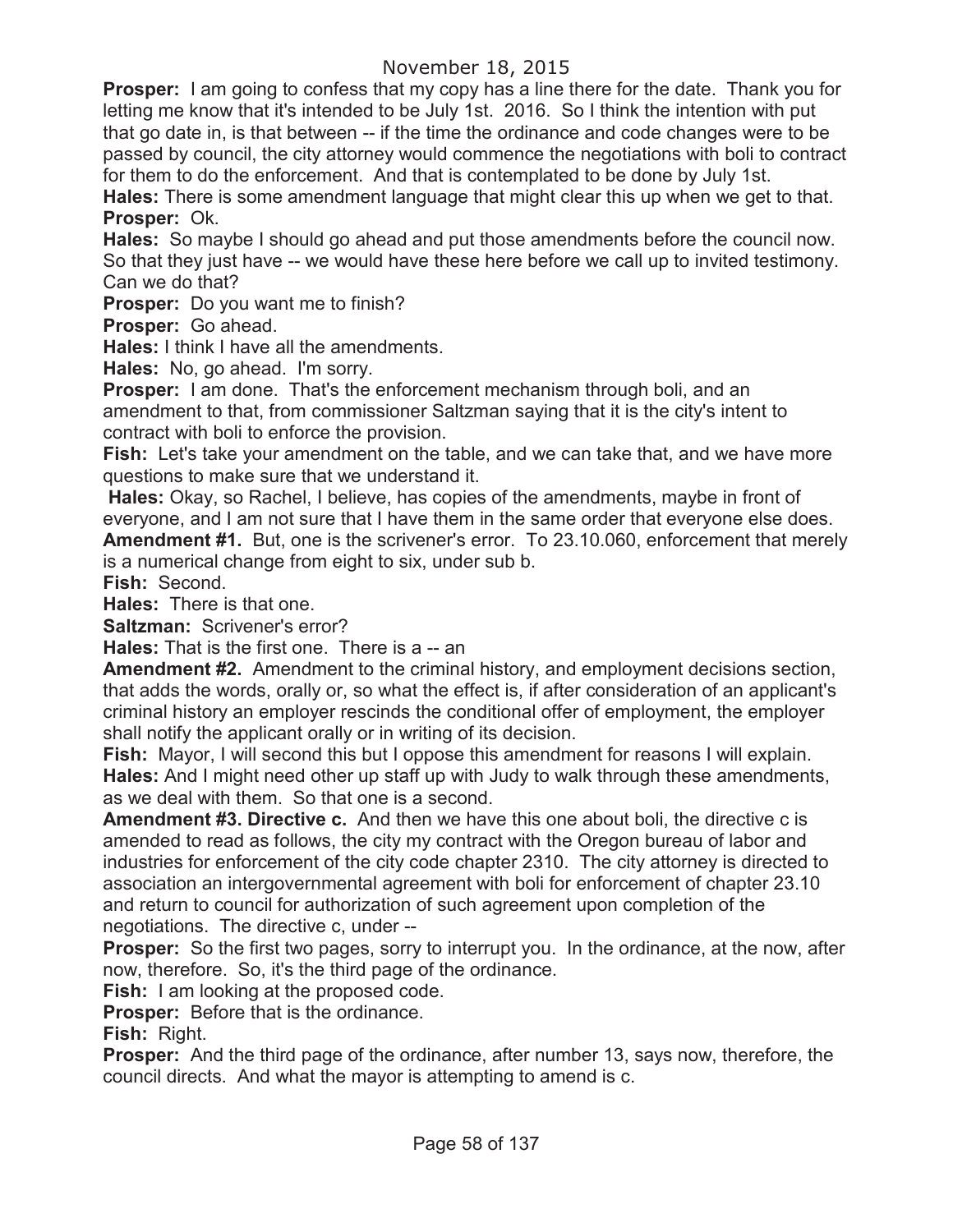**Hales:** So again, the effect of it is that requiring the city attorney to prepare intergovernmental agreement, bring it back to council, for approval that does, indeed, have boli conducting the enforcement.

**Fish:** And then what's the, what's the, if we make that change, which I support, mayor, enforcement of the chapter, would start when?

**Rachel Wiggins, Mayors office:** Right now, within the language that we have at July 1, 2016.

**Fish:** Ok, so there is a phasein period of public education, and blah-blah-blah, and that's when the hammer comes down in terms of the penalty, the damages in penalties. **Hales:** Right.

**Wiggins:** That's my understanding, yes.

**Hales:** Ok, so is there a second to that?

**Fish:** Second that.

**Hales:** And then what am I missing, rachel?

**Wiggins: Amendment #4.** The final one is adding a directive d to the city Attorney, provides council with a one-year report on claims.

**Hales:** Ok, so this is a new directive, right. It says the council directs d, that the city attorney provide council with a one-year report on claims by individuals or actions by the attorney general for both the state ask the city.

**Fritz:** Second.

**Saltzman:** The attorney?

**Fish:** The labor commissioner?

**Auerbach:** The attorney general will be enforcing this state statute, on behalf of boli. And then I don't know if --

**Hales:** The attorney general always enforces the state agency.

**Fish:** But, data I think we want is data of claims filed with boli so that tells us statistically how many people are filing claims. Some of those are determined administratively before, without the necessity of the a.g. taking action. So, I think what we mean is claims with boli, enforcement action taken by the attorney general, and then I think that mayor, since the state law contemplates setting up an oversight body, we ought to have something in here about at least engaging the oversight body that the governor is establishing to get whatever data that they have for part of the report.

**Hales:** And that's an oversight body at boli?

**Fish:** It's a, a -- there is a provision, in state law that sets up a group that has oversight of the law, and their job is to collect data and monitor the compliance. It's made up of legislators, I believe.

**Prosper:** Can I correct one thing you said, commissioner Fish? Claims filed by boli, enforcement taken by --

**Fish:** With boli.

**Prosper:** Sorry, with boli. I wrote with, enforcement taken by the commissioner of boli. The a.g. may bring an action, but the enforcement, is taken by the commissioner of boli. Not by the a.g.

**Fish:** The attorney general may have some --

**Prosper:** The attorney general can bring a claim, as well.

**Fish:** So I think the intent of the mayor's office amendment is that there be a report with all the available data on how this is working. And my understanding, i'm not an expert on this, and state law hasn't kicked in yet, but i'm guessing that its claims with boli,

enforcement actions taken by boli, and any actions taken by the state attorney general.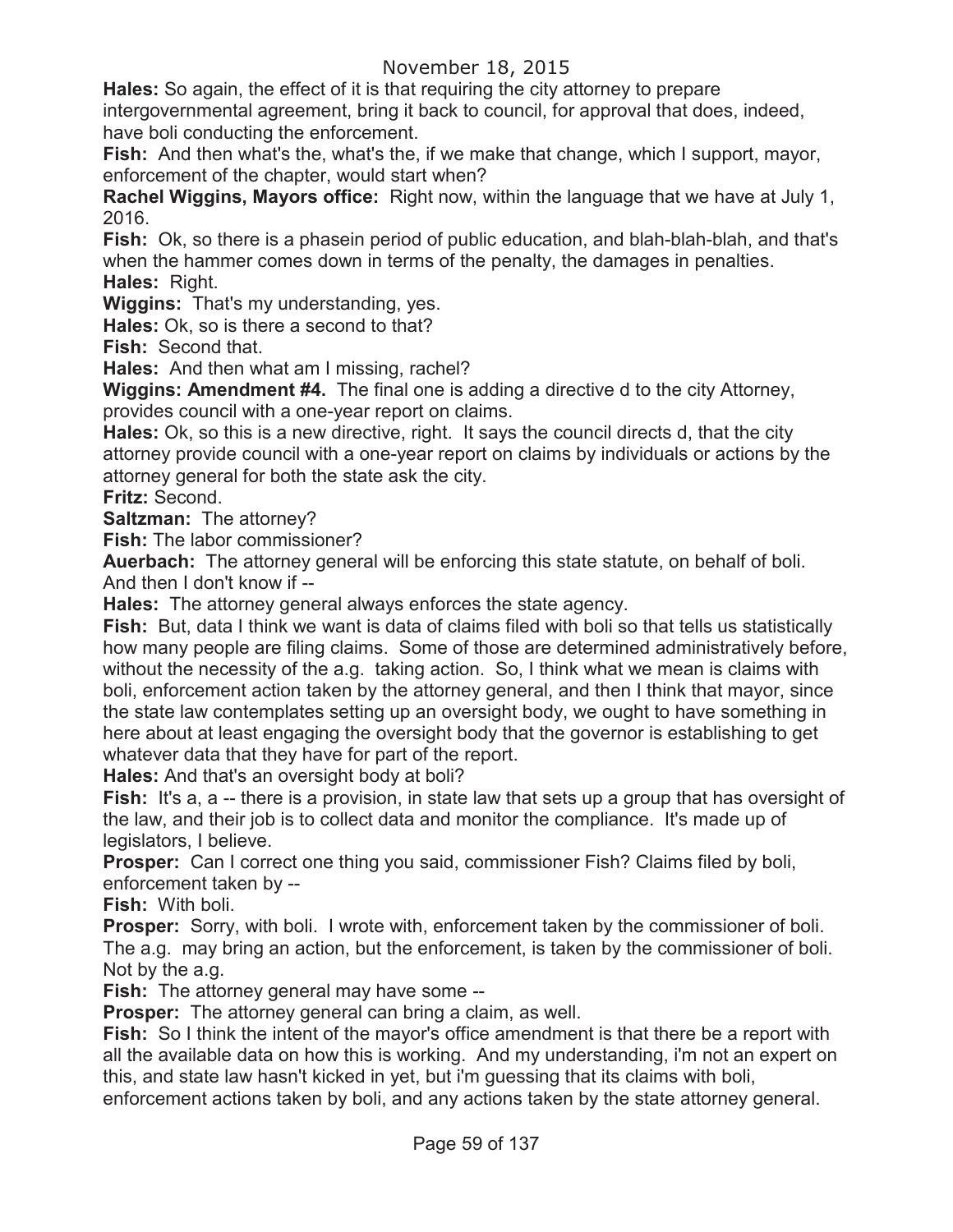# **Josh Alpert, Mayors Office:** Correct.

**Hales:** Ok. And then I believe that we have one more amendment, which is yours, commissioner novick, is that right?

**Novick: Amendment #5.** That's right. It would be an amendment to 23.10.030, use of criminal history in employment decisions, and the amendment to paragraph 3, which says that charges that have been -- that -- ok, this is a list of the things that an employer shall not consider, such as an arrest not leading to a conviction, and convictions judicially voided or expunged, and item 3, charges resolved to the completion of the diversion or deferral of judgment program, and the original draft ended there. I want to add that the language, for offenses not involving physical harm or attempted physical harm to a person. I am, actually, I don't know if there are any such things as diversion or deferral programs for crimes involving physical or attempted physical harm but just in case there should be or might be in the future, I think that it's worth adding that caveat.

**Hales:** I think that's legitimate. Assault charges are sometimes resolved through diversions. Somebody can clarify that for me, but I think that that's true. Ok, so before we move on to questions, any other amendments to put on the table? So, all those -- I will second commissioner novick's amendments.

**Saltzman:** I have some questions, and they may lead to an amendment.

**Fish:** I have questions on the amendment. I have some mixed feelings about the mayor's amendment inserting, in 23.10.030, the option of notifying the applicant orally or in writing, let me explain. We are creating the new system, that for some employers, and we exempted, we are proposing to exempt the employers of less than six, but for some employers, is, it's going to require some time to get it right, understand the nuance, and there is -- because it's a pretty sensitive thing we're regulating, there is going to be at least, it seems to me, as someone who used to bring these kinds of cases, a ripe opportunity for people to miss understand each other. There is going to be plenty of opportunity for people to have different impressions of how the interaction went, and what happened. What that means is that there is a likelihood that if these things get to an enforcement phase, you have a lot of the he said, she said, I think, this happened. In which case, those cases end up in the civil rights' context being very unsatisfactory. Because the burden of proof is substantial evidence. And if there is a contest between people's recollections or what they think happened and whatever, typically, that case doesn't get to a finding. The virtue, and I am not -- i'm torn on this because I understand, I am guessing the mayor doesn't want to make this a formal and bureaucratic that it's too prescribed. But I would just raise a caution flag. The virtue of something in writing, is, it controls for all purposes going forward. It's a statement, and it has to follow a certain form, and that document cannot be challenged. On an enforcement action. It either complies or doesn't. The challenge of allowing an exception for oral communication is that one or both of the parties could have a completely different understanding of what happens, in which case you are asking an administrative body to reconcile that, and I will tell you historically, that works as a disadvantage of the Complainant because it's a contest. Again, I think that, the point you are making, I believe, in making this, and it may be that we want to keep it, adopt your approach, and test it. But, he said, she said, doesn't end up very well for a complaining party. Something in writing does tend to be more solid evidence, and I am torn on this one.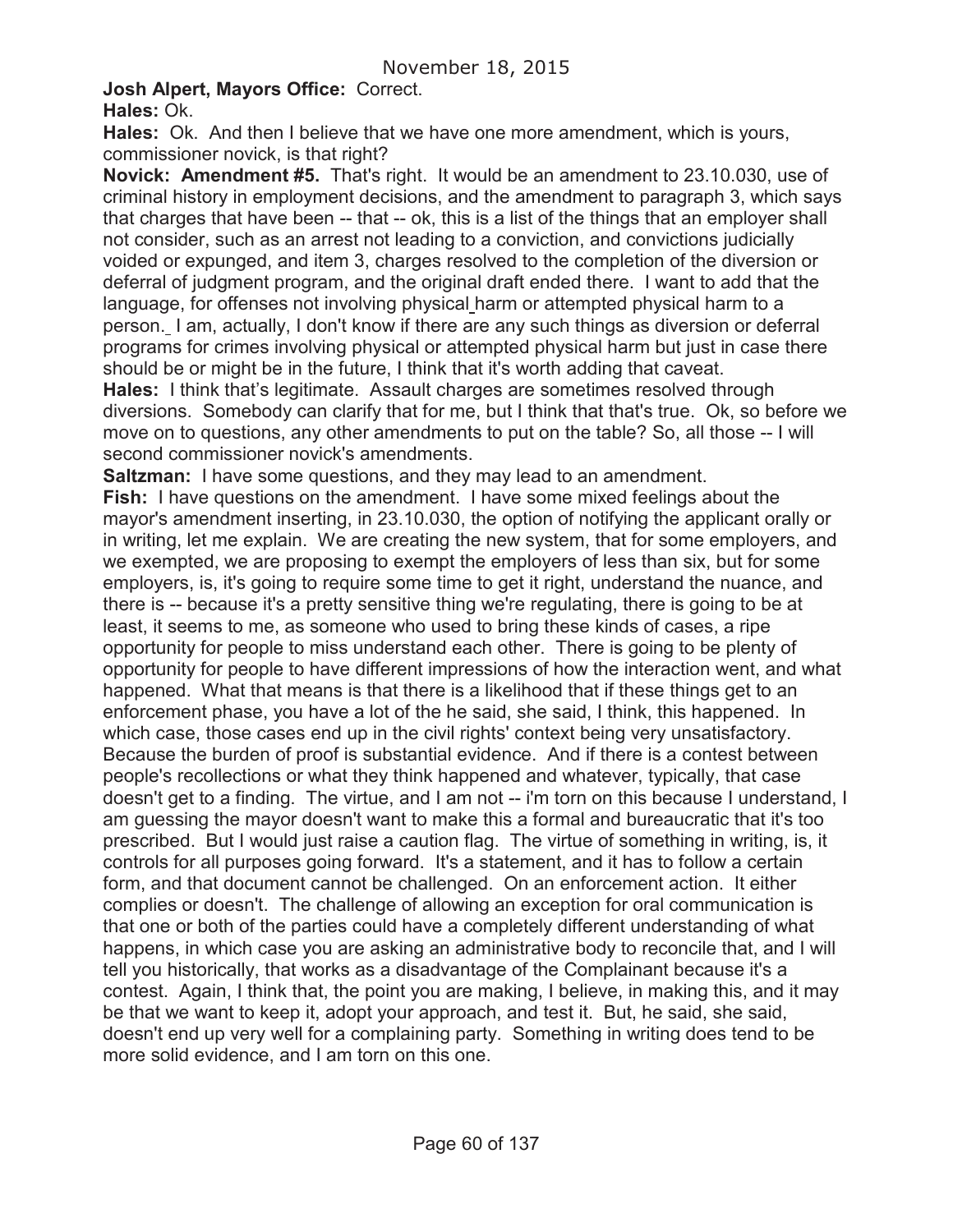**Hales:** We may get testimony on this point because this came out of the business roundtable discussion, and I think that it was -- it is an effort on our part to make this more practicable for employers, but --

**Fish:** In that case, I am torn.

**Hales:** I hear you.

**Fish:** The question I wanted to ask the panel is, there is still one piece of this process, which we're not addressing, which for many prospective employees, is fatal to the process. Which is, the gap in the resume. The reality is, that for most people, who have done time, there is a gap in the resume that at the front end of the process, an employer is going to take notice of it. And to my knowledge, there is virtually no way to address that. Let's be clear. The resume comes in with a cover letter. The last ten or 15 years has no employment history. We can prescribe that you can't ask certain questions, but how likely is that person going to get to a conditional offer. Worse, because i'm not sure that we can regulate that, are we, and this is the worst case scenario, are we encouraging a certain kind of profiling at the front end? Where that, combined with something else, is used to take someone out of the pipeline, so that the person doesn't get to the conditional offer, because the entire, the enforcement system for this proposal, is all triggered off of a conditional offer. Any thoughts on that?

**Hales:** That's a good question. Go ahead, josh.

**Alpert:** And that was, also, debated at the mayor's office roundtable, and I think that commissioner -- it's one thing for me to give my opinion, but it's probably better to have the folks on the invited panel, and then folks testifying to answer that, because they have lived experience in those situations, whereas I don't. But, I will tell you that one thing that we heard because we asked that question, too, is how is that situation different than a parent, a mother or a father, staying home, being a stay at home parent.

**Fish:** A big difference.

# **Alpert:** And --

**Fish:** Nothing in the current law prohibits you from saying to someone, I see a 20-year gap. The person saying, yeah, I raised a family. I traveled the world, and whatever. That same question, in this context, triggers a response that then has an administrative consequence, and then gets us into an area that this particular proposal cautions us against. So, that's a big difference. I am just telling you, since I spent a long time being an employment lawyer, that is the first place people look, is to the resume, and if there is a gap, that's a red flag.

**Alpert:** I agree. We will avail ourselves of having someone from the employment law project, skyping in as testimony, and I would encourage you to ask her that question, as well. It also will lead into a discussion, I have no doubt, over the bigger issue of voluntary disclosure. Because as you may remember, from the last time that we were at council, that was a particularly big issue, and a pretty controversial one, and I would imagine that through the course of this evening's hearing, you will hear the pros and cons of addressing that issue, which your issue is wrapped up in, I think.

**Fish:** Final question, under the state law that kicks in, January 1, what is the -- what is the remedy for a violation, first violation, and under our proposal, what is the remedy for a first violation?

**Prosper:** So the answer will be the same. For both. We are mirroring the state remedies, and I will bring you to the Oregon law statute no. 659a-850. the proposed -- the state law, and our proposed code, used 659a, the remedies and complaint process, starting with 820 and going only until 865, that's part of the scrivener's error that was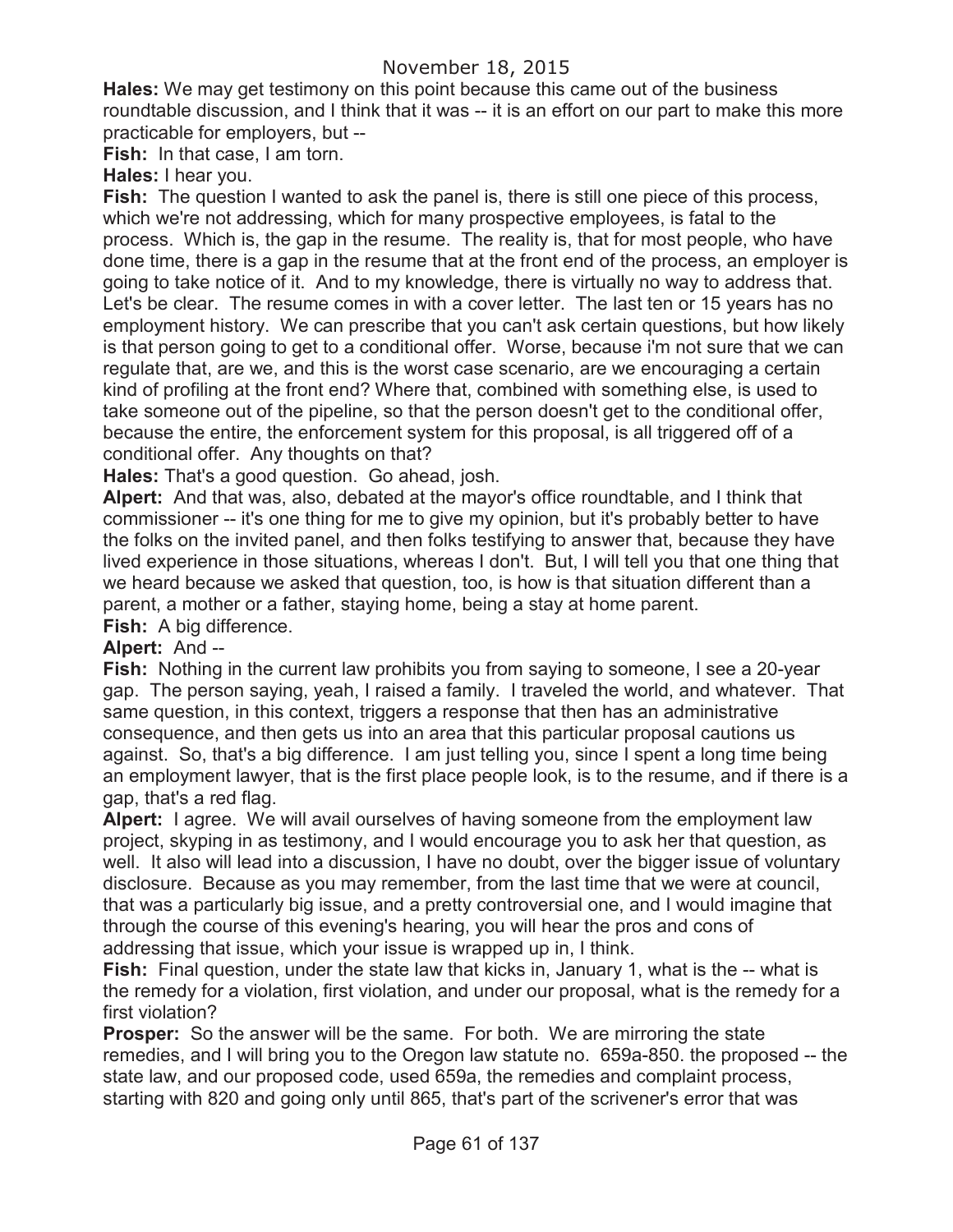mentioned earlier. So, we're starting with 820, which talks about the complaint process and moves through 865, which is retaliation. So in terms of the remedies, they can -- and I will direct, look at sort of the boli's short, shortcut, on how these, how the process happens. So, remedies can include up to cease and desist orders. Acts and series of acts designated in the order reasonably calculated to carry out the purpose of the chapter. In our case, the code, and eliminate the effects of the practice, and including but not limited to paying an award of the actual damages suffered by the complainant, and complying with the injunctive and other equitable relief. Goes on to talk about submitting reports to boli on complying with a cease and desist order, like how many folks, so this is what exists in the state law.

**Fish:** And all of these are pegged to with the withdrawal of a conditional offer? **Prosper:** In the code, yes.

**Fish:** So in our system, if a conditional offer is made, and withdrawn, that's the triggering event that could allow you to go to boli and say, it was withdrawn for an improper reason? **Prosper:** Yes, but you would have to meet the threshold of the substantial evidence, as you mentioned earlier. There are investigators at boli who would accept the complaint and review it for a substantial evidence, threshold.

**Fish:** If you jumped the gun under the proposal and asked the question, and it is determined that you solely denied employment to that person, on that basis, that's an unlawful employment practice?

**Prosper:** It is, sir.

**Fish:** That's the risk of someone jumping the gun and having that be the only reason that they did not move forward with that person's application?

**Prosper:** Yes.

**Hales:** Any other quick questions before we call on the panel? We will get staff back up. **Saltzman:** I have questions. I don't know if they are going to be quick but I have questions I would like to ask now. So, I guess, my overriding question to you, mayor, really, is so, when we first had this hearing, whenever it was. **Prosper:** March.

**Saltzman:** March. Ok. We all talked about the Holy Grail being god, if we can just really ban the box, and we were told that we could not do that because the employers have first amendment rights to do that. Well, the legislature stepped up, and, actually, banned the box. So, I am trying to understand why, why are we here today looking at doing a city ordinance when the state did, I think, what, we consider doing the Holy Grail.

**Hales:** The people you are going to hear from next will do a better job so I want to be respectful of the people we invited here, and I think I will answer that question, but let's let them answer it first.

**Saltzman:** So, there is no private right of action in this city ordinance?

**Prosper:** No, there is not. Excuse me, 659a, 865 is the statutory provision where it ends, and that's retaliation. The next 870 is election of remedies, which include private right of action. So, the ordinance proposal, the code change proposal, and the state law stop at 865 retaliation. They don't go to private right of action.

**Saltzman:** If an employer, you are prohibited under the ordinance to access somebody's criminal history prior to a conditional offer. So, what if somebody googles somebody's name, which everybody does this. Everybody googles everybody else these days. Everybody is nosy, so what happens if an employer does that?

**Prosper:** I think that's something that we'll discuss if the code changes are enacted under the administrative rules, because certainly, that is a possibility.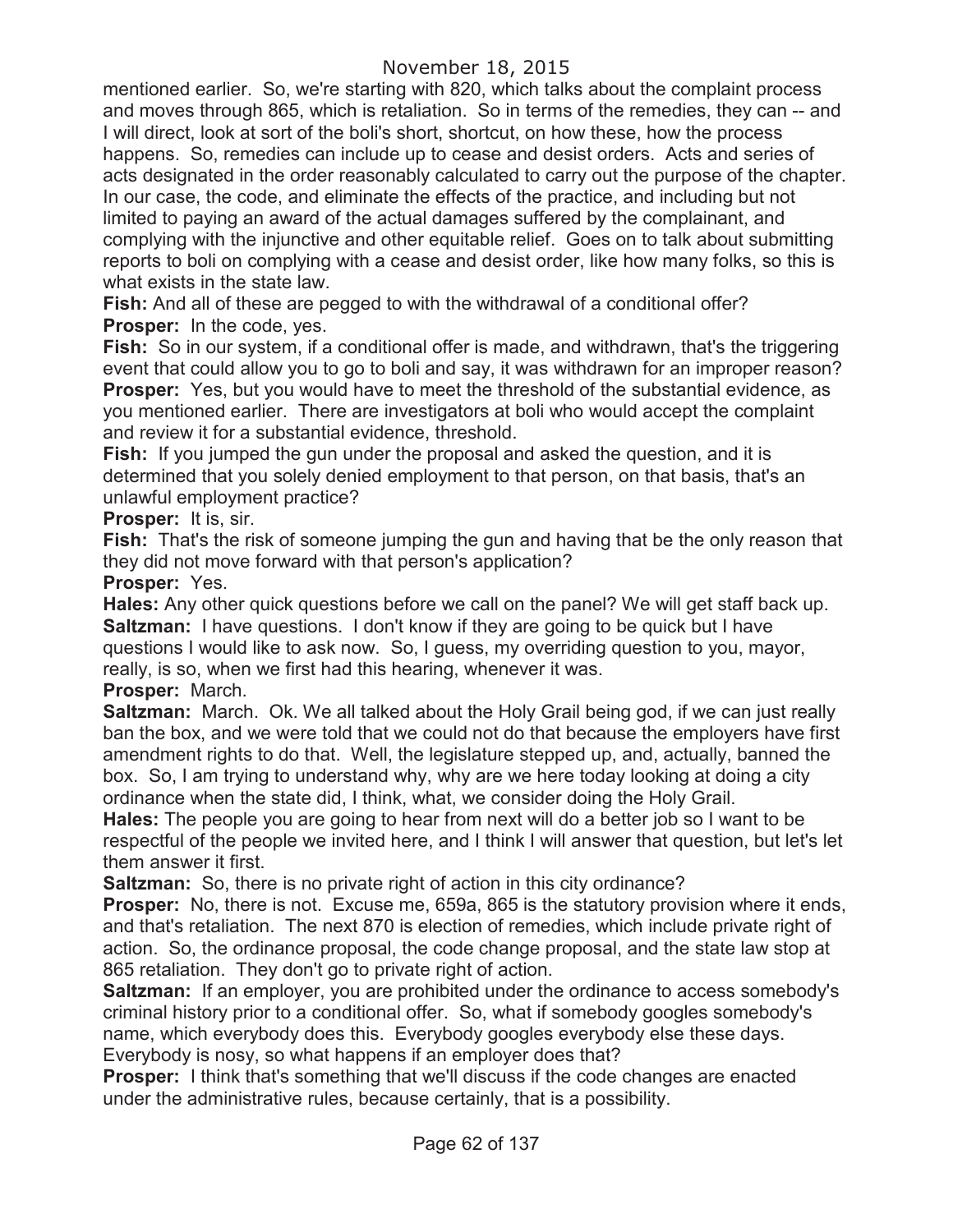**Saltzman:** Isn't googling a first amendment right, too? Google or other forms of social media? I should not grant it exclusively.

**Alpert:** And commissioner, I would have to imagine, although I don't know, but I would have to imagine that the vast majority of ex-offenders wouldn't show up on a google search as being an ex-offender. Those records, you would have to, actually, conduct online a private background check to do that. I know several -- quite a few ex-offenders who I know if I went to google them I would have no idea that they were ex-offenders. **Saltzman:** What if it's a sensational offense?

**Alpert:** You are probably going to know that, generally, anyway. We can't -- **Saltzman:** By googling.

**Alpert:** Or just by reading the paper.

**Saltzman:** So, I guess, and I know that there is going to be rules to deal with this, but do we want to say that an employer is prohibited from intentionally accessing somebody's social media background or via social media?

**Hales:** We should consider that.

**Saltzman:** I would put that out there as a potential amendment. And I just -- a couple more questions. I was curious, so if somebody, a position that involves a landlord you know, or maybe somebody having access to master keys, to apartments, and things like that, is there a prior screening, short of the conditional offer that an employer is able to do when the position is sensitive or the crime involves, I don't know, embezzlement or sexual offenses or something like that?

**Prosper:** Commissioner, to answer your question, if you look to the exceptions under 231-0040, i'm proposing that might fall under b-2. Positions, which have been determined by administrative Rule to present height and public safety concerns or business necessity. **Hales:** So, if you are a remodeling company and you sends crews into people's houses, that's a business assessment.

**Saltzman:** But you are saying it may be considered in the rules. I'm saying it seems like it should be. Is there any doubt that a position like a remodeler or a landlord's on-site management or off-site management who has keys, should be subject to some higher level of screening? Ok.

**Hales:** Exactly. And I think that --

**Saltzman:** We're not going to see the administrative rules, are we?

**Prosper:** They have to be publicly vetted. They don't come back to council, they are written by the city attorney's office, but there is public comment.

# **Saltzman:** Ok.

**Alpert:** And there was, you know, commissioner, we had a work group that met after the march hearing, and it was always, I think, the mayor's office intention to convene that work group, initially, actually, was the intention to convene that work group to craft the administrative rules, after council were to pass the ordinance. And to do it with the attorneys and give advice on what should be considered business assessment here or not, and I think that that's still the intent is to bring the group back to, actually, then fill out The details. One thing that we did address during work group was employment agencies being a strange creature, when it comes into employment law, and you won't see that spelled out in the draft ordinance because we decided that it goes in under the business necessity, and we have a fix for it, but, that would come in the administrative rules. **Saltzman:** Is the issue, I think, we just touched on briefly, and that is the voluntary disclosure. If I had a big gap in my resume, I might want to tell the employer, at the first interview you know, I have a conviction, I served some time for embezzlement or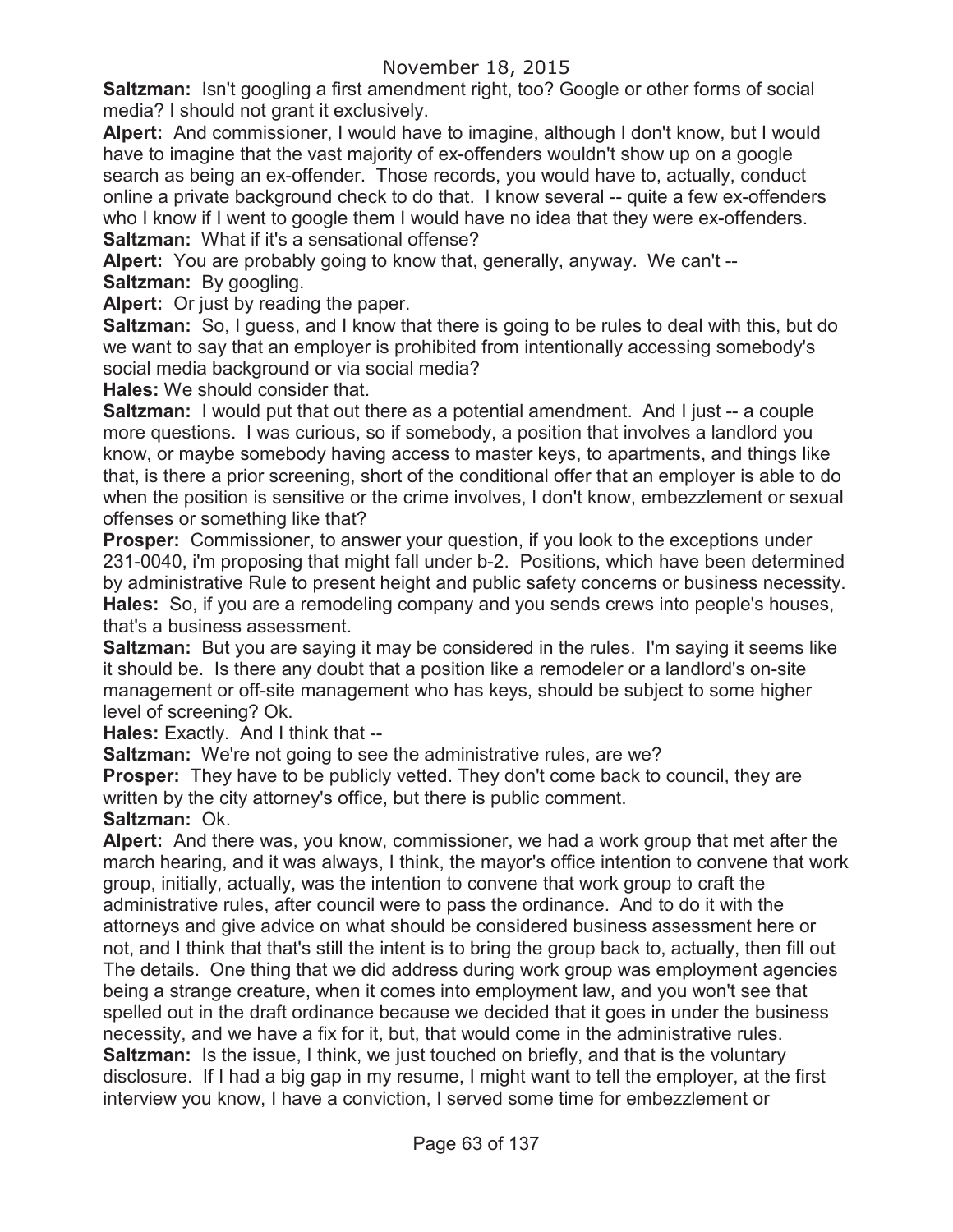# November 18, 2015

whatever. So what happens if somebody discloses that thinking that they are doing the right thing?

**Alpert:** And, you know, truthfully, commissioner, this was an issue that I wrestled with from the very beginning, as well, because practicably it seemed to me difficult if you are an employer, and someone is doing that, for you to ignore it, and I couldn't quite wrestle with, well, I understand the intent of not having that in there, but how practically do we allow that, and someone who will be coming up with invited testimony made a good case to me, convincing me that there are ways around that of, actually, saying when that happens because ex-offenders currently are being told when they are still imprisoned that they are supposed to disclose those things, but when that does happen for the employer to have, I know Judy will get irritate if I say this, but a safe harbor provision of saying, we will discuss that at the conditional offer phase, right now, we are only discussing the qualifications for this job. And to me, that made sense, I think that there are ways that we can, actually, finesse that in the ordinance or the administrative rules so that employers know what they are supposed to do in those situations, and during the education period of this work with the social agencies that, actually, do train offenders who are about to become ex-offenders on, no longer offering the voluntary disclosure at the beginning. And you will hear, I know, from the national employment law project that for them, this is a massive issue, and I'm sure that Michelle will do a better job of complaining it than I have, but I went through my own evolution on that issue because it's a difficult one.

**Saltzman:** One last question, or did you want to say something?

**Prosper:** I wanted to help josh a bit.

**Fish:** We all do.

**Prosper:** So, employers are very sophisticated in their hiring. If a person of color or a person in a protected class walks in, they know immediately that they cannot discriminate. They cannot use their characteristic to discriminate. If a person who is pregnant, very noticeably pregnant comes in for an interview, the employer knows, and already is sophisticated enough to understand that they can't not Hire that person for that reason. Someone wheels in a wheelchair, etc., so this is a similar thing. Sometimes, we know things that we're not allowed to use in our decision-making process. **Hales:** Well said.

**Saltzman:** Last question is, is a conditional offer, I know there is a definition, but is a conditional offer exclusive to one person? One offer to one person? Or can there be, I don't know, can you have multiple conditional offers out?

**Hales:** I think this is about one transaction, which is the employer and the prospect, so they are one at a time.

**Prosper:** So conditional, an easy example is, on your resume it says you type 70 words a minute, you can have the job. On the condition that you take this typing test and you can type 70 words a minute. You have a job, and here's the condition that has to be met in order for you to really have the job.

**Alpert:** I think nothing would prohibit an employer from making several conditional offers for the same position, but that would probably be a disaster because then, you could have five people accepting one job. Probably unlikely.

**Hales:** Thank you all, stand by and we'll have no questions.

**Novick:** I want to underscore one of commissioner Saltzman's concerns. We know that there are employers looking at the language, if a employer determines a specific offense or conduct is job Related, for the position in question, inconsistent with the necessity, and some are asking well, we'll be litigating endlessly over what that means. So, I do think it's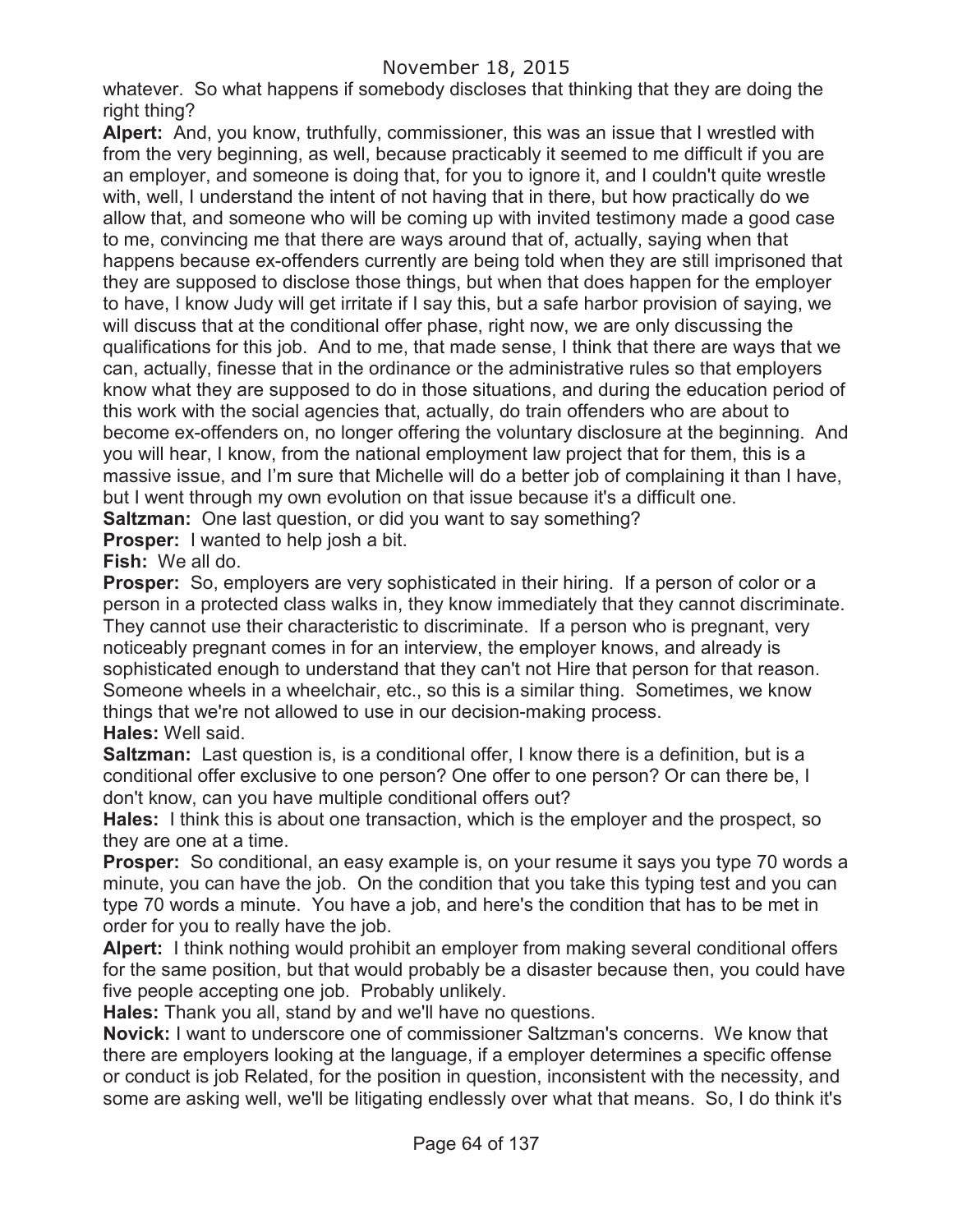important that we are going to try to refine that a bit and give people guidance in the administrative rules.

**Hales:** Good point. Thank you. All right, thank you all. We'll have you, obviously, back here a little later, I suspect. Let me call the I was if, the first invited panels, which is Nkenge harmon johnson from the urban league, and emanuel price, and representative lew frederick, so the three of you would please come up, we can get this discuss further along. Thank you. Oh, somebody left their -- ok. I think that's yours. Thank you. Good afternoon. I think you are on first, unless you want to defer the ever to the elected official to your right. He's deferring to you.

**Nkenge Harmon Johnson:** He said I could. So, good afternoon. I am Nkenge harmon johnson, and I am pleased to before you on behalf of the urban league of Portland, of which I am the president and ceo. You will see around the room, supporters of the urban league of Portland and members of my staff. I thank you for being here on this important day. We heard earlier about the fact that the state passed the ban the box law so why does Portland need that? That's the question that some Commissioners and others have been asking. What makes our city so different from other places in Oregon that means this law would be a good thing to have in Portland? Why is it urgent that we pass the law now, rather than waiting to see what happens with the state version? So, there is some questions that have been tumbling around, I imagine, in your minds but also, for others outside the room. So, here's some facts that help lead us to an answer. First, there have been some recent studies, one in 2015, and another from, that occurred in 2014, and by the council of state governments, justin center, a nonprofit organization that helps to advise policy-makers at a local, state, and municipal level. And that center found a few things. Both black and Hispanic men were less likely to receive a positive response from employers, including a call-back or e-mail for an interviewer or job interview, or a job offer, compared to white men. And this is after a study with similar resumes, just different names. And instead of bob jones, it was [inaudible] jimenez, and instead of that, it was kwame johnson. But other than that, these resumes were on par. And they found that white men were more likely to get a call back. Men with criminal records, were more likely than women with criminal records to receive a negative response from employers. White men with a criminal record had more positive responses you, than black men with no criminal records. Let me say that again. White men with a criminal record had more positive responses from the employers than black men with no criminal record. 80% of Oregon's black population lives in Portland. Black Oregonians are six times more likely to be incarcerated than white Oregonians. I won't discuss the reasons behind the things that happen in the criminal justice system. African-Americans are six times more likely to be incarcerated than white Oregonians. Well, Oregon state unemployment rate continues to decline, the economic recovery for african-americans is far slower. The urban league of Portland released the state of black Oregon report with which some of you are familiar with. We talked about the fact that the unemployment rate for african-americans, in Portland, is 21%. When the overall unemployment rate in Oregon was 11%, we considered that to be a crisis. And yet, black folks in Portland, are dealing with far higher numbers, and we're not treating it with the response that it deserves. Portland, is indeed, the hub of Oregon's communities of color. And as such, you as elected officials have been given responsibility to address those unemployment rates, and to do what you can to change those numbers. For black Portlanders and for others. So, why do we need this ordinance? Because we know the playing field is not level for people of color. We know what the data tells us, and I would be happy to provide that for your office if you would like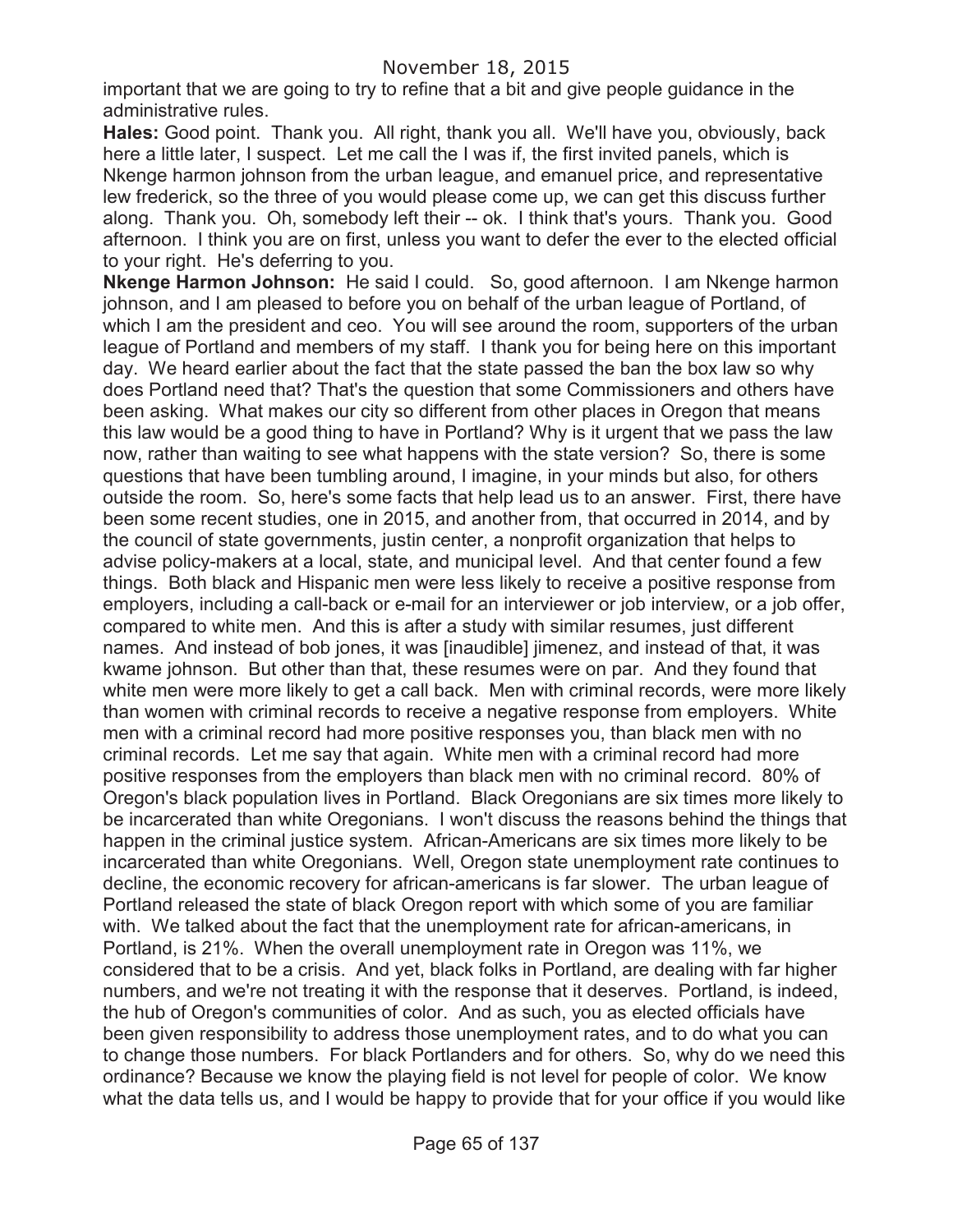to follow up on the facts and figures, folks who look like me already start from behind. If you add a conviction to their history, for whatever reason, at whatever time, for which they have served their time, done everything that we have asked them to do, and come out with training, prepared to work, to take care of themselves and their families, they are saddled with this additional burden that makes it hard for them to do so, and there is someone with more issues than I from any l.p. That will speak to you later so I won't go deeply into this but the idea of talking about a gap in employment, certainly, there are different ways to talk about that. And we know that parents, for example, don't have to say I was at home taking care of kids. Because there is some studies that say if parents do reveal that information to a potential employer, they will too, be dinged. There is sort of the mommy tax, I don't want to hire this lady because she's at home and she might be out more often, so even moms don't necessarily have the -- aren't in the best situation whether it comes to an employment gap in their initial letter to the employers so imagine what that means for people who somewhere convictions In their past, but there are ways to deal with it. And so, it's the ordinance that we are discussing now, is one step along the path. So, we've been working on this issue in Portland for more than a year and a half now. It started in Portland. And in the state, was smart enough to pick it up and run with it. And then it fizzled out a bit on a state level. That's ok. We know that we, here in Portland, can pick it back up and do what needs to be done and show the leadership necessary for the people who live here, even as folks and the legislature couldn't quite make it happen. The next step, after we pass this ordinance, which I hope that you will each support, is for the urban league and other organizations like the afl-cio and other partners of the coalition to go out into the community to educate folks who this ordinance will most helpful. That means employers. It also means potential applicants, folks who have given up looking for work because time and time again, they found their application, in a circular file before they go the a chance. Before I close let me say one more thing. When we think about the kinds of jobs that are most often impacted by a rule like this, it can sometimes be hard for the middle class folks like me to get a picture of that. I imagine the same can be true for you on the council, even though you deal with the issues at least as often as I do at the urban league. We're not necessarily talking about the applicant, the candidates for the urban league of Portland, not necessarily talking for those as a partner at a law firm. And what ban the box might mean to them. I hire folks to work with youth, to visiting the citizens in their homes, to deal with vulnerable populations on a regular basis. That is the work that we do, so I understand the employer position of wanting to have the right people and the right jobs to keep the folks they serve safe. It makes all the difference in the world, and I get it. I also know, however, there are plenty of positions I do hire for, and it does not make as much difference as you might think, what someone's history of arrest or conviction is. And even though I, at my little nonprofit you, I don't have an h.r. Officer, got a coordinator and an h.r. Assistant, I can figure out how to make this work, and we have, at the urban league. Because of that, I am confident that other companies in our city, as progressive as we are, as right minded and smart and as many resource that is we have at our disposal, can find a way to make this work, too, for the benefit of all of us. It's one way for us, for this council, for this city to tackle the racial disparities that we see with unemployment in this town. Finally, I am prepared to work with folks who have had challenges around this ordinance. The Portland business alliance and the urban league have considered whether we can work together to help educate employers, and whether we can work together on the things that we do agree on, whether it comes to banning the box and creating additional opportunity for folks to get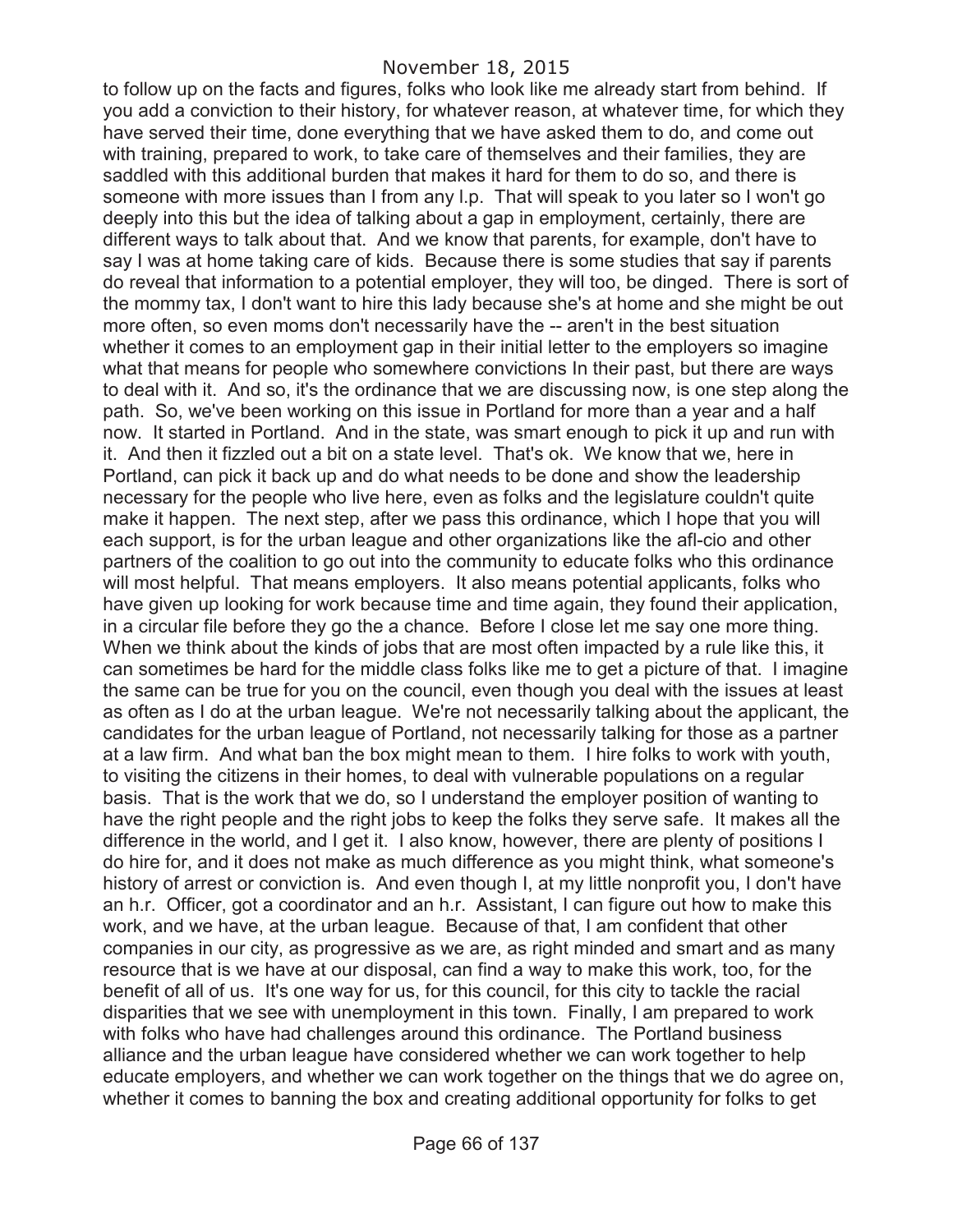jobs. We don't see eye-to-eye on these details, but we are prepared to do the best that we can to make this work because we do agree that it's better for folks to be working. Better for folks to have jobs, and then it is to spend our tax dollars locking them up. And if they are not working, we know that their recidivism rate is far, far too high. Thank you for your time and I look forward to your questions.

**Hales:** Thank you. Good afternoon, representative.

**Lew Fredrickson:** Good afternoon. I am Lew Frederickson state representative from district 43, that's north and northeast Portland. Hello mayor and council, good to see you. As you all know, the legislative process is one of compromise, and those have come in with the position that they will settle for nothing less than all of what they ask for, those who, basically, say all or nothing, usually end up with nothing. It was something, it was important in crafting this law to get something. When enacting a law such as this one, it's not just compromise between positions, but also a compromise among different Oregon communities with different needs. This law needed to work for the whole state. So, the something that we got should be seen as a base on which local jurisdictions that craft policies that fit their communities, I don't need to rehash the evidence about how black and brown folks experience the criminal justice system, is different from that of white folks. I don't need to rehash the evidence, or the anecdotal or statistical that in every step of the process, from the possibility of a stop to the finality of a sentence, tends to be more harsh for certain members of the community. Particularly, those who are identified by some measure as others. And the reality is, that every felony conviction carries a lifetime sentence. A sentence to facing an additional steep hurdle on the path to housing, employment, or education. It is really understood during the plea bargaining process. Whenever someone completes his or her sentence. Lawfully, economic opportunity is the foundation for building a life, as a net contributor to the community, and that usually means that employment, barriers to employment are barriers to family is that right and neighborhood peace. I will be proud of my city for taking this step building on the base set of the legislature to delay asking that question about prior convictions until the potential employer has a good look at an applicant's qualifications. The chance to convince an employer of his or her work based on knowledge, skill, ability, and enthusiasm, may be the most important thing that we can do for an ex-felon seeking to get on the right track. I urge you to move the timing of the disclosure to conditional offer phase of the application process, and I also wanted to say something else. We are, I hope, starting to turn the corner on how we address what's happening in terms of the criminal justice. To a point where we're no longer deciding that the primary role of criminal justice is punishment for the life of the person. But, in fact, is, in fact, trying to find a way that we are going to try to make sure that the people are reintegrated into our community, and are getting along well so that we are all getting along well. That's the approach that I think that this begins, and I hope that we begin to do that, and I want to thank you for giving me the time to talk with you about this, and for, frankly, for taking up this ordinance.

**Fish:** Can I ask you a question that you are uniquely suited to answer? **Fredrickson:** Ok.

**Fish:** You are our representative from the legislature. So, the house passed one version to ban the box, the senate passed another version, and my understanding is the senate version prevailed. And that's why we have heard that the legislature may not have made it happen, as the urban league would have wished because I think that the house version was the urban league version, and the senate was a different version. We're used to being preempted from acting in certain areas. It shows up in our legislative agenda every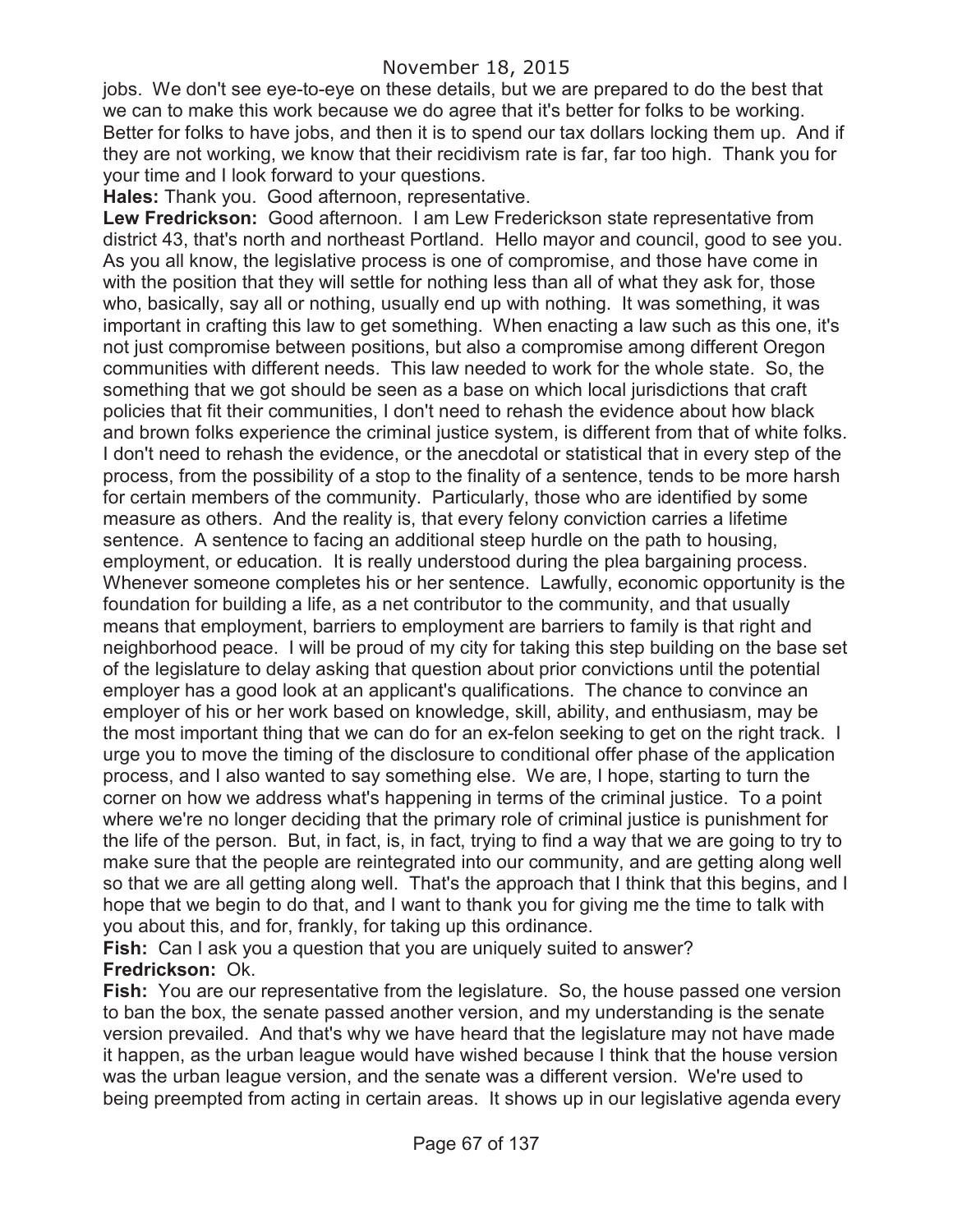year to lift the preemptions because the legislature, in its wisdom keeps handcuffing us on things that we cannot do. My understanding is that senator winters and others, could have insisted on a preemption. When the state statute was passed. Which would have preclude us from having this conversation. Since this is a slightly unusual situation for us, of acting ahead of the state law even taking effect, what guidance can you give us as to what the legislative intent was in not preempting local jurisdictions from regulating in this area?

**Fredrickson:** You are putting me in a very awkward situation here for a couple of reasons. One is, first, just very simply, I was not involved in those discussions. I was involved in caucus discussions and involved --

**Fish:** I'm not trying to put you in an awkward situation.

**Fredrickson:** No, no. There is another awkward position you are butting me, in I hope to move over to the senate, so I have to be careful. [laughter]

**Fredrickson:** I have to be careful about that. No, the fact is, that there were some significant differences between how the senate was approaching this and the way that the house was approaching this. And you see that. And the discussions within the senate chambers, and the senate committees were something that I was not privacy to. And why one, one path was followed, by senator winters, or others, is just simply unknown to me. I know that there were a lot of discussions, and I know that they were heated discussions. And in terms of the approach, I think that we're going to see, by way of how well this ordinance works, or how well this ordinance is put into place, and works, the question on whether we're going to, whether it might be able to move along in other places, and frankly, the city of Portland, as I said, you, as a counselor, you make me proud that we are bringing this up. Because it begins to focus the attention on this issue, statewide, and that's, that's an important factor. How you decide to handle it, and the rules and regulations that you come up with, by way of your administrative rules, is going to be important, as well, because other people are going to try to follow that. Or at least, see if it works, and so, you are going to be seen as not just a model, but it's going to be how well do they do this. How well does Portland handle this situation? And in passing that along to the House, and to the senate, is going to be different, a different issue for it, but also something very important for how we work on it at the state level. And in terms of the preemption, you know that I have ended up talking a lot about the preemption issues both for the city and the county, and in Salem, because we have some real problems down there in terms of how they understand how to deal with it, but we have also had a compromise take place with the marijuana bill that dealt with how different groups, different communities wanted to deal with the sales. And that's part of the compromise and the discussions that take place. So this is an ongoing process, and I don't expect that we're going to have a final say on this, but i'm really looking forward to seeing how well the city of Portland handles it.

**Fish:** Thank you very much. I don't think that answer is going to get you in trouble. **Fredrickson:** Oh, yeah, it will. [laughter]

**Novick:** Dear senator frederickson, to the extent that you can engage in this without upsetting your future colleagues, I ask you to help in explaining the conduct that we're afraid might still be allowed under the legislative bill, that it would not enter this ordinance, and I will just throw out what my understanding is one of the major concerns is. The legislature simply bans the box in the initial written application. It's my understanding that the legislative action wouldn't prevent an employer from asking, the first question, out of the box, no pun intended, in the interview, at a criminal history.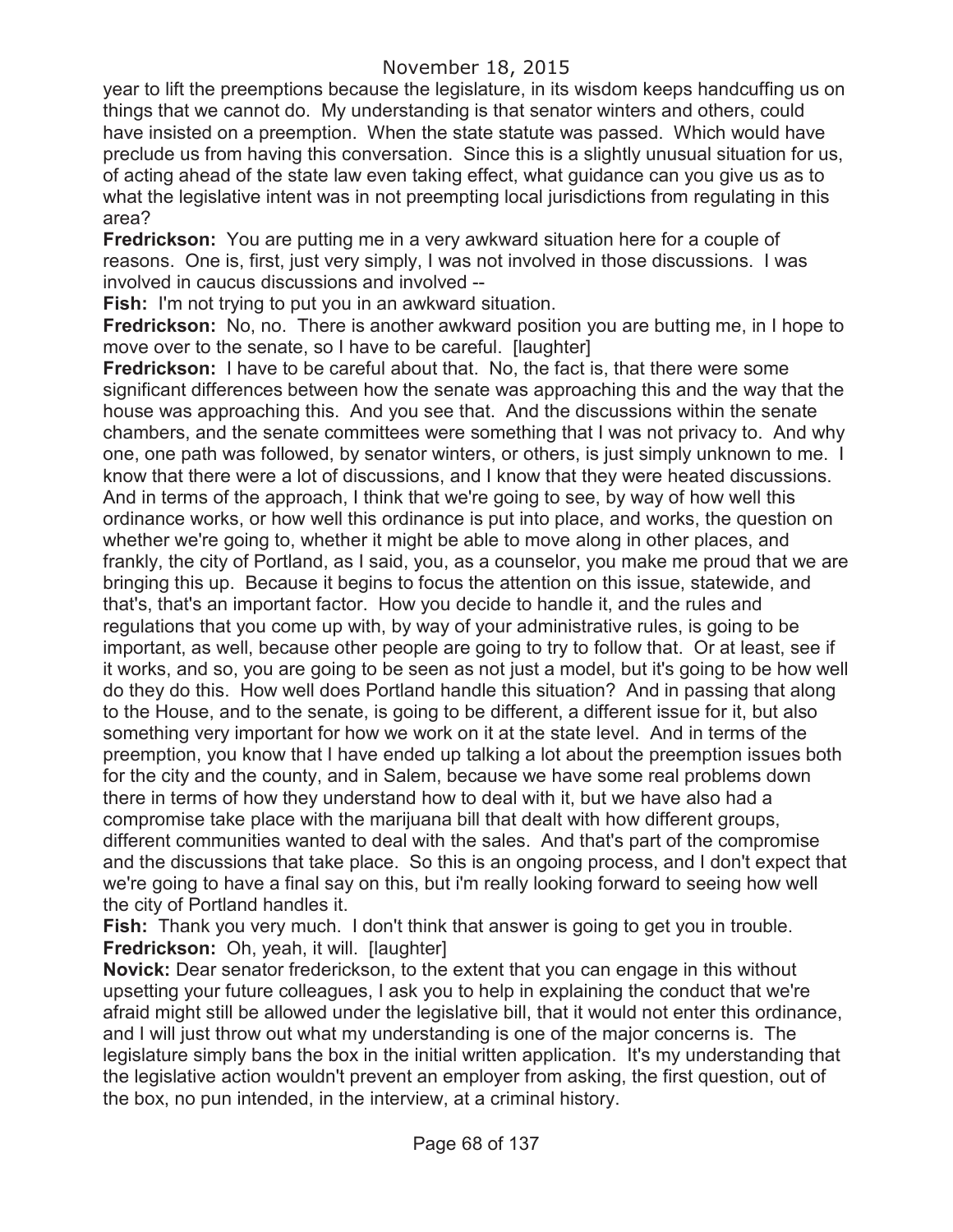**Fredrickson:** That part of the discussion was something that was part of the discussion in the legislature. And how you handle that. I think that your ordinance will, will take the next step, and I think that it's appropriate to take that next step. And see if we can, in fact, get that, get that accomplished so that we can see what really happens, rather than the hypotheticals that are, that get thrown out, rather constantly. I think that you have hit upon an approach that says let's wait until you can see what the skill set is, what the talent, what the enthusiasm is for a candidate before you start to try to eliminate them. And I know that there is a desire to just in terms of the time, I don't want to have to deal with this number of people. Well, ok, I understand that. But, you know, at a certain point, we have already seen what that does. Really, it doesn't matter -- in my past, applying for jobs in Oregon, and in Portland, I recall my application being thrown out, and going back to the same institution and finding out that they had lost it. And then they lost it and they lost it and they lost it. Before I got a chance to talk with anyone, I think that allows us to begin the process of changing the -- that level Playing field, that's really getting to that, so that's how I look at that. I am sorry that I just really -- I can't see a problem with waiting until you make that decision.

**Novick:** Ms. Harmon Johnson, since you don't have to worry about offending your fellow legislators, by outlining one of your concerns about the legislative language, in saying that it would allow an employer, as the first question in an interview, to ask about the criminal history.

**Johnson:** It means that nothing much has changed. As an employer, I am looking for ways to exclude candidates, at the initial, and even at the second phase. Often when I post a position, there are far more candidates than I have the time or interest to interview. So I am looking for reasons to not interview people, and looking for reasons to not schedule folks to come in the door, whether it's typos in the resume or something else. So, when I do get folks in the door, if I have had to -- whatever it is, I am still looking for ways to figure out who is not the right candidate. So, then I can zero in and really spend quality time with throws who are the right candidates. So, thank you very much mr. Novick for your application. Have you ever been convicted of a crime? Thank you very much, and you have a nice day. Amanda Fritz, thank you very much for coming in today, and so on, that will save me time. But it does not do much in terms of the changing of the game for the candidates who have served their time, ready and willing and able to work, and have at least the opportunity, the opportunity to tell employers who they are, to show their skills and their talents, and as the representative frederickson just mentioned. That's what this ordinance does that the state legislature failed to do in its work.

**Hales:** Thank you very much. Mr. Price, welcome back to the council chambers. **Emanuel Price:** Thank you. Thank you for having us, I am emanuel price, the founder of SCAFE, it is a nonprofit to help men and women after they get out of incarceration. It may sound jargony but I want to hit every point. So, while state law, excuse me, while state law to ban the box was in Portland, it simply removes the box from job applications, people with lifts are often encouraged to honestly disclose their histories. We need an ordinance in the city that can connect people with the past convictions to the jobs that will build better, better families, and stronger communities, these entry level positions are the jobs that are most desirable and accessible for those affiliated backgrounds, and when we, because I am a convicted felon, as well, when we voluntarily and honestly disclose our backgrounds on applications, it is an opportunity for the interview is decreased by 100%. The opportunity to gain Employment is also decreased by 100%. And this is for the people I am speaking on behalf of, and we have the same scenario whether it comes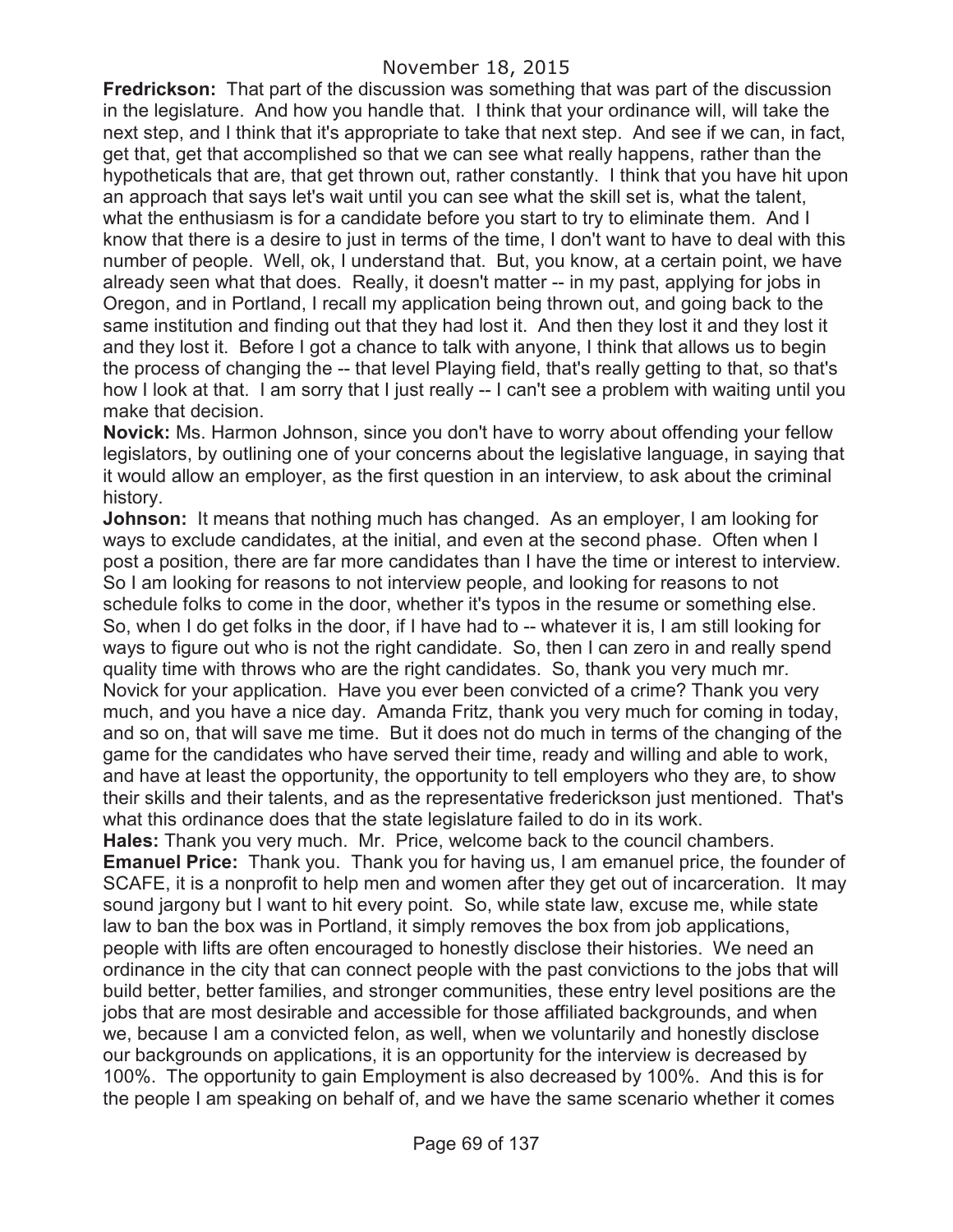### November 18, 2015

to looking for jobs, employment, healthcare, and education, sometimes. Not only is this true for me, as a person with a felony background, my conviction is 19 years old, and as a 38-year-old single father, it creates unnecessary barriers for me. Over the years, it has hurt me and hindered me when I have not been able to provide for my family due to the barriers that have prevented my consideration for jobs that I have experienced and the skill set to do. This is an opportunity for the city of Portland to help increase the employment opportunities for those who have past convictions, and that apply for entry level positions. With this ordinance and support, unstable communities are more fragile, and people become more dependent on social services, while less likely to be employed. Lastly, there may sound snarky, but with all due respect, seriously, people are able to vote immediately when they are released from prison. So, the same people we're talking about can vote and each and every one of you into office and have put their ballot and voted you into office, so we trust, when we put our ballot in and when we vote and sign the signature, when we vote for you, and you and you, or you, that you will have our best interest at heart. And when we cast those ballots, and we vote and we see people in office, and we come and make this case for a simple living, we don't get that. This is an extremely large population of people that anybody can have access to, that should be paid more attention to because it's a growing population, and when they get out, they can vote for you. They can vote for me. They can vote for the next young african-american latino person who wants to run for office, so not only pass this ordinance, but also look at it from kind of a selfish standpoint like what I could do in another four years because these people want to vote, and we want to get out and work and take care of our families. And lastly, I appreciate the time that you guys are taking to show attention to this, and this is a serious matter. I am 38. My conviction is 19 years old but I still have the same barrier when I apply for any job. When I was 24, I applied for a job at arby's, I thought that I was above food service and you know, I didn't want to be working in that environment, but they did not hire me because of my past convictions, and I had been out four years at the time. So, it's not like people don't want to work. We want to work. Nobody wants to go to jail and sit there and rot and do nothing, but at least afford that opportunity for people to come out and be able to have an interview, like michael alexander said, let us show our work history and showcase our talents, rather than be judged on, oh, yeah, you have a conviction, let's push that application aside. I live this every day, not just up here speaking from no experience. I work with these people every day, and I hear the same story over and over because I live it. So, thank you for your time.

#### **Hales:** Thank you.

**Hales:** Any other questions for this package? Thank you very much, and I appreciate you being here. Our next panel is bill dickey, tom chamberlain and london elliott. **Bill Dickey:** I am bill dickey, and I am a business owner in northeast Portland, and I have 25 and 40 employees depending on the season of the year. It's interesting, I went back and picked out an application for an employee that I hired in 2004. And I didn't have the box on my application then, so apparently, I self-banned in this situation. And I do have employees involved in the company who have criminal backgrounds. I think that we, you know, in general, life is about second chances, and continually getting second chances when you make mistakes, but this ordinance, that I am in favor of, takes it a step further than the state law, and sort of educates us, to move the employers, and teaches the employers to do the thing that is not obvious, in other words, right now, it's obvious that, it was a great example. I'm not sure the woman's name that the city lawyer, who was here, and who said that it's obvious when a woman walks in and she is pregnant, you are not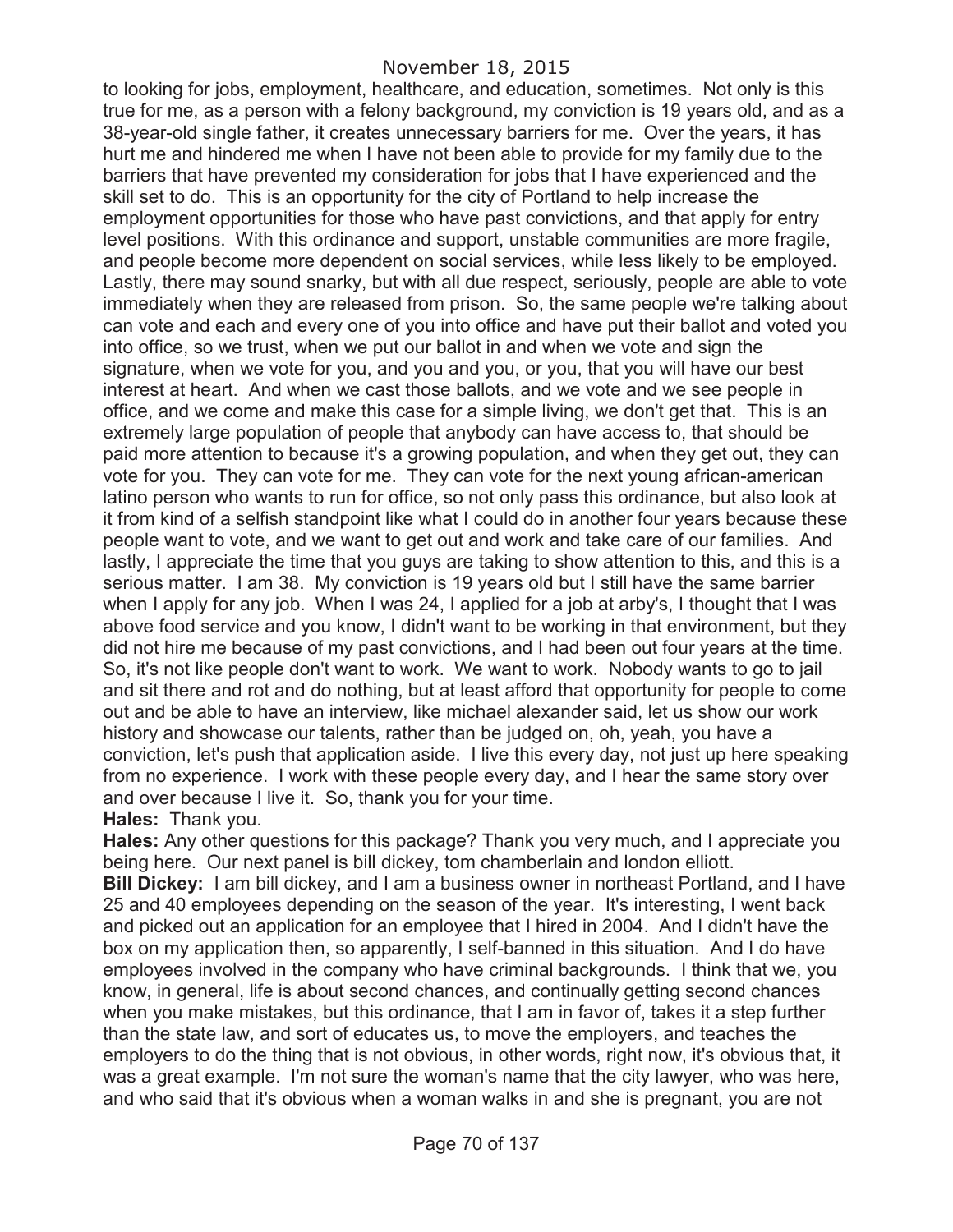going to ask her questions about you know, whether her pregnancy or family are going to be a deterrence to her job. This rule of asking this question after you make the decision, is just sort of a way for us to move ourselves a little further along, and help to change a societal problem that we have that is something that we're addressing now, that, you know, that -- which is great. Other things got addressed earlier. But, this one is just another thing we need to do to make our situation better. And it is great that the city of Portland is taking the opportunity to lead the way on this because we have the ability to do that. And you know, the -- currently right now, this is completely aside from this, but there is stuff going on, on social media right now that it's just crazy ever since the paris attacks, and those -- that kind of prejudice is going on, really bothers me greatly, and it's embarrassing. And i, honestly, sit at red lights on occasion, and think why do these people think differently than I do? And just in general? Because I live here and I love this place, and so anyway, I just think that this is a great opportunity, and I am definitely in favor of it, and I am also a member of the Portland business alliance, in case anyone wanted to know about that. So, I guess that that's all for me, and thank you. **Hales:** Would you like to be next? Welcome back to council chambers.

**London Elliot:** Nice seeing you again. I am london. I am 18 years old and I am a third generation born and raised Portlander, and my father, my brother, and several other family members have records. To me, that has been a life of unemployment resulting in instability for all of us. Not having access to employment, changes how society, your community, and your family sees you, most importantly, how you see yourself. Resulting in a lack of confidence, opportunity, and hope. This affects every relationship in that person's life, such as the relationship between parent and child. Taking away one of the most fundamental relationships in life, and far too often setting the stage for that child to repeat the path of the parent. Growing up, I experienced what it was like not having access to employment. I had the fear of coming home from school to see eviction notices and past-due bills. Have you guys ever eaten sleep for dinner? Do you know what that means? That makes you feel powerless. Especially since you see your family trying so hard. Mass incarceration, subsequent joblessness, is a problem all across Oregon. If i'm being honest, it's reached epidemic levels for my community here in Portland. In a city like Portland where I see people who look like me, treated as if they are guilty until proven innocent. Many of my peers and friends are on a lifelong journey towards recidivism and chronic unemployment. This is something that the city of Portland has the opportunity to fix. Oregon already took the first step. But Portland can lay down a path towards success for people like me, and my community. I urge you to pass this ordinance without delay and help thousands of families like mine in Portland. Thank you.

**Hales:** Thank you. Mr. Chamberlin, welcome.

**Tom Chamberlain:** Good afternoon, Mayor Katz and commissioners --

**Hales:** Now that's something.

**Fish:** I was thinking about that. Wow. Tom.

**Chamberlain:** I've been at this job way too long.

**Hales:** That's my praise.

**Chamberlain:** Mayor hales. Glad to be there, too. I am here today on behalf of the 300,000 men and women of the Oregon afl-cio. I encourage you to take swift action on this ordinance. We represent a broad coalition of groups that have come together to advocate to ban the box. And previous testimony, you heard that the city, that the state of Oregon has taken an initial step, a critical step, an important step, but a step that does not go far enough. And maybe a good policy, but it's not an excellent policy. We're the city of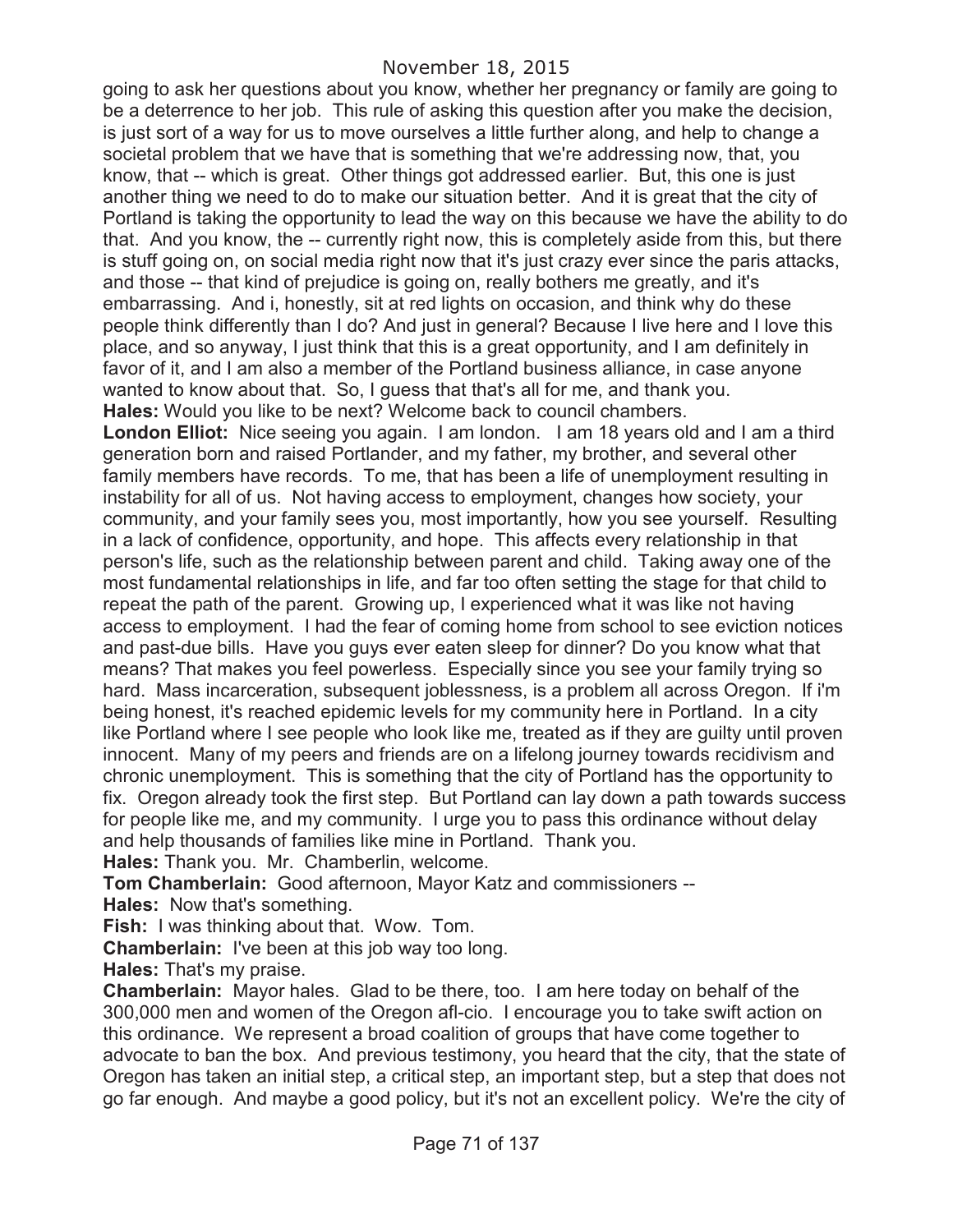Portland, and we believe in second chances. We're the city of Portland, is a national leader. We're the city of Portland, we're -- we don't go along to get along. I expect great things from the city. And in moving forward, with a policy that just mimics what the state did, isn't enough. We need is a policy that really does something. It really gives ex-felons is a second chance for a better life. And while this may be more than other cities have done, other states have done, it's important that Portland does more than they do. We encourage fast action on this. We support this, thank you.

**Hales:** Thank you, thanks very much for your help. Thank you all. Questions? Thank you all very much. I have one more invited speaker, and we'll see if the technology supports her arrival, and that's Michelle Natividad Rodriguez from the national employment law project, so I believe we have her set up to skype in. We'll see if that, actually, works. Karla is attempting to make that connection.

**Moore-Love:** Pcm is doing that.

#### **Hales:** Ok.

**Michelle Natividad Rodriguez:** Hi everyone, can you hear me ok? I am having trouble hearing you, but I can go ahead and share some thoughts. Thank you very much for having me and using the technology to get me in here. Just a bit of background about myself. I am a senior staff attorney with the nation employment law project, we worked the last several years with jurisdictions across the country, policy-makers and advocates on fair chance laws and ban the box laws, and I, myself, personally, was involved in the San Francisco fair chance ordinance and worked three years on that. I worked two years on the California legislation, personally, as well. That was a straightforward ban the box and have been involved in a variety of the movements that have happened, including recently, with president Obama's announcement that did apply to federal agencies, as well. So that's my background. And what we tried to do in situations that policy-makers like yourselves, are facing, is to gather the inclination about what's working, what's not working, and to help you in insuring that you are doing what you can with the goals that you want to achieve, which is what we can all agree on, we have a broken criminal justice system, we have seen the impact on the community, and we have heard the heartbreak, and pain, just even in today of what that has caused, so we are committed to doing all that we can, and that means getting people jobs, that means taking away the unnecessary barriers. And so, we all have that shared goal, and then the question becomes how do we do that well? How do we make sure that the laws that we can put in place, will, actually, accomplish that goal, and I just want to invoke a bit of what, what bill shared from his perspective as a business person, hit it right on the head. What this law does and has the opportunity to do, is really educate employers, and teach them how to take the bias out of the hiring process. It starts to address how can we make a cultural shift because really, what we're dealing with, as you heard from Mr. Price, and others, is a deeply stigmatized population, and because of that stigma, we have to take seriously having the laws in place that are going to make an impact. So, that's, that's our starting point. And what I want to do is just cover a couple of details that have been raised, and I have been listening in, and there were a few questions that were is, directed my way, so I will try to address them, as well. One point that I noticed, which I think is a very common misunderstanding, and it comes into your question of thinking about exemptions. I heard references to when there are these heightened public safety concerns, we need to ensure that we have enough exemptions. Now, I want to point out to everyone, and I think that this is a very natural misunderstanding, is that your process, the laws that you laid out here, even without the exemptions, make your hiring process and your public safety concerns addressing those,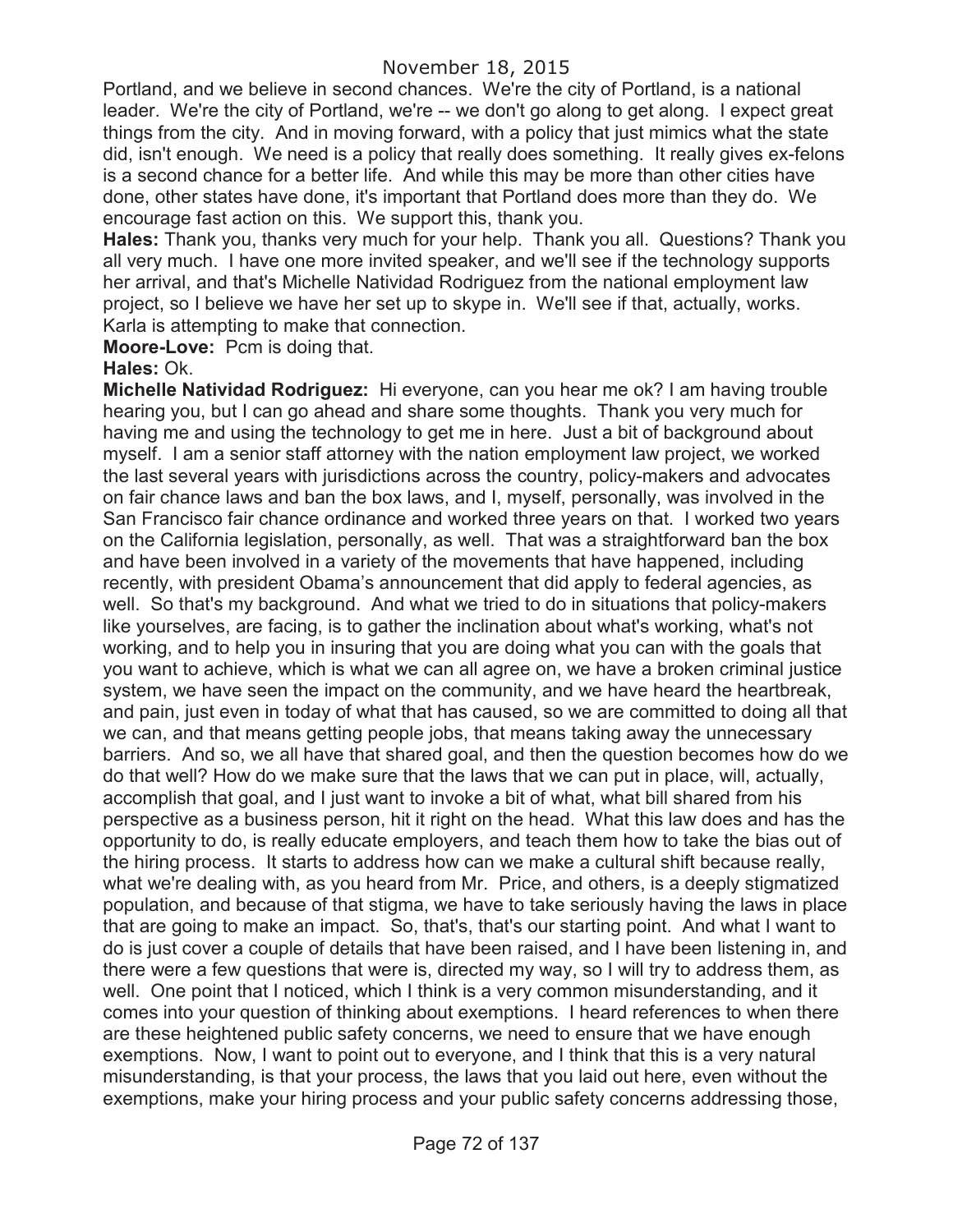no less rigorous. Alameda county is an example of a jurisdiction that has had this in place since 2007, and when their h.r. Person came before the California legislature about their experiences is, and with a more comprehensive, fair hiring law that included the conditional offer threshold, they made it very clear that this did not change how rigorous their process was. Even in heightened safety positions. And when I think about, as well, the example of some of the most safety sensitive positions in our country, which is under national security, I will just also point to the fact that the office of personnel management, who is in charge of those national security jobs, also recommend waving to the conditional offer stage before the background check is given. Now, why is that? It's because it does not change the fact that we can still do the analysis that's needed. The benefit of that, just period, is what we have seen, is that for most of these, most of these jobs, what you are going to find is most convictions, that people have are not going to be job related. And I point to the experiences in San Francisco. They released a report under their current analysis of how their jobs are considered, and they found of the amount of people that had conviction records, when they did their own job analysis, and looked at job relatedness, in the end, they only found that 2% total, should be disqualified. So it's all to say that you have a low percentage, if you are actually looking at job relatedness, of individuals, that should be disqualified from the job position, period. So, those are some of the broad points that I just wanted to cover, and drilling into a couple of questions that were raised, there was a question about voluntary disclosure, and I, actually, thought that Judy and josh did a great job of addressing that. The concern with the voluntary disclosure, in having that included in the law is that you are not really going to see the kind of cultural shift the law has intended to create, which is that you want the conversation to happen after the conditional offer phase. The reason for that is because you are trying to minimize the bias and the process, and the way that other jurisdictions have handled this is much the way that josh and Judy describe. You can do it with a notice at the beginning, to indicate that any discussion of a conviction record will happen after the conditional offer, that's the path San Francisco has taken and others. And you can also say, you know, during the job interview phase right at the beginning, as an employer, you know, we're going to talk about the background check, not at this time. So, there are very simple ways to deal with that, and the benefit of it, of course, is that you are really aiming at the kind of cultural shift, and the debiasing, the hope of these Laws, are trying to make happen. You are getting closer to that, and I also just want to harken back to a point that one of the commissioners made, which I think is a very important one around enforcement. We found with jurisdictions across the country, that really, the difficulty is not with employers facing a gotcha situation. Employers are finding that we can meet the standards, such as conditional offer, and job relatedness just fine. The problem has been, enforcement. We are not seeing as many people coming forward. There is a lot of reasons for that. One of them being that already job applicants, people with records, are in vulnerable situations. You are dealing with individuals that are not going to be as willing to come forward. So, keeping that in mind, we want to make sure that we're not getting into a situation of he said, she said, as the commissioner indicated. We want to ensure that enforcement can be as solid as possible, and just generally, that's something to keep in mind. You don't want to be in the position that some jurisdictions are in now, which is trying to go back to their prior law, to make improvements, so that it's not a law in name only but working on the ground. I am happy to drill down into any further questions you may have or any particulars, we do have a lot of materials and experiences with other jurisdictions that I am happy to share.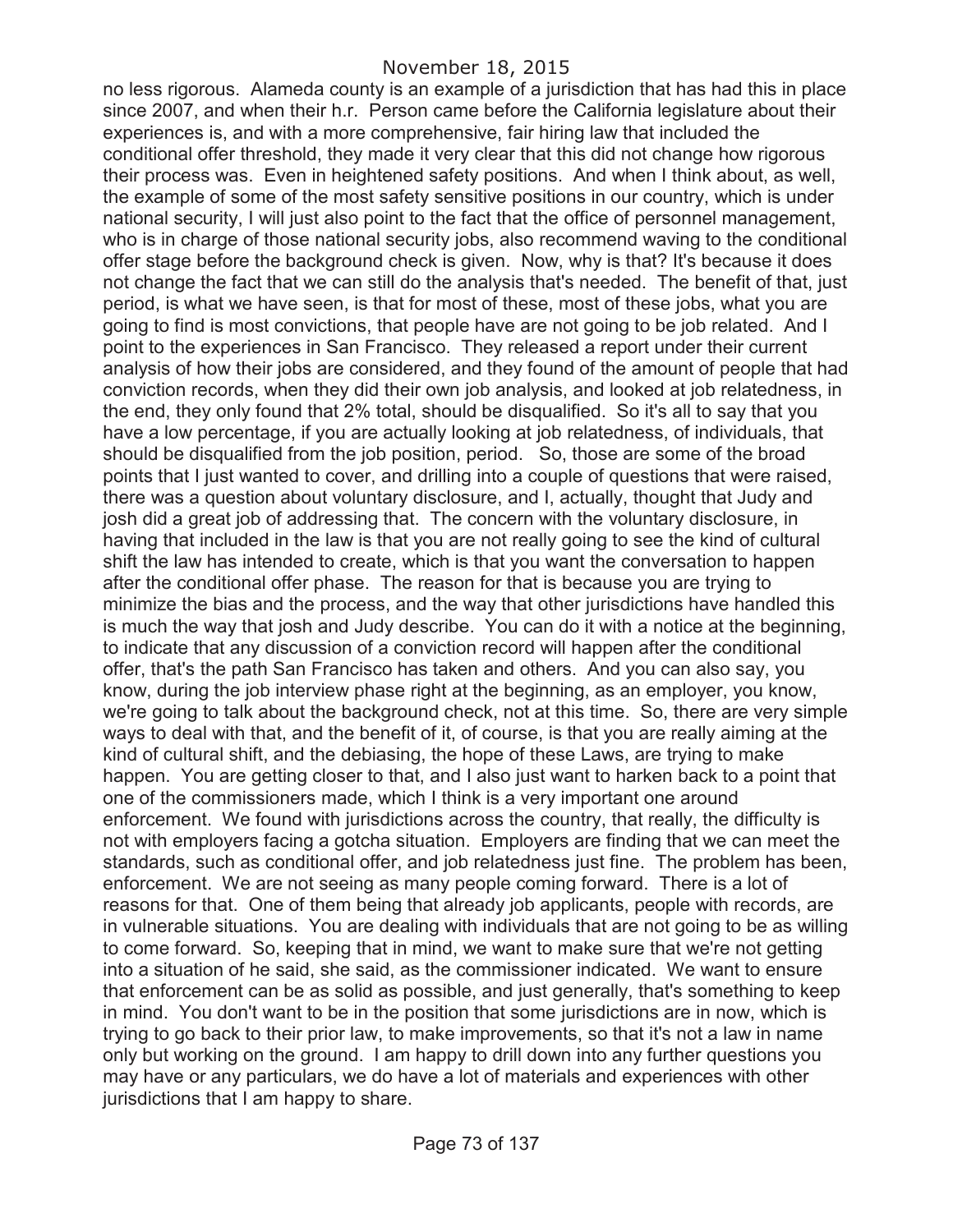**Hales:** Thank you very much. There are a couple of questions for members of the council. So, I hope that you can hear us.

**Fish:** Miss rodriguez, can you hear us?

**Hales:** We'll see if we can make this work.

**Fish:** Can you hear us?

### **Rodriguez:** Yes.

**Fish:** its nick Fish, and I appreciated what you said, your most recent comment, about the he said, she said, and in a prior life I represented someone with a claim of discrimination based on retaliation for opposing hiv discrimination, retaliation claim. And the key evidence in the case was the employer putting in writing the reasons for the termination. Because the reasons were legally insufficient, it was the key piece of evidence to show that they did not have a good faith basis, so that's what, is in the back of my mind. Is it unduly burdensome to, in your judgment, to require that the withdrawal of the conditional offer, the explanation for that withdrawal, be in writing?

**Rodriguez:** I don't believe it is so, for the very reason that you mentioned. If this is going to be something that you have working in practice, we have to think of the mechanism to ensure that it does, and certainly be able to say in writing, this is the reason for the denial. Help ensure that the employer is going through an analysis, and As well, it can help the applicant see what the issue is, and it will help enforcement. In the end, by having that clarity, I think in that everybody in the process will not have to go through the he said, she said, which will take the agencies time to figure that out. You get the benefit of clarity with writing, and I think that's what your pointed is trying to say.

**Fish:** I assume that it does not matter what form the writing takes, whether it's a document, an email, or whatever. It's something in writing.

**Rodriguez:** Exactly. I think that the point being that we have some kind of documentation that indicates what the asal is, even if it's simple. There is some jurisdictions that have provided a copy of the background checks, and literally, highlighted what the issue was. It can be as simple as that.

**Fish:** One last question, when you look around the country, what's an example of a city that has gotten this right? And how do you measure success?

**Rodriguez:** It's a very good question. Thank you for that. You know, part of the larger issue here is that we're not seeing a lot of cities and counties, and I sympathize, but we're not seeing a lot of them collect the data. So, we are not seeing what the problems are as clearly, we'll see the number of complaints filed and how those are resolved. But, I do encourage you for what you can for your contractors or for the city, itself, to actually look at the number of people that are being fired, who have records, so that at least you can identify yourself, is our law working? Maybe that's not as practical for the employers themselves, but it is something that we're trying to explore. That's kind of a side note. This larger question of what I have seen working from jurisdictions are a couple of points. One, the District of Columbia in their ordinance, which became effective in December of 2014, which does have the conditional offer threshold, has stated, in a letter, I think, that you may have that letter, in fact, that the conditional offer threshold has been very helpful for their enforcement. As well, they have had an amount of penalties go to complainants. Now, the reason that they had a certain amount of penalties going to the complainant, is for the very reason that I alluded to earlier. Workers that are low income, that have records, are not going to have as much time, period, to come forward and make a complaint, especially if they don't see now that's going to get them that job immediately. So, you are asking individuals, who don't have a lot of time, who need to take care of their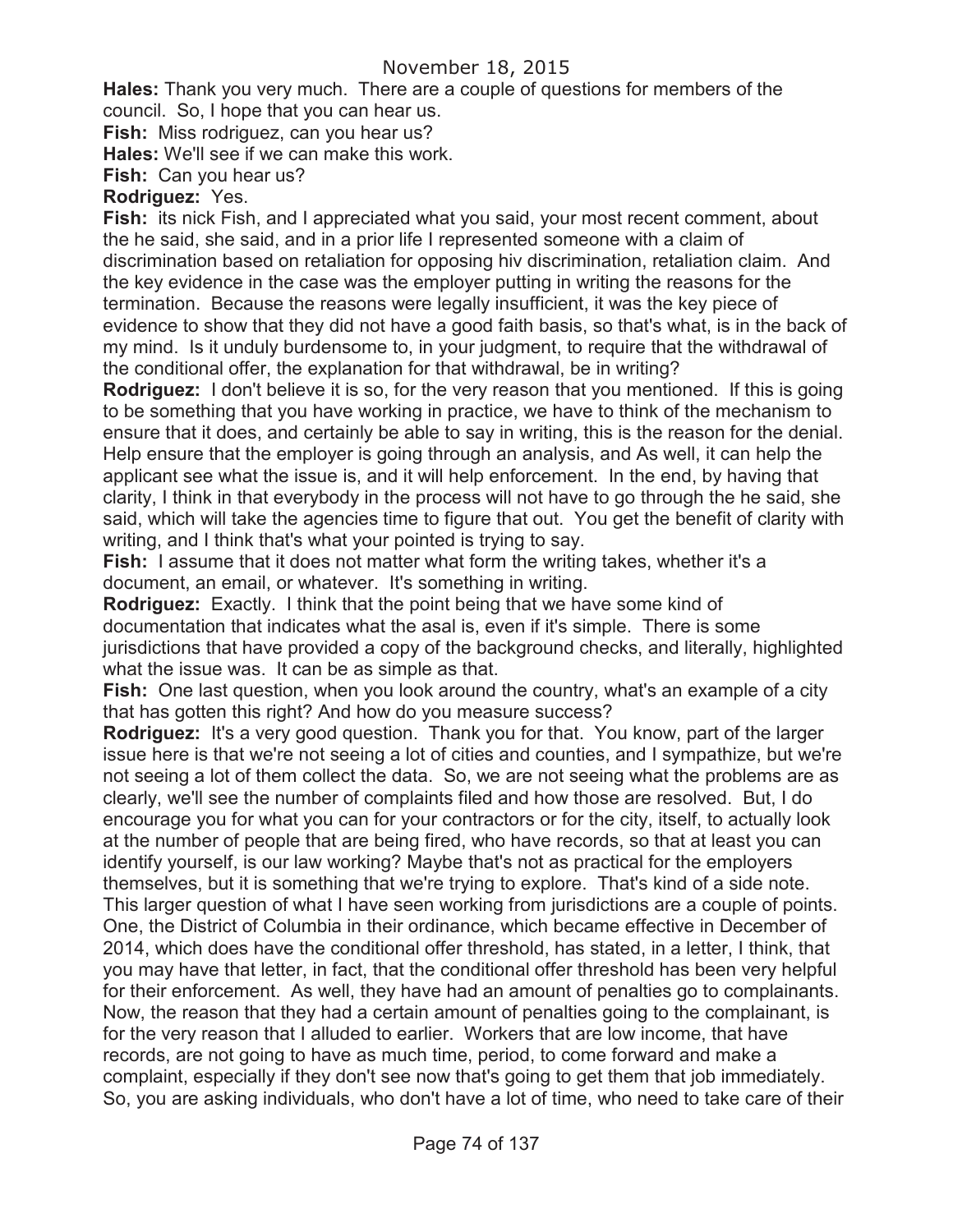family, to come forward to a government agency that they probably don't trust, to make it better for the next people after them, which is a wonderful, altruistic thick to do but not something that a lot of people Have the luxury for. And so in the district of Columbia, they have found that by having that small amount of the penalty go to the complainant, they are, actually, compensating people a little bit for their time that they are giving to help ensure that the laws is being enforced properly. I have been impressed with the outreach and education efforts, and the dedication of reason enforcements for Seattle, for the District of Columbia, and for San Francisco, as well. One of the things that hasn't worked as well for San Francisco is that they have very low penalties. And it's not just to say that they are not working with employers, and most employers, don't, don't mean the best, and won't try to follow the letter of the law. It's very difficult for them to have employers who are not taking the law seriously, pay any attention to them when their penalties are so low. So, their hands are tied. As an enforcement agency, in that regard because of their low penalty structure. And it probably is going to have to be something that we go back and try to change in the law, which is going -- going to be a difficult process. I would recommend you don't take those -- you try to get it right, at the first.

**Hales:** Thank you very much. Other questions for miss rodriguez? Thank you very much for being part of this process today. You have added a lot of value and clarity to our Deliberations, so thank you very much.

#### **Rodriguez:** Thank you.

**HAles:** Let's move now to folks that have signed up to speak in addition to the ones that we heard from, that were invited, I know we probably have a few of you here who would like to speak so let's go to the signup sheeted and who remains. Good afternoon, welcome.

**Mikal Shabazz:** Thank you. I am Mikal Shabazz, mr. Mayor and council, thank you very much for this opportunity. I am the directer of oico, the Oregon islamic chapter organization. We were a part of the mercy corps, northwest, reentry, coalition, which is a faith-based coalition, been in place for 15 years. We provide in-reach services, in most of Oregon's prisons, as well as reentry services for those who are hosts, incarcerated. I am here to support, and I am willing to support this change in code but to promote it, I think that it's a big step in the right direction for those who are facing the obstacles that we have all discussed today, the long list of difficulties that people face, men and women coming out of these prisons, are endless, and I think it is very important that the education process is being spoken of here. It extends itself to the intended recipients, ie, it's one thing to inform the community outside, that we have to do the in-reach on the inside, with the individuals who are incarcerated and will be coming out so that they know and understand that this is now a new opportunity or a renewed opportunity for them to find employment, and that there is some teeth in the code, that will allow them to god willing, obtain the employment that they are seeking to obtain, so I think it's very important that the goal, both ways, with what's being projected. I would like to also suggest, after listening to all of this wonderful testimony, that the city regularly encourages, inclusion, participation, diversity, and inclusion, etc., and it rewards those contractors who comply and who show good faith efforts in this manner, and perhaps, somewhere along the line, as you are drafting these rules and regulations, and codes, etc., that could be considered, as well. That when looking at particularly those who are contracting to the city, if they have the means of being vetted to see if they are being offering employment to those who are applying that have criminal backgrounds, and if they are offering employment to them, and they are doing the outreach and they are making it known that they are open to do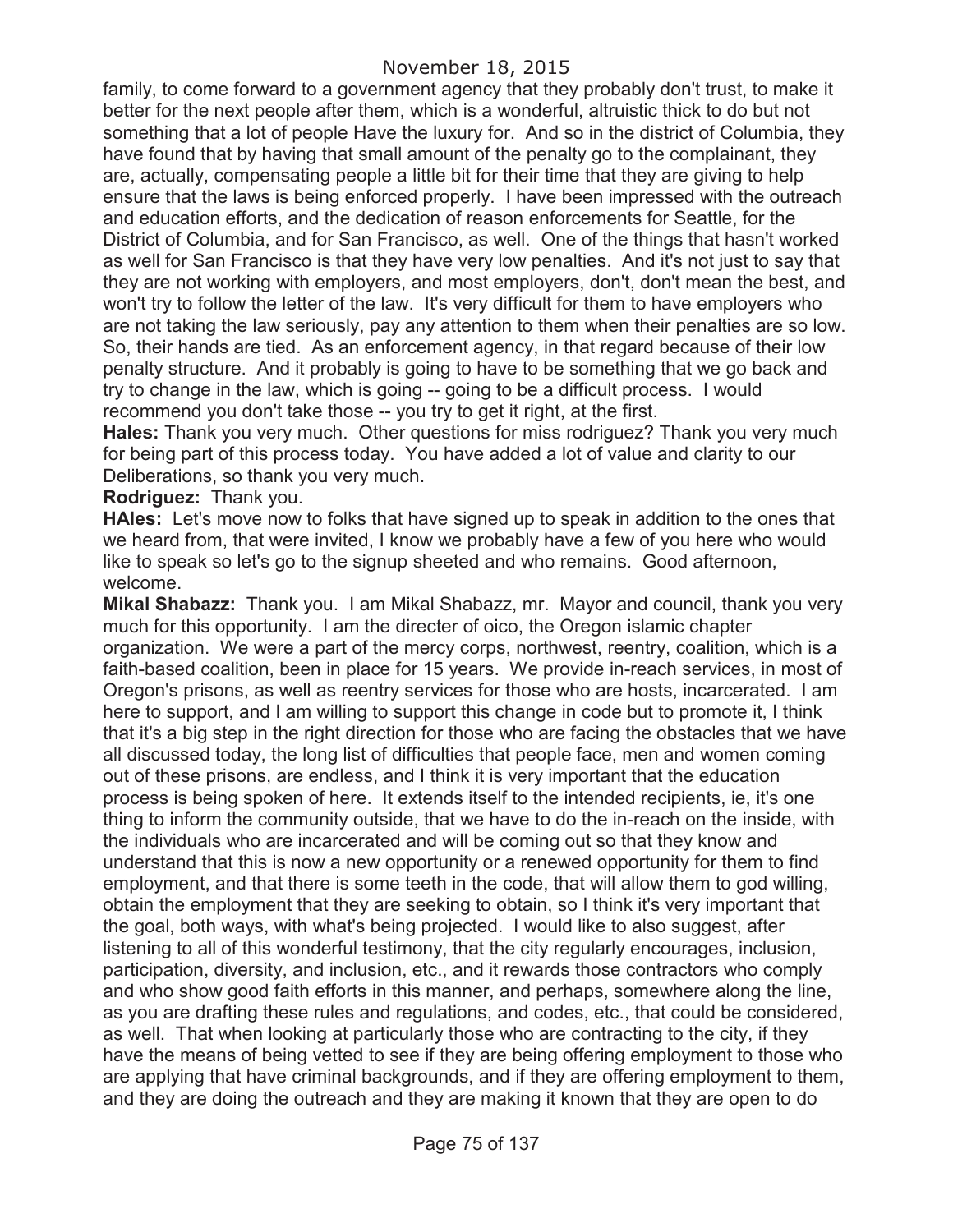business, with people, and they are not checking them off at the door, they also be given some measure of recognition for doing so. That would encourage them to be forthcoming. The organizations I work with, miracles, for instance, harp, which is another organization, phoenix rising, women of purpose, many organizations that are in the reentry community That can utilize this law, in our arsenal, when it comes to assisting people that are transitioning out of prison and into community life, so to wind it up, I am here to support it. I think that this is a great move. And I understand that the things that have taken place in the city of Portland, and not only, have the opportunity you, as the mayor and the council, have the opportunity to set the bar, but also, to set the example. I worked for the city of Portland for 20 years. Outreach, recruitment, programs through commissioner Leonard, understanding how to bring people into the workforce that did not traditionally have access through skills, etc., so I think that the city, itself, bans the box and sets the example, others will be more likely to follow. I want to thank you for what you are doing, it's important what you are doing, and it's meaningful, it's very meaningful to people to know they have a chance, some of the individuals I deal with and my organization deal with, we see them going into prison, and we started our organization 15 years ago, and some of them are still there, on their way out. And we see people that go in, and with many years ahead of them, and we see the life change, but when the life takes a change, it also needs to have hope that those changes can be executed and bread and butter, bread and butter, our core values and issues, people have to be able to maintain themselves. We work with them and let them know that they can work for us, or they have no other alternatives than to work against us. I am a businessman, also, and I have a plumbing company, and it is my protocol, also, to bring into my shop those who have criminal backgrounds, and in today's society, I think that most of us will find that we have a little criminal in us. Thank you.

**Hales:** Thank you very much. Thank you. Good evening.

**Christine Gage:** Hi. Commissioners. I am Christine gage, and I work for a company called higher image, which is the background screening firm. I am also a member of the national association of professional background screeners. And I am here today on behalf of the na pbs. It represents more than 825 companies nation-wide. Many of whom work with businesses within the city of Portland. Providing the public a safe place to live and work. And our member companies are defined as consumer reporting agencies, and we're regulated by both the federal trade commission and the financial protection bureau. We appreciate the opportunity to offer our professional insight on whether or not Portland should impose increased restrictions on criminal background checks, and above and beyond what's regulated by the fdc, under the fdc as well as What's impending with hb3025. And for the following reasons, we are going to say we oppose this change, of course, the biggest issue we're seeing is that this is imposing itself already on in exsistance, we wholeheartedly support providing consumers safe places to live and work, and efforts to helping individuals find employment and avoiding recidivism, and we believe that the ban the box in the purest form as hb3025 is presenting in the state of Oregon will do that, going to go a long way in helping to avoid the situation where employers just tossing out applications. We need to consider the imposition of changes to law would have as it relates to things that exist on the books. So, for example, Portland's ordinance goes beyond Oregon's because it's requiring that we state the criminal history that's the problem. We covered that, we are required, our employers are required, any employer that uses one like ours is required to go through a two-step process before they can either rescind an offer or decline employment, using criminal history is a basis for that, you have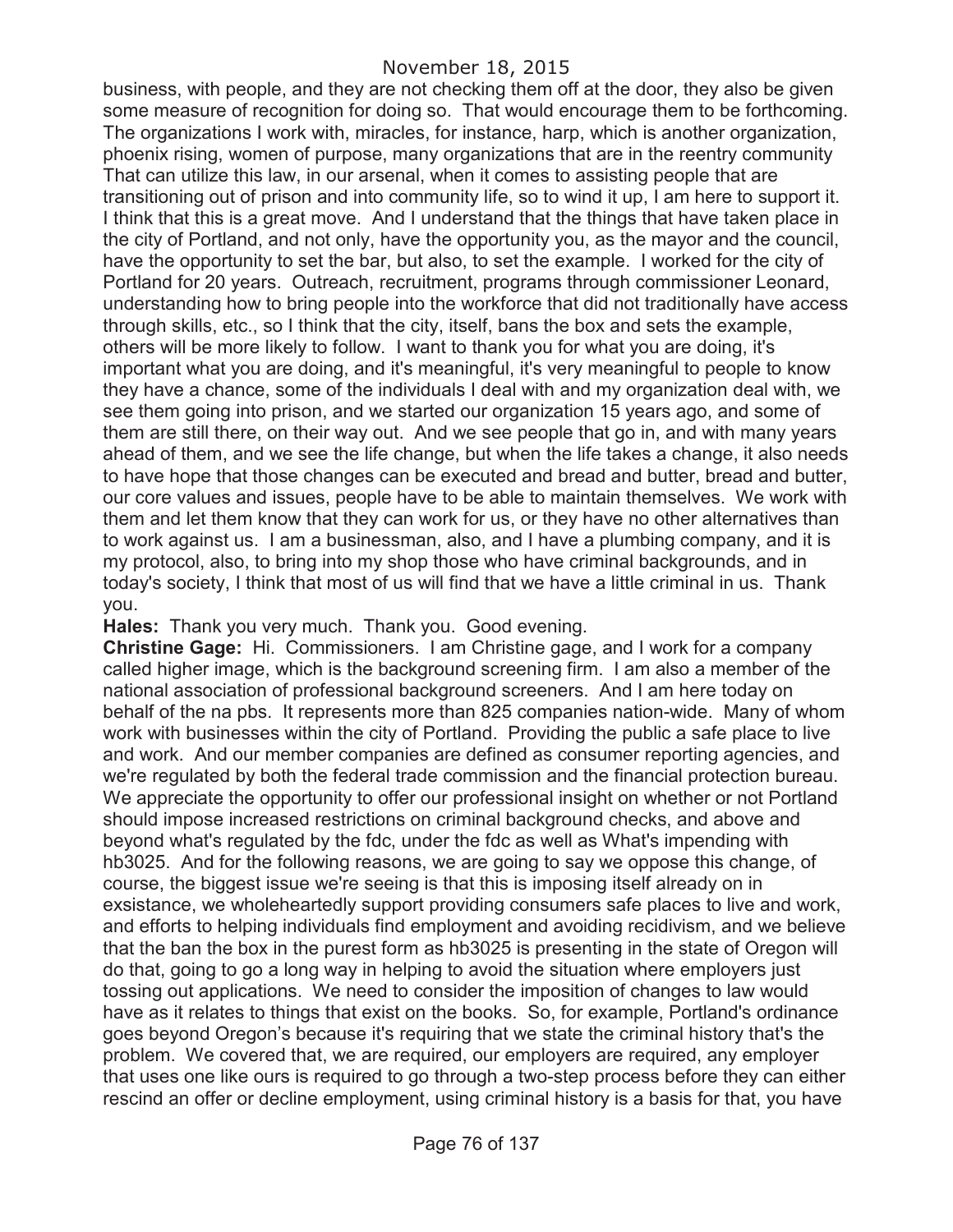to go through the process which requires that they sent the report in its entirety to the applicant. On top of that, they have to give a five-day waiting period for that applicant to come back with information that would clear up the history of the, if there was a problem and gives a time period for the employer to consider whether or not that's relevant to the job. After that, they can take action and do the final adverse action and go ahead and rescind the offer.

**Fish:** That would have to be in writing?

**Gage:** In writing, and it's all actually regulated, wording in terms of the whole process, is regulated.

**Fish:** With respect to the federal law, you are talking about, has your experience become that there is a virtue in having it in writing so there is no misunderstanding of the reasons? **Gage:** Correct.

Fish: We try to bring clarity to this.

**Gage:** All processes are governed by specific rules, so for instance, we have to provide, also, the employer provides the fcra summary of rights before a background check is done, and it's provided again at the point that the report is given to the applicant.

**Fish:** I just want -- you raised an important question, so let me jump to the chase. Do you, do you believe that our requirement is redundant in light of federal law?

**Gage:** Yeah, I am getting there.

**Hales:** Try to get there soon.

**Fish:** We're running out of time so I wanted to give you a lifeline.

**Gage:** The eeoc provided guidance around individual assessment in 2012. And they provided that in the form of arrest and conviction records under title 7, of the civil rights act of 1964. And in that, they provide the same sort of criteria, that you are suggesting, you look at the actual crime or crimes, the age of the person at the time, what is the relevance to the job being applied for, so all of that is in place.

**Fish:** The big difference is about timing, and the eeoc did not address the issue about timing. They have another stick, by the way, if they think that the employers are whole sale barring people at the front door, it's about timing. And admittedly, the proposal is, has a different timing than your industry enforces nationally, and have you found any particular challenges enforcing the Washington law arrest any other, Baltimore or any other city that has taken the approach that we're evaluating?

**Gage:** Well, I think in the purest form, which is saying that we cannot ask for, on the application, and even the ones that go as far as to say that you cannot ask until interview, like 3025 is doing or if no interview, until a conditional offer of employment, I think that those, in our experience, have been wonderful. Not a problem, but it's when you start implementing rules around the subjectivity of me evaluating the criminal records, and what is it going to look like, how do I put it in writing in the right way. We have talked about it with eeoc and how that should happen so I think that that's been the issue.

**Fish:** So if the council ends up disagreeing with you on the policy matter, what I hear you saying is that there is a body of law, particularly, at the eeoc. Why, that you want us to review as guidance, as we do our regulations, is that correct?

**Gage:** Correct.

**Hales:** I hope you would be willing to be involved in this. Thank you very much. **Gage:** Thank you.

**Hales:** Thank you. As we call the next group, let's include Sonia from the social ignition because I neglected to call her earlier.

**Hales:** Good evening, Sonia, go ahead.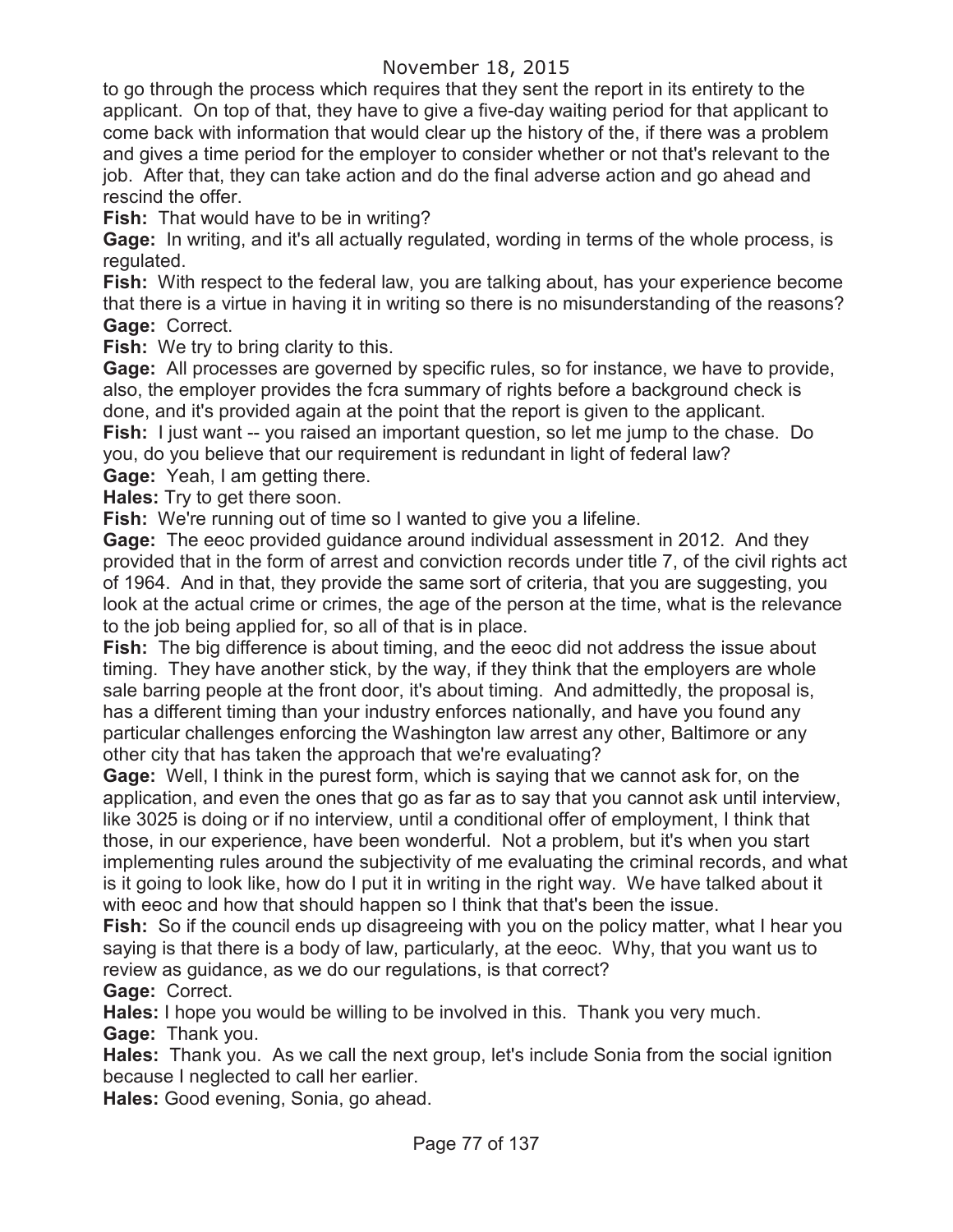**Sonia Scarvalla:** If you did call my name earlier I apologize, I was with a client. **Hales:** We failed to call your name earlier.

**Scarvalla:** Perfect. All the better. So my name is Sonia Scarvella and I run a social ignition. You met me before. I was here at the last hearing, with ban the box, I work with men incarcerated at Columbia River. We talk about entrepreneurial venture says and personal development. So I was there this morning, and through a conversation, unrelated to this topic, I was meeting with the gentleman in jamal, whom you know, and he's getting out in a couple of weeks. And he said to me today, I am going to read it from my notes. My biggest fear, is to be judged for the person that I was, at a point in time ten years ago, and versus the person that I am now. We talk about timing. About the ban the box, when are we going to ask? And I know that that's what this hearing is about, and you will, we all make a decision based on really wonderful evidence. But, what i'm concerned before is what this comes down to is the intersection between public safety and discrimination. And regardless of when you asked the questions, companies are able to automatically disqualify someone, on the mere existence of a criminal record. A social ignition, and my work is when getting to the root issue, and what are we scared of? What are we nervous will happen? If we invite someone into our business that we have built? I would like to see more conversations around that, whenever all of you work out the details on the timing, before or after, any of those, is to really sit down with the business owners and say what are you scared of? What are you nervous about and how can we address those things specifically? Whether it's more education, more programs inside, as the gentleman was saying earlier, and more opportunities for people to meet, and get to trust each other, and that's what this is about, at the core, and that's what I would like to see more of as you all decide on timing, and when to ask the questions, and when is it ok, for me to discriminate against you. And the work that you have done before. Thank you. **Hales:** Thank you. Welcome.

**Rod Such:** Thank you. I am rod such, and I am reading in statement today on behalf of The Portland chapter of Jewish voice for peace. The Portland chapter of Jewish voice for peace strongly endorses the mayor's office proposed ordinance to remove a barrier that stands in the way of many people, seeking an opportunity for a second chance. This proposed ordinance is a significant improvement on recently enacted state legislation, and will clarify for many Portland employers the importance that the city attaches to this initiative. Everyone deserves a second chance in life. This is especially true for people of color who face institutional barriers of discrimination, and who have been disproportionately affected by our draconian drug sentencing laws, and in an era of mass incarceration. If you have not yesterday read Michelle alexander's ground-breaking study, the new Jim Crow, we urge you to do so. In it you will learn not only about the racist and political motivations behind many of the get tough on crime laws, of the 1970 and 1980s, but also, you will become more aware of the lasting impact that felony convictions have on people's lives. These include not only their ability to obtain work, but also to obtain housing and other social services not to mention disenfranchisement in many states. Lifes from the jewish organization weigh in on this issue, JVP as a human right organization. And equalizing opportunities on employment applications is one of the civil rights issues of out day. The civil rights movement of the 1960's lifted all boats, civil rights legislation made it more difficult for jewish people to subjected to restrictive housing covenants and tokenism in hiring and college admissions. At the same time jews in this country enjoy white privileges denied to communities of color. It is therefore incumbent on us to align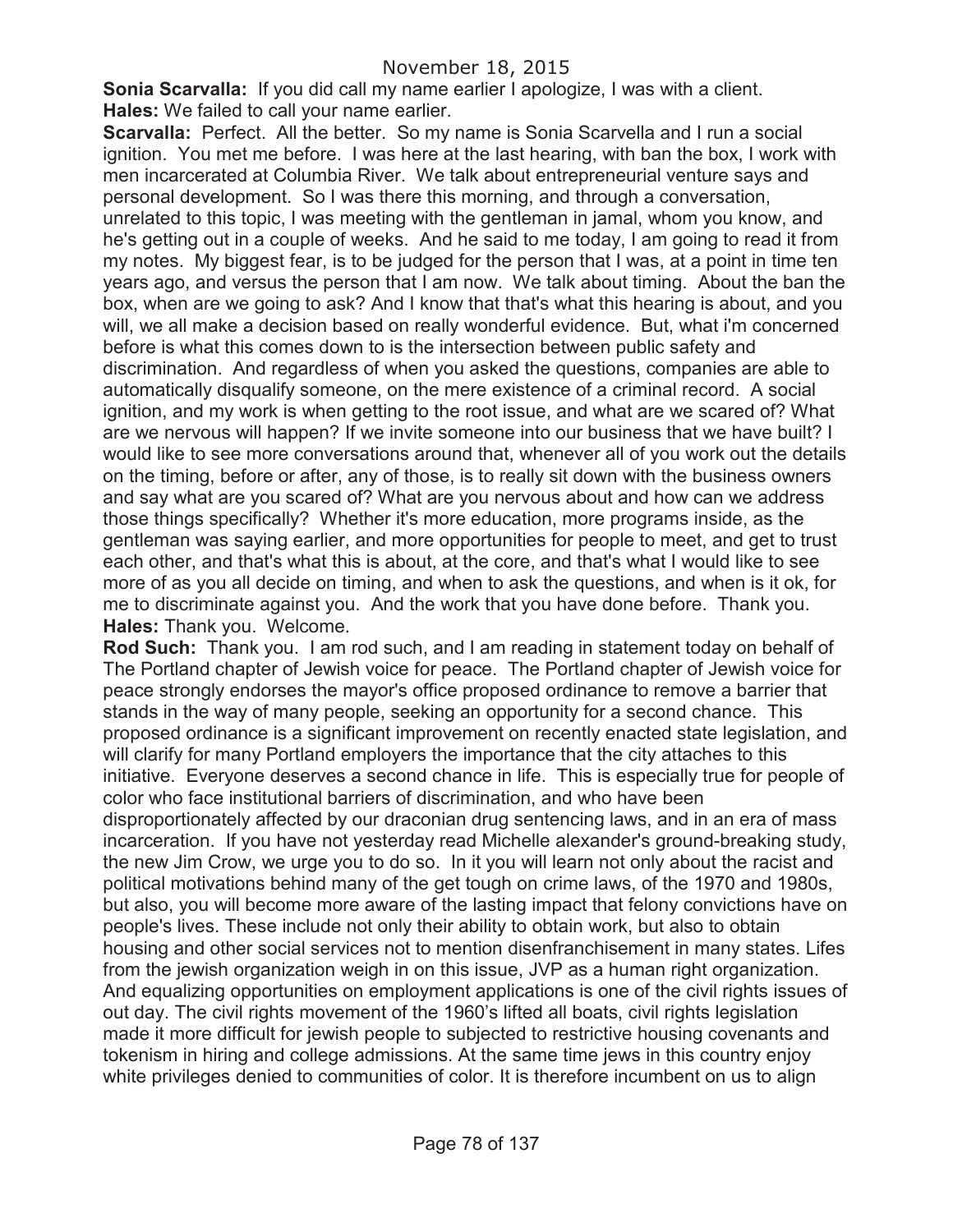## November 18, 2015

ourselves with those still fighting discrimination and with those still seeking a second chance. Ban the box. Thank you very much.

**Hales:** Thank you. Welcome.

**Kayse Jama:** Thank you, mr. Mayor, thank you for commissioners to allowing me to speak in front of you. First of all, mayor hales, I want to thank you for you putting out in a statement in support of welcoming refugees in the city of Portland. **Hales:** Thank you.

**Jama:** As a refugee it mean to me a lot. It meant a lot to other folks. I would encourage all of the other commissioners to do the same thing. We are facing very difficult and challenging time. I'm Kayse Jama. Cio stands urban league of Portland, afl-cio, fair shot coalition in support of banning the box. We believe qualified applicants who have served their time deserve a second chance. A fair chance we support efforts to ban the box and I encourage you to have a conditional offer. For years cio members support has been waiting for progress in Portland. We -- know that it was only first step to addressing this issue. It denies people to have fair chance to move forward. Personally, I can do a parallel my own personal experience. 15 years ago I came to this country and this great city of Portland. My resume was as plank as this piece of paper. All I want is someone to give me a chance. A chance to work, a chance to earn a living. When I applied and get my first job. You have no clue how I felt when I got that offer. It made whole difference to me personally because I didn't know anybody. I didn't have any backup plan. I didn't know anybody city of Portland. I was alone by myself. And that first step opportunity that I was given is all the folks here today are asking. Nobody is asking anything else. We want to give an opportunity for people. For that reason, I encourage you to ban the box. Thank you.

**Hales:** Thank you all. Next group on the list.

**Moore-Love:** The last three people.

**Hales:** Come on up. Marion, I think you're first.

**Marion Haynes:** Good evening, mayor hales, council members. I'm Marion Haynes with Portland business alliance. I frankly feel like i'm in a very awkward role here before you today. As we have said from the very beginning when this conversation started, we support the goal of banning the box. We supported the bill in Salem to ban the box. So much so that when I was here testifying last time I remember sitting next to Michael talking about how urban league and Portland business alliance were in violent agreement about the goals we were trying to accomplish here and that's true. It's hard to disagree with a lot of what has been said about the impact that people have when they have a criminal conviction, what that history has been, how that impacts communities of color. We don't disagree with that. That is why we support the goal. It's why we understand the value of a job. That being said, our strong preference is to let the state bill work. We have heard a lot today about how it doesn't go far enough and my question is, how do we know? The state bill has not been implemented yet. There's been no data gathered. We haven't seen whether there's a number of claims, whether more people are getting into jobs. That data has not been collected. State employment department is in a position to do that. We just don't know. I think there's been a lot of good questions raised about how jobs will be determined, whether that job fits into the matrix or not, whether a particular job fits into the public safety and business necessity requirement. That would be left up to rules. I know some examples of ones that could fit into those rules that we don't know the examples of all the jobs out there. Employers are in the best position to know whether that job has a public necessity or business necessity element that a certain criminal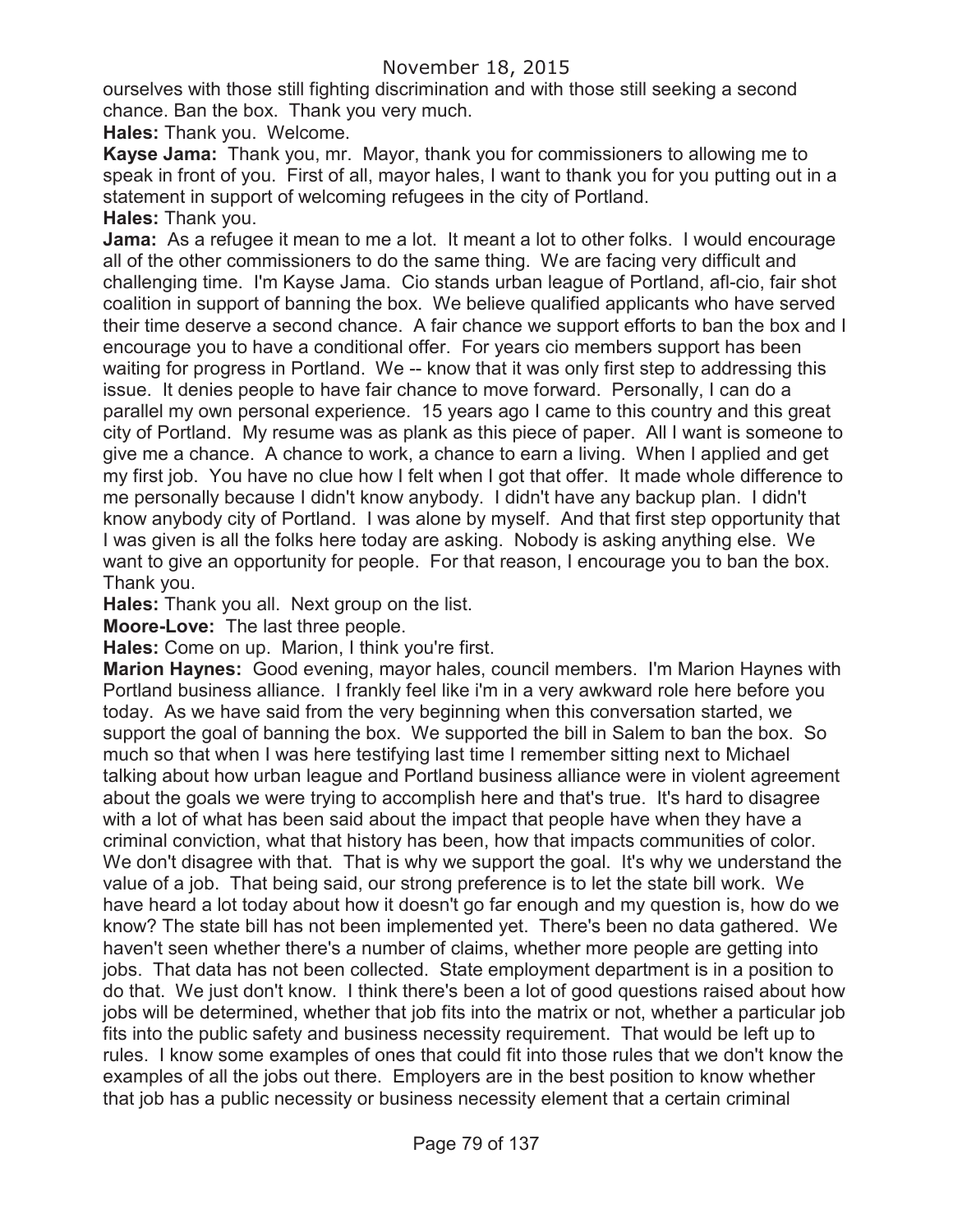conviction, not everyone but a certain one may be relevant to. I think there's been a lot of good questions raised. We strongly believe in the goal. We believe what the state has done was a good step forward and we ought to let that work, be implemented. It's only another month and a half from now. Thank you.

### **Hales:** Thank you. Good evening.

**James Taylor:** Good evening. Mayor hales, commissioners, I kind of hesitated to come up. First of all I'm James Taylor. I have been a homeowner and residents of the city since 1981. Been a banker in the community since 1980. I hesitated to come up as I said but after hearing the testimony I do applaud the work that's gone into this code, and I applaud the urban league for taking the steps they have taken. However, I don't believe that it goes far enough. When I hear that the senate and the house had two versions and I guess the watered one won out, and then I hear the city of Portland tackling the same issue and I applaud you for tackling the issue but I don't think it's gone far enough. If people that are incarcerated serve their time, they have paid their debt to society. I think we can all agree upon that. So banning the box is the correct thing, but I think it should end there. People have paid their dues. Let's ban the box. There should be no additional steps that the individual has to go through to prove the worthiness as a citizen. I understand the business community is pushing for certain concessions. I can understand why. That's why you guys have proposed compromises to appease the business community. But individuals have paid their debts to society. There should be no conditional letter and then let's find out what crime you did. What's the purpose? I mean the deputy city attorney testified earlier and she gave the example of a pregnant woman. If a pregnant woman came into an employer or she appeared to be pregnant the employer is prohibited by law from asking her certain questions. Now, if that employer wanted to offer her a job and tendered a conditional letter of employment can that employer then ask her how many kids she plans on having? How much time she plans on spending with her kids at home? It's again the law. We have civil rights laws, employment laws on the books presently to protect discrimination in the workplace. For some reason when it comes to people of color, whenever there are laws, there has to be conditions put upon it. **Fish:** Can I correct you on one point? You make a very compelling case, but currently people who have served time and are released to society are not a protected class. The big difference in the area that you've described are race, gender, status, marital status. Those are protected classes. A judgment has been made that they are protected. So one of the challenges we and everyone else has is how do you structure a system to provide some protections for someone who isn't -- has not been determined to be a protected class? Your point about race is important because disproportionately people we're talking about happen to be african-american. There's a disparate impact but just to be clear, the difference between the pregnant woman and the person who is released from prison technically has to do with the fact that one is a protected class, the other isn't. **Taylor:** I agree with you. My point is that if you get to the point of a conditional offer the employer has made a decision to hire that person based on their interview and their skills. So why does there need to be a question of it background? My premise is if a person has paid their debts to society, why can't we let it end there? That's my point. I'm asking you to make the tough decision. It's a compromise to do what you've done and I applaud you but i'm asking you to make the tough decision and ban the box and let that be it. **Hales:** Thank you very much. Good evening.

**Jeri Jimenez:** Good evening. I'm Jeri Jiménez. I work for the city of Portland. I'm off the clock. Past 5:00. I am a survivor of domestic violence, childhood sexual abuse, being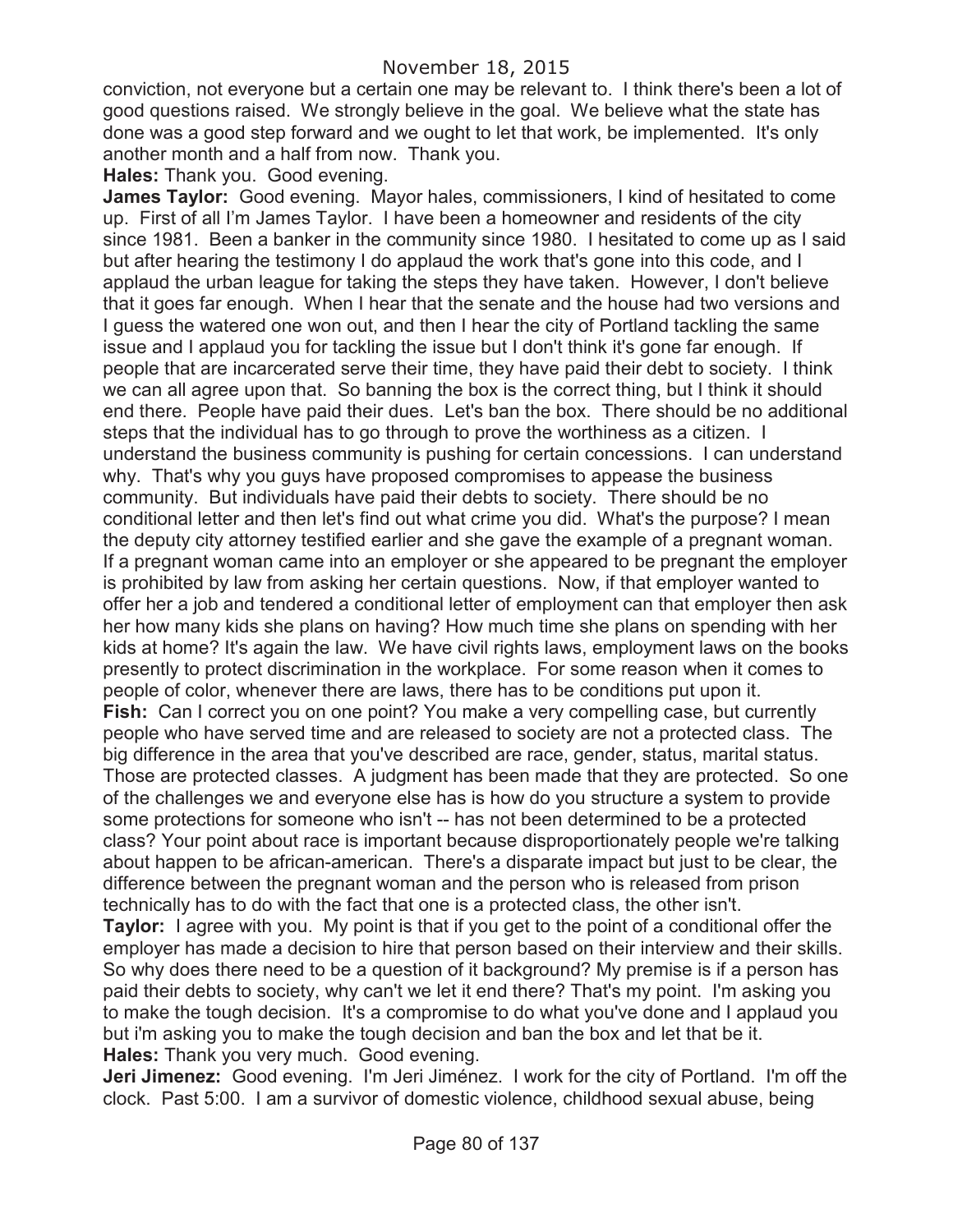trafficked when I first came back to Portland in 1989 I was trafficked by a gang of people. I got charges on me because I was with that gang full of people even though I was locked in a room every day and only let out at night to walk up and down the street. I then got involved with someone who did some drug stuff and I was affiliated with that even though I wasn't doing it I was going to Portland community college to become an alcohol and drug counselor and got a felony conviction on drugs. That has been with me for 22 years. It means that whenever I apply for a place to live like this summer when the investment firms bought my affordable housing and kicked us out I had to get a much more expensive place. Wherever I move I have to write a letter. What I found was interesting in that I want to do more research was it seems as though the inner ring of Portland actually all of those management companies have come together and said, we're not going to take felons no matter what. Then you go further and further by the time you get to Gresham you felons can live out there. Luckily I found a company in north Portland where I wanted to stay who said we only check seven years back. If you haven't done anything in seven years you're good but it was very disconcerting to see that folks are organized in that way because that's economic red lining. This is what we're doing. Not we the city of Portland but the folks who work with us on this. Those are some of the issues that need to be addressed. I came to the city of Portland after going through those hard times, living in a shelter for 14 months, becoming a community organizer, a labor organizer, becoming - raising the minimum wage which we're going to do again, yes, and working for the environmental justice action group which defeated the expansion of the i-5 freeway north. Organizing saved and changed my life. I'm now at the city of Portland as the program coordinator for the diversity and civic leadership partners which many were here earlier and last night. Very proud of the program. I want to thank you for supporting the program but what happened when I came here I had three interviews. I was afraid. I'll get through one interview i'm going to have hope. I got through the second, I want to have hope but i'm putting it in god's hands. What if I get to the third interview they say what about this background check? The one I got there, my director said, no, we know who you are. We know you're a great organizer, we know you know a lot of people. That's what we want you for. What you did in the past didn't have anything to do with that. That type of looking and having redemption for people is what we're talking about when we talk about redemption. When I signed up for class or signed up for someplace to live I have always had to write a letter explaining that's who I was, this is who I am. Leave it in the hands of people that I don't know whether or not people are hopeful and believe in redemption. If we don't believe in redemption and we don't believe jail reforms people we need to stop putting so much energy into the jailing system and do something different. Thank you. **Fritz:** How long have you been an employee?

**Jimenez:** Nine years this month.

**Fritz:** Thank you very much for your service.

**Hales:** Great note to ends our testimony on. Jeri, thank you. We appreciate you. Some questions for staff and I have some suggestions about amendments. What i'm going to suggest, two things about amendments. Based on what we have heard today if my seconder will agree i'm going to withdraw the amendment about oral notice. I think written notice makes sense and it's not so great a burden based on what we have heard here this evening. I think you seconded it. Not sure.

**Fish:** I withdraw the second.

**Hales:** I want to recommend an amendment that requires that the proposed administrative rules come back to council for review.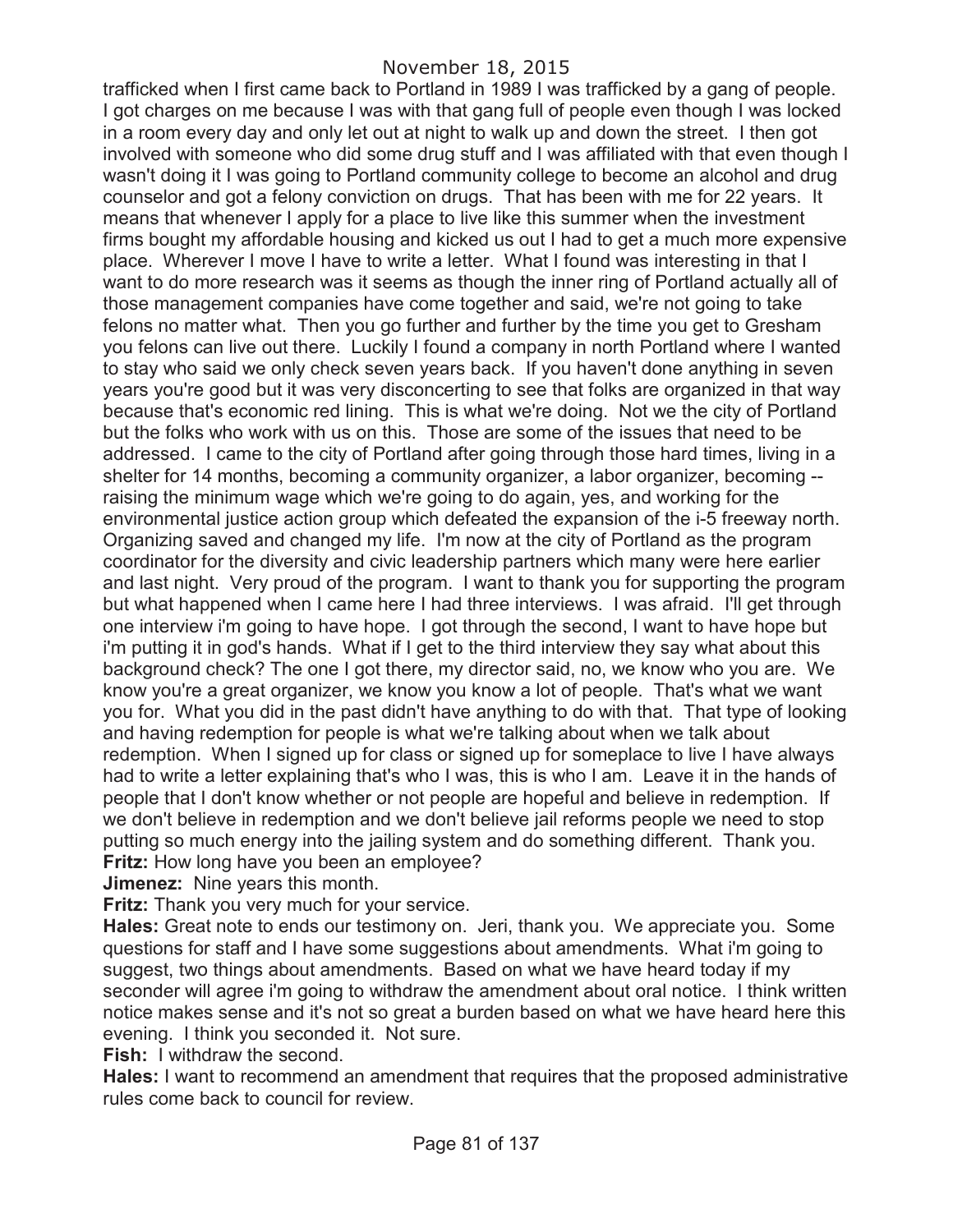**Fish:** Second.

**Hales:** So if the council -- it pleases the council what I would suggest is because of the complexity of the multiple amendments that we ask staff to come back with a consolidated version of this and then at our next hearing.

**Fish:** Can I make another request, mayor?

**Hales:** Yes.

**Fish:** It was -- the lady who testified about the current state of federal law on background checks and the sequencing and the requirements, what got my attention, Judy, about that is that since that's already a heavily regulated area, I think the council would benefit from just getting a one-pager on what that current legal framework is. And does it or does it not help us in fashioning administrative rules.

**Prosper:** Can I say what I know now? The fair credit reporting act is for financial credit. There's still a question as to whether criminal history -- my understanding still a question whether criminal history is included in this rigorous test. So I will do exactly as you say. **Fish:** If there's a legal question you'll let us know. If there's a scheme that's already been established, obviously if there was a federal rule that already applied it was a first cousin of what we're considering we would want to track it as much as possible so there was alignment. I would still be interested in knowing the architecture of that and to whom it applies.

**Harry Auebach:** Commissioner, I want to reinforce that it may be instructive but probably not entirely determinative. The ordinance is going to apply to a slightly wider class of employers than title 7 does.

**Fish:** I have great confidence you'll make that -- make that clear in a memo. Even so it's instructive and I would just like to know what those requirements are so we understand soup to nuts what we're potentially asking someone to do.

**Hales:** Good point. Other requests of staff? So --

**Auebach:** Are you intending to vote on the amendments then at the next hearing and have essentially a third reading?

**Hales:** My suggestion is we close the public hearing. That we ask staff to enroll the amendments that we have discussed and moved and seconded minus the one that we just withdrew and plus the one that I just added verbally, but rather than asking people to vote on a package that's that complicated without having it literally in front of us red lined would be flew I would like to close the public hearing and schedule this for adoption and second reading at the same time. I believe we can do that.

**Auebach:** No, you can't amend a nonemergency ordinance within five days of passage. **Hales:** We can adopted amendments next week and have second reading the week after that, right, josh? Want to help us out here? Calendar issues?

**Fritz:** I'm prepared to vote on the amendments.

**Hales:** We can vote on the amendments if you're comfortable with that and then council have a chance to review the ordinance as amended when it comes back for second reading.

**Fish:** If the purpose on voting now is to give us a chance at a second reading to vote on it that's the option.

**Hales:** Yes.

**Fish:** Council can come back and say we want further action on the amendments. **Hales:** I'll accept a motion -- we'll take a vote on the amendments as moved and seconded. All of them. Again, with an understanding that the ordinance will come back to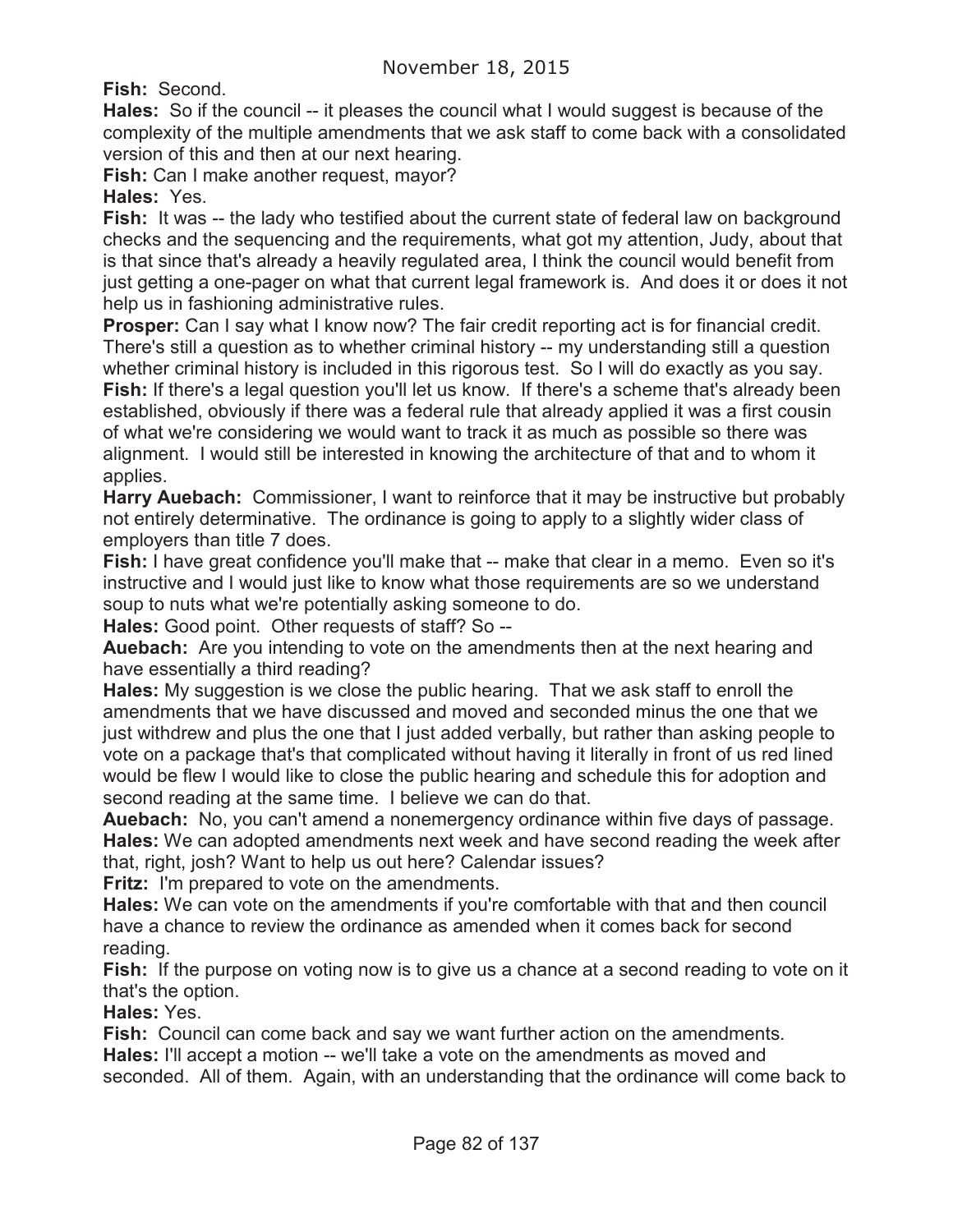us with those clarified and highlighted for adoption at second reading or if council does note please to adopt it at second reading -- [audio not understandable]

**Fish:** May I be clear? You have proposed a series of amendments, one you have withdrawn, one added as oral amendment.

**Hales:** That's correct. It's also moved and seconded.

**Fish:** Why don't we take up your package, mayor, then take up the oral amendment you just made so we're clear.

**Hales:** Good idea. My amendments are the scrivener's error to section b which changed the number 8 to the number 6. The direct ordinance amendment number 2, which changes directive c and requires that the city attorney negotiate and intergovernmental agreement with boli. The addition of a directive d, that the city attorney provide council with a one-year report on claims by individuals or action by the attorney general. **Fish:** As amended in our discussion.

**Hales:** Yes. Exactly. I have withdrawn the amendment about oral notice to the prospective employees. Those are my amendments. So moved. [audio not understandable] I got that one. I just mentioned that one. Those are my original amendments.

**Fish:** Second and move those.

**Hales:** A vote please on those amendments to incorporate those.

**Novick:** Aye. **Fritz:** Aye. **Fish:** Aye. **Saltzman:** Aye. **Hales:** Aye.

**Hales:** I also want to move that we add an amendment that will require that the proposed administrative rules be brought to council for approval.

**Fish:** Second.

**Hales:** Further discussion about that one? Straightforward enough. Roll call on that. **Novick:** Aye. **Fritz:** Aye. **Fish:** Aye. **Saltzman:** Aye.

**Hales:** Aye. Then we have commissioner novick's amendment that added for offenses not involving physical harm or attempted physical harm to a person.

**Novick:** This is 23.10.030 e, nothing prevents an employer from considering an applicant's criminal history after making additional offer of employment except an employer shall not consider an arrest but not leading to conviction, conviction expunged or charges resolved through completion of diversion or deferral of judgment program. I wanted to add to that for offenses not involving physical harm or attempted physical harm to a person. In other words, if there's a diversion of judgment program for offenses involving physical harm or attempted physical harm, then I would suggest it might be possible for an employer to consider that.

**Hales:** That's fairly routine, for a drug offense or drunk driving that doesn't involve an injury people are given an opportunity at plea to go through diversion instead. So your intent is if it's that kind of criminal conviction that that would not be -- that that would not be worthy of consideration.

**Novick:** Yes.

**Fish:** This sounds like you're drawing a distinction between violent and nonviolent. **Novick:** Yes.

**Fish:** It actually expands safe harbor?

**Novick:** Allows an employer to consider charges if the offense involved physical harm or attempted physical harm.

**Hales:** It narrows the safe harbor. At least in theory you could have a diversion for simple assault in a bar fight, you're convicted of assault. You go through diversion and I don't know if this actually happens or not but theoretically that could happen.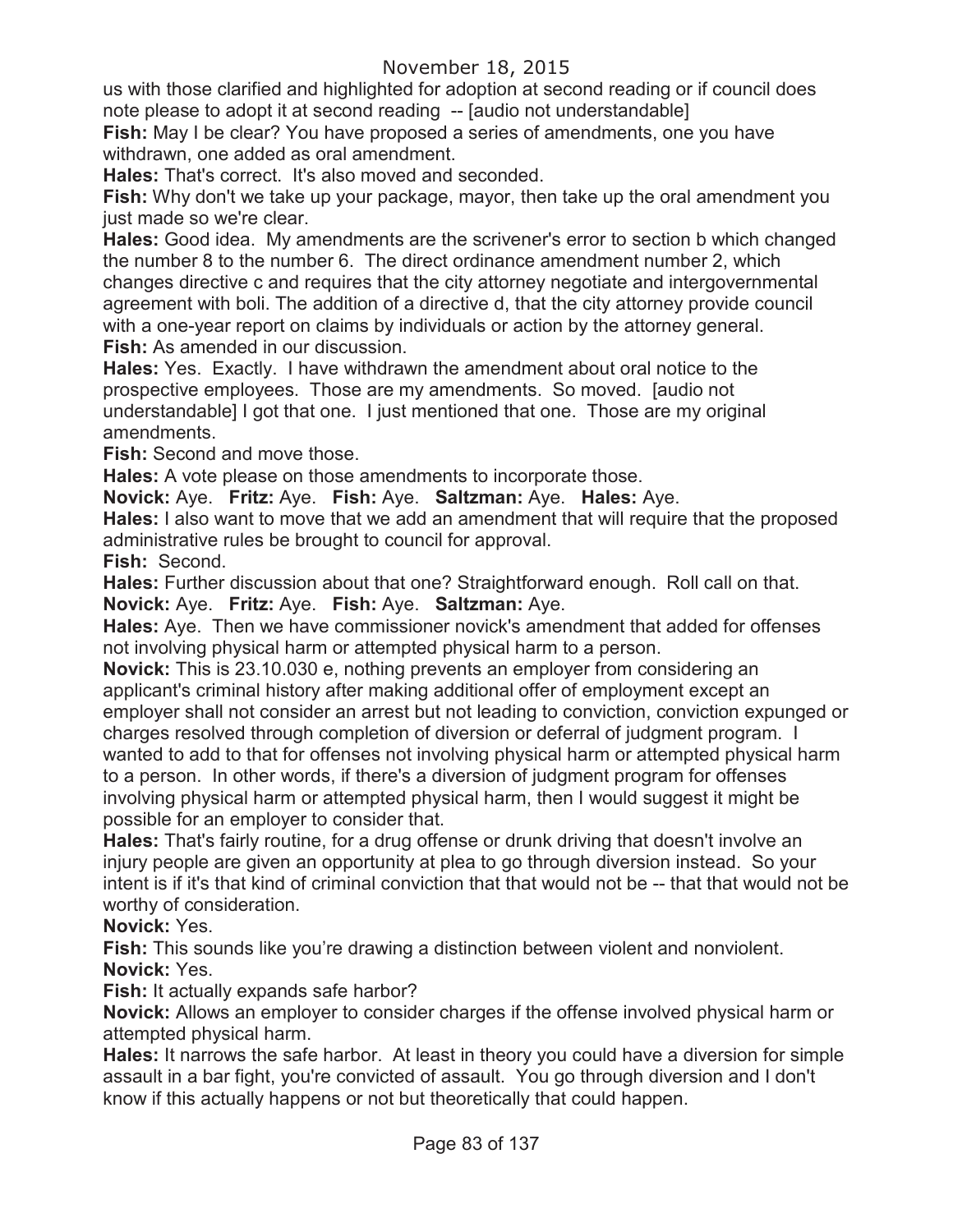### November 18, 2015

**Fish:** May be late but if by creating that qualification you're expanding the safe harbor. I want to be clear.

**Novick:** Depending what we mean by safe harbor. I assume it means yes there are some things an employer can consider.

**Hales:** For the employer.

**Novick:** Yes. This would expand such a safe harbor.

**Fish:** Then i'm prepared to vote.

**Fritz:** I would like to know do we know what deferrals are available for people who have done physical harm?

**Novick:** I don't know. Judy knows some.

**Prosper:** I know for example driving under the influence of intoxicants is one. Beyond that I do not know. That's one specifically called out for diversion.

**Fritz:** In other words you may have caused physical harm by your dui.

**Prosper:** That's something we need to clarify. Whether there are --

**Fritz:** Another concern I have is with domestic violence which I assume there are diversion programs for in which case perpetrator may have specific violence against a domestic partner not necessarily a danger to the public at large.

**Hales:** Says involving harm or attempted harm.

**Fritz:** Domestic violence can be that.

**Hales:** That's why it wouldn't be subject to this --

**Fritz:** That's my point. Apparently i'm not making it very well. In that case the harm is only directed to a partner. There is not necessarily any particular risk of harm to the general public. Particularly if the person has taken anger management classes or whatever. Therefore, they should still not be allowed to consider deferral.

**Fish:** For my point of view it's propensity for violence. I think we should vote it up or down. If we vote it up if we support it we're saying to Judy in the regulations we would like to see thoughtful treatment of this and we have the final say on whether it's right or wrong. **Hales:** We can ask the police bureau and district attorney and others for council. Fish: It would have to be worked out in the regulars.

**Hales:** I'm okay with that too. Content to take a vote? Let's do.

**Novick:** Aye. **Fritz:** No. **Fish:** Aye. **Saltzman:** Aye.

**Hales:** Aye. Okay. Those are our amendments. We have covered them all. I will bring the ordinance back for second reading with those included and with the questions council members opposed answered.

**Fish:** Is this coming back in the regular agenda next week?

**Moore-Love:** It doesn't have a time certain.

**Hales:** Yes. Doesn't have to have time certain. Just the regular agenda. Thank you all very much. We are recessed until tomorrow at 2:00 p.m.

At 5:41 p.m. council Recessed.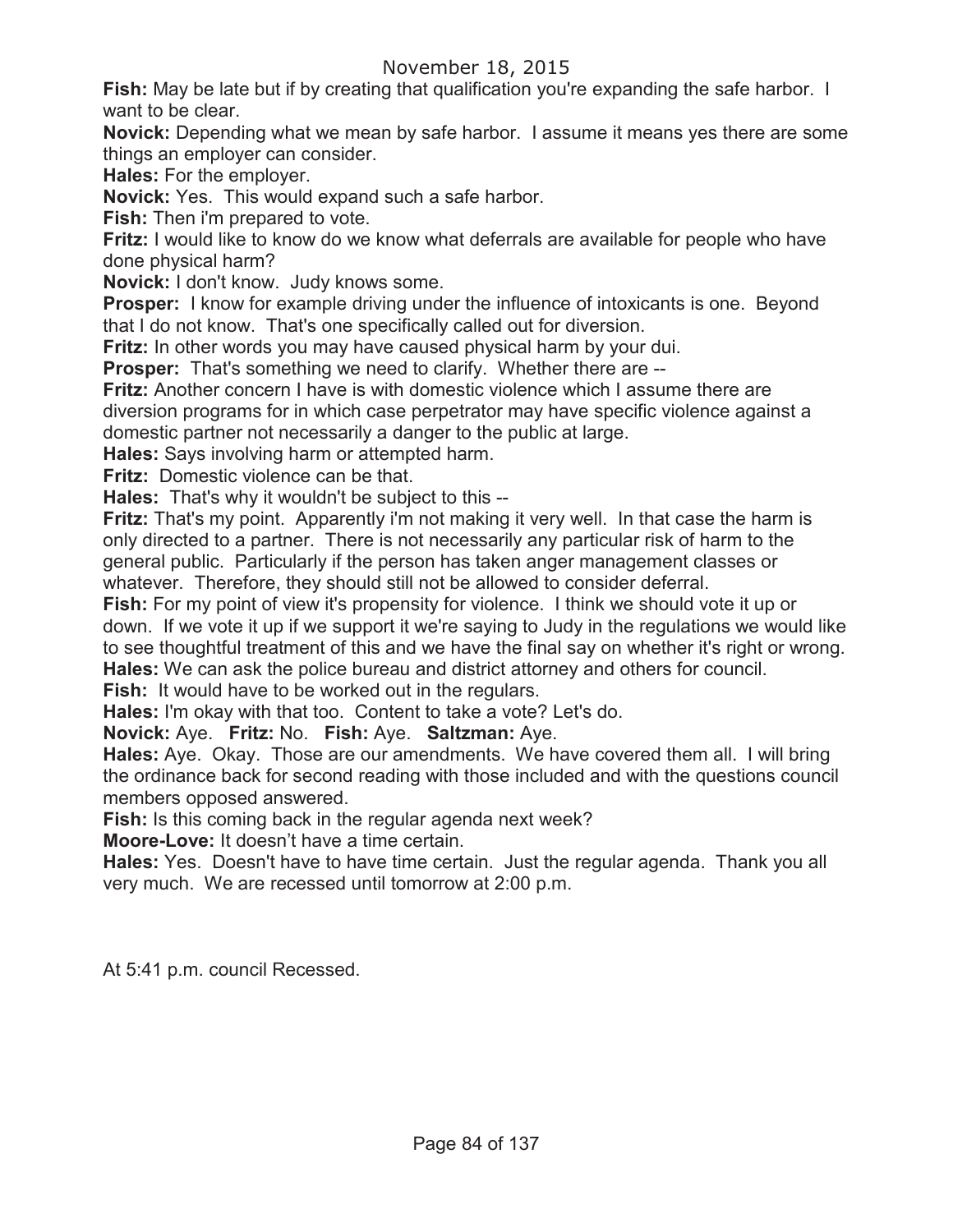# **Closed Caption File of Portland City Council Meeting**

This file was produced through the closed captioning process for the televised City Council broadcast and should not be considered a verbatim transcript. Key: **\*\*\*\*\*** means unidentified speaker.

#### **NOVEMBER 19, 2015 2:00 PM**

**Hales:** Welcome to the November 19 meeting of the Portland city council. Please call the roll. [roll call taken]

**Hales:** Welcome, everyone. So some introductory points here, you may be aware already but there are actually two related hearings today regarding the comprehensive plan. For the first hour we'll discuss agenda item 1209, the series of supporting documents, then the second item 1210 is testimony on the plan itself. We'll take testimony in both cases but we're going to limit individual testimony to two minutes because we believe we're going to have a very large number of people who want to speak to us on these documents. That's going to be true at this hearing and some other hearings which follow. This is the beginning of the public hearing portion of readopting our city comprehensive plan. It's a big deal. It governs how we're going to grow for the next 20 years and we're estimated to grow by about 250,000 people and 140,000 jobs. Those are daunting statistics of change that we're trying to shape here. So since good places don't happen by accident we're going to do some planning with your help. We have already had a lot of help, about 4,000 comments I think at the planning and sustainability commission on the proposed draft and I want to thank the commission for their huge amount of service. We'll be hearing from them as we proceed today. So let's start with our director at the bureau of planning and sustainability after Karla reads the items. Read both of them then Susan can proceed. **Moore-Love:** Are we just taking 1209, the 2:00, then the 1210 at 3:00? **Hales:** Go ahead and read 1209, then.

**Item 1209.**

**Hales:** Good afternoon.

**Susan Anderson, Director, Bureau of Planning and Sustainability:** Good afternoon. As the mayor mentioned the first hour of testimony is focused just on the four comprehensive plan supporting documents. The four documents include first the report that outlines the work of our community involvement committee that has met for about five or six years now. Second, the economic opportunity analysis. This report shows we have inadequate land supply. The third report is the growth scenarios report, the fourth the citywide systems plan. We have asked at the public to focus just on these four reports and then comments on the rest of the comp plan can be at 3:00 p.m. I would really recommend that after you listen today that we hold the record open for written testimony until January 7th to give people ample time to comment. I'm not going to talk more about the reports. We had five work sessions. A lot of -- ten hours of time together getting ready for today's meetings. I would like to invite both Stan Pinkon and Howard Shapiro up to join me. They both provided a lot of leadership, in particular on the community involvement committee, and they want to share their thoughts about the report they are looking at and the public process.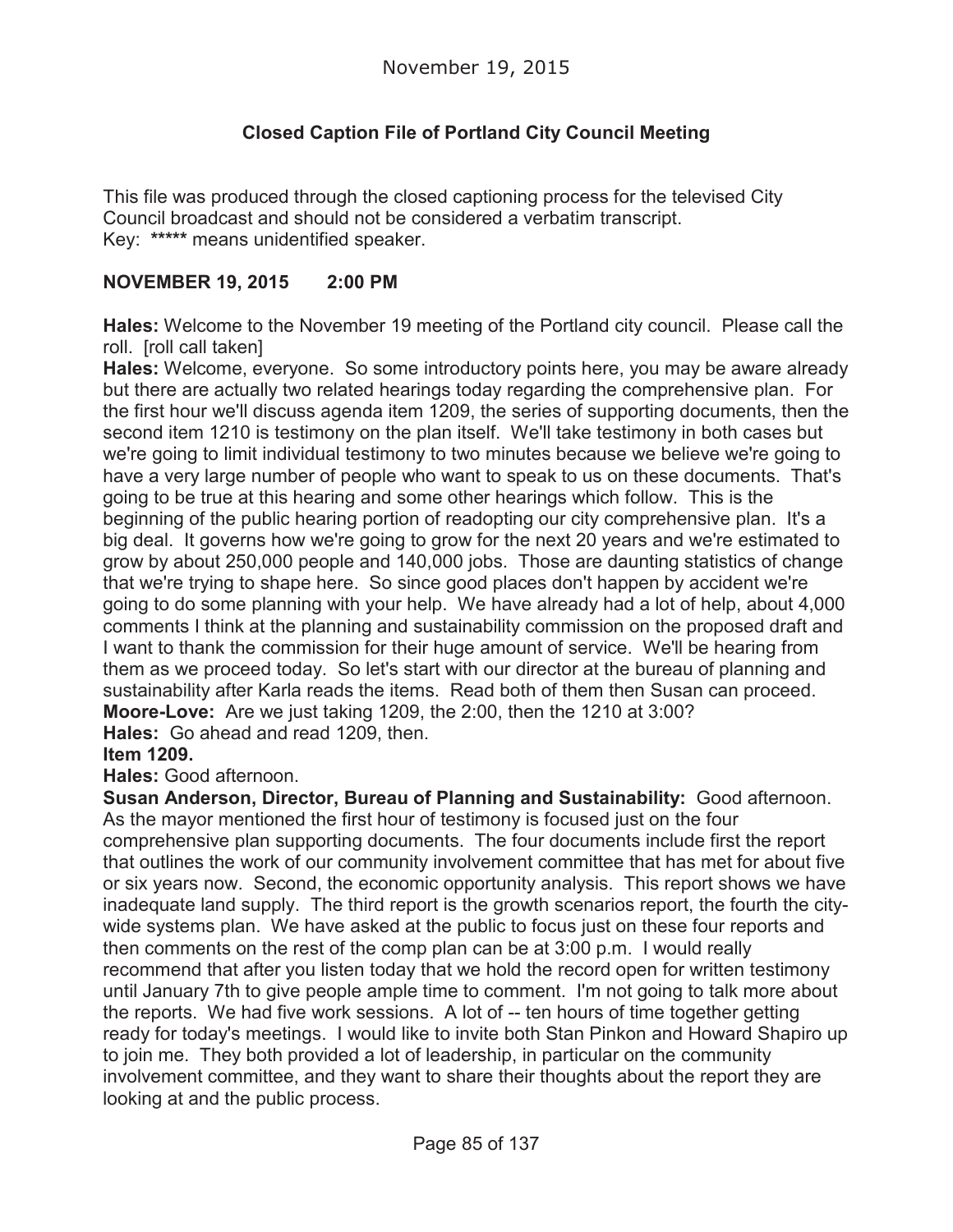**Hales:** Welcome. Good afternoon.

**\*\*\*\*\*:** Good afternoon.

**Hales:** Can't lose you now, Howard. [laughter]

**Howard Shapiro:** Good afternoon. I'm Howard Shapiro, vice chair of the planning and sustainability commission but i'm also by some quirk of fate the chair of the cic, citizen involvement committee. I say that because the chair of the committee was commanded to be a commissioner and I was the one who stepped up. Having said that, I want to talk about the genesis of this whole idea, which began five or six years ago I think with visioning Portland and the idea of a citizen involvement committee. A cross-section of people who could adequately and directly report what they were feeling at the grass roots as the planning went forward. That idea was accepted by two mayors previous to this and the process took about a year, vetting the correct number of people that would serve on this committee. Through that year, people hung in and were very stalwart about how they felt about it. I want to read that they were a group that were committed to equity, to inclusion, to a vibrant future for our city. And we met for six long years. Stan will report on the outcome of it at the end of it. The process I must say has not been perfect. There never will be enough time to hear everything and too much time to push things through. I think this is an important, correct -- important, vital part, hearing at the grass roots on regular basis from people that see, hear and feel things in their community. People are committed to equity, to inclusion, and to, again, the vibrance of our city. I can't say enough about the people. They were and are amazing and they do represent a crosssection of what our city has come to represent. I also want to take a moment now, if I may, to -- pardon me. I just ran to the parking meter. If I may, to really salute the people who really make this happen. The people of the planning bureau. Susan and her staff are remarkable.

#### **Anderson:** We even bring you water.

**Shapiro:** Susan and our staff are remarkable and the citizen involvement committee is part -- I think grateful for the time and energy they put into it. If I named it would be an academy award of all the people who have supported this. Having said that and that the process is not perfect we encourage that you continue this kind of citizen involvement and grass roots reporting back. I think we want to let Stan say a few words about how we ended up and how I hope the committee can go forward.

#### **Hales:** Thank you.

**Stan Pinkon:** Good afternoon, mayor and commissioners. Howard is a hard act to follow. I'm stan pinkon, an original member of the community involvement committee that came together nearly 6.5 years ago to begin work on the outreach efforts of the Portland plan and later comprehensive plan. I was a young man back then and had no idea that what was advertised as four meetings a year for three years would evolve into something far more extensive and exceedingly meaningful. Now, after 50 full committee meetings and countless subcommittee meetings, workshops, hearings and so on I want to share some thoughts about the public involvement process. First, what was done? A wide range of public information and outreach activities was implemented by bps for the update including a popular interactive map app, website and enewsletter. Among the many face to face outreach activities were events, community meetings, neighborhood walks, dedicated help line, district liaison office hours and open house events plus many mailings to property owners and articles and advertisements in community newspapers. These activities informed public proposed draft elements and its effects on specific properties. It answered questions and ensured that people who wanted to provide testimony to the pfc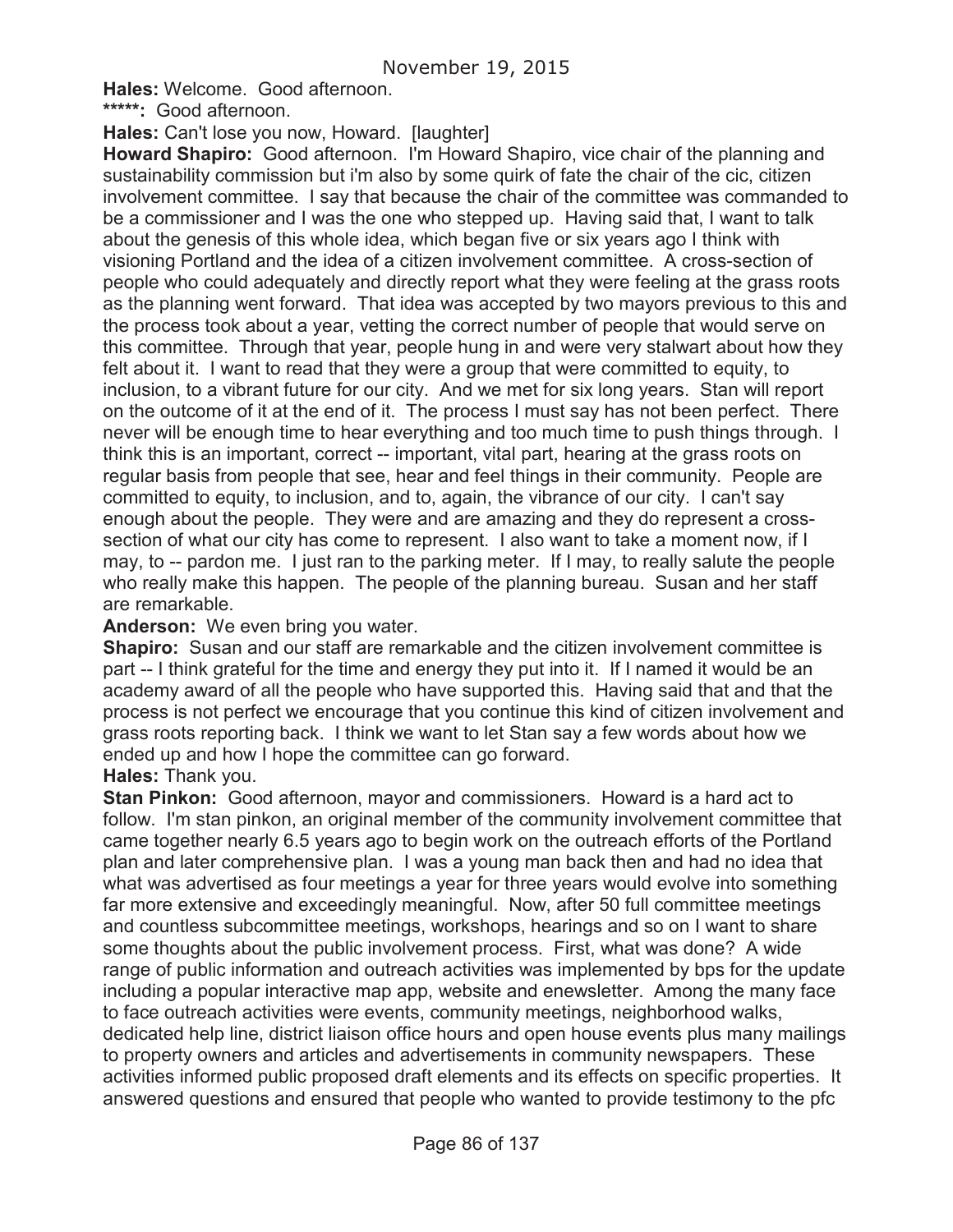would be able to. There's considerable data available about the extent of these efforts which I will not take time to present here. As with any initiative, especially one with such major scope there are numerous challenges. There are three area it is for improvement. First is transparency. If value the opinions of all community members and bps made an unprecedented effort to reach out to everyone. An unfortunate mishap occurred when psc – staff have continued their regular schedule based on comments that have already been received. Some community members think their testimonies were overlooked. All were eventually included in future discussions but the damage was done. To maintain the highest standards of transparency we must make extra effort to educate individuals on the involvement process so miscommunication and confusion does not occur. Second, making a plan to continue to build upon established relationships and to build new ones. This is especially important for under-represented groups. We heard comments like this doesn't affect me, why should I care, if i'm not being heard why should I get involved. Long process there won't always be action items for community comment but keeping up the public's interest should be a priority. It's important for bps to coordinate with oni and other groups to make sure leadership and capacity building continue for all groups to develop the knowledge and capacity to fully participate. Third funding for outreach. After six years of experience and a learning curve we should be able to provide better future funding for additional staff providing outreach regarding the reach of our communication tools and for a designated liaison to communicate between bps and under-represented communities. As we move forward towards implementation, we believe there should continue to be a cic entity to evaluate programs for multiple bureaus, two, to review plans for individual projects, and three, to create and maintain a community involvement manual for implementing the comp plan goals and policies. Without strong, meaningful and consistent public involvement the comp plan would not guide us to outcomes that we seek while cic recognizes resources are a significant factor in considering future oversight. While we believe resources were responsively allocated much of it was dedicated to those ready and willing to engage. Although we are impressed by the high levels of community response we feel that under-represented groups that are often hesitant to join the process were not pursued as much as they might have been. As we address goals and policies of the comp plan the involvement of our diverse communities is as important as ever. Resources must be allocated in a fair and equitable manner. I'm honored to have had the opportunity to work with so many devoted individuals from my fellow committee members to the professional and dedicated staff at bps. It was a collaborative effort wherein cic and staff shared ideas including constructive criticism and were willing to learn from each other. The committee thanks and acknowledges the many staff members who guided us. While we cannot mention everyone we want to express our appreciation to marty stockton, deborah stein and sarah wright and I would be remiss if I did not mention the able leadership of our chair, mr. Howard shapiro. As we approach adoption stage it will not be the end but rarity the foundation of an ever evolving progression of making Portland the boast it can be for everyone in the city. Thank you.

**Hales:** Thank you both.

**Shapiro:** May I add one more thing? There's a quote that c.s. Wood is famous for that says good citizens are the riches of a city. That's really what is eloquently demonstrated in the work of this committee. We thank you for your time.

**Hales:** Thank you both.

**Anderson:** Move on to the testimony.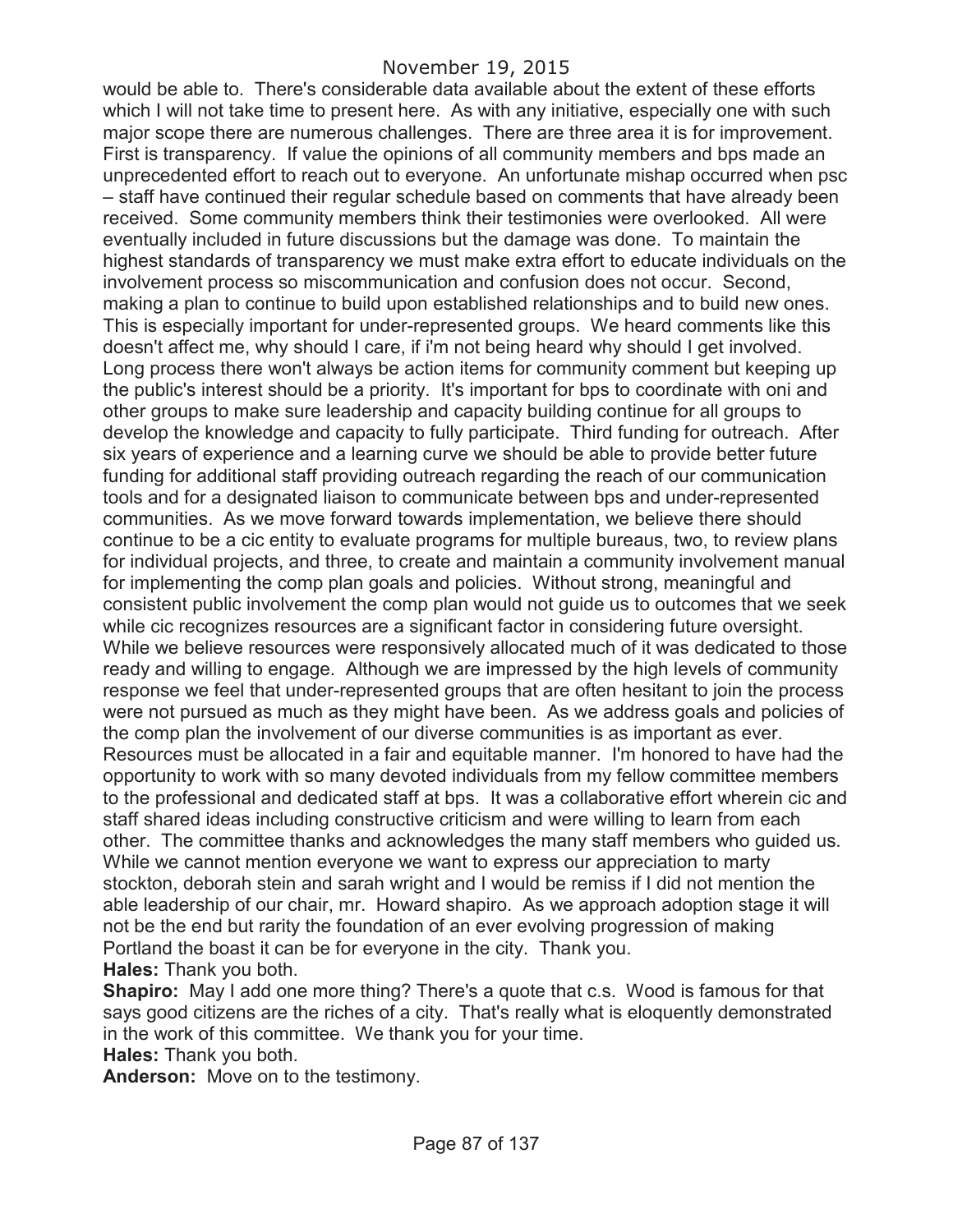**Hales:** Let's go. We have -- I don't believe we have invited testimony so we'll move to the signup sheet. This is on the supporting documents. If you're here to speak on the comp plan, that begins at 3:00. Karla?

**Hales:** You get to be first.

**James Peterson:** My name is James Peterson. I'm here speaking as a citizen. If you've read the 2035 comp plan you'll be greatly amazed that citizens have been greatly removed from that document. You really should consider getting more in line with goal one. I'm really concerned about the numbers, written testimony here, that the numbers, projected numbers are grossly inadequate or overstated. The projected growth of 124,000 housing units that the city is planning for the 2035 comp plan has flawed assumptions. Capture rate of 72% for the forecast where their historical capture rate has about 62%. Is that 18.6% higher than it's ever been achieved. The city of Portland is planning on capturing 60% of that inflated number. When the best they have ever been able to achieve is 36%. That's the more likely number of housing units should be 68,000 instead of 124,000 units. The same thing happened during the southwest community plan when the city -- metro projected the city of Portland can achieve 50,000 housing units and the city of Portland requested 70,000. Metro was more in line. Clark county is capturing 60% --

### **Hales:** Keep going. I'm sorry.

**Peterson:** 56% of the growth rate outside the ugb. Most of the housing units planned in the city of Portland are for mixed use complexes. A majority of people, 80% of respondents prefer single family residences. There's a big discrepancy in what people want and what the city is planning for.

**Hales:** Thank you. I have your written testimony here. Thank you. Mr. Sallinger? **Bob Sallinger:** I'm bob Salinger representing the Audubon society of Portland and our 16,000 members in the metropolitan region. First thank you for your votes on the fossil fuel legislations. Another chance to move us forward to a cleaner, healthier, more prosperous future. We're here to support the economic opportunities analysis as drafted. We think they have done a good job and we particularly want to focus on river industrial. The approach that the economic opportunities analysis takes really focuses on three things. To meet industrial land supply. Rather than destroying green fields going to natural areas, rolling back environmental regulations, it says take better care of what you have. Use it better. Clean it up, put it into product of use. That's how we'll keep our jobs. Clean up your brownfields. We have over 900 acres in this region. We need to clean them up and put them back into product of use. Intensify use of the existing land base. We can make a lot better use of the land we already have. Finally, it says stop converting industrial lands to other uses. Be more careful about that. We have a lot of cases in point where industrial interests have converted land. I think about the shopping mall at the airport. I think about terminal 1, now condominiums. Too often industrial land owners have cashed out, taken the money and come back in saying we need more land. We need to stop that pattern. We know you'll be under great pressure to bring Hayden Island back into the comp plan. The plan recognizes that it's not going to create a lot of jobs. You'll hear about cargo. Cargo forecasts have been notoriously inaccurate. You're going to hear about balance but we have a river already tremendously degraded. We need to protect what we have left. I would remind council the court had an opportunity to step up and bring forward a plan that would protect the environment and the community. Instead they stepped out. They walked away. They said they couldn't do it, they wouldn't do it and they should not be able to use the comp plan as a back doorway to bring it back in.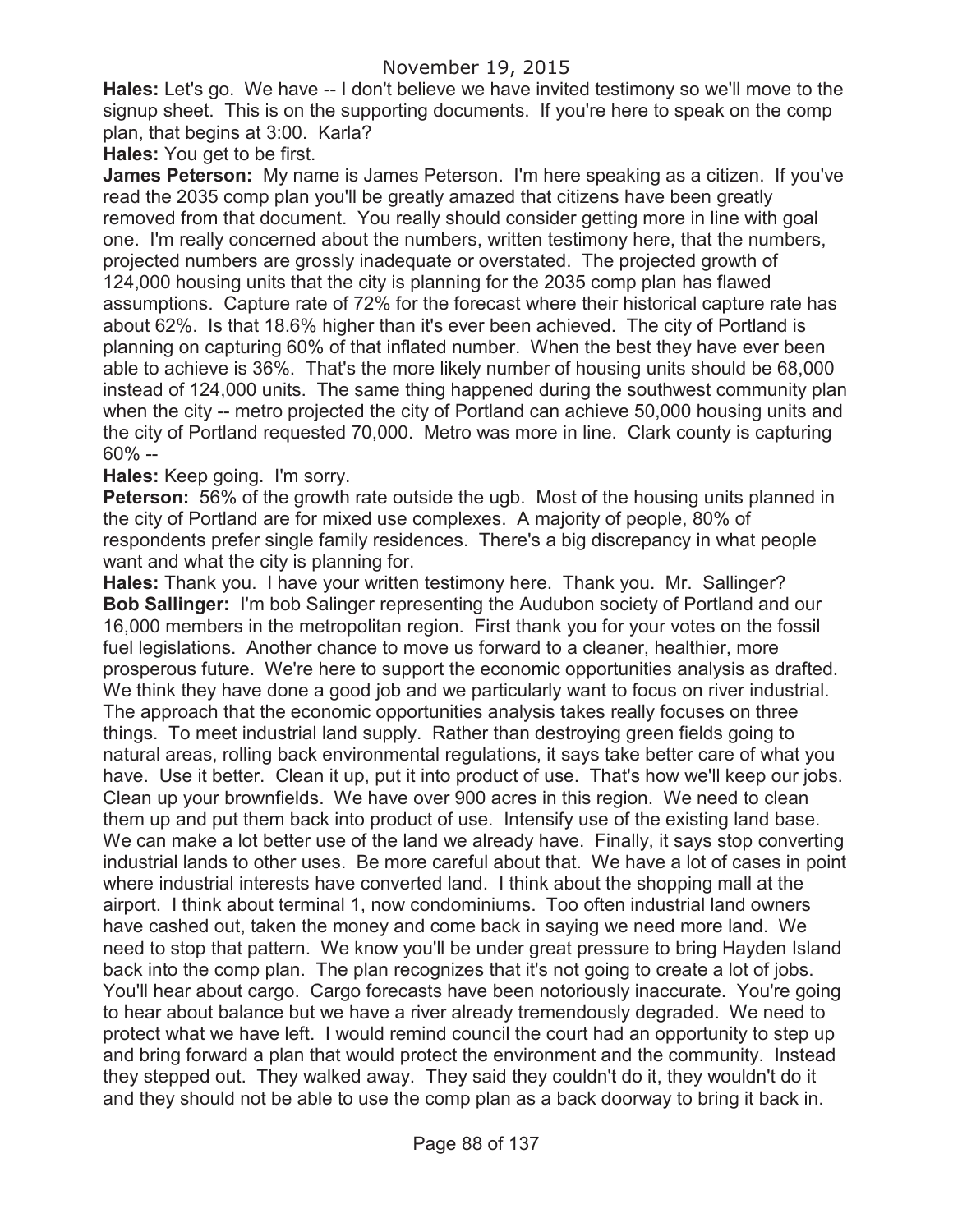**Raihana Ansary:** Good afternoon, mayor, commissioners. Raihana Ansary I'm here to testify on the economic opportunity analysis on behalf of the Portland business alliance. The alliance has been tracking the comp plan update for two years and we would like to commend staff for their hard work to date. We plan to provide input on the plan but this afternoon I would like to focus on a few assumptions made to fulfill the state of Oregon's land use goal 9 requirements on economic development. First, the in summary, we're concerned about the following. One, the proposal to accommodate a long range cargo forecast. The low forecast is not justified by recent market trends nor is it consistent with existing plans including the Portland plan. It we build green cities campaign and the greater Portland export plan. All these aim to promote our traded sector economy. As we have shown our value of jobs report, export related jobs pay on average 18% more than non-exporting jobs. Manufacturing jobs that produce traded sector goods are also found to provide higher wages and better benefits than nonmanufacturing jobs. Particularly for communities of color and for those with less than a four-year college degree. A low marine cargo forecast does not promote our traded sector economy or middle income job growth. Two, aspirational browned field redevelopment. The eoa assumes 60% of brownfields will convert over the next 20 years. This is dependent in large part on the ability of the state to enact and fund legislation and programs. Meantime brownfields do not often convert to industrial land due to cost burdens and onerous regulations associated with redevelopment. Finally the eoa relies on golf course conversion. They are privately owned and an owner must be willing to sell. Not all of the golf courses that are counted for in the eoa have confirmed an interest to sell. We urge that they reflect market realities to help ensure a prosperous, equitable future for all Portlanders. **Hales:** Thank you all.

### **Hales:** Good afternoon.

**Troy Clark:** Good afternoon. Thank, mayor, council. I'm troy Clark. I'm the president of the friends of smith and bybee lakes and on the Columbia slough watershed council. For years we have seen industry encroach our city's national areas, putting stress on our systems. It's gotten to the point where we must protect what remains of our precious natural areas. The current industrial land strategy out of the economic opportunities analysis draft takes an important first step. I'm glad to see that redevelopment of contaminated brownfields is emphasized in the city's strategy. It only makes sense to put these long vacant lands back into use before paving over our last remaining natural areas like west hidden island. The reclaiming of these contaminated areas will bring needed economic drivers that make our local communities more vibrant and promise local economic growth. Along with this new approach in the eoa, I urge that we retain and reinforce environmental protection along rivers and flood plains. The Columbia slough in particular. These are some of the most important natural resource for our city. They need to be protected. 20 years of involvement on the Columbia Slough watershed council advisory committee have given me insight into the importance of these waterways, wetlands and adjacent natural areas and the role they play in the health of our local environment and community. I cannot -- I support the eao current industrial lands strategy as it provides industrial lands and the jobs our communities need while at the same time protecting the last few natural areas and open spaces that make Portland such a great place to live. Thank you.

#### **Hales:** Good afternoon.

**Rick Brown:** Good afternoon. Mayor hales, commissioners, i'm rick brown, i'm here on behalf of 350 pdx where I serve on the volunteer board of directors. It's -- pleasing to look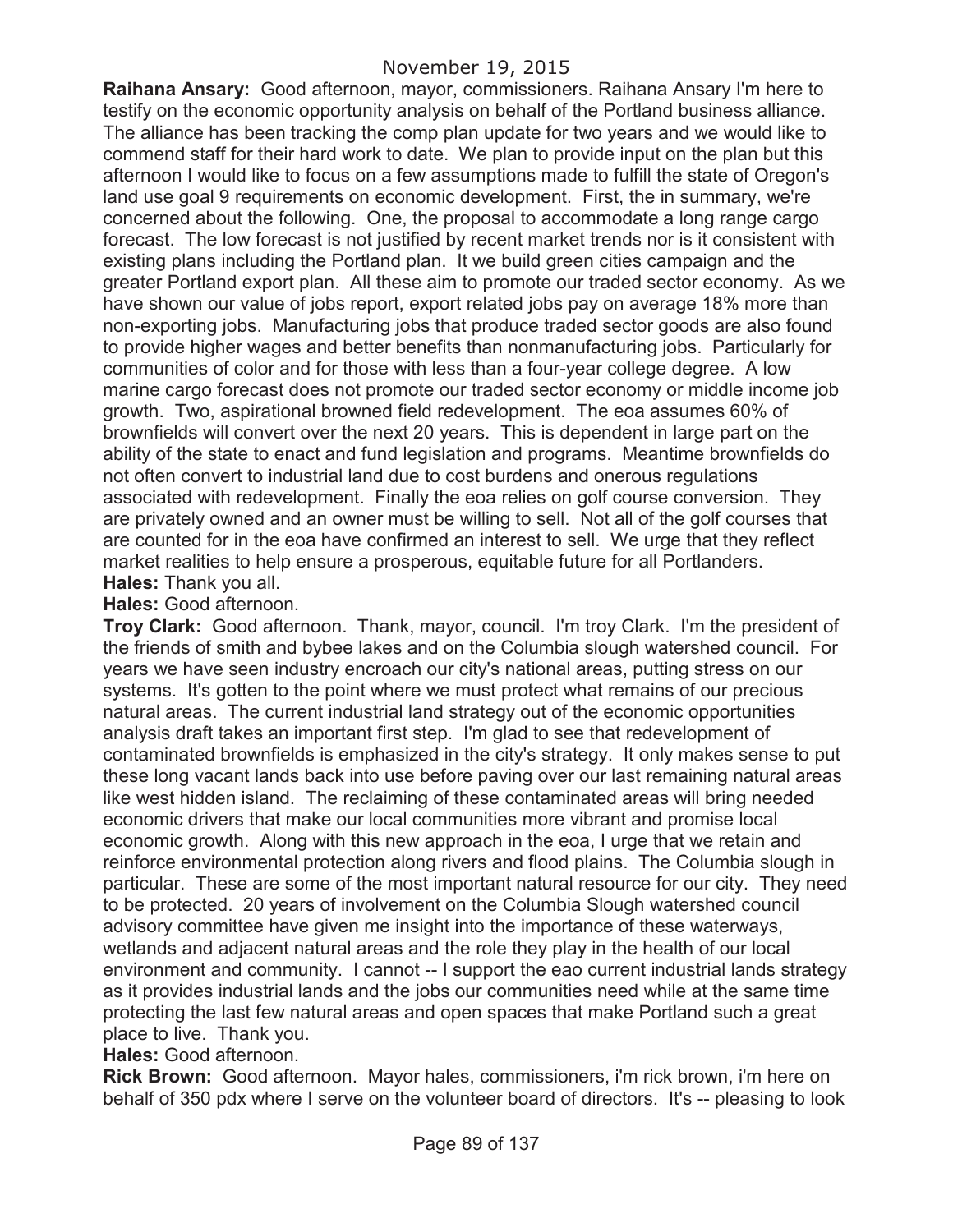back on the landmark resolutions regarding fossil fuel, transportation and infrastructure you passed in the last couple of weeks. So thanks you again. At the same time it's sobering to reflect on despite such measures we're experiencing and will continue to experience the adverse effects of climate change for a long time to come. Measures that will keep the majority of fossil fuel reserves in the grounds are essential but so are measures that will provide resilience that will be adaptive in the face of inevitable climate disruption. It's in consideration of those concerns that i'm here today to support the current economic opportunities analysis draft. Its approach to providing protections for stream side and flood plain areas while concentrating industrial development on already developed portions of the landscape will help ensure that our watersheds will be better able to absorb the more frequent heavy precipitation that we can expect to be part of our changing climate. In this eoa, bills on the climate action plan which recognizes the importance of intact riparian areas and helping reduce temperatures of urban streams and in responding to changes in seasonal precipitation patterns. 350 pdx urges your support of the current draft of the economic opportunities analysis. Thank you. **Hales:** Thank you. Welcome.

**Meg Ruby:** Good afternoon. I'm Meg ruby. I live in southeast Portland. I'm a psychologist, a mother of two teenage boys, and i'm active in my faith community, St. Michael and all angels episcopal church. I'm deeply invested in our city. I have worked over the last 16 years to enrich our city's green spaces as in our schools, our parks, and our open spaces. I have worked with kids on hands on science projects in these places and I do it so they learn science and they are exposed to nature, birds, critters, et cetera. 14 years ago I founded a learning garden that's going strong today at Attkisson elementary even as my oldest graduated last year from Cleveland. I helped install the community garden at Frazier Park. This matters to me. I'm also -- I believe it's never been more important than it is today in part because of what rick referenced, which is the rolling out of change in our climate that is today. I believe it's never been more important for Portland to remain committed to high standards of stewardship of our shared environment and I believe it's essential that the city continue to uphold the moral and ethical obligation we all have to conserve our natural resources for generations to follow. The economic opportunities analysis and subsequently the comprehensive plan are important because it will guide land use decisions at all levels over 20 years. I support the current draft of this plan. Actions laid out in this version including cleaning up contaminated brownfields, increasing efficiency and intensity of use on current industrial land and protecting against conversion away from industrial will ensure that Portland's economy can continue to prosper and in addition these actions will help maintain a healthy Willamette river and provide for cleaning up of contaminated sites and will protect our last few remaining green fields and natural areas. Portland has been an environmental leader for many years and this is the next step in that direction. **Hales:** Thank you very much. Thank you all.

**Hales:** Good afternoon. Welcome.

**Kristin Meira:** I'm kristin meira, executive director of the pacific northwest waterways association. We're a nonprofit based in Portland and port of Portland is one of our members. I'm here to talk about the growth forecast for the port. In the draft comp plan. This Columbia River that we are on is the nation's number one gateway in the United States for wheat and second in the nation for soy. When you consider all the grains moving on our river system we are the third largest grain export gateway in the world. We're tops on the west coast for wood exports and bulk mineral exports including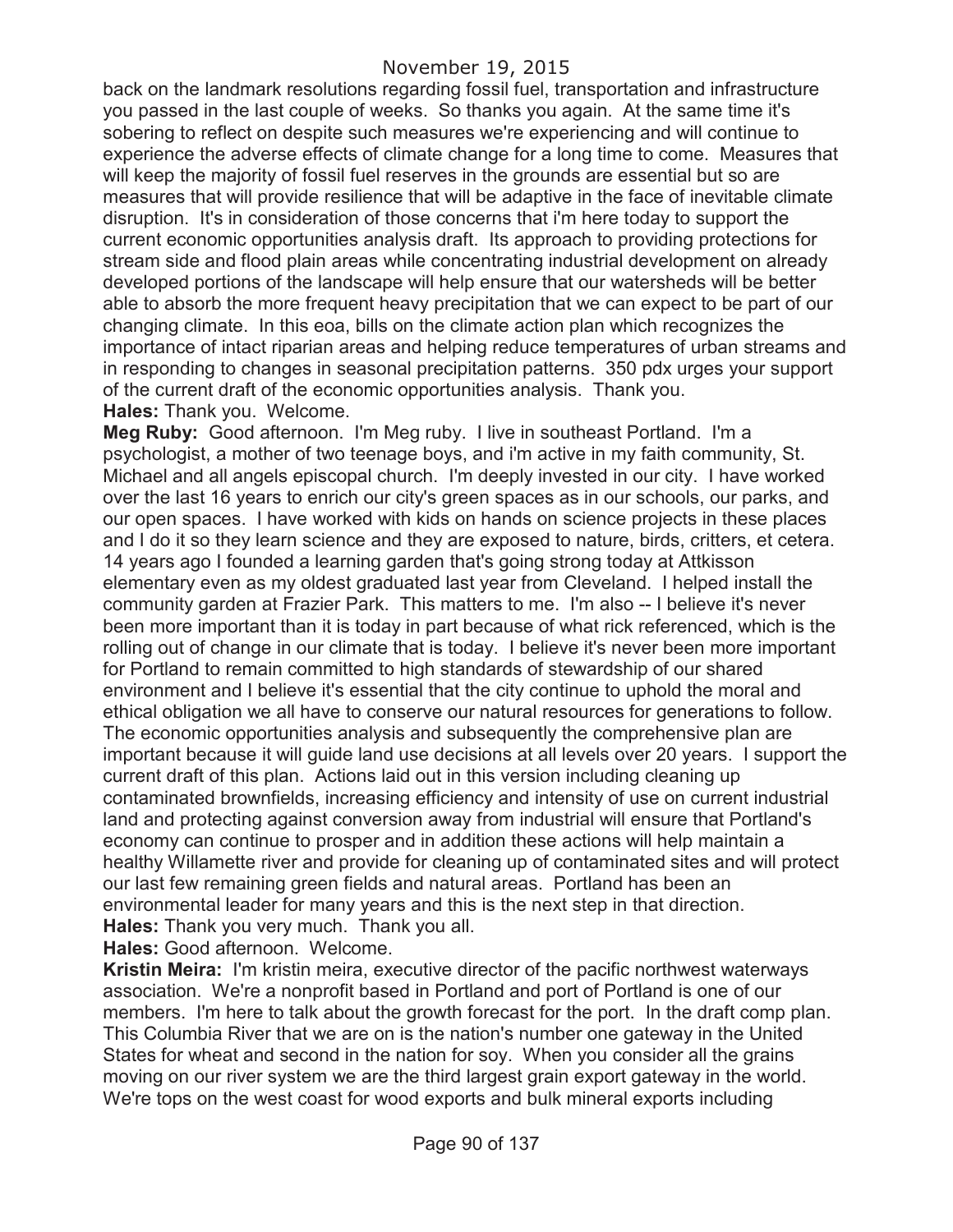significant quantities of Oregon goods and we play an important role in balancing our nation's trade deficit. It's been five years since the Columbia River channel deepening project was completed. In those five years over \$1 billion in new private and public investment has occurred along the river. Of that \$1 billion, 370 million has been invested right here in the port of Portland area. That's taken place in locations like Columbia grain, louie grain. shaver tow boat company and many others. All these investments were made because leaders recognized steady growth in cargo movement which has occurred on our river system for over 50 years and is forecasted to continue including here in Portland. The port of Portland serves a wide variety of cargoes which have grown to over 23 million tons a year valued at \$13 billion. Those numbers are impressive but what's most important to people is what it means to folks who live here. This river system joyfully supports over 40,000 jobs and over half are here in the Portland area. We know the port of Portland will continue to play a key economic development role here in the city and we urge you to recognize the trends and economic activity in our area and change assumptions in the draft comp plan from a low to a medium forecast for the port. Thank you.

#### **Hales:** Thanks very much.

**David Red Thunder:** Hello. I'm david red thunder, chairman recognized by high noon. I have lived here for seven years. I would like to speak about the creatures. There's nine types of mammals, four types of amphibians and a variety of species of birds. They are dealing with 80,000 cubic yards of dread spoils that have been placed down there for future foundation of deep terminal trading post. Anyways, there's a path that leads the homeless problem. We have a homeless problem here. There's a path down there that leads and there's not secured, they can go down there and the pictures I have seen it's contaminated right now. The garbage, debris, it's the vegetation line -- the state owns - the state has controls of water to go up in there but above that you can't stop -- the port has -- I don't know if deliberately but since this pass has been put in the increase of human -- human consumption, the feces and bathroom problems, the dogs, and I speak about the animals that we have our state bird back there, the western meadowlark, and we have the beaver back there. I have talked to the port about it, now i'm just here to speak about the creatures. Down the road, it seems like you have your county commission that votes and they bring votes to you and you guys are the final vote. Well, they voted to go ahead and follow through with making this into an industrial land. So i'm here today to speak about the creatures, and we have this habitat pressing up against the boundaries. I think we should protect the black tail deer, the beavers, the amphibians and these variety of species of birds. Thank you.

**Hales:** Thank you. Good afternoon.

**Jeff Stone:** Mr. Mayor, city council, I'm Jeff stone, executive director for the Oregon association of nurseries, the second largest sector of ag. We're proud to be in Multnomah County and we have several members here. My purpose of my appearance is to express concern over the city downgrading the growth potential to Portland harbor to a low growth forecast. Contrary to the recommendation by the planning and sustainability commission. It's critical. The city of Portland needs to be an active player in revitalizing the Portland harbor. I'm a former chief of staff for the metro councils so I have been in the planning space quite a bit. Planning decisions by cities and by the -- make a difference on wages, the economy and community prospects. With a low growth forecast it does a poor job recognizing the economic impact and the capacity of the harbor. The assumptions are lacking focus and realty and will impact the farm communities well outside our jurisdiction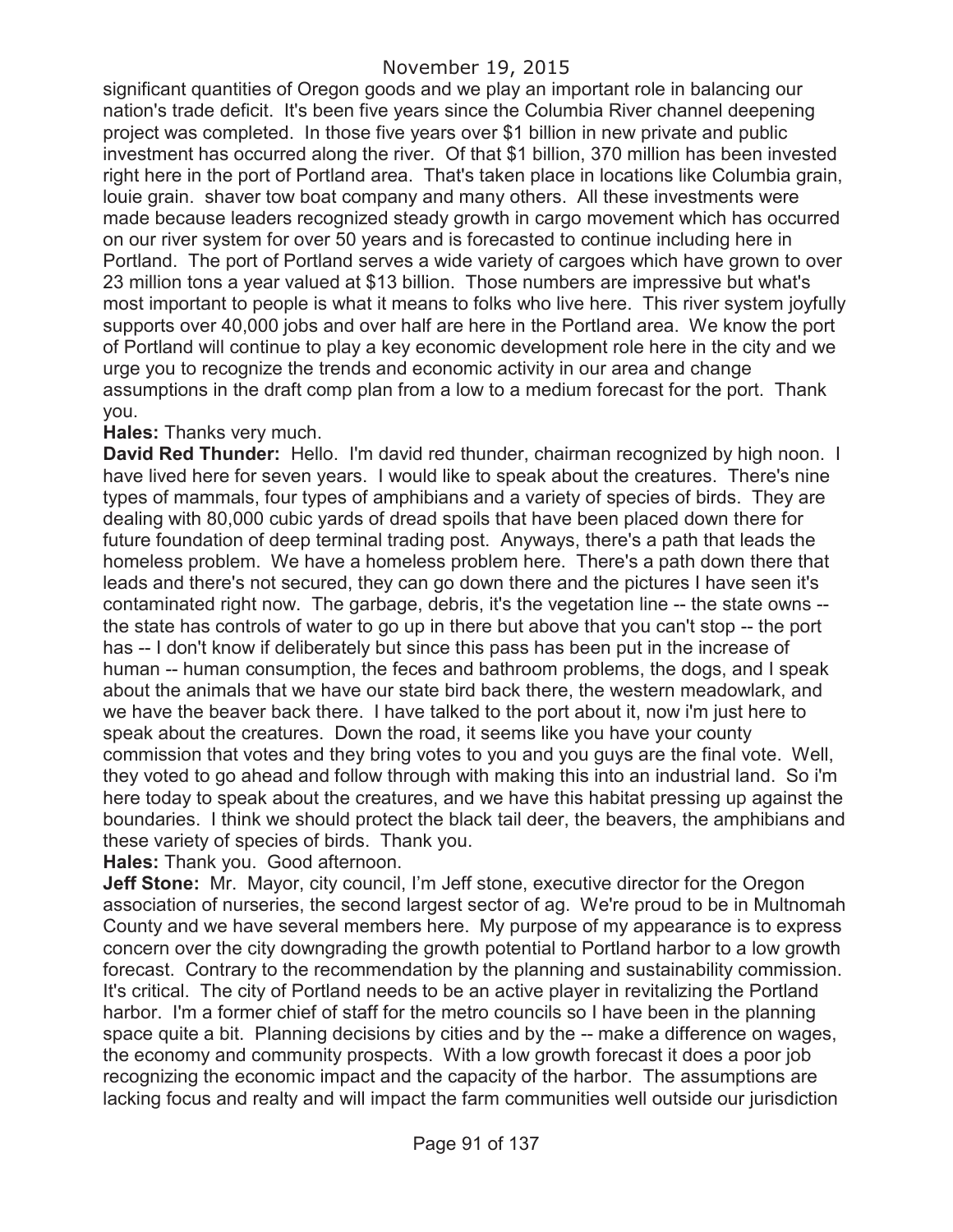here. The port slow-down during this recent time really harmed the nursery and greenhouse industry. Almost 20% export container ships carry agricultural products. The cost of a truck for a container to go to the city of Portland is \$250. It's \$800 additional to go to Tacoma, and its \$1200 to go up to Seattle. So that already adds traffic to and i-5 corridor that's already a mess. Nurseries ship more than 80 million environmentally friend will I trees and plants to the port system. It's not just a Willamette valley thing. Ontario is seeing economic downturns because of the container issue. So I would recommend because we have some of the best agricultural crops in the United States, that in my letter to you I explain all the reasons why we think that you should move the forecast from low up to medium. Thank you for your time.

**Hales:** Thank you. Couple of follow-up questions if I can. I don't want to slow up the pace of testimony. But you mentioned this in passing. Your members' products are leaving this region and going worldwide by container, right?

### **Stone:** Yes.

**Hales:** The port has lost its container port. Although the port of Portland has our name in it it's a state agency. State government has failed to negotiate a successful labor agreement by which we have a container port. What's happened to your members? Are they still growing? Have they shouldered this additional cost beyond the region? I understand the traffic impacts. Are they growing, are they shrinking?

**Stone:** Mr. Mayor, thank you for the question. It is loading cost into the cost of production to get the product now to a different port. I'm with you that the port of Portland we need to work with the port to try to get back the capacity that they once had. With hanjin leaving that hurt a lot of agricultural products. My members are seeing it's harder and more expensive to get that product out because they are having to load a truck which they don't want to do --

**Hales:** I understand the logistical difference. My question is what's happened to the business? Has it gone up? Gone down? One economist has said they are doing fine. Is that your impression?

**Stone:** Because we grow some of the best stuff in the world we do ship quite a bit. But though are finding it harder to make it pencil out by having the increased cost. So the differential between shipping of container to the port of Portland and to Seattle is quite a difference.

**Hales:** Okay. Thank you very much. Thank you all. Let's take the next three.

**Byron Tenant:** I'm Byron Tenant speaking on behalf of the northeast coalition of neighborhoods. We represent 12 neighborhood and serves over 60,000 Portlanders. It focuses on making sure our communities are safe, livable, healthy and inclusive. We would like to show support for the general approach taken in the analysis to meet stream lands' demands. We submitted comments on an earlier draft in spring of this year. It appeared many of our concerns were in fact considered in this updated version. We applaud the strategies laid out in the plan that focus on redevelopment and intensification of our current industrial land base use rather than looking to natural areas and open space to satisfy new industrial demand. Brownfield has long compromised on neighborhoods and we look forward to safe prioritizing of clean up and reestablishing these currently unused parcels of love land as economic drivers for our communities. It only makes sense that we look forward -- towards these already developed parcels of land in many cases within our communities to provide us with much needed economic growth. We support strategies laid out in a plan that intensify and retain industrial lands and maintain, in some cases improve the economic benefits of the current inventory. While we are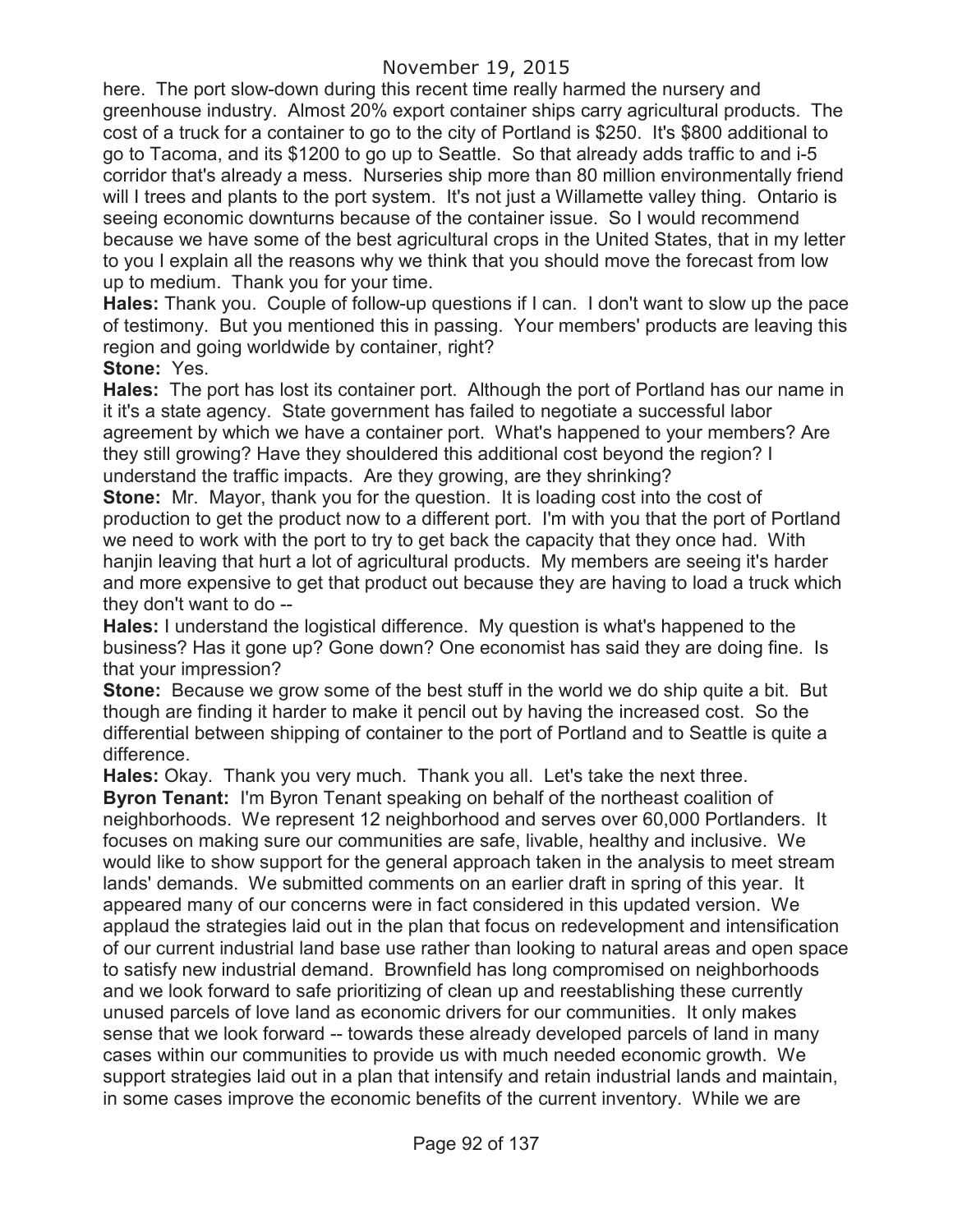generally supportive of the suite of strategies laid out we see one major flaw. The current strategy to rezone and convert several north Portland golf courses into industrial lands remains as not consistent with the direction of most other policies within the eoa. Instead of focusing on putting current built landscape to better use it proposes to pave over some of the last remaining open space in the neighborhood that will already park deficient. Open spaces provide clean air, recreational opportunities and wildlife habitat in a very developed portion of the city, the Columbia corridor. To lose them would be very unfortunate. We understand there's need for industrial land but let's not trump the health of the environmental needs of the community. Thank you.

**Hales:** Thank you. Good afternoon.

**Janet Labar:** Good afternoon. Mayor hales, commissioners, thank you for the opportunity to speak. I'm Janet labar. We are the economic development organization responsible for marketing greater Portland to companies seeking to expand or relocate. We work with the public and private sector partners to bring these companies and result being jobs and investment to the region. I'm here today to express concern for the low forecast growth of the Portland harbor and economic opportunities analysis jobs for the comprehensive plan. The harbor which includes 4,000 acres is a major impact employer and services are a crucial part of the economic vitality of our region and our state. A low forecast signals doubt and sends a negative message about the value of Portland harbor jobs. Jobs and key industrial sectors such as construction, manufacturing, warehousing and transportation as well as the opportunities these industries bring to the entire region. As the regional economic development organization gpi understands the keystone nature of a working harbor to a city, county and region's economic vitality. Decisions regarding the working harbor impact not only Portland but surrounding region that depend on the port for efficiency, transportation and jobs. In the greater Portland 2020 plan, the region's five-year comprehensive development strategy, stakeholders have prioritized making the region a top location for global trade and investment. Moving forward with a low growth forecast will not only challenge the 2020 priority but hinder the city and the region as a flourishing gateway to international markets. If you believe in the future of our state and broader region and want to advance economic development labeling the Portland harbor with a low growth forecast at a time when we're seeing significant expansion sends the wrong message. I respectfully ask that you return it as originally recommended and support the future of our region.

**Hales:** Let me pose that same question to you. At the present time, the city's history, we're a commodity and carport. With some shipbuilding on the side. We're not a container port. Our manufacturers are not shipping through city of Portland because we don't have a container port any more. What do you think is the realistic prospect that the state will be able to restore container service to our city? I assume your organization is putting pressure on the governor and the port to get that resolved.

**Labar:** We certainly tried. I think that that is critical issue and I do think that the possibility of re containing shipper service is within reach. I have heard estimates of sometime between one and two years. We will continue to pressure the port and the state to make sure that that happens.

**Hales:** That would be a good day. That think you.

**Fritz:** Why do you thinks it's most likely that we'll have moderate growth? What gives you to believe there will be moderate growth?

**Labar:** I haven't come through in further detail but I did look at analysis that northwest did there and I do believe there's still possibility for use of industrial lands within the harbor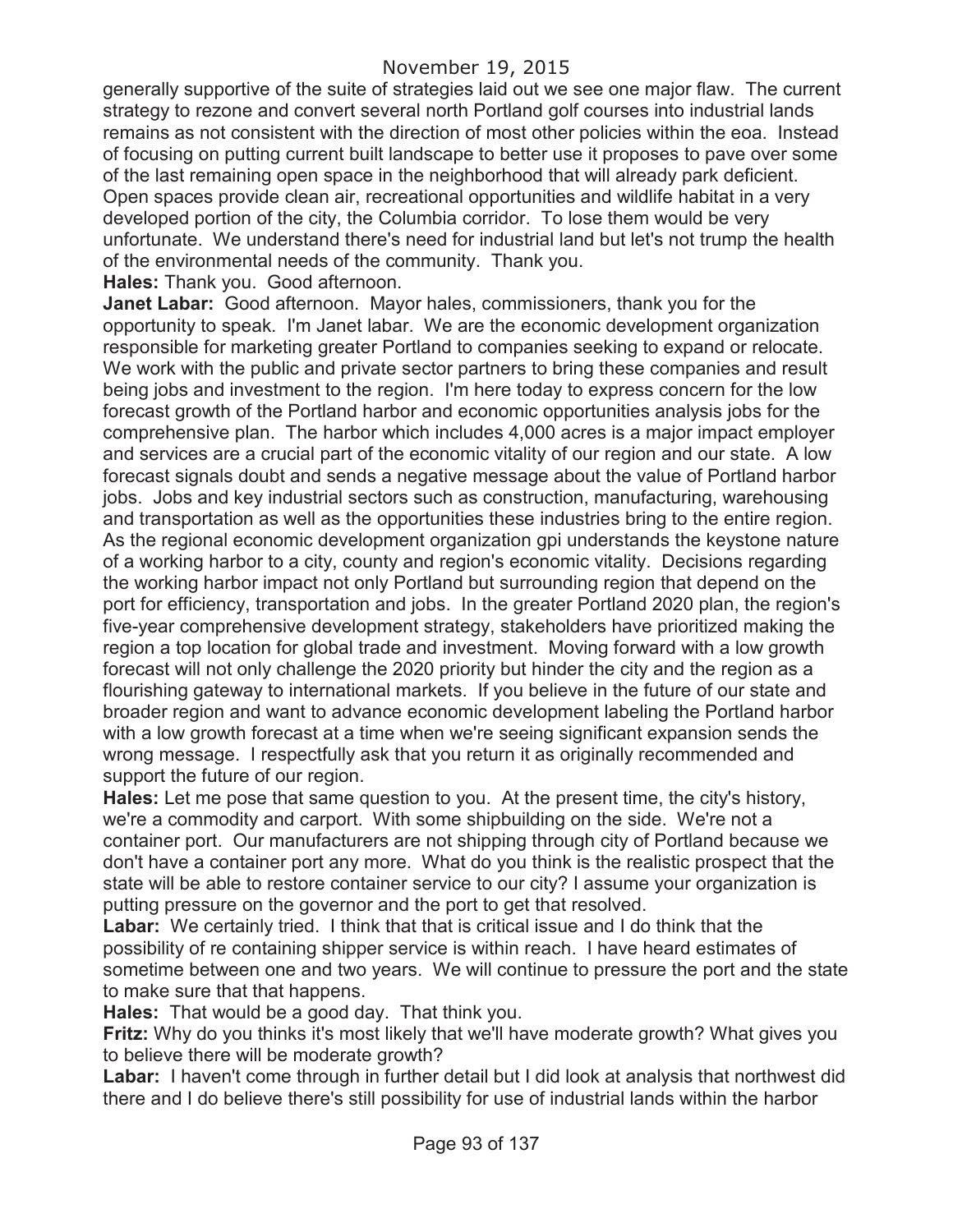### November 19, 2015

and as we greater Portland, inc., is studying strategies I do think there's a steady supply of demand -- steady demand that is healthy for further industrial growth. There's a lot of work that needs to be done on those lands. I understand that remediation needs to take place, but it's important to make these investments to make sure we foresee additional job growth in the future.

**Fritz:** I'm reading in the plan there's a commitment to intensifying the harbor and cleaning up those lands. I'm not sure why having a realistic growth expectation is a problem. **Labar:** Okay. Thanks for your comment.

#### **Hales:** Welcome.

**Patti Iverson-Summer:** Thank you. I'm Patti Iverson summer, founder and president of global trading resources. We are a broker, freight forwarder non vessel common carrier and indirect air carrier as well. We are aware that -- tires meet the road, so to speak, or where the cargo meets the ship. We set up shipments overseas to come into and go out of this area. We handle customs clearance and clearances of all federal agencies that have jurisdiction over imported or exported goods. We see day-to-day what happens to businesses that are involved in international trade. I can say it's flourishing. The only sad thing for the port of Portland is that we do not have a container service any more. Issues between the terminal operator and the iwu local 8. Once that is resolved and it's in the courts. The configuration of the port is a gem on the west coast. We have more potential to move more freight from Montana I meet agents from all over the world, from Africa and all over Asia. Indonesia. All of the contain there's were originally discharging in Portland are now discharging in seattle-tacoma. That's 5,000 containers a week.

### **Hales:** Wow.

**Iverson-Summer:** Put on the road. I just came back. That's why I don't have written testimony. I just heard about this hearing and was an u.s.s. To discuss this with you. I was in Salem testifying with the senate internment committees on transportation and business for the past six months that was initiated by the governor and I guess I have two comments. One, I do believe that you need to upgrade the level of international trade through the port to at least a medium. Because it's there. Second I ask that you coordinate with the state projects they were very interested in the proposals for interim work-around and how to enhance the overall transportation abilities of this region. The agricultural people are crying.

**Hales:** I know. Well, thank you. I appreciate you being here. If you haven't already done so I hope you give Susan or someone on the planning staff your contact information. If you're not already in touch with them we would like to stay in touch. Thank you all very much.

### **Hales:** Welcome.

**Kate Ross:** Good afternoon. I'm Kate Ross. I'm here today representing Willamette river keeper and our members. Willamette river keeper is dedicated to protecting and restoring the health of the Willamette River. We're here to support the approach taken in economic opportunities analysis regarding addressing industrial lands along the Willamette. The lower Willamette as it passes through Portland represents the most degraded stretch of the river. It's been channelized, deepened and hardened and as a result very little habitat remains. Vast acres of what were once flood plains have been filled and eliminated it. Final ten miles before the confluence are as you know a superfund site t. This degraded state undermines the health of children and wildlife populations as well as access to the river and quality of our environment. Every salmon that uses the 187 mile long main stem river has to pass through Portland. Willamette river keeper strongly supports the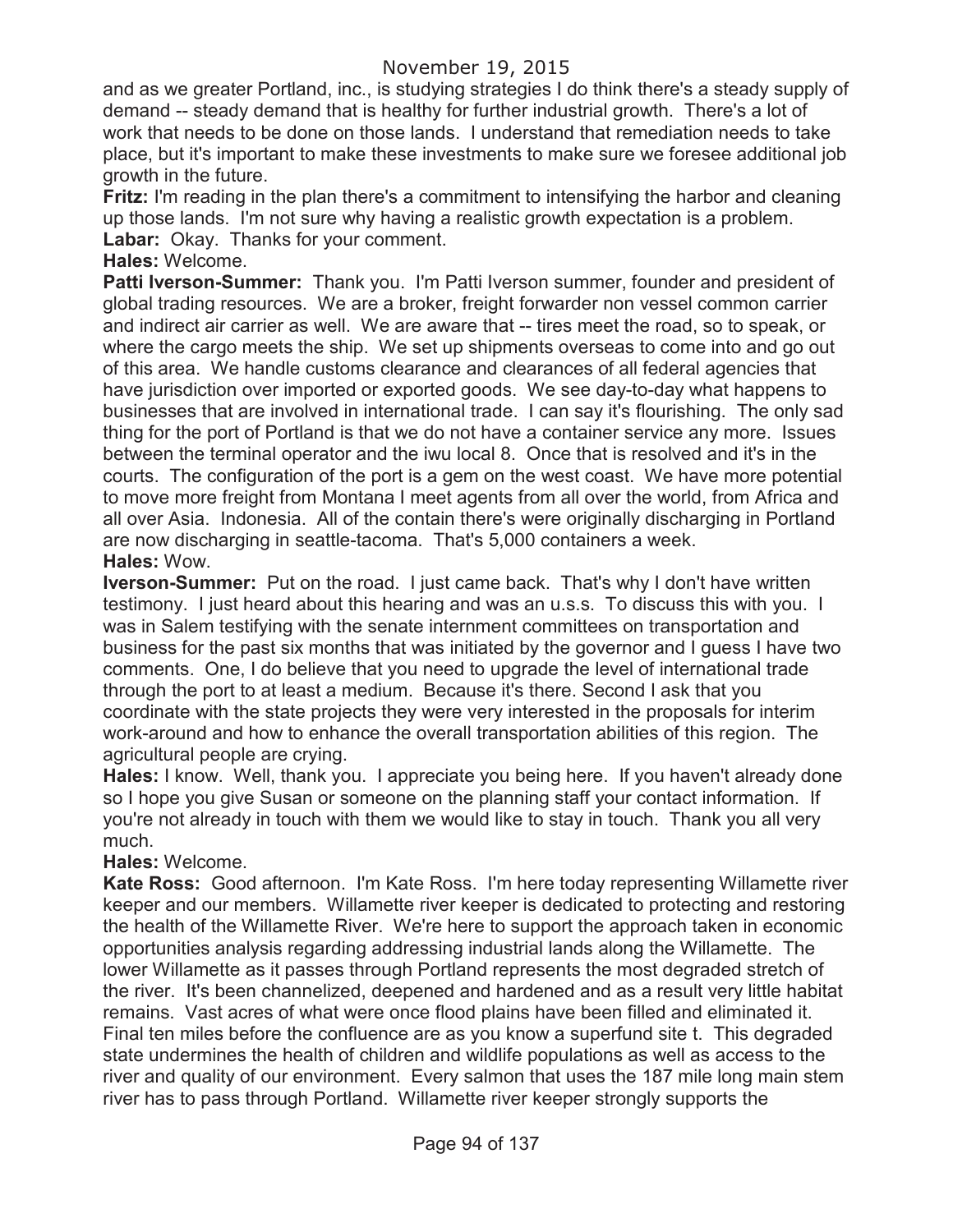approach taken in the eoa to meeting industrial land demand. Rather than continuing to degrade our environment by converting what little habitat is left to industrial use, the eoa instead focuses on making better use of the industrial lands we already have. Specifically it folks on restoring contaminated brownfields to productive use and intensifying use of existing industrial lands, and preventing unnecessary conversion of industrial lands to other uses. We believe that this is the right approach for our environment and our community. The river is already severely degraded. We should not adopt policies that would exacerbate the situation. It the eua and comp plan offer an opportunity to chart a clean, more sustainer, healthier future for our community, our environment and our economy. It doesn't say we won't create new blue collar jobs. It says we will create them in ways that focus on maximizing the efficiency of existing industrial land base and which recover industrial lands that industry has already contaminated. In is essence we say take better care of what you already have. That's an approach all Portlanders should be until to support. Thank you for your time and careful consideration. **Hales:** Welcome.

**Jeff Geisler:** I'm jeff geisler, current chair for hayden island, high noon. For three different events we have not supported industrial development at west hayden island. 826 acres. With the latest seismic information coming out it's become more and more clear that we already know it is a flood plain. It's not a 100 year flood plain, more like 30. We have had three floods since the turn of the century. But on another note, we're hoping that you stick to the judgment that you have already made within the last year to withdraw it from the list of industrial lands. There is a lot of economic growth on hayden island. We're having banner years at all three of our hotels, red lion, oxford suites, the thunderbird is going to reopen in the spring. I just got that from howard deitrich, owner of the red lion. If anything east hayden island is an economic engine in itself. It may not be industrial jobs but there are a lot of jobs, and we have 376 new apartments, and there's potential for maybe 1,000 more because columbia crossing owns a lot of land wants to imitate the harbor -- yacht harbor apartments. The other thing is that there's an obvious increase in economic interest and environmental interest in kayaking and stand-up paddleboarding so our natural resource, which is the island, which is a great place to live, people love to come and experience west hayden island. They are not even walking on it, just liking to go around in boats and stand-up paddleboards. I want you to know all the people on hayden island have always been against developing that 826 acres. Thank you.

#### **Hales:** Thank you. Good afternoon.

**Mike Rosen:** Good afternoon. Mayor hales, commissioners, i'm mike rosen. I have worked for natural resource cleanup, protection and management for 27 years. The most recent 13 as the watershed division manager for Portland. I currently run the eco-literacy collaborative, dedicated to providing project-based sustainability education to underrepresented communities. I'm here to express support of the planning and sustainability supporting documentation for the draft comprehensive plan. In short I believe it accurately reflects the marine cargo projections for the region and sets the stages for protection of Portland's limited natural habitat such as west hayden island. Over the past 13 years the watershed group created three powerful tools to accurately assess, protect and restore Portland's critical environmental habitat and water quality particularly for river reenvironments. The Portland and the watered shed health index and associated watershed report cards. Each of these tools based on decades of science and local and natural resource work show that in order to protect and enhance water quality, natural n.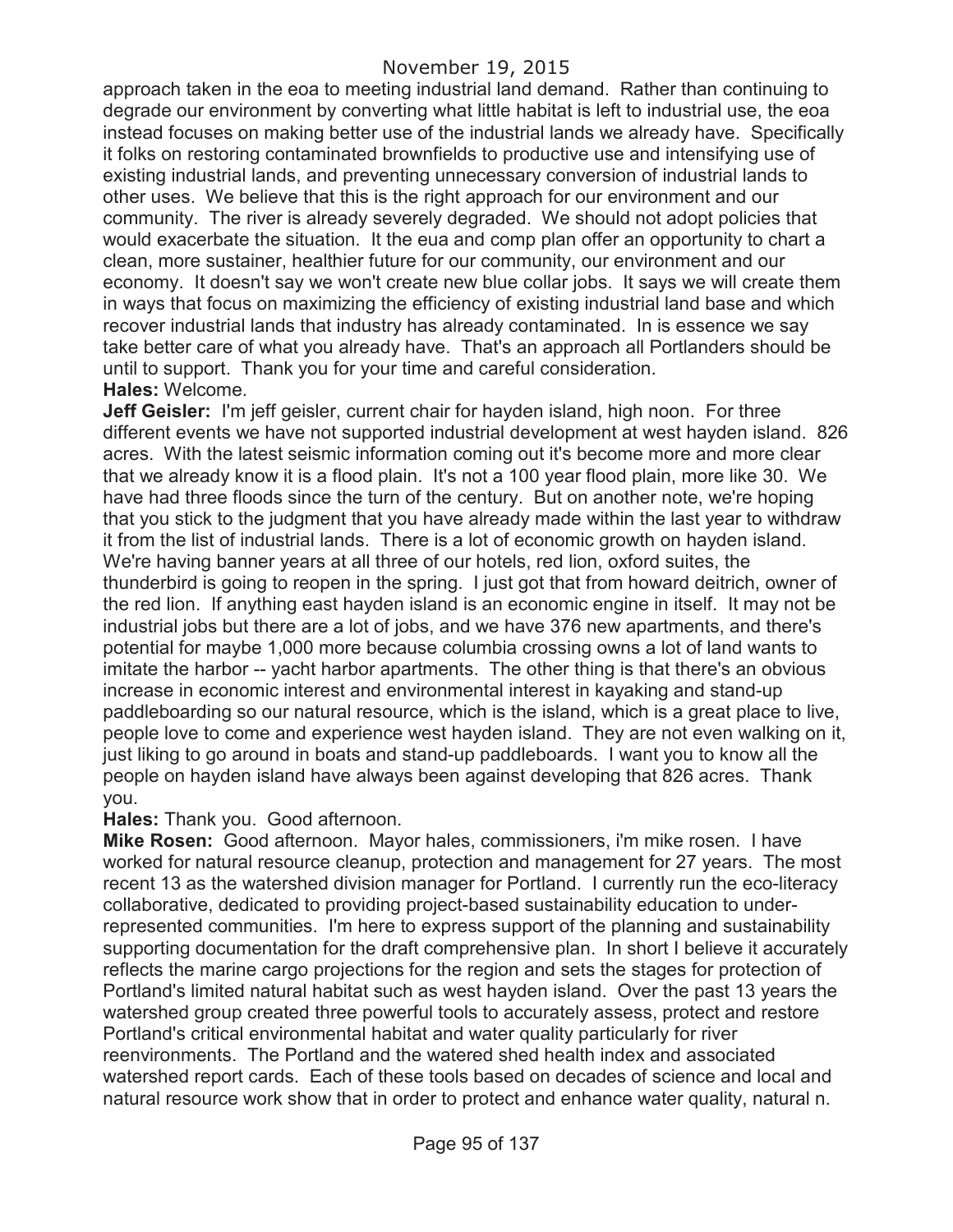And environmental al health Portland must continue to take bold steps to protect our remaining natural resources in balance with sensible economic development. We know that for the continued restoration of endangered salmon runs we must protect shallow water habitat, that the accurate cargo projections contained in the economic opportunities analysis shows through reclamation of brownfields and existing port policy Portland can meet the needed industrial lands supply demand to support ongoing economic development and generation of middle income jobs. Unfortunately, we know that even after millions of dollars spent over two decades to refute credible science that supports protection of critical habitat, such as west hayden island, the port is intent on the industrial development of west hayden island and its habitat destruction. In the most recent process to determine feasibility of industrial development of west hayden island even given the opportunity to provide only the most minimal habitat protection mitigation, the port walked away from the table claiming the cost was too high. The draft comprehensive plan does what it needs to, sets a solid policy framework that will require restoration and use of industrial land while providing economic growth and adequate protection for critical habitat. I encourage the council to adopt this plan and to continue to show the exemplary environmental leadership it has in the past several weeks. Thank you for considering this testimony..

#### **Hales:** Thank you all.

**Hales:** Go ahead, please.

**Joseph Kelly:** Hello. I'm joseph miles Kelly, currently a welder at gunderson. I have been working there since I graduated high school in 2014. I began in a welding program, about a month and a half or so long. When I finished in the marine division -- **Fish:** Could you pull the mike closer? Slide that whole box closer to you.

**Kelly:** This better? When I finished the welding program I moved out into the marine division. I worked on several of the barges before moving over to the rail division where i'm currently at as a repair welder. Currently I make \$19.05 an hour. I receive full medical benefits, I receive 401(k) benefits and I occasionally get over time. I would like to point out my friends i'm the only one who is completely independent of their parents who again I get all these benefits and I am successful at such a young age. None of this would have been possible without my position at gunderson. In addition to the living wage jobs they provide I have had an opportunity to develop my skills be it through on the job training or through the class's gunderson provides like blueprint reading or any of the other classes. As the city council considers the comprehensive plan I would like them to consider the opportunities that companies like gunderson provide youth like myself. Thank you. **Hales:** Thank you. Thanks for coming.

**Lightning:** Yes, i'm lightning. I represent lightning watchdog pdx. Pertaining to the economic opportunity analysis one of the biggest concerns obviously I want to see the brownfields cleaned up and some of the problems I have on that is that I think the city tends to land bank too many properties, hold on to them too long. I want to see them go back to the private sector, put back on the tax rolls. We need that income coming in and also properties being developed. Issue number two I have a big concern on this plan not having any emphasis on the levee that runs up along the Portland international airport. We're currently trying to get that certified accreditation on that by fema, by army corps of engineers. In my opinion we need to rebuild that levee. In my opinion, our cost is going to be anywhere from five to \$7.5 billion. We need to put that at the top priority over any of the bridges being brought up to seismic standards. We need to protect Portland international airport at any cost. We need to protect any and all businesses at any cost.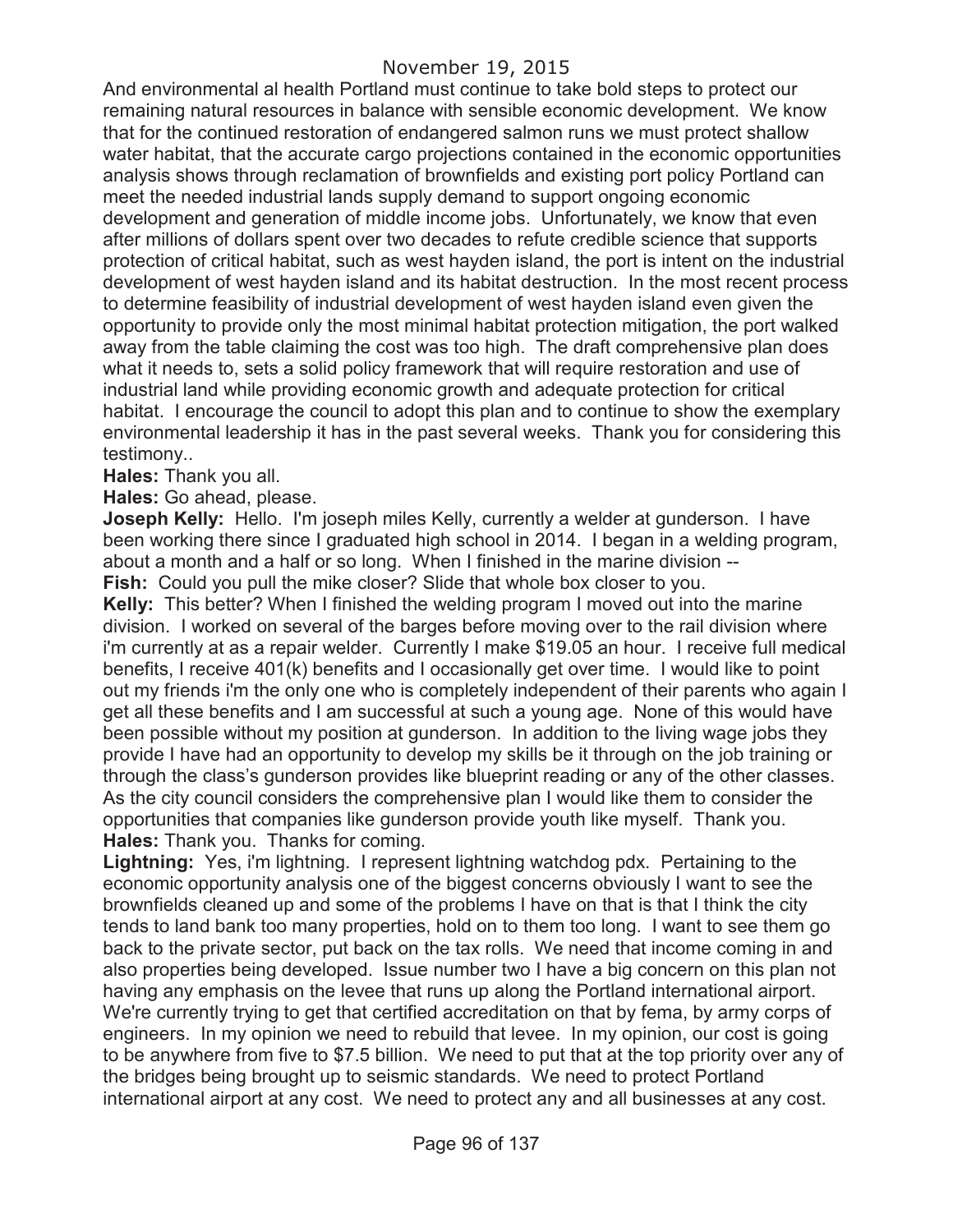We need to protect the people at any cost. Again, this levee will not meet the New Orleans standards. It needs to be rebuilt. We need to begin looking at the federal funding options on this. We need to phase this in, phase one to protect Portland international airport. Again when they are talking climate change and the problems in the future, we all agree there's going to be excessive flooding and we need to make sure that this levy is brought up to new orleans standards.

**Hales:** Thank you. Good afternoon, jim.

**Jim Lanbenthal:** Good afternoon. I'm jim lanbenthal. I live in northeast Portland, a member of the riverside golf club. I'm speaking for riverside and the eoa. Two aspects is the forecast and also the statements in the eoa that talk about our eventual demize at the end of the 20-year time frame. The economic forecast for the golf industry in the eoa we believe is a little too simplistic, too course, if you will. If you take a little more nuanced look at what's going on in the industry, you may reach different conclusions at least about some of the courses. Couple much aspects that I think come into play in this we are operating in a very different business model, membership based business model versus pay as you go. That creates a very different set of dynamics in the industry. Document cites the decline of golf at inner city locations. We see that as a great plus for us because we're well located to very vibrant neighborhoods in Portland and vancouver. These are centrally located in the region. We have a selling point especially with traffic these day, we find it's a factor people use when they make choices about social and golf memberships. We also have a growing population base that I think comes into play here in terms of what happens with the golf industry, also number of national figures include resort courses and we have a relatively healthy situation going on. Lastly, the document talks about time frame of the planning horizon of 2035 we could reasonably expect riverside and Broadmoor to cease operations. We really have -- are bothered by that. I think having that kinds of call out of a specific operating entity in a policy plan like this is not a good press tent to set. We plan on being around for a while.

**Hales:** Thanks very much.

**Fritz:** Portland parks and recreation is helping send lots of new golfers your way. I agree, I think there's a new excitement about golf that we're seeing, great potential for expanding the awareness and enjoyment of the game.

**Lanbenthal:** I like that.

**Hales:** Thank you. So we should probably take a few morse, is that right? Should we switch? A few more folks have signed up.

**Moore-Love:** Last three.

**Hales:** Oh, okay.

**Moore-Love:** No, I have about 13 more.

**Hales:** What do you recommend, susan? Do we continue that? Let's take threes three and let you confer about that.

**Moore-Love:** The next three, 19, 20 and 21.

**Meghan Moyer:** I'm here to talk about the importance of building a vibrant and diverse work force in this area Portland community college does not have a position on any specific policy related to working waterfront. We are partners with many industries they are around work force development and have invested heavily. One with our partnership with vigor industries in which we actually locate a program on their facility, training welders as well as the construction and expansion of our facility. We are their committed to creating meaningful paths for people to family wage jobs and the paths are not always four-year degrees. We strongly support blue-collar work, the dignity of that work, the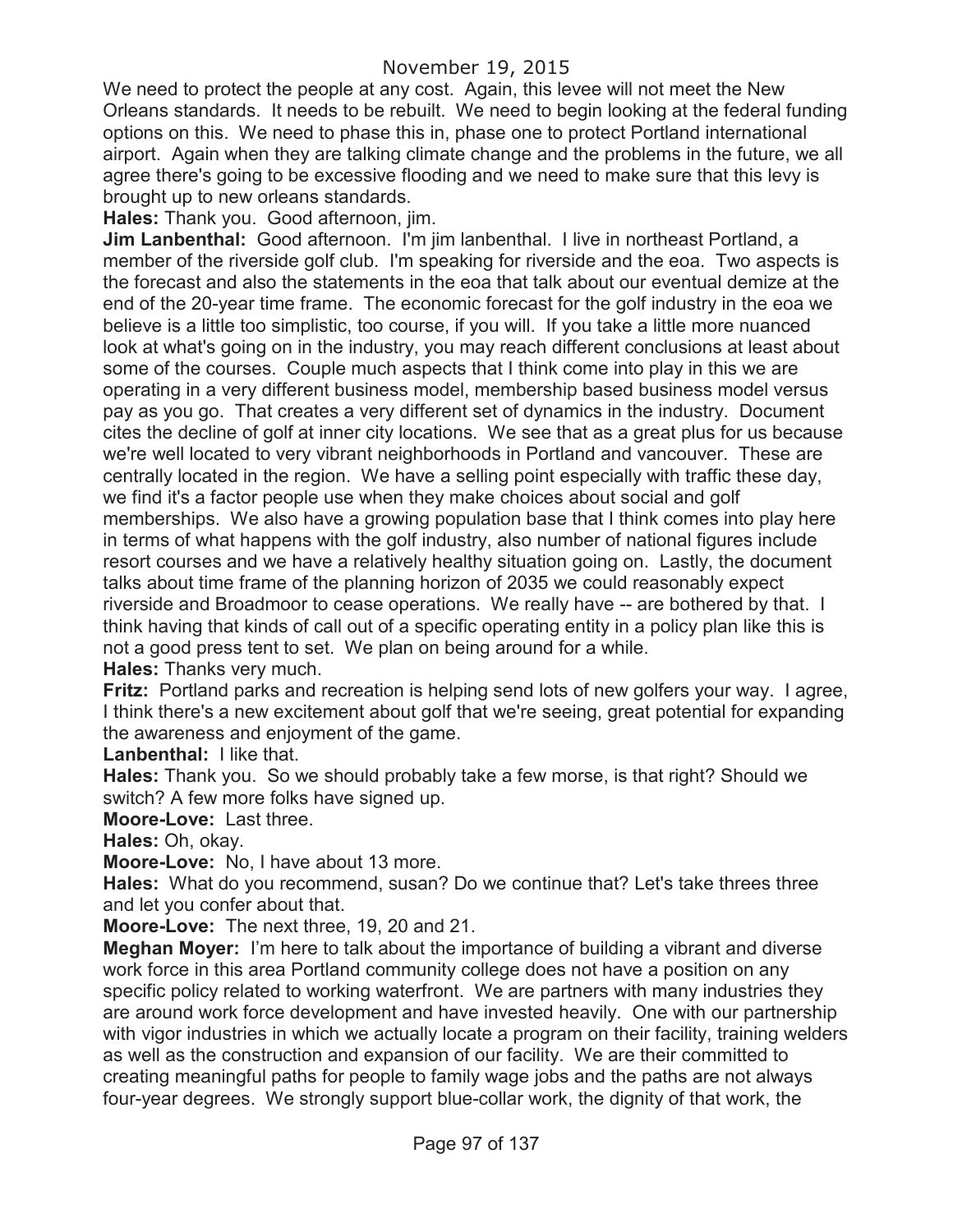importance of that work and its history here in Portland and specifically in our commitment to four mile island in trying to diversify that work force and create opportunities to marginalized communities. Pcc is proud of our work with our waterfront community and want to make sure as we seek a balanced approach to our growth as a city that we continue to value and recognize the importance of these type of labor in ways that are paths to economic stability and prosperity that are not simply high-tech jobs. Thank you. **Hales:** Thank you. Welcome.

**Jennifer Hudson:** Cavin, mayor hales, commissioners. I'm jennifer hudson for the record. I'm assistant general counsel at schnitzer steel. Thank you for the opportunities to testify on this topic of great importance to my company. Schnitzer has been actively engaged in the comp plan process for several years and we appreciate the city's professionalism through the process. Our testimony today is limited to the eoa. Schnitzer employs nearly 1,000 in Oregon. Many of the operations and manufacturing positions are union. They are good family middle wage jobs with a low barrier to entry and by that I mean you don't need a college degree to apply. I'm here to advocate for an accurate accounting in the eoa to ensure enough industrial land to maintain jobs like ours for the next 20 years and beyond. As a practical matter the land and infrastructure are unique and to be accurate eoa cannot lump the analysis of harbor businesses with other nonwater dependent, nonwater related businesses. A significant improvement in the proposed eoa compared to the one in 2012 is that the harbor access lands will be consistently evaluated as a distinct land area with particular site needs and we thank you for that. Conversely the proposed eoa has taken a significant step backwards from the one in 2012 regarding the growth forecast. The psu recommended that you make the policy choice today that the city should plan for low cargo forecast instead of and in despite of the 50 years of data that support a medium forecast. The eoa supported in 2012 and the supporting analysis by metro. Our concern is on the demands side. But on the supply side, agree with the previously stated points and the importance of cleaning up the brownfields, increasing capacity, and intensity of the uses on industrial lands, and we also would like to see no new conversion of industrial lands to nonindustrial uses. To be clear, schnitzer is not here to ask for any change to the zoning regulations that affect our property. We ask the planning be based on reliable data so we can have an accurate assessment of opportunity in the harbor for it to thrive.

**Fred Lacapra:** Good afternoon. I'm a gunderson employee. Since 1919 it has been located on the west side of the Willamette across from Swan Island. Gunderson has a long manufacturing history in Portland currently producing association going vessels and refrigerator boxcars. Have been employed for 27 years, have raised my three children and now enjoy my seven grandchildren. I learned to weld in a week. I advanced through the ranks, taking advantages of tuition assistance program and went to college at the age of 43. Gunderson is a family oriented operation that supports personal and professional growth. The same opportunities available to me 27 years ago are still available to individuals who want to enter the trades today. We're very diverse company employing people of at least 22 nationalities. We produce safety topics in four language on a weekly basis. Since october 2013 gunderson has hired 768 new employees. Current head count is 1325 and growing. This exceeds pre-recession 2006 employment numbers when we had 1200 employee backlog producing double stack container cars a day. We currently hire for 34 job categories within the production process. This does not include white collar positions. These positions include electricians, welders, carpenters, material handlers and warehouse workers. Our wages range from 12.60 to 31 an hour depending on skill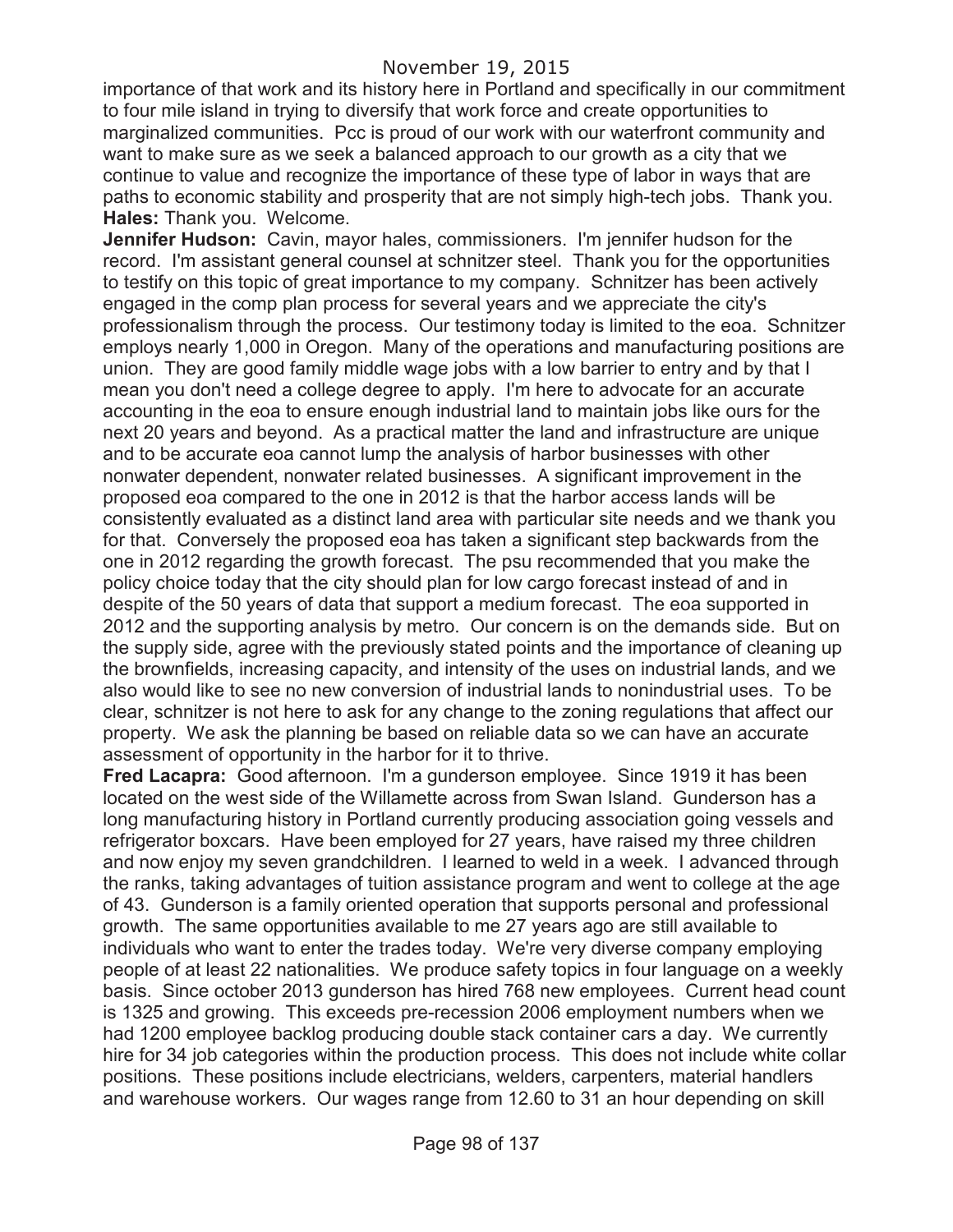level and tenure. Additionally there's a welder training program, come presence of program can train most individuals that have the desire to learn and make them a successful welder in four to six weeks. I have discussed the above because I cannot emphasize enough the need to support a comprehensive plan document that addresses job creation and retention and policies that protect the ability of harbor businesses to continue to grow and prosper. Our city needs to provide access to self-sufficient wage levels by maintaining adequate and viable supply of industrial land to support and expand opportunities for middle and high wage jobs that do not require four-year college degree. Please recognize the important of our harbor industrial lands. Thank you very much. **Hales:** Thank you all. So unfortunately we're going to have to move on to our second hearing this afternoon. So I believe the process is that we're going to at any time hearing on these items, Susan, walk us through that, please.

**Anderson:** We value the testimony of everyone who showed up today so we want to make sure they get an opportunity. We propose that we keep the hearing open until January 7. There will be three hearings on the entire comprehensive plan in addition to the one today. We would welcome them to come sign up again unfortunately. Any one of those hearings. We'll have the same issue at 6:00 today, I believe, that there potentially will be more people that get to sign up.

**Hales:** Ultimately more hearings.

**Anderson:** Right. That's why we're adding an extra one on January 7.

**Fritz:** People who signed up for today come to the next one before January 7th? **Anderson:** Yes, they can come to any one of the three hearings. We'll leave the record open for this item and the item you're about to consider starting at 3:00. **Anderson:** We'll read both titles. Thank you.

**Hales:** Sorry, folks, for those of you that signed up today. Our next hearing is on Thursday, December 3rd at 6:00 p.m. At the mellman jewish community center. We'll continue this item until then. Then we'll open the hearing on item 1210, the comp plan overall and let you read that.

#### **Item 1210.**

**Anderson:** We did have five work sessions. I don't need to do a long presentation. I did want to provide you with a few key things to keep in mind. You're going to hear today everything from the big picture looking at housing and transportation and land use and jobs and the environment down to specific neighborhoods and specific properties. The details are absolutely important but so is the big picture and the overall goals. What you're doing here today really does make a difference. Great places don't happen by accident. We're this great, wonderful, walkable, prosperous, beautiful place precisely because we did a comprehensive plan 35 years ago and that led us in a very different direction than most American cities. We have great bones to build on. My second point is that this plan is not about zoning and setbacks and urban design. This is about people. It's about serving people and creating great neighborhoods, great downtown, employment opportunities, housing types of all sorts, great transportation system and to protect the environment for us and for future generations. My third point is about meeting demands for housing and jobs. You all know demand for housing currently is outstripped the demand for housing has outstripped supply. We need more multi-family and more single family housing and this plan provides a way to meet that demand. It does not if and of itself solve the affordable housing crisis. In terms of jobs we forecast 140,000 more in the next 20 years and the plan provides adequate land for all employment needs. We understand that the low marine forecast may not be good for marketing or for branding for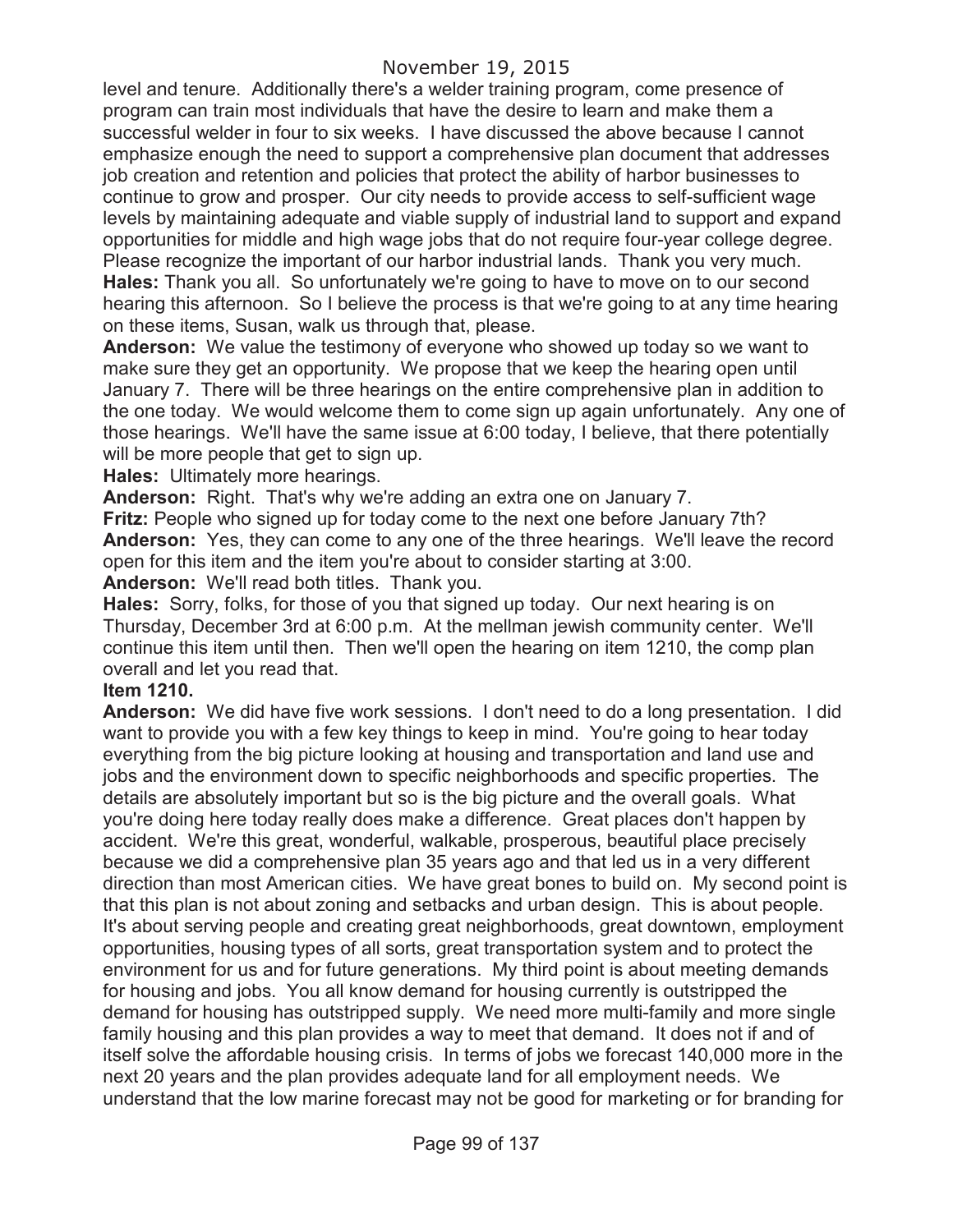the port but is accurate and is more realistic. My fourth point is that the plan will help us meet our infrastructure needs. It lays out a plan for streets and water, storm water, sewer, parks, it does it efficiently by maximizing use of existing infrastructure. That means we encourage more development that's close to existing parks and schools and transit and public facilities then it also plans for additional infrastructure from sidewalks to parks in east Portland and other under-served neighborhoods. Finally my last point is this. The proposed plan will help create a more efficient and low carbon economy and prepare for climate change. One thing that we know for sure is that the federal government is not moving quickly on climate change. Cities have to take the lead and that's what they are doing all overt world. In summary the proposed plan builds on the past. It will help people thrive with more and better housing, jobs and great neighborhoods. It will help us spend limited infrastructure dollars wisely and help us impact and prepare for climate change. So again, the details you'll hear about today are super important but try to keep as you're listening to some of the testifiers the bigger picture also in mind. That's it.

**Saltzman:** I'm confused. I thought somebody on the economic opportunity analysis, the forecast -- I thought somebody said the bureau of planning and sustainability had recommended the medium.

**Anderson:** No, we recommended the low forecast. I know there's discrepancy here. The best way is to put the tables in front of you as a work session after the testimony or individually. The low you understand what we have.

**Fish:** One of the challenges we have as we start hearing testimony is balancing the desire of some folks to put clear policy directives in the comp plan and our need to keep the comp plan consistent with what state law provides. At what point in this process will we have a conversation about where that line is and what our role is?

**Anderson:** We're going to have work sessions after all of the different opportunities for hearings. At that time I think we should bring that up and there is some wiggle room in there. There's not a direct line thing, this is in, this is out. It will be a little bit of your discretion in terms of what actual items in the comp plan do you see as land use actions and what aren't.

**Fish:** If we're going to do that in a work session that makes sense. My hope, expectation would be we get a briefing from you and the city attorney's office and some examples and where do we have wiggle room.

**Anderson:** We can do that. Thanks.

**Hales:** Susan thank you very much. Let's begin with testimony, please.

**Moore-Love:** So far we have 70 people signed up.

**Hales:** We will not get to them all today.

**Hales:** You get to be first instead of last.

**Robert McCullough:** Hello, in mayor and commissioners. Pleasure to be back. I'll be very quick today. You have a long day ahead of you. I'm representing southeast uplift first and i'm going to change hats. I didn't bring my hat but I'll change it metaphorically and talk about east Moreland. On Thursday we have a meeting of seven coalitions, oni directors. Very extensively attended with people from all over the neighborhoods. General sentiment was that the goal 1 citizen involvement had failed miserably. Not so much for lack of meetings. We had all the meetings we could possibly attend, but with it failed was the second step of feedback that involved -- and involvement. That sentiment was pretty much echoed by all seven coalitions. I don't have a written statement on it. You know how hard that is to organize, but you will get one. The world's longevity winded writer, 900 page in his dissertation, is in charge of putting that together now. Let me move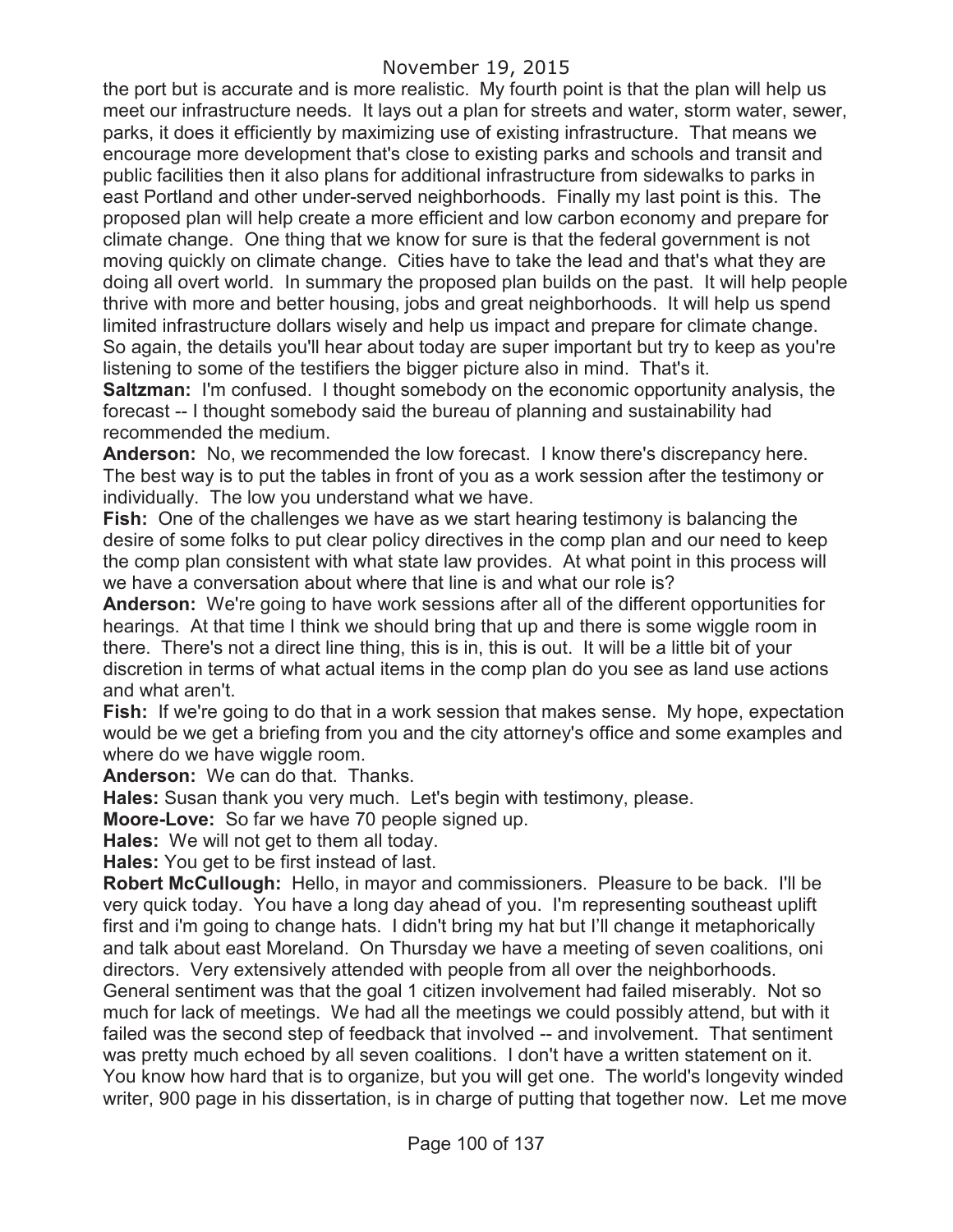to east Moreland. Basically I grew up in Chicago. I lived along -- on the wrong side of the tracks. In the stock yard they had an involvement called animal involvement. As an animal you're invited to a nice party and eventually someone says why don't yaw walk through the door here and there will be more good food. If you walk through the door they cut off your head and you're thrown into a big pile to be devoured later. It's our feeling. We put in extensive testimony on an r7 application. We received the rebuttal before the testimony was delivered. The rebuttal was slightly insulting. That went over badly. When we finally had the hearing, of course, we could not speak. Our testimony was misrepresented. There was extensive lobbying by the staff to make sure that our proposal was not accepted. Every other similar neighborhood's proposal was accepted. We were singled out. We still don't know why. That's because of that problem with public involvement. There was no feedback, no discussion. You'll hear in more detail from rod merrick, who is much smarter than I am, a land use chair. He can walk through the bits and pieces. I'll leave that to him but I want to note we're mad as hell and the fact is if people are well prepared, skills, amiable, helpful, attending, and we're still treated badly you can imagine what many other people feel. Thank you very much. **Hales:** Thank you. Go ahead.

**Terry Parker:** Terry parker. Fourth generation Portlander from northeast Portland. I'm representing myself today. Over the next 20 years the Portland metro area is estimated to grow by 400,000 people. Figures gathered car trips are expected to increase 49% and truck trips by 76% regardless of how much transit service is added. 72% of the households in new multi-unit developments on the southeast side have one or more cars. That equates to approximately 45,000 more cars by 20 o40. In the urban -- in chapter 3 urban forum under corridors 3.45 and 3.47, the comp plan addresses accommodating growth, mow built needs for people of all ages and abilities, accommodating multi-uses and balancing all modes in transportation. Chapter 4 be understand off site impact, the plan addresses mitigation of offsite impacts to residential areas and storage areas adjacent to residential users. In chapter 9, parking management policies 9.54 through 9.57 that seek to encourage lower car ownership and limit adequate parking for car storage are contradictory to accommodating multi-modal use are all ages and abilities. Proposing more on street permit parking areas is contradictory to mitigation of solve site impact to residential areas. Policy 9.57 places more of the financial burden on existing residents and businesses when it should be paying for itself. Adequate off street parking needs to be required when new develop is adjacent to established residential neighborhoods. It needs to be legally challenged. Given the privileges and immunities clause in the Oregon constitution equity requires users of vehicle modes near the top of the list should pay higher taxes and fees for the privileges as opposed to exporting visitors at the bottom of the list. Funding enhances this line of financial reasoning. Finally the aforementioned policies are adopted -- if they are adopted without equitable changes even though it may be an inconvenience, the city and city leaders must set the example. This must include lower car ownership by eliminating the entire fleet of city automobiles, many of which are primarily used for single occupancy vehicle trips and take up two floors of car storage in the first and jefferson parking structure. **Hales:** Thank you.

**Rebecca Mode:** May I present a visual?

**Hales:** Sure, sure. Want to pass it around? Thanks.

**Mode:** Rebecca mote. I am opposed to my large lot in elliott at 506 northeast thomson being downsized to r2.5.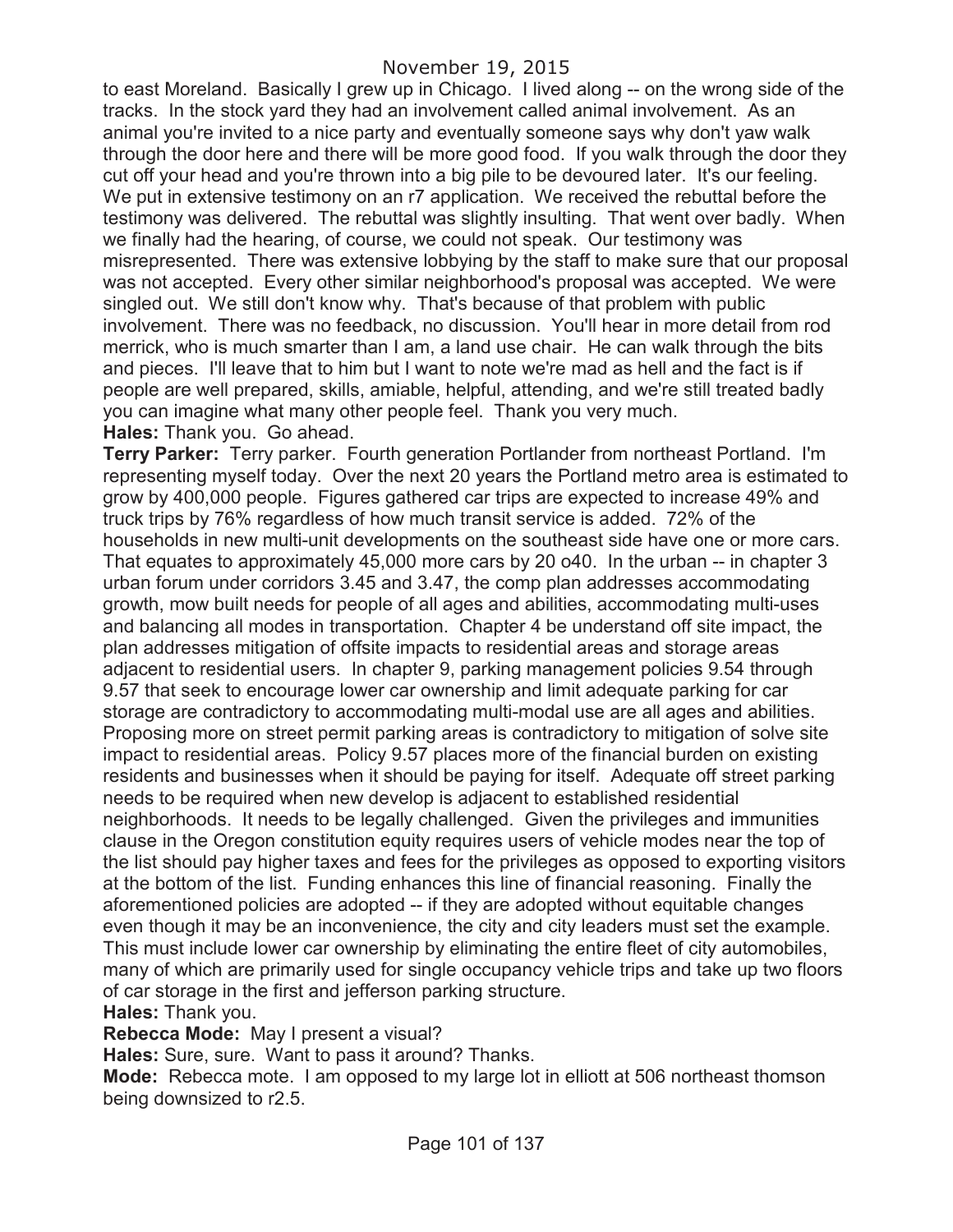**Hales:** What is it?

**Mode:** R2 a. The zoning may be appropriate for single family homes but it's not appropriate for my 9375 square foot lot.

**Fish:** What's your last name?

**Mode:** Mode. This proposal is not equitable compared to other properties on my block. I'll be the only large open space not able to build to its best potential which I believe to be a duplex to the side. My block is currently and has been for quite some time mixed with single family homes, apartments and multi-dwelling properties. It's inequity that my property is being proposed for downzoning and the three lots at the end of my block are not. Other properties in districts have been excluded from the change and I wish to be as well. This is my home where I have lived and raised my family for the last 16 years. I only ask for the right to build respectfully in the future on my lot with its current zoning in a city that needs more housing. I also have questions about if there will be compensation for people who have their land devalued. Wth this land proposal. Measure 49 claim might apply for that.

**Fritz:** Do you know why your lot is proposed for downzoning?

**Mode:** It's part of the Elliott conservation district that was made 30 years ago, so it's not all of the Elliott neighborhood, just the parts that were made the conservation district 30 years ago. I think the goal is so people stop building huge things amongst the little houses in the neighborhood. And so people stop tearing down houses, which is not what I want to do. I have no desire to tear down my house.

**Fritz:** Is your house an historic house?

**Mode:** It's a 1910 duplex. So yes.

**Hales:** Thank you all.

**Hales:** They say you're going to have a silent greek chorus behind you here. Nick, are you on first?

**\*\*\*\*\*:** Zev is up.

**Zev Nicholson:** I'm the organizing director for the urban league of Portland, here representing adpdx with my colleagues. We represent over 30 organizations from community to labor to faith to immigrant to people of color to middle class to lower economic status, houseless and so forth. When we talk about displacement for the black community, the negative effects have been there for a very long time. History cannot be untied from the realities we see today. From destruction of our neighborhoods to bulldozing to just not preparing them when they get broken. These things compound over years. The black community is one-third of black Oregonians are house owners versus two-thirds of white. And when we don't have a sense of community, a sense of safety that affects every aspect of our life. For a mother, the womb is the incubator of the child. The community is the incubator of that mother. When you don't have a sense of safety and community and support you don't have child care, you don't have -- you're constantly stressed out that leads to black women being almost twice as likely to have children of low birth weight. Which then puts them behind in school which puts them behind for graduation which puts them in prison and so forth and we see this whole cyclical system of oppression that leads people down. We think this is the wrong path for Portland. By coming together we can change these out comes and pass the comp plan. The time is now. Just say yes.

**Hales:** Thank you.

**Nick Sauvie:** I'm nick sauvie, director of community development. You have important decisions that will shake the city for decades. We need you to adopt the policies into the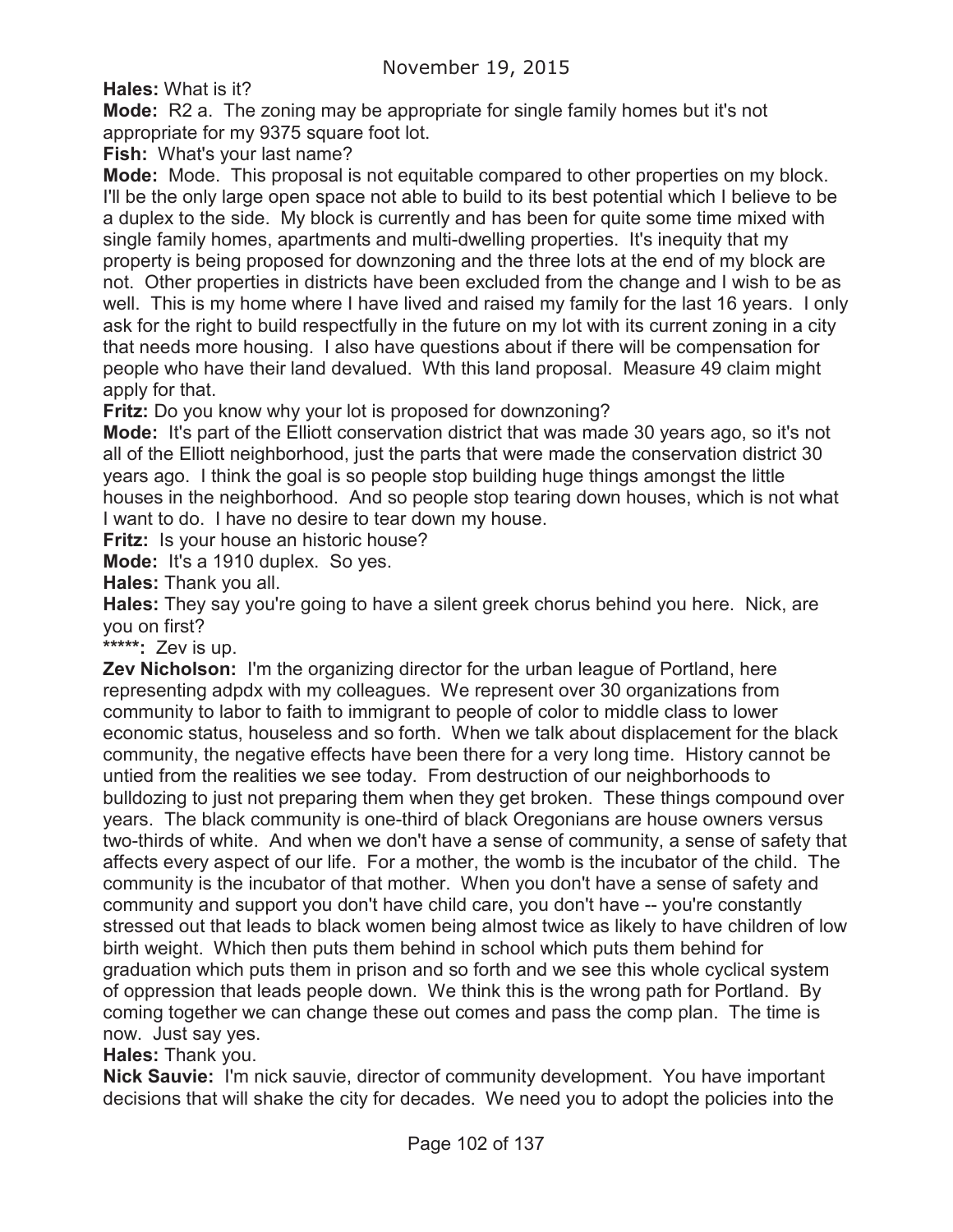new comprehensive plan. I grew up in Portland and I remember participating in workshops for the original comp plan. I'm a huge believer in Oregon's land use system. Smart land use planning has produced many of the things we love about Portland, healthy downtown, livable neighborhoods and access to nature. The problem is we only got the original comp plan half right. We made the decisions that made many parts of Portland desirable but we didn't make the decisions that make Portland livable for everyone. Low income people, communities of color have been left out in the cold. This is what happened when we took the wrong path. Displacement of more than 10,000 people of color in north and northeast in ten years, homelessness as bad as it's been in my lifetime. A city that is affordable nowhere for the average black or Native American household. North Portland is experiencing annual rent increases of 10 to 15%. We're already seeing mass displacement in east Portland which is why the east Portland action plan held its own anti-displacement summit and adopted a strategy. The nonprofit where I work, rose, gets hundreds of calls from people desperate for housing. Waiting list have been closed for months. I hope this council recognizes permanently affordable nonprofit owned and community controlled housing is an important solution to Portland's housing emergency. A number of anti-displacement pdx I encourage you to adopt all 28 recommendations to the new comp plan. Don't repeat the mistakes of the 1980s. Don't get that comp plan half right. Just say yes.

**Hales:** Thank you very much. Good afternoon.

**Pam Phan:** Good afternoon. Thank you, commissioners, for this opportunity to speak. I'm pam fun with 1,000 friends of Oregon. I'm also a proud Oregonian born and raised in southeast Portland. I reflect on my time here and see a lot of the changes that have happened, especially the last 10 to 15 years that we see a lot of the shifts that both zev and Nick talked about. I think they have shown this urgent and historic reasons why we're in a affordability crisis now. We must act now left we go an even more disastrous path in a future where people of color, those of low incomes and the houseless are really segregated out of Portland completely. Is this the legacy you want this council to have? The draft before you is to change this course. We're real optimistic about this. Race and income disparities do not have to be the way we define our next generation. You simply have to vote yes. So an essential policy which we advocated over the last ten months to include was chapter 2, community involvement, goal 2 b, which is titled social justice and equity. It states that the city will engage communities who have been -- who have experienced and been affected by these critical disparities as partners in ensuring that we don't go down this path toward segregation. So what i'm excited about these partnerships are that we can actually grow and fully invest in them to create empowered communities that are civically active in communities who have been under-represented and haven't had a voice. But only if you say yes. Today we're here all together. United as Portlanders. We're renters, people of color, those of low income, middle incomes, homeowners. Advocates. All here united to urge you that displacement and you can end displacement and make gentrification a thing of the past. You have this opportunity to do what no one has ever done in Oregon which is to tie our forward thinking and progressive land use system to the values, true values of livability for all. Please just say yes. **Hales:** Thank you all very much.

**Hales:** Good afternoon why don't you go ahead Doug while their getting set. **Doug Klotz:** I'm Doug Klotz I am the land use chair and Richmond neighborhood board member, but I'm not speaking on their behalf I'm speaking for myself. I support the comp plan draft I have some comments about it. As you know most multi family is being built in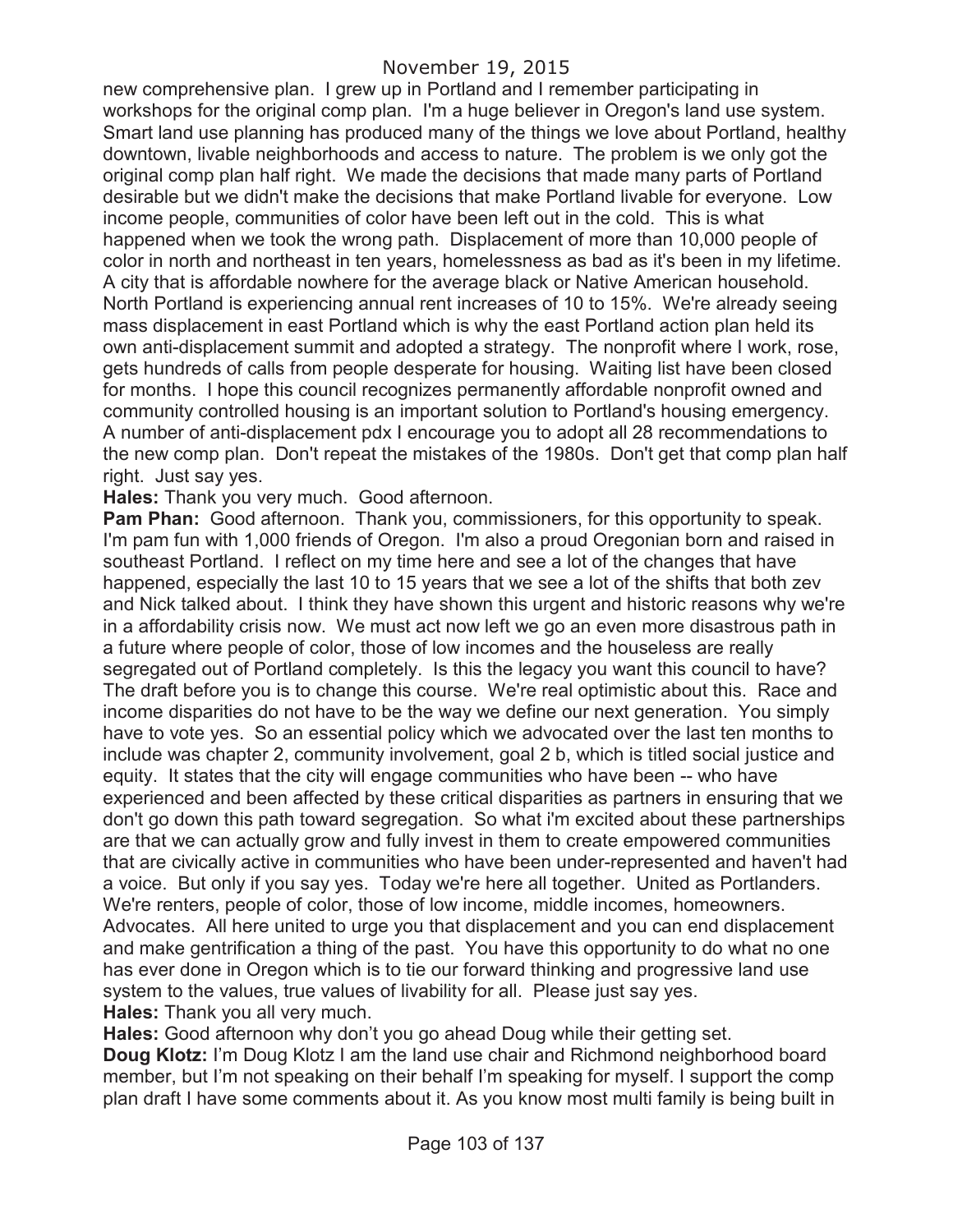commercial zones right now, the mixed used proposal reduces capacity of the commercial zones, but accept when a developer takes advantage of the bonuses and gets additional far by providing affordable housing among others—it's mostly just affordable housing. Unfortunately I have discovered this bonus is only available in inner neighborhoods in order to take advantage of that bonus a d-overlay on the site and that is generally only available in the urban center comp plan designation, which extends at best to 50th and on division, 44th, belmont about the same. And it was taken off of powell. So, I would propose the mixed-use urban center designation, division, beyond 44th, 51st. 50th and division, 400 units of housing being either built or planned. Bus line, bus every four minutes because of rush hour. Extending that urban center designation would allow the doverlay, allow the bonus to be taken advantage of on that corner likewise, southeast powell now it was originally going to be urban center, but o-dot apparently is concerned there would be people living there. Down grade to civic corridor that doesn't have as much capacity in it. We need to get the housing there and get that urban center so that we can get design overlay and get the bonuses.

**Hales:** Thank you very much. Good afternoon.

**Don Grotting:** Good afternoon, mayor hales, commissioners. First i'm here to thank the city council and your departments for engaging in conversations with the david douglas school district addressing our critical infrastructure needs relating to school capacity, housing, and other services needed in our district and our community. **Fish:** Put your name in the record.

**Grotting:** Don Grotting David douglas superintendent school district superintendent, thank you. We have been working with parks and recreation, talking about cohabiting land for needed school sites and in addition, we have been talking with pdc regarding urban renewal zones and planning and sustainability regarding affordable housing and growth david douglas school district, 12 square miles in east Portland. Nine elementary schools, largest high school in the state and also serve all of the children birth to five that have special needs throughout Multnomah County. Our current enrollment is nearly 11,000 students with over 80 different languages spoken. Our school population and demographics have changed dramatically since 1996. District population grew from 7,000 to an estimated 11,000. This is about a 47% increase in student growth. District went from having flexibility in our facilities to the schools now, free and reduced lunch went from 39% to now over 80%. And our ell population has grown from 6% to 25% with over 50% of our students having been in that program at one time or another. I provided you with an article talking about these things in the Portland tribune, and we just completed our facility draft plan and commissioner Fish, you noted, we are going with the lower estimate of - estimated growth of 3,000 students. That growth could be as high as 6 to 8,000 students. And our immediate needs are within the next five to 10 years to build two elementary schools. After that it is a middle school and definitely to add to our high school. Just a final note and once again a congratulations I provided you with a magazine that outlined david douglas, early childhood program and second language program selected as one of five sites in the nation for best programs and that's due to your investment into early childhood and I know the city's investment and I know many of you up here make personal investments. So, it's a kind of a silver lining and we have more and more people wanting to come into our district. We simply don't have the capacity to house them. **Fish:** I have two questions. I know we have lots of people.

**Freida Christopher:** We are carrying over our two minutes to four.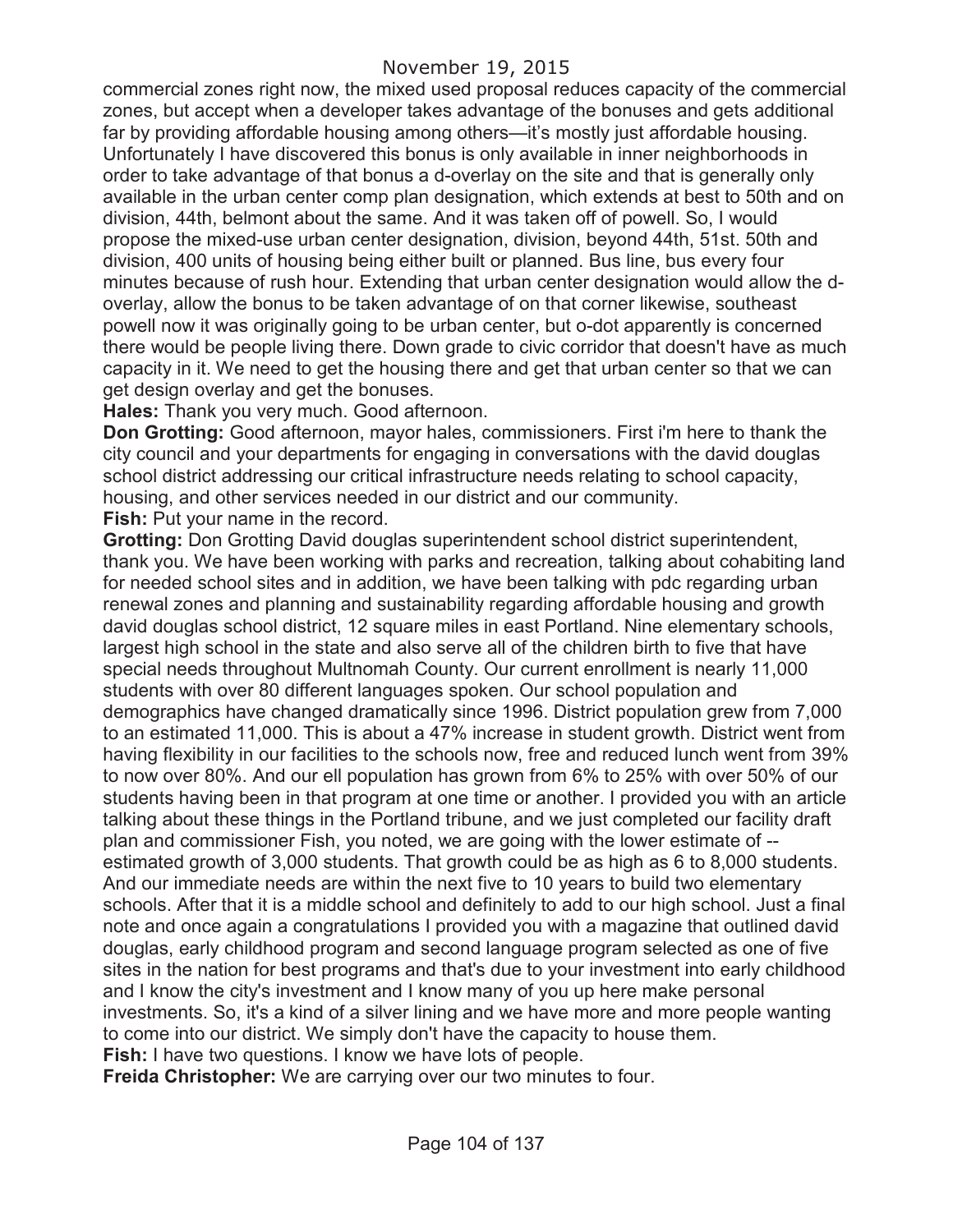# November 19, 2015

**Hales:** I think we will have a number of questions for you. An important coordination issue here.

**Christopher:** Member of the david douglas school board for 24 years. I have seen all of this change over the years. But today we especially would like to thank the bureau of planning and sustainability and the commission for their cooperative approach in recognizing how population growth can impact school capacity and our district schools provide the highest quality education opportunities for our students now and in the future, no matter whether they come from low income or high income. In the draft plan, goal number 8-k, school facilities, public schools are honored places of learning as well as multifunction neighborhood anchors serving Portlanders of all ages, ability, and cultures. Don mentioned our early childhood program, it has a community hub. We are a demonstration of how this goal works. And it is a very successful demonstration. In -- with our capacity issues, there is two policies that the commission and planning and sustainability have put in, policy 8.108, school district capacity which is the consideration of overall enrollment capacity in a school district as a factor in land use decisions that increase capacity for residential development. And in policy 5.23, impact of housing on schools. It states evaluate plans and investments where the effective housing development on school district to ensure plans are aligned with school facility plans. This is good policy. Not for just david douglas, but for all of the schools in Portland. As representative of david douglas administration school board, we with like the draft language in regard to the above-mentioned policies to remain a final part of this plan. It is important that schools are now considered -- we are a service, we provide service to all of the children within this city and it's an important service and we need to be considered where growth happens. Thank you.

**Grotting:** So, commissioner Fish, you have questions, I do, too.

**Hales:** Really appreciate you being here and appreciate the compliments for the process so far, but I guess I have a couple of concerns and they sort of go in both directions. One, i'm a little concerned that you're taking your low forecast for student growth enrollment growth. I'm more comfortable with taking a low forecast to the need for industrial land because we can use industrial land more efficiently and we're proving that in the central east side and elsewhere as we speak. But i'm concerned about that. This is not directed in particular to david douglas, but you're part of this pattern as well, and that is for a while we built schools as compact, dense facilities like Washington high school and grant. And then we built them starting when I was in elementary school in the 1950s and '60s, industrial model where they're generally two stories tall and occupy a great deal of land. Extreme example of that, a school of that model 10 blocks west of here, lincoln high school, some of the most expensive land in the state, that is two stories tall and built in the industrial model. I visited a school in taiwan, which is the most prestigious school in the city that you visited and last I checked there were 4,000 students on about five acres. So, where are we going with respect to school facility design and it seems to me if we're still headed off on the 1960s vision of 10-acre sites and two-story buildings and you're wrong on your forecast, we're in big trouble. Help me out there.

**Grotting:** So, great comments, mayor. Anything that david douglas builds in the future will be in multiple stories. We simply -- there is not the land parcels out there. Just for your information, it takes about six to eight acres to build an elementary school, and somewhere between 10 to 12 acres to build a middle school and that's really not, depending on ball fields and parking, that's really going up fairly high. The reason that we went actually went with the lower growth in order to build two elementary schools and to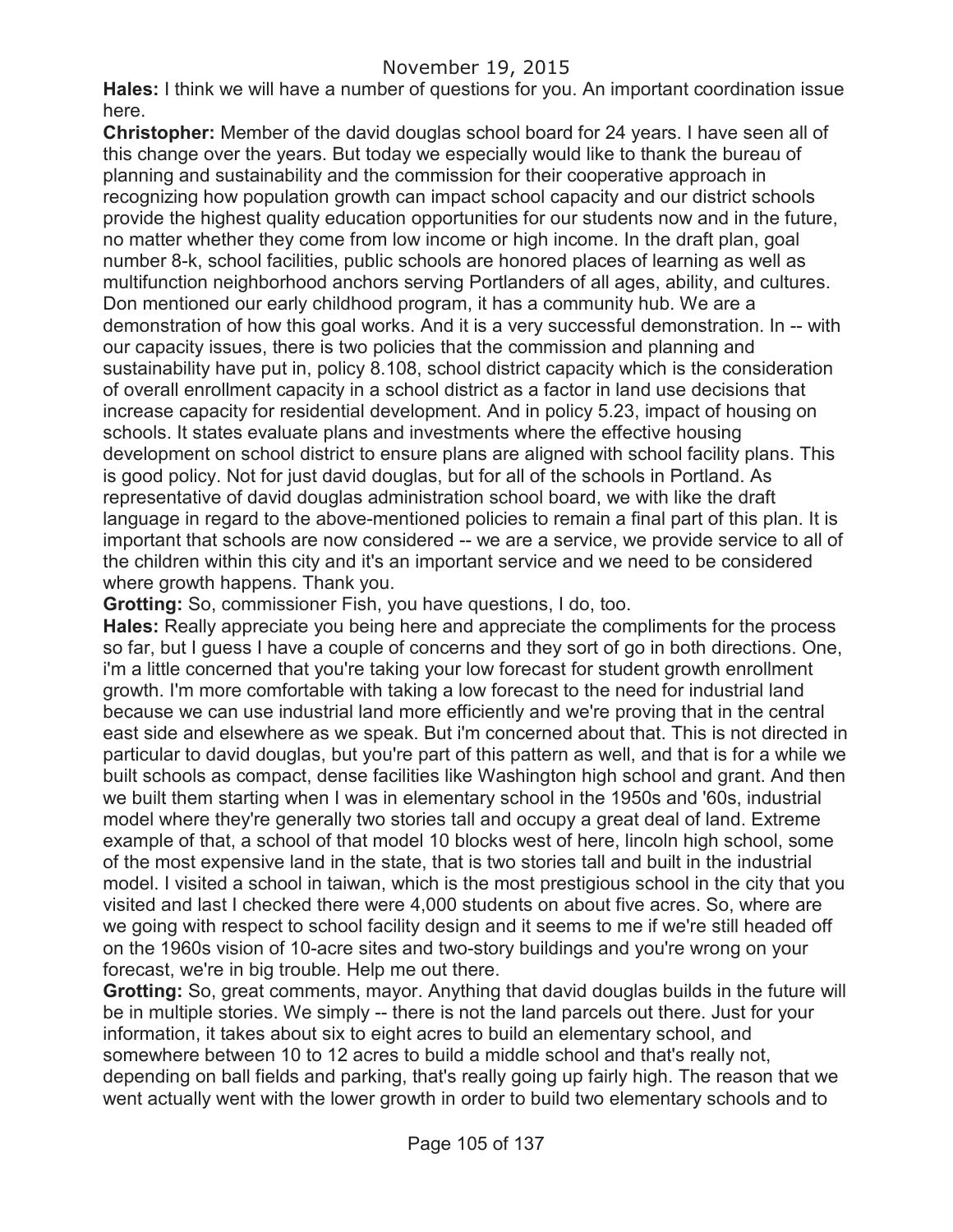address general maintenance needs, we are talking about \$120 million bond, and most of the residents of district are either low income, elderly on fixed income, and we're just trying to weigh what can our citizens support as far as a tax measure, and, as you know, david douglas is one of the -- has the least ability to increase taxes per their constituents because of the low tax base. Basically we have very little industrial, commercial entities within our district.

**Christopher:** I would like to tag on to that. Because I was part in some of the facility meetings. David douglas has a history of looking outside the box. That is why we have the oral board demonstration site. Leaders of -- when it was going, and we're not tied to the old model because we realize that we have a lack of space. We're looking at multiple ways of how we might have to build. How we might have to convert a middle school to a high school. We're just looking at any possibility. We may have to look at -- try to figure out what is an urban school. A true, true urban school because we are only 12 square miles and we don't have a lot of land available.

**Grotting:** Some of the things we talked about is even maybe you don't need to have your fields or space there. Maybe is there something that we can cohabit with the parks and recreation to maybe this is just the school and a very small space there for students and do our recreation somewhere else in a combined effort to make it work.

**Fish:** Don, congratulations to both of you on the success of -- I have two requests for information following this hearing. We have lots of people waiting so I want to just get the request out there. First is data on -- in the elementary school classes, what percentage of the kids who start on day one finish each year? And I was at a school in centennial recently where in part because of unstable housing in the community, 50% of the children who started on day one did not finish that school year. So, if we want to put the housing crisis in stark relief that is about as compelling a statistic that I can think of. Second is we're about to go into the -- we are entering into our budget process, and one of the concerns that I have with land prices inflating very quickly, even in places like david douglas, with particularly out of state investment companies coming in, if we don't land bank now, we are going to lose opportunities. And, you know, you have habitat, you've got lots of other partners that have had some success in east Portland. I want to make sure that the tools that the city has, particularly to the housing bureau, are flexible enough to help habitat and other trusted partners acquire dirt now and land bank if necessary so that we can be thinking about building quality housing that is adjacent to schools. If we don't, 5.23 is going to become just an aspiration on a piece of paper with the opportunity having alluded us. If we could follow up on both.

**Grotting:** I will get you that information.

**Grotting:** Thank you.

**Hales:** Thank you.

**Grotting:** Thank you all for what you do. You make me feel good every time I think I have problems. [laughter]

**Hales:** I was in one of your middle schools lately, I think being a middle school teacher is tougher than this.

**Moore-Love:** The next three are 10, 11, and 12.

**Hales:** Welcome. Good afternoon.

**Bhree Roumagoux:** Mayor hales, commissioners, I am here on behalf of the brumle family and our businesses. My grandparents started them approximately 50 years ago in the sellwood area. Thank you for the opportunity to provide our mixed use and comprehensive plan comments. We own and operate over 60 residential and commercial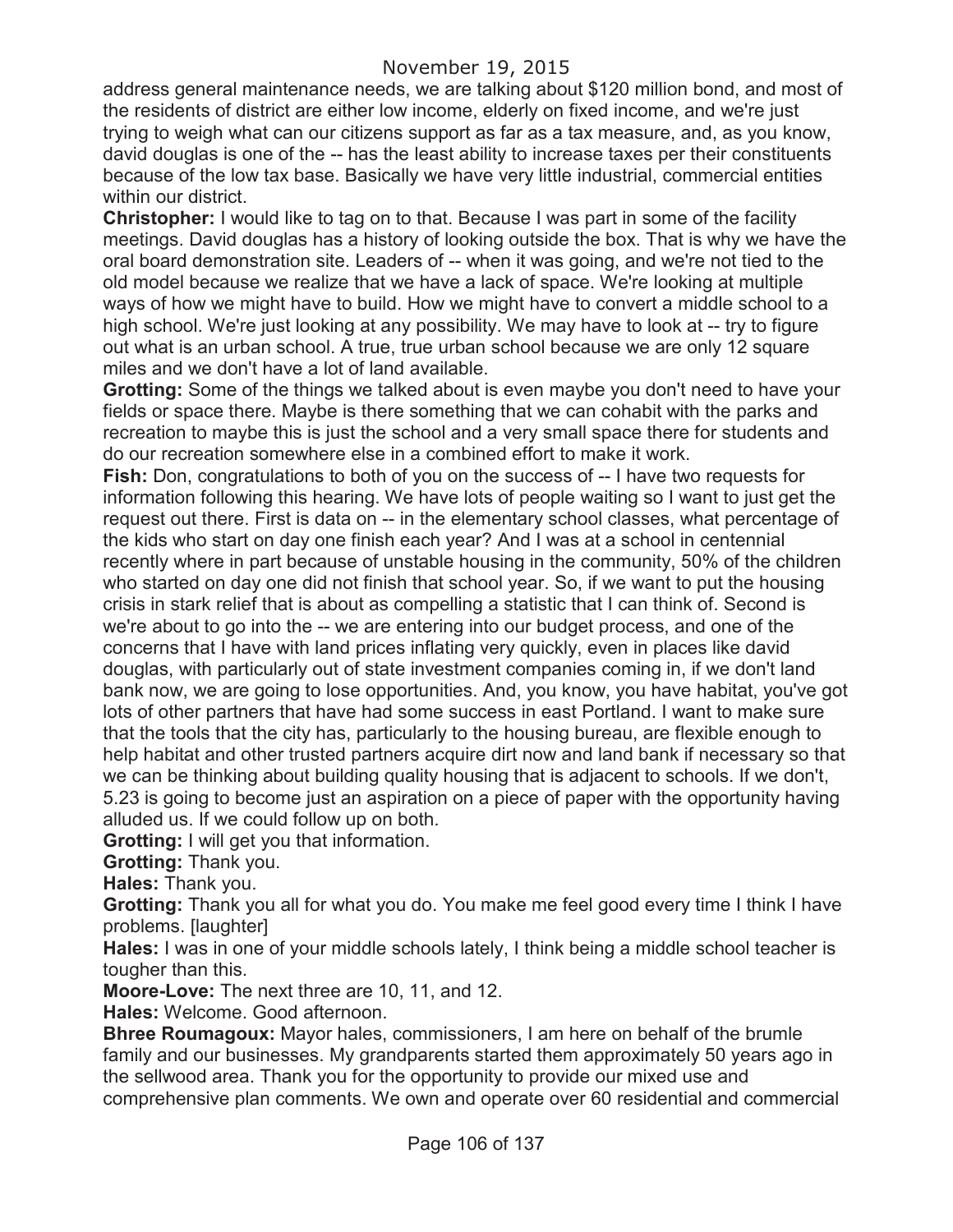properties, primarily in sellwood neighborhood. Our desire is to grow over the long term but in a way that takes into consideration the needs of the community while understanding that Portland is a vibrant city with growing housing concerns. We are fortunate to have rodney pfleiger working with us to accomplish these goes. He is active in both the sellwood -- swba. He will complete our testimony on behalf of the enterprises. We provided written documents to the council and I have copies of those with me if anyone is interested in having them today in front of you. Written testimony more completely outlines the properties where we're asking for updated designations and rezoning and the reasons that we're making the question. Thank you for your time.

**Hales:** If you would leave those with our clerk. That would be helpful. A lot of correspondence. It is nice to have it when the person is here. Thank you. Welcome. **Rodney Pfleiger:** Thank you mayor and commissioners, my name is rodney pfleiger. During the past two years we have participated and listened to the interest of the smile organization in the sellwood and moreland community im completing my second year on the sellwood, westmoreland business alliance as a board member and land use committee. Smile interests and new development in an area of concern to them in a recent survey conducted as well as our monthly meetings expressed. Affordable housing and affordable commercial space. Common area plazas, building curb appeal and setbacks as well as parking. We met with the smile recently, the land use committee and discussed the packet that bhree has turned into the clerk and we plan on having a second workshop with the land use committee December 4th. We are in communication with the community. And we are reaching out to the brooklyn community, which also we have two parcels in that community council area. Spending time this past year observing and participating with the comprehensive plan process, we see a rare opportunity for the sellwood, moreland area, as well as us as property owners to be more creative and flexible developing amenities in our community. We would like to thank the bureau for their work and the personnel within the bureau this past year during this process, and output and intake from the community and think that they have done a good job with the public hearings. We realize that your efforts now commence, and urge you to consider our comments in the packet that we have submitted. We appreciate the opportunity to be heard and thank you.

**Hales:** Thank you. Thank you both. Welcome.

**Mary Vogel:** I'm Mary vogel, a resident of the west end of the downtown neighborhood. And i'm also active in the neighborhood association, but i'm speaking for myself and my small business plan green planning consulting today. First I want to say that I applaud the plan draft and its goals and policies and i'm especially speaking to the following ones today that I particularly like. In chapter 3, urban forum, energy and resource efficiency integrate nature, green infrastructure in centers, in chapter 4, design and development, noise impacts and air quality impacts, encourage building and landscape design and land use patterns that limit and/or mitigate negative noise impacts to building users and residents, particularly in areas near freeways, regional truck ways, major cities, traffic streets, and other sources of noise and air pollution, and much of chapter 7 on watershed health as well but i'm not going to go there today. However, these points, the ones that I mentioned above, got very little attention in the west quadrant plan. In light of the ombudsman's report, finding in the northwest examiner here, I asked that the approval process for the west quadrant plan part of the comp plan be stopped until the document can be reviewed by a new, more balanced conflict of interest free strategic advisory committee. As a downtown resident, I tried to get attention of the previous strategic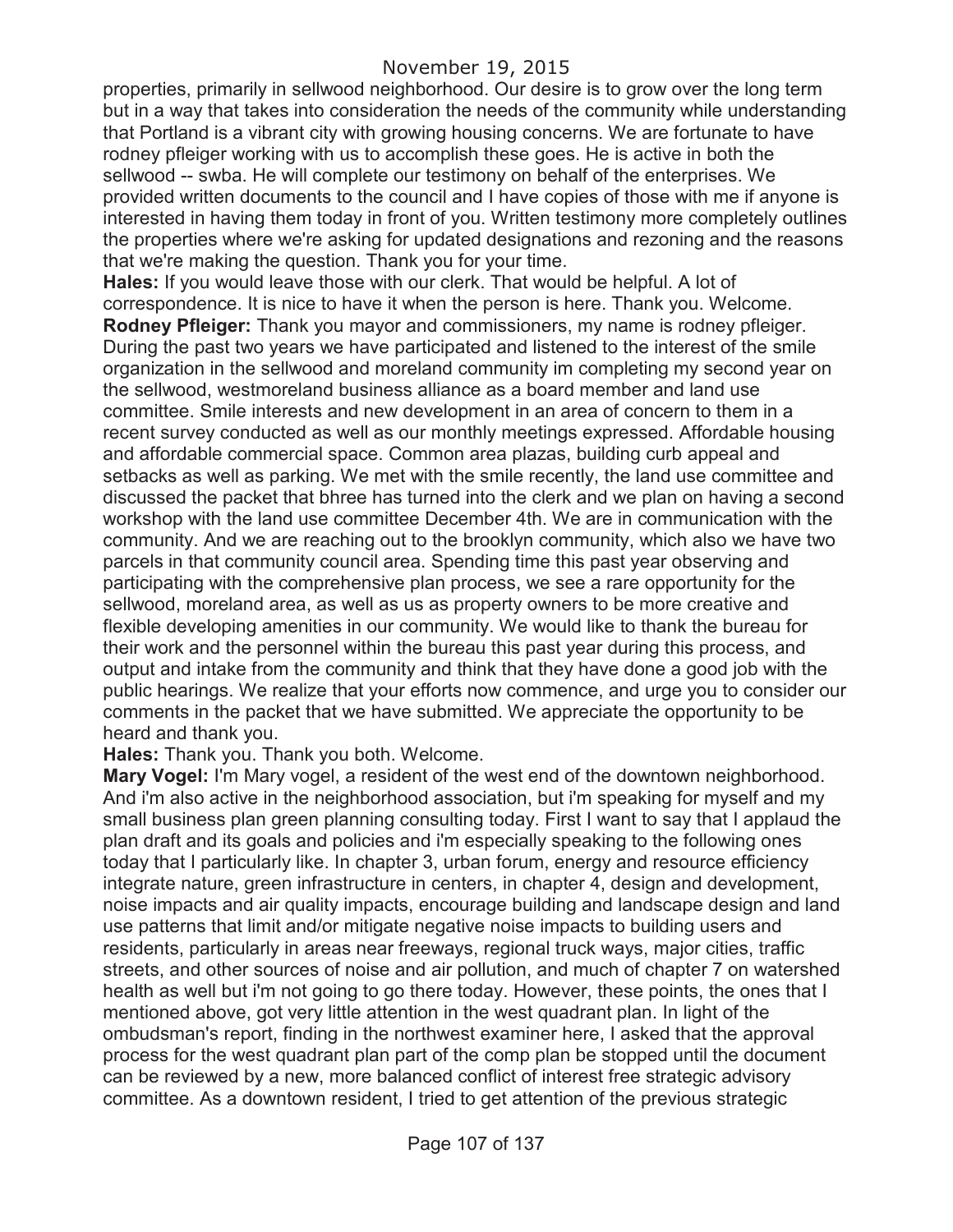advisory committee regarding the need for more street trees and other green infrastructure strategies in front of the residents and businesses that were closest to i-405 without success. I want to call out these investors, landlords, as needing to be involved in the early steps of your implementation timeline for downtown. John nemeir, steven of the west hills, and james major of northeast Portland. They are property owners of buildings with no trees and in blocks that are within a block of i-405 in the west end of downtown. **Fritz:** Thank you for your testimony. We forgot to put the timer on but we had 2:00.

**Vogel:** I'm sorry, I didn't understand it.

**Fritz:** The timer wasn't going but I believe you have had two minutes.

**Hales:** Wrap up, if you would.

**Vogel:** Even when offered free street trees by the bureau of environmental services, and, you know, that is about a \$3,400 gift per tree because it will include concrete removal, these owners have apparently not been forth coming even to accept a free street trees at their property. I would like to see the -- you know, I know this is a 20-year plan aimed at shaping new development, but I want to see some teeth added to a comp plan that would affect current property owners and give them a greater push to help neighborhoods, including mine, some of the excellent goals and policies of the plan.

**Hales:** Thank you very much. Thank you all. Copies, Karla, of the submittal for us. **Moore-Love:** The next three. 13, 14, and 15. That's 16, 17, and 18.

**Hales:** Thank you. Welcome.

**Mary Cooledge:** Hi, there, my name is Mary cooledge with audubon society of Portland - thank you, mayor, and commissioners for the opportunity to testify today. Incorporation of green infrastructure into the 2035 comprehensive plan demonstrates Portland's commitment to develop our built landscape in an ecologically thoughtful way over the next 20 years. A time when urban land areas are expanding rapidly it is more important than ever that we maintain the ecological integrity of the built environment. Recent integration of building design, responsible lighting designs, eco-roof, the importance of ecological and -- innovative green design. We also need to be thinking broadly about what should be included as we define approaches to integrating nature into our built landscape. We recommend that policies related to integration of nature, built environment, chapter 7 of the comp plan, and designing with nature in chapter four provides specific direction without avoiding the proliferation of blue-rich white light in both public and private development. Blue-rich leds like the ones we are currently installing on our city streets are overly bright, create significant glare, scatter more readily than long wave length light sources and emit harmful blue light into the nighttime environment. Light which has been demonstrated to impact circadian rhythm in humans, plant, fish and wildlife. While we applaud the climate action plan and city council's effort to increase energy efficiency, reduce greenhouse gas emissions, install fixtures that direct light only down, we encourage the city council to direct bureau efforts to research the best available science on the ecological and human health impacts on blue rich white lighting. **Hales:** Thank you.

**Novick:** We will get back to you on that. Pbot staff will talk to you about that. **Cooledge:** Great, thank you.

**Carol McCarthy:** Thank you. My name is carol McCarthy, testifying as the chair of the Multnomah neighborhood association. Our members have submitted over 400 letters requesting key changes that we think are critical to maintaining Multnomah as the vibrant place that it is. The requests are consistent with positions adopted by the neighborhood association and endorsed by the Sweeney board. The first request is that you designate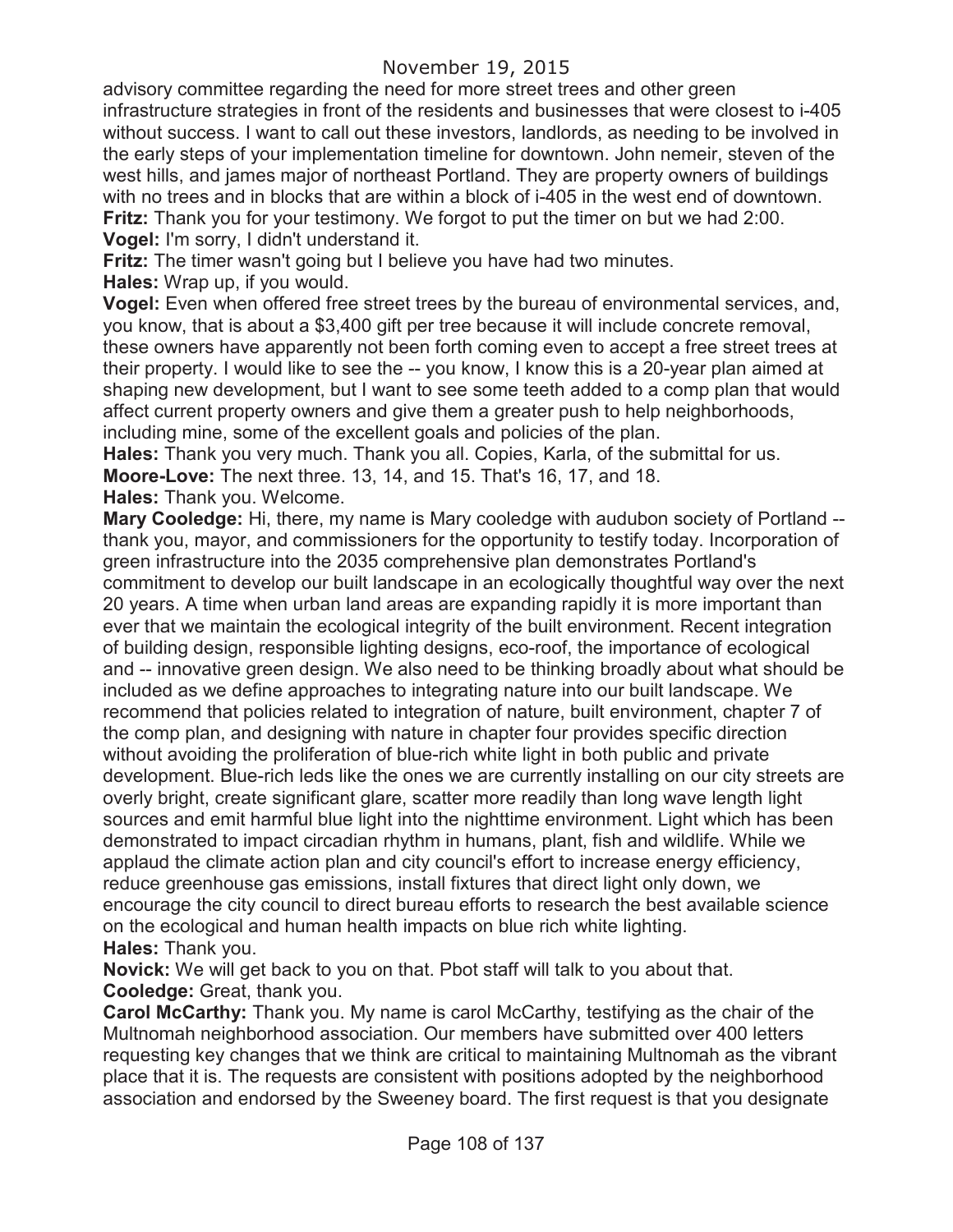Multnomah village as a neighborhood corridor rather than as a neighborhood center. We are requesting this to preserve our neighborhoods character the settlement that the village needs protection was expressed by people from all over Portland, u.s., and around the world in the almost 700 written comments admitted as part of the attached online petition signed by over 1,800 people. The second and related request is that you limit building heights in the village to three stories. We would like you to zone the village cm-1. With a 35 foot building height limit. Buildings higher than three stories will dwarf the existing historic building. Capital highway through the village is a very narrow street. Four-story buildings would make it feel more like a canyon than the comfortable place it is now to take a stroll, look in the shops, get something to eat, watch the sunset or just look at the sky. Please require that future development be in scale with this place that we love. Our third request is for truth in zoning. We would like the zoning map to define lot sizes so that for example if a person buys a house in an area zoned r-5, expectation that their neighbors lot would not be divided into lots smaller than 5,000 square feet would be met. Specifically we are requesting that the sentence in my handout be removed. As part of this request, zoning code would need to be amended to require that corner lot sizes be consistent with the maximum general density stated in the plan. Thank you. **Hales:** Not sure if I understand your last point -- [applause]

**Hales:** Not sure if I understand your last point well which is the language being removed isn't talking about lot size. It's talking about the existing -- I think it is talking about the existing allowance for duplexes on r-5 corner lots and accessory dwelling units? Those aren't -- those are allowed uses, not smaller lots. I'm not sure if i'm tracking your recommendation --

**McCarthy:** It is our feeling that the general use and intensity within an area should be defined in the -- in the zone so that if it is r-5, it is a 5,000 square foot lot and we see this very specific language as support of the policy that is in the -- I mean, the code in the zoning code that allows the corner lot splitting.

**Hales:** You are suggesting this be changed citywide?

**McCarthy:** That's right. That's right. And also because it is so specific and we think that as an example of something that would be allowed, it is too specific for the comp plan. We would rather general use and intensity be reflected in the zone, not in exceptions. **Jan Mawson:** Good afternoon. My name is jan Mawson, and I appreciate the opportunity to speak here today. I was privileged to work at the Oregon historical society under Thomas Vaughn, who was a pioneer in historic preservation in Oregon. My concern is the lack of protections in the plan for Portland's older neighborhoods, many of which do not have official landmark status. I live in Multnomah village, which is classified as a neighborhood center as we have heard. This designation fails it recognize the unique, historic character of the village by encouraging the introduction of four to five-story mixeduse buildings that are out of scale with the existing main street and surrounding residential area. The end result will be the loss of Multnomah village as it currently exists, including vital sense of place and community. A more appropriate classification would be neighborhood corridor, which would result in less intense development, and greater protection for thriving businesses and older sought after single-family homes, many of which combine aesthetic appeal with affordability. In 1978 report, prepared by the Portland historic landmarks commission and Portland bureau of planning, titled an inventory of historic resources, potential historic conservation districts, author alfred stanley notes, Multnomah's unique history and architecture make it worthy of saving. I don't have time to read my summary paragraph, but I have included his entire report about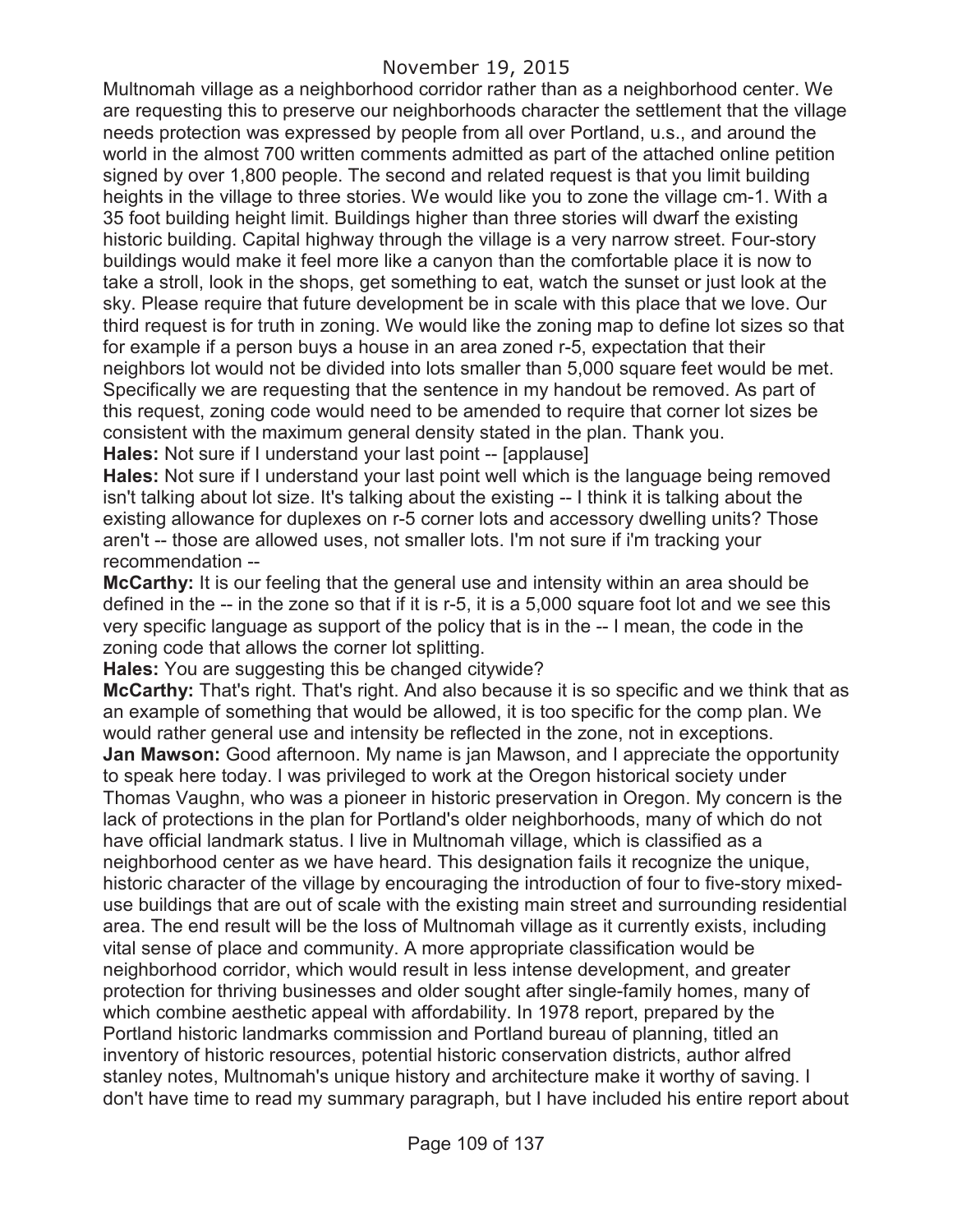Multnomah village in my packet. This opinion is shared by the Multnomah neighborhood association representing at least a majority of residents who have spoken out in favor of integrating development without sacrificing the quaint appeal of the village in the heart of Portland, which is our claim to fame. And I heard your planner talk about building on the past, not destroying the past. I am asking that you change the designation of Multnomah village in the plan before you from neighborhood center to neighborhood corridor with an absolute design overlay excluding community design standards which have not worked and which exclude the voice of neighborhoods.

**Hales:** Thank you.

**Mawson:** Thank you. [applause]

**Moore-Love:** The next three.

**Jean Claude Paris:** I'm a retired international banker -- testifying today about historical neighborhoods within large cities. In europe, every city larger than Portland, city councils, within or close to financial and business centers? These villages are protected by classifying them as historical treasures in the extension and height, density, restricting and protecting design style, example, paris -- just to name a few. In america, very large cities well known and unique villages, again, financial district as well. French quarter in New Orleans, and so on. When the city talks about density, about density -- will continue growing within Multnomah village -- coming down and replaced by two, three, four, megasize, overpowering dwellings. It is going to be a nightmare to a modern city, village, where most density is happening every day. Let's keep and preserve our unique Portland neighborhood and keep the village in the heart of the city. Thank you. [applause] **Hales:** Thank you very much. Thank you. Good afternoon.

**Simeon Hyde:** My name is simeon hyde, I appear before you today to talk about development impacts on our communities, care full and thorough planning at the core of successful developments and an important part of the development process is a willingness of developers and neighbors to listen to each other and reach compromises. I propose the following impact studies be conducted and the results be the basis for development decisions reached. Traffic, parking, public transit, public infrastructure. Even though these four proposed study areas may already be required, the question arises is how they -- as to how they were conducted and if the results were utilized in the development process. Another area of concern for me and others -- the actual design of new buildings directly impacts neighborhood liveability. North Mississippi Avenue, I have seen firsthand the negative impact of four-story buildings built immediately next to singlefloor bungalow style homes. While tending gardens or enjoying the play of their children in the back yards, these homeowners reported an almost palpable sense of being watched from the four floors windows and building just constructed right next door. I can only guess at the negative impact and the resale value of these homes. I propose the following areas receive priority when city planners consider the issue of building heights -- visual privacy for neighboring homes, sight lines for neighboring problems, solar orientation and access for neighbors, impact neighboring property values, as regards to comprehensive plan as it is now written, I feel it is seriously flawed. Proposed draft is written and presented in such a way that it is difficult to understand. Many citizens feel there was inadequate citizen involvement throughout the planning and drafting process. Multnomah village has a thriving business -- neighboring homes many with dis -- in conclusion, old phrase, if it ain't broke, don't fix it seems to apply here. We are the taxpayers, in a real sense custodians of our neighborhood. It is only just that we get to a strong voice in the future of our village. **Hales:** Thank you very much. Welcome. [applause]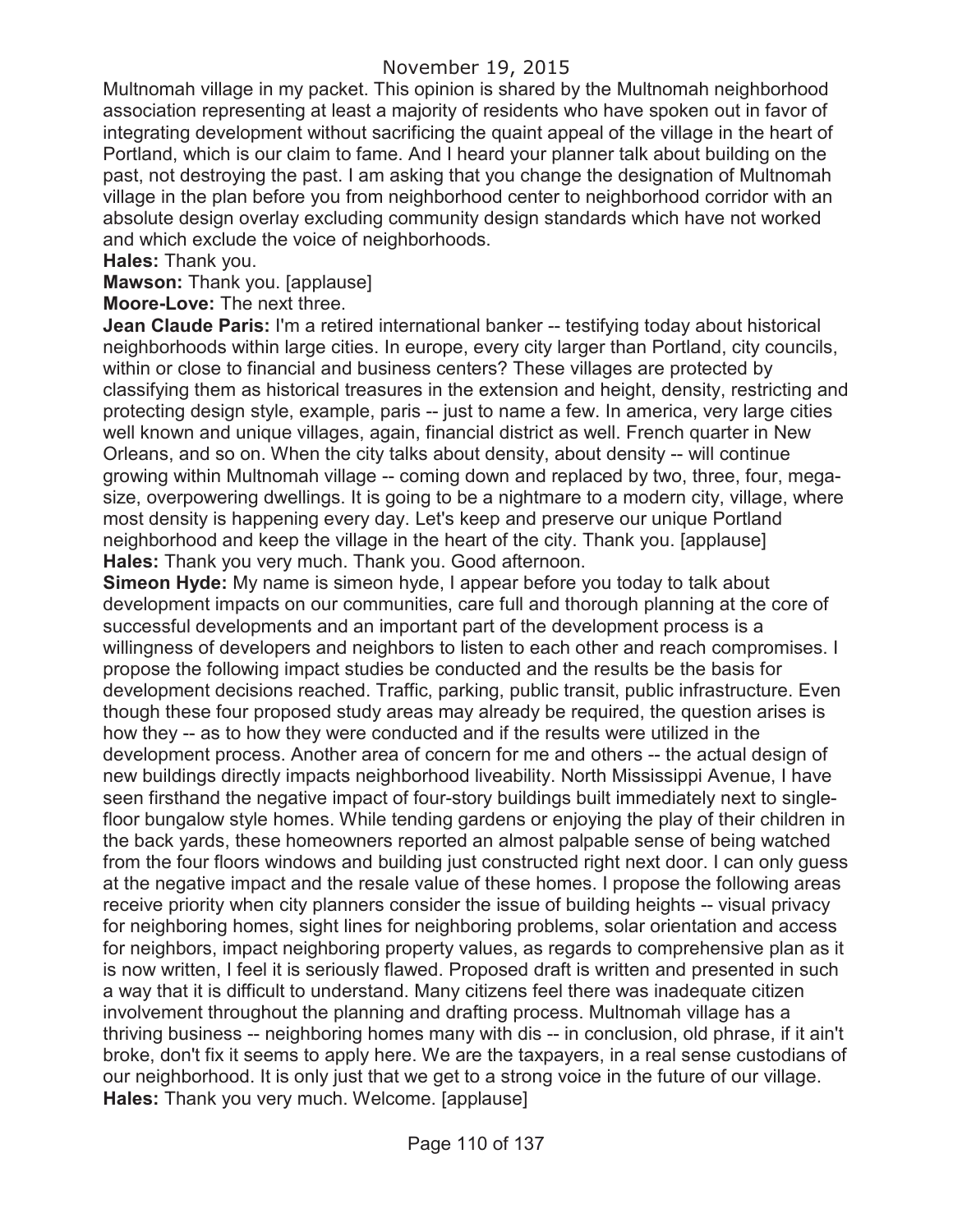**James Peterson:** My name is James Peterson, land use chair, Multnomah neighborhood association. Process problems on how we were told in the beginning that there was a neighborhood center which was defined in the current plan with a misprint, half mile radius, and a 3500 housing units. All of the sudden, without any -- in the -- in the staff report, the planning commission, provision of boundaries were then determined without any public input and no direct policies. And they then ended up showing on the current maps in your document. Now, these -- I requested -- which you have had copies the last six months on these policies and what testimony affected these decisions and where these boundaries came from. And I had no direct information to come forward. This is a major goal one problem. This process, to determine boundaries of neighborhood centers and centers should have gone to a public process. The second thing, the testimony that was submitted to the planning commission, does not put into a data base. I'm not sure what you are going to do with the testimony that you have heard today. Is the staff really putting this into the data base for you to know which policy needs to be changed? That's my question. What happens to the --

**Hales:** We are doing that actually. I specifically requested that so that the staff is preparing a matrix of testimony that we hear at the hearings.

**Peterson:** Why didn't that exist for the planning commission?

**Hales:** I don't know that it did or didn't, but it will here.

**Peterson:** Thank you.

**Fritz:** Just so you know, we ask that you do this or this depending on whether you like the testimony --

**Hales:** I forgot to make that announcement.

**Fritz:** So we can hear as many people as possible.

**Hales:** It helps to not include applause because it takes time. Speaking of time, the next three folks. Thank you very much.

**Donna Bestwick:** I have lived in Multnomah village for 30 years. I moved there because of the charm, quaintness and character of the village within the city. Most importantly, the house was affordable, I live in a small 950 square foot home, on a moderate salary I was able to afford my home. We here in the yellow shirts represent 3,600 homes, 7,900 people who have lived in the village from one to 40 plus years. Primarily moderate income families living in the affordable homes and we have dutifully payed property taxes every year to the city. We now find ourselves in a position of having the future liveability of our village threatened by upscaling, and hungry developers and we have very little influence in the process. In the early 60s, the mansion was almost -- it was in a state of disrepair. Almost torn down by developers. It was -- it was the community activism that saved it. Division Street is highly over-developed and that oops by city planners and developers has altered that neighborhood. No going back once the oops policies are enacted. We can't allow that to happen in the village. When is enough for big-money developers. With current zoning, limited parking, traffic congestion, and proposed up zoning, qualities of charm, quaintness and character that we all moved to the village for will soon vanish. We are neither oblivious to nor opposed to the growth in the village. It looks like a few developers interested in making a large amount of money at the expense of neighborhoods have more influence at city hall than we do. We believe our request for 35 foot buildings, neighbor -- one on one parking, land use language that prevents the demolition of affordable housing is reasonable and doable in Multnomah village that we loved yesterday, today and hopefully tomorrow.

**Hales:** Thank you. Welcome.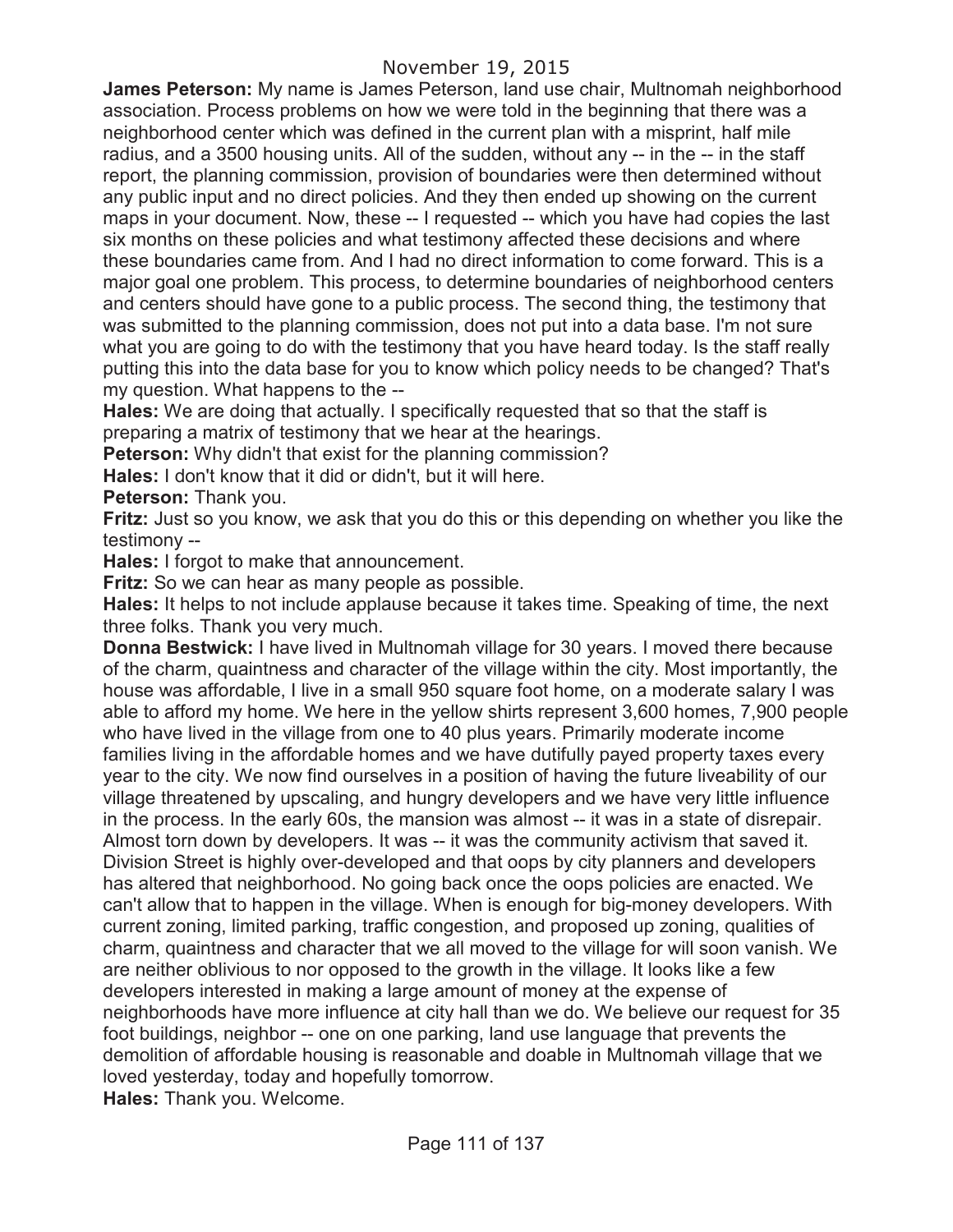**Alan Kirkland:** Alan kirkland, here to lend support to the fellow yellow shirt people.

**Fritz:** Karla went to check on something.

**Hales:** The timer. Go ahead.

**Kirkland:** I have noticed my work takes me all over the state, Washington, and Oregon, and visit a lot of little towns -- every town practically in the last 30 years, corridor, coast, all over. What I noticed in the little towns, you have a beautiful, not all of them are beautiful. Some of them are ugly. But you do have, you know, little historic districts and then you have a strip that bypasses it, and the strip is good to jiffy lube the car, Walmart, get a burger. If you want to enjoy the town -- people don't travel across the state to go to Ashland to visit the strip to jiffy lube the car. They go to Ashland to visit downtown. And while these are small towns, Portland is a group of small towns that has gotten big over the years, and places like Multnomah village, sellwood, you know, half a dozen other places in this city. So, in the comprehensive plan, I just encourage that you are the people in power to take that into consideration. I saw john Claude's point was very well taken that they are protecting places in Europe and I think we could take, you know, do it in their style. Again, thank you very much.

**Hales:** Thank you. Welcome.

**Bernadine Bonn:** Thank you. Thank you for the opportunity to speak today. I live in Multnomah village and have lived there for the last 35 years. I would like to urge city council to reconsider the designation of Multnomah village as a neighborhood center. Much more appropriate as neighborhood corridor as defined by the proposed comp plan. I would like to point out reasons for this. First drastically increasing the density in our neighborhood will create serious traffic and safety problems. Many of the streets in our area are unimproved and not maintained by the city. Few side streets have sidewalks. When cars are parked on both sides of the street, remainder a single-lane width that pedestrians share with traffic. Rather than encouraging residents to walk, which is a goal of the comp plan, increased side street traffic and parking will actually discourage walking. Capital highway already have backs-ups and it is limited two lanes with no realistic possibility for widening it. Trimet service is limited. Hoping that the money to develop adequate infrastructure will just somehow materialize or that residents will not own cars can't be considered serious planning. Second Multnomah village is an iconic neighborhood beloved throughout the city. Scale of redevelopment that will inevitably occur in the village will destroy the charm and human scale. Part of the allure of the village is that its historic downtown invokes a simpler time. Certainly there is room in the city the size of Portland to keep such a historic neighborhood intact. Third, Multnomah village has some of the more affordable housing available in the city, small rental homes and older apartment buildings. New rentals will almost certainly be market rates which are unaffordable for many. Increasing rental rates in the neighborhood will push older rentals to remodel and increase their rents. We will lose affordable housing stock. Lastly, I would urge council to take a pause in the comp plan overall. The plan is complex and seems to try to fit the neighborhood into the plan rather than the plan into the neighborhood. We celebrate Portland as a city of neighborhoods. It would be tragic to lose that because of inflexible planning.

**Hales:** Thank you very much. Thank you all.

**Novick:** Quick comment on the affordability issue. My wife and I bought our house Multnomah village, \$375,000 three years ago, and zillow claims it is now worth \$525,000. That is not the result of evil developers doing anything. That is the result of a hot housing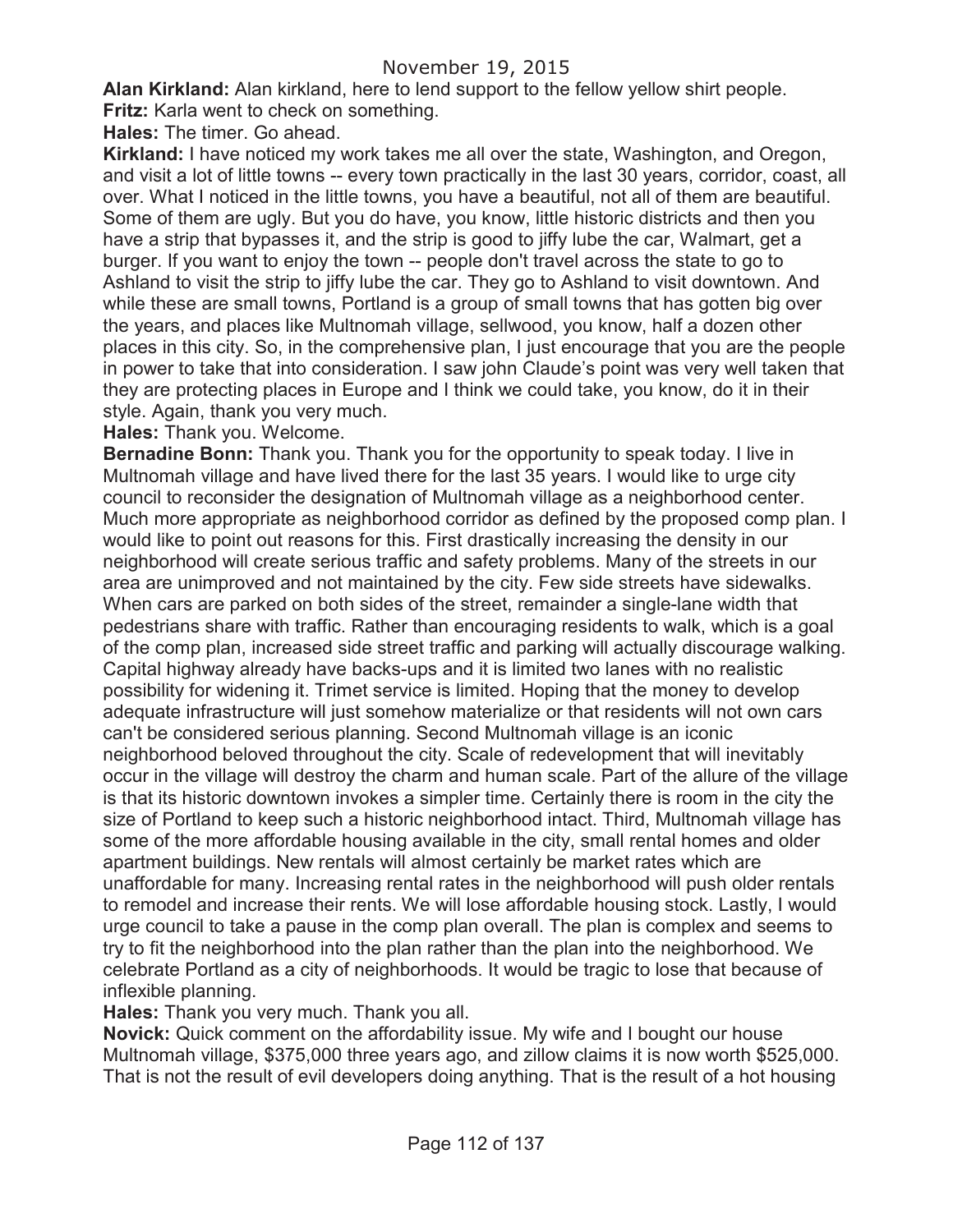market and a lot of people wanting to live there. Affordability will be affected by supply and demand not just by what kind of development is around.

**Bonn:** I would agree. Although I would say we still have rental property that is reasonable in Multnomah. And there still are \$350,000 homes which Portland says itself is the main price for buying a home, and when you replace these \$340,000 small homes with two, \$600 to \$800,000 homes on the same, what was the same lot, that's where some of the inflation we understand is all market driven. That is a given. Not all houses are worth \$500,000. There are still \$340,000 homes which you save if that is the mean purchase price.

**Hales:** Thank you very much. Okay.

**Moore-Love:** The next three. [names being read] 22, 23, 24.

**Hales:** Welcome.

**Stewart Rounds:** Thank you, mayor hales, commissioners. My name is Stewart rounds. 2035 comprehensive plan critical for guiding and shaping development in the next 20 years. Getting the plan and accompanying zoning right should result in sensible development and redevelopment that allows Portland to accommodate growth but do so in a way that improves upon some aspects of our beloved city and preserves the characteristics most dear to its population. Portland is a city of distinct neighborhoods. Comprehensive plan acknowledges that one size does not fit all and it is important to have policies and regulations that protect the qualities that people value about these neighborhoods. That's great. But have we really taken the time to identify what it is about Portland and its neighborhoods that make them special? Well, of course, given my yellow shirt, I live in Multnomah village in southwest Portland and I love the fact that the village is a distinct and historic neighborhood that feels like a small town. In fact, it is that quaint, charming and small-town vibe with local small businesses that is so highly valued by village residents and visitors alike. Signatures of 1,809, 700 individual comments testifying that these small town characteristics are worth preserving. Indeed, one size does not fit all. I would encourage everyone to take the time to determine what is special about our neighborhoods and then craft policies and regulations that recognize, promote, and preserve the characteristics while still allowing for sensible development. Multnomah village, improvements might include cm-1 rather than cm-2 zoning, adaption of a plan district for the village. Thank you very much.

### **Hales:** Welcome.

**Chris Eykamp:** Hi, I'm Chris Eykamp, vice chair of the hawthorne abernathy neighborhood association and i'm wearing blue. We would like to comment on. The first is people's coop on 21st -- cafe, all of these sites are completely surrounded by residential properties. Commercial use -- planning staff -- we have heard from residents and these protections are important to maintaining existing character and live ability of the neighborhood. Business is in these three sites are good neighbors but each has had issues over the years, noise, odors, concern, these sites, those similarly situated -- high potential for conflict and with a commercial designation, a future business at one of the sites would lost the incentive to engage with the neighbors and resolve issues that might arise. Other issue --

**Hales:** Interrupt you for a second. You say they have been proposed as commercial, proposed as mixed use --

**Eykamp:** Cm-1, I believe.

**Hales:** That is a mixed use designation. It is a little different than the old commercial designation.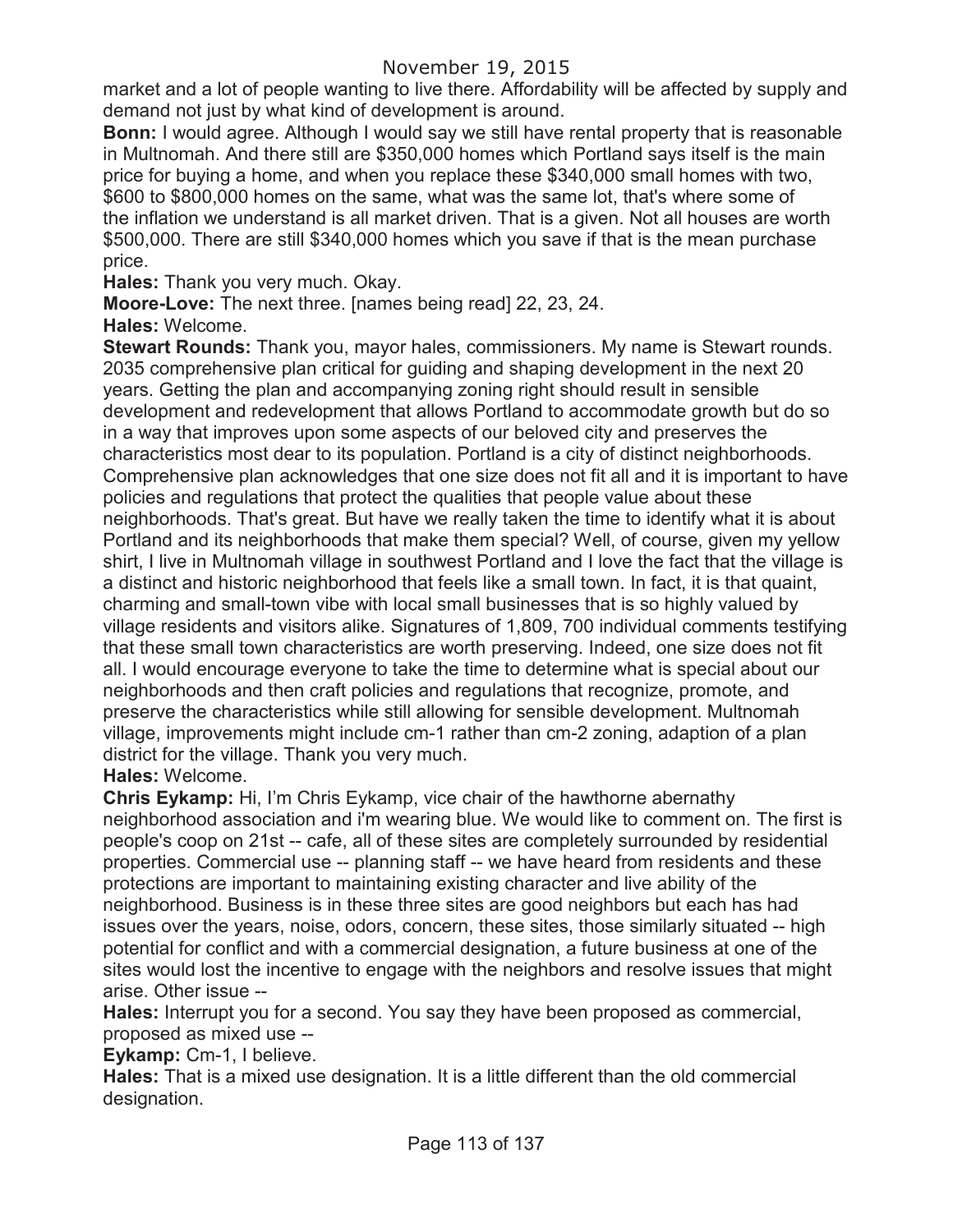**Eykamp:** But the effect is the same, it removes the protections, non-conforming use currently offers to the surrounding residential areas.

**Hales:** I hadn't understood that part. Thank you.

**Eykamp:** Thank you for asking for clarification. Other issue, one of process. Poised to make decisions that will have a propound effect on people's homes, businesses, properties. By changing the zoning you affect those around it. Notice the affected parties throughout the process too limited, too general and too late. Neighbors of a parcel whose zoning is changing never will get any notice at all -- we feel it is wrong to make sweeping and far-reaching changes without a more robust effort to notify all affected parties in the process so that they will have a meaningful opportunity to provide input. **Hales:** Thank you.

**Allison Reynolds:** Good afternoon. I'm giving testimony today on behalf of -- companies . We submitted written testimony on this issue as well on November 6th. Under contract to purchase the former picco manufacturing headquarter site, southeast 17th street. New max orange line and near the 17th and holgate max station. The property is zoned ig-one currently with a comprehensive plan designation of industrial sanctuary. We are requesting that you change the comprehensive plan designation to mixed employment, consistent with eg employment zoning. Picco abandoned the site and moved to Clackamas County because the property has outdated infrastructure and was not ideal for manufacturing operations. Wish to redevelop the space with lighter and -- that do not fit well within the city's current definition of industrial use because they require typically a lot of office space. 3-d printing operation, office space is larger than the actual manufacturing space, under the code currently it would not be considered industrial. Maker space allowed in the eg zone. Zoning for the property would allow employment focus uses that maximize the -- resources -- this will be possible with later maker uses but not -- therefore, we request that the council change the property's comprehensive plan designation to mixed employment to allow flexibility to develop the site with employment uses and maximize the city's investment in the new orange line.

**Hales:** Is this property on the east side of 17th?

**Reynolds:** Yes, it is.

**Hales:** Existing buildings there close to mcloughlin?

**Reynolds:** Yes, exactly.

**Hales:** Thank you. Thank you all.

**Moore-Love:** The next three, 25, 26, and 27. [names being read] followed by 28, 30, and 31.

**Hales:** Good afternoon. You look like you're fired up and ready there.

**Paul Van Orden:** Members of council, my name is paul van orden, a resident at 52 northeast fremont just east of north williams for the last 19 years. In the summer of 2013, my involvement in my neighborhood changed radically as I found myself impacted by land use decision made by city council to up zone a series of lot for the two term appointed city design commissioner ben keizer. North williams, bounded on the south by northeast ivy and the north by northeast fremont. From r-1 zoning to the downtown central city zoning of rx. Directly impacted neighbors were left out of the process at a key point to -- i'm here to preserve any legal right to appeal any change made by city council to up zone this set of properties. Anything more than rh zoning as recommended under the comp plan as this late date in the game is not reasonable, is not based on the facts of the case and it is out of character with all of the community involvement to date. I understand the complexity and intentions of drafting community balance in comp plan, numerous hours of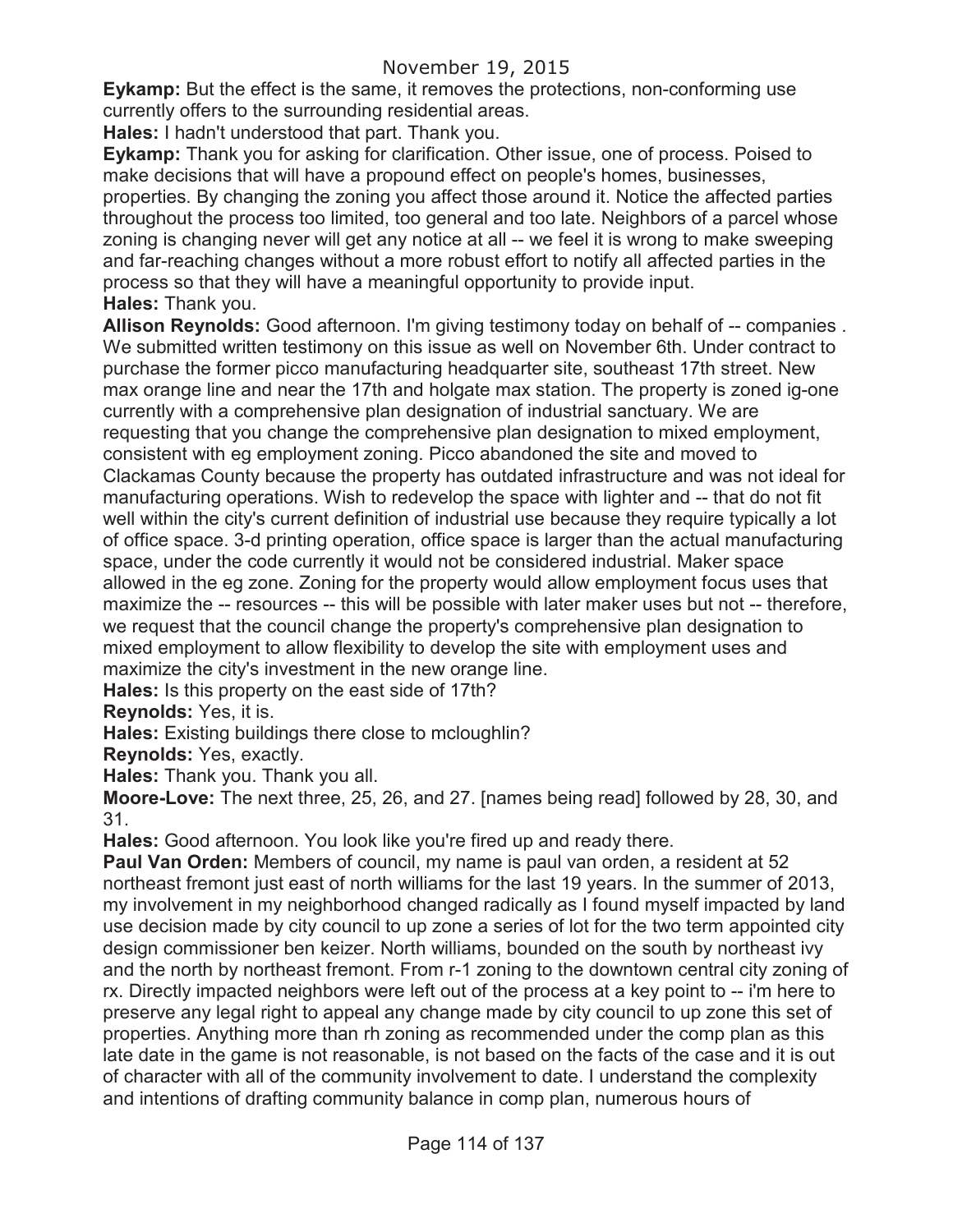volunteering, executive board, land use committee, and also from sitting on the elliott neighborhood land use committee. I am in support of the logical down-zoning recommendation of these lots, rx to rh -- comp plan process before you today. I'm not in support of rx, cm-2 or cm-3 at this location or ex zoning if it survives through the mixed use zone process. I would respectfully ask our elected leaders to not support up zone for a developer and its partners who -- dense housing environment when we are getting 14 units at this particular location.

**Hales:** Thank you.

**Fritz:** Is your testimony in relation to a lot we had a hearing about at council? **Van orden:** Yes, the lots sold off other than the very corner, 85 to 95 feet, planning commissioner rick michaelson, working in collaboration with ben keizer. Limited emails we have seen -- not to have the rh -- but rather something like rx or ex or cm-3. I will not know until they actual testify. I'm doing my best to testify based on limited emails of what they might be asking for in this process.

**Fritz:** You support rh which is what the planning commission proposal currently is. **Van Orden:** Yes.

**Fritz:** Thank you.

**Ted Maceiko:** Good afternoon. My name is ted Maceiko, and I own the property at 23 northeast ivy. I have owned it for 10, 11 years. 23 northeast ivy is immediately adjacent to the southern half of the lot of land that mr. Van orden was just describing. My comments generally echo what mr. Van orden just said. Our properties, we share a common boundary line. We're very similarly affected by what mr. Van orden was talking about. In general, my understanding was that the city had recommended an rh zoning level, exception or change was made to rx so that the northern half of this lot along williams could be 80 feet high. I -- my understanding is that that exception was made in large part with the promise of high density. A lot of housing units to accommodate the living requirements of the city. I understand that in reality, this 85-foot high, eight-story structure will only accommodate 14 high-end condominiums. Now that's occurring on the northern half of this lot. On the southern half of this lot which for some time my understanding has been a parking lot that does not comply with local rules. That parking lot was recently closed, but that southern half, which has been a parking lot, is now immediately adjacent to my property, and I am asking while this is a specific point about my property, about the neighborhood, I think it does relate to a larger picture of the culture and the character of the north williams corridor, and I'm hoping that the city will continue with an rh zoning level and nothing higher than that like an rx or some level of cm.

**Hales:** Thank you. Go ahead, please.

**Noah Kleiman:** Hi. Thank you for having me. I'm noah, I'm a nonprofit leader here in Portland called super knowledge its about getting creative people the building skills they need to succeed. Just recently finished doing out annual conference on Saturday. Its quite a thing to see. One of the topics that was brought up by attendees and people I talk to everyday has certainly been second stage interpretation I think we are all aware---- I think this particular example -- articulated, you know, on the one hand granting a variance in the -- in height of a building rightfully predicating it on their being high-density housing taking place there, and then at what I would say is kind of a late stage, one could even describe that as -- having that developer apply for a change in what the actual housing value of that, you know, in terms of how many units, and who they're -- seems to me that it is -- approving that wouldn't be in keeping with what I know to be all of our goals, to keep creative people living and thriving in this city. I'm asking you to keep this particular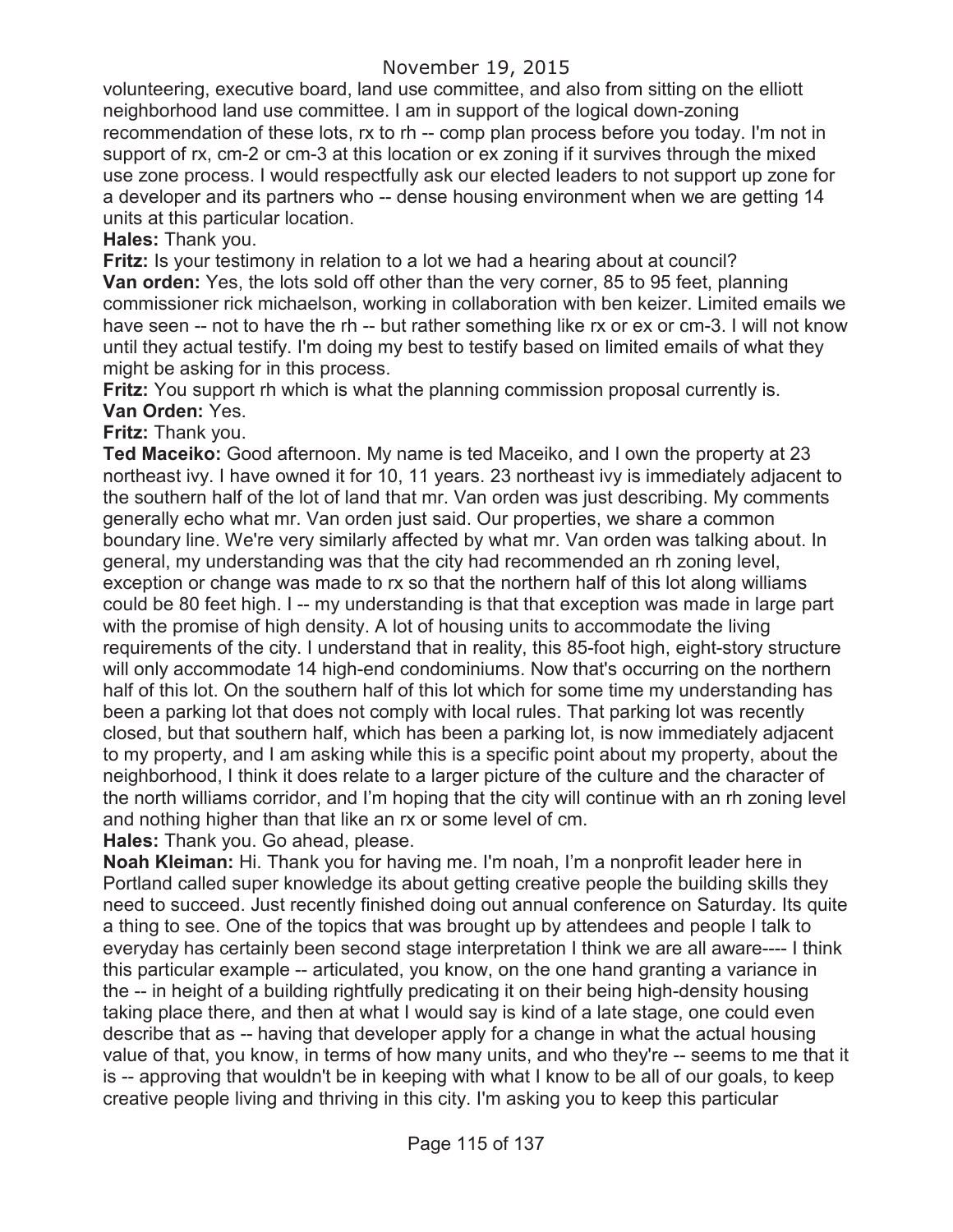# November 19, 2015

developer to their word and make sure that there is spaces at all of the different levels of our housing --

**Fish:** What is the taking you are referring to?

**Kleiman:** When a person, when a developer is granted a change to the height of a building. I'm not an expert in housing but I --

**Fish:** I have --

**Kleiman:** Cool. When they're granted that and predicated, I believe in this case, commissioner novick was particular about wanting that to have an environmental impact - - -- non-environmental impact -- down the line, time passes and a return to council requests that suddenly we change the content of how many people are living in there. Approving that would mean that that particular group of people somehow have managed to create the building of their dreams financially while somehow side-stepping the process that our officials have laid out for them, in keeping with the use of that part of city. Taking in there, advantage of what I imagine a level of privilege.

**Fish:** Example that sometimes comes up here, someone qualifies for 10-year tax abatement, and then at some point seeks to be relieved of that obligation. Under what circumstances would we allow that to happen and do we go retroactively it recapture the value that they got because they didn't provide the 10-year benefit that they committed to? **Kleiman:** Right, I know you will figure out what is the best way to go.

**Fish:** You used taking in a slightly different way than sometimes we do. But after you explained it, I understand what you're saying. Thank you.

**Kleiman:** Thank you.

**Moore-Love:** 28, 30, 31. [names being read]

**Moore-Love:** Followed by 32, 33, 34. [names being read]

**Hales:** Bob, you're on.

**Bob Wise:** Good afternoon. My name is bob wise. I have been living here about 25 years and was very pleased for about 10 years to chair and co-chair of the sustainable development commission where we -- a lot of interesting stuff, including the climate action plan. Citizens over there -- there she is. Hi. I'm speaking today as part of the group supporting the equity inclusion provisions that were suggested earlier, and we came at this through a study group, community practice study group associated with cogan owens cogan, a firm that has been doing city planning for 40 years. I want to make a few comments. First of all, we enthusiastically support these recommendations of the planning and sustainability commission. The -- basically to prevent and possibly reverse some of the discrimination and displacement that has taken place over the last 100 years. I want to say three things about this. First this adds equity to the sustainability vision of Portland, which has been focused for the last two decades on environment and the economy and sustaining a green enterprise and maintaining the quality of the living environment in Portland. And I think this really sets Portland ahead of many cities in terms of the integration of the three factors. Second, I would like you to encourage you to think of equity in a different way than most people do. Equity on Wall Street, ownership, and so think about the kinds of things that can be done through public policy to help create community and -- a form of equity. Not just access to the process of decision making. That comes through the thinking of my third point, that the city focus very closely on looking at their spending as investments that can be done in partnership with community-based and local organizations of all kinds, public, private, nonprofit, philanthropic. Working closely with the Native American youth and family center, and that's an example of the kind of investment that will have long term benefits.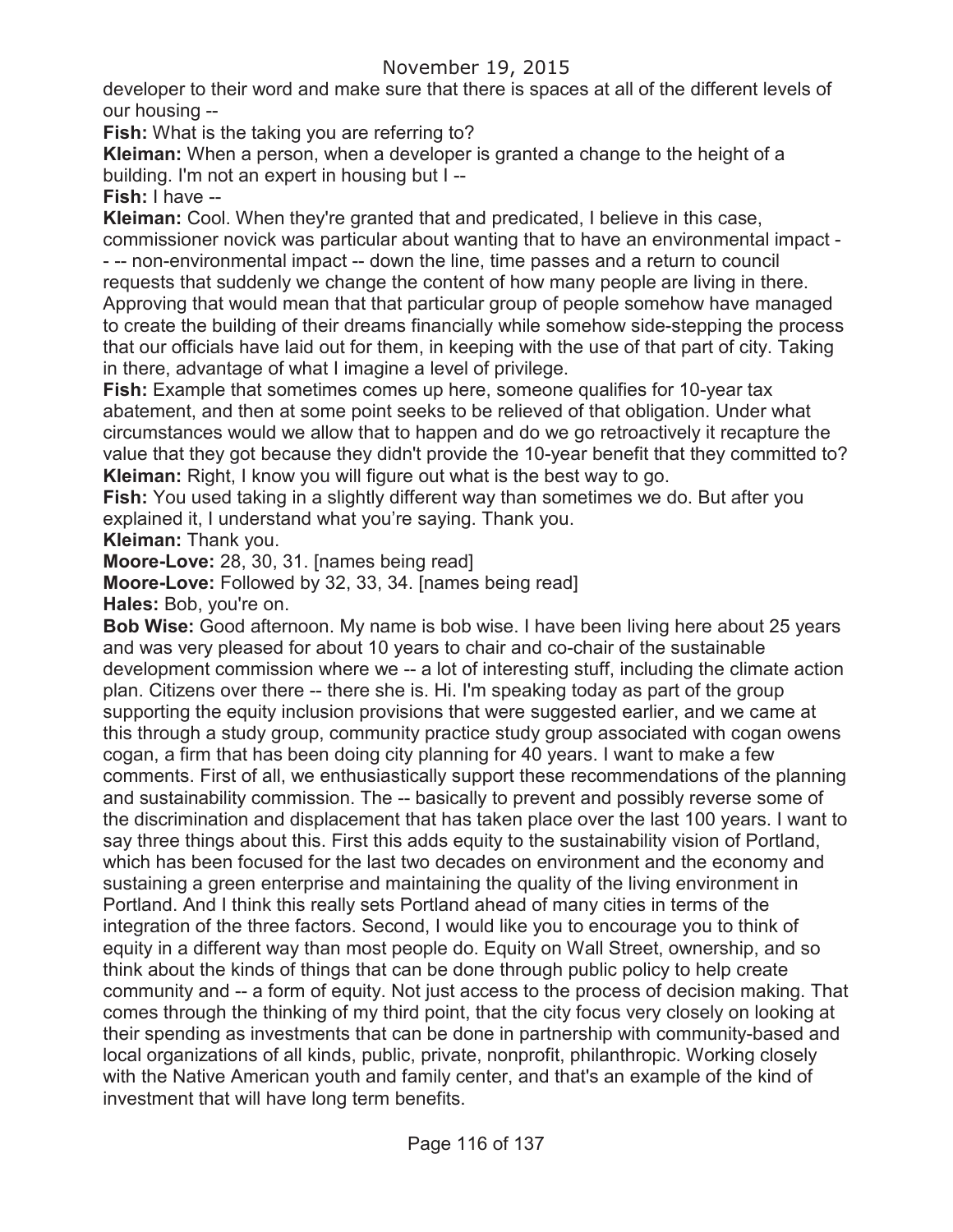**Fish:** I have one question for you. You have a long history in this work. What if the council determines that some of the equity planks of the anti-displacement coalition are good, sound policy, but the comp plan is the wrong place to put it because by putting it in the comp plan, it puts it at jeopardy of being tied up in a land use proceeding, comp plan a guide for future land use decisions, not policy decisions of the council -- hearing a symphony. Symphony ringing in my ears. Do you have a thought and where that line is? Because we had a Portland plan that was -- that had very specific strategies and goals, and a good portion of our comp plan is written in a -- in general terms, and because we are required to balance competing -- when we have a land use hearing, we are often required to balance competing or complimentary policies. Where is the line for you in terms of going beyond a comprehensive plan and putting something in a comprehensive plan that inadvertently becomes part of a land use process which we may not want to have certain policies subject to.

**Wise:** I think the problem is serious enough, if you look at declining wages overall, displacement overall, century displacement, I think it is worth having it in several places. Because I think otherwise it's the kind of thing that can be easily forgotten or run over in the process. I think thinking carefully about which ones might be appropriate elsewhere is a critical ingredient, and I think the planning and sustainable development commission did that by leaving out some things that they didn't recommend.

**Hales:** Thank you. Welcome.

**Alison Reynolds:** Hello, Alison Reynolds, this time speaking on behalf of tim o'leary who was unable to be here today. Mr. O'leary recently purchased property 1403-1421 southeast stark street. Main building and addition added in 1945. Both parts of the building have been used for commercial use since that time. Zoned r-1 -- mr. O'leary -- the buckman neighborhood association, land use committee voted unanimously to support the redevelopment plan. Current comp plan proposal will legalize the commercial uses at the main building only by changing the comprehensive plan designation to mixed use urban center to commission mixed use one, smallest scale mixed use zone. Addition, which is part of the same structure, was not proposed for a comp plan change and we are asking you to make that change today. Staff told us this was initially a mistake and is supportive of a change for the whole building. Neighborhood association -- mr. O'leary has no plans to change the small scale uses of the site but wants to remove the nonconforming use -- proposed cm one zone low density to the current r-1 zoning and preserve the neighborhood's existing character. Mixed use urban center to the entire property. Thank you.

**Fritz:** I very much appreciate that you noted that the neighborhood had some concerns. It is -- it makes it easier for me to understand.

**Reynolds:** And we have been doing a lot of work with the neighborhood association. I don't know if any of their representatives will speak to this issue but it has been an ongoing dialogue.

**Hales:** Thank you.

**Fish:** Can I ask a protocol question. Thank you very much. We're going to be hearing a lot more testimony beyond today and in the future. So, if someone signs up and is not here, what is our rule in terms of who can testify on their behalf? We have had a number of examples where someone wasn't able to be here and they have had an attorney as a representative. Do we extend the same courtesy to someone's spouse or neighbor or designated person advocate? Because --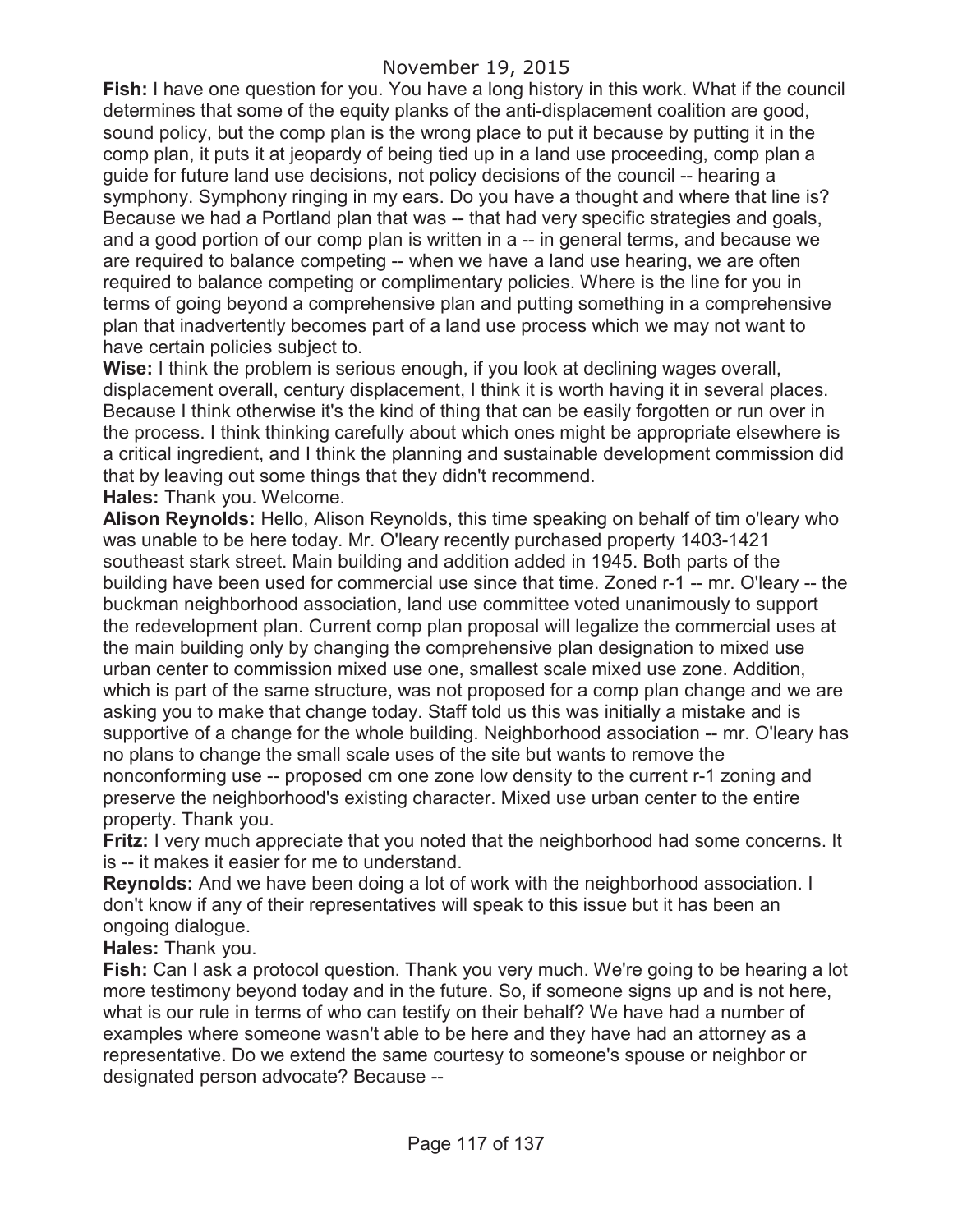**Hales:** Good question. I think the answer is yes. Because, again, we're talking big picture policy work here and specific zoning --

**Fish:** If someone can't testify and their name comes up they can designate someone to testify --

**Hales:** Yes.

**Fish:** Equal, level playing field.

**Hales:** We certainly hope that all 100,000 parcels in the city don't have someone that want to show up and speak at the council hearing. But for those that do, we want to be sure that --

**Fish:** Certainly willing to make the time.

**Hales:** People are bringing those in an organized way and it is helpful for us and staff is developing a matrix for us to help review.

**Fish:** I just want to make sure. I'm fine with it as long as we extend the courtesy to everybody. If they don't have an attorney or has someone else to speak for them we give them the same opportunity.

**Fritz:** Only challenge individuals have to speak up to speak. They can't have a single person signing up 10 people. Little concerned one individual could be representing several people, we might want to think as we move along, if you testified once during the hearing, that you don't get to testify again.

**Hales:** Just so that we can get to hear more people. Good point.

**Fritz:** Just so everybody knows, we will do the next hearing the same with this, first come, first serve and not carrying on the list from today. You will have to come and sign again. After that, i'm speaking because I will be the president of the council and the mayor will be out of the country and after that we may change to a different system going more to a lottery or if you have shown up twice and you haven't been able to speak you get in first the next time or something like that. We want to make sure that everybody has an opportunity to speak and that we make it fair.

**Fish:** If someone has already signed up, normal practice is they go to the top of the list the next hearing.

**Hales:** We have not yet done that in terms of rolling people over to the next hearing, we are moving around the city for the hearings to get closer to where the people live. We want to make sure that we don't subject them to a bunch of testimony --

**Fish:** Fair enough. The next hearing is not here.

**Hales:** Next hearing at the jewish community center, as a matter of fact.

**More-Love** the next three. 32, 33, and 34.

**Hales:** Okay. Three out of three.

**Saltzman:** 100,000 parcels --

**Jeff Geisler:** I am 2,500 people. I'm jeff, again, from the hayden island high noon neighborhood. Not going to talk about west hayden island because I trust you will do the right thing on that. East hayden island, we experienced 2003 permit process that went into bankruptcy, which was known as -- came back without any neighborhood input whatsoever and was converted from condos to apartments. Now we have 376, 378 apartments going up. Columbia crossings, also owns a lot of land, would like to imitate that. We had no new infrastructure, no new streets, crc died, so on the mixed use zone that I see, I think we would like to have the cm-1 so we have a limitation on height if there is new apartments or condos being built. And/or serious input from the neighborhood before any approval of a permit is granted. We only have one road that leads to the east end of the island. Tomahawk drive. And in the summertime, it is really one lane. So, and I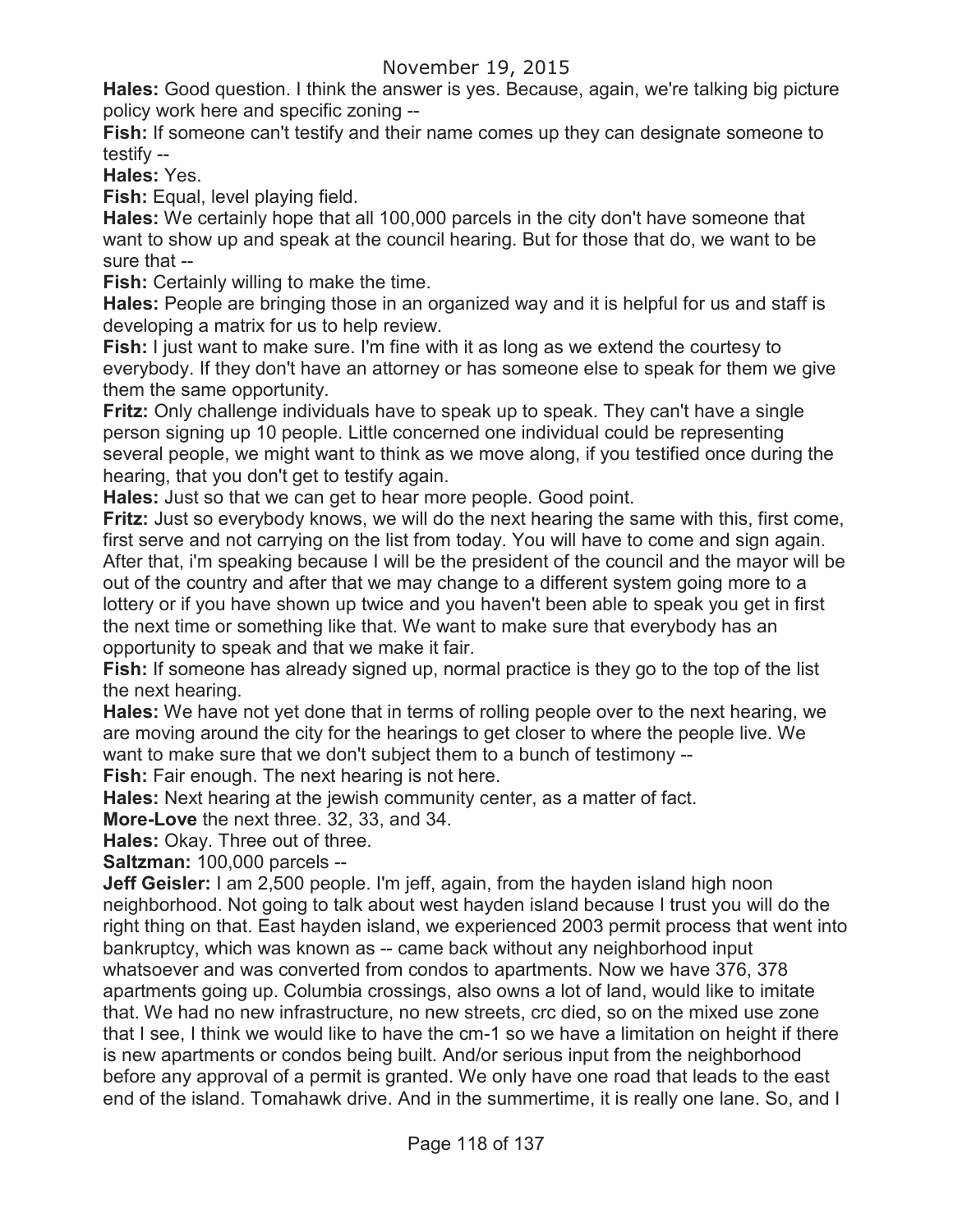approve the zoning that is going on, mixed use I think is always a great use of property. We have a very narrow street and area out there, and we were not served very well when south -- bay went up and consequently the harbor. I would like to bring that to your attention. Thank you.

**Hales:** Welcome.

**Grant Williams:** Good evening, my name is grant williams, local resident, small business owner. And board member of the humboldt community association. Representing myself and ethan knight today, who is my business owner -- sorry, i'm killing it y'all. My local business partner.

**Fish:** Recently and addressed charlie as mayor katz

**Williams:** Thanks, mr. Fish. I am testifying today in reference of two bordering properties, which border a cm-2 zone on two sides. These properties are currently zoned r.25 and my proposal would extend the zone to include these properties. One of these properties houses my small business under a conditional use. Use of both addresses will be consistent with the use allowances of the cm-2 zone. Current zone limits my small business capital to maintain the existing historic buildings which I have no intention of developing. Online testimony, including letters of support from the humboldt community association five neighboring homeowners and seven small business owners. One I would like to quote here. It has been my experience that this business has operated with the utmost professionalism and respect for its neighbors. I would be delighted to see you - opportunity to continue to -- you may debate that, my -- that's it. Thank you for your service.

#### **Saltzman:** What is the business?

**William:** I own a small bed and breakfast. It serves local travelers that are traveling on a budget so it makes accommodation affordable in Portland room prices range around \$35 a night.

**Williams:** Thank you.

**Hales:** Thank you very much.

**Hales:** Welcome.

**Martha Johnston:** Thank you mayor hales and members of the city council. This is phase one of the east columbia neighborhood association testimony. You will see two maps in front of you. One is the aerial picture, lot lines of the problematic areas that we're having, and map two is the wetlands that are -- abound in our area, and that blue blob at the bottom of the wetlands here, private mitigation for building the industrial area. **Hales:** Put your name in the record.

**Johnston:** Martha Johnston, east columbia neighborhood association. Considerations of the change in circumstances since enactment of the industrial sanctuary designation -- in 2011, as part of the middle columbia corridor, airport natural resources inventory, this area received substantial coverage of the environmental overlay zoning p protection and c conservation. Map those p and c zones, one half -- one third of one property, two-thirds of one property and all of one property. The extensive coverage of the p-overlay zone is important for future development potential as characterized in the zoning code web site zone summary. Environmental protection zone provides the highest level of protection to the most important resources and functional values. Development will be approved in the environmental protection zone only in rare and unusual circumstances. The environmental zoning appears to have taken a majority of this area out of potential development in the future. As such, any development, and particularly industrial development with this large building and extensive paving associated with heavy truck traffic would not be anticipated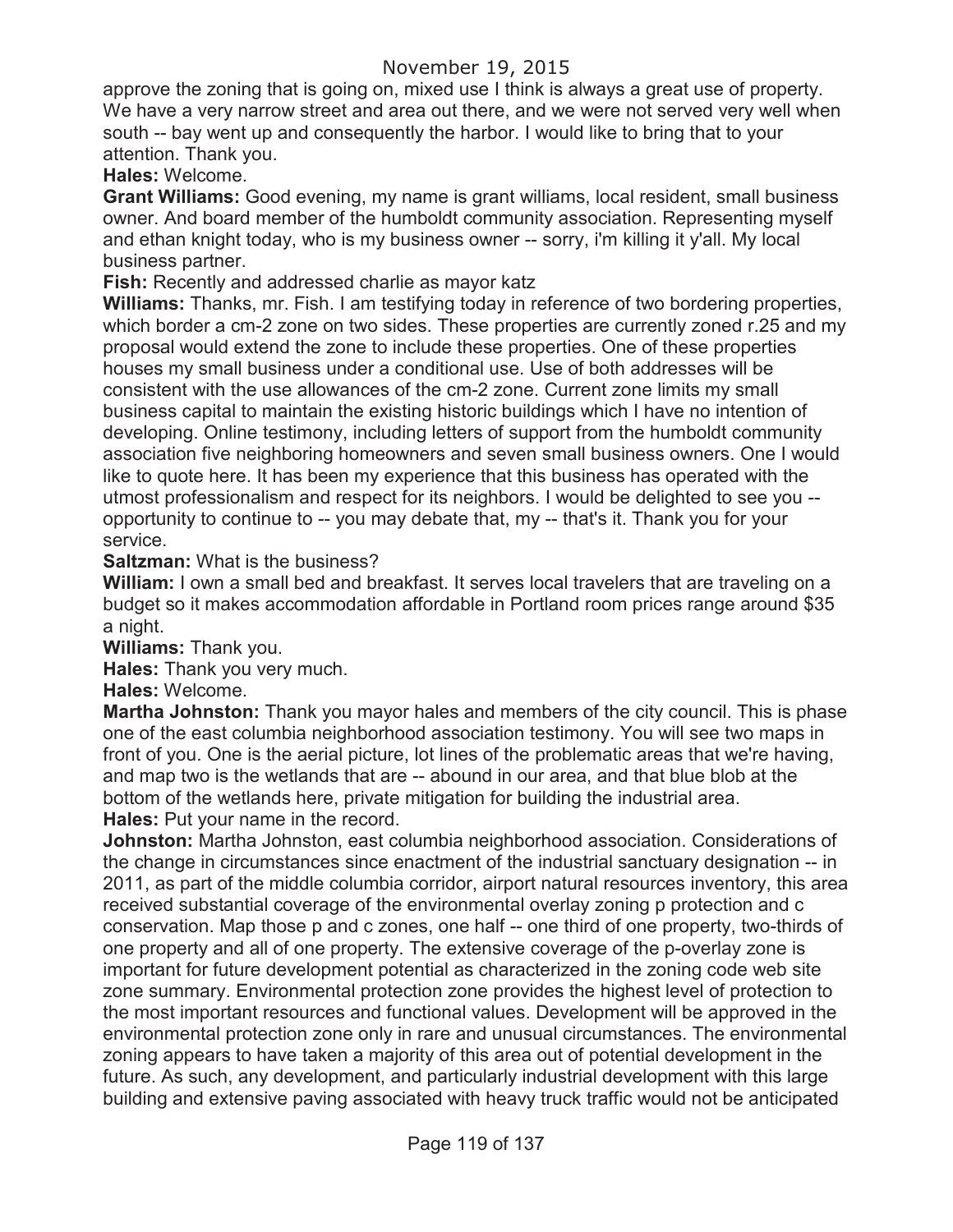to be approved or occur in a majority of this area with the plan designation of is, industrial sanctuary. Portion of the lot not covered by environmental zoning where there are five houses with a total improvement value of \$675,000. Reasonable expectation that these homes outside of the environmental zoning would be less likely to be developed for industrial uses due to the existing improvement values and relatively small acreage in the pmv zones available. We're out of land and out of time.

**Hales:** You made it clear. Thank you very much. Thank you all.

**Moore-Love:** The next three.

# **Hales:** Welcome.

**Ann Surgeon:** Yes, I'm Ann Surgeon, and I'm continuing the dialogue of the east Columbia neighborhood association position of phase one. R-20 zoning would match and be compatible to the zoning to the immediate north. R-20 residential zoning would protect environmental resource values by not developing those areas and yet add a few additional new home sites concentrated in the area of northeast levy road outside of the p and c zones. In addition, there could also be the possibility of applications by individual property owners for small plan development lots, located outside of the environmental zones. A planned development can result in a lot density closer to the development potential of their entire property, a buffer between industrial and residential use areas exists in the abutting industrial zone ig2h property to the south. Along the industrial property northern boundary, 50-foot wide buffer strip zone ig2bh the zone was a condition of approval of the industrial development and was enacted to serve as a buffer to reduce adverse effects between incompatible land uses attributes such as noise, lights and views. It is recognized that there is a need to maintain adequate planned land areas for future industrial growth. However, continuing to include this area in the inventory of acreage to fulfill future industrial need could be viewed as representing a false acreage number in that inventory. That is because of majority of the acreage is covered by undevelopable environmental zones and except for one smaller lot, remaining acreage is already developed with housing significantly reducing the conversion to industrial land use.

### **Hales:** Thank you very much.

**Richard Surgeon:** Map you have shows red and black dots and yellow dots, those represent houses and barns. I'm richard surgeon. I brought these pictures to show you the existing housing on living road and development allowed recently within 400 feet of my property. The properties in question consist of beautiful homes as you see. I bought my property 35 years ago. I have lived there 45 years on that property. With the intent to live there the rest of my life and to develop some day for my retirement. My property abuts my neighbor's r-20 zoning. I love the families of deer that live in the area, lived there for decades, coyotes, foxes, immigrating birds, etc. Industry would wipe them out of the area. The city is allowing for the tearing down of old Portland homes to get more housing in the same space and try to meet their housing goals. Doesn't this make sense to allow us to improve our neighborhood live ability, thus increasing housing for the Portland area while protecting the city's environmental zones. I paid your fees for a preliminary hearing in 2006 to see if I can build two homes only to be shot down because of all of the zone changes put on my property after I bought it without any financial compensation, I might add. It is not fair that the city council restrict us homeowners because they want industrial land in their inventory. Especially when it can never be used as such because of the wetlands, environmental overlays, animal habitat and roads that prohibit industrial access. In conclusion, we the homeowners request this comprehensive plan change not to be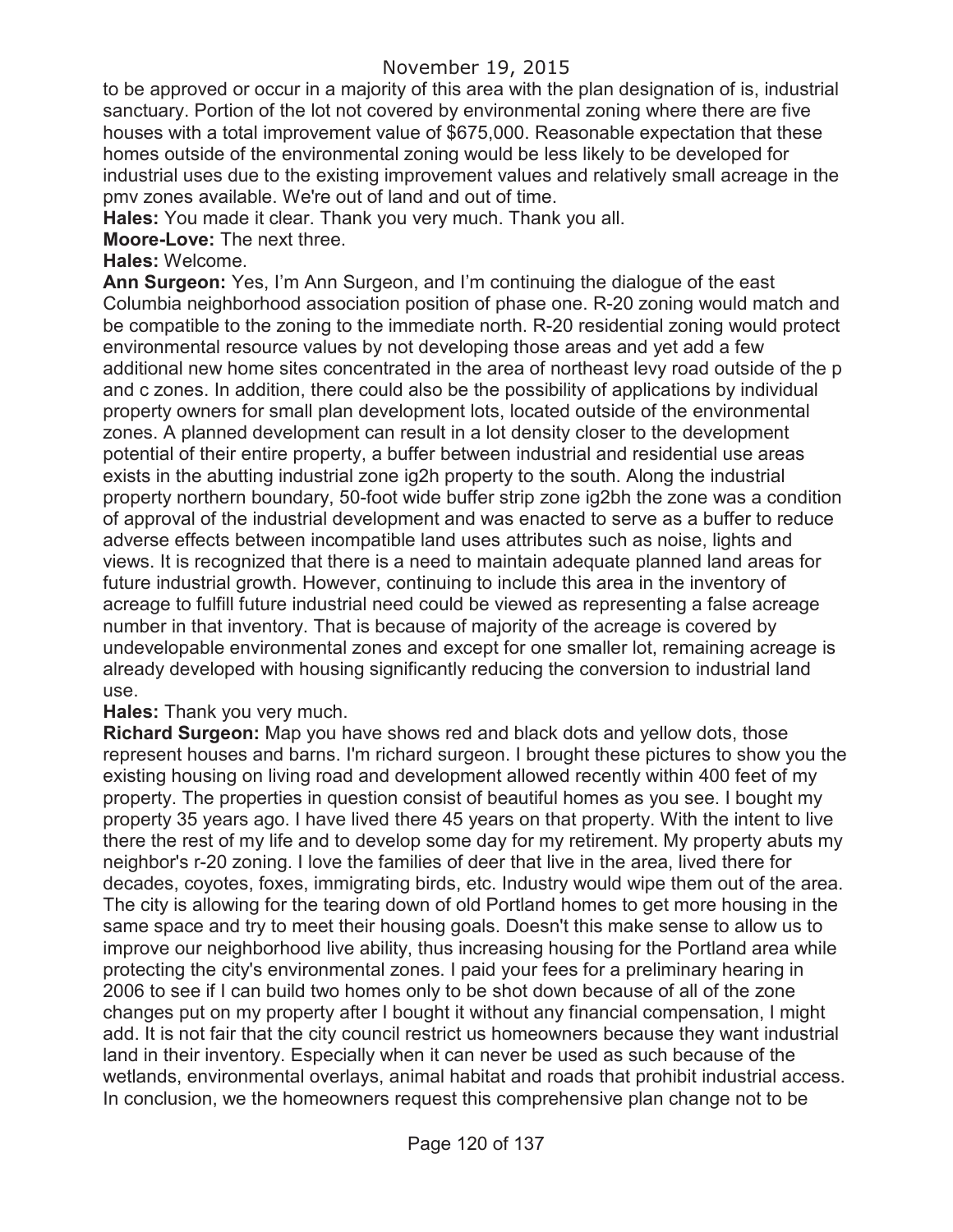approved and allow for future r-20 zoning with Portland's -- for Portland's needs for more housing. It's time and long overdue to this change -- it's time and long overdue to change this small part of the current comp plan since it is already a residential neighborhood. Thank you for your consideration.

**Hales:** Thank you. Thank you very much. Welcome.

**Ron Beck:** Thank you for the opportunity -- pardon, i'm having a back spasm. I my talk a little weird. My name is Ron beck and my wife and I own a property, northeast levy road, two blocks long. North end of it touches the golf course, back waters down there, surrounded by wetlands and single-family dwellings. And i'm only going to talk about one thing. In 2011 Gunderson vs the city of Portland decided you can't have an environmental overlay on the property and at the same time have an industrial overlay on the same property and it was supported by the Oregon Supreme Court. And now what they're proposing on our properties, levy road gang, is to have not only wetlands and protected zones, but also industrial sanctuaries on the same property. It makes no sense in that area. All residents and wetlands. I will read as far as I can and then I will get cut off and that is fine. That the proposed environmental zoning overlay zones be removed from their properties prior to the comprehensive plan being adopted. Airport futures plan, zoning changes were adopted soon after in April 2011, at the request of -- for the city to remove the environmental overlay zones, for all non-governmental industrial lands except northeast levy road properties. Within the airport futures area -- only privately owned properties in the industrial lands inventory that had environmental restrictions placed on them. No analysis of the developable industrial acreage lost to environmental zoning was ever done in blatant disregard to the Gunderson versus city of Portland -- amount of acreage loss and resulting impact on the industrial land inventory -- we must conclude that the city never intended to actually ensure that the properties were available for later industrial development. City cannot have it both ways. Properties in the industrial inventory and environmental zoning on the same properties. Thank you.

**Hales:** Thank you very much. Inames being read]

**Hales:** Whoever would like to be first. Go ahead.

**Sally Beck:** Mayor hales, commissioners, my name is sally beck. I have owned property in the east Columbia neighborhood for 25 years and I am here to speak about the less than honest dealings that have taken place by the bureau of planning and sustainability. Comp plan proposed has our property and that of our neighbors listed as both industrial sanctuary and having major environmental overlays of protection and conservation. How can this be? It would seem that both our mutually exclusive, no other privately owned industrial plan designated properties except these six parcels received environmental overlay zoning at the conclusion of the airport futures plan in 2011. Because in doing so, they would be in violation of gunderson versus city of Portland and that decision. As the u.s. -- Oregon supreme court required an environmental analysis of the -- of each property that was never done, the city of Portland is in non-compliance and put small land owners like me in a bad situation. It is unfortunate with the resources available to the planning and sustainability bureau that they cannot find a way to fulfill their obligations to metro, and the state of Oregon without subjecting small, individual property owners to resort to litigation or suffer under unfair and unrealistic zoning overlays, and unfounded suitability for future industrial growth. In conclusion, the industrial sanctuary comprehensive plan designation for the subject properties should be removed.

**Hales:** Thank you. Welcome.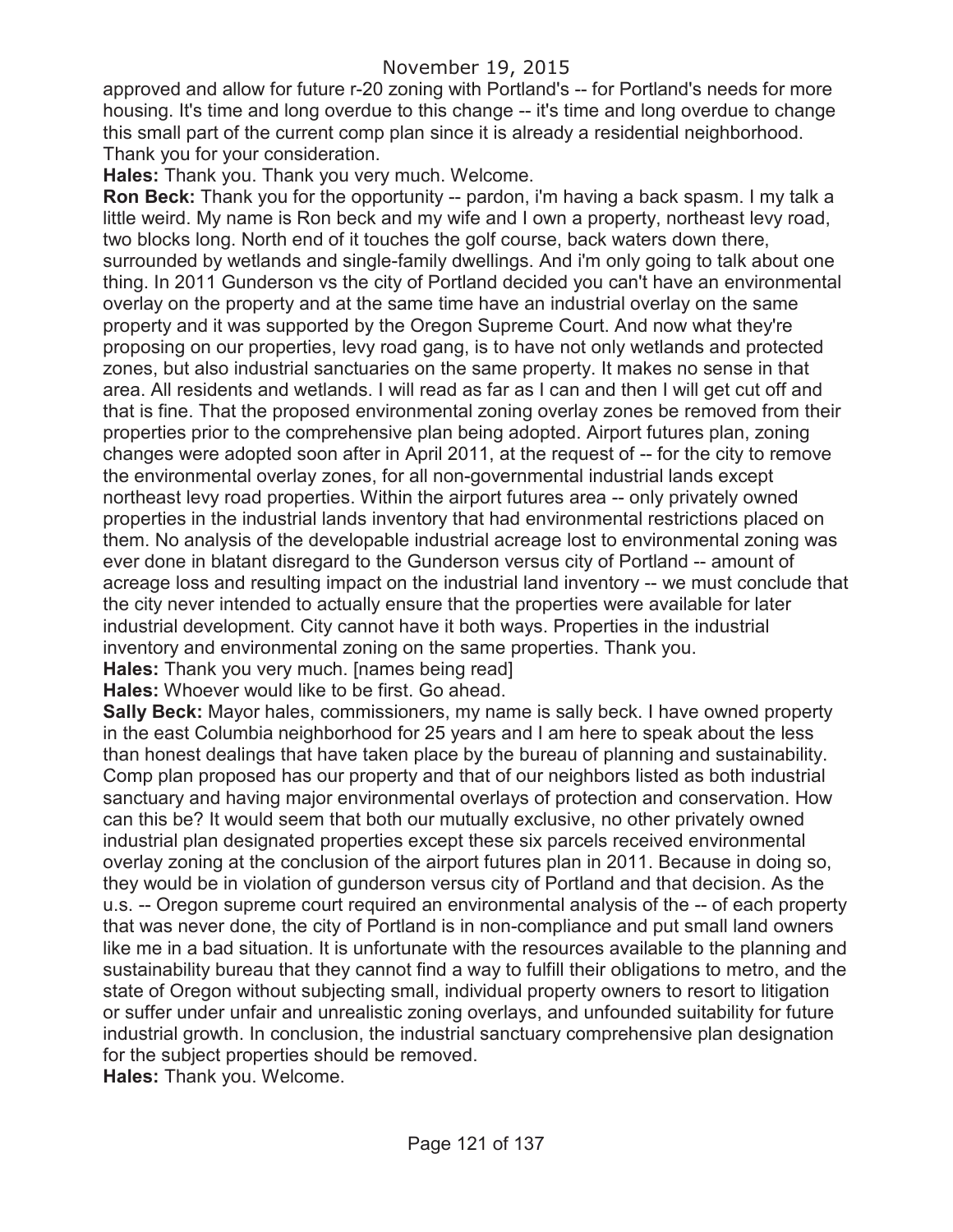**Daniel Holland:** Good afternoon, Dr. Daniel Holland. I'm representing the east Portland eye clinic as well as our patients. The east Portland eye clinic was established in 1962, corner of southeast 122nd and glison streets. We have currently moved to 108th, southeast stark in 1989. We have grown from a two doctor practice to now 10 doctors with adding another one next month and we currently see over 200 patients a day at our stark location. Our clientele range from the very young to very old. I was the first pediatric ophthalmologist on the east side of Portland. Providing services from custom cataract surgery, lasik, care Oregon, family care, Medicare, discounted services to the uninsured. Originally known as east Portland eye clinic, now part of eye health northwest. As we have grown, our parking has become a major problem, and with many of our patients having to park on the street, on the neighborhood side streets, as well as our employees and we have a shortage of disabled parking spaces. Just recently the lot behind us became available and we made a purchase offer in hopes of adding additional parking. We believe this would not only alleviate the congestion in the neighborhood, but also provide safer access to the clinic for our patients as well as safer exiting and entering from the side streets rather than the busy stark street. In order to accomplish this, we were asking that the r-2.5 zoning be changed on the lot at 412th, southeast 108th and have that be included in the mixed use civic corridor zoning in the comprehensive growth plan. It has been a pleasure serving the people of east Portland and we would like to continue to grow as our patient base ages and our population grows.

**Fish:** Doctor, I have a question. First of all, it has been pleasure being one of your patients. I have had services at your clinic. Have you submitted something in writing that documents what you just told us?

**Holland:** I plan to. Have it written out and have photographs.

**Fish:** We have staff taking notes, but this is -- surgical ask -- if we have something that backs it up and -- I don't -- when I visited, I don't remember having any difficulty parking. Just remind me again --

**Holland:** We're over at 108th and stark, we have various doctors coming in and out. Busiest days Mondays and Thursday. Now we have retina surgery, glaucoma, and there is a lot of different patients coming in. We are probably the biggest provider of eye care, I believe in Portland.

**Fish:** My understanding is when wants to have a patient receive a glaucoma test, they send them to your clinic.

**Holland:** We often exchange patients with ohsu.

**Hales:** If I understand the pattern that you're recommending, right now the recommended zoning would be mixed use on stark, but only one parcel deep. And you're saying -- your plans would be benefited by making it two parcels deep.

**Holland:** Correct.

**Hales:** And the parcel immediately to the east of you is already in that mixed use designation.

**Holland:** Yes, sir, that is our parking lot and we just would like to extend it behind the building there. Honestly, I think the corridor could be widened a bit as things continue to grow and commerce continues to develop along stark street there.

**Hales:** You're right up the street from the community center and so on.

**Holland:** There is a house on that lot. We would be more than happy to move that house, donate it, whatever it takes to help the housing situation in our neighborhood.

**Fritz:** Have you talked with the neighborhood association and business district?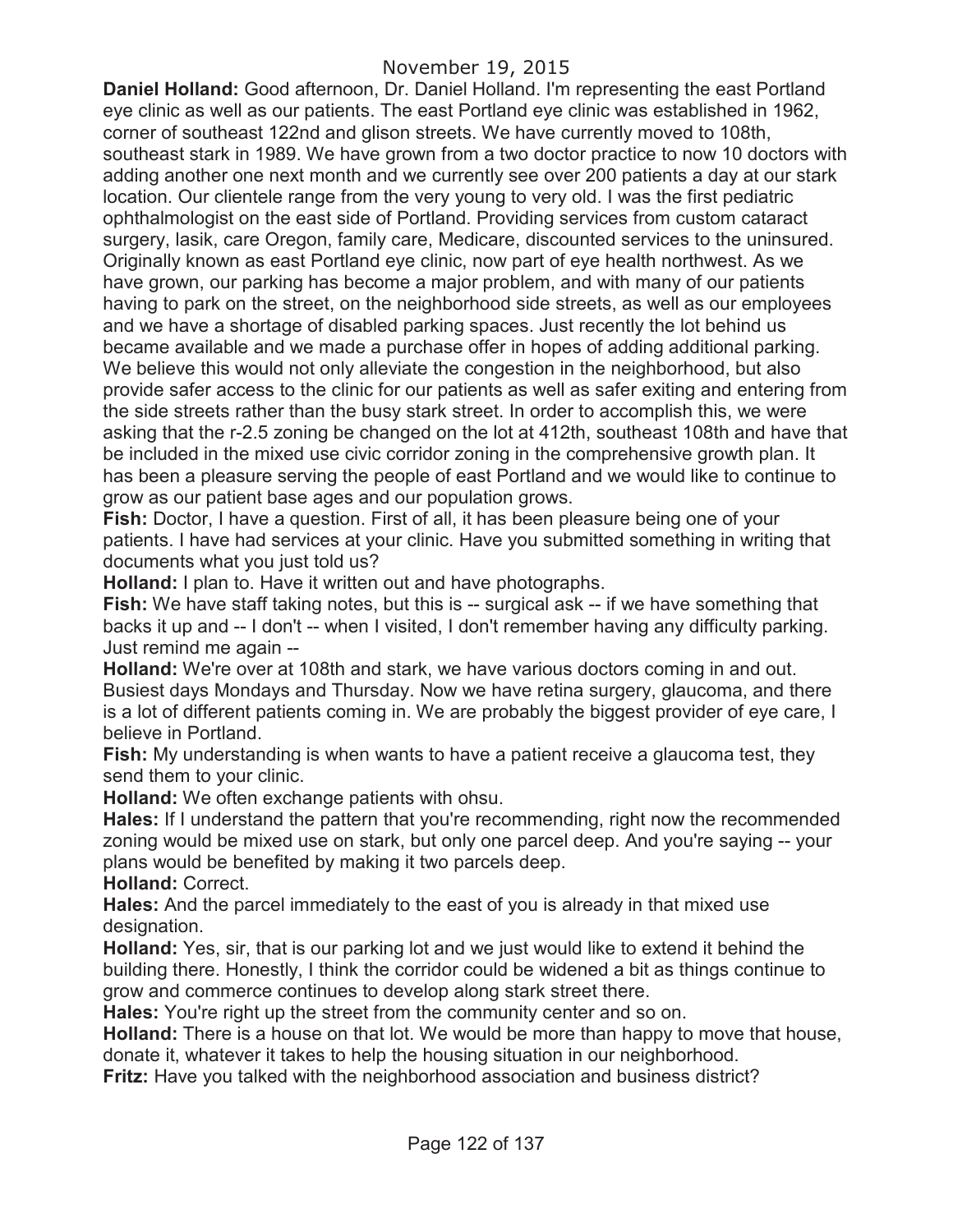**Holland:** We have contacted a few of the neighbors, many of which are our actual patients. We have talked to some local businesses such as sayers country kitchen and elmer's and they're all in support. Mostly we have the support from the nursing homes across the street, adventist health care, as they have to navigate our parking lot dropping off elderly patients in wheelchairs and whatnot and it is a bit of a congested situation. **Fritz:** You should probably contact the hazelwood neighborhood association. I always like to know that the neighborhood association has been contacted.

**Holland:** Thank you, yes ma'am.

**Eva Miller:** Good afternoon. I'm eva miller. I have slides but i'm not sure --

**Hales:** Karla will help you.

**Miller:** Thanks, Karla. She has helped me already today.

**Fritz:** She helps us all.

**Miller:** I live with my husband daniel peterson, southeast 37th avenue -- we bought our small house in 2003. Not as an alternative to the stock market but just to live in. Our home is zoned r-5, but this conflicts with the proposed r-1 zoning in the comprehensive plan. Rezoning made me look more closely about what -- there may be in the plan, and I discovered that kennelworth already has many of the qualities that city planners want throughout our city. Portland could learn lessons from us. We have income diversity. People are not wealthy in kennelworth. We have a high percentage of renters here. There are older apartments, condos, multi-plexes and rental houses on nearly every block alongside modest homes like ours. On the street, new condos, apartments, and an ecovillage. It is really cool that evolve from existing apartments. So, in kennelworth, we already have high density. We are doing our part. But other residential areas are not. I don't see many zoning changes in alameda, laurelhurst, mount tabor, eastmoreland, for example, wealthy neighborhoods. Density goals should be equitable. Normally we take our civic duty to heart. Defend the greater good. Painted our house, paid thousands more for lead abatement. When I met my husband he owned a house in the brooklyn neighborhood that we rent for a fair price, about \$1,000 a month to a couple who bike to their jobs at local stores. We vote our conscience, but I haven't felt like a -- please reconsider the proposed zoning area review changes for -- until more neighborhoods in Portland offer the housing density and options that we do right now. Thank you. **Hales:** Thank you very much.

**Moore-Love:** The next three. [names being read] 41, 42, and 43. **Hales:** Welcome.

**Katherine Christenson:** Thank you for the opportunity. My name is katherine christenson and I live in the Multnomah neighborhood. I see issues that affect our already congested southwest Portland streets. I am a bike commuter and find Portland roads dangerous and asking more cars and buses will make them only worse. Increased density for our neighborhood and lack of infrastructure to support it is concerning. Last week I helped to write our neighborhood's recommendations to include capitol highway. Sadly the funding disappeared. Along the one mile stretch from barbur to Multnomah village, one lane each direction, no shoulder and large ditches. It is a nightmare for pedestrians and bikers. As capitol highway enters Multnomah village, it remains one lane and becomes one way going north with angled parked cars using the one lane to enter and exit parking spots. During the many high-traffic hours, less than 10 cars a minute, busy cross streets and pedestrian crosswalks resulting in a large line of traffic back-ups. Trimet buses bring our traffic to a stop. Multnomah village is a vibrant downtown community along capitol highway. However -- most everyone is forced to use a car to get to work and run most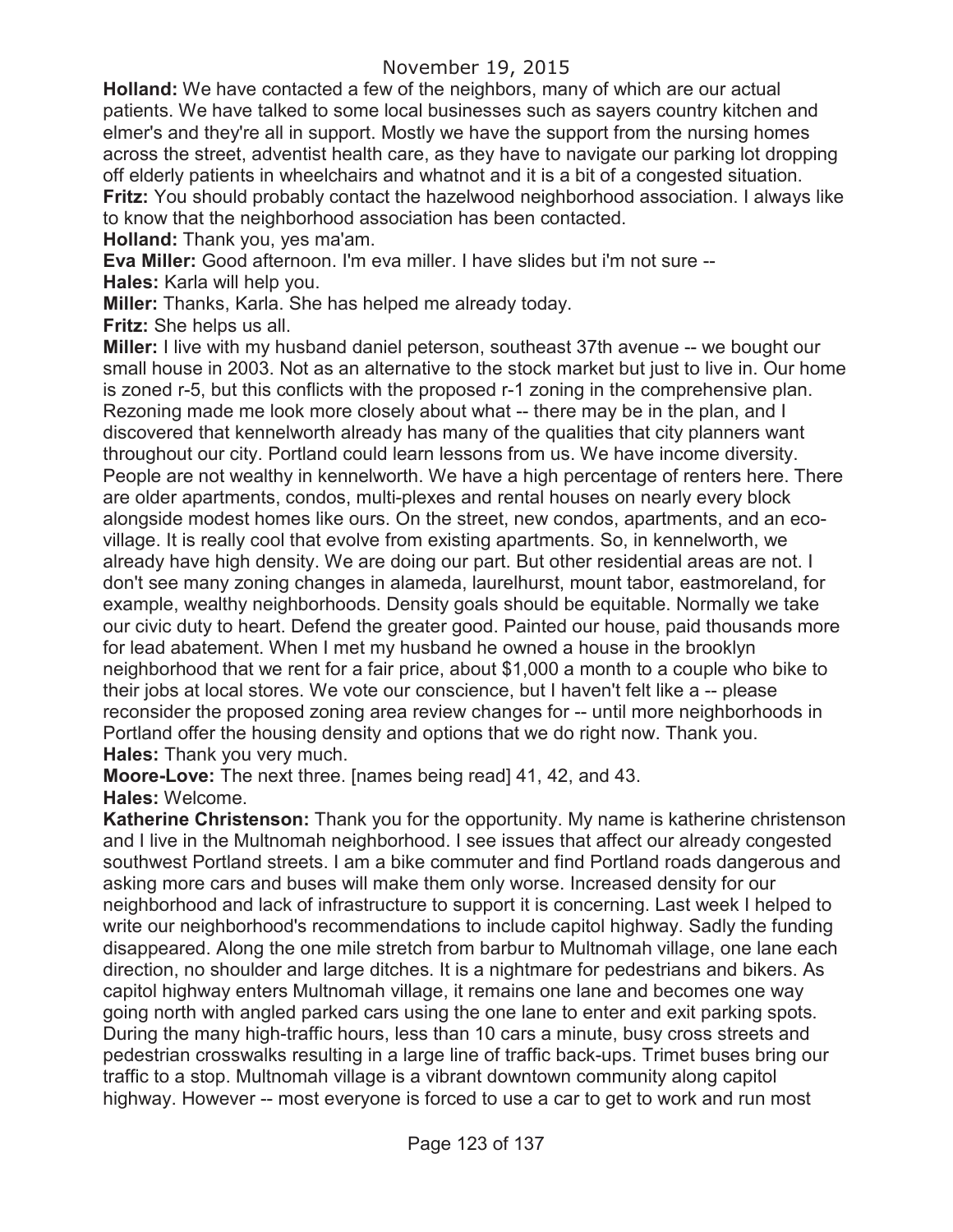errands due to poor bicycling conditions. High-rise apartment complexes, little off-street parking along capitol highway or anywhere within our neighborhood is not sustainable for apartment dwellers, those who frequent the downtown businesses, or our neighboring homes. Increasing the housing density in Multnomah village will only increase the congestion in our small town. Many roads are not even paid in the area. No high-volume alternate routes. I signed the three letters that were -- I support what was stated in the letters. Thank you.

**Hales:** Thank you very much.

**Novick:** On that stretch of capitol highway, I want you to know that we are going to propose a 10 cent a gallon gas tax to go on the ballot in May, at least I hope we are, pbot included \$3 million towards building a sidewalk along that stretch of capitol highway. Legislators representing that area about making up the difference. I'm hopeful that we get a sidewalk --

**Christenson:** That the budget stays with the project.

**Hales:** Welcome.

**Keith Liden:** Keith liden, southwest resident. I have a number of comments about the comprehensive plan, primarily about the tsp. First on the comprehensive plan, I think the overall policy direction looks really good to me. One item that is not very clear, how the Portland bicycle plan for 2030 is incorporated into the plan and tsp. I don't think anybody is quite clear on where the elements wound up. I would recommend that the staff provide a brief member oh indicating where the key elements are -- into the comp plan. Tsp funding assumptions, supposedly reasonably aggressive, but I think they're aggressively optimistic. It really seems to assume that there are a lot of -- going to line up with funding coming from all different sources resulting in 65% more funding than we have today for transportation projects. I don't think that is going to be possible given what you read in the news and everywhere else and I think it misleads the public that a lot of the projects will have a chance of getting built in the next 20 years. Project scenario, existing funding level and a second tier of projects that come into play once we get additional funding. I think this needs to be a realistic plan. Constrained project list based on the most expensive projects, not the most beneficial or the ones with the highest plan priority. You can look to the bike plan to see that that -- that the bike plan in southwest Portland a lot of times we went by the -- higher priority projects to focus on the more expensive ones. Project evaluation criteria I think on the right track, but needs some refinement, particularly because they don't try to fit one size all kind of situations, and I think that you can see that southwest really hasn't come out very well on the constrained list if you look at the map. There is a heavy concentration of projects on the east side. Very light on the west side and I think if you looked at the comprehensive plan policies and asked yourself are we - does the project list really support southwest, the answer would be sort of. And I think that the city can do better than that. Thank you.

**Novick:** Just on that, investment per capita, transportation project, would actually be higher than any other neighborhood because of the increase costs necessary because of the topography. I wanted to be sure you are aware of that fact.

**Liden:** We have a number of big projects in the southwest that may or may not happen. When the project list was being developed, I along with others, don't keep looking at the most expensive project that you can find. Let's look at less expensive. Why do we only have to look at the ones over \$500,000? And when those expensive projects didn't make the cut, there was nothing put in. Humphrey Boulevard -- Humphrey Boulevard was on the list but didn't make the cut because it got awful expensive. There is no substitute. What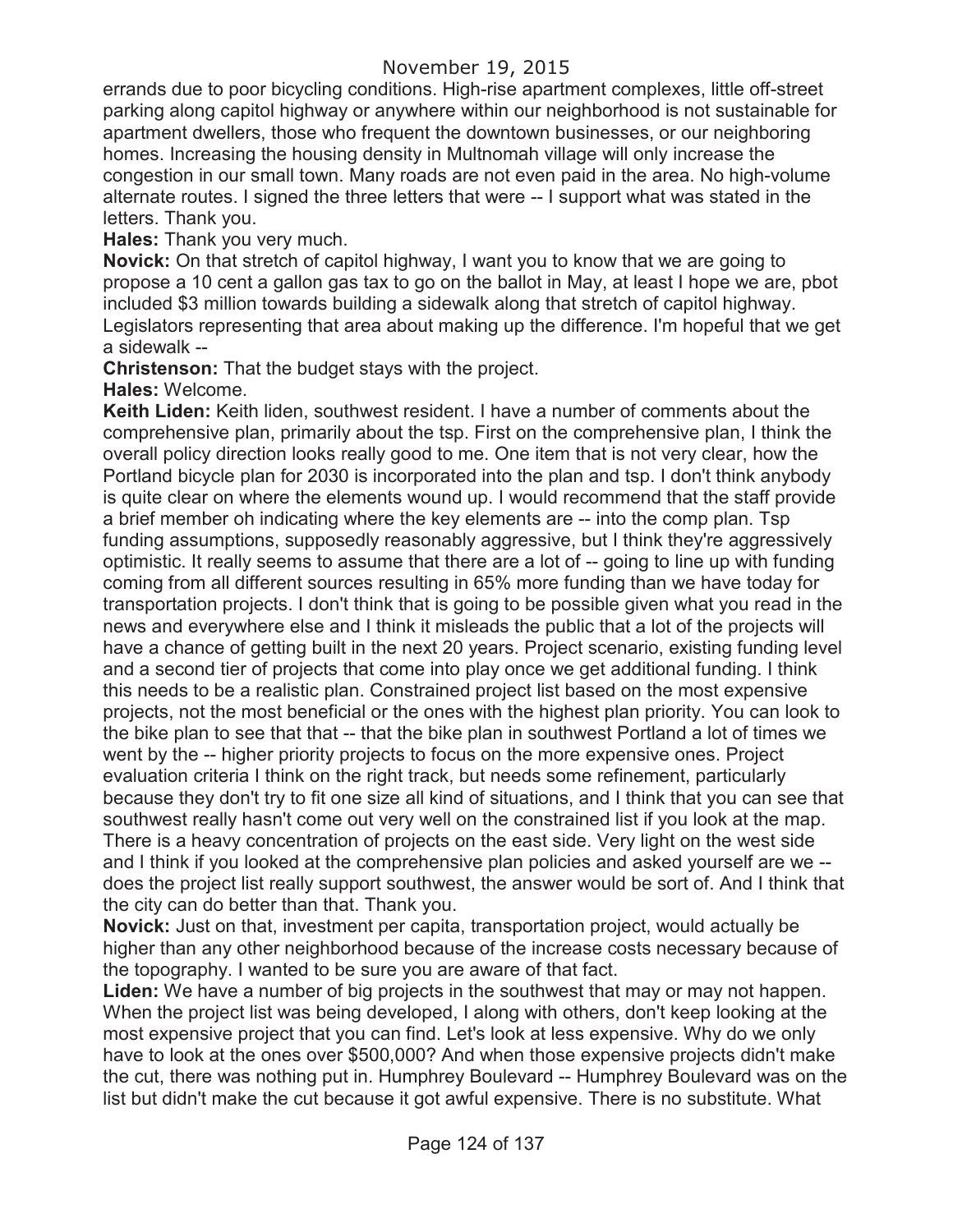about Hewitt as a neighborhood greenway for a lot less money to make the same connection. That kind of thinking was lacking. It is not about the amount of money is is how you spend it and are we really getting the most out of it?

**Hales:** Helpful. Thank you very much.

**Lightning:** Yes, my name a lightning. I represent lightning watchdog pdx. The concerns I have on the plan are pertaining to the population growth and housing supply. I will not throw the numbers on projections out 20 years, because, I mean, let's face it that can change drastically. What i'm -- what my biggest concern on is the housing supply obviously, coming up with the resources and funding to basically build the housing, and one of the things I suggested to commissioner Saltzman is that I still want to have a bond placed on the ballot, and I would like to have the bond somewhere around \$100 million. And the reason why I say that is that we know that the gas prices have dropped considerably. We know that consumers are basically saving money with that. We also know by studies that they're spending money at retail department stores and that is at the highest list. And we -- there are -- our average is there from probably say \$500 to \$1,500 in savings over time. Now is the time to go for the bond. People know that we need affordable housing. People know we need the resources. And why not try to do it, why not at least try to do it. Another thing I want to focus on employers offering assisted housing. I want more of the corporations to begin to understand that we need you to start funding development projects for affordable housing. It is imperative that you do. If you want the skilled labor force to come into Portland, you also have to fund affordable housing. And it is just on a voluntary basis, and see if they can work with certain developers and fund them money on certain projects that are proposed to the larger corporations. It needs to be set up and that understanding, if we want to have that skilled labor force, family wage jobs, and the affordable housing, they have to step up also and offer that type of funding to these developers which will be loans paid back to them but the benefits throughout the community and to their corporations will be tremendous. Thank you. **Hales:** Thank you all very much.

**Jim Lanbenthal:** good evening. We submitted a letter earlier. I wanted to amplify a few points made in the letter from our -- the president of our board and general manager. Overall perspective we're operating quite healthily right now and quite successfully. We have been around for 90 years. We plan to be around for another 90 years. We have over 500 members, close to 100 employees, a third of which are youth and summer jobs and after-school jobs helping out at the course. We do not -- we don't want to up zone our property. We want to maintain open space on the site. We have had quite a discussion with our board about this, what is our core mission, operate a golf course or convert to industrial and our core mission is really to continue to operate a golf course. Our concern is that this designation makes it harder for us to operate by making the question about whether we are going to be around come up to play so that we're -- we're competing with other clubs, we're also hosting weddings, golf tournaments and other social functions. People plan far ahead for this. Already we have heard a few rumors from some members I hear we're converting to industrial. I have to explain, well, no, not exactly. So, we really would encourage you to not count us in the industrial inventory because I don't think it is a realistic goal for the plan. Thank you.

**Hales:** Thank you. Welcome.

**John Lof:** Hi, I'm here representing the employees of riverside golf and country club. I'm here today to express our concern over the proposed changes to the comprehensive plan and how this could have a negative impact on riverside's future success and our jobs that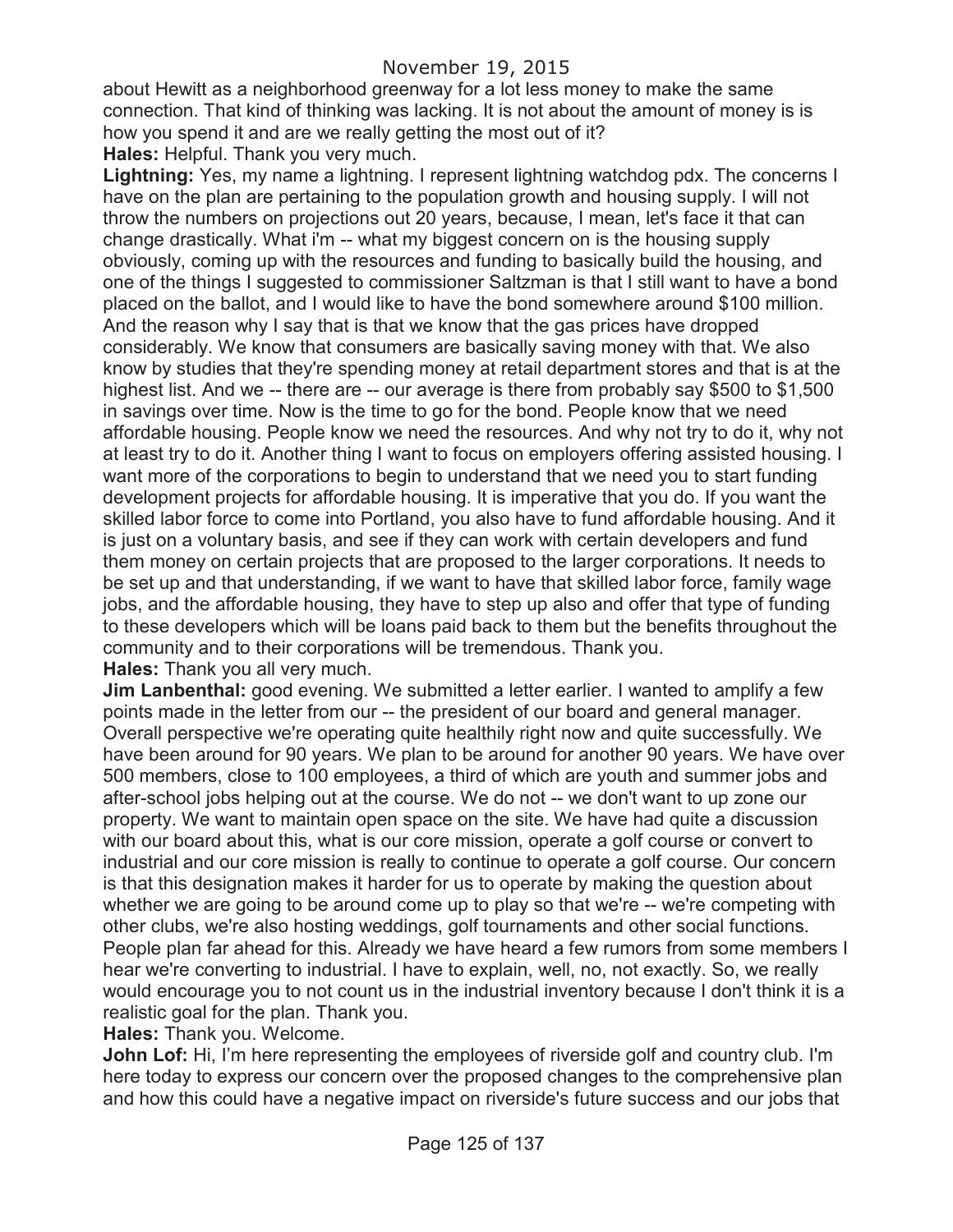we rely on. The staff of riverside has worked very hard the last seven years to make it through some rather tough economic times, and we see a real bright future in our -- ahead of us. We all want to work hard towards that success. We have a healthy membership, a great group of employees. Don't ever see riverside turning into an industrial park and we are going to work hard to make sure that that doesn't happen. We ask that you reconsider any changes to our current designation as open space. Thank you. **Hales:** Thank you. Welcome.

**Terry Dublinski-Milton:** Hello. Terry, I am the transportation land use chair for the north tabor neighborhood association and I am speaking for the neighborhood association. I first would like to thank council for all of the work you have done on the comprehensive plan and your recent votes on vision zero, fossil fuels, oil trains, greenway report, all which symbolically represent votes that we have taken. Very good. One issue on the greenways and transportation, we're worried about the silo effect. Only neighborhood without a built park or we don't even have a playground. All of the schools are in other neighborhoods. We -- turn it into a linear park system over time. It is not just about numbers. Okay. And next concept I would like to thank the Portland sustainability commission for giving us our neighborhood town center. We requested an up zoning for a town center because of providence, the max station, because of our bus lines and bike access. We have excellent access for work force housing. We have been an affordable work force node for the working class for 100 years. We want to keep that. On that subject, when we get inclusionary zoning and we would like you to continue to lobby for that, there is five - between 53rd and 58th, glison, providence, off ramp that we would like zoned to cm-3. We could go up to as tall as 100 feet. This plan was developed over a consensus model over multiple meetings. So you can read through it in more detail. We're talking about adus, limiting -- opening up flexibility, building on to existing structures. Adus, talked about building it in the setbacks on the corners, properties with driveways that abut up. We hope that you pull your amendment because we have hundreds of properties that we could put adus up in the corner, visible from the street. We are more worried about displacement than we are density. So, we would like you to vote yes on all of the displacement measures and please read our report. Thank you.

**Hales:** Thank you very much. We will.

**Moore-Love:** The next three, 48, 49, 50. [names being read]

**Hales:** Go ahead while he is getting settled.

**El Shelden:** I would be happy to. Thank you very much. I have lived in Portland for over 40 years and have lived in my home in northeast Portland, built in 1911 for almost 32 years. In my professional marketing career in Portland, I worked for several organizations and my work has had long-term economic impact on this community that we relish today. In the 1990s, I was appointed to the Oregon film and video foundation as a volunteer and served as its president for 10 years. Organization that purchased and preserved a one of a kind community asset, Hollywood theater, which will celebrate its 90th anniversary will July. Riverside golf and country club member since 1993. This community asset celebrating its 90th anniversary this year. Riverside has survived fires, depressions, recessions, foreclosure, world war ii, great flood of 1948 when it was under 10 feet of water and the Columbus Day storm. Its dedicated members have kept this club alive for 90 years. We have developed a -- and created a nationally renowned golf course and environment which have hosted local, regional, and national golf tournaments and events for nine decades. Proposed -- proposed change of designation of riverside, impact the club's ability to market to potential members and others wishing to use the club as a site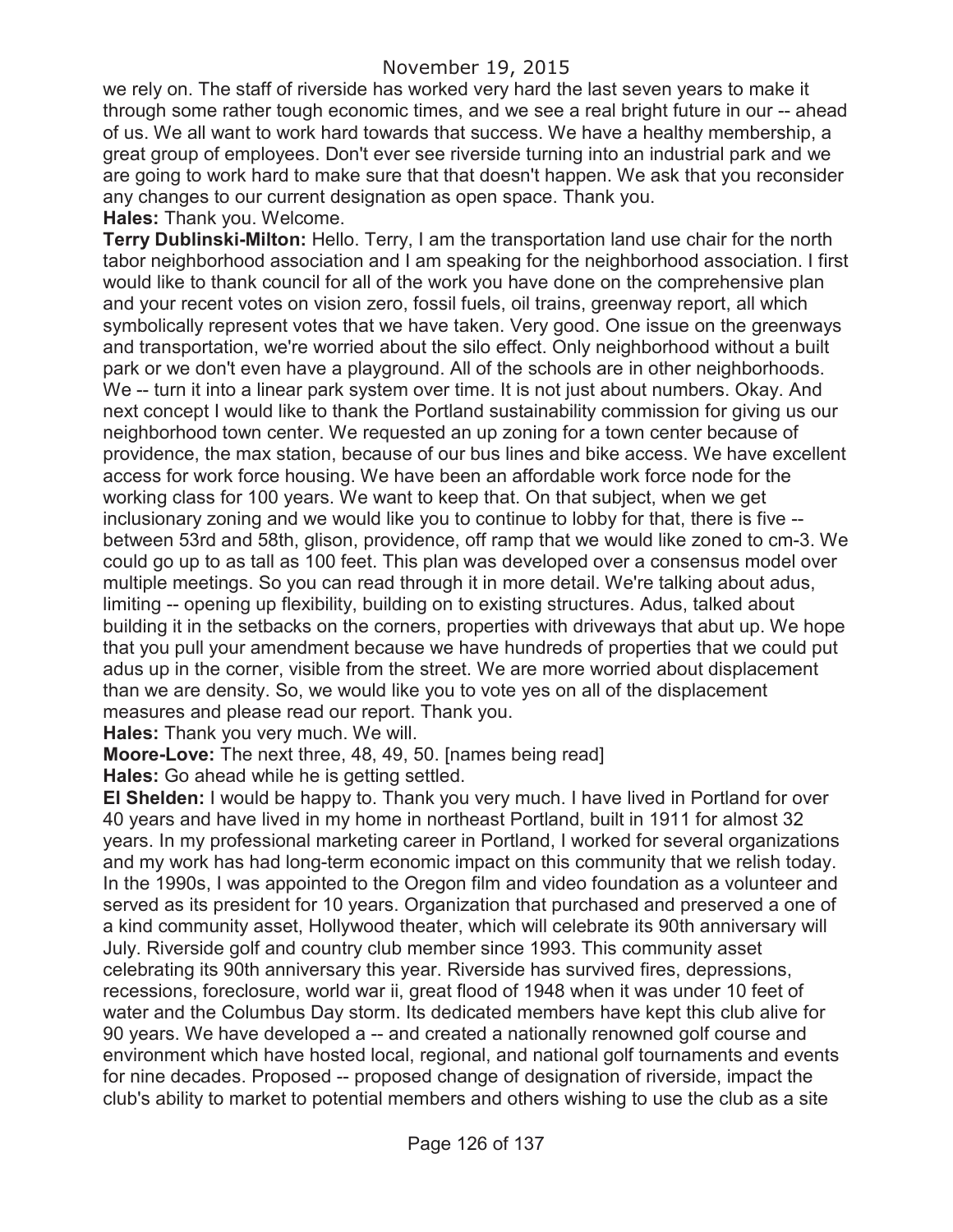# November 19, 2015

for their recent. Since riverside was founded, Portland in a golfing and social community that is unique and unsurpassed. Riverside is a very valuable, relevant, irreplaceable asset to northeast Portland and the entire region. I strongly oppose the designation change. Thank you very much.

**Hales:** Thank you. Welcome.

**Gabe Headrick:** Hi, my name is Gabe headrick and I live in the reed neighborhood. I was former president of the neighborhood association for two years, land use chair for three years. I am actually happy to be here to provide testimony of our support of the proposed zoning changes the planning department has put forth in the new report, which involves maintaining the r-7 zone, portion of the neighborhood and expanding it as well as maintaining the r-7 zone and the -- the reed college heights neighborhood as well. We started in -- both myself personally, also on the policy expert group for the comprehensive plan. So, as a neighborhood and personally we have been very active in this process and really pleased to see the results this far and hope that you can approve those results as well that planning has put forth. Started in 2010, working with planning department to advocate for some changes. We submitted a 2011 letter from a vote that we had in the r and a, in favor of the changes. 2013, petition, 137 signatures from homeowners in the area, and i've also got a letter again from the current board supporting the changes. So, really appreciate the planning department's work, particularly mat wickstron and -- great to work with and I hope you approve their recommendations. Thank you. **Hales:** Thank you both.

**Moore-Love:** The next three. [names being read]

**Hales:** Good afternoon. Go ahead.

**Heather Flint Chatto:** Dear mayor and city council members, thank you so much for all of your hard work and also to staff, and particularly barry manning, bill cunningham, marty, our southeast neighborhood liaison. I'm here representing --

**Hales:** Put your name in the record.

**Flint Chatto:** Heather Flint Chatto, I'm an urban planner and urban designer, and i'm a board member and on the division design committee. Behalf of the division design initiative, top 10 recommendations for city of Portland. This represents more than 18 months of work engaging neighborhoods around issues of design and so I wanted to let you know that these top 10 policy recommendations are in response to issues and concerns that we have heard both from the division neighborhood as well as issues we have heard citywide over the last two years. Top 10 policy recommendations have been endorsed by the division clinton business association richmond, mt. Tabor neighborhood association, hawthorne boulevard business association as well. They are in response to extensive community outreach, proactive approaches to engage neighborhood members in the planning and design of their own neighborhoods rather than feeling kind of disenfranchised in the processes which we have seen. Redevelopment of southeast division viewed as a pilot effort or prototype of what is being proposed in the comprehensive plan although the changes have brought benefits, experience over the past three years of growth and changes led us to significant concerns that feel unaddressed currently. New development that creates discontinue -- gentrification, increasing lack of affordability of housing and lack of neighborhood serving businesses, lack of adequate design standards and -- to ensure compatibility, lack of information, notification, meaningful ability to participate in the planning and design review process. We would ask that you not accept the -- report without further analysis of some other alternatives for increasing infill density with fewer development impacts such as higher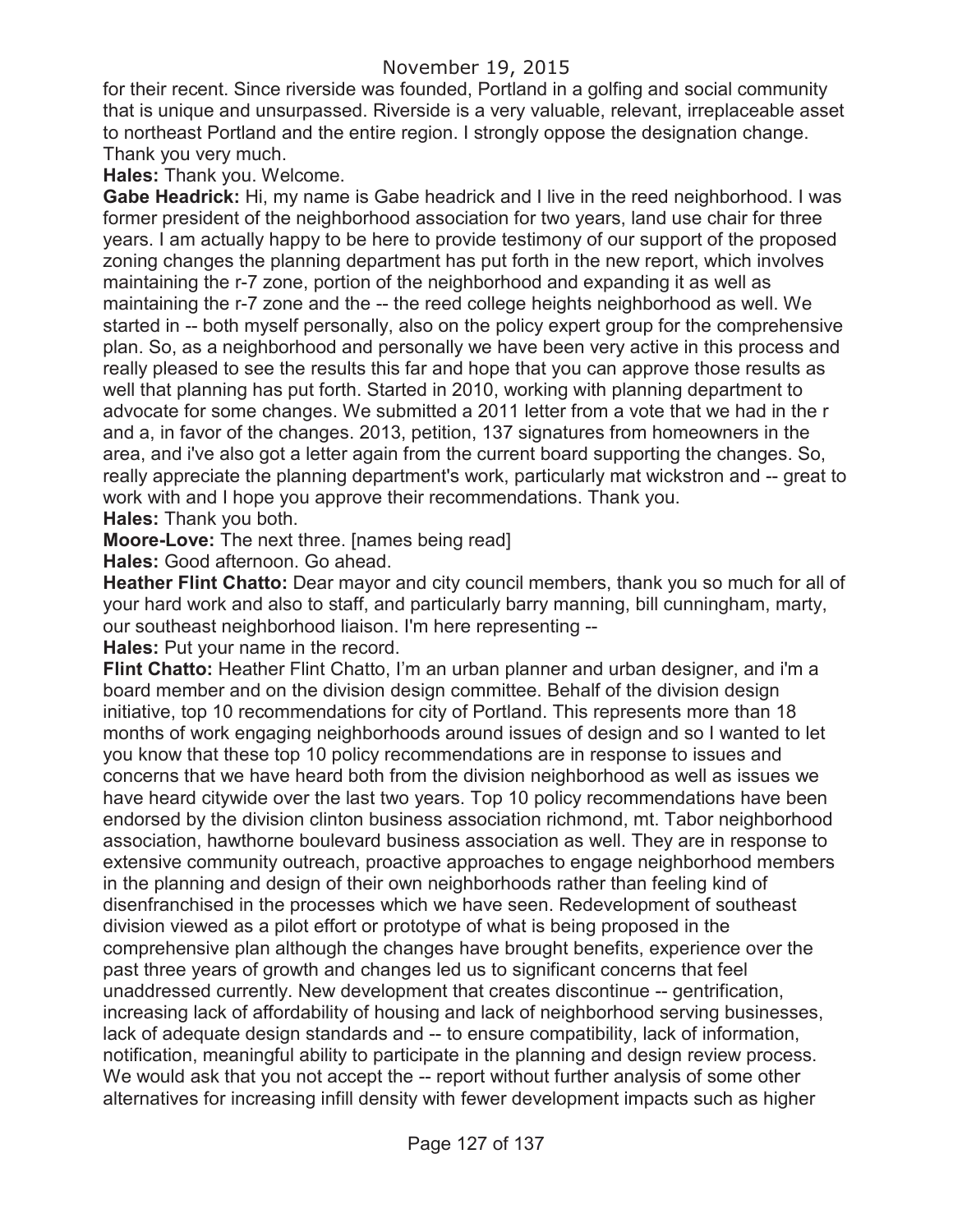density on wider streets, north/south corridors, less shading impacts and major arterials, as well as high density as major intersection nodes, balance reduction -- narrower streets and -- special characters that could actually have a little more preservation. We also would ask that you evaluate a more comprehensive --

**Fritz:** Your time is up.

**Flint Chatto:** The last key issue that is our top recommendation from our planning consultant, a former planning commissioner, to close the residential floor area ratio code loophole. That is the most important issue that you could do right now instead of waiting until 2017 to fix incompatible development with our neighborhoods. Thank you so much. I would welcome an opportunity to tell you more --

**Hales:** We appreciate putting this detailed set of recommendations together.

**Flint Chatto:** Absolutely.

**Hales:** Please keep it coming.

**Flint Chatto:** It is very helpful. Thank you.

**Hales:** Welcome.

**Lynda Peel:** Thank you for having me. I am excited that you made it to number 62. Good job. I'm a physician. Cancelled my 15 patients this afternoon to come at 2:00 and I was so hoping to speak ill be short and try to be brief. My name is Lynda Peel and I live on 14<sup>th</sup> and Clinton Se Portland and I'm representing a large group of 50 neighbors whose current testimony is in support of the current comp plan recommendations to keep the property 2717 Se 15<sup>th</sup> St at Clinton residential. I represent a large group of neighbors living in this community and we understand the property owner has come to you asking for a change in the zoning of his property which is currently listed in the current draft of the comprehensive plan as residential after hearing the request and testimony of neighbors back in 2014 the decision was made to keep his property residential we agree and support this decision at the exact moment it is listed as residential. We strongly urge you to stay with the same and oppose his personal request for the rezoning of his property. Currently we have a stable healthy residential area with plenty of mixed use and commercial properties, actually there are more than 25 businesses within a half mile of this location and new one opening daily. Rezoning 2717 SE 15<sup>th</sup> from residential to commercial will add additional businesses, noise and chaos to inner southeast Clinton Street that is simply not needed. It will increase parking difficulties, exposure to environmental hazards. It's the second largest bike pathway in the city and three boxes from our local elementary school so there could be some concerns for families and people walking by. Our property owner developer will spend a lot of time and effort and money to promise everyone that none of this will happen. He has met with our neighborhood board five times over the past year. Thankfully, they did ask him to notify the neighbors that this was happening and that's how we were made aware of this in September. And the board has written a general letter in opposition of any property going from residential to commercial if it hasn't always been residential in the past so finally, I just want you to listen kindly to his request but base your decision on the zoning and not on the property owner. I want to be clear that we're not attacking his character in any way or his attempt to make money on his property. We are supportive of small business. He may be mother Teresa but the zone change is permanent and anything can happen for years and years to come with future owners. As neighbors with long-term investments in our homes and families and visions for this great community, we cannot take this chance so we agree with the current zoning and oppose any change to this particular property. **Hales:** Thank you very much. [ reading names ]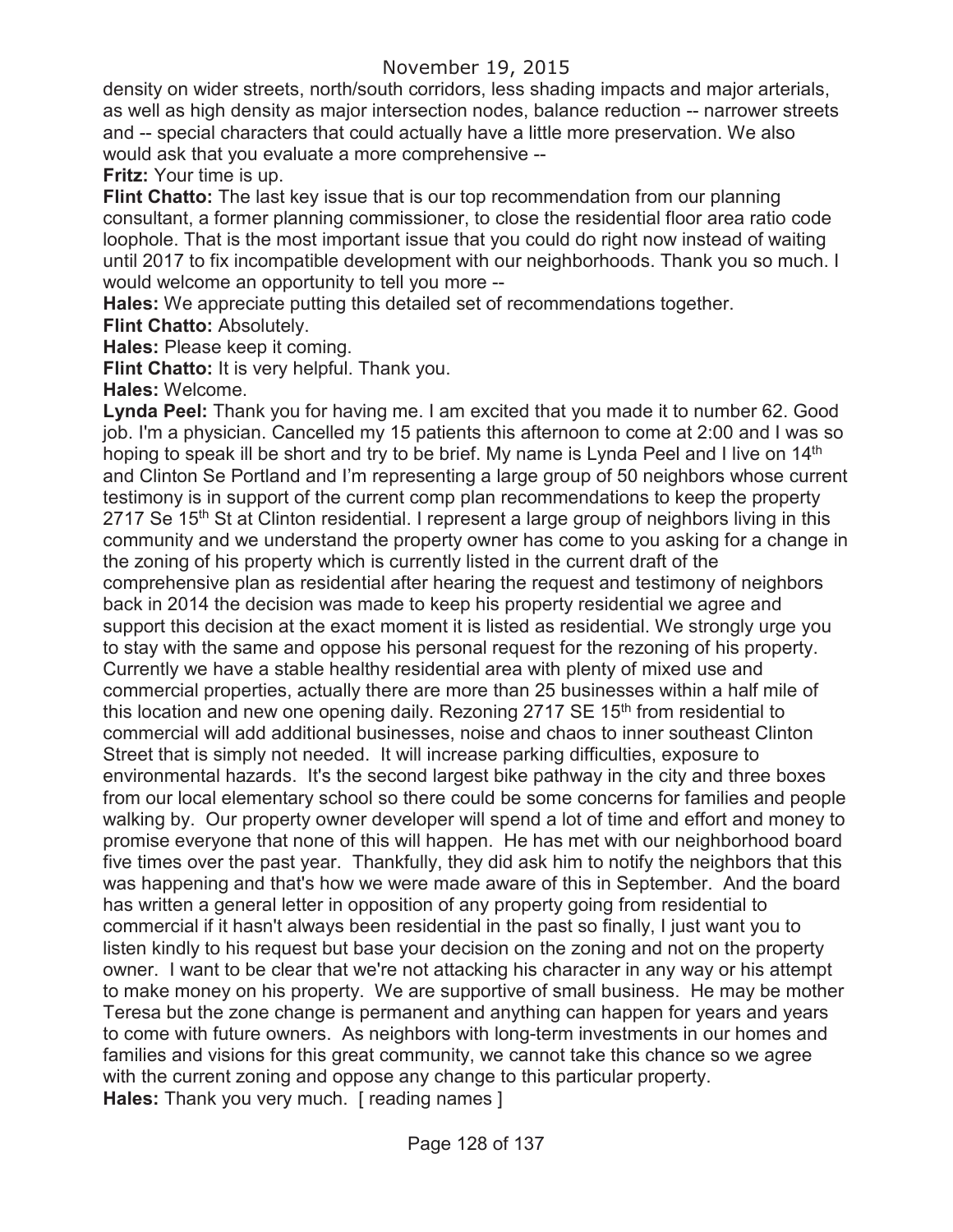# November 19, 2015

**Hales:** Go ahead, please. Whoever would like to be first?

**Robin McIntosh:** My name is robin McIntosh. Today, I offer testimony about plans for two blocks of southeast Caruthers between 35th place and 38th. This is a small residential street one block north of division filled mostly with single family homes but also with one large mixed use apartment building, one parking lot and plans underway for one more retail building. Caruthers is the wrong place for commercial development. The comp plan proposes commercial development on the entire south side of one block. Sorry i'm really nervous. Increased density and development on division has brought more trucks, garbage trucks, maintenance vehicles and cars to Caruthers, 37th and 38th adding to the congestion in this already congested area. Delivery vehicles decrease visibility for drivers and bikers turning onto division from 37th. It will become even worse with large, loud vehicles which will need to turn onto division after parking or double parking on Caruthers. Caruthers currently serves as a buffer between the business district on division and the surrounding neighborhood but this function will be lost if the commercial development is also built on Caruthers. Caruthers, division and the other streets in the surrounding neighborhood cannot get wider to support the increased traffic and congestion. Further development on Caruthers will create a terrible mess that will negatively affect everyone. Please prevent this from happening by changing the comp plan zoning to residential zoning.

**Hales:** Thank you.

**Fritz:** Is it currently residential?

**McIntosh:** Most of it is.

**Fritz:** But is the zoning currently residential?

**McIntosh:** Yes, yeah. It's mostly r5.

**Fritz:** And is it proposed for commercial on both sides of Caruthers?

**McIntosh:** It's proposed -- well, there's some grandfathered in commercial already okay, storefront commercial. It's proposed to be r2.5 on the north side and mixed use and we will have some commercial in there because of the grandfathered in. We already have Richmond flats there and that developer is going to put another apartment building there across the street which will be 30 units so he doesn't have to build parking and the parking lot that we have is also subject to become an apartment building but right now, it's kind of a nice, you know, valve there because of all the added cars. At least there's a parking lot there so yeah, and I've seen -- Richmond flats is the poster child of the development that we all hate in the neighborhood. So I don't want to see the same thing happen on the rest of the Caruthers.

**Fritz:** Thank you very much.

**Hales:** Thank you very much.

**Debra Hochalter:** Hi, i'm a member of the division design initiative committee elected as a representative of the Richmond neighborhood association but i'm just here as a resident. I've lived in the division Hawthorne neighborhood, Richmond neighborhood technically for almost 22 years in a single family home built in 1910. I would begin by requesting that you endorse the 10 policy recommendations proposed by the ddi. I would encourage you to analyze the many ways Portland is displacing the working class or missing middle, if you will, in the name of increased density. As we wrote in a letter to you in 2012, we're at this for a long time, we appreciate and understand the need for density to protect the urban growth boundary. However, not all density is good quality density. Without thought to compatibility with surrounding structures, impact on infrastructure and yes parking, a lack of sensitivity to the unique identity and quality of neighbors and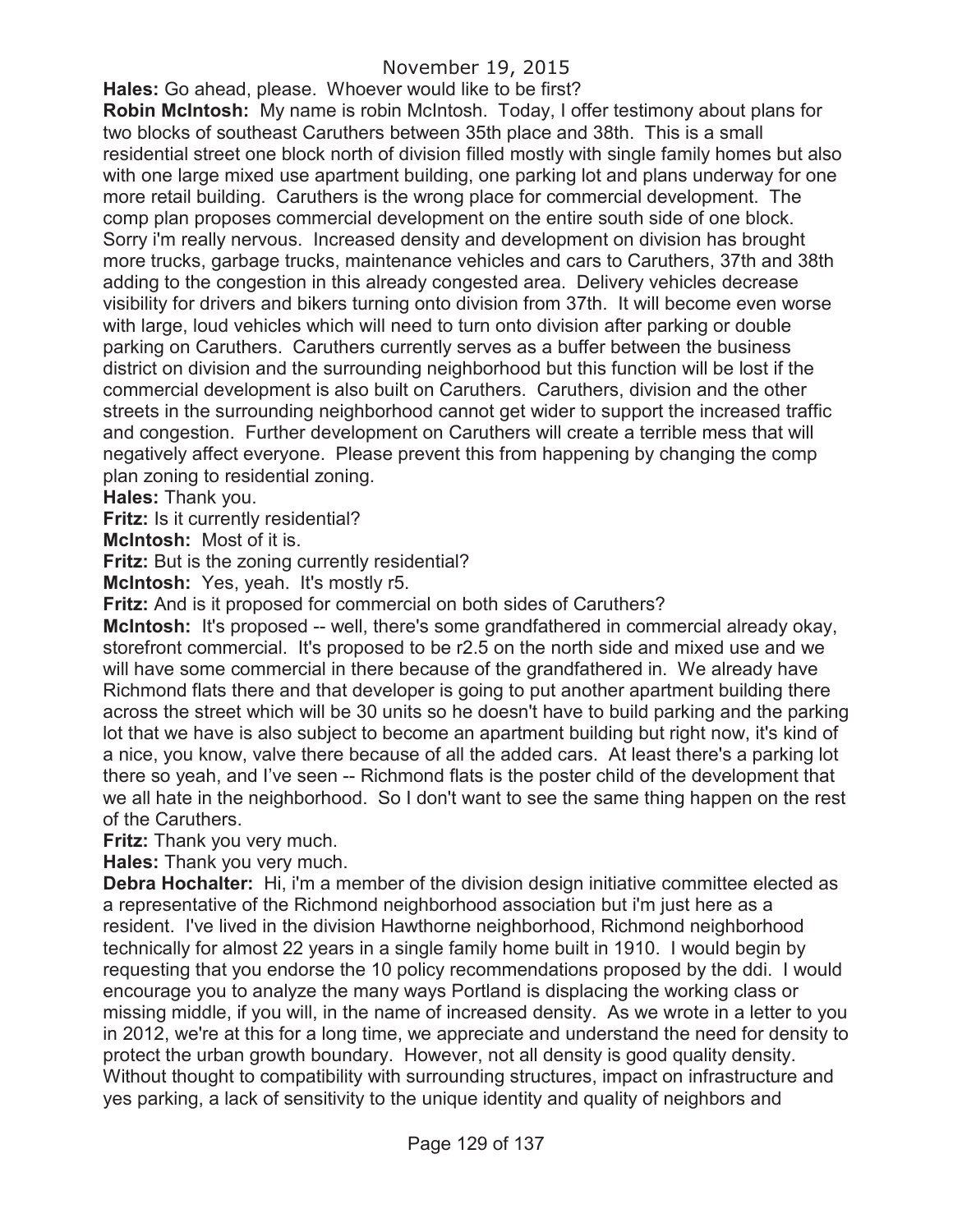neighborhoods, I fear that we are losing the many attributes that make a great city a livable city. We can do better than building square boxes which do not exist in nature, tearing down mature healthy trees and mature healthy houses all in the name of increased density. I ask that you work towards diversifying development and endorse the policy recommendations set forth by the division design initiative. Thank you. **Hales:** Thank you very much. [ reading names ]

**John Rush:** I'm a resident in the highlands neighborhood and i'm here under unusual circumstances. We've heard that there would be a proposal put before you about rezoning a nearby property. I'm here to provide my opposition and also encourage and let you know that we support the findings of the comprehensive plan which keep this property zoned r20 the way it is currently. The property we're talking about is on southwest canyon court. We believe that the owner intends to make a proposal to change the zoning from r20 to r2 multi-family and develop 24 condominium units there. The reasons that I personally, not just the board but me personally believe this is not a good idea, one it's inconsistent with the recommended comprehensive plan. The owner of this property actually went through the comprehensive planning process, with this very specific proposal and the bureau of planning and sustainability denied it for the following reasons. This is not a site in a proposed corridor or center and transit options are limited. Although there are some commercial services within a quarter mile the transportation infrastructure is congested any changes are considered a broader more cohesive area so it's consistent with feedback from the neighbors around the impact of this development on neighborhood infrastructure. We have very limited street infrastructure, southwest canyon court is a twolane road that serves about 800 residents to the west in Washington County. Further to that, there's a significant development that's going to impact that very same spot. 244 unit apartment complex has been approved by the bureau of planning and sustainability, a quarter mile to the west that will impact exactly that same intersection. The main area that allows ingress and egress from the neighborhood goes past east sylvan school, which is going to come back into service as a school this year. And the 300 more cars going up and down that road every day and if you add on another 25 apartment units or condominium units, it's going to make it even worse.

**Hales:** You're content with the map as it's now proposed.

**Rush:** We support the comprehensive plan. In summary we oppose the request to rezone the property. The proposal was thoughtfully considered and denied. It would worsen an already challenging traffic situation, negatively impact neighborhood safety and liveability and provide no offsetting benefits to the impacted neighborhood. **Hales:** Thank you very much. Thank you. Welcome.

**Chris Dearth:** Mayor, commissioners, good evening, i've lived in the Multnomah neighborhood for almost 25 years now and first mayor I would like to thank you for opening the armory in Multnomah to a homeless shelter. We really welcome your political courage in doing that. On the comp plan, I would like to talk about my views which differ from many of those who you heard earlier this evening. I'm sorry you had to hear so much negativity and nimbyism from our neighborhood associations. When we moved to Multnomah in the early '90s, the village was in poor condition with many storefronts vacant, run down and underutilized. Over the years, we've seen a steady increase in commercial vitality which I attribute to a steady increase in density in the neighborhood, bringing more customers to the area and in turn supporting more small businesses and the restaurants that we love. We love Multnomah because it's a thriving urban neighborhood center with increasing density supporting more urban services. In fact, it's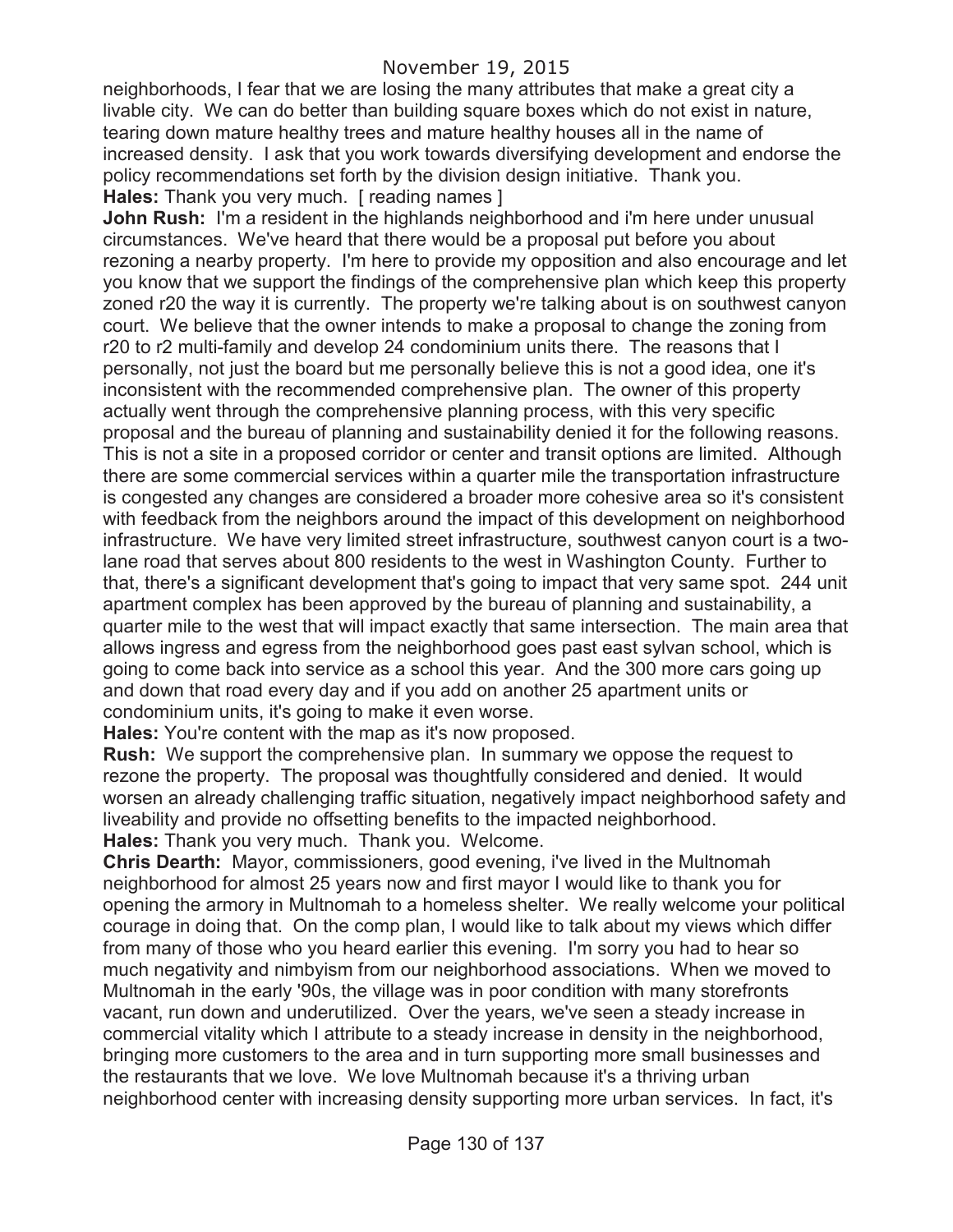### November 19, 2015

always been a neighborhood center from the early days of the small rural town to today when it remains one of the few commercial centers in southwest. It's ironic to me that the very density which has made our neighborhood more vital, more walkable and more livable has been opposed by a small number of people who seem to dominate the Multnomah neighborhood association. It's also ironic that while we all want less car dependency and greater walkability, many still oppose the density necessary to make that a reality. We also say that we want better transit service but some still oppose the density necessary to support it. And we all say that we want to retain the urban growth boundary yet some don't even want to absorb our small share of Portland's growth and we all say that we want more restaurants and grocery stores and more small businesses all within a short walk yet many oppose the additional customers necessary to support those businesses. So in conclusion, I respectfully request that the council approve the draft comp plan retaining Multnomah village as a neighborhood center as it is and retain the cm2 designation to avoid downsizing in the center. Please allow Multnomah to grow and thrive by not moving us backward and not downzoning and moving to less density so thank you.

**Hales:** Thank you, thanks very much.

**Fish:** Rachel and I recognize that we still owe you a pie. [ laughter ] **Dearth:** I'll collect on that any time.

Hales: Thank you. Thanks very much. Okay. [reading names]

**Hales:** Anyone else that wants to testify tonight? Come on up. We'll get you in. **\*\*\*\*\*:** I'll be quick.

**Thomas Hermach:** I'm appearing before you today to oppose the comprehensive plan zone change proposed for my home at 10901 southwest Boones ferry road. It's been zoned r10 since I purchased it on April 2nd, 1992. The proposed change would be to r20 which I find rather incredulous. I think it's obvious that 20,000-square-foot lots are excessively large and should only be mandated in extreme circumstances. Related health and safety issues would apply to either designation. Here's a quote from the proposed change. This designation is intended for areas that are generally far from centers and corridors where urban public services are extremely limited or absent. In future investments, it will be limited. Areas within the designation generally have multiple significant development constraints that may pose health and safety risks if the land were more densely developed. Very low density single-dwelling residential and agriculture will be the primary uses. The maximum density is generally 2.2 units per acre. Corresponding zone is r20. This in no way describes my situation. 10,000-square-foot lots are very large lots. Lowering the allowable density would not only be unjustified but would directly violate the goal of directing future growth inside the urban growth boundary. I support the goal of directing new growth inside the urban growth boundary and I urge you to resist any proposals that run counter to that goal. While I appreciate very much the rural nature of my neighborhood, I don't subscribe to the not in my backyard thinking. There's a lot of opportunity that can be utilized without destroying the character and resources of the neighborhood. Mine is the only property singled out on the west side of boones ferry road that's included in the proposed change 177. None of the adjoining properties are affected. I've tried to find out what factors specific to my property caused it to be flagged for the change but have been given only general guidelines, none specific to my lot. Who inspected by property and came up with the recommendation that it be included and why? I haven't found an answer to that. **Hales:** We'll find out.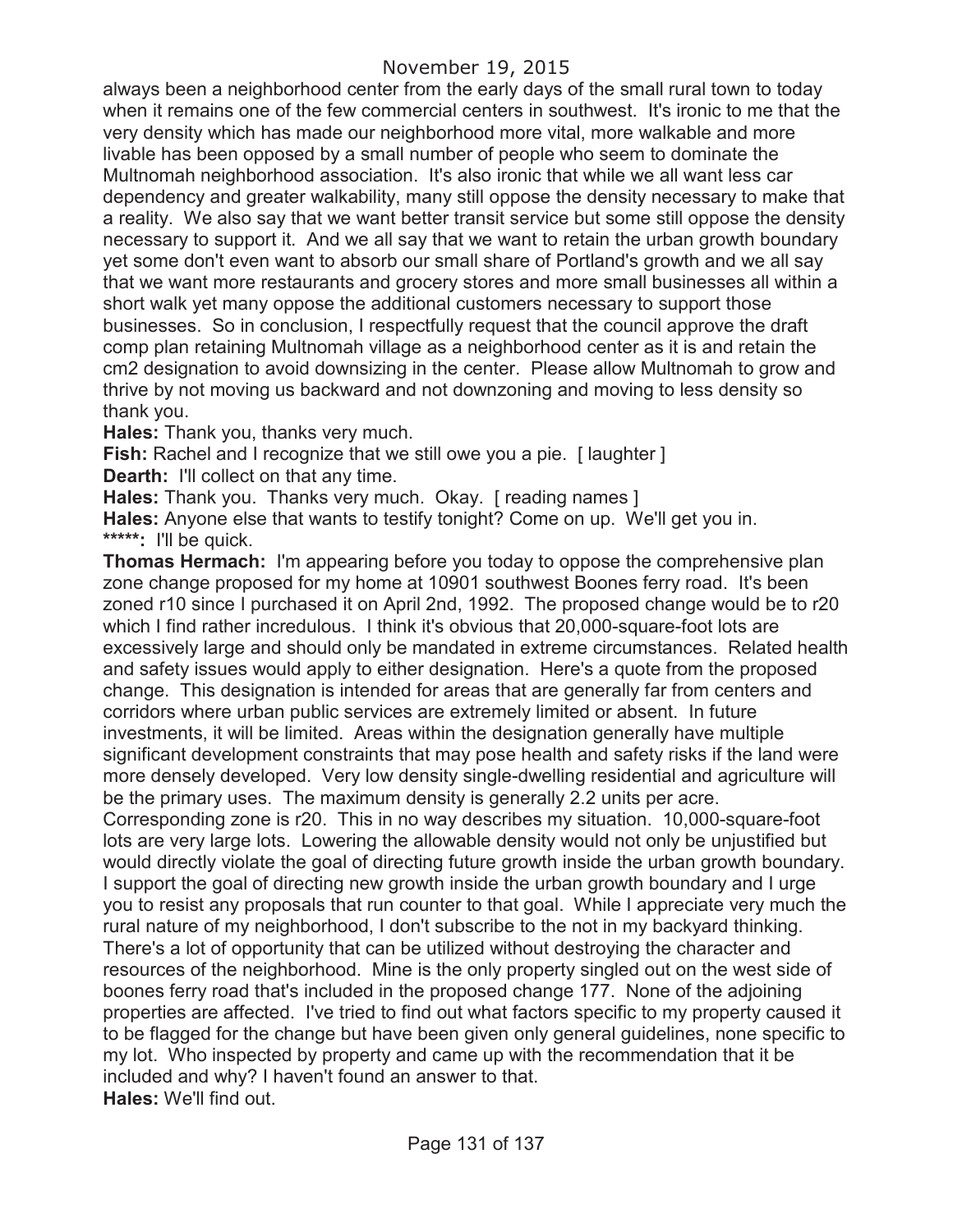**Fritz:** Could you give us the address again?

**Hermach:** 10901 southwest boones ferry road. I also own the adjoining lot and have an order of council allowing me to apply the comp plan overlay to it which would make the entire plot that I own r10. It was the result of a measure 37 and then measure 49 claim back in 2008 I think.

**Fritz:** Thank you very much. Appreciate that.

**Hales:** We can look into it.

**Hermach:** The proposed change would result in the split zoning situation. I'm 67 years old and the value of my home represents the vast majority of my net worth.

**Fritz:** If you could submit the rest in writing so we can get everybody else in.

**Hales:** You've got it clearly in front of us. Thank you. Welcome.

**Ken Diener:** Hello, thank you. 536 southeast 17th avenue in the buckman neighborhood. I'm here to talk about proposed change number 348. It is the only spot zone proposed in the corridor study in the comp plan, at least within the buckman neighborhood and along the corridors of the southeast side. For some reason, the planners have identified a 5 ½ block area adjacent to buckman school on stark that is over a block away from the corridor of the belmont morrison corridor. It's existing now at r5 and they're proposing to change it, between 16th and 19th, and between stark and alder. It's a little yellow rectangle that you see there, little lines that go back and forth, one was to avoid the neighborhood chairman who lives in the block just outside of this new proposed line and she was very specifically against this proposal and had spoken with the planner and requested this proposed density increase not to happen. My house is right there in the corner being rezoned without any input from me at all and my position is that the most sustainable, the least gentrifiable situation is the existing housing stock. The existing homes are the most sustainable. This is building, construction, my house was built in 1902. If you put development pressure, whatever you want to call it, up zoning, downzoning, the density, increasing the density on these houses you're putting pressure for these home-owners to sell. You're adding value to the sale of these existing homes, which means new townhouses, more parking on the street, and much less sustainable neighborhoods. So i'm definitely going to be in contact with marty stockton, my neighbors who are against it, have not been heard and so i'm here to talk to you now about it and put a stop to the change from r5 to 2.5.

**Fritz:** Thank you very much.

**Hales:** Thank you very much. Appreciate it. Okay do we have any others who want to speak tonight? Come on up. We'll try to get everyone in before we close down. **Fritz:** Sit in the front chairs so we know.

**Hales:** Sit on the on deck row there and we'll get you up. Okay. Welcome.

**Susan Pearce:** I'm chair of the district association and i'm speaking for the board. I would like to advocate for two issues. The hand board advocates for comp plan and city code changes that would address certain older residential buildings because the surrounding area has been rezoned over the years. Those buildings now have a nonconforming status, you've heard me on this before and it piggy backs from what the gentleman before me said. This affects the owner's ability to obtain funding for any major improvements or repairs. Our concerns apply to several homes shared by the central east side industrial district as well as some that are just outside the cid, east of 12th, south of Clinton. They are among our most affordable homes, our valuable historic stock are at risk of falling into disrepair and as the gentleman before me just said, that is the most sustainable form of maintaining buildings. And we don't want to lose them. So we're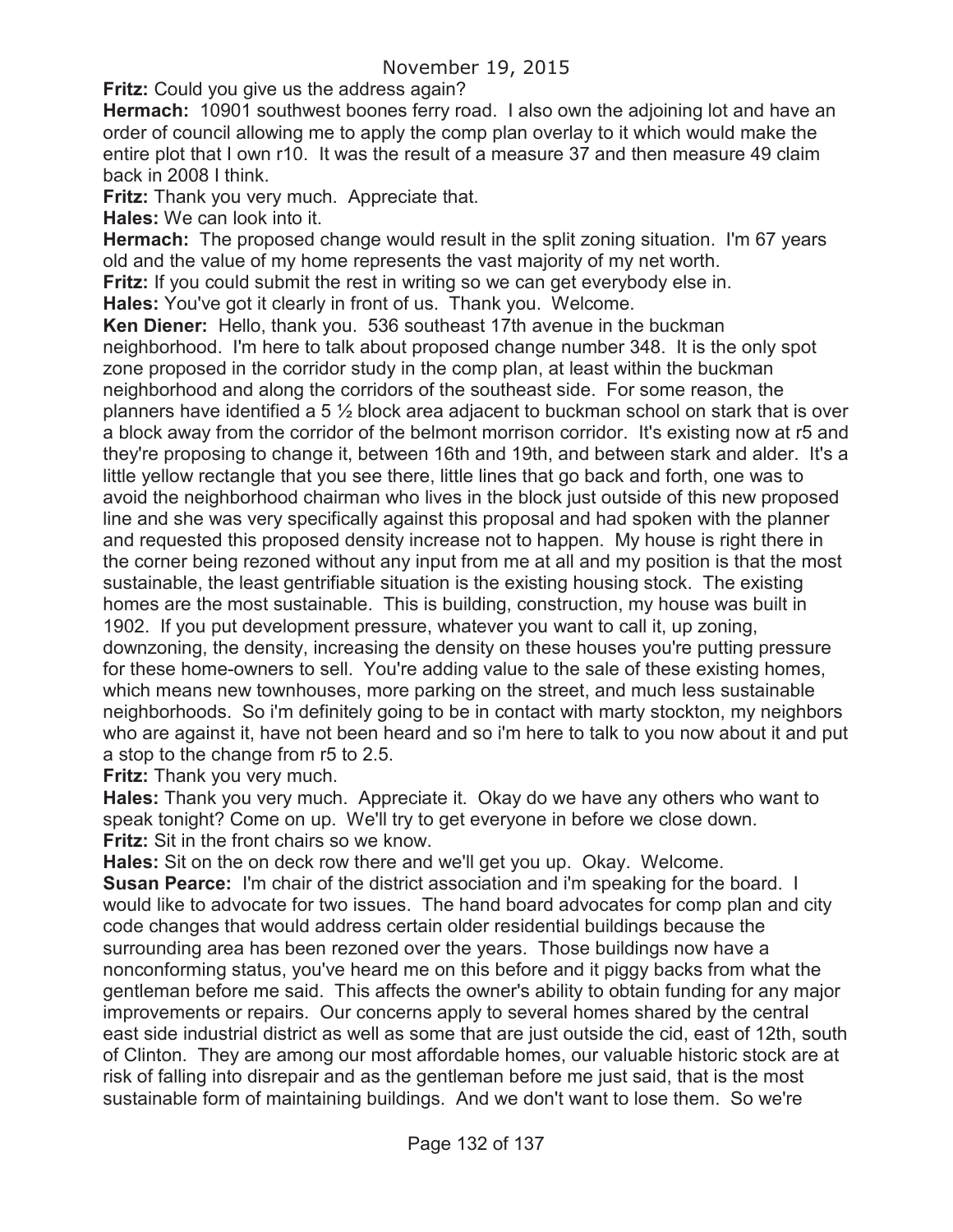hoping for some support, protection for them. We also wish to express, new subject, our strong support for policies related to the identification and preservation of scenic resources or view corridors, both chapter four, design and development, and chapter nine, transportation and include policies that encourage the recognition, enhancement and protection of public use and significant scenic resources as designated in the scenic resources inventory. We understand that it is the inventory of public view corridors not updated since the late 1980s and includes only one on the east side, east of southeast 12th. Given the rapid pace of development occurring along the corridors, opportunities to preserve views are likely to be lost. Shall I stop? Finish my paragraph? None of the important policies, there's a list and I wasn't planning -- it will be part of a letter that will encompass what we're saying. None can be implemented if the city does not take action to update the scenic resources inventory in the near future. We assume it will attempt to engage a diverse representation. We like that. Of community members to assist in identifying views and features of importance. However, the comp plan does not explicitly refer to the multicultural nature of our city and its history in this instance.

**Hales:** Get us that as a letter, please.

**Susan Pearce:** That will be coming -- we have more to tell you.

**Hales:** Bring it on, thank you.

**Susan Pearce:** We support the division design initiative, by the way. That will be in the letter.

**Hales:** Thank you.

**Philip Brown:** My name is Phil brown and I'm here representing myself and my wife who are owners of two properties on southwest main street and there are two other properties, two other houses on that street as well facing south and the proposal under the comp plan is to change that to r2.

**Hales:** Southwest main and what?

**Brown:** Between St. Claire and king. And we bought these houses 43 years ago at a time when some of these old houses were being torn down or were in very serious disrepair and everybody on our side of the block there, the south side of the block, was able to get a revocable permit from the city so that we could rent those houses out for professional office use. And that, in fact, is what saved those houses, i'm convinced, from the wrecking ball. There were other houses that I recall in the neighborhood that are no longer there that were beautiful fine houses, and it's too bad they couldn't have been saved but these were -- but now under r2, i'm not clear on how the zoning law works in this particular matter or in many ways but i'm understanding that the revocable use or the permit will disappear so if that's true, it will be -- if it goes to r2 or stays at r5, we will wind up with four empty houses on that street because we'll no longer have the permit to rent them to professional -- to professionals. We have abided by all the rules. There are no commercial signs, you can't tell when you drive by. It's a beautiful neighborhood and street. It's the western entrance to the goose hollow neighborhood association and we -- I, for example, am a cpa. I have a firm that occupies all of one of our houses. Our other house, 2187. It's rented to other professionals. There are two houses, 2153 I think it is and 2165 to the east of us and they're totally occupied by professionals. I think accountants and others.

**Hales:** Thank you for flagging this and we'll find out what happens to the nonconforming use situation there but appreciate you flagging those particular properties, you're right, those are great old buildings. Thank you very much.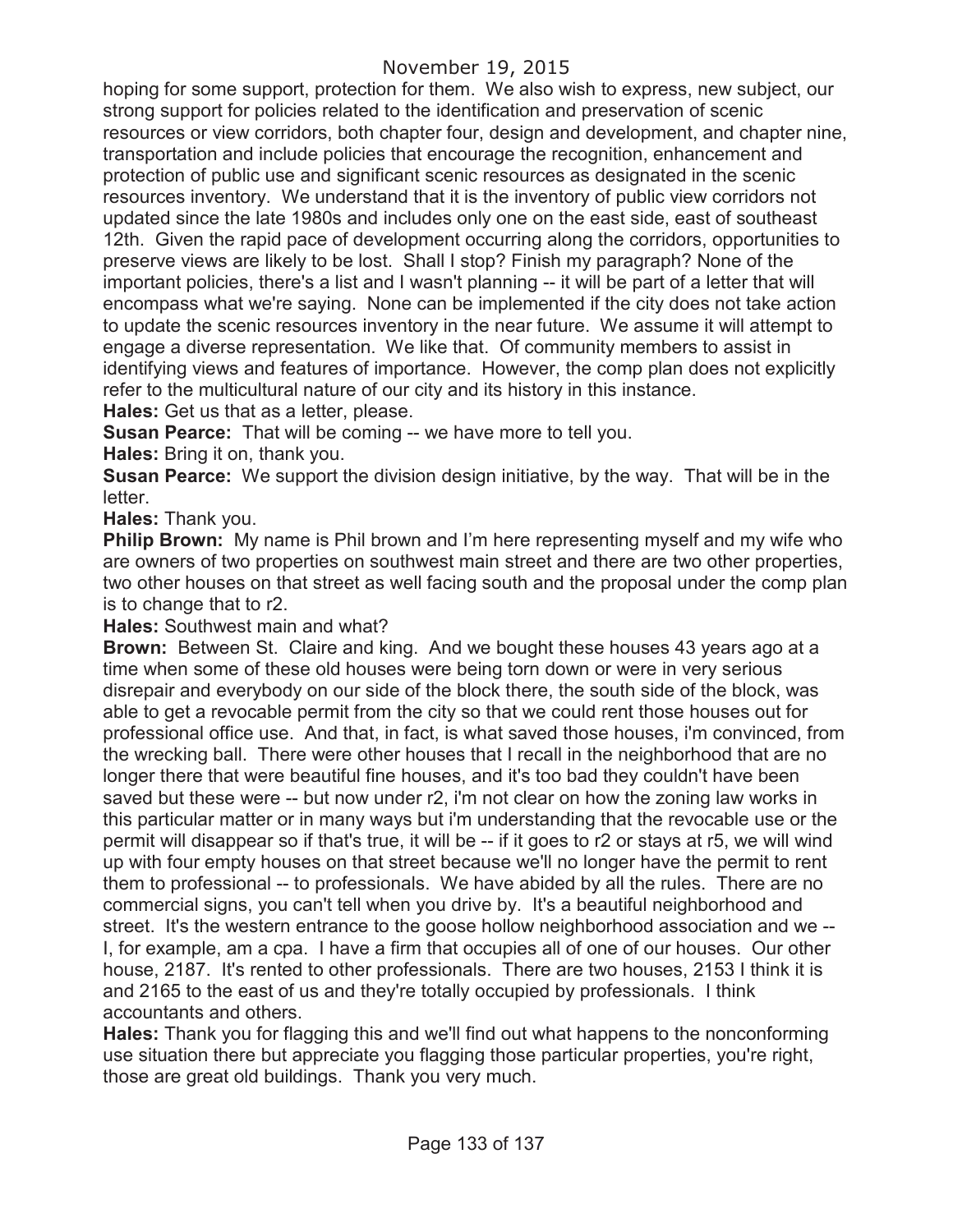**Brown:** We very much would like to see them preserved. We can't do it unless we can get revenue from the buildings.

**Hales:** We get it. Thank you.

**Brown:** All right.

**Jennifer Gomersall:** Hi, I'm talking about the same exact property. I, too, would like the zoning to stay the same at r5, not to be zoned to r2, also the neighborhood association I think you've received a better and are going to receive another letter that they're strongly opposed to the zoning change and learning from the Multnomah group I think we're going to get a big petition going, too.

**Hales:** You'll need to do that. If you're in touch with the neighborhood association. **Gomersall:** Absolutely.

**Hales:** And that's important.

**Gomersall:** And I believe that if you truly consider what the opening of this meeting was, you would all be opposed to this, as well. These four houses -- I had something written, i'm not as succinct because these four houses give you a bonanza of benefits. You could pretty much hit what everyone asked for with these four houses. They provide the employment, they're walkable, they're beautiful, they're historic, and one thing talking with the underrepresented folks out there, we realize they also represent that because those houses, because of the old style of houses, they have small rooms and they lend themselves really well to renting rooms because they're not these open plan houses and then that neighborhood, the 20-somethings that cannot afford to live downtown right now are living either with their parents or their friends' parents and if you start to really look at the density of some of those houses you'll find there's three or four people living there, there might be some lower income people maybe in the basement or something temporary until they can get -- so it kind of hits that knot as well as all the others. I wanted you to consider that as well as the green space. The only thing we don't hit is the streetlights. I can't make her happy but pretty much every single one I was ticking off but I think the biggest thing and the thing that will make you guys happy is if you leave it r5, and not switch it to r2, you get rid of the planning staff vexation problem when they have to be -- can they do this? The fact is if it's r5 and it is what the property owners want, all that goes away. The minute its r2 and they want to put up the skinny houses and can they do it and the overlay and then you get into all this mess. If it's left as is, we're all happy. **Hales:** Thank you very much. Thank you. Okay I think we have three people left that are patient. Maybe four if we count Susan and we will. Come on up.

**Bob Foglio:** Good evening. I'm here to talk about the new comprehensive plan map change to the institutional campus and nobody's brought that up.

**Hales:** Which area are you particularly concerned about?

**Foglio:** Near Concordia college and I read through the amendment and all in all it's fabulous, brilliant. Takes most of the density, transfers it to the middle. So yeah, more compatible neighbors. But the one oversight and I do believe it's an oversight is there's several of us that own small parcels that are zoned commercial. Cn1, cn20 and it takes away our ability to develop those parcels, so i've gone through the 15 sites, it appears there's a handful of properties that have incorporated in their overlays residences and small commercial.

**Fritz:** That are not owned by the colleges?

**Foglio:** They're not owned. The problem isn't the plan. I believe they need to be expedited, jobs, education, income, that's priority one to make this world go round. And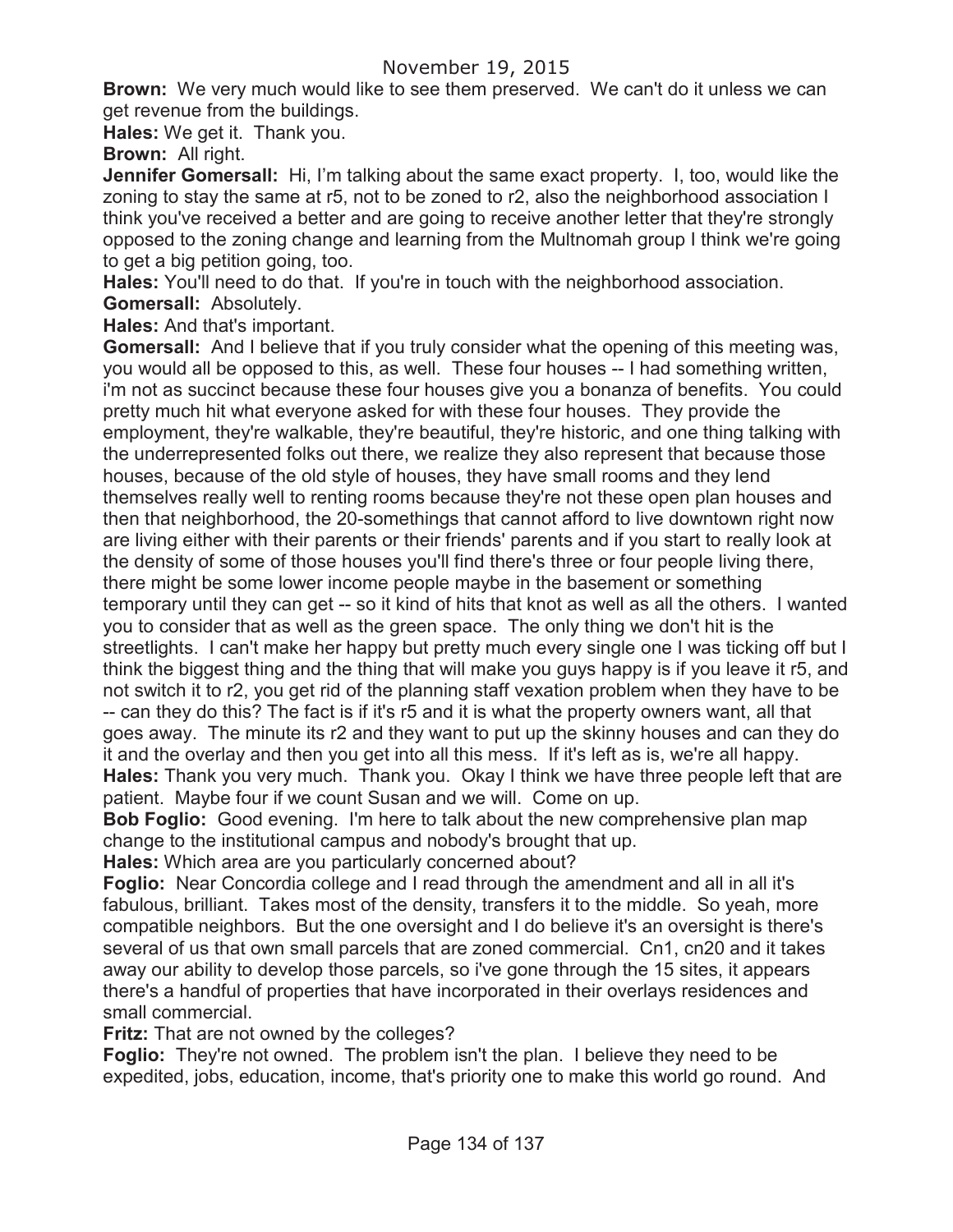i'm not saying i'm opposed to it. I think there's been a couple of things overlooked. I would have brought it up sooner --

**Hales:** If you could do it later, e-mail us the specific addresses that you're concerned about.

**Foglio:** Certainly.

**Hales:** That would be great because we could get that into the record and that gives us a chance to go back and check.

**Foglio:** All right. Thank you.

**Mark Jordan:** I'm mark Jordan and I live at 1125 southwest st. Claire and i'm talking about the main street issue. And to put that into context, the small one little one half of one block in the middle of the historic district, in talking with the planning commission, ostensibly the reason for this is the conditional use waiver they have, they want to simplify that. To me, the solution of taking it to r2 seems like an odd way to do that because that conditional use permit, they've been there for 40 years. In order to preserve those nice homes and that beautiful scenic entry way to the park and those houses are set back farther than even the r5 designation requires. The neighborhood has done its bit to support density. There's some massive apartment complexes on king's hill. So it's not like we're scofflaws on trying to support density but to change these to r2 from r5, if the conditional waiver is not reissued under the r2 designation, then the development pressure, the houses are worth more to developer to put in skinny houses there than they are to the people who own them and right after they've been saved for this long, conceivably for some reason the city and I have to say the entire community is in favor of allowing the offices to continue because they're very good neighbors and you cannot tell that they're not residences, they're beautifully managed but if they were changed to r2 and developers come in, it's hard for them to resist that because of the economics. So now, let's say that the reason that people are doing this, the reason they're choosing to go to r2 is to add a little bit more density. All your allowing is to add four additional million dollar plus homes, which is not the crying need for the city in a way that's going to make those fit, they're going to have closer. And you're undoing what is the reason for adding density, which is to maximize transit. Right now there are numerous offices in there, people coming and going, using transit. They're going to replace 20 or 30 people who are using transit with four people.

**Hales:** Thanks very much. You're making sense.

**Mike Connors:** Thank you, mayor and commissioners, i'm here on behalf of hayden island enterprises who own and operate the hayden island manufactured home community. As you may know it's the largest manufactured home park in the city of Portland. It's a vital affordable housing resource which you've heard plenty of not only in this hearing and others, an important issue for the city. We're here to make two comments or requests. The first one is we request that you postpone making a decision on the comprehensive plan amendments until you have the mixed use zoning amendments before you. We believe the two are so interrelated that you should be considering and deciding them concurrently rather than separately. We're requesting that you incorporate as policy language in the comprehensive plan amendment some previously recognized nonconforming use protections that the city has determined informally apply to our park. The park was built before the current development standards are in place. And whenever there's an alteration, it triggers a question as to whether you're required to come into conformance with the current standards. In a typical development situation, that makes more sense but in a manufactured home park when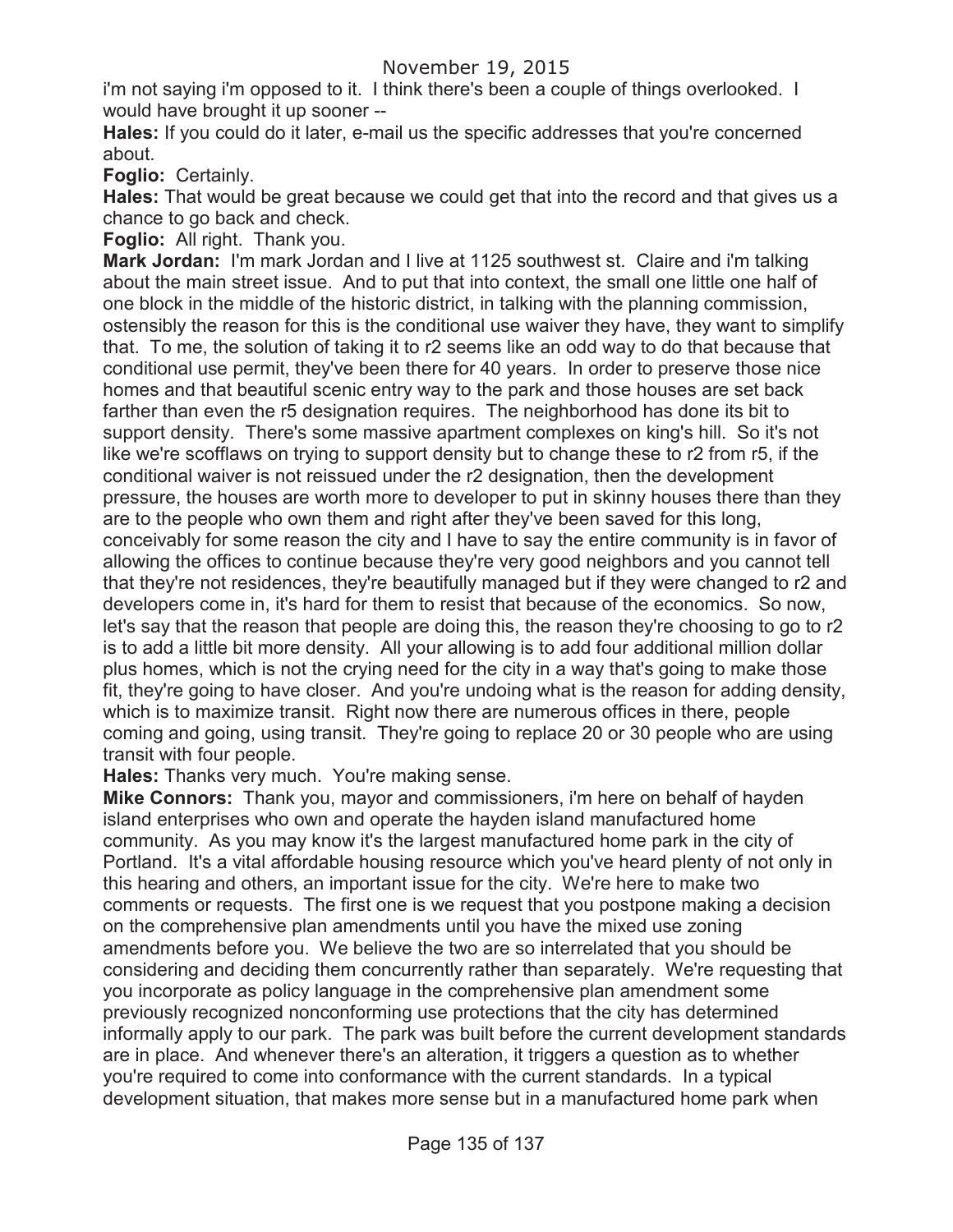you can have homes, r.v.'s, we have 440 manufactured home spaces, 169 r.v.'s, when there's a change in ownership there, it raises the question as to whether that triggers the requirement which would devastate the park and make it very difficult. We have included with our comments a 1999 determination which my client requested the bureau of development services, a letter from the city attorney recognizing our interpretation of the nonconforming use provisions and how they apply in our unique situation. In 2009 when the city was going through its hayden island plan and proposed to downzone my client's property, my client agreed to go along with that but we're requesting that some of these protections or exceptions be recognized. We think this is an appropriate process to incorporate that language.

**Fritz:** yea perhaps we could just add language specifically on manufactures home parks. **Connors:** It doesn't have to be specific to us. We raised this issue at the planning and sustainability commission level and understandably there's so many issues out there it got overlooked. If you could direct staff to have some further conversations we can work on specific language, at least our proposal and have something more specific for you to consider.

**Fritz:** I'm very interested in that, mayor.

**Hales:** Thank you very much. We're going to give Susan the last word on this hearing, unless there's anybody else hovering. Susan and one friend. Okay.

**\*\*\*\*\*:** It's kind of hard to do standing.

**Fritz:** Why aren't you sitting down?

**Susan Lindsey:** That's a hipaa regulation. Hi, i'm susan lindsey, cochair of the buckman community association. I'll be speaking briefly as cochair of the buckman community association, and then briefly as myself. Two issues, one that I did submit a letter to all of you about -- that we did to the planning commission that the board unanimously raised a big red flag concern about the proposed up zoning of the area on southeast Belmont and southeast Morrison between 15th and 19th. That's an area that's a mixed of turn of the century homes many of which are used for affordable housing as well as nonconforming use with the underlying zoning of r1. We do not object to the r1. The problem we've had with the redevelopment of many of the places on Belmont already is what's going on in place of where homes or something is going in place of this multi-family housing which basically means studios and a few one bedrooms. And they're not affordable. So what we have found in the two places in buckman where there has been r1 housing built, we found townhouses that have more than one bedroom where we're allowed to have families, including children. So it's always been a goal to buckman community association to continue to support and advocate for housing options that include opportunities for children to be here, to be able to go to wonderful buckman school, to be able to be here in the parks and to be part of our community and so we're not just having one single demographic of single persons or young couples so that was issue number one. The second one is the one that ken brought up which has to do with the spot zoning on 348 which I am very much opposed to. The history of the neighborhood was as many of you probably do remember, was that back in the '70s there was just wholesale demolitions taking place over there. It was the a2 apartment zone and a group of wonderful activists came forward and said whoa, you know, we're just going to end up with one of these kind of weston type apartments so what was put into place was r5 in the interior and r1 on the edges and this 1-2 punch moves away from this and threatens the existing housing stock we have and there are 38 turn of the century historic homes in there. There's also 14 multi-family dwellings that are already in there. I mean, I live next to the house that was